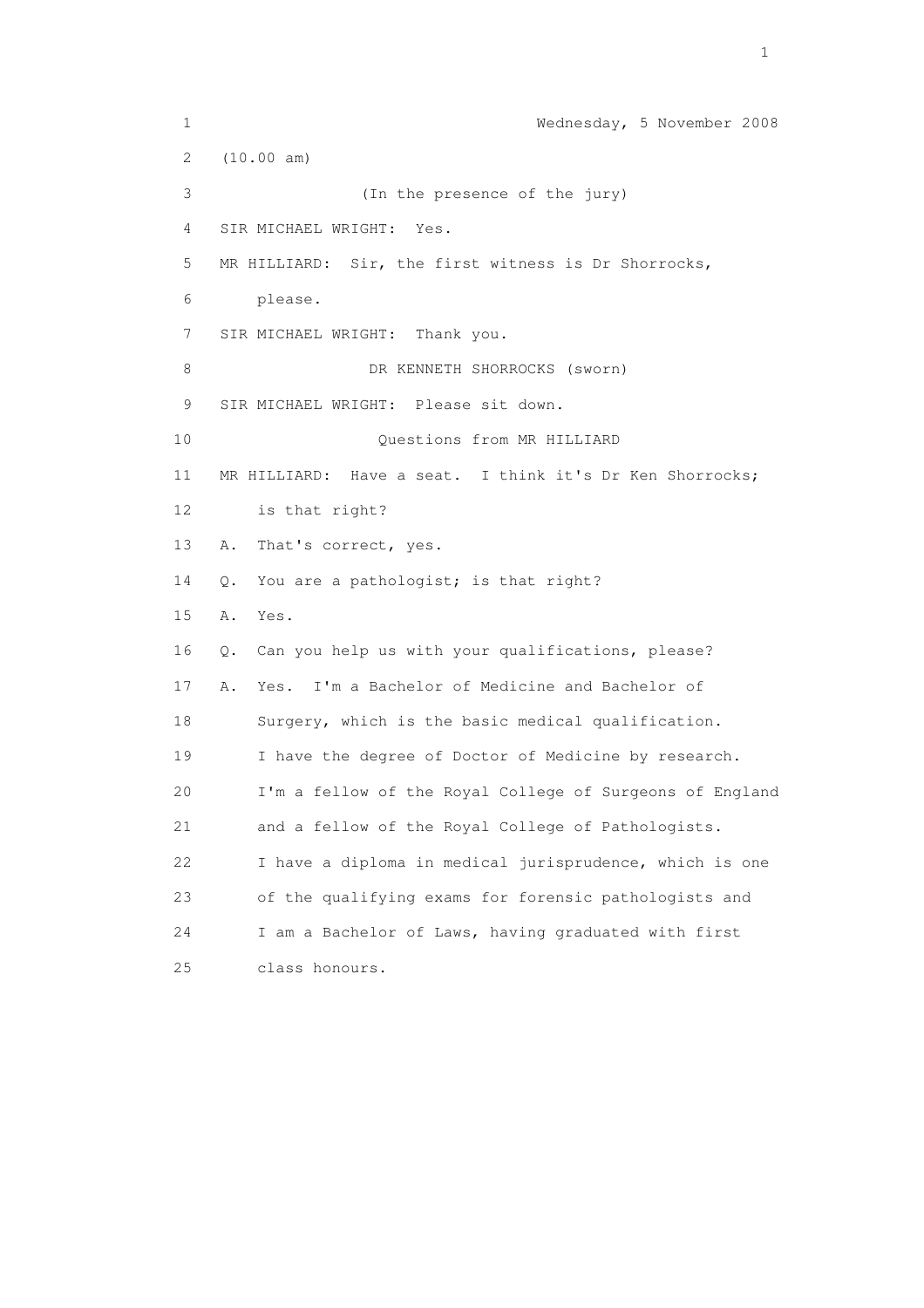1 Q. How long have you worked as a pathologist for? 2 A. I have been a pathologist for about 20 years. I moved 3 over from being a surgeon to a hospital pathologist and 4 then having done my law degree, I moved over to being 5 a full-time forensic pathologist about seven years ago. 6 Q. In that time have you conducted no doubt hundreds, maybe 7 thousands, for all I know, of post-mortem examinations? 8 A. I have conducted thousands of post-mortem examinations 9 and I have conducted several hundred examinations in 10 which there was a forensic interest, if I can put it 11 that way. 12 Q. Right. We have heard quite a bit about what you are 13 going to detail for us, yesterday from Mr Tomei, the 14 firearms expert. 15 A. Yes. 16 Q. So we can take it relatively shortly. Do you have with 17 you a copy of a report of yours dated 27 July 2005? 18 A. Yes, I have. 19 Q. In addition, and we will perhaps put this up on the 20 screen a little bit later, do you have two pages of 21 drawings that were in fact done by Mr Tomei? Do you 22 have those? 23 A. I have those, yes. 24 Q. You I think did your own sketches that showed injuries, 25 but we have become used to looking at his and they are

 $\overline{2}$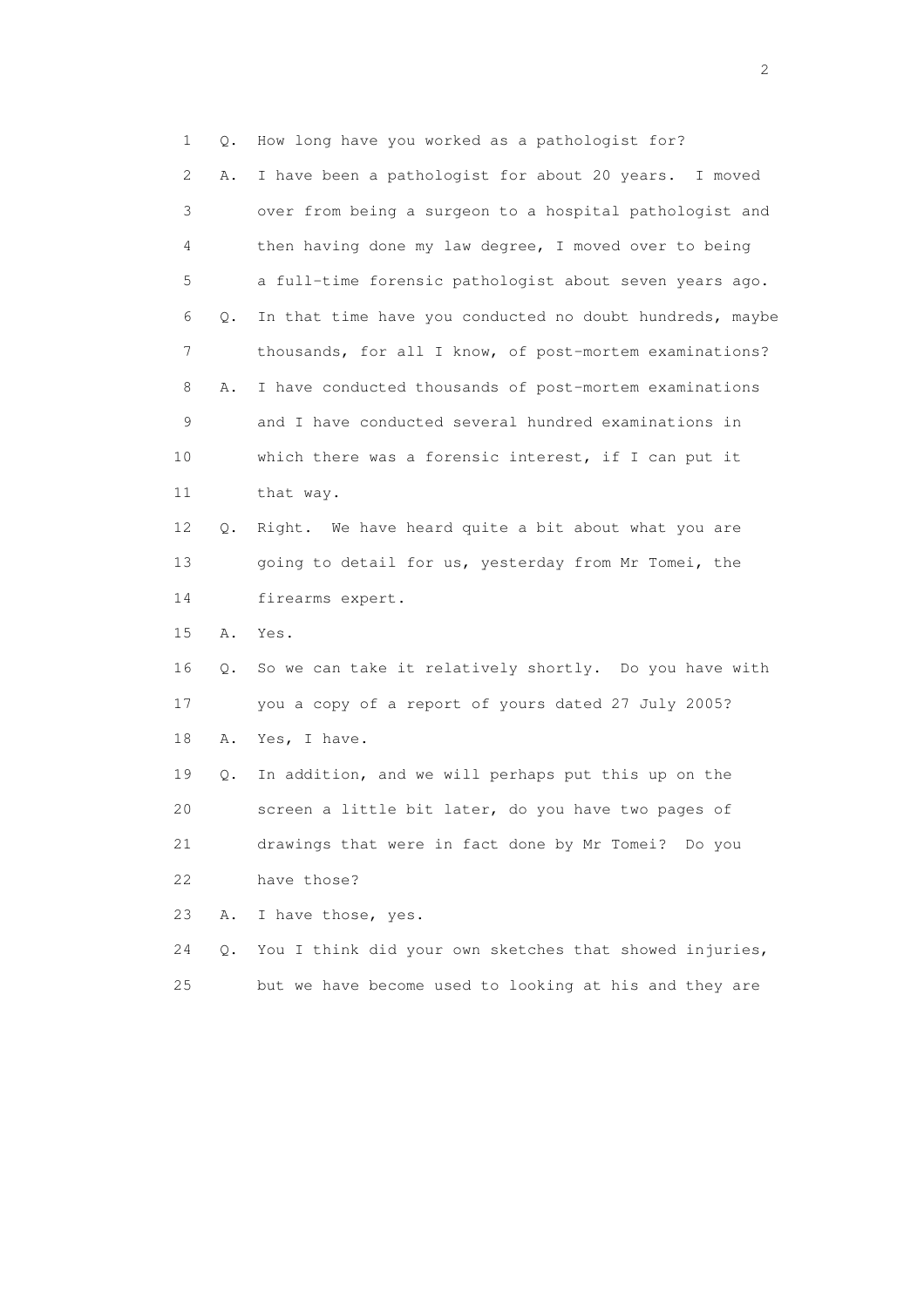1 not different.

2 A. Yes.

| 3  | Q. | All right. Looking at the first page of your report,       |
|----|----|------------------------------------------------------------|
| 4  |    | page 1046 in the documents, I am just going to ask if we   |
| 5  |    | can have that on the screen, just to clear one matter      |
| 6  |    | out of the way. You see the date of your report there,     |
| 7  |    | the 27th, the name of the deceased, Jean Charles           |
| 8  |    | de Menezes. You explain that the post-mortem               |
| 9  |    | examination you did was done on 23 July; correct?          |
| 10 | Α. | That's correct, yes.                                       |
| 11 | Q. | Under the instruction of Mr Sampson, the Coroner.<br>We    |
| 12 |    | will hear you had actually been to the tube station and    |
| 13 |    | to the carriage the day before, the 22nd?                  |
| 14 | Α. | That's correct, yes.                                       |
| 15 | Q. | I just want to ask you about the passage in the report     |
| 16 |    | headed "history". Just to remind you of this:              |
| 17 |    | "This man's death occurred as part of the emergency        |
| 18 |    | relating to the planting of bombs on public transport in   |
| 19 |    | London. On the morning of the 22nd  he was pursued         |
| 20 |    | by armed police officers as a result of surveillance.      |
| 21 |    | He was followed into Stockwell tube station where he       |
| 22 |    | vaulted over the ticket barrier. He ran downstairs and     |
| 23 |    | onto a tube train where it appears that he stumbled.       |
| 24 |    | The officers then immobilised him and a number of shots    |
| 25 |    | At the present time I am not sure as to any<br>were fired. |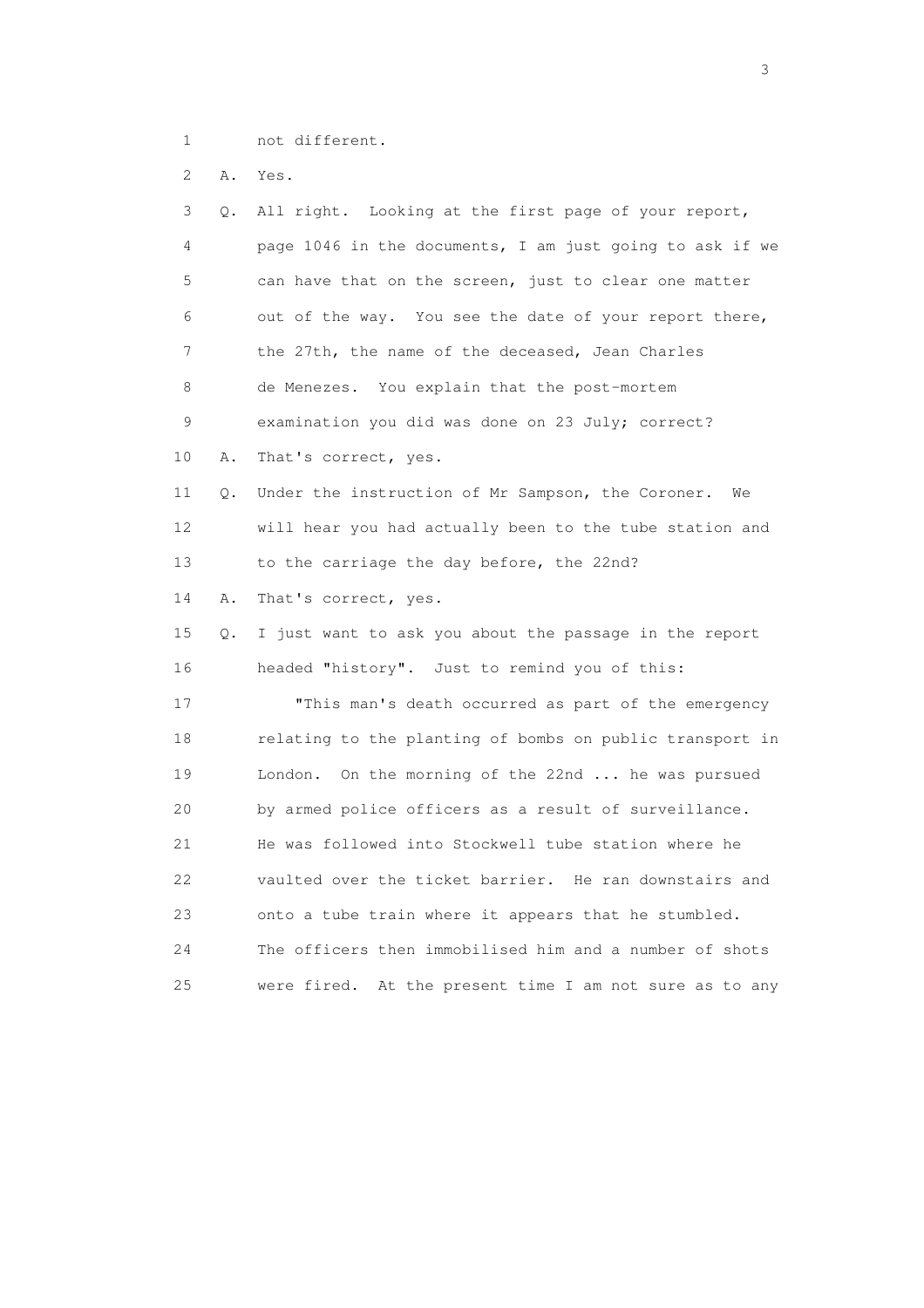1 further details."

 2 Can you help us, because we know that there are two 3 significant errors in that?

4 A. Yes.

 5 Q. The vaulting over the ticket barrier being one, and the 6 running downstairs and onto a train and stumbling 7 appears to be another. Can you help us where you would 8 have got this information from?

 9 A. Yes. When I went to Stockwell tube station on the 22nd, 10 what happened was that I arrived at the road outside the 11 tube station in a police car, and while I was in the 12 road, I was met by some of the officers and as I recall, 13 I was also met by the ballistics officer as well. What 14 we did basically was a walk through where I was told 15 what was believed to have happened. We then walked into 16 the tube station, and I remember we walked into a small 17 office that was being used as a police office, if you 18 like.

 19 We then went through the barrier, we turned left 20 I think it was, and we went down an escalator. We then 21 turned left again and we were on a platform and then 22 I entered the tube train. What was happening all that 23 time was that there were a number of officers present, 24 and we talked through it, and this was what was told to 25 me.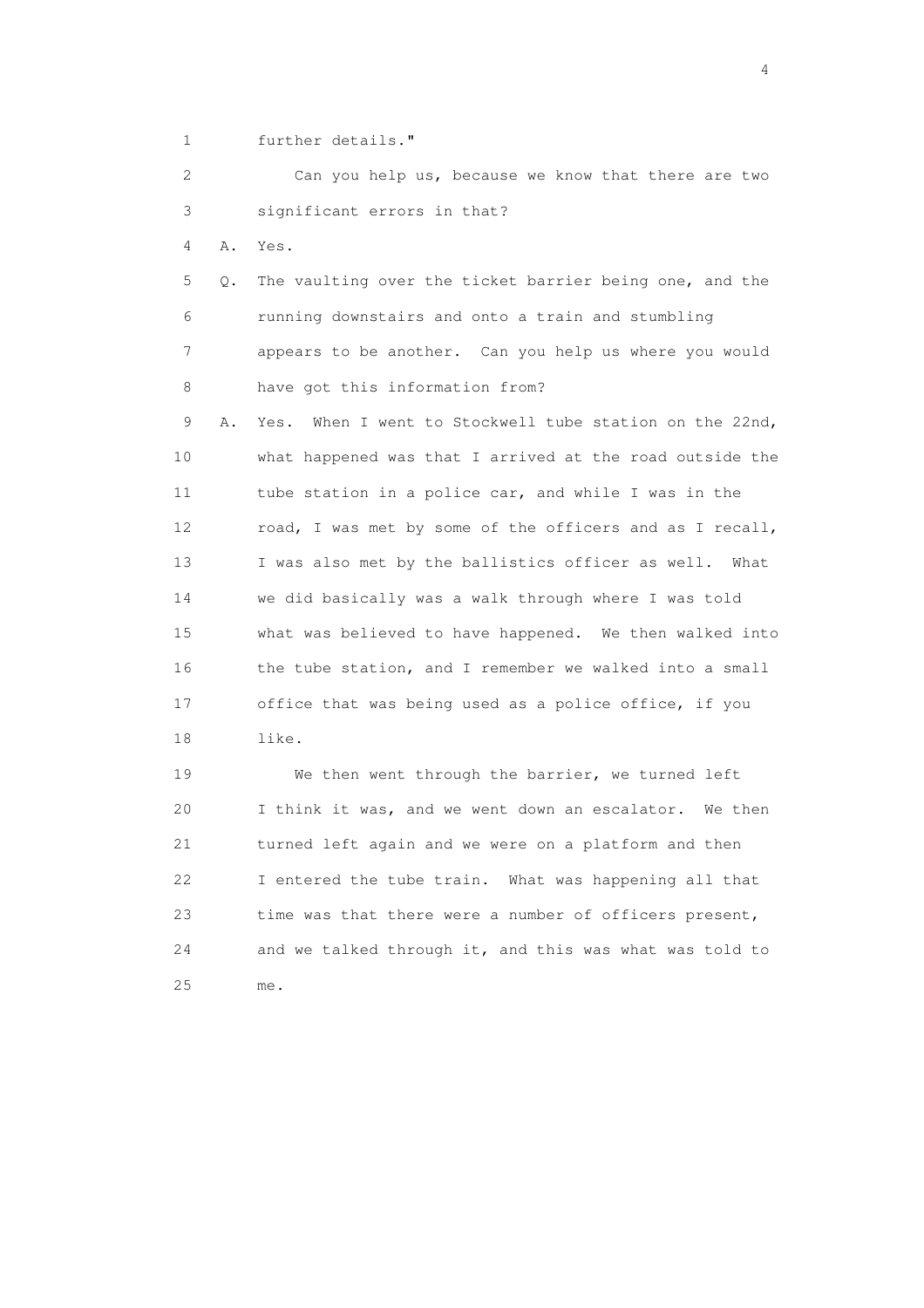1 You have to remember that when we produce a report, 2 we give you the story that was available on Day 1, 3 otherwise we would forever be changing it. That was the 4 story that I was given, talking to several people as 5 I describe at the tube station. I didn't write anything 6 down. I didn't make a note of who told me what. But at 7 the next opportunity that I had, I got my dictaphone and 8 I started to dictate my report. That was a summary of 9 what I was told. 10 On the 23rd -- 11 Q. Can I just pause you there for a moment? 12 A. Certainly, yes. 13 Q. We have understood that. In addition, no doubt you, 14 like everybody else, would have been aware of what was 15 being said in the broadcast and the print media about 16 the circumstances? 17 A. Yes. 18 Q. Would that be something you would factor in at all? 19 A. I, to the best -- if I can just tell you a little bit 20 about it. I was having a normal day's work, I knew 21 nothing about this having happened, the next thing

 22 I knew was that I was being asked to go to Stockwell 23 tube station because of an incident.

 24 I received this information, and this information, 25 the information that I have put on here, is information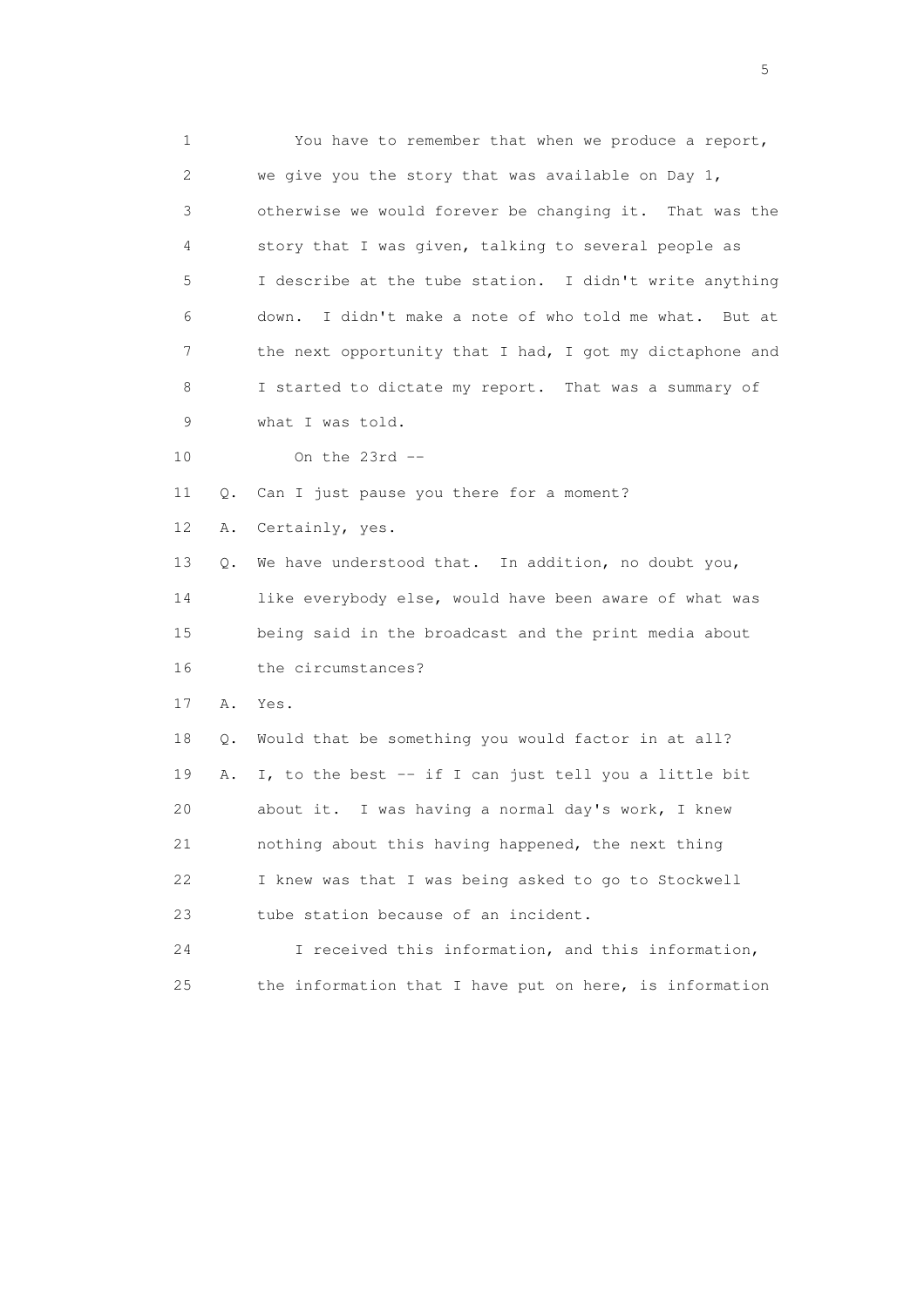1 that I received before I saw it on the news, read it in 2 the newspapers, or anything else. So if you like, I was 3 in at the beginning. And I presumably, it's not that 4 I got my sources from the press, I think the press and 5 I probably had a common source, if you like. 6 Q. I see. Then I interrupted you, you were just telling us 7 about -- so it's the 22nd being the day that you have 8 actually gone to the station; 23rd being the date of the 9 post-mortem examination, and you were just coming on to 10 the 23rd, and I interrupted you. 11 A. Yes. We decided that we would do the post-mortem on the 12 following day, so I went to Greenwich Mortuary on the 13 23rd where I met again a number of police officers and 14 they are listed, as I recall, in my report. 15 I didn't take a history again. I merely said words 16 to the effect of "okay, I got the story, this is what 17 I am told happened, has anything changed?" I can't 18 remember what my wording was, but the response basically 19 was: no, there is nothing, nothing has changed overnight 20 in terms of that story. So I can't tell you who told me 21 what, but it was the distillate of what I was told on 22 the first day. 23 Q. All right. Just turning to the second page of your

 24 report for you, there we are, you explain at the top 25 there that you went to the tube station in the company

 $\sim$  6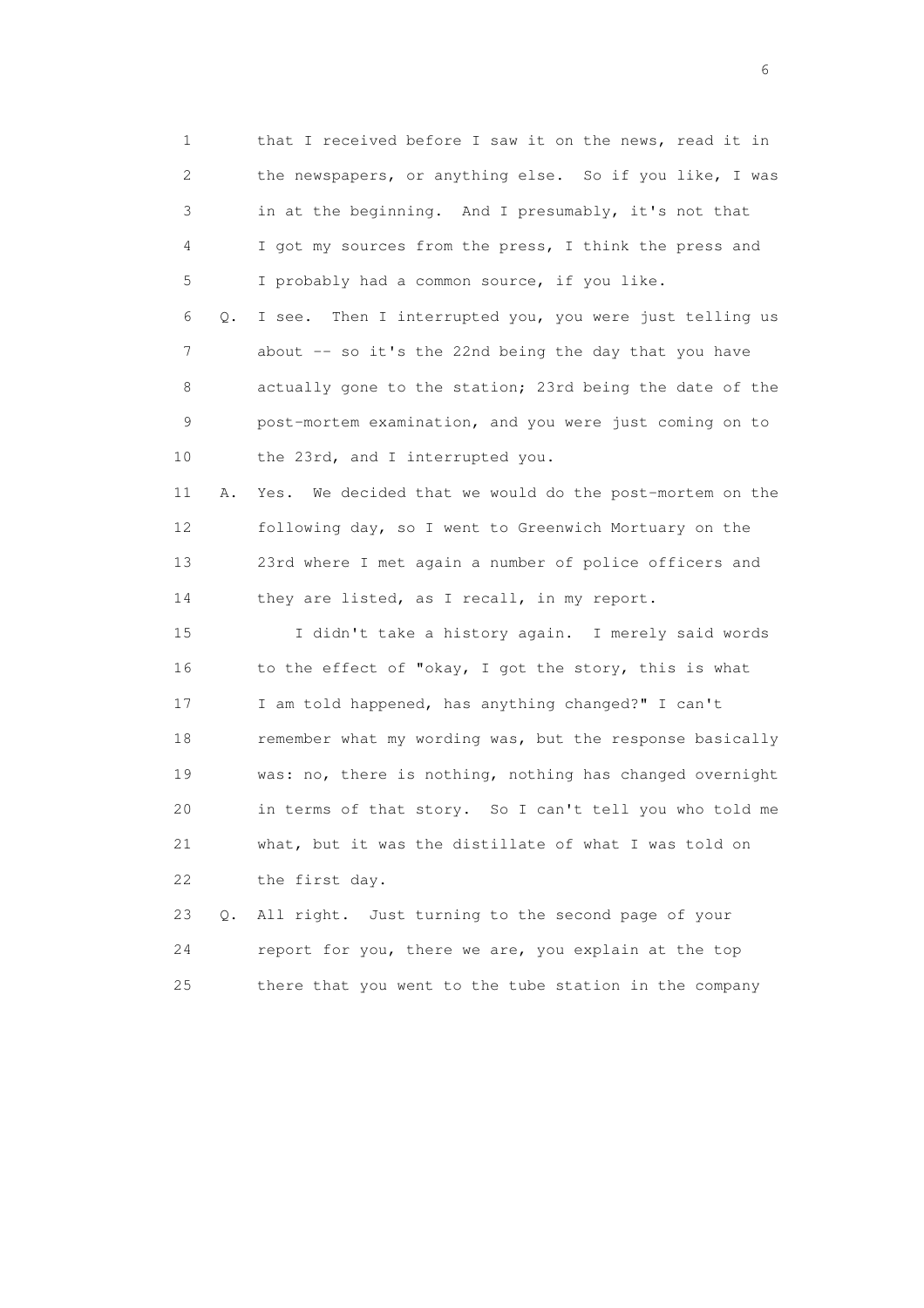1 of investigating officers, arriving at 1.30 and leaving 2 at about 3 o'clock; is that right? 3 A. That's correct. 4 Q. Went into the carriage and saw Mr de Menezes' body 5 there. 6 A. Yes. 7 Q. We know that, I think, by the time you had got there, he 8 had been checked for explosives and so on? 9 A. Yes. 10 Q. So can't, I think, attach significance to how his body 11 was at this time, but he was face down, you have said 12 with his right leg crossed over the back of the leg; is 13 that right? 14 A. Yes. 15 Q. You say, and we have heard already, that he clearly had 16 severe head injuries, blood on the floor next to his 17 head; is that right? 18 A. Yes. 19 Q. Then that three seats away from the double doors on the 20 opposite side, so opposite to the doors that were open, 21 there was a seat that was heavily saturated with blood. 22 We know that that was the seat next to the one in which 23 he was primarily sitting. 24 A. Right, yes. 25 Q. You say blood had also dripped downwards to form a pool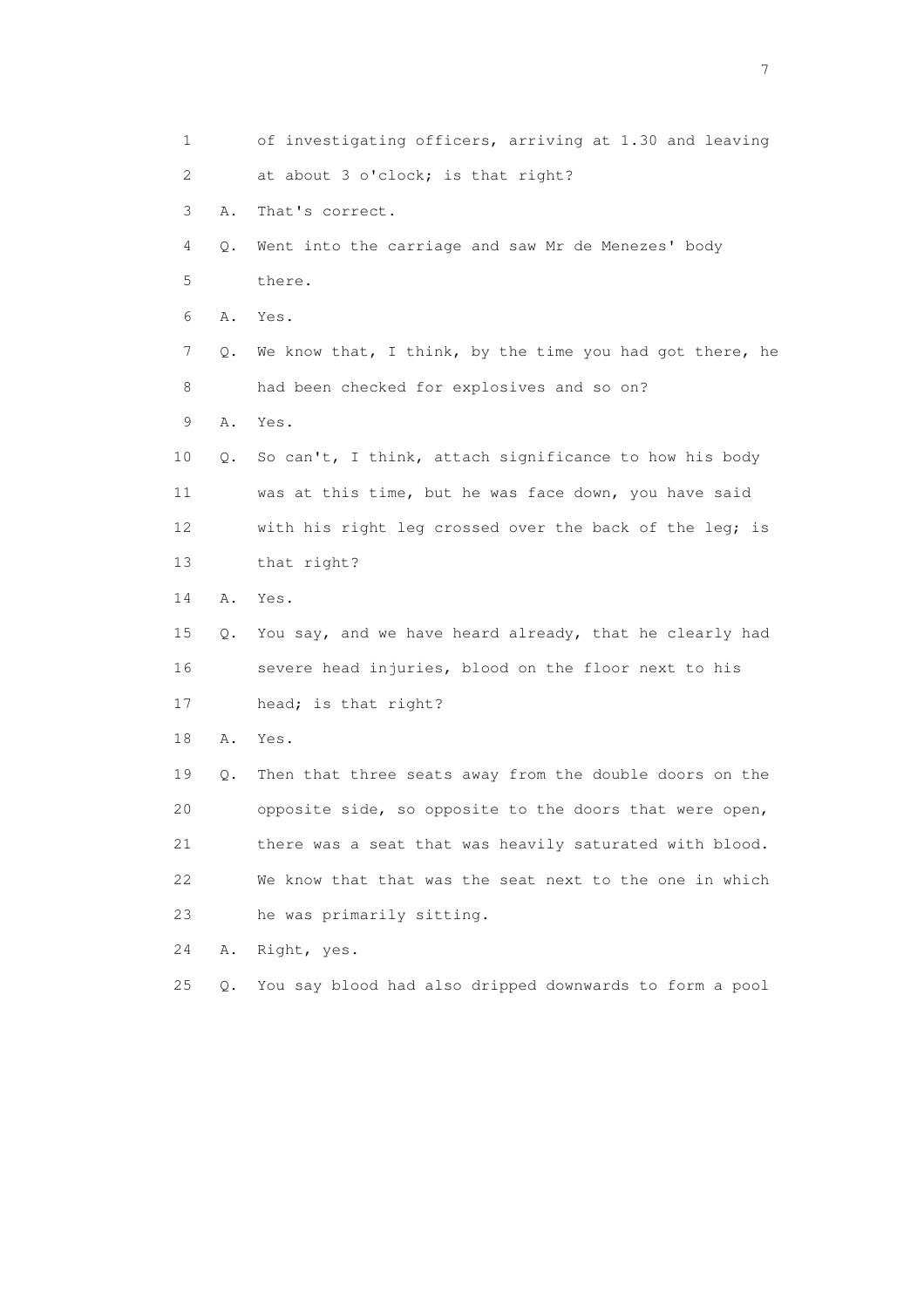1 on the floor. And you explain, we don't need to go into 2 the details, but there was extensive spatter of blood 3 obviously in the carriage; yes? 4 A. Yes. 5 Q. You say that you noticed a number of spent cartridges 6 and also a live round lying on one of the seats? 7 A. Yes. 8 Q. You decided that no further examination was needed at 9 the scene; yes? 10 A. The only thing that did happen was after the body had 11 been removed from the tube train, a short distance away 12 on to the platform, we basically searched the pockets 13 and found a number of items, including the passport. 14 Q. We will come on, I think, in a minute to two items, and 15 then you can take us back to this. 16 So that's all happening on the 22nd? 17 A. That's correct, yes. 18 Q. Then the post-mortem examination, the next day? 19 A. Yes. 20 Q. Presumably you were able to say from your own knowledge 21 that, as it were, the person you were seeing on the 23rd 22 was the person you had seen on the 22nd? 23 A. Yes. 24 Q. I just want to deal with one matter through you, there 25 is no issue about this, can I just hand you a statement

en de la construction de la construction de la construction de la construction de la construction de la constr<br>En 1980, en 1980, en 1980, en 1980, en 1980, en 1980, en 1980, en 1980, en 1980, en 1980, en 1980, en 1980, en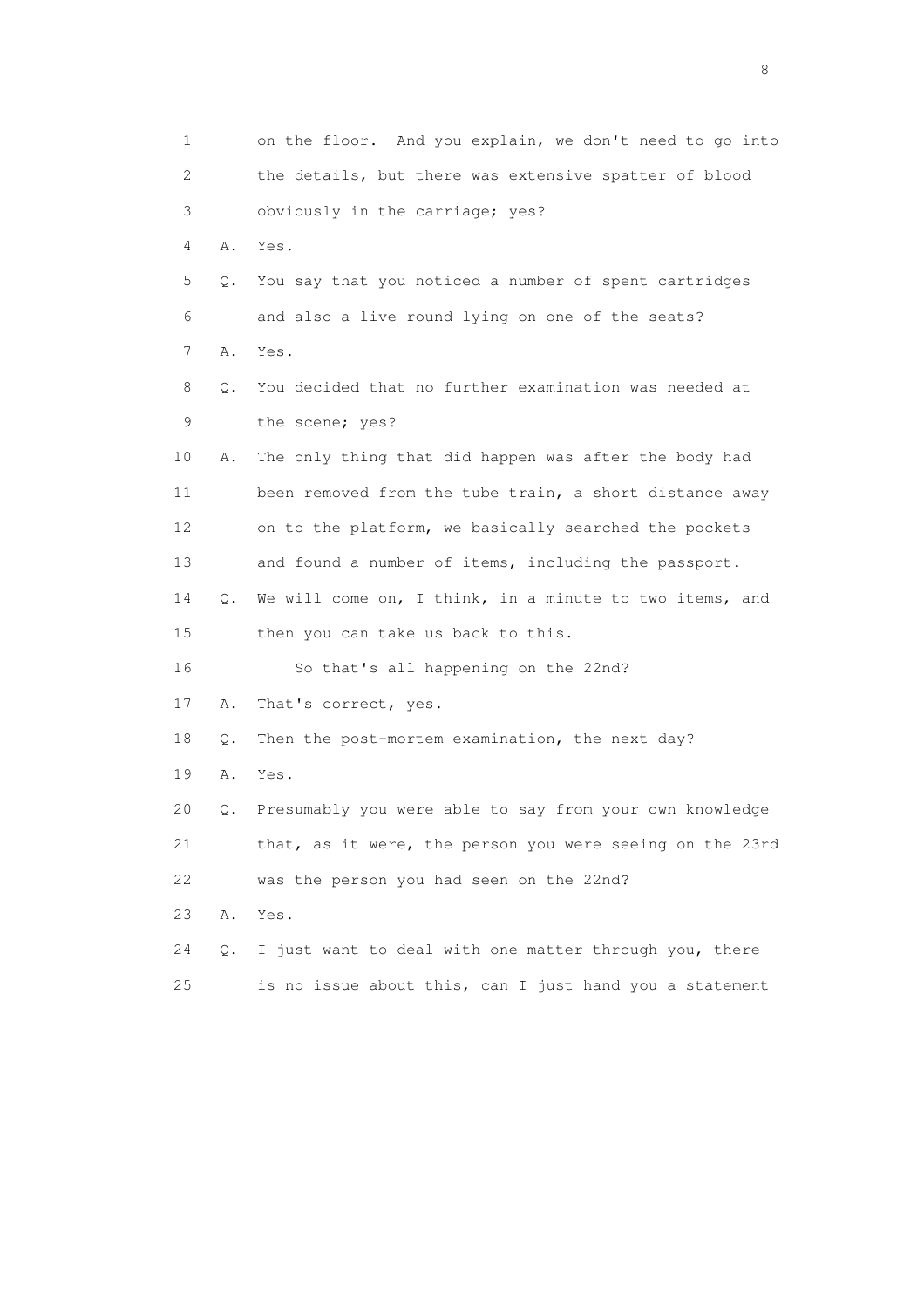1 from his cousin, Mr Alex Pereira, who we heard from as a 2 witness. We just need some formal evidence of this, we 3 appreciate it is hearsay through you but that's no bar 4 to it. Mr Pereira, Jean Charles's cousin, confirms, 5 doesn't he, that he identified his body at the mortuary 6 on the 23 July 2005? 7 A. Yes. 8 Q. Can you confirm that for us? 9 A. I can, yes. 10 Q. Thank you very much. Right. So on the 23rd, the 11 post-mortem examination, you noted, is this right, that 12 he was 172 centimetres or 5-foot 8 inches tall? 13 A. Yes. 14 Q. And weighed 70 kilograms? 15 A. Yes. 16 Q. You described his hair as short and dark brown? 17 A. Yes. 18 Q. And you said that he was moderately built, and you have 19 described him as of Mediterranean complexion? 20 A. Yes, that's correct. 21 Q. Clothing you describe at this stage as being jeans, 22 white socks, denim jacket, black shirt, pants and 23 a belt; yes? 24 A. Yes. 25 Q. You say that his shoes had been removed before your

en de la construction de la construction de la construction de la construction de la construction de la constr<br>1911 : la construction de la construction de la construction de la construction de la construction de la const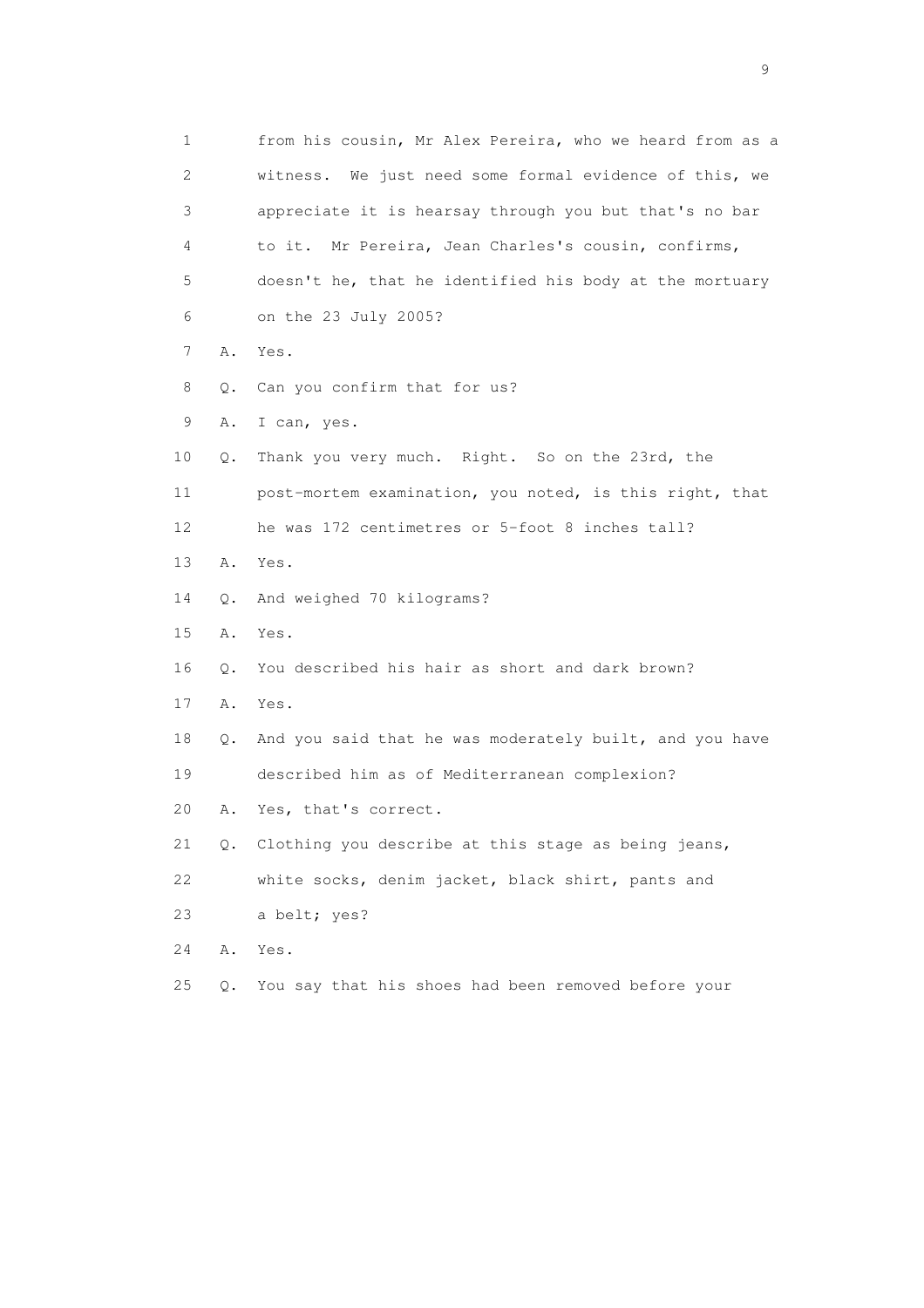- 1 examination?
- 2 A. That's correct, yes.

3 SIR MICHAEL WRIGHT: Had they been removed before you saw

4 him in the railway carriage?

5 A. That I can't recall, my Lord.

6 SIR MICHAEL WRIGHT: You didn't note it, right.

7 MR HILLIARD: Then property: wristwatch with plastic strap

- 8 on left wrist?
- 9 A. Yes.
- 10 Q. Keys, piece of paper?
- 11 A. Yes.
- 12 Q. And ú1.20 in coins in jeans pocket?
- 13 A. Yes.

 14 Q. You said there the watch was on his left wrist. Do you 15 know where the keys and the piece of paper were?

16 A. No, I am sorry, I don't.

 17 Q. That's all right. The money in coins in a jeans pocket, 18 do you know which pocket?

19 A. No, I don't.

 20 Q. No. But then I want to understand what you were saying. 21 In addition did you see other property the day before? 22 A. When we were on the tube, when we were on the platform, 23 his identity wasn't then known, and I remember clearly, 24 I don't know whether it was me or whether it was 25 somebody else, but it was probably me, put a hand in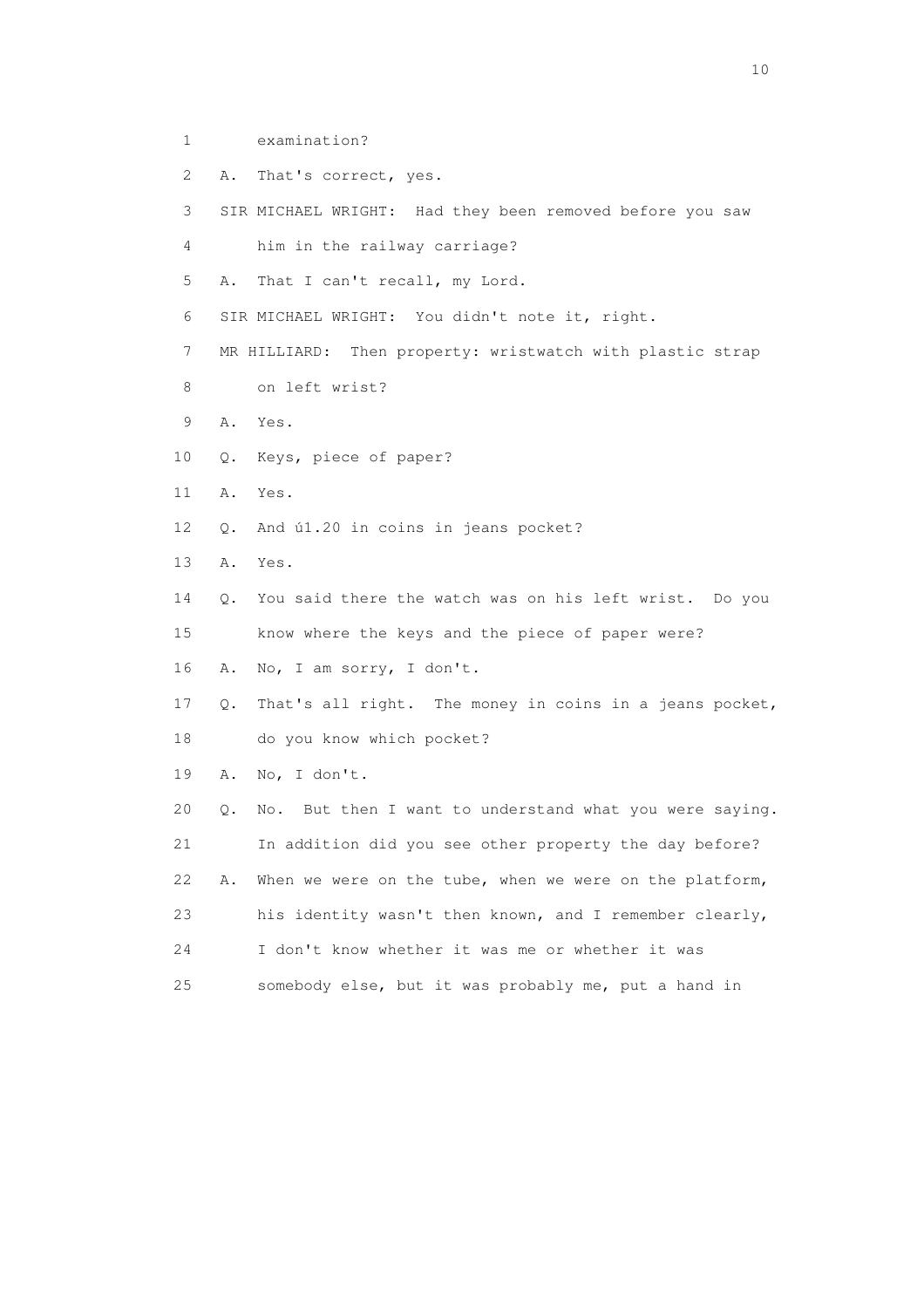1 a pocket and retrieved what I believe was a passport and 2 on that passport was a name, which was his name. And 3 that was to a certain extent the first intimation as to 4 who he was. But I can't remember who took custody of 5 that document after I saw it. 6 Q. Right. Can you help, do you have any recollection now 7 as to which pocket? 8 A. I cannot, I am sorry. 9 Q. All right. So the property there you have mentioned on 10 the 23rd, and certainly a passport that you were aware 11 of on the 22nd? 12 A. I believe it was a passport, it was certainly 13 a comprehensive identification document of some sort, 14 I believe it to have been a passport. 15 Q. Then you began your examination, is this right, starting 16 with external injuries? 17 A. Yes. 18 Q. If we can have, please, documents page 1044 up, this is 19 the picture. There we are. 20 A. Yes. 21 Q. We have seen this yesterday with Mr Tomei, all right? 22 A. Yes. 23 Q. I am going to go through these very briefly with you, 24 but the same presumably applies in your case as with 25 his: although they are numbered for reference purposes,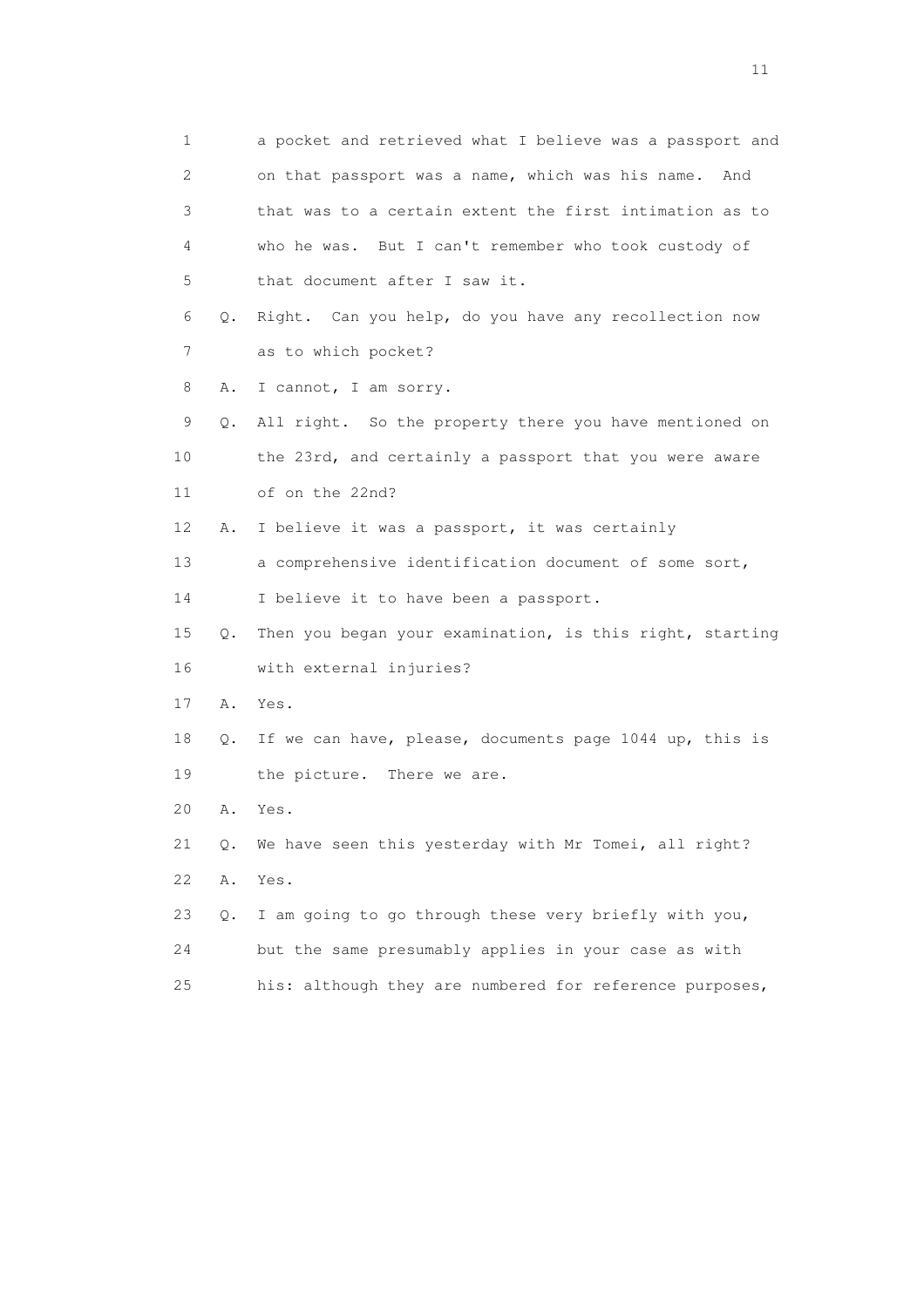1 you can't give an order of the shots; is that right? Or 2 an order in which the injuries were inflicted, I should 3 say. 4 A. No. Generally speaking when we number injuries, we 5 adopt a convention or I adopt a convention of doing 6 right first and then left, and working downwards. 7 Sometimes that's not possible. But again, when it's 8 bullet wounds, one often tries where one can to 9 number -- or I do at least -- entry wounds before exit 10 wounds. So there is really no significance in the 11 numbering beyond the convention that I have used to make 12 things simple for me in writing it up. 13 Q. All right. On this picture we have there, we pick up 14 a number 2, which is, as it were, sort of top right. 15 A. Yes. 16 Q. But we haven't got a number 1? 17 A. That's correct. 18 Q. Number 1 was also, is this right, a bullet entry wound? 19 A. Yes. 20 Q. Where was it? 21 A. This was a bullet entry wound that was on the right side 22 of the upper part of his back, level with the shoulder, 23 so it was the very uppermost part of the back. It was 24 5 centimetres or 2 inches to the right of the mid-line. 25 Q. So that's a notional line running down the middle?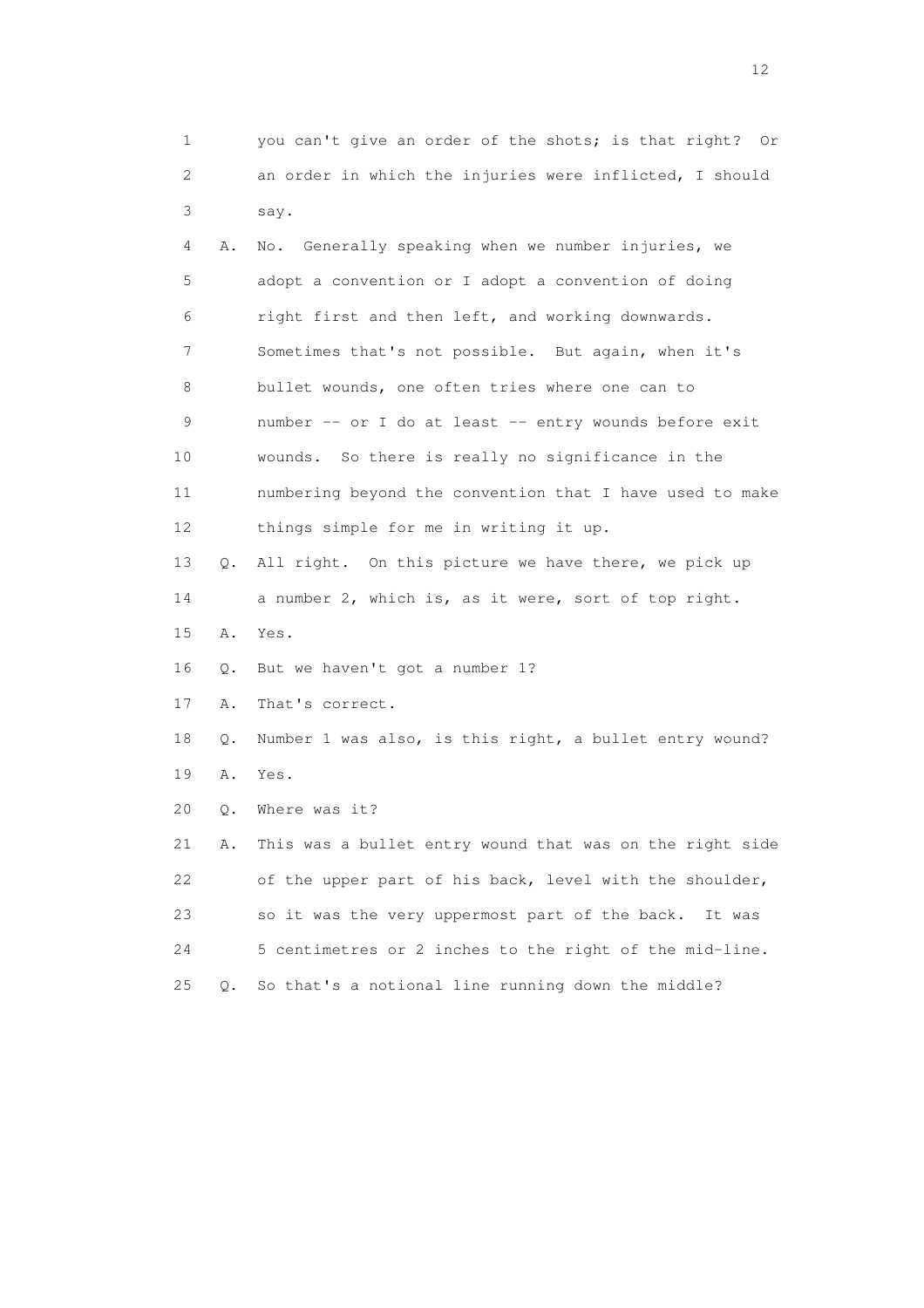| 1  | Α. | Running down the spine, yes. It was an oval wound that   |
|----|----|----------------------------------------------------------|
| 2  |    | had appearances of being a bullet entry wound. And when  |
| 3  |    | I examined further, slightly later, I found that there   |
| 4  |    | was a track passing from that entry wound in the back,   |
| 5  |    | and it passed from right to left. As far as I could      |
| 6  |    | determine, it was pretty much horizontal, it didn't go   |
| 7  |    | up or down, and it also passed forward. The track        |
| 8  |    | passed through the muscles of the shoulder girdle, and   |
| 9  |    | I recovered a distorted bullet, putting it very simply,  |
| 10 |    | from the region of the shoulder girdle somewhere behind  |
| 11 |    | the collarbone.                                          |
| 12 | Q. | So you have an entry wound and still inside the body,    |
| 13 |    | the bullet?                                              |
| 14 | Α. | That is correct, yes.                                    |
| 15 | Q. | So that's number 1?                                      |
| 16 | Α. | Yes.                                                     |
| 17 | Q. | And that's why it's obviously not on this picture of the |
| 18 |    | head; is that correct?                                   |
| 19 | Α. | That's correct, yes.                                     |
| 20 | Q. | Then the others we can take pretty shortly<br>Right.     |
| 21 |    | because we heard about these yesterday. 2 on the right   |
| 22 |    | there.                                                   |
| 23 | Α. | Yes.                                                     |
| 24 | Q. | Then 4 in the middle, and then 3, just a little          |
| 25 |    | difficult to make out but that is actually a 3 to the    |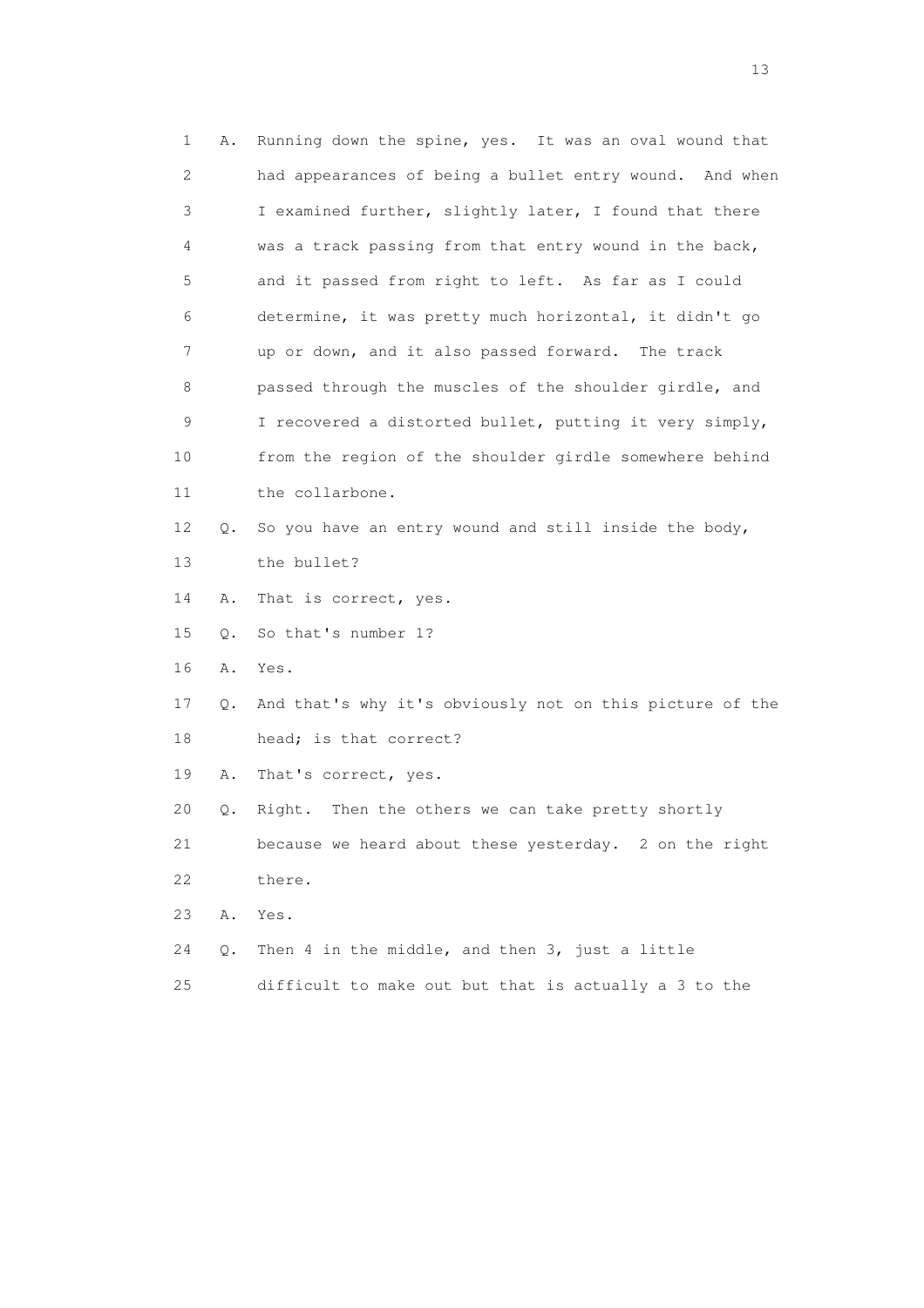- 1 left of 4?
- 2 A. Yes.

3 Q. Then 5 and 6 below on this?

- 4 A. Yes.
- 5 Q. Correct?
- 6 A. That's correct, yes.
- 7 Q. Is this right, that apart from 3, you thought 2, 4, 5 8 and 6 were bullet entry wounds?
- 9 A. That's right. We initially thought that number 3 was 10 an entry wound. It can sometimes be difficult to tell 11 the difference, very often it's very easy. In this case 12 it had some of the characteristics of an entry wound, 13 but it became very clear to us as the examination 14 progressed that this was not. So as you say, numbers 1, 15 which I have described, 2, 4, 5, and 6 were bullet entry 16 wounds. Number 3 was not.
- 17 Q. Was it also your view that 5 may have consisted of, as 18 it were, an entry wound and an exit, if you understand? 19 I think you have described it as tangential; is that 20 right?
- 21 A. That's right. It's very difficult when wounds like this 22 are so closely grouped to work out, putting it very 23 simply, what went where. But in this case, in the case 24 of wound number 5, it had the appearances of where 25 a bullet grazes the skin, produces a short furrow, if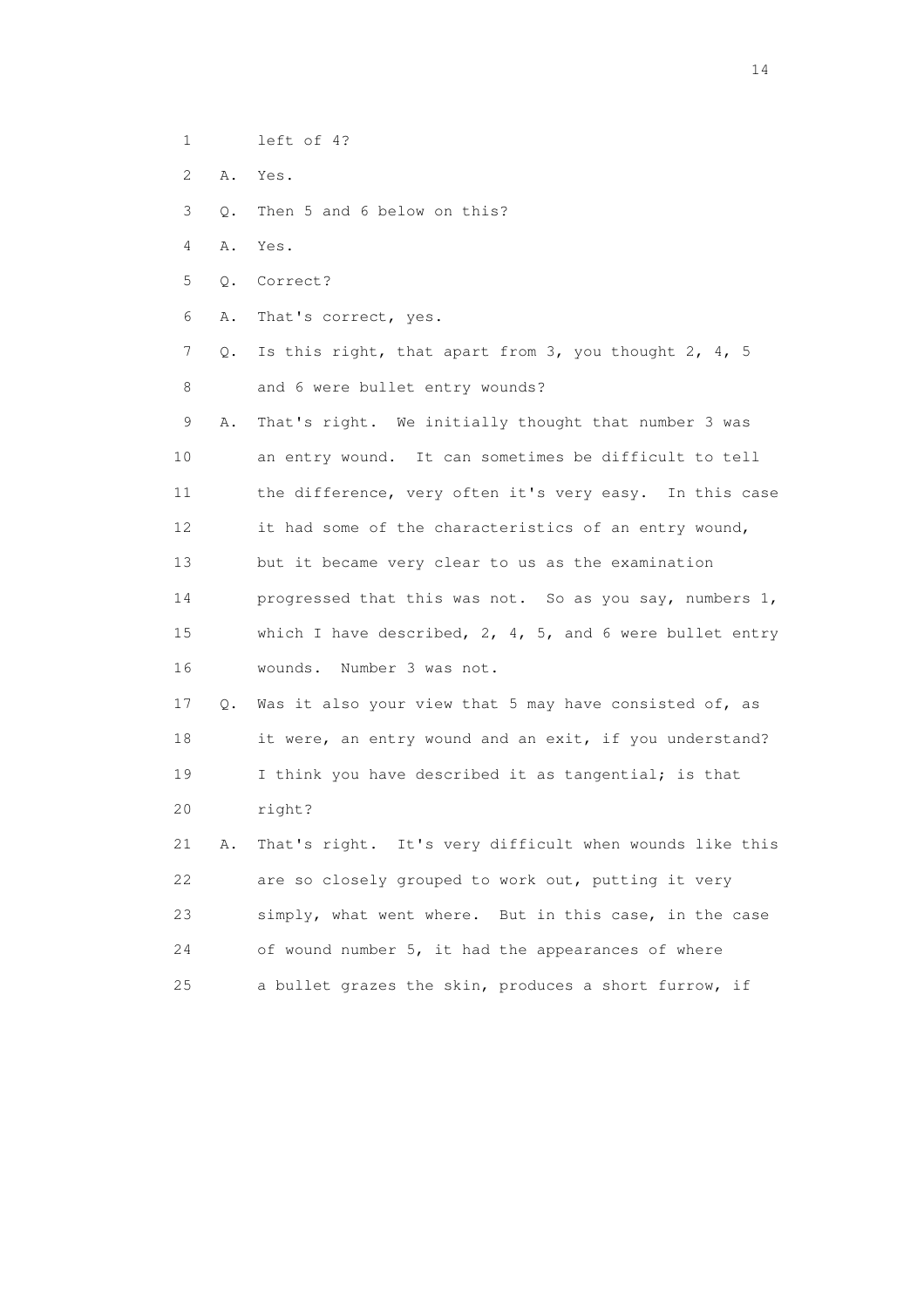| 1  |       | you like, and then comes away from the body as well      |
|----|-------|----------------------------------------------------------|
| 2  |       | without entering through the head.                       |
| 3  | $Q$ . | If we go to the little drawing below, bottom right --    |
| 4  | Α.    | Yes.                                                     |
| 5  | Q.    | -- I think the same applied, is this right, to           |
| 6  |       | number 8?                                                |
| 7  | Α.    | Yes. Number 7 on the right was an entry wound --         |
| 8  | Q.    | I was going to come to that. That was a proper entry     |
| 9  |       | wound, actually going into the head?                     |
| 10 | Α.    | That's correct. Number 8 again was one of these furrows  |
| 11 |       | where it had just damaged, badly damaged, the scalp      |
| 12 |       | through the full thickness of the scalp, but the bullet  |
| 13 |       | had then left without entering through the head.         |
| 14 | Q.    | Right. Then if we can turn to page 1045. Here you        |
| 15 |       | describe later in your report that what I think we are   |
| 16 |       | looking at here were what you have called exit wounds    |
| 17 |       | either, is this right, of bullets or part of bullets, or |
| 18 |       | of bone that had been fragmented by a bullet, and as it  |
| 19 |       | were, had then itself come out the bone. So this is      |
| 20 |       | exit wounds, you thought, of either bullet or bone; is   |
| 21 |       | that right?                                              |
| 22 | Α.    | I describe in my report injuries 9 to 13 which are, as   |
| 23 |       | you say, they are exit wounds, something has come out of |
| 24 |       | The problem is when a bullet goes into the<br>the head.  |

25 body, it doesn't usually remain intact, it breaks into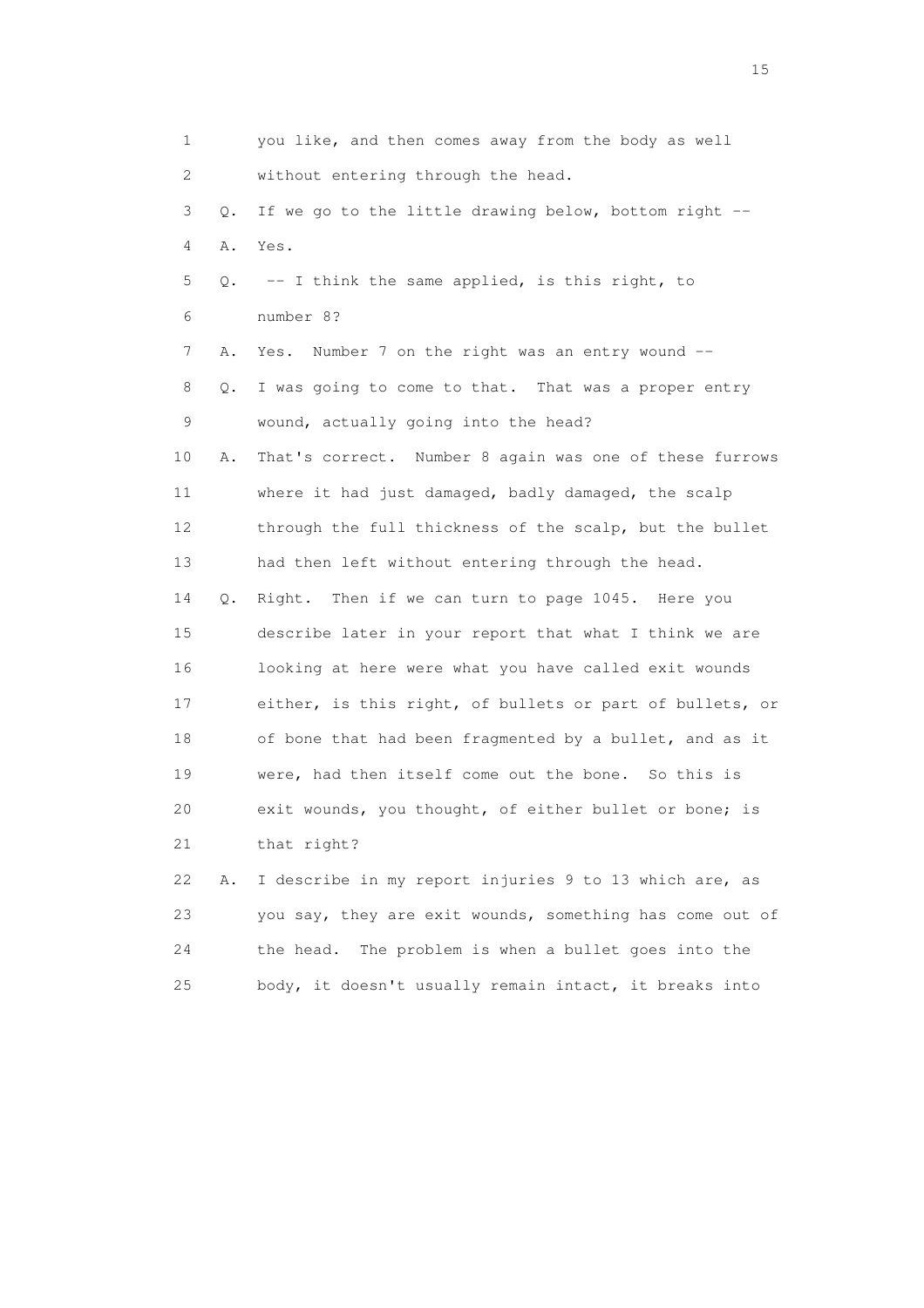1 pieces. So, for instance, one bullet can produce two 2 fragments, it can produce two entry wounds, it can 3 produce no entry wounds if it doesn't come out. It can 4 dislodge a fragment of bone that can come out; we call 5 it a secondary projectile. So all I can say is that we 6 had these exit wounds where something had come out, 7 whether it was an intact bullet, part of a bullet or 8 part of bone, I simply can't tell. And nor can I tell 9 which of these wounds corresponds to which entry wound. 10 Q. Right. Just so far as these are concerned, we can take 11 them very quickly. A 3-centimetre by 1.5-centimetre 12 laceration on the left side of the front of the scalp, 13 is that what we have in about the middle of the page and 14 then you have done a little drawing of it? 15 A. That's Mr Tomei's drawing, that's it. 16 Q. Forgive me. I am looking at the measurements and the 17 description in your report and that's what we can see 18 there. 19 A. Yes. 20 Q. 3 by 1.5? 21 A. Yes. 22 Q. Then a laceration 2 by 1.2 centimetres, that as it were 23 is just below that on the sketch; is that right? 24 A. That's correct, yes. 25 Q. We have the approximate position of that too.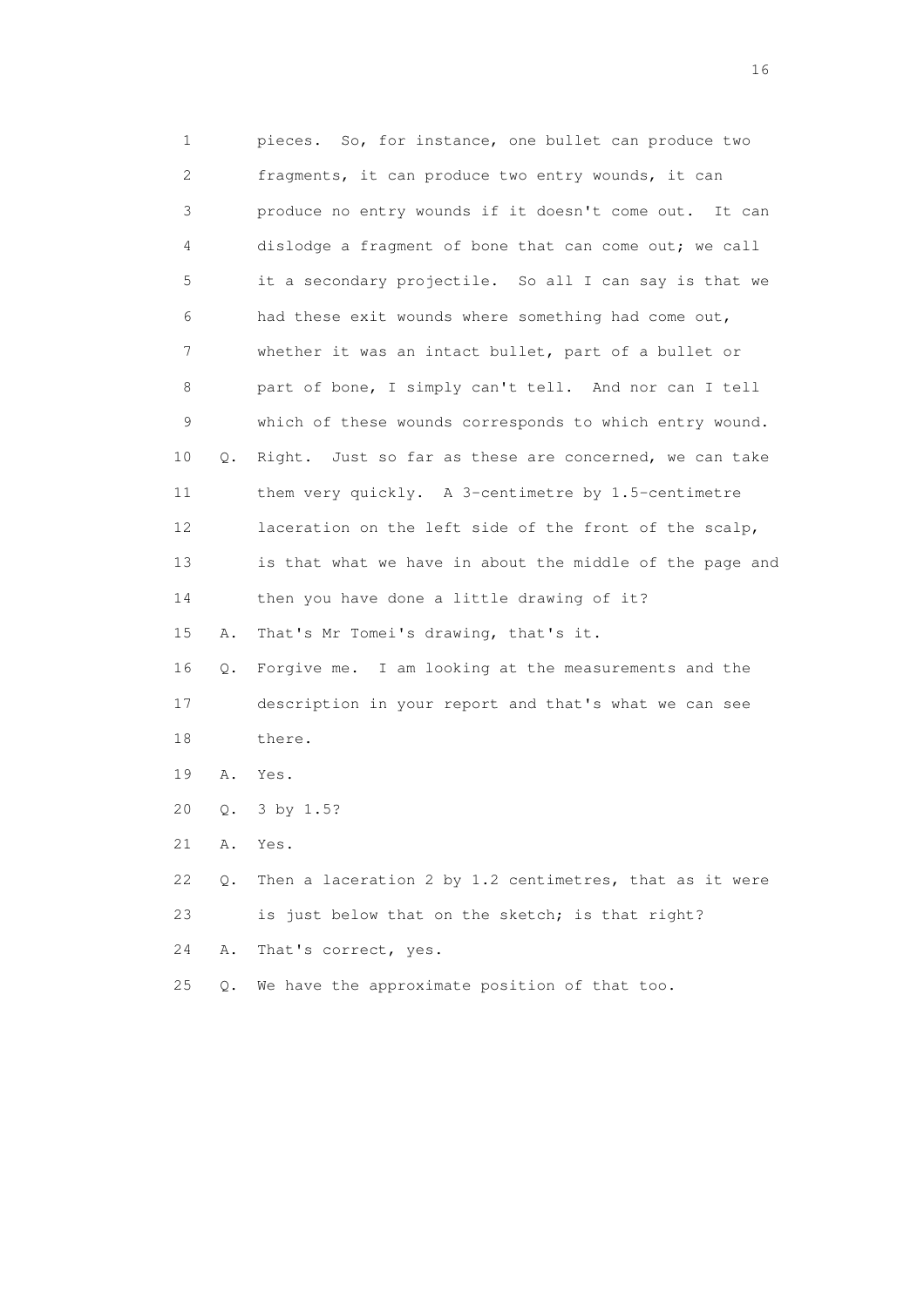- 1 A. Yes.
- 2 Q. Then a laceration on the scalp, 5 by 5 centimetres, we 3 have that shown as well; correct?
- 4 A. Yes.
- 5 Q. Then over to the left as we look, a laceration 1.5 by 6 1.5 centimetres on the left side of the scalp.
- 7 A. Yes.
- 8 Q. Then a laceration 5 by 2 centimetres that we can see, 9 looks like it's sort of above the upper part of the left 10 ear; is that right?
- 11 A. It is, yes, and also associated with number 13, which is 12 as you say, and as is illustrated, a 5.5 by 2 centimetre 13 wound, there was also laceration of the -- I'm sorry, 14 I am talking about the right side. There was also
- 15 laceration of one of the ears.
- 16 Q. If we just deal with those, those you thought exit
- 17 wounds of bullets or bone or bits of bullets?
- 18 A. That's correct, yes.
- 19 Q. Then finally, three other injuries that you noticed. As 20 you say, some injury to the right ear; is that right? 21 A. That's right, yes. Something had caught the right ear
- 22 on the way in, basically.
- 23 Q. Some bruising to the right eyelid; is that right?
- 24 A. Yes.
- 25 SIR MICHAEL WRIGHT: Laceration to the right ear I think you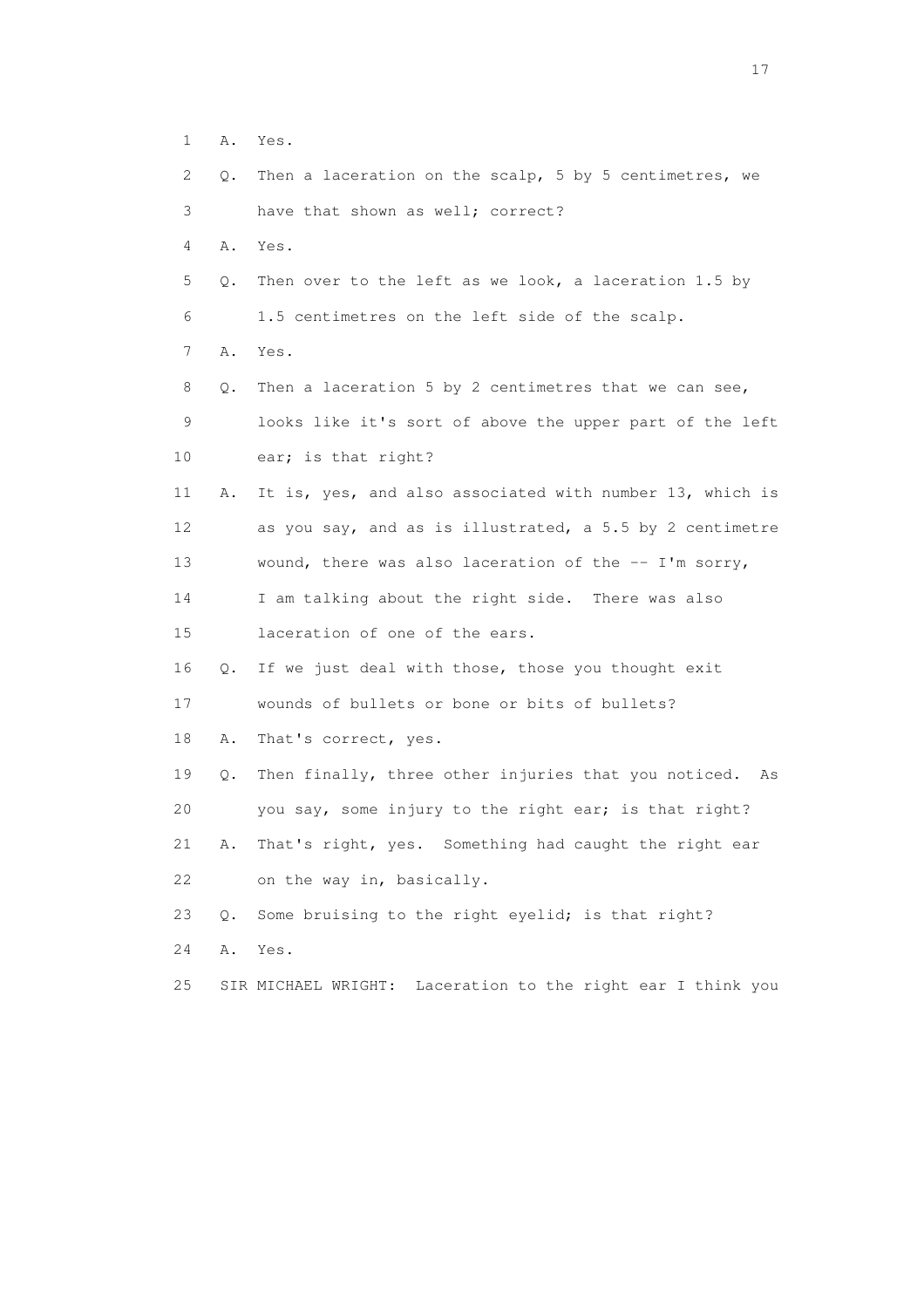1 show on the other set of pictures, I think.

2 MR HILLIARD: By all means.

3 A. Yes, it is. Yes, he had --

4 SIR MICHAEL WRIGHT: Hang on a minute.

5 MR HILLIARD: We don't need to take time to wait for it.

6 SIR MICHAEL WRIGHT: Go on.

7 MR HILLIARD: Lacerations to the right ear.

 8 A. He also had what I described as bruising on the medial 9 or inner aspect of the right upper eyelid. He had the 10 beginnings of a black eye on the right. Now, the fact 11 that he had a black eye is of no significance as far as 12 I'm concerned. When you get severe injury to the head, 13 you get blood tracking downwards, and it appears where 14 the skin is thinnest and most transparent and where the 15 blood can accumulate easily.

 16 So almost inevitably when somebody has injury to the 17 scalp, they end up with a black eye. It is of no more 18 significance than that.

 19 He also had bruising on the left side of the chest 20 wall. I have said around the clavicle which is the 21 collarbone, and I'm putting my hand right at the upper 22 left part of my chest (indicated). The simple reason 23 that he had that bruising there was because a bullet had 24 lodged not far away --

25 Q. That's the bullet that's gone in the right shoulder sort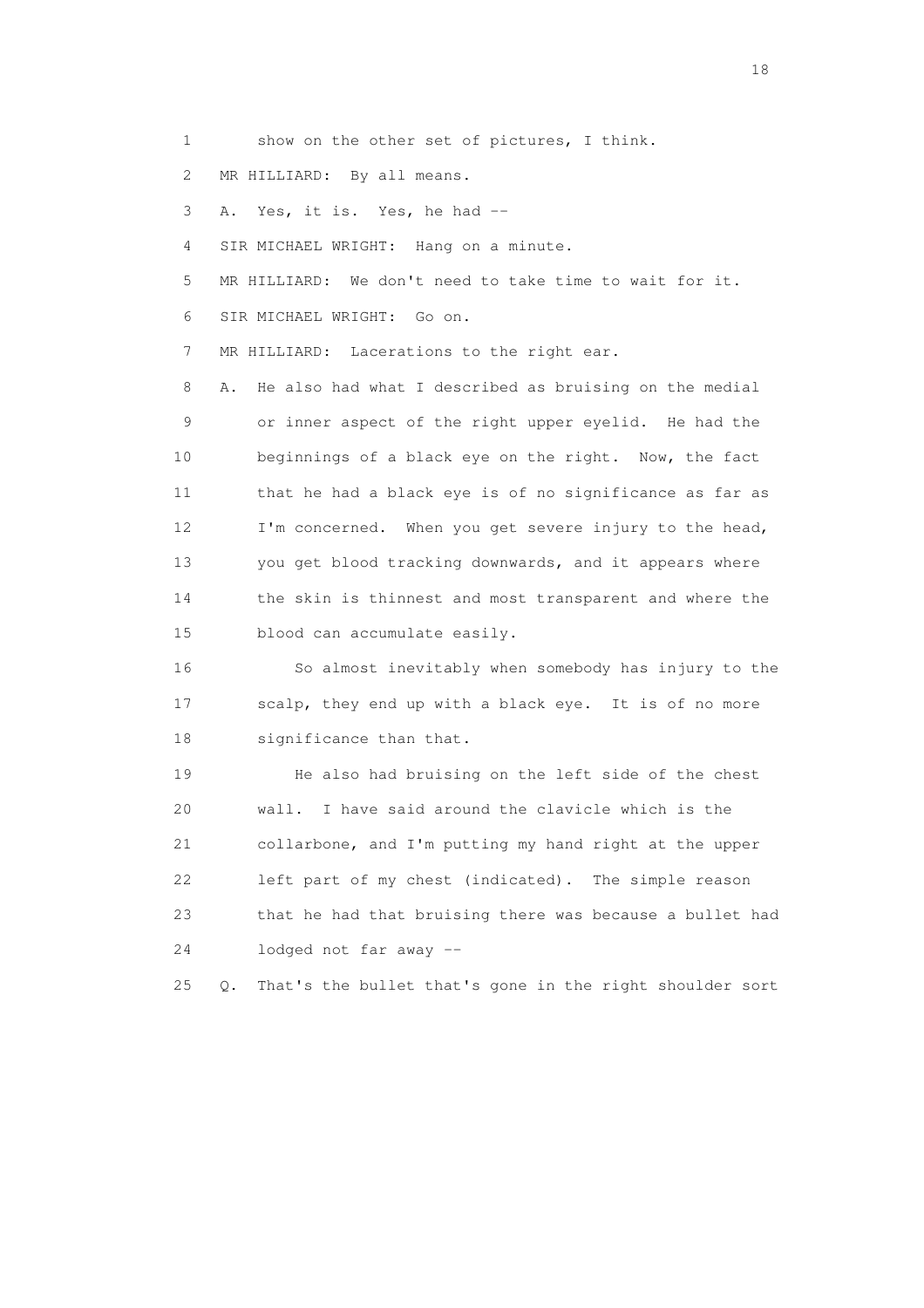1 of area?

| 2  | Α. | From injury number 1. As a result of that there will     |
|----|----|----------------------------------------------------------|
| 3  |    | have been bleeding -- there was bleeding into the        |
| 4  |    | tissues and that manifested itself as that bruise, that  |
| 5  |    | is all.                                                  |
| 6  | Q. | Then the only other one, I think on the left forearm     |
| 7  |    | there was a single bruise up to about 2 centimetres; is  |
| 8  |    | that right?                                              |
| 9  | Α. | Yes. It was on the front of the little finger side of    |
| 10 |    | the left forearm, above the wrist. There was no bruise   |
| 11 |    | visible on the skin, but there was bruising in the       |
| 12 |    | tissues underneath the skin which is quite common for    |
| 13 |    | a bruise not to be visible, particularly at first.<br>It |
| 14 |    | was a 2-centimetre or 1 inch bruise.                     |
| 15 | Q. | We will come back to that later. It follows, I think,    |
| 16 |    | from what you have already said that as well as the      |
| 17 |    | external examination you carried out an internal         |
| 18 |    | examination; is that right?                              |
| 19 | Α. | That's correct, yes.                                     |
| 20 | Q. | You identified a number of bits of bullet jacket and     |
| 21 |    | bullet fragments, is this right, that you had also been  |
| 22 |    | able to see on x-rays?                                   |
| 23 | Α. | That's right. When we deal with a case of shooting,      |
| 24 |    | even if we think a bullet has gone in and come out, we   |
| 25 |    | always do x-rays. And the reason we do those x-rays is   |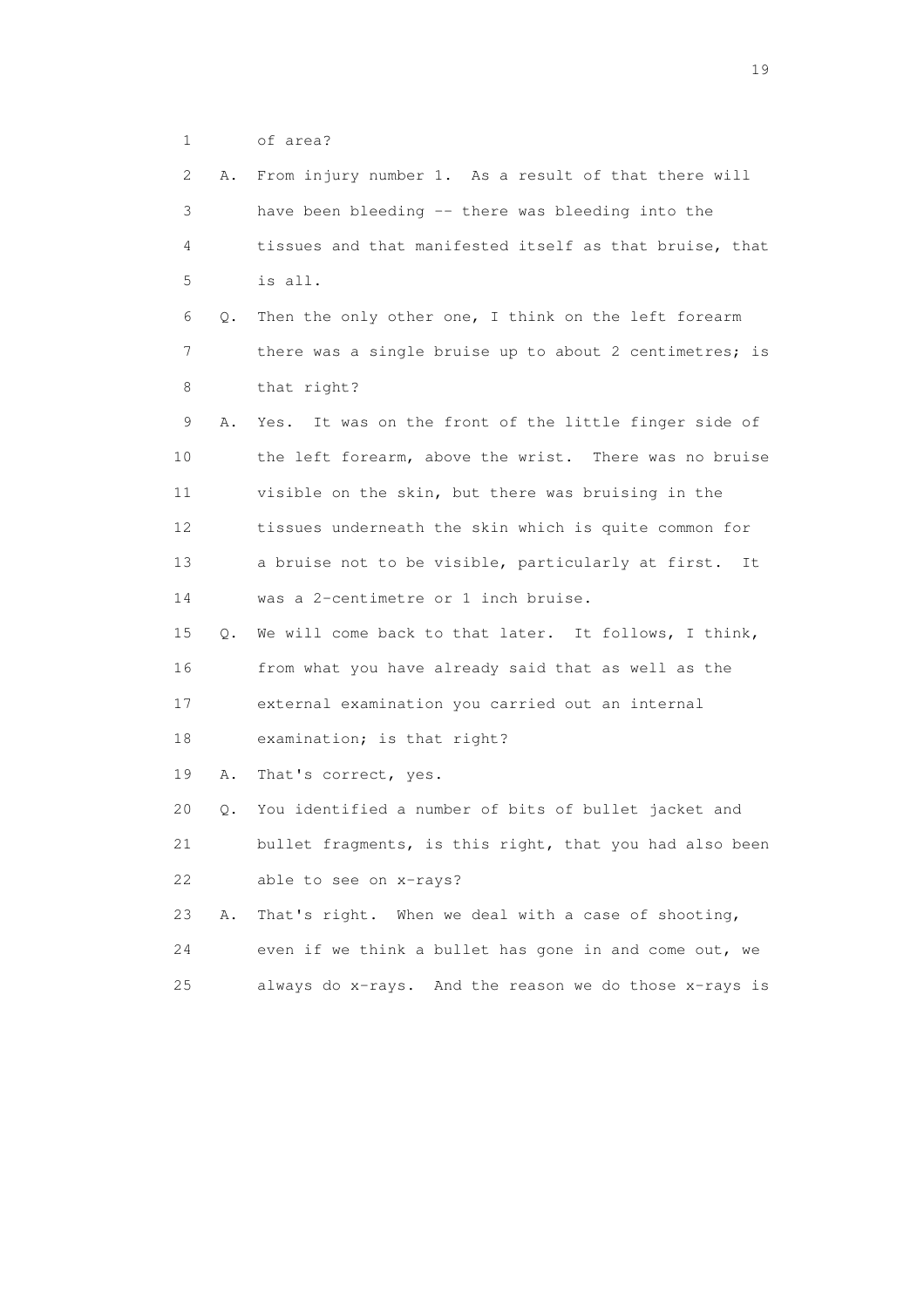| 1  |    | so we can identify where the bullet fragments are, and    |
|----|----|-----------------------------------------------------------|
| 2  |    | we can get some idea of which ones we want to retrieve    |
| 3  |    | for the purpose of forensic examination.                  |
| 4  | Q. | Right. Without going into the detail, but it must be      |
| 5  |    | obvious from what we know, there was obviously severe     |
| 6  |    | damage to the brain; is that right?                       |
| 7  | Α. | Yes.                                                      |
| 8  | Q. | And such that, I think you have already explained, you    |
| 9  |    | weren't able to follow tracks of wounds or anything of    |
| 10 |    | that kind within the brain itself?                        |
| 11 | Α. | The bullets were so closely grouped, the damage to<br>No. |
| 12 |    | the skull did not consist of several holes like           |
| 13 |    | a pepperpot. There was very severe fracturing and         |
| 14 |    | damage, and you simply couldn't tell where each bullet    |
| 15 |    | had gone, particularly because they were all damaged and  |
| 16 |    | fragmented to a greater or lesser extent.                 |
| 17 | Q. | I think you describe, is this right we don't need the     |
| 18 |    | details, but something like 30 --                         |
| 19 |    | SIR MICHAEL WRIGHT: Forgive me, Mr Hilliard. If I have    |
| 20 |    | understood you correctly, it's not only, as it were, the  |
| 21 |    | direct bullet damage to the brain but also the            |
| 22 |    | fracturing pieces of bone that had moved around inside    |
| 23 |    | the head?                                                 |
| 24 | Α. | That's correct, my Lord, we call them secondary           |
| 25 |    | projectiles.<br>When a bullet hits a hard object, whether |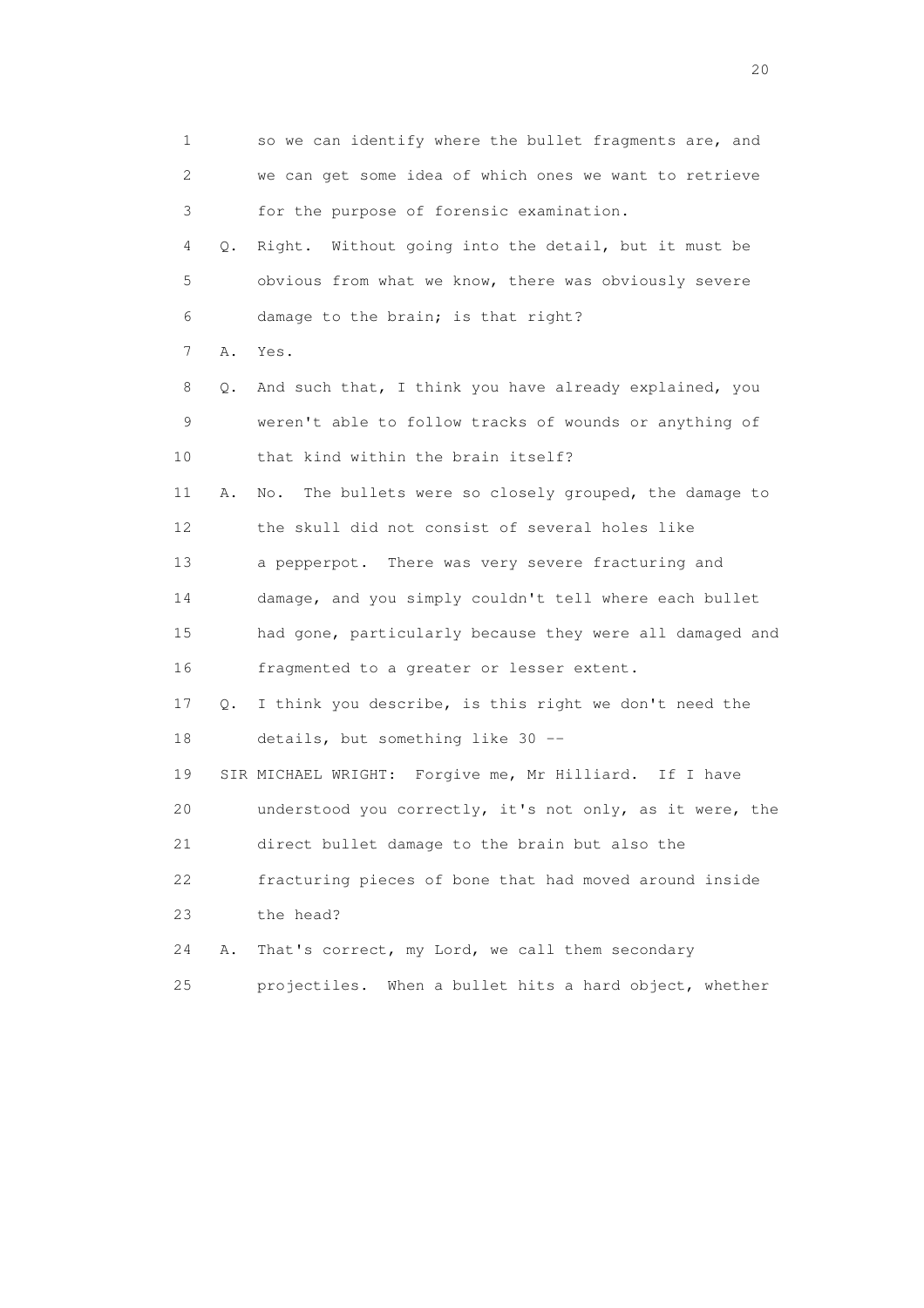1 it's a door frame, a window or whether it's something 2 hard inside the body such as bone, it imparts its energy 3 into that fragment and then that fragment begins to move 4 fast and it too will cause damage. So what we have got 5 is we have got several bullets going into the head, 6 those bullets are fragmenting, each of those fragments 7 depending upon its size and shape is acting as 8 an independent projectile. It's also liberating 9 fragments of bone, and those too are acting as 10 projectiles. 11 SIR MICHAEL WRIGHT: That may give me the opportunity, if 12 I may, Mr Hilliard, having interrupted you, to ask 13 a question that's just come up. 14 MR HILLIARD: Certainly. 15 SIR MICHAEL WRIGHT: Of course you can't tell us in what 16 order these injuries were inflicted? 17 A. No, I can't. 18 SIR MICHAEL WRIGHT: But whatever the sequence may be, once 19 you get to the first penetrative injury to the skull, 20 was Mr de Menezes likely to have survived that first one 21 at all? 22 A. No. Pathologists will never say never, nor will any 23 doctors, but you can survive a single gunshot wound to 24 the head if it goes into a part of your brain which is 25 not desperately important. I have several of those.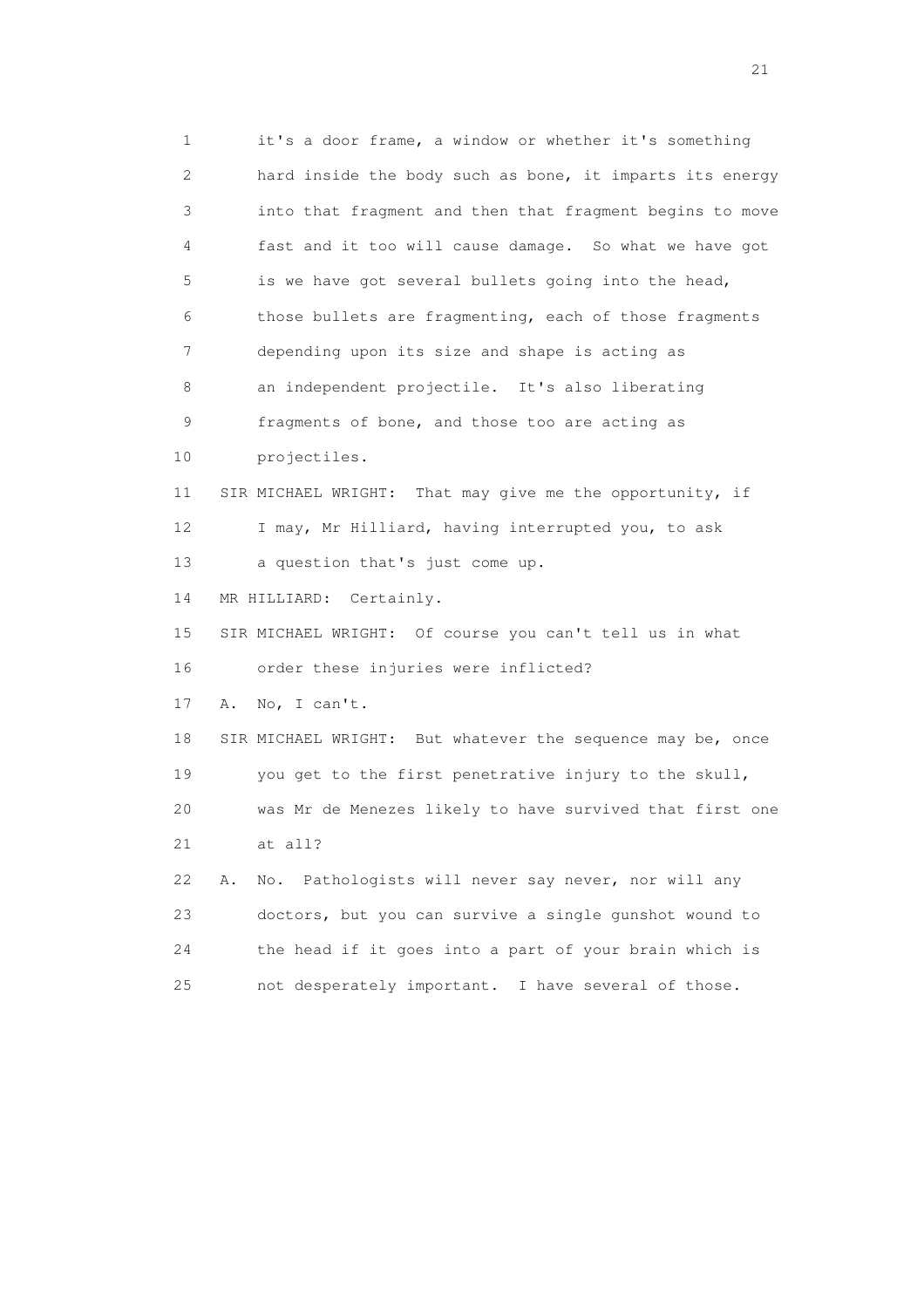1 But in this case, they went in around the region 2 above and behind the ear, and they went through the 3 centre of the brain. In this particular case, excluding 4 those that nearly missed, any one of those bullets, in 5 my view, would have killed him. 6 So choose any one you like, and it is my view that 7 it would have killed him in this case. 8 SIR MICHAEL WRIGHT: Any one I think of numbers 2, 4 -- 9 certainly 2, 4, 6 and 7? 10 A. That's correct, there was one that went into the 11 shoulder that would not have killed him. 12 SIR MICHAEL WRIGHT: That you can leave out. 13 A. That we can leave out. Two seem to have nearly missed, 14 they would not have killed him. That leaves four 15 bullets that entered the head and it is my evidence -- 16 SIR MICHAEL WRIGHT: 4, 5, 6 and 7. 17 A. That's correct, it is my evidence that any one of those 18 would have -- 19 MR HILLIARD: We are going to deal with all this in a minute 20 when we come to -- 21 SIR MICHAEL WRIGHT: I have had the question so I thought -- 22 MR HILLIARD: If we can keep it to the end perhaps, it is 2, 23 isn't it, it is not 5 because 5 is like 8, it's one of 24 the ones that is on the surface, do you remember telling 25 us?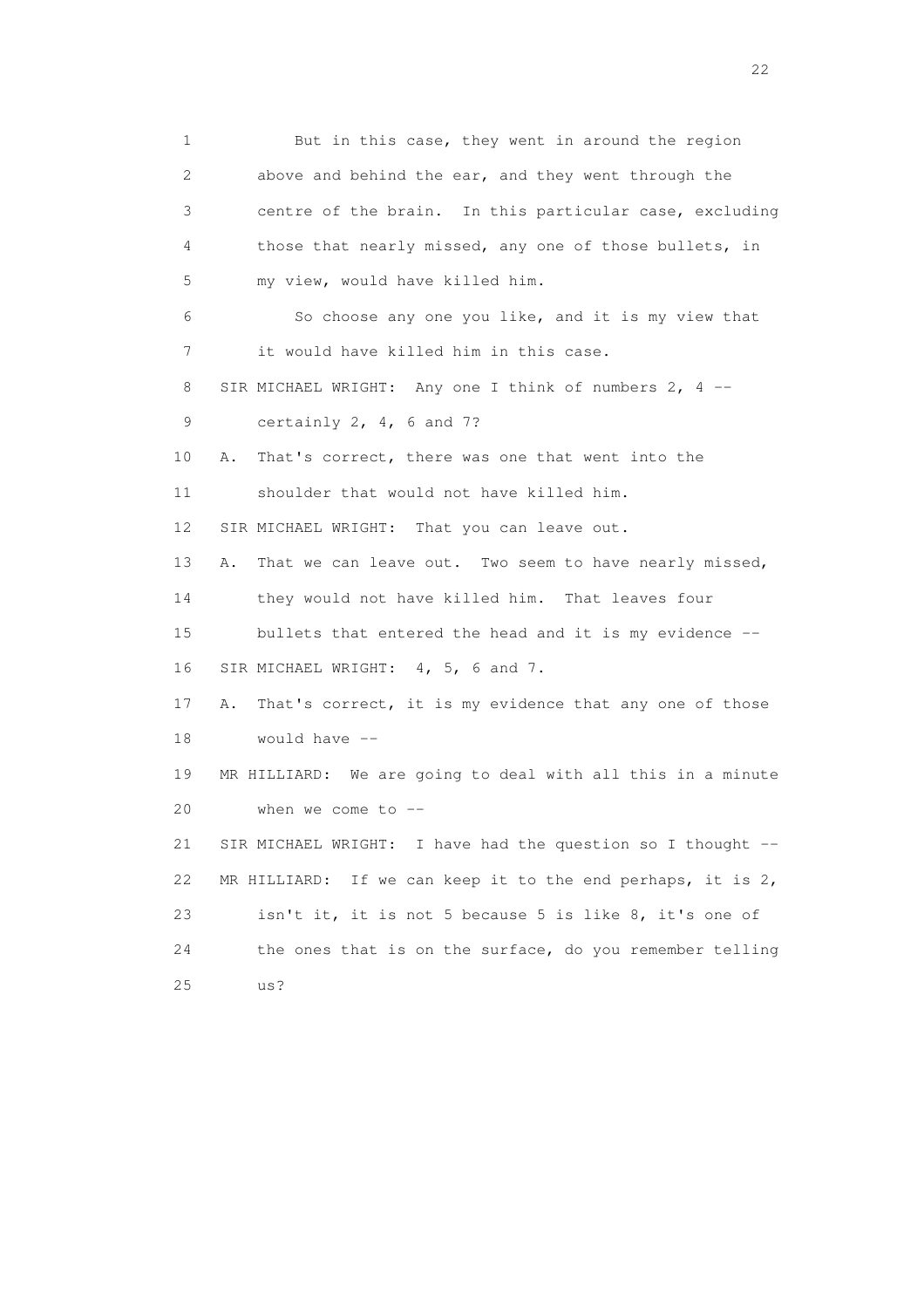1 A. Yes, it is 2, 4, 6 and 7 that would have killed him. 2 SIR MICHAEL WRIGHT: And in effect because of the nature of 3 the injury, death would have been instantaneous? 4 A. Yes. 5 SIR MICHAEL WRIGHT: Thank you. 6 A. The other thing is, not only would death have been 7 instantaneous, but clearly once the first bullet hit his 8 head and went in, he would have had no perception of 9 what was going on. 10 MR HILLIARD: Right. 11 So if we can just go back to your report, you 12 explain that, I think is this right, something like from 13 inside the skull, I think it's a total of 13 pieces of 14 either bullet or bullet jacket that you recovered from 15 there? 16 A. Yes. 17 Q. Then you go on to give your conclusions in a section at 18 the end; is that right? 19 A. That's correct, yes. 20 Q. You say that he died as a result of multiple gunshot 21 wounds to the head; yes? 22 A. Yes. 23 Q. And just help us, were any of those, there is a reason 24 for asking, to the brain stem? 25 A. I cannot answer that, because the brain was so badly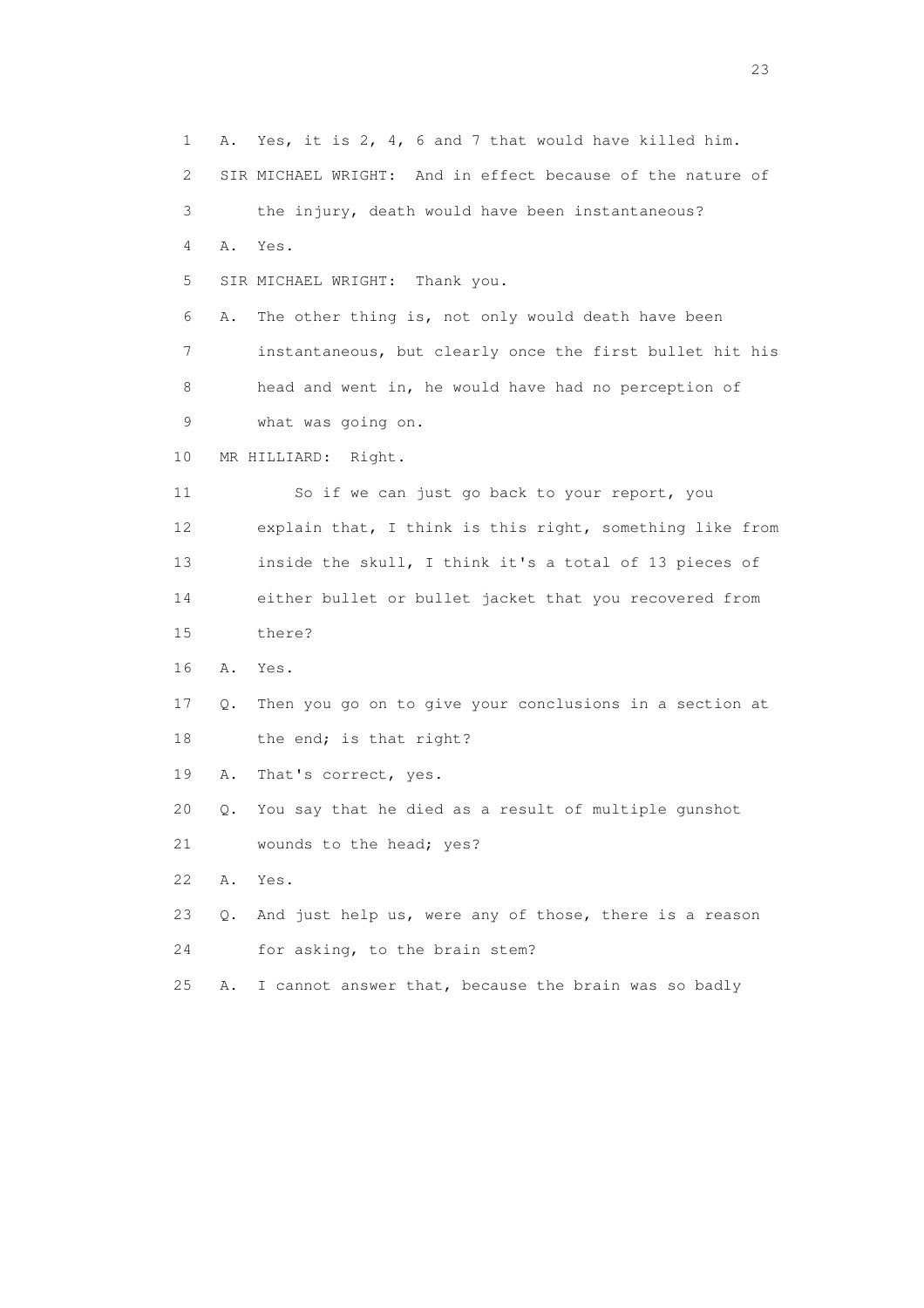1 damaged that I simply couldn't tell.

 2 Q. Can you just show us where the brain stem is, or is that 3 a difficult thing to do?

 4 A. If you were to go in from a point below and behind the 5 ear, the sort of hard bony bit we call the mastoid. If 6 you were to go straight in there you would get to the 7 brain stem. The brain stem goes from the base of the 8 skull and it goes upwards almost into the centre of the 9 head.

 10 These projectiles will have caused their primary 11 damage; in other words they will have passed through the 12 area of the centre of the brain at the top of the brain 13 stem. But fragments going off in different directions 14 simply went everywhere.

 15 The other problem is that it's not just what happens 16 immediately, but it's the bleeding that happens 17 afterwards, it's the swelling of the brain, it's the 18 secondary disruption that happens, that essentially 19 those parts of the brain towards the upper part of the 20 brain stem in the very centre of the brain, many of 21 which are vital for the continuance of life, were 22 destroyed.

 23 SIR MICHAEL WRIGHT: We have been told in the course of the 24 evidence that in order to achieve instant disability, 25 instant incapacity of a global nature, it's the brain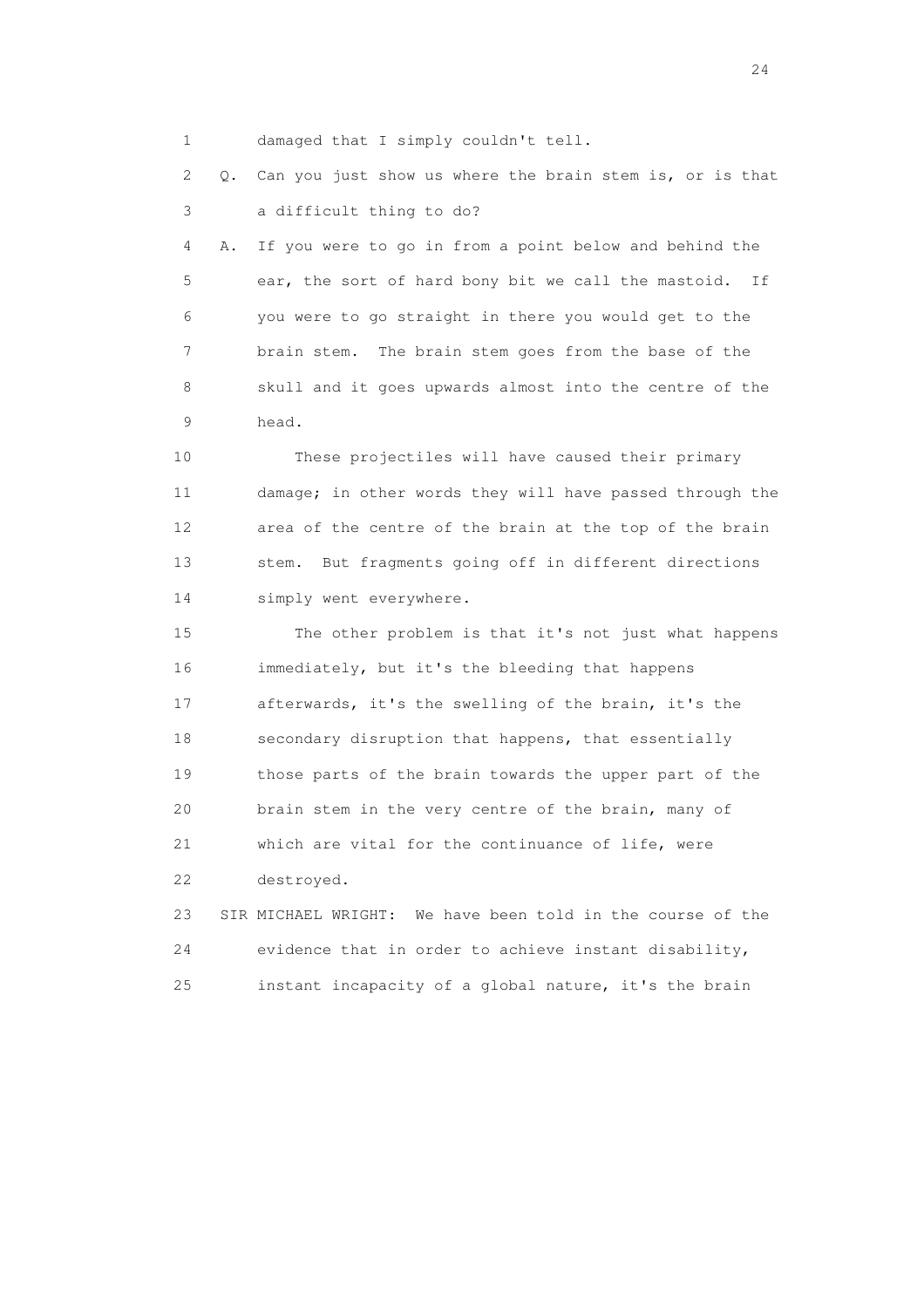1 stem that has to be hit.

 2 A. Yes. If you are to choose one small area, then if you 3 hit the brain stem, it will achieve that. The problem 4 is in this case we do not have damage to one small area, 5 we have collateral damage, we have collateral damage 6 caused by other fragments, and we have collateral damage 7 caused not by fragments but by shockwaves. A lot of the 8 damage that you get when a bullet goes through is not 9 caused by the immediate passage of the bullet, it's 10 caused by the shockwaves that it generates. If you bear 11 in mind that the brain is a soft organ, then that causes 12 shattering at a distance in a -- it gets progressively 13 less the further you get away. 14 So we are not looking at one small area, we are 15 looking at a larger area. 16 SIR MICHAEL WRIGHT: That's what I wanted to ask you, 17 really. The brain damage is so extensive that the 18 question of whether the brain stem was involved is 19 really irrelevant? 20 A. Yes. The brain stem was involved, but the area of 21 damage was so great that it encompassed that, and as 22 I said, if you had to choose one small area of the 23 brain, then you would choose the brain stem. In this 24 case, there was such a large area within the centre 25 that -- the reason you have to hit the brain stem is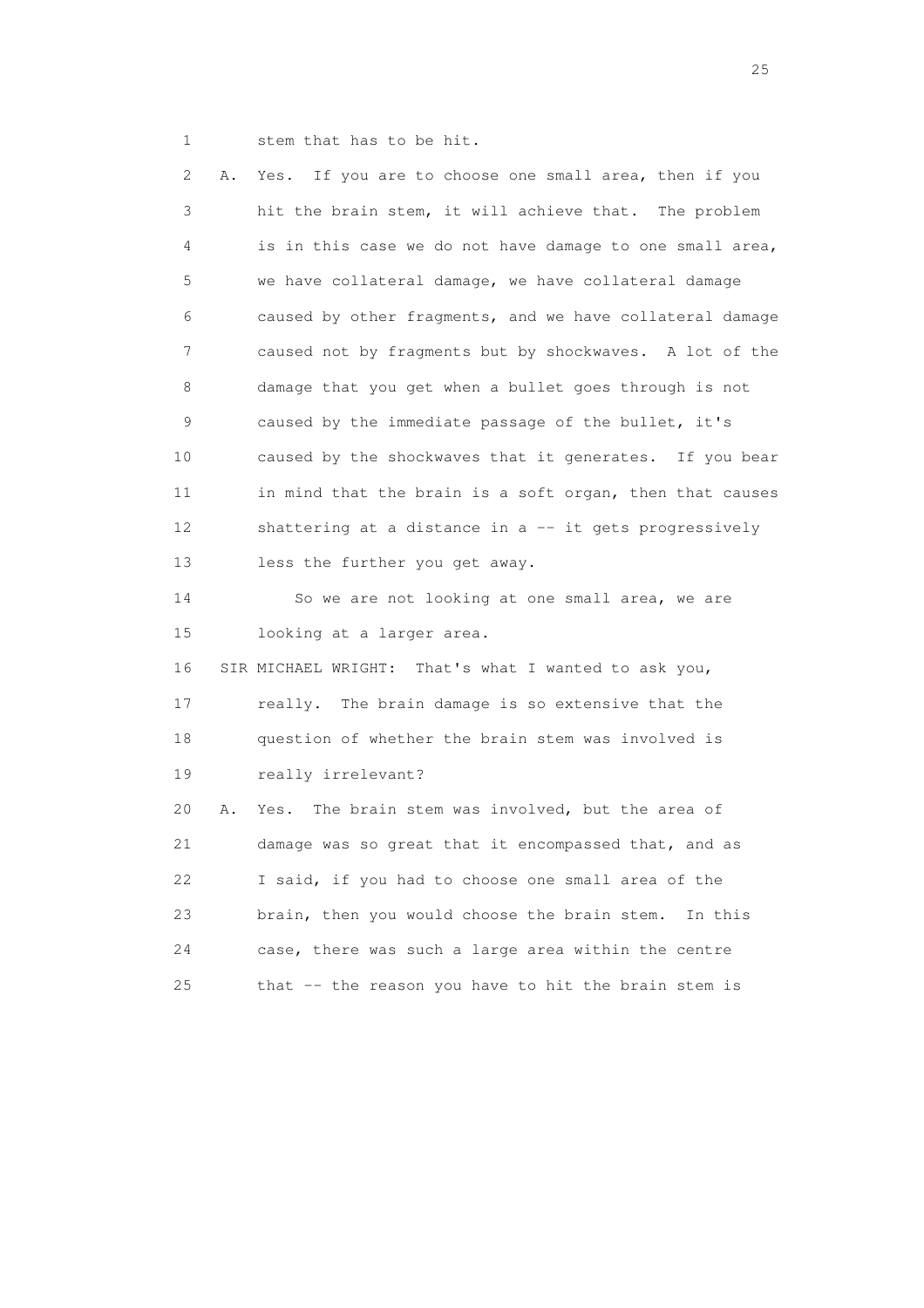1 everything goes through it. In this case, everything 2 that goes to the brain stem was also damaged anyway. So 3 you get the same effect, but by hitting a wider area 4 above it.

5 SIR MICHAEL WRIGHT: Thank you.

6 MR HILLIARD: All right.

 7 Now, you have given us the cause of death, multiple 8 gunshots wounds to the head. I just want to make sure 9 I have understood your evidence correctly. What you are 10 telling us is that any one of, as it were, the bullets 11 that actually went in, so not one of the ones that is 12 causing the guttering as it was described on the 13 surface, but any one of those shots that actually went 14 into the head in your view would of itself have been 15 fatal; correct?

16 A. Yes.

 17 Q. Then again I just want to understand, so far as any one 18 of those shots is concerned, so of those particular ones 19 that have gone in, do you say he would have been 20 incapacitated, unconscious, as it were, the moment that 21 shot had gone in?

22 A. That is my belief, yes.

 23 Q. You say in paragraph 5 of this section of your report: 24 "Death will have occurred instantly on sustaining 25 the head injuries. No first aid or medical treatment,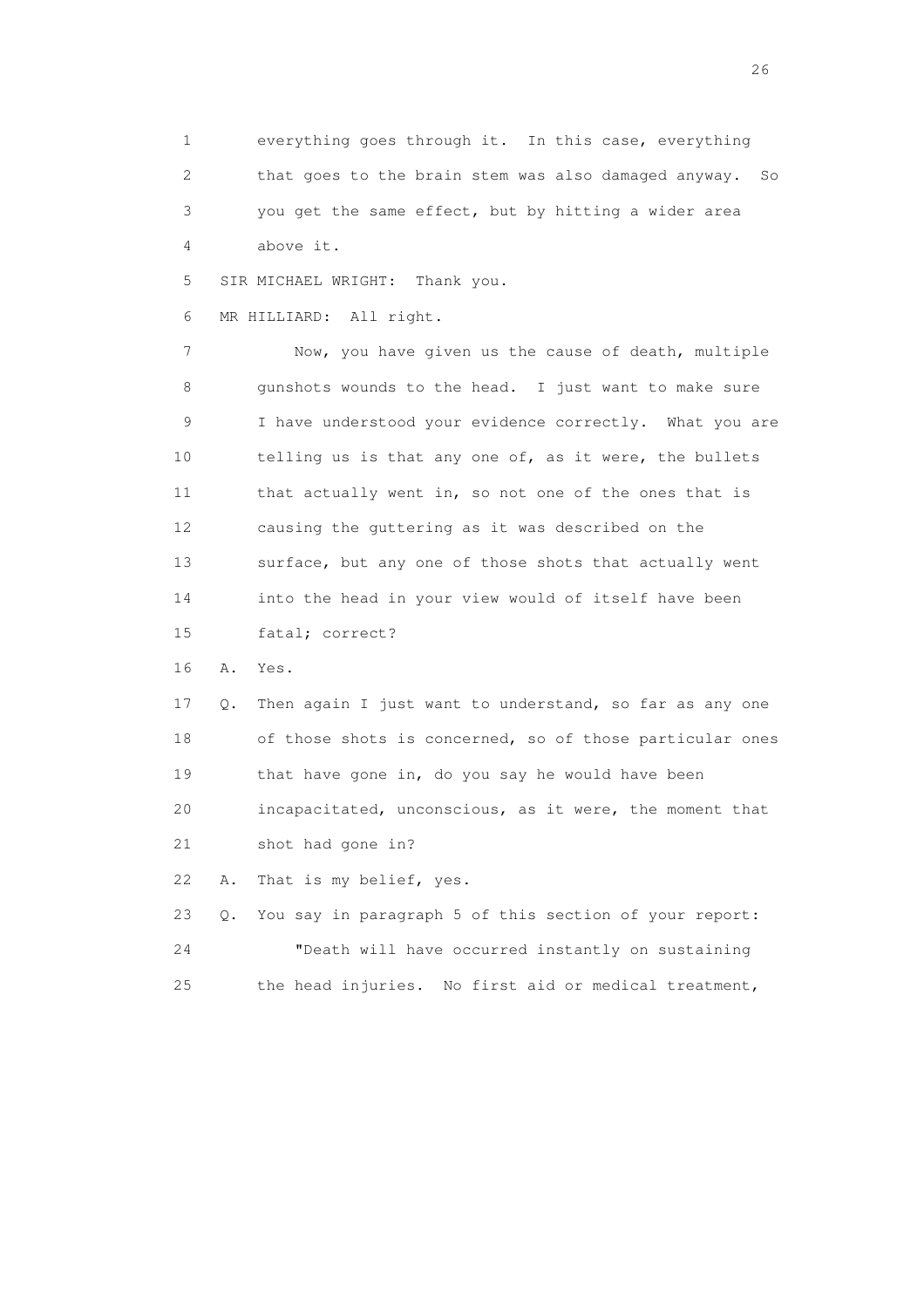1 no matter how promptly or expertly administered, could 2 have improved the outcome." 3 Is that your view? 4 A. Yes, that is really a statement of the obvious but 5 I make it to be absolutely clear. 6 Q. Absolutely. You explain that no evidence of any natural 7 disease that had caused or contributed to death? 8 A. That's correct, yes. 9 Q. Finally, just the question of any injuries suggestive of 10 any other form of assault or struggle. You told us 11 about other injuries that you found, for example do you 12 remember the bruising in the right eyelid and so on? 13 A. Yes. 14 Q. Also do you remember the bruising to the forearm? 15 A. Yes. 16 Q. And the bruising in the left clavicle area? 17 A. Yes. 18 Q. The first two of those I think you were pretty clear 19 were caused in one instance by a bullet inside the body; 20 in the other as a result of damage to the skull leading 21 to a black eye. Correct? 22 A. Yes. There is only one injury that I cannot associate 23 with him being shot, and that is this bruise on the 24 forearm. Sorry, I am struggling to remember which one 25 it was.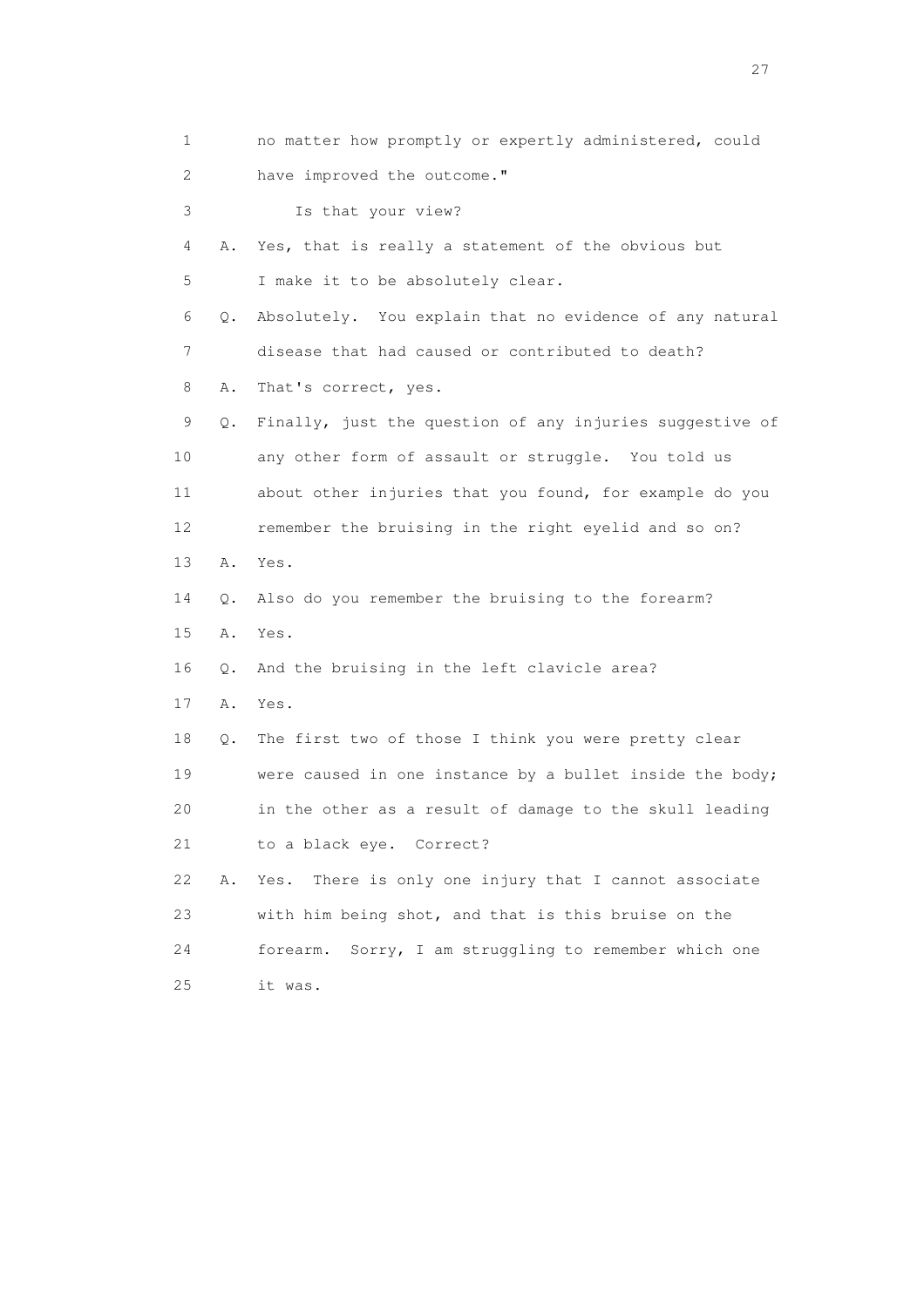- 1 Q. Yes. Absolutely.
- 2 A. Left forearm.

| 3  | 0. | For example, is that a kind of bruise that could have     |
|----|----|-----------------------------------------------------------|
| 4  |    | been caused if somebody was restraining that arm in some  |
| 5  |    | way?                                                      |
| 6  | Α. | It could have been caused by restraint. If somebody       |
| 7  |    | grabs your forearm then you often get what we call grip   |
| 8  |    | marks or finger -- there are sometimes called 10p         |
| 9  |    | bruises or something like that, they are just little      |
| 10 |    | round bruises. This was only in the subcutaneous          |
| 11 |    | tissue. But we all get them.                              |
| 12 | О. | That may not have been caused by this incident,           |
| 13 |    | presumably at all?                                        |
| 14 | Α. | I understand Mr de Menezes was an electrician. It was     |
| 15 |    | an active job, anybody who has tried doing anything like  |
| 16 |    | that, you bang into things, it could be that, it could    |
| 17 |    | be restraint, it could be falling in the street.<br>There |
| 18 |    | is simply nothing about that bruise that tells me how it  |
| 19 |    | was caused.                                               |
| 20 |    | SIR MICHAEL WRIGHT: Or when?                              |
| 21 | Α. | It was recent but within 24, 48 hours, I can't say when.  |
| 22 |    | Thank you very much, doctor.<br>MR HILLIARD:              |
| 23 |    | SIR MICHAEL WRIGHT: Thank you very much. Mr Mansfield?    |
| 24 |    | Ouestions from MR MANSFIELD                               |
| 25 |    | Good morning, doctor, I represent the<br>MR MANSFIELD:    |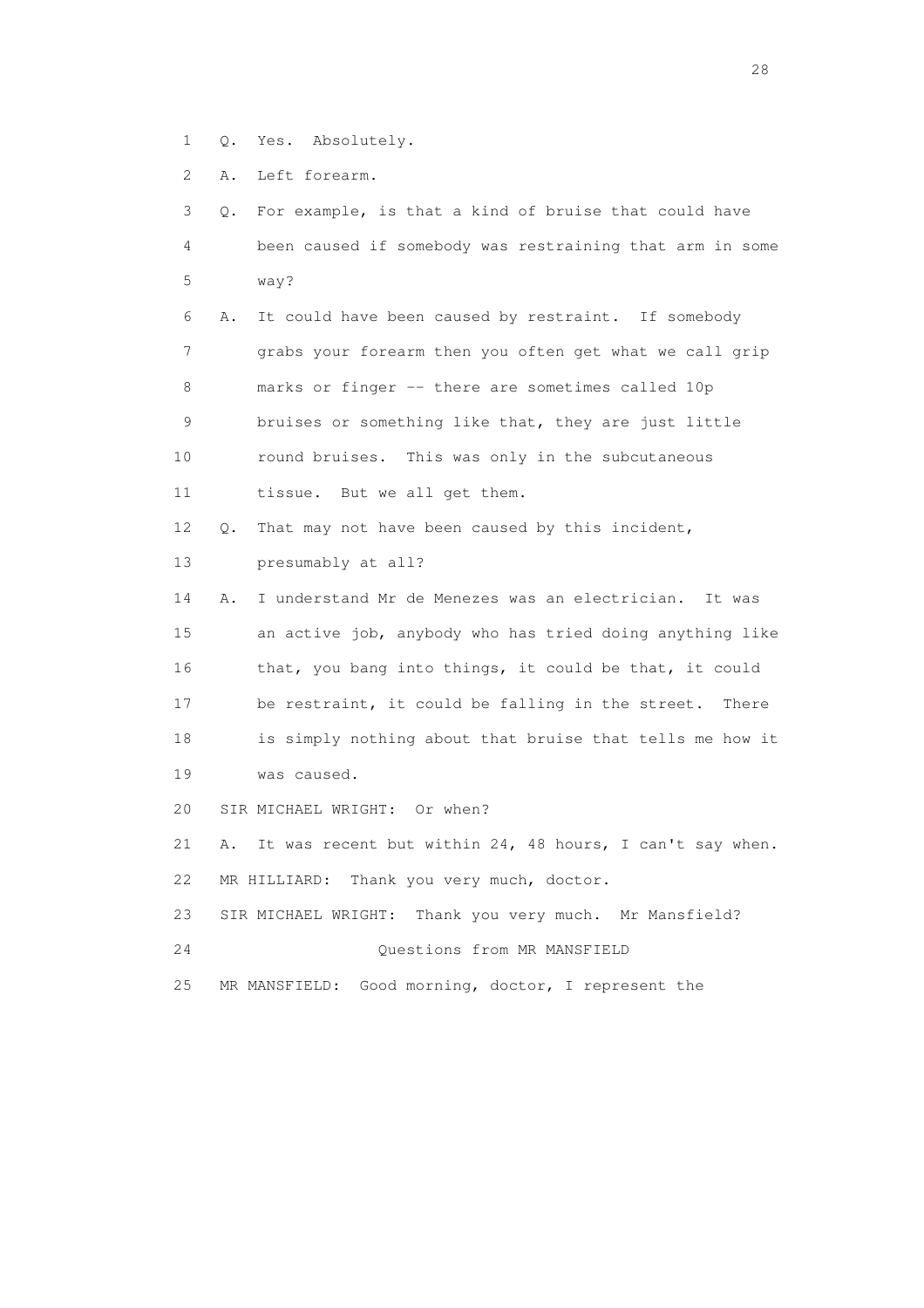1 de Menezes family. I do not want to dwell for much 2 longer on the actual injuries but I do have just 3 a couple of questions.

 4 The first one is: there was unusual ammunition used 5 in this case, we have already heard from Mr Tomei 6 yesterday about this; had you come across this hollow 7 tip 124-grain ammunition before in a case? 8 A. I simply don't know. My job is to, if you like, remove 9 the ammunition and pass it on to the ballistics officer.

 10 I don't usually find out what sort of ammunition it was. 11 So I simply don't know.

 12 Q. Right, so you don't know whether you have come across it 13 before. We understand from the evidence that it's the 14 kind of ammunition that doesn't overpenetrate but, as it 15 were -- I am using the word that was used yesterday -- 16 mushrooms once it impacts upon and penetrates the body 17 concerned. Were you aware of that?

 18 A. Well, I am not a ballistics expert and that evidence is 19 ballistic. But I'm aware that if you use what we call 20 hollow point ammunition, in other words the jacket does 21 not extend to the tip, then the soft core, as you say, 22 mushrooms and expands. I am aware of that, yes.

 23 Q. All right. You have dealt with the four specific entry 24 wounds, any one of which would have caused instantaneous 25 death. I just want to deal with the other two, that is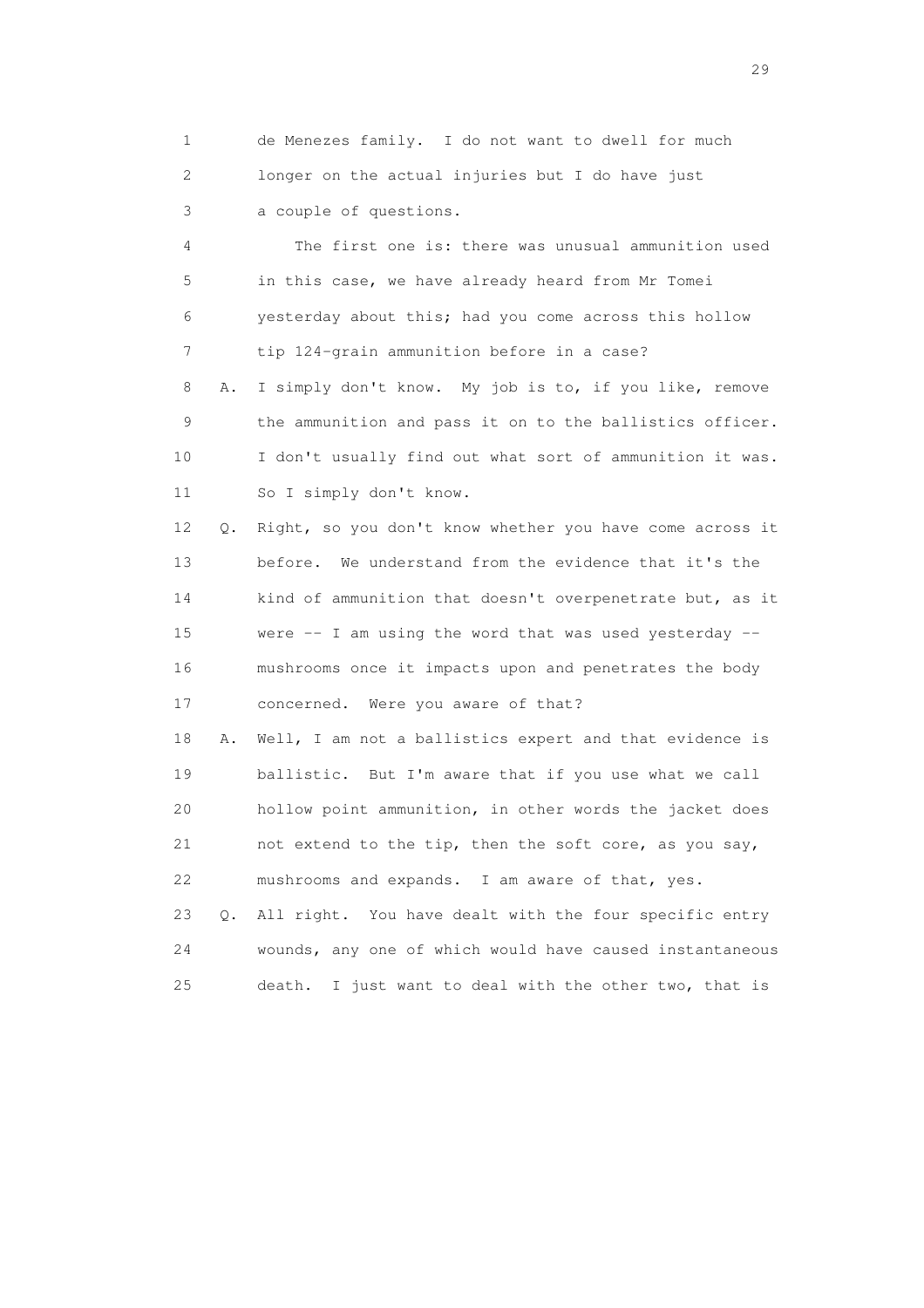| 1  |    | on 1044 if we could have it up again, the tangential      |
|----|----|-----------------------------------------------------------|
| 2  |    | ones, in other words number 5 and number 8.               |
| 3  | Α. | Yes.                                                      |
| 4  | Q. | In those cases, even though they didn't enter in the      |
| 5  |    | same way, nevertheless what would have been the impact    |
| 6  |    | of either one of those?                                   |
| 7  | Α. | I cannot say what the impact was, but what I would        |
| 8  |    | expect if either -- let us take away all the other        |
| 9  |    | injuries and say, imagine -- and this is to a certain     |
| 10 |    | extent conjecture which I am not allowed to do, but --    |
| 11 | Q. | I don't know whether it's possible for you to perhaps     |
| 12 |    | omit the conjecture. I know that's very difficult.        |
| 13 |    | Reasoned inferences I think are totally acceptable.       |
| 14 | Α. | If he had sustained those two grazing injuries,<br>Yes.   |
| 15 |    | there are a range of possibilities.                       |
| 16 |    | SIR MICHAEL WRIGHT: From a bullet, remember.              |
| 17 | Α. | From a bullet, yes. There are a range of possibilities.   |
| 18 |    | They could simply have grazed the scalp and gone away,    |
| 19 |    | left him bleeding with a headache. They could have        |
| 20 |    | struck the head with sufficient force that the skull      |
| 21 |    | would be fractured, leaving him with a headache, and he   |
| 22 |    | would have got better.<br>They could have struck the side |
| 23 |    | of the head with sufficient force that they caused the    |
| 24 |    | skull to fracture and they caused, if you like,           |
| 25 |    | shockwaves to enter the head, caused him to be            |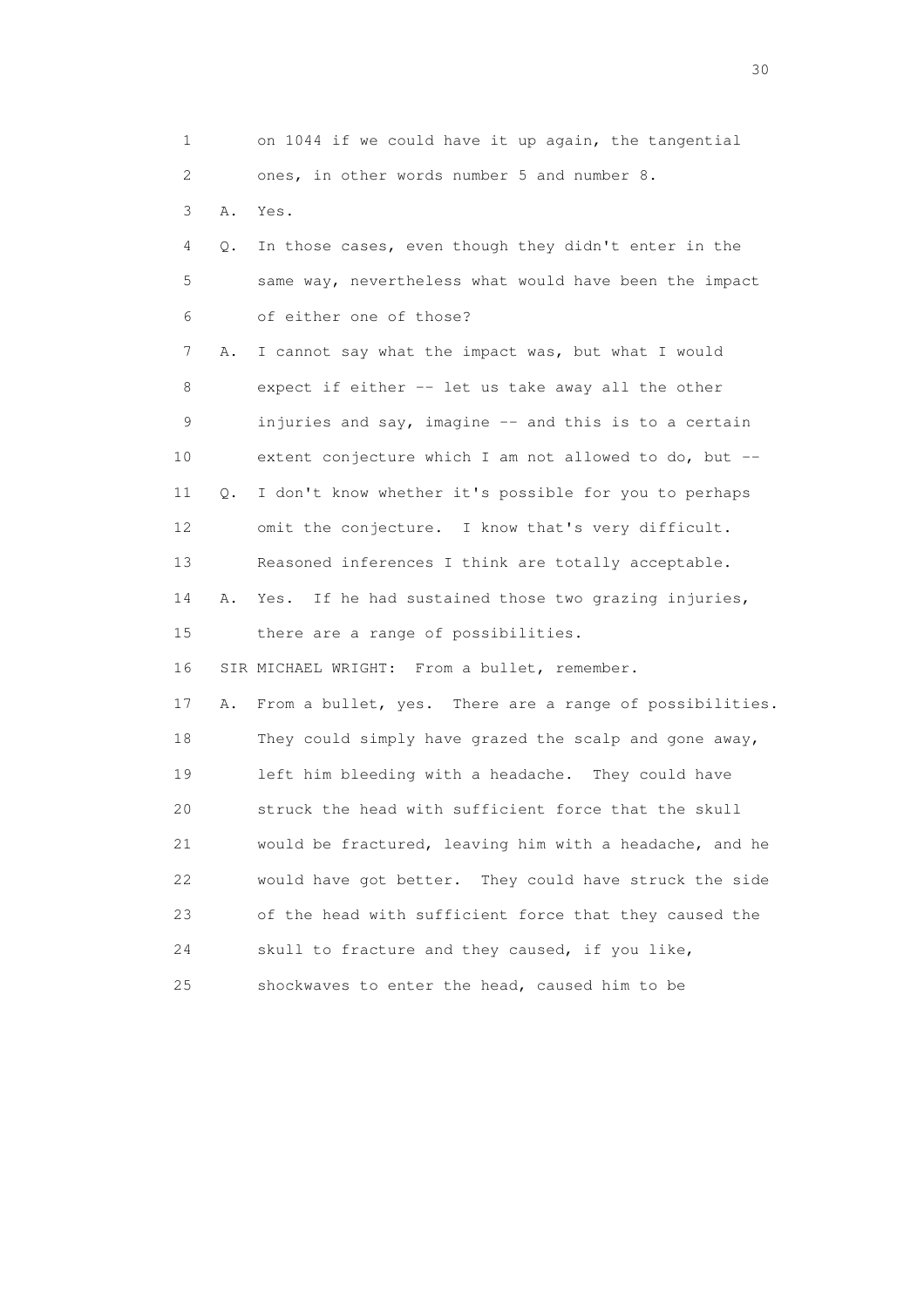1 concussed, and to have had an element of brain injury 2 that could have recovered completely or with which he 3 could have been left. So the fact that a bullet grazes 4 does not necessarily make it completely harmless.

 5 In this particular case, because of the overwhelming 6 consequences of the other four, I cannot say what they 7 did do.

8 MR MANSFIELD: All right.

 9 Can I just work backwards, could we have on screen 10 document 1365, please. This is just a memory refresher. 11 In fact the document that you retrieved, I suggest it 12 wasn't strictly a passport, it was more 13 an identification card. Does that refresh your memory? 14 A. That does, yes. 15 Q. Sorry about the timing. When did you retrieve that, as 16 you put it? 17 A. I retrieved it after I had gone down to the tube train, 18 after we removed the body from Mr de Menezes -- sorry, 19 after we removed the body of Mr de Menezes from the tube 20 train, we moved it off the platform into the little 21 alleyway, if you like, that goes towards the escalator. 22 To the best of my recollection we laid it down there, 23 and that I believe is where we recovered this. 24 Q. Give us some idea of what time that was on the 22nd. 25 A. I was there between 1330 and 1500, it would have been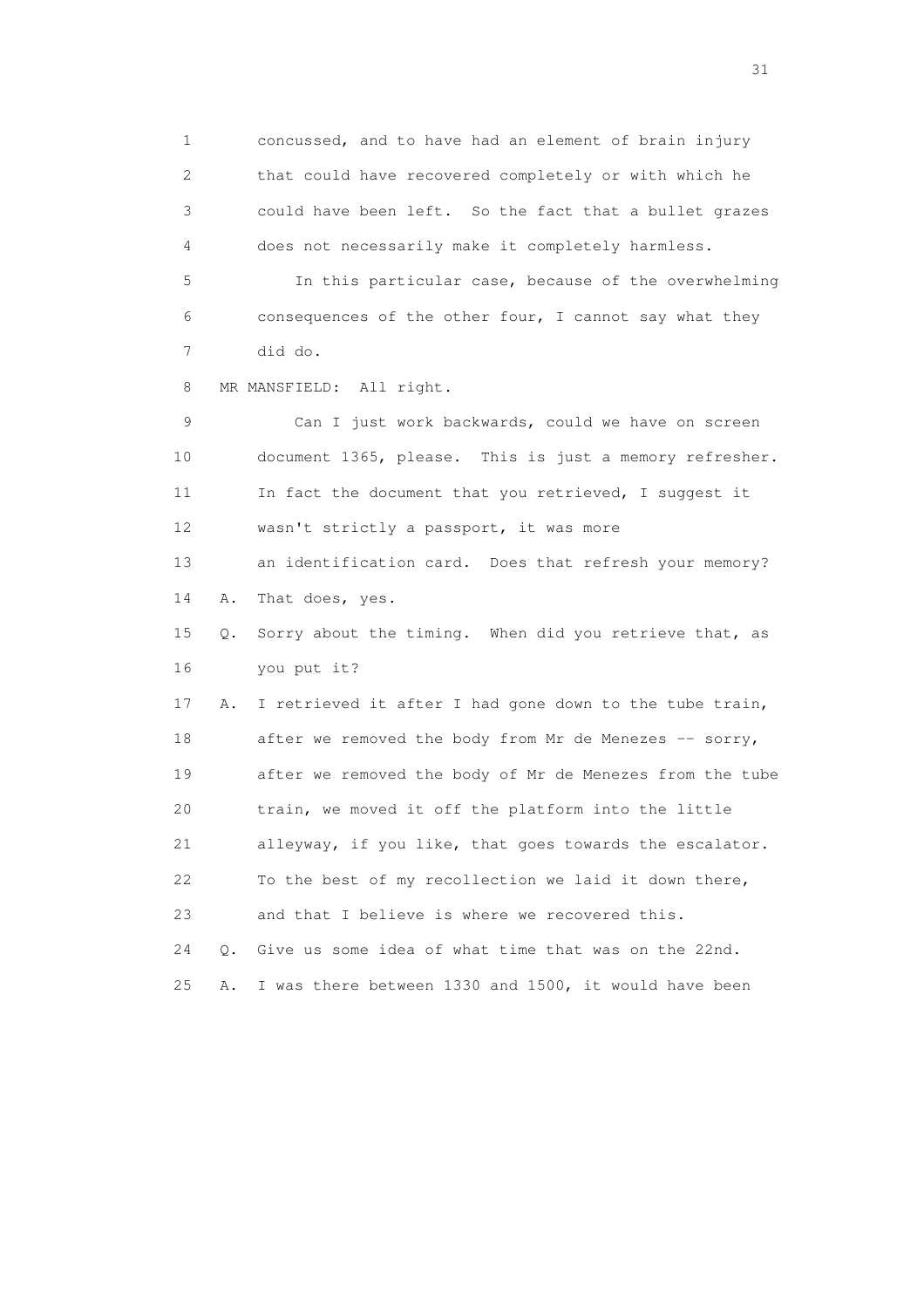1 towards the end of that visit. I can't say whether it 2 was five minutes before I left, half an hour before 3 I left but it was -- 4 SIR MICHAEL WRIGHT: Early afternoon? 5 A. It was in the early afternoon, yes. 6 MR MANSFIELD: A couple of other matters. So you knew 7 before the post-mortem about the name that was on the 8 card, or rather you thought it was a passport. Had you 9 made a note of the names? 10 A. I hadn't, no. All I remember was that it was 11 a Brazilian, as you say, identification card. 12 Q. All right. 13 A. I didn't make a note of the name, no. 14 Q. At the post-mortem, it's not uncommon, in fact I suggest 15 it's normally common for a representative of the family, 16 another pathologist, to attend? 17 A. That's correct, yes. 18 Q. But there wasn't one on this case? 19 A. No, there were two pathologists present, myself and 20 Dr Barbara Borek who to the best of my recollection was 21 representing the Police Federation. 22 Q. Was anything said about why the family didn't have 23 anybody there or why they hadn't been informed or 24 whatever? 25 A. Nothing was said at all. Generally when I deal with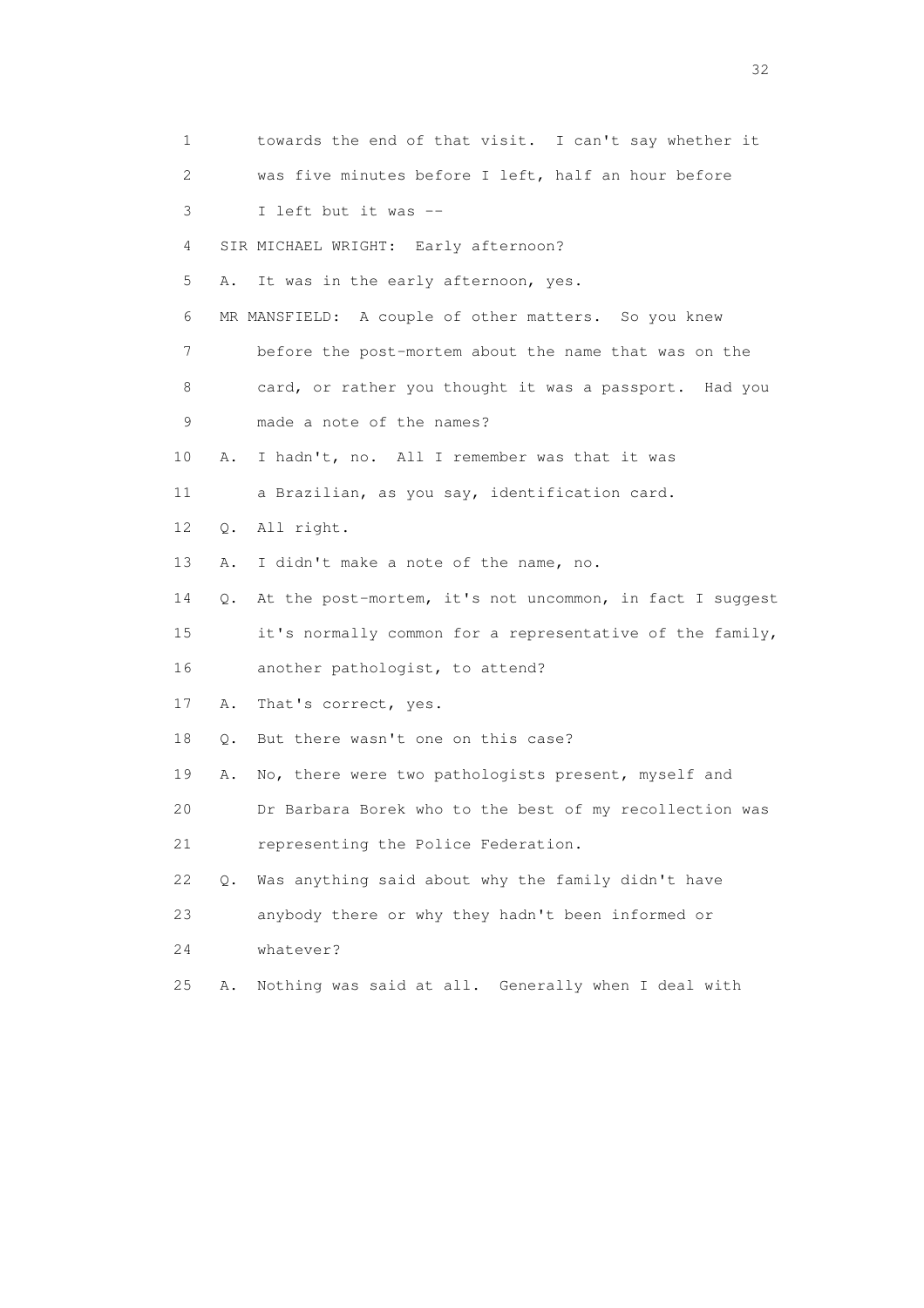1 a case where somebody is shot by the police, then more 2 often than not there will be a pathologist representing 3 another party. Various parties may be represented, but 4 it didn't strike me as unusual that the family were not 5 represented at that examination.

 6 SIR MICHAEL WRIGHT: You know what I am going to ask you, 7 Mr Mansfield.

8 MR MANSFIELD: I have another question.

9 SIR MICHAEL WRIGHT: All right.

 10 MR MANSFIELD: At the post-mortem, and this relates to -- 11 can you have your statement, please, page 684. I'll 12 take it in stages. This formed part of your report. 13 The information that you have told us that you put in 14 the report about the history, namely the jumping of the 15 barriers or the vaulting of the barriers and so on, you 16 had obtained you said by a walk through from various 17 different police officers?

 18 A. That's correct. Various different people. There were 19 not only police officers there. I can't remember who 20 was there. There were police officers. There may have 21 been people representing the Independent Police 22 Complaints Commission, there may have been others, but 23 I met a --

 24 Q. There certainly wasn't anybody there from the IPCC. 25 A. Right. I met a number of people, many of whom were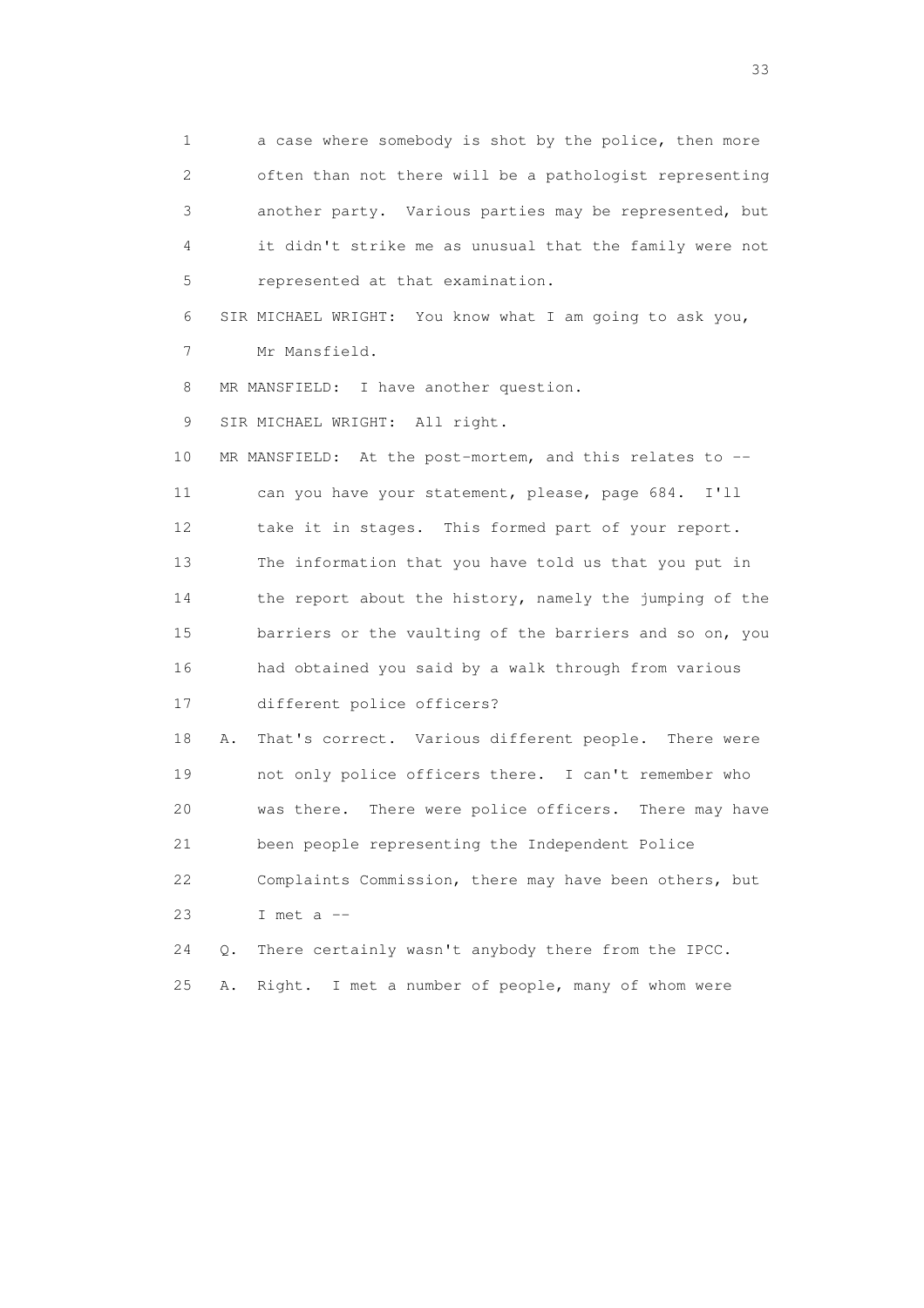| 1  |    | police officers. I cannot recall whether properly           |
|----|----|-------------------------------------------------------------|
| 2  |    | interested people from other organisations were there at    |
| 3  |    | that stage.                                                 |
| 4  |    | Q. I am going to mention three people to see whether any of |
| 5  |    | these -- Mr Evans, a senior investigating officer, was      |
| 6  |    | he there?                                                   |
| 7  | Α. | It says on my report that he was, yes.                      |
| 8  | Q. | Right. We only know him by a code, and it may not help      |
| 9  |    | you very much, a senior firearms officer, a tactical        |
| 10 |    | adviser known as TJ84, Trojan 84?                           |
| 11 | Α. | I have no recollection.                                     |
| 12 | Q. | No recollection, all right. He would have been              |
| 13 |    | certainly there at some point. And a Silver Commander       |
| 14 |    | in the police, SO13, Mr Purser?                             |
| 15 | Α. | Again, I have no recollection of that particular            |
| 16 |    | individual.                                                 |
| 17 | Q. | I want to ask you carefully: did this information that      |
| 18 |    | you have written in the history as part of the report,      |
| 19 |    | as you do commonly have to do, come from the senior         |
| 20 |    | investigating officer?                                      |
| 21 | Α. | The senior investigating officer had input, and I spoke     |
| 22 |    | to him, but I spoke to a number of people and what          |
| 23 |    | I said fairly briefly in my report was a distillate of      |
| 24 |    | what I understood by the time I left the tube.<br>I cannot  |
| 25 |    | remember whether it all came from him or whether there      |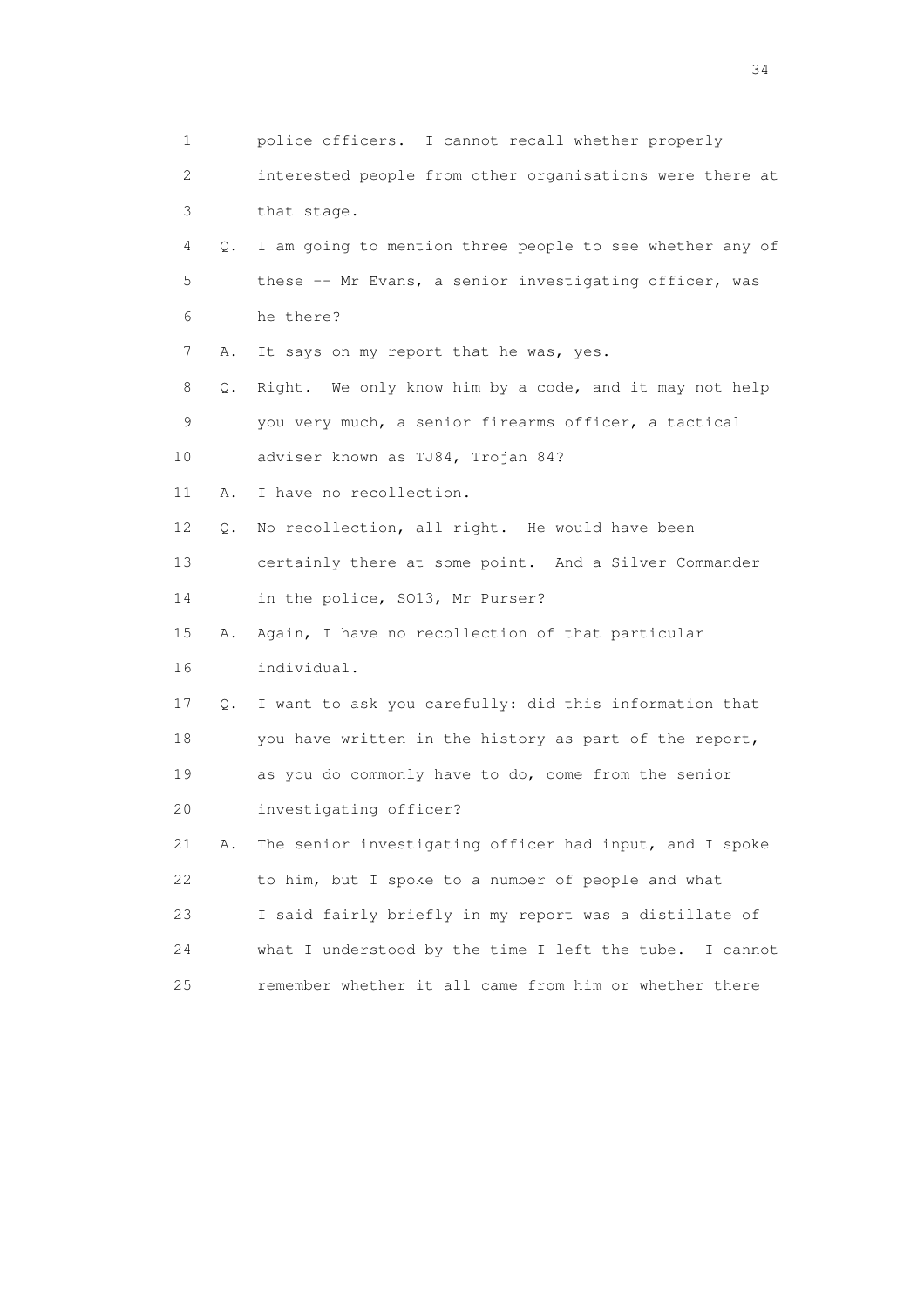1 was substantial contribution from others. 2 SIR MICHAEL WRIGHT: Sorry, Mr Mansfield. Who do you mean 3 in this context by the senior investigating officer? 4 Because the SIO for what was then going on was Mr Evans. 5 MR MANSFIELD: Yes, I mean Mr Evans, in fact. 6 SIR MICHAEL WRIGHT: You mean Mr Evans? 7 MR MANSFIELD: I do. 8 SIR MICHAEL WRIGHT: He has dealt with this, he says it 9 didn't come from him. 10 MR MANSFIELD: I just want to ask you about this, because on 11 page 684 in your statement, can we just go through this, 12 this is a statement you made much later, obviously, but 13 in 2005. 14 A. Yes. 15 Q. In August. Can we go from the statement: 16 "I recall receiving a briefing from DCI Evans when 17 I arrived ..." 18 A. Yes. 19 Q. "... in the presence of Mr Tomei" and so on? 20 A. Yes. 21 Q. "This briefing which was verbal is what I used as the 22 basis of the history section of my post-mortem 23 examination". 24 A. Yes. 25 Q. "It is usual practice for a pathologist to attend ... it

<u>35</u> and the state of the state of the state of the state of the state of the state of the state of the state of the state of the state of the state of the state of the state of the state of the state of the state of the s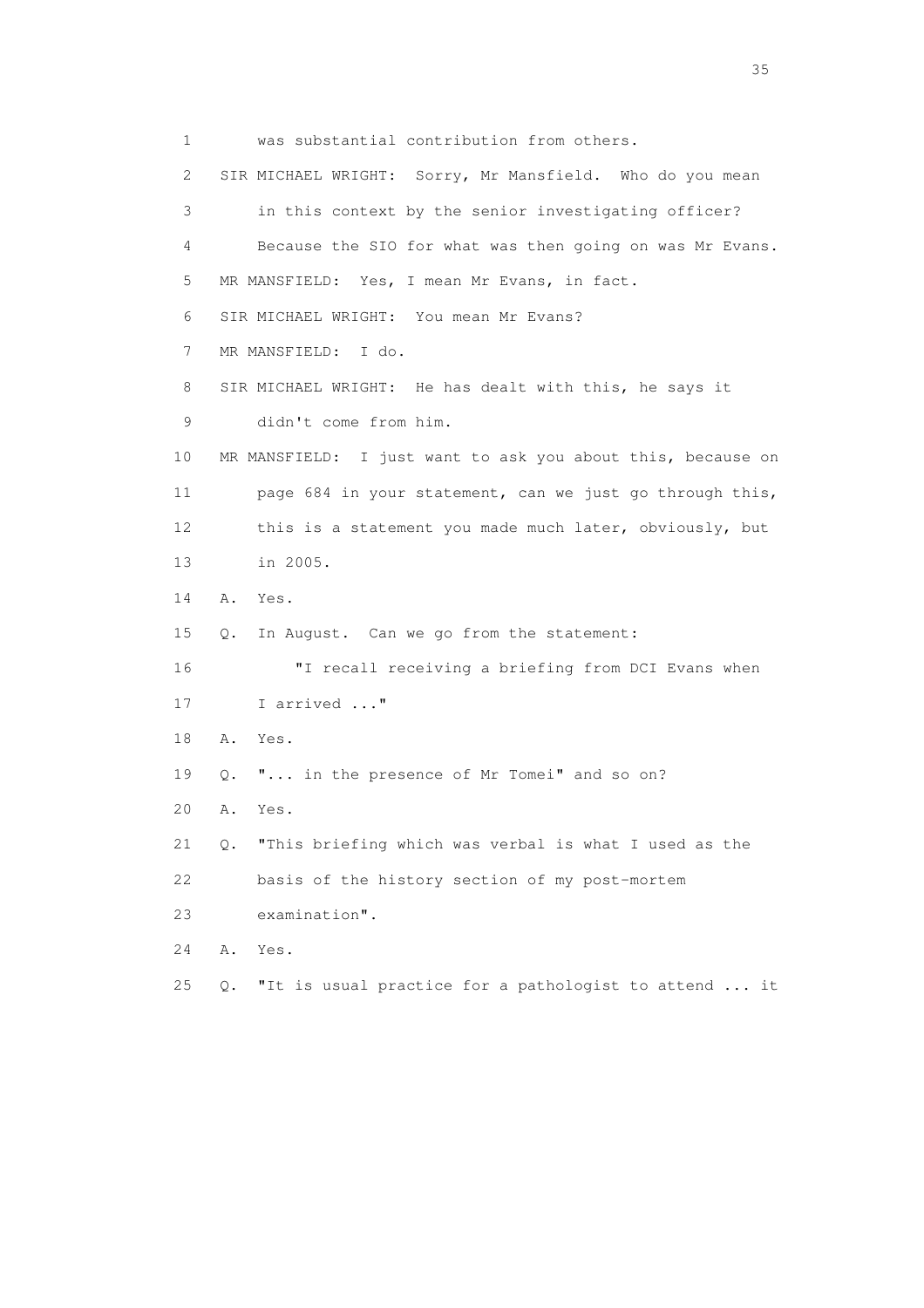1 is the Home Office policy for the post-mortem report to 2 contain a section which includes the history of each 3 incident as provided by the senior investigating 4 officer".

5 A. Yes.

 6 Q. There is no suggestion there that you in fact wrote it 7 up because of what other people had been telling you? 8 A. No, but in what I have written there, I may have been 9 a little bit too specific about where the information 10 came from. I certainly spoke to the senior 11 investigating officer but I listened to what I was told 12 and I sat down later on and I wrote it. I can't 13 recall -- I didn't take it as a script, if you like, of 14 exactly who said what. I can't recall whether it all 15 came from him, whether it was told to me by others and 16 agreed by him or what it was. But that was the 17 information that I collected while I was at the tube 18 station. 19 Q. I just want to put to you what we have heard from him, 20 and it comes in his statement. Can we have page 806,

 21 please. Because you said on the second day, that is the 22 23rd, you repeated what you knew at the post-mortem and 23 nobody said there had been any change in the

24 information. Do you remember you said that this

25 morning?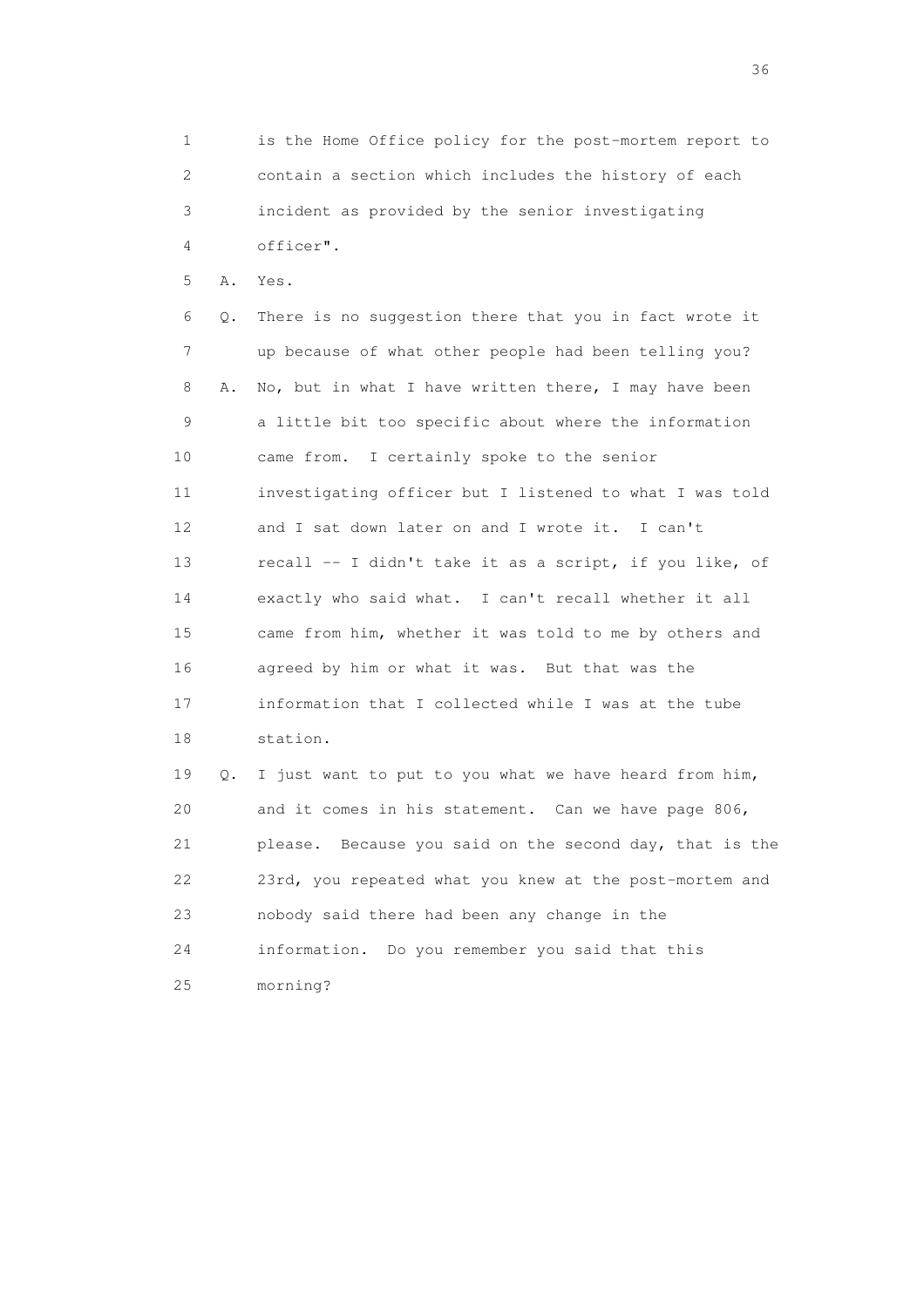1 A. Yes, I do, yes.

 2 Q. This is what he says he told you initially and repeated. 3 So 806 at the bottom. This is dealing with your arrival 4 on the 22nd.

5 A. Yes.

 6 Q. "I also informed them [this is Mr Evans] that on the 7 morning of Friday 22nd ... the deceased male was the 8 subject of a police surveillance ... Shortly after 10 am 9 a surveillance officer called for armed assistance at 10 Stockwell tube station. Two officers then entered the 11 tube train and when the suspect was identified to them, 12 he leapt towards them. The surveillance officer was 13 pushed out of the way and shots were fired. The suspect 14 was shot in the head several times." 15 Was anything said like that?

16 A. No.

## 17 Q. Then over the page, 807, now we are on the 23rd, it

18 says:

 19 "At the post-mortem I again informed Dr Shorrocks of 20 the facts as I knew them. I provided him with the same 21 information that I provided him with on the 22nd at the 22 scene of the incident."

 23 So in other words, he is saying he repeated what 24 I have just read out?

25 A. Yes. My very clear recollection of the post-mortem was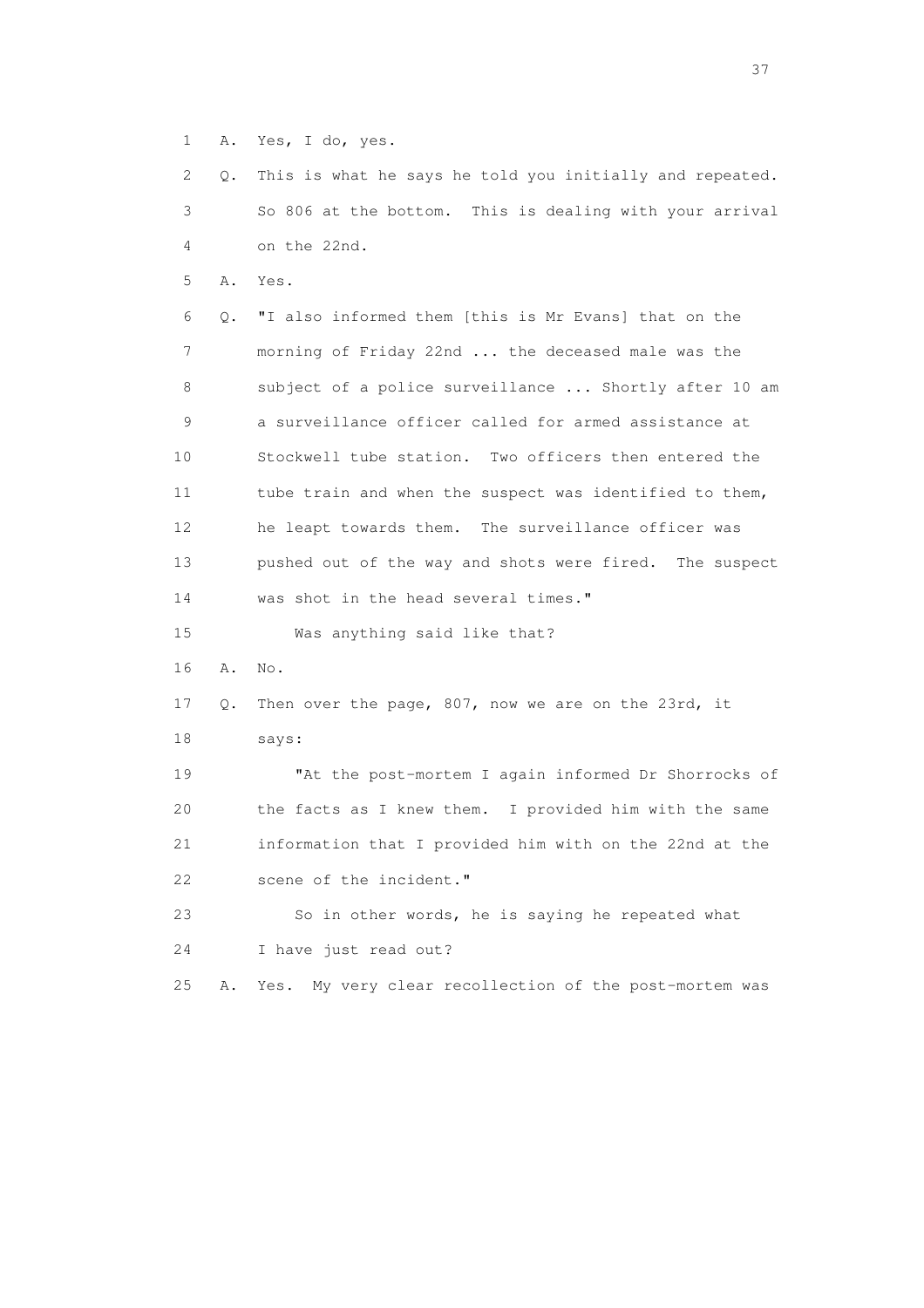1 that I did not -- we did not go into any detail of the 2 antecedent, the things leading up to Mr de Menezes being 3 shot. I merely confirmed that things had not changed 4 overnight. My -- 5 SIR MICHAEL WRIGHT: You mean without repeating the story 6 all over again? 7 A. That is correct. That is my clear recollection. 8 MR MANSFIELD: Was anything said about a CCTV film having 9 been viewed, and that in fact it was clear from the film 10 what de Menezes had done, because it's suggested that 11 a telephone call comes through during this? 12 A. To the best of my recollection I did not see a CCTV -- 13 Q. I'm not suggesting you saw it, but was any result of 14 watching a CCTV communicated to you? 15 A. To the best of my recollection, no, it wasn't. 16 MR MANSFIELD: Thank you. 17 SIR MICHAEL WRIGHT: I have a couple of questions to ask 18 you. You have already told us that you are not 19 a ballistics expert. 20 A. Yes. 21 SIR MICHAEL WRIGHT: So I suspect I know what the answer to 22 this question will be but I will put it to you all the 23 same. 24 Looking at the positions, shapes and sizes of all 25 the entry wounds, are you able to either deduce -- for

and the state of the state of the state of the state of the state of the state of the state of the state of the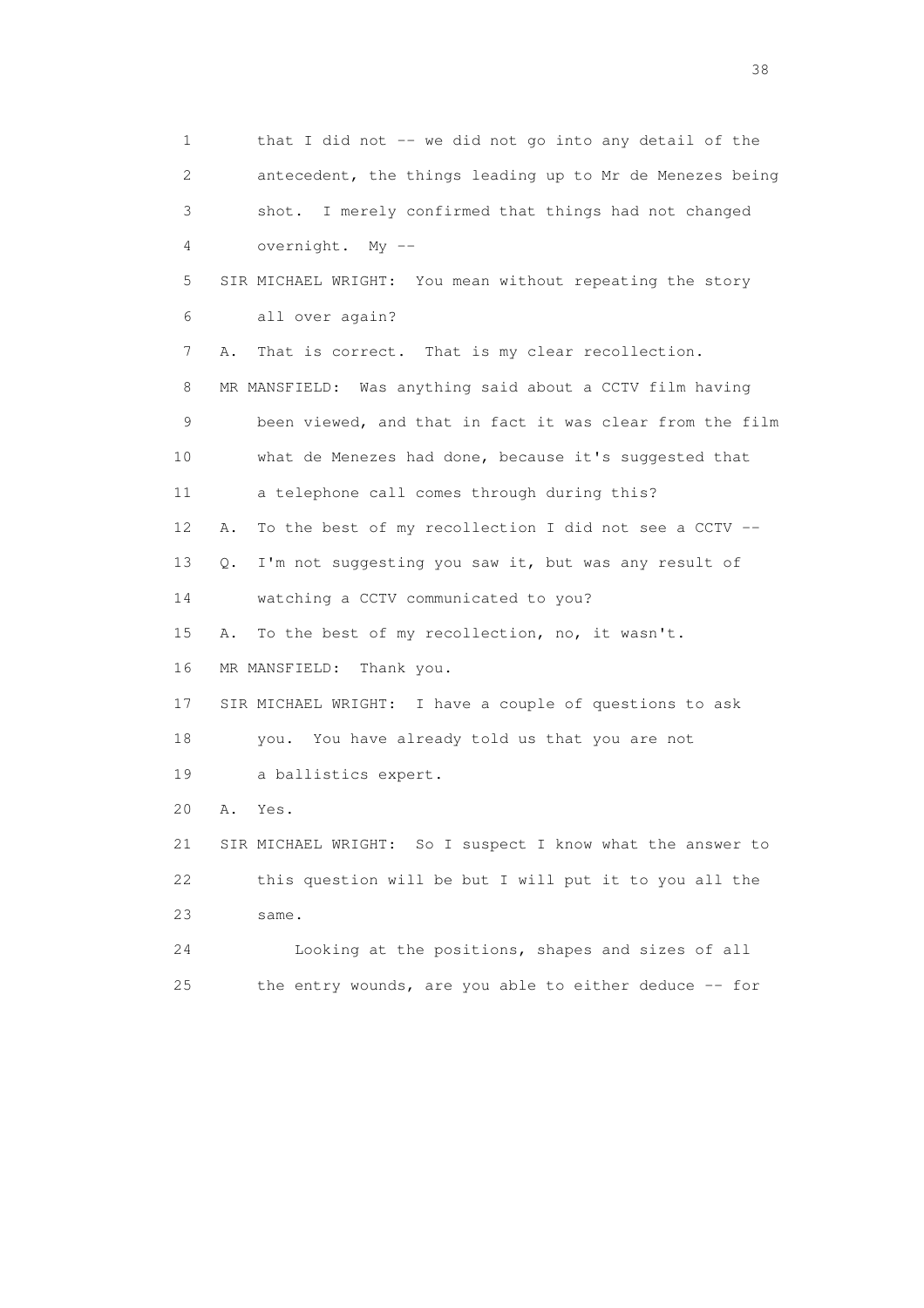1 the reasons we discussed, I won't ask you to

 2 conjecture -- or suggest the relative position, given 3 that we know that two officers fired their guns, as to 4 where they were in relation to Mr de Menezes at that 5 time?

 6 A. Well, bearing in mind that bullets can be deflected but 7 not greatly so, in many cases, all of the entry wounds 8 to the best of my understanding were from the right and 9 the fragments passed from right to left. The general 10 trend seems to be that the exit wounds were at a higher 11 level, a slightly higher level than the entry wounds, 12 but bearing in mind what I have said about fragmentation 13 and secondary fragments I don't think one can read too 14 much into that.

 15 But to all intents and purposes the bullets entered 16 from his right, they went roughly horizontally towards 17 the left, so if one assumes that he was standing bolt 18 upright with his head facing forward or if he was 19 sitting down facing forward, then those bullets have 20 come from his right side.

 21 Now, clearly he could have moved his head one way or 22 the other, so that would change the position of the 23 person who was firing the shots. But we have to bear in 24 mind that he also had this shot to his trunk which would 25 be less likely or would move less than his head. But

 $39<sup>2</sup>$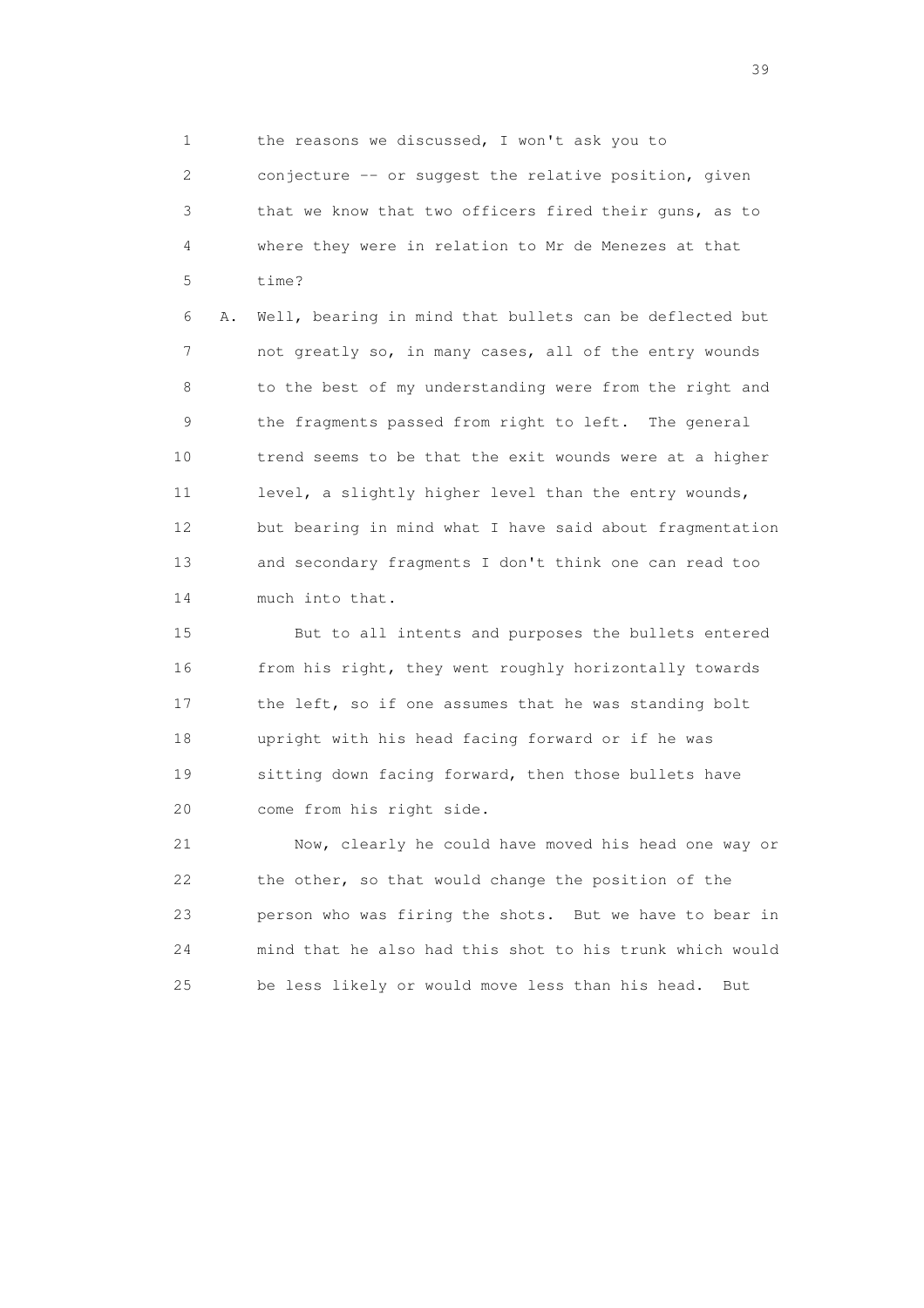1 they entered him from right to left. If there is 2 evidence of the position he was in, then you have to 3 read into that where they came from. But in terms of 4 simply looking at him, they went from right to left and 5 approximately horizontally. 6 SIR MICHAEL WRIGHT: And that's all you can say on that? 7 A. That's all I can say. 8 SIR MICHAEL WRIGHT: The other question is this, I think 9 particularly talking about the bruising to the arm: you 10 have told us that death would have been instantaneous 11 once the first bullet entered the brain? 12 A. Yes. 13 SIR MICHAEL WRIGHT: Which presumably means that all bodily 14 functions would stop? 15 A. No. 16 SIR MICHAEL WRIGHT: I thought not. 17 A. He would have been unconscious, his brain was destroyed, 18 and he was irrecoverably dead. He was brain dead. That 19 would not necessarily mean that his heart would stop 20 beating immediately. It could continue to beat for 21 seconds or minutes afterwards. 22 SIR MICHAEL WRIGHT: So that this is the point of the 23 question, I think you can see it coming, is there any 24 possibility that the bruising on the arm might have 25 developed after death?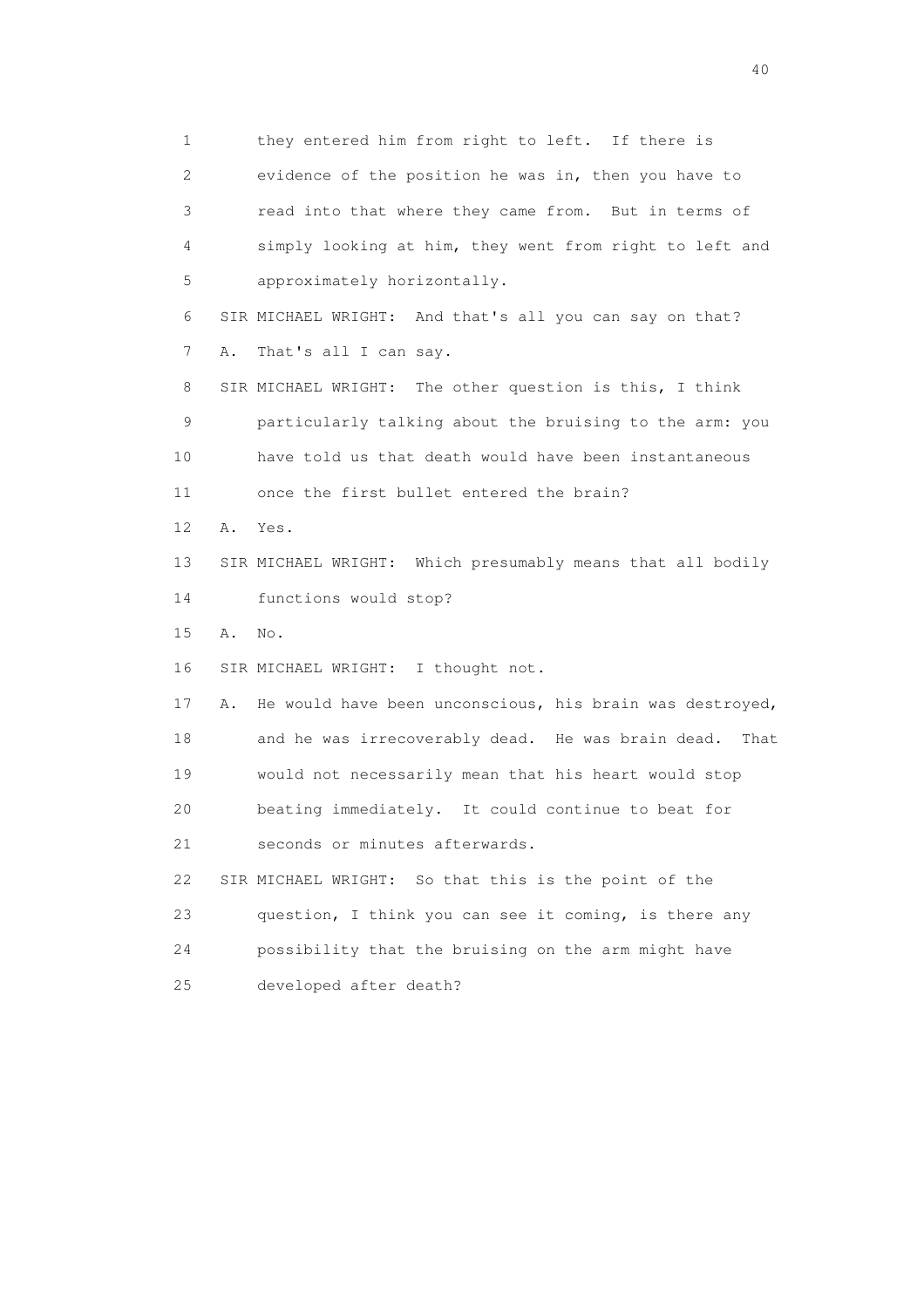1 A. It could have developed after he was shot. It would be 2 unlikely to develop after his heart ceased to function. 3 SIR MICHAEL WRIGHT: But they might not have been 4 coincidental? 5 A. They might not have been coincidental. 6 SIR MICHAEL WRIGHT: So there is a possibility that that 7 bruise might be post shooting? 8 A. Perimortem, post shooting, yes. 9 SIR MICHAEL WRIGHT: Thank you. Now, Mr Gibbs? 10 MR GIBBS: No questions. 11 SIR MICHAEL WRIGHT: Mr Stern? 12 MR STERN: No questions. 13 SIR MICHAEL WRIGHT: Ms Leek? 14 MS LEEK: No thank you, sir. 15 MR PERRY: No thank you, sir. 16 MR KING: No thank you, sir. 17 MR HORWELL: No thank you, sir. 18 MR HILLIARD: Thank you very much indeed. 19 SIR MICHAEL WRIGHT: Doctor, thank you very much indeed. 20 A. Thank you, my Lord. 21 (The witness withdrew) 22 MR HILLIARD: The next witness is Brian Paddick, please. 23 SIR MICHAEL WRIGHT: Thank you. 24 MR BRIAN PADDICK (sworn) 25 SIR MICHAEL WRIGHT: Yes, Mr Paddick, please sit down.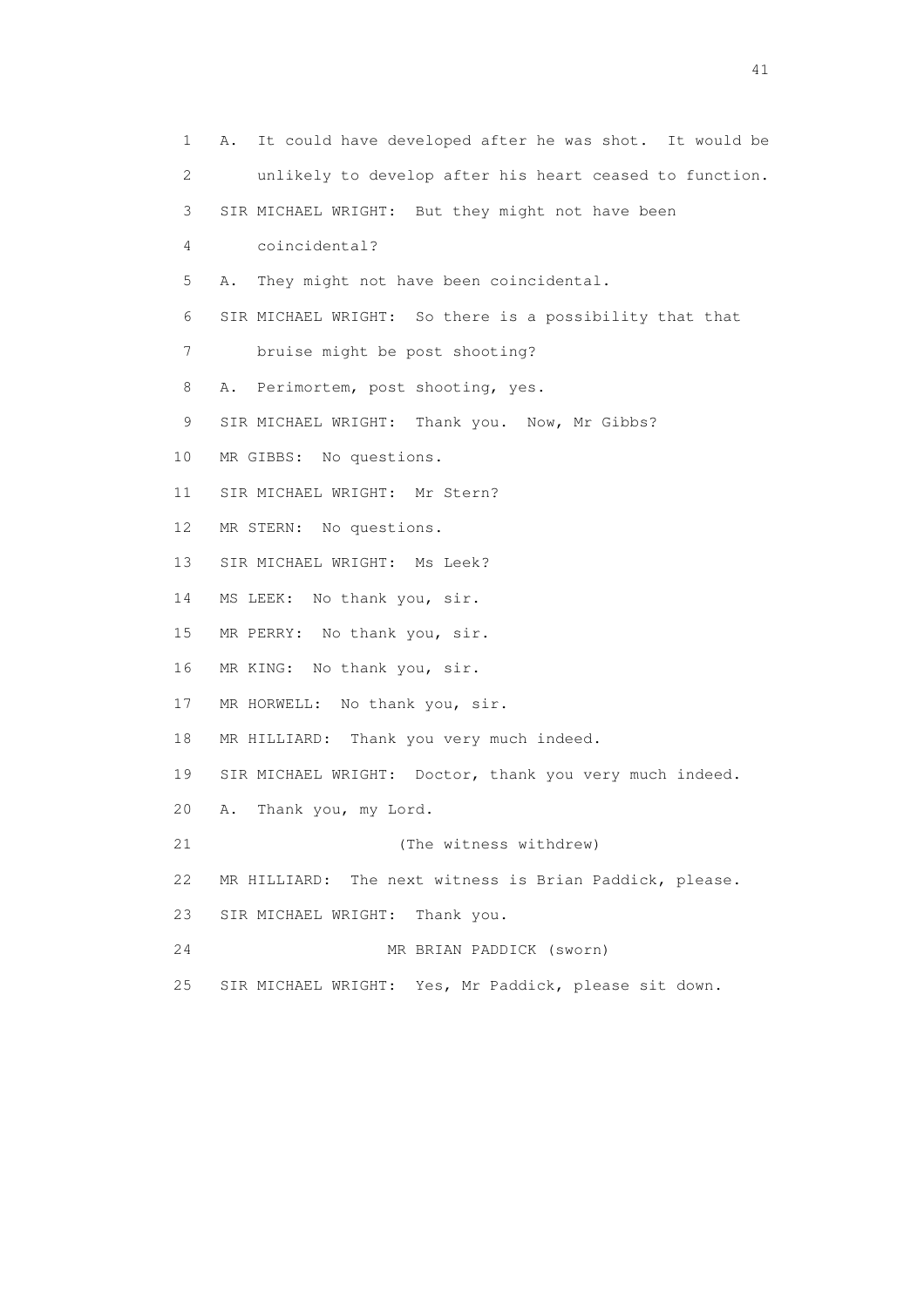1 Would you look for a break point, Mr Hilliard, about 2 11.30? 3 MR HILLIARD: Yes, certainly. 4 Questions from MR HILLIARD 5 MR HILLIARD: I think your name is Brian Paddick? 6 A. Yes, sir. 7 Q. Mr Paddick, I am going to ask you some questions first 8 of all on behalf of the Coroner, and when we have got to 9 the end of those you may be asked questions by others. 10 Do you have with you a copy of a statement that is 11 dated 14 July of this year? 12 A. Yes, I have, sir. 13 Q. So you understand, there is absolutely no difficulty 14 about you looking at that as we go along, as and when 15 you need to, and indeed I may ask you about particular 16 passages in it. 17 I'm going to start, please, with just a little bit 18 by way of background. You are, I think, a retired 19 police officer? 20 A. Yes, sir. 21 Q. Did you join the Metropolitan Police in 1976 as 22 a constable? 23 A. Yes, sir. 24 Q. And thereafter, I think you served as a sergeant in 25 Brixton when promoted?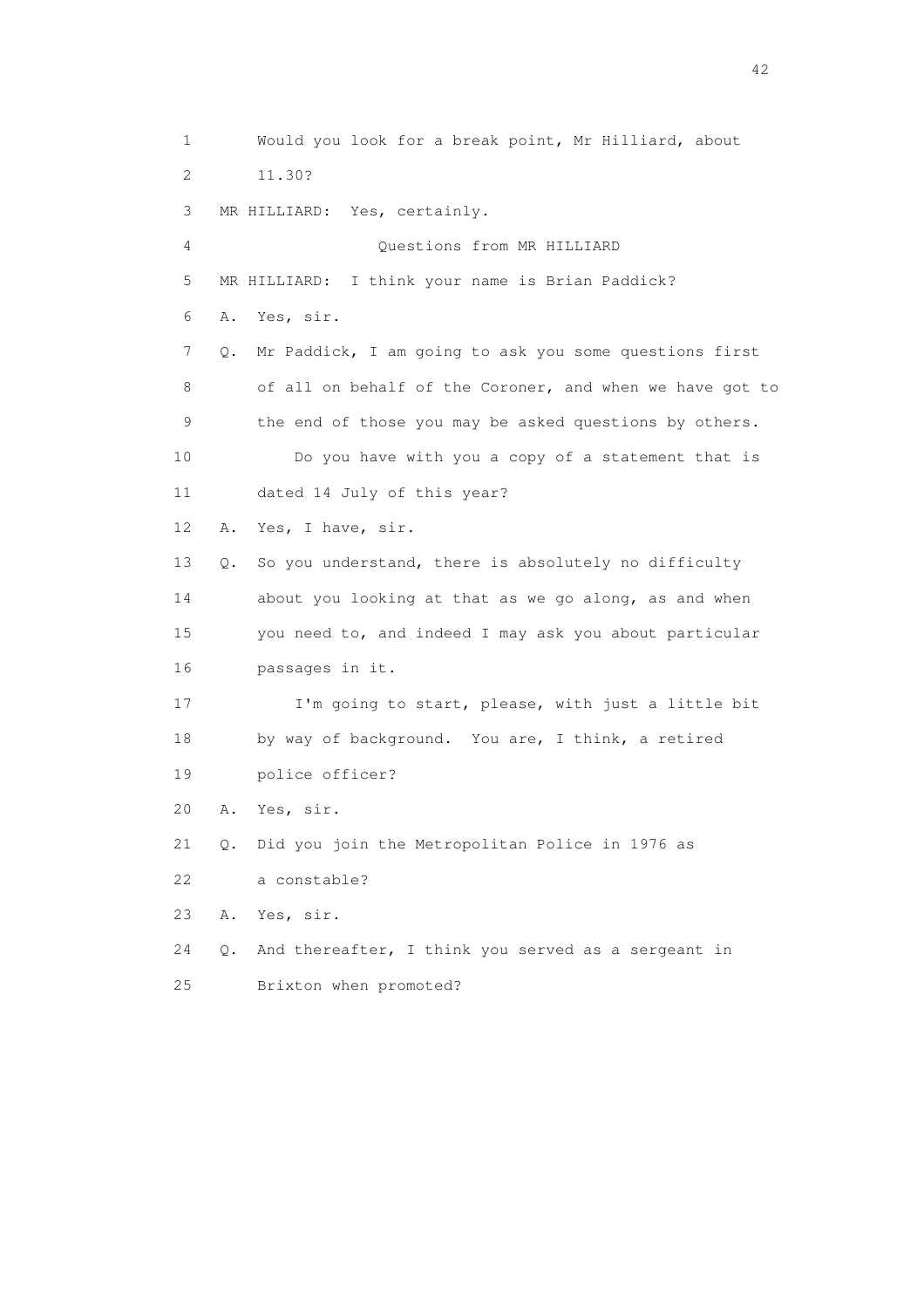- 1 A. Yes.
- 2 Q. In due course as an inspector in Fulham, and then 3 Lewisham?
- 4 A. Yes.
- 5 Q. Then I think starting in about 1990 or 1991, did you 6 have some involvement with the Notting Hill Carnival? 7 A. Yes, did I. For about seven consecutive years 8 I performed various roles at Notting Hill Carnival, in 9 a supervision/leadership capacity. 10 Q. I am going to come to the detail of this a bit later on
- 11 but just while we are going through the history, did you 12 have some involvement with the decision-making process 13 about whether baton rounds should be fired at the
- 14 Carnival, because of disturbances, that kind of thing?
- 15 A. Yes, I did.
- 16 Q. As I say, we will come back to that later on.
- 17 In due course I think you were promoted to
- 18 Chief Inspector, then had a period as a Detective Chief 19 Inspector, before Superintendent, Chief Superintendent;
- 20 is that right?
- 21 A. Yes, sir, that's right.
- 22 Q. Thereafter, were you promoted to the rank of Commander 23 within the Metropolitan Police?
- 24 A. Yes, sir.
- 25 Q. Can you help us, please, with when that was?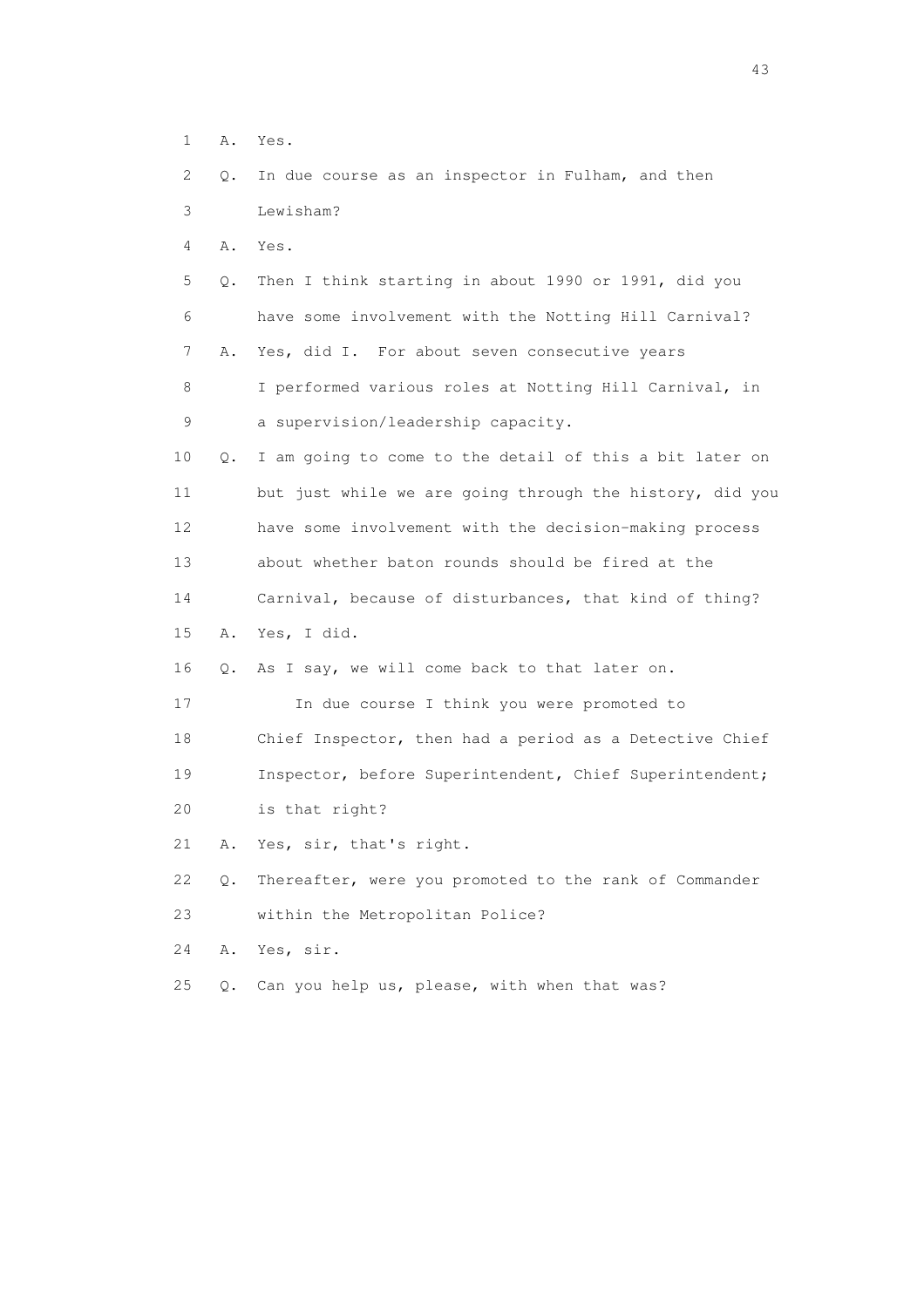1 A. I was selected for promotion at the end of 2000 and 2 promoted Commander in January of 2001. 3 Q. As we have heard, as a Commander in the 4 Metropolitan Police, you have something called ACPO -- 5 Association of Chief Police Officers -- rank; is that 6 right? 7 A. That's correct, sir. 8 Q. Towards the end of 2003, were you promoted to the rank 9 of Deputy Assistant Commissioner? 10 A. Yes, sir. 11 Q. Then we will come back to this a little bit later, but 12 in 2004, in May of that year, did you attend something 13 called I think an Operation Kratos awareness course at 14 New Scotland Yard? 15 A. Yes, I did, sir. 16 Q. Then coming on, if we can, please, to 2005, and 17 specifically the incident that we are concerned with, 18 I think you weren't directly involved in it; is that 19 right? 20 A. No, sir. 21 Q. But were you responsible for the community relations 22 aspect of the incident for the weekend that followed the 23 shooting? Was that one of your responsibilities? 24 A. It was, sir, yes. 25 Q. Then just moving on beyond 2005, I think in February of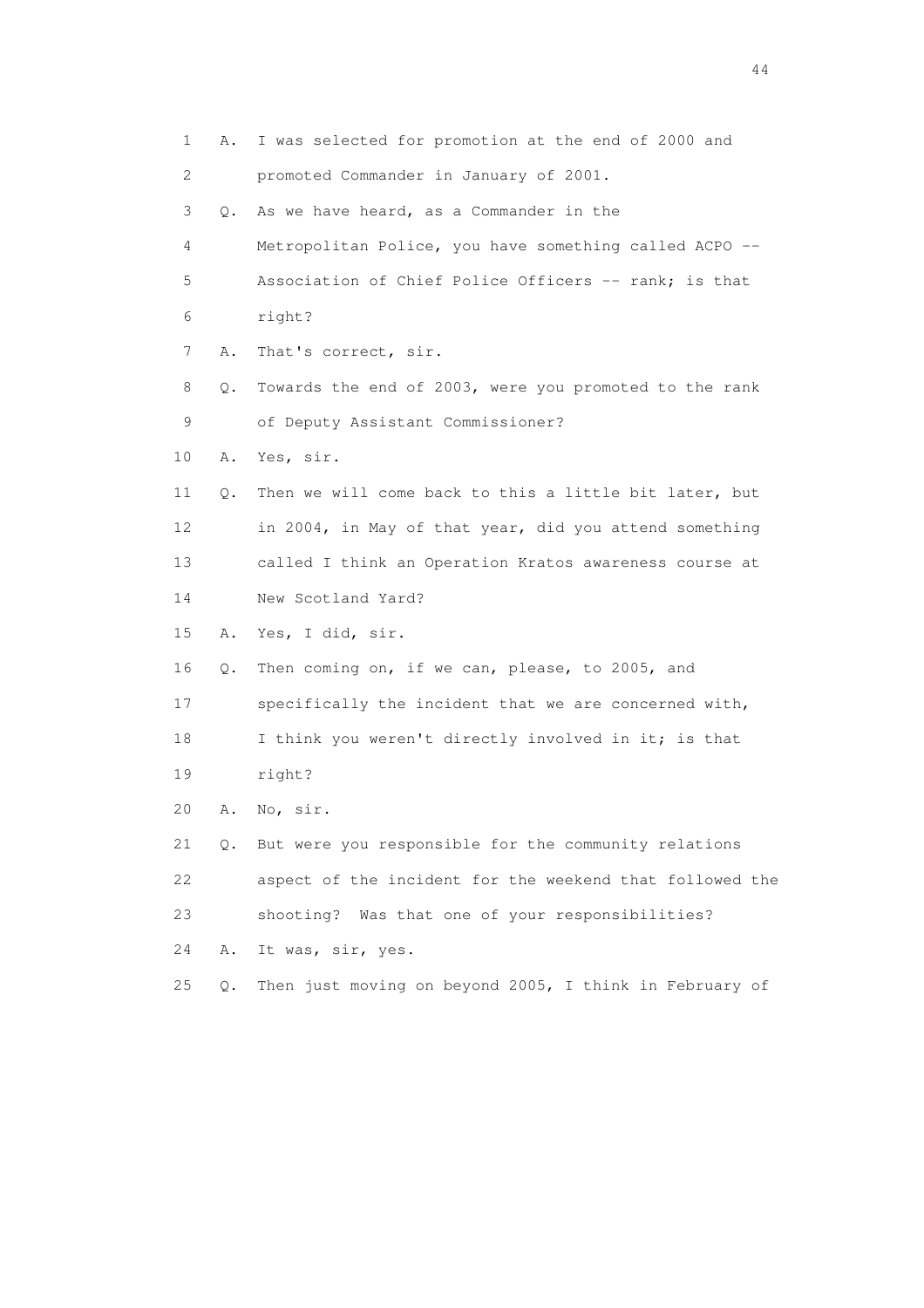1 2006 did you attend a senior officers' firearms training 2 course? 3 A. Yes, sir. 4 Q. Was that as part of the training to become a DSO that we 5 have heard about for Kratos purposes? 6 A. Yes, sir. 7 Q. Did that include learning the role of something again 8 that we have heard about, the role of a Gold Commander 9 in a firearms situation? 10 A. Yes, sir. 11 Q. Then in 2006, April of that year, did you attend a day's 12 DSO Kratos training? 13 A. Yes, sir. 14 Q. Then in 2007, I think you retired from the Metropolitan 15 Police Service; is that right? 16 A. I did, sir. 17 Q. All right. So thank you very much for that by way of 18 background. 19 SIR MICHAEL WRIGHT: Do I have this right, in July of 2005 20 you were a Deputy Assistant Commissioner? 21 A. Yes, sir. 22 SIR MICHAEL WRIGHT: Thank you. 23 MR HILLIARD: Now, we have mentioned there the question of 24 baton rounds and public order, and indeed we have heard 25 some evidence about that in the course of these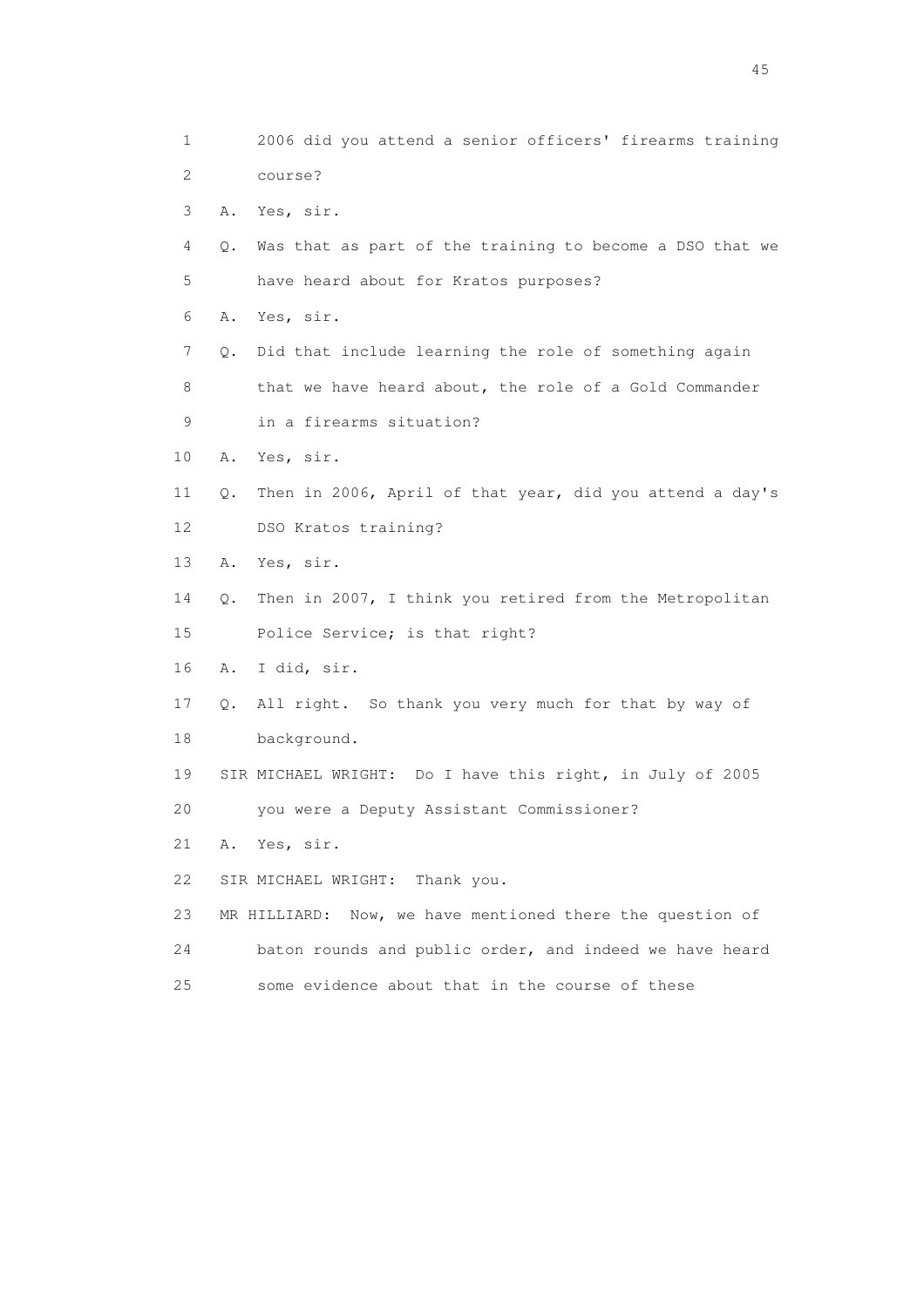1 proceedings.

| 2           |    | But to state the obvious, over the years, has the        |
|-------------|----|----------------------------------------------------------|
| 3           |    | Metropolitan Police had to develop strategies to deal    |
| 4           |    | with particular events, obviously as different kinds of  |
| 5           |    | events happen over the years?                            |
| 6           | Α. | Yes, sir.                                                |
| 7           | Q. | You have helpfully set out in your statement the         |
| 8           |    | position of a DSO so far as baton rounds were concerned  |
| $\mathsf 9$ |    | at the Notting Hill Carnival. Can you just help us       |
| 10          |    | a bit about that, please, what your involvement was, and |
| 11          |    | how that developed?                                      |
| 12          | Α. | It was decided that there should be a designated         |
| 13          |    | Commander whose role was exclusively to deal with baton  |
| 14          |    | rounds at Notting Hill Carnival.                         |
| 15          | Q. | So we all understand, is that plastic or rubber bullets  |
| 16          |    | effectively?                                             |
| 17          | Α. | It is, yes.                                              |
| 18          | Q. | Right, yes?                                              |
| 19          | Α. | And I was asked by the Commander chosen in this          |
| 20          |    | particular year to be his conscience, to be the person   |
| 21          |    | who was alongside him, who recorded contemporaneously,   |
| 22          |    | and we fixed up a handheld tape recorder sellotaped to   |
| 23          |    | the flameproof gloves as the way of recording exactly    |
| 24          |    | what the Commander's thought processes were, so that     |
| 25          |    | were we to be deployed we could then give evidence to    |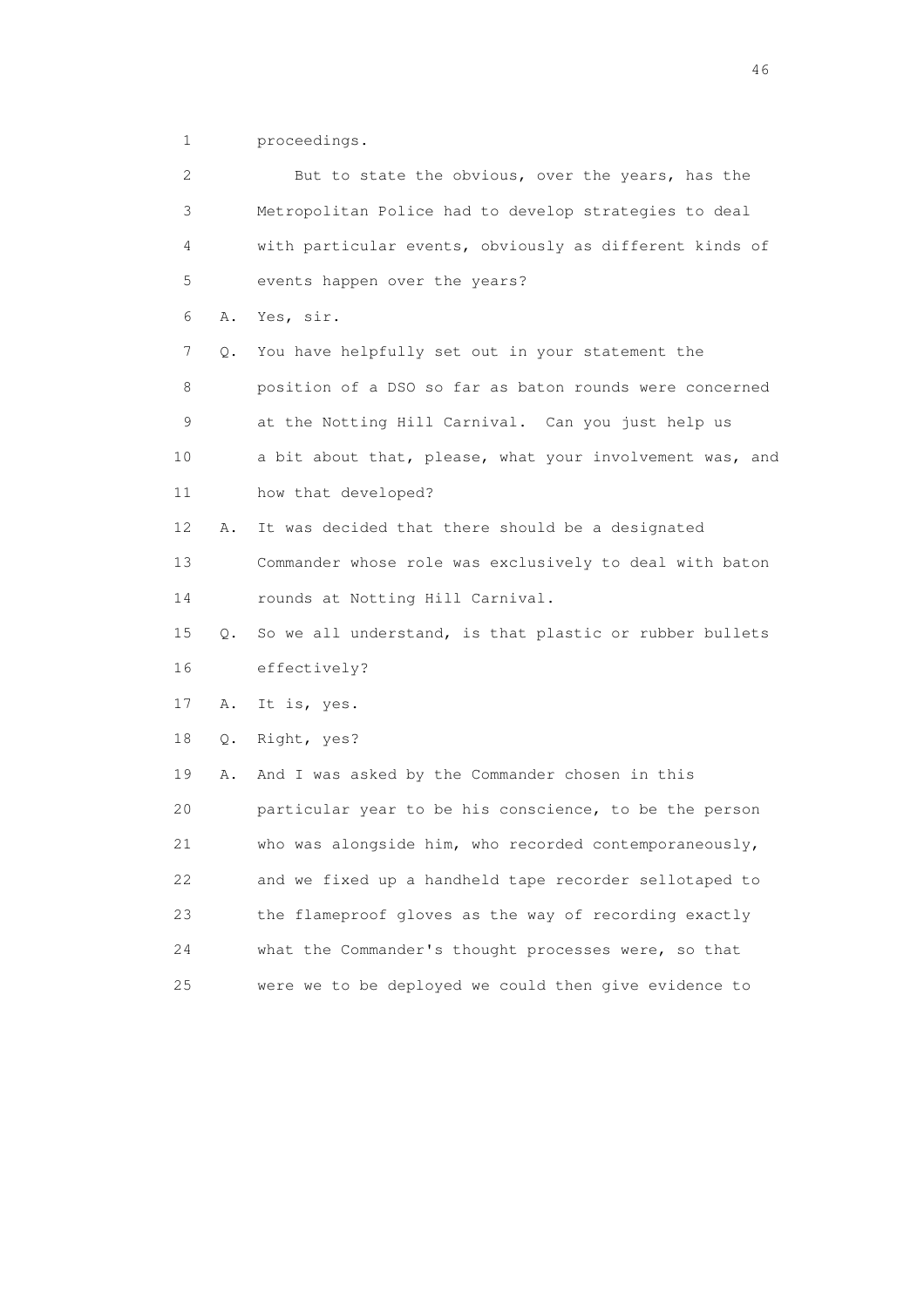1 the inevitable inquiry afterwards as to what the 2 decision-making process was. 3 Q. Is that a version of the loggist that we have heard 4 plenty about in the course of these proceedings? 5 A. It is, sir, yes. 6 SIR MICHAEL WRIGHT: Can we identify the year, Mr Hilliard? 7 MR HILLIARD: I think you did, actually. Was that 1990? 8 A. I think it was, I think it was, it was around 1991/92, 9 something of that order, sir. 10 SIR MICHAEL WRIGHT: And your rank then would have been? 11 A. Chief Inspector. 12 SIR MICHAEL WRIGHT: Thank you. 13 MR HILLIARD: Can you just help us, who would be taking the 14 decision? So imagine there is disorder and the question 15 arises as to whether plastic bullets or rubber bullets 16 should be fired. 17 A. Yes. 18 Q. How would the decision-making process go or would it 19 have gone at that time? 20 A. The Gold Commander in charge of the whole operation 21 would decide that conventional means of controlling the 22 situation were not working. He would then call in the 23 designated senior officer to make an assessment. If the 24 DSO's assessment was to agree with the Gold Commander, 25 the DSO would communicate with the Commissioner of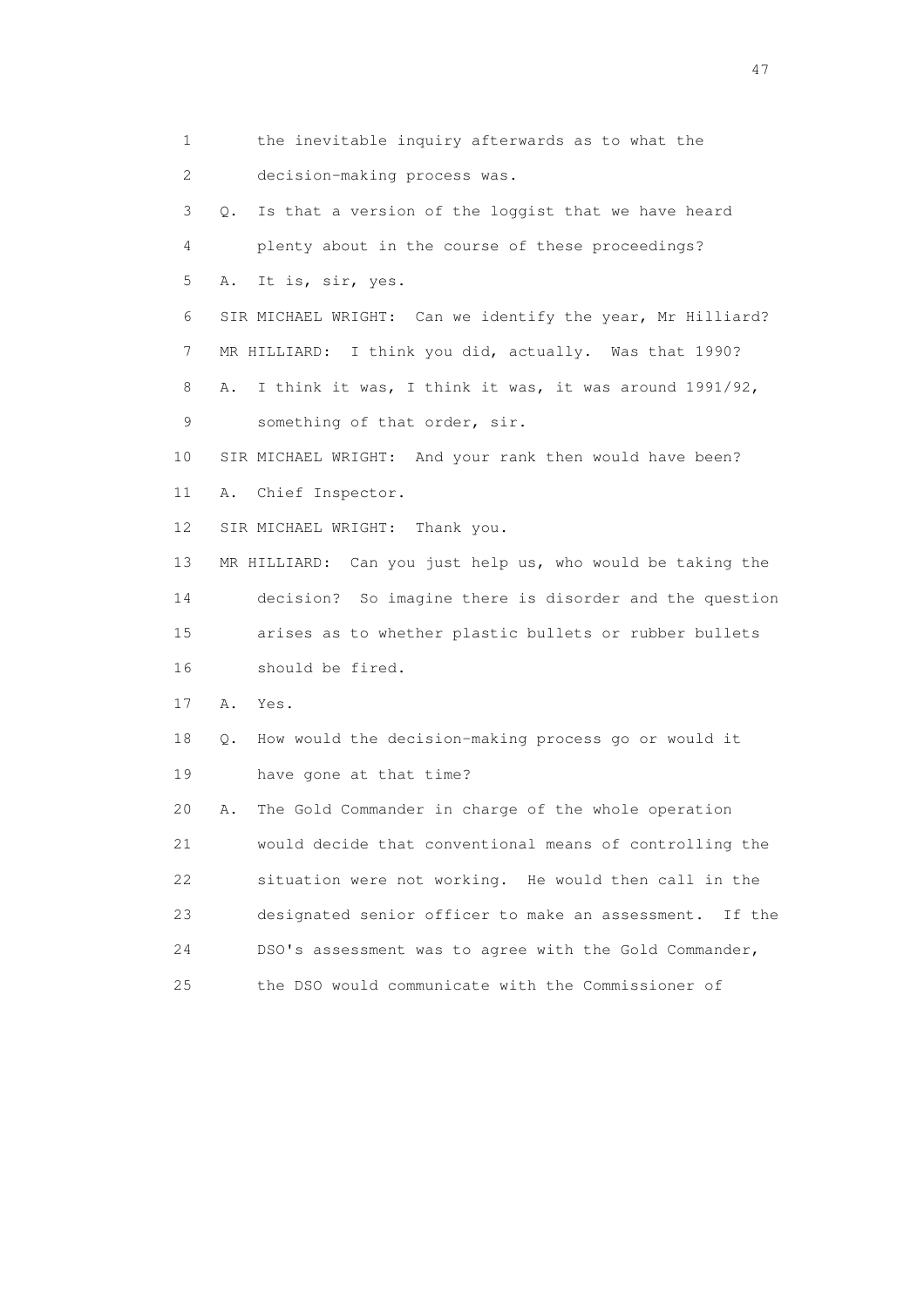1 Police for the Metropolis, the top man, that that was 2 the situation.

 3 It was the Commissioner alone who was able to give 4 the authority back to the DSO that he could use rubber 5 bullets in that situation. The DSO then would have to 6 go back into that scenario, confirm to himself that all 7 conventional means had failed, and at that point, he 8 could then authorise the use of rubber bullets.

 9 Q. Even though, as it were, the decision had come back to 10 him from the Commissioner, it was still the DSO who had 11 to go through, as it were, the decision-making process 12 him or herself?

 13 A. Yes, he or she had to confirm that the circumstances he 14 had told the Commissioner about were still relevant and 15 at that point he could then authorise the use of rubber 16 bullets.

 17 Q. Right. This may just be a question of job titles 18 changing over the years, but in that situation, the 19 decision about actually using baton rounds is from 20 somebody who was then called a DSO, who's actually in 21 place on the ground, if you understand?

 22 A. Yes, the DSO in that scenario was actually at the scene 23 of the disorder.

 24 Q. But I think you are very familiar with the fact, and 25 there may be different views about it, but so far as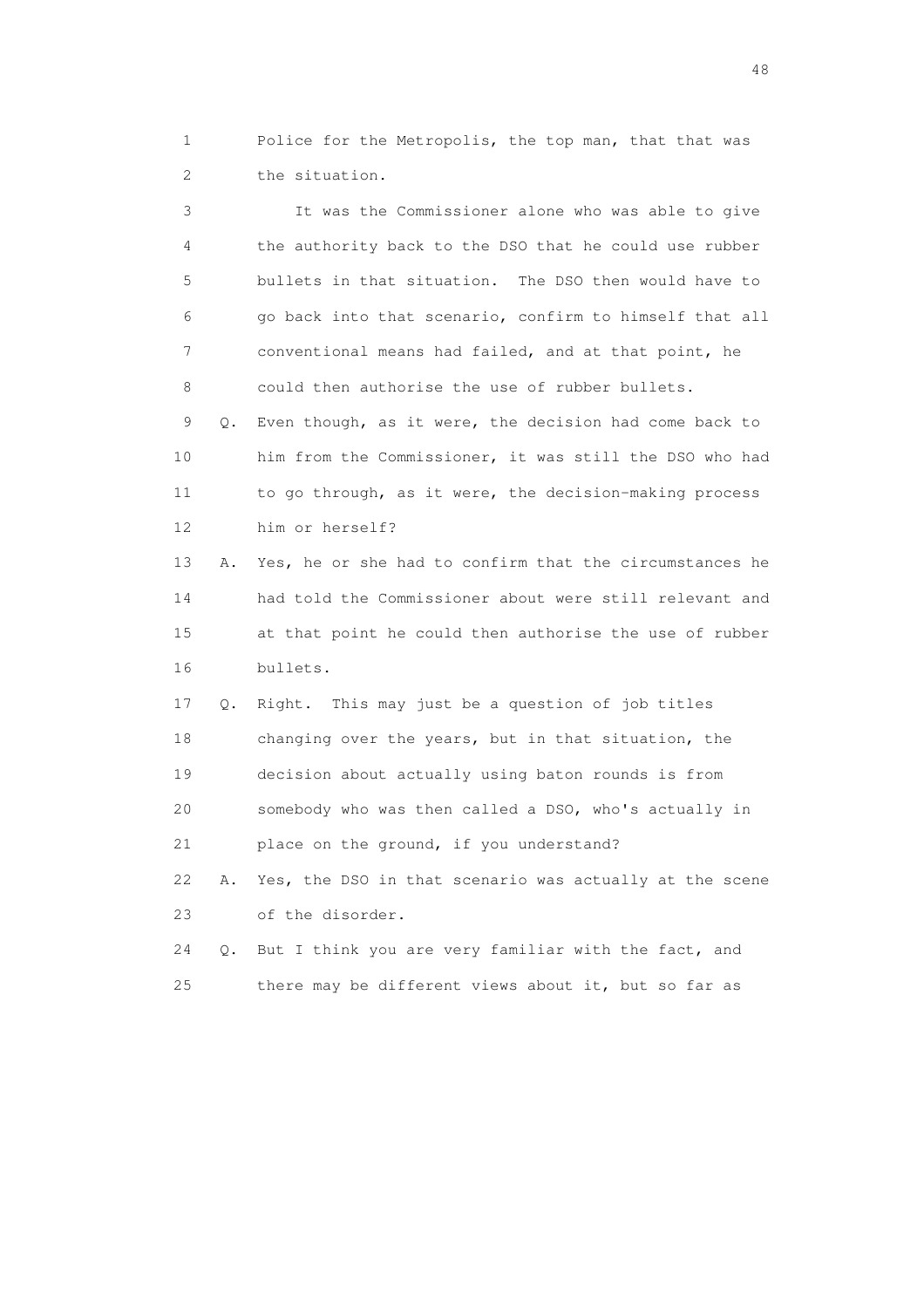1 suicide bomber decisions -- we will come to the detail 2 of them a bit later -- but so far as those sort of 3 decisions were concerned, the designated senior officer, 4 the person who might have to give authority for 5 a critical shot to be fired without warning, that person 6 would be based, is this right, at New Scotland Yard 7 rather than on the ground?

8 A. Yes, sir.

 9 Q. We have heard that, with an operation involving 10 a suicide bomber or suspected suicide bomber, there 11 could be vast amounts of intelligence, for example, 12 coming in from a whole host of different agencies, there 13 does seem to be compelling grounds for supposing that's 14 that easier to handle at New Scotland Yard rather than 15 outside a tube station or something of that sort. 16 That's the thinking there; is that right? 17 A. Yes, sir. In addition many of these situations were 18 spontaneous ones that could happen anywhere in London, 19 Notting Hill Carnival only happens in Notting Hill, 20 a suicide bomb attack could happen anywhere in London, 21 therefore it's felt best that the DSO is based

22 centrally.

|    | 23 Q. So what you are saying is there is a geographic reason, |
|----|---------------------------------------------------------------|
| 24 | so for something like the Carnival the DSO would only         |
| 25 | have to be in one place but for a suicide bomber or           |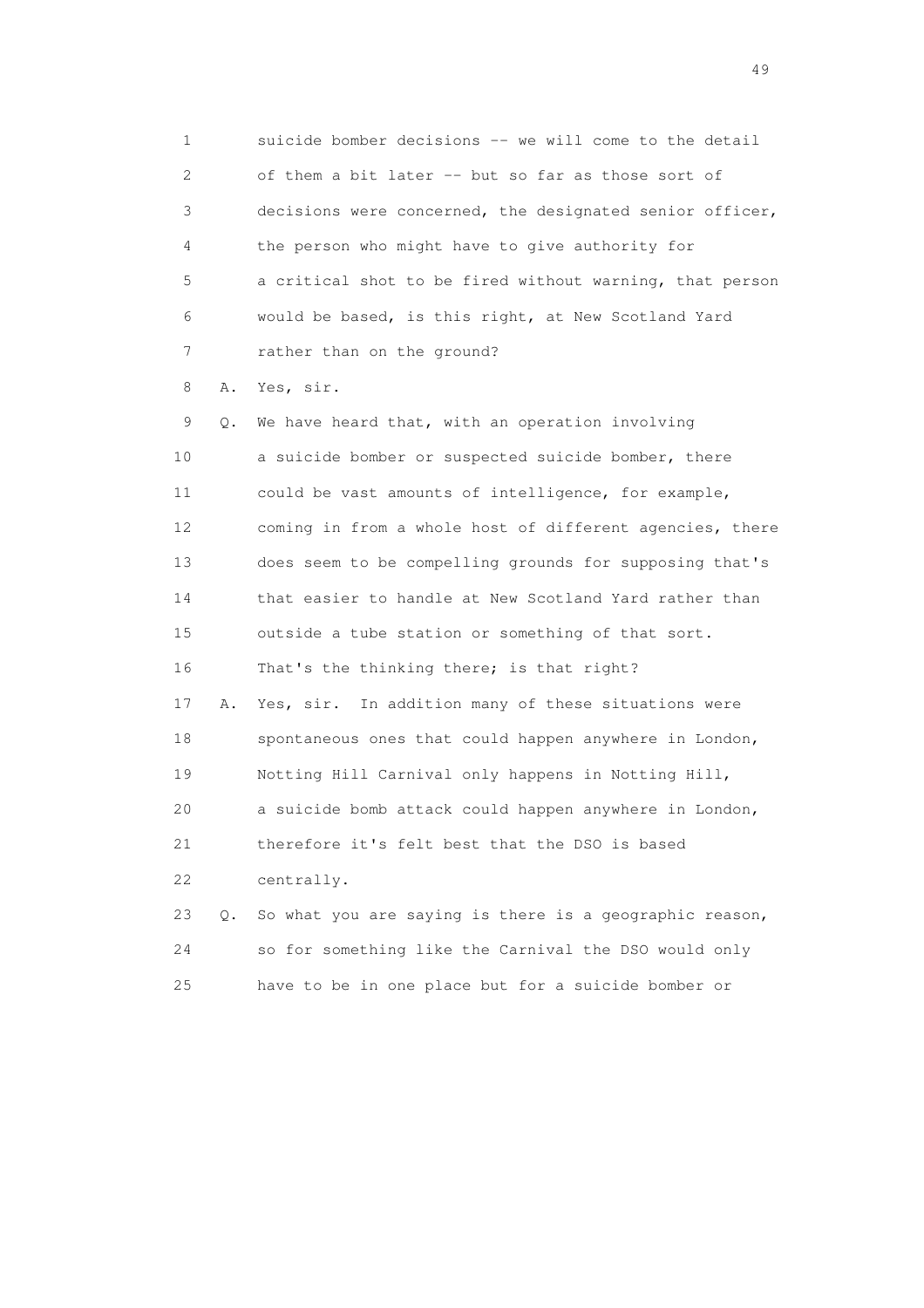1 suspected suicide bomber that could happen anywhere and 2 the DSO might find themselves really chasing round 3 London?

 4 A. Under Kratos, yes. If it was Clydesdale, where there 5 was intelligence perhaps that, and events such as 6 Trooping the Colour was going to be attacked, then that 7 could be a different scenario. But you would still have 8 the overriding possible argument that, in order to get 9 the intelligence feeds in, it would be better to be 10 based at Scotland Yard.

 11 Q. All right. Thank you. We have heard a bit about baton 12 rounds and so on earlier on, that certainly puts that 13 into context, thank you.

 14 If it helps you, I am looking at paragraph 7 of your 15 statement, the next topic I want to come on to is the 16 Metropolitan Police strategy for dealing with suicide 17 bombers. Can you just help us, please, it's set out in 18 your statement, but your own words will be as good. Can 19 you help us with a bit about that, please? 20 A. After the events of 9/11 Assistant Commissioner 21 David Veness, who at the time was in charge of 22 specialist operations, decided that, in consultation 23 with his colleagues, we needed to develop a policy to 24 deal with suicide bombers, and he tasked Deputy 25 Assistant Commissioner Assistant Commissioner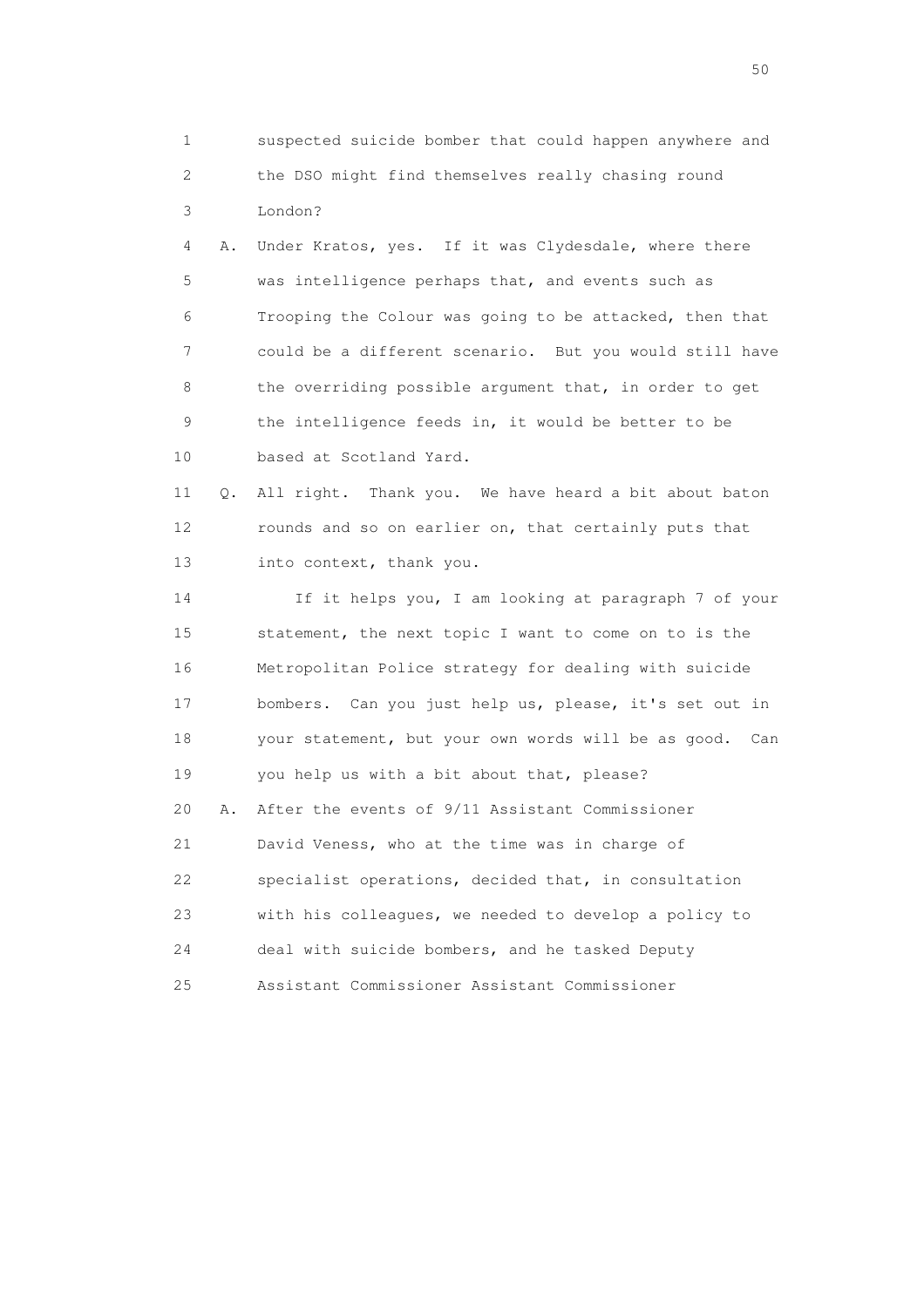1 Barbara Wilding and a team of officers to look into the 2 various tactics that were used in various parts of the 3 world to deal with that, in order to come up with 4 a policy that could be used by the Metropolitan Police 5 Service. 6 Q. I don't know whether it was her but certainly officers 7 travelled around the world, is that right, to try to 8 gather this kind of information? 9 A. Yes, they travelled to parts of the world where there 10 had been suicide bomb attacks to talk to the law 11 enforcement officers in those various places to try to 12 glean best practice. 13 Q. Did all of that process, which again we have heard 14 a little bit about in the course of these proceedings, 15 so we don't need I suspect more detail about it, but did 16 that process lead to the operation names again that we 17 have heard about, Clydesdale and Kratos? 18 A. Yes, sir. 19 Q. Clydesdale, again, just to bring it back because it's 20 sometime I think since we have heard about it, 21 Clydesdale we heard was the name for the sort of 22 operation that might be mounted when there was 23 intelligence in advance, that for example somebody might 24 try and suicide bomb Trooping of the Colour is I think 25 the example that's been given. Kratos, is this right,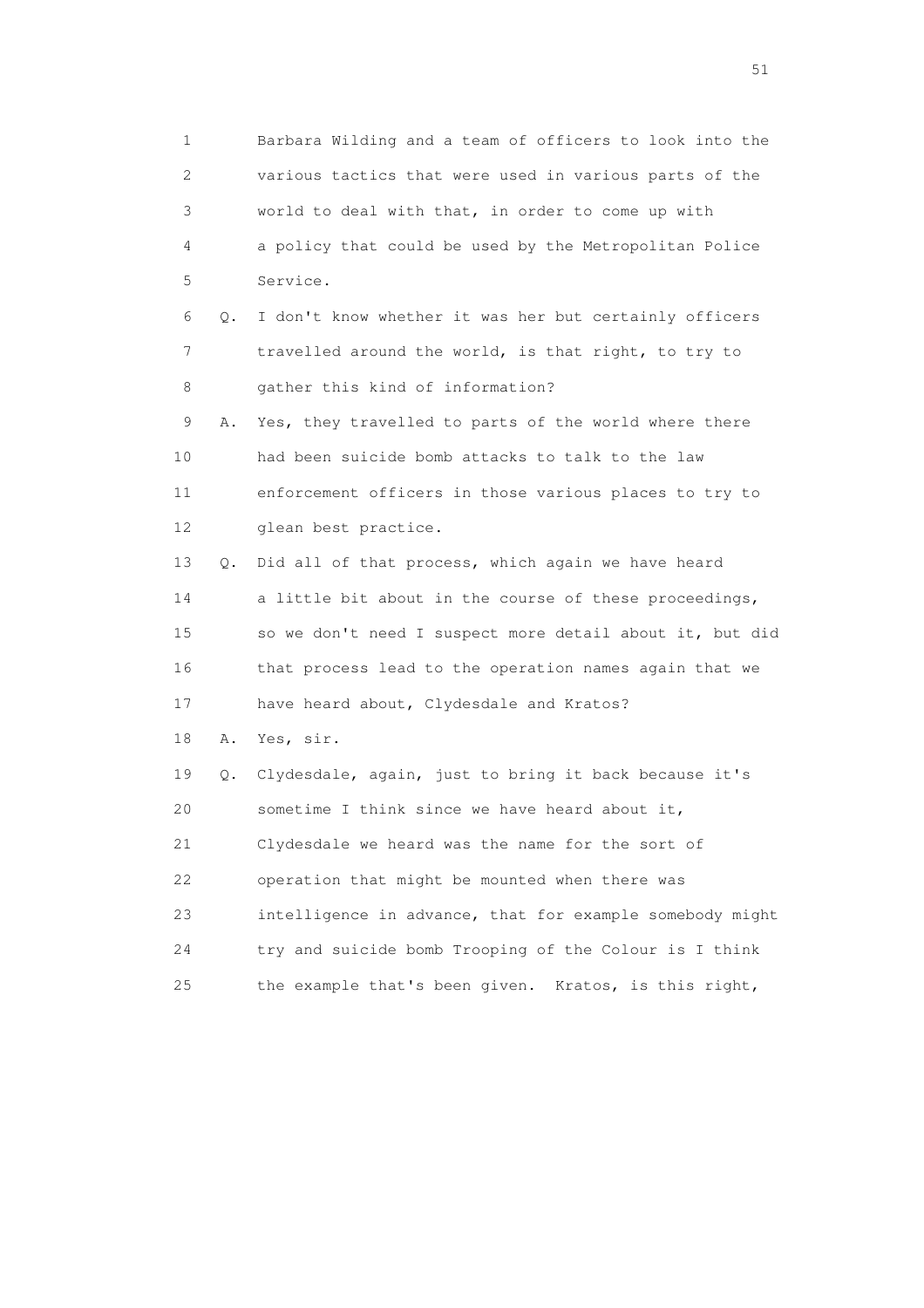1 would deal with a spontaneous event, so for example 2 a police officer or a member of the public phones in 3 with their suspicions; is that essentially it? 4 A. Yes, sir. 5 Q. We have heard, but can you help us about this, that 6 initially the position was that in Clydesdale operations 7 there would be a DSO or designated senior officer, 8 because with the timeframe because, as it were, the 9 danger was sometime in advance, there would be time to 10 appoint one and so on; but that initially, so far as 11 Kratos was concerned, there wasn't to be a designated 12 senior officer. Does that accord with your 13 recollection? 14 A. No, it doesn't. My recollection or at least when 15 I became involved with Kratos, there was to be 16 a designated senior officer available 24 hours a day on 17 a rota basis. So that if there was a spontaneous 18 incident, the designated senior officer on call could be 19 brought in rapidly to Scotland Yard to take command of 20 that situation. Now, I don't know whether, how far into 21 the development of the policy that came in. But from my 22 involvement, that was the situation. 23 Q. All right. That may be the answer to that conundrum 24 because certainly I think by the time we are concerned

25 with, it's accepted I think on all sides that a DSO, you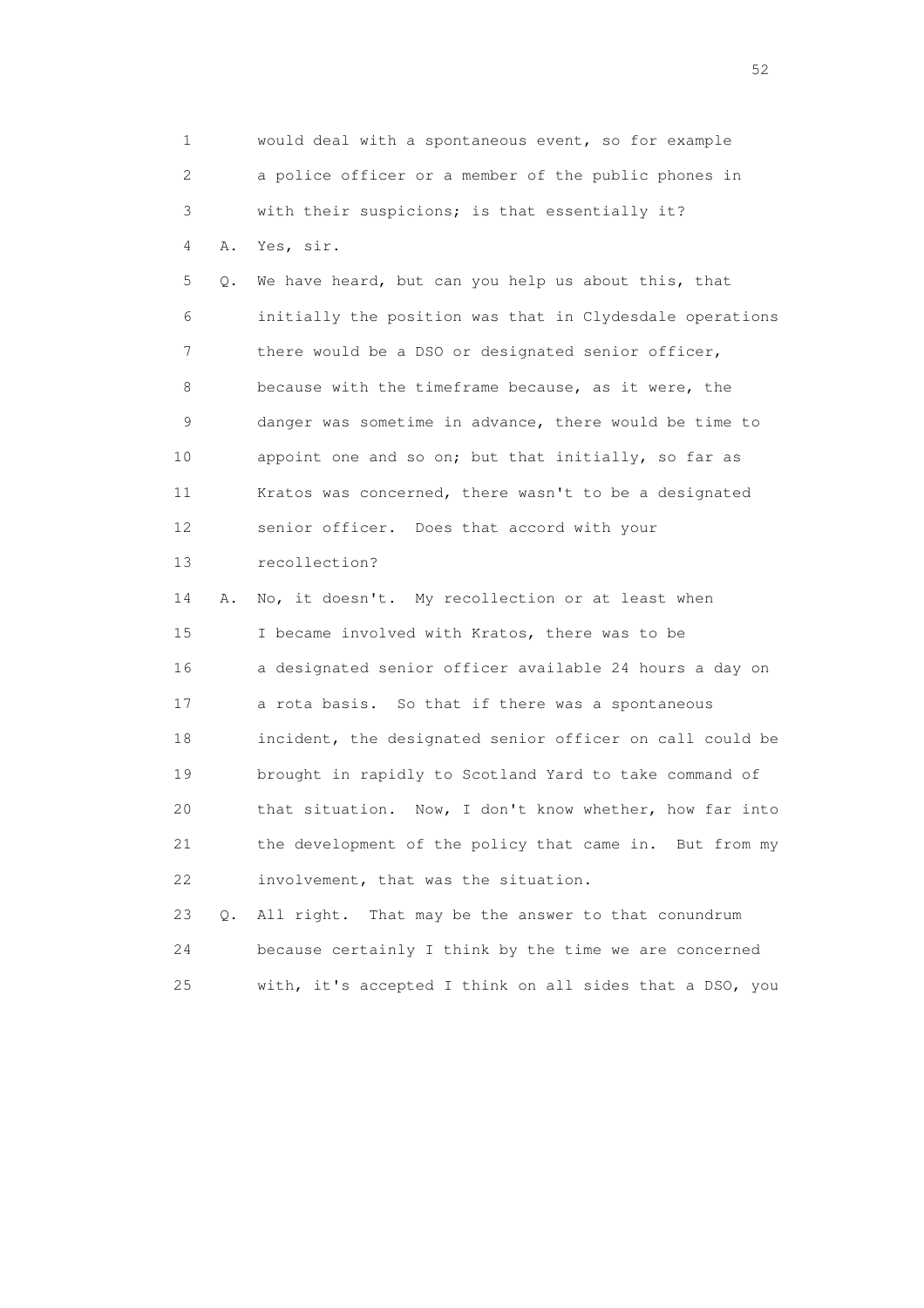1 would have a DSO in a Kratos and a Clydesdale situation, 2 and indeed we know about an oncall DSO who was working 3 at the very time we are concerned with, in the event 4 that a call came in, spontaneous call from a member of 5 the public.

6 A. Yes.

 7 Q. All right. I just want to fit in, if we can, at this 8 stage, such training as you had had before July 2005. 9 This is paragraph 11, if it helps you, of your 10 statement. Such training as you had had before 11 July 2005 about tactics to deal with suicide bombers. 12 A. Yes. Having gone back through my electronic diary, 13 I can say that it was 27 May 2004 that I spent half 14 a day having Operation Kratos awareness training, and 15 this involved part of that session being addressed by 16 Assistant Commissioner David Veness, we were showed 17 video sort of mock-ups of, I think it was an Operation 18 Kratos Vehicle scenario, and it was to be followed, 19 I understand, by a full day of training to bring you up 20 to the level of a trained DSO. But I only had the half 21 day awareness training prior to this incident in 2005. 22 Q. So to have been eligible to act as a designated senior 23 officer, as you say, you would have needed a bit more 24 training, another day's training, to ensure that you 25 were eligible. Can you help us a bit about DSOs, and

 $\sim$  53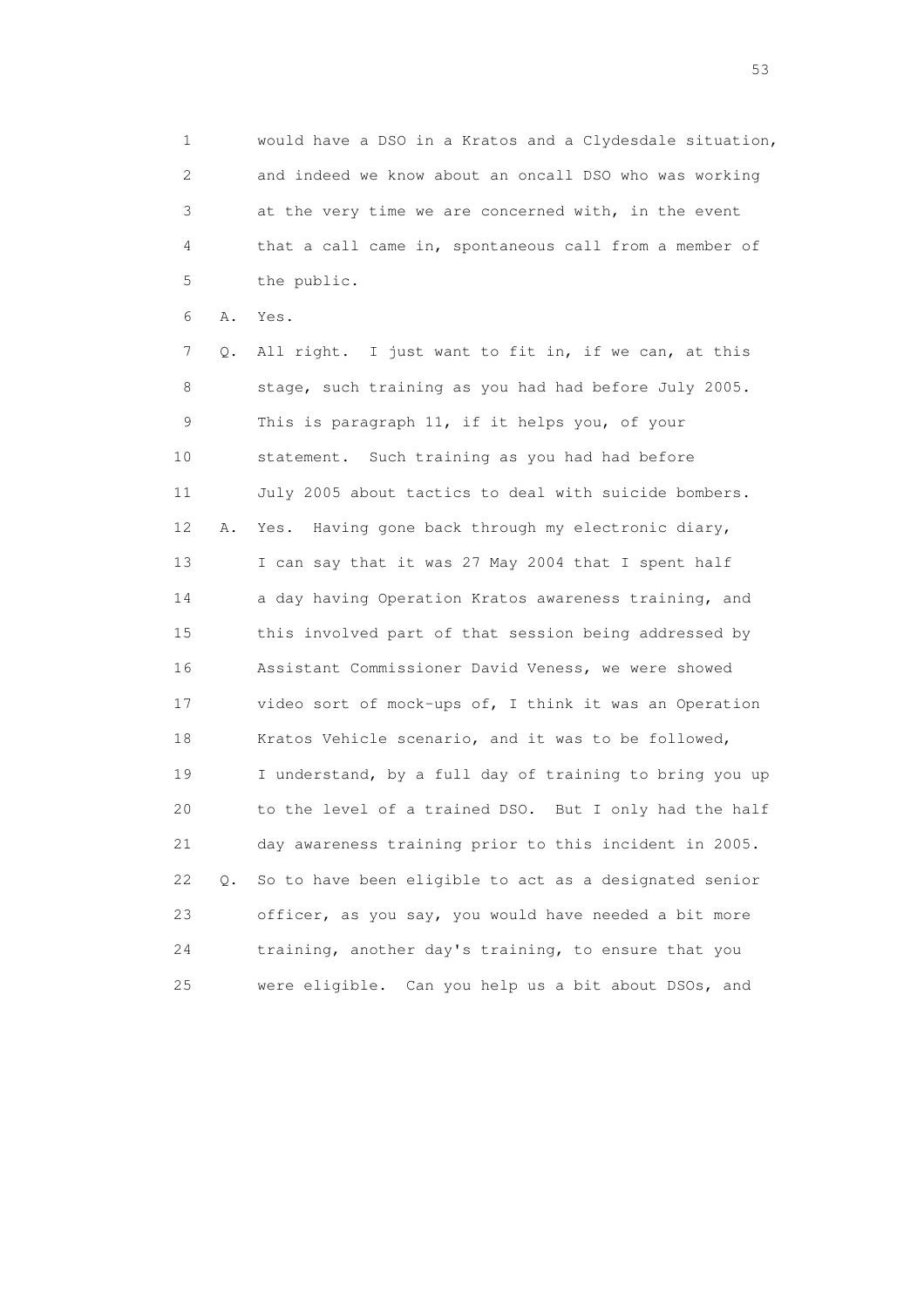1 I am looking at paragraph 12 in your statement. Was 2 firearms experience necessary if you were going to do 3 that job, and if so, why? If not, why not? 4 A. No, sir. There were very few -- there are very few -- 5 Commanders and Deputy Assistant Commissioners. The 6 level of seniority that was decided was appropriate for 7 a DSO, very few of us had operational experience of the 8 use of firearms, or even leading the specialist firearms 9 unit. And therefore it was decided that it was the 10 seniority of officer that was the most important, 11 somebody who could make very difficult decisions in 12 a fast time scenario that was the most important, rather 13 than having firearms experience There just simply 14 weren't enough of us that were trained experienced 15 firearms officers ourselves. 16 Q. Now, before Stockwell, so before 22 July 2005, as you 17 understood it, what was the DSO's role in a Kratos 18 situation, one involving a person rather than a vehicle?

 19 Can you help us, as you understood it, what was their 20 role?

 21 A. My understanding from the awareness training was that 22 the designated senior officer would be called in at the 23 point where the Chief Inspector in charge of the 999 24 room, the information room at Scotland Yard had decided 25 that his or her belief was that this was a suicide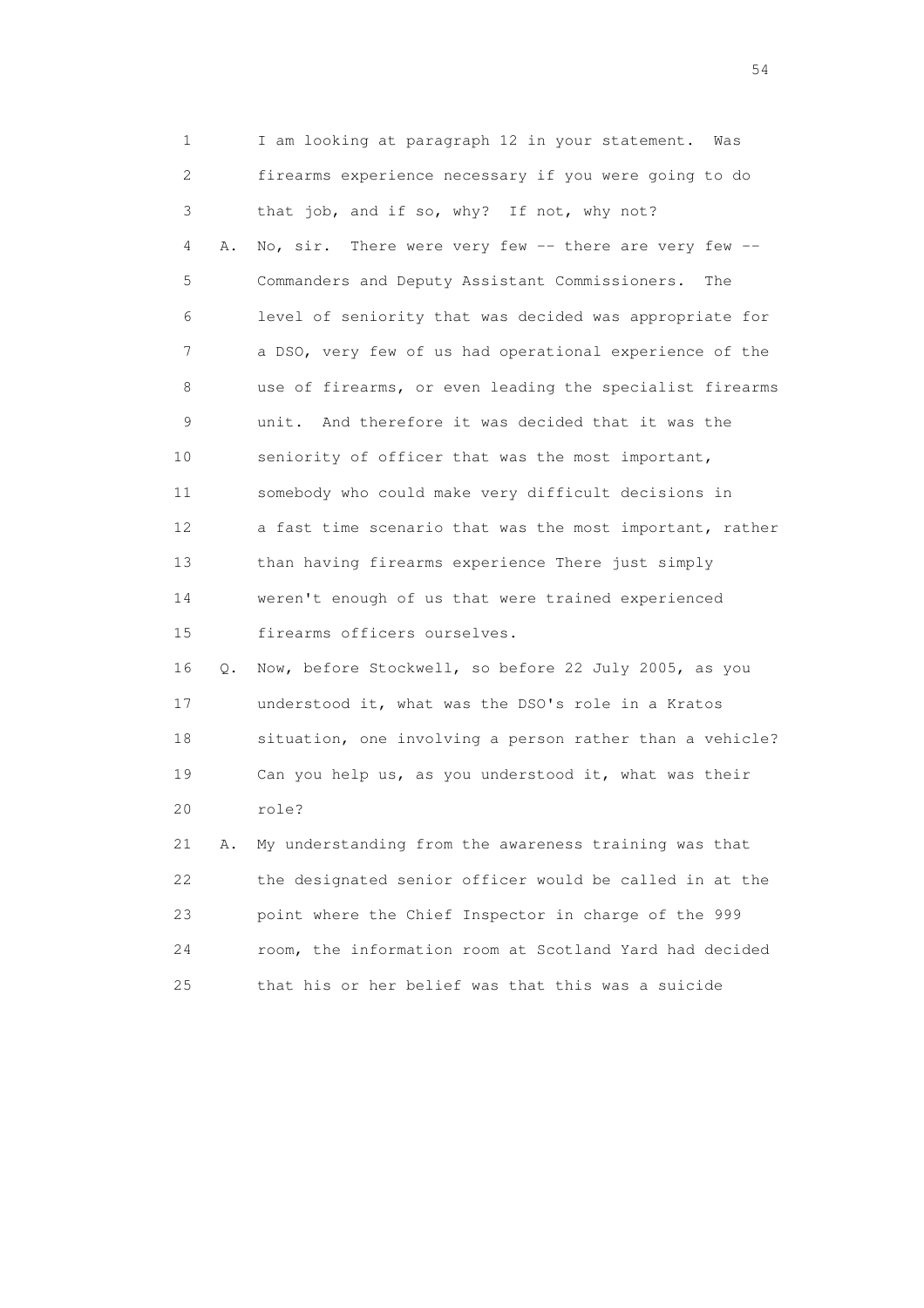1 bomber with a bomb. The role of the DSO was then to 2 come in to look at the intelligence, gather all the 3 available information, and then decide whether or not to 4 deploy a covert armed team to deliver a critical shot at 5 close quarters to the back of the head, to the suicide 6 bomber. That was the role of the DSO.

 7 Q. As you understood it, at the time of Stockwell -- I'll 8 come on to some evidence we have heard in a moment but 9 I want your understanding first of all. As you 10 understood it, was there a role for the DSO to decide 11 which of a number of possible tactics to deal with 12 a situation of that kind should be deployed, or was it 13 simply a question of a DSO deciding whether or not to 14 use this particular option, the critical shot option? 15 A. My understanding was the critical shot close quarter 16 option was the only option.

 17 Q. Right. And that was, as you understood it, is this 18 right or not, as it were, the part that the DSO had to 19 play?

 20 A. Yes, the whole reason for a DSO was that the DSO gave 21 the order for that to be carried out.

 22 Q. We have heard evidence here that Commander Dick, as she 23 then was, took charge of the whole of this operation on 24 the 16th floor, not just the potential Kratos aspect of 25 it. There is evidence that she announced that at

the state of the state of the state of the state of the state of the state of the state of the state of the state of the state of the state of the state of the state of the state of the state of the state of the state of t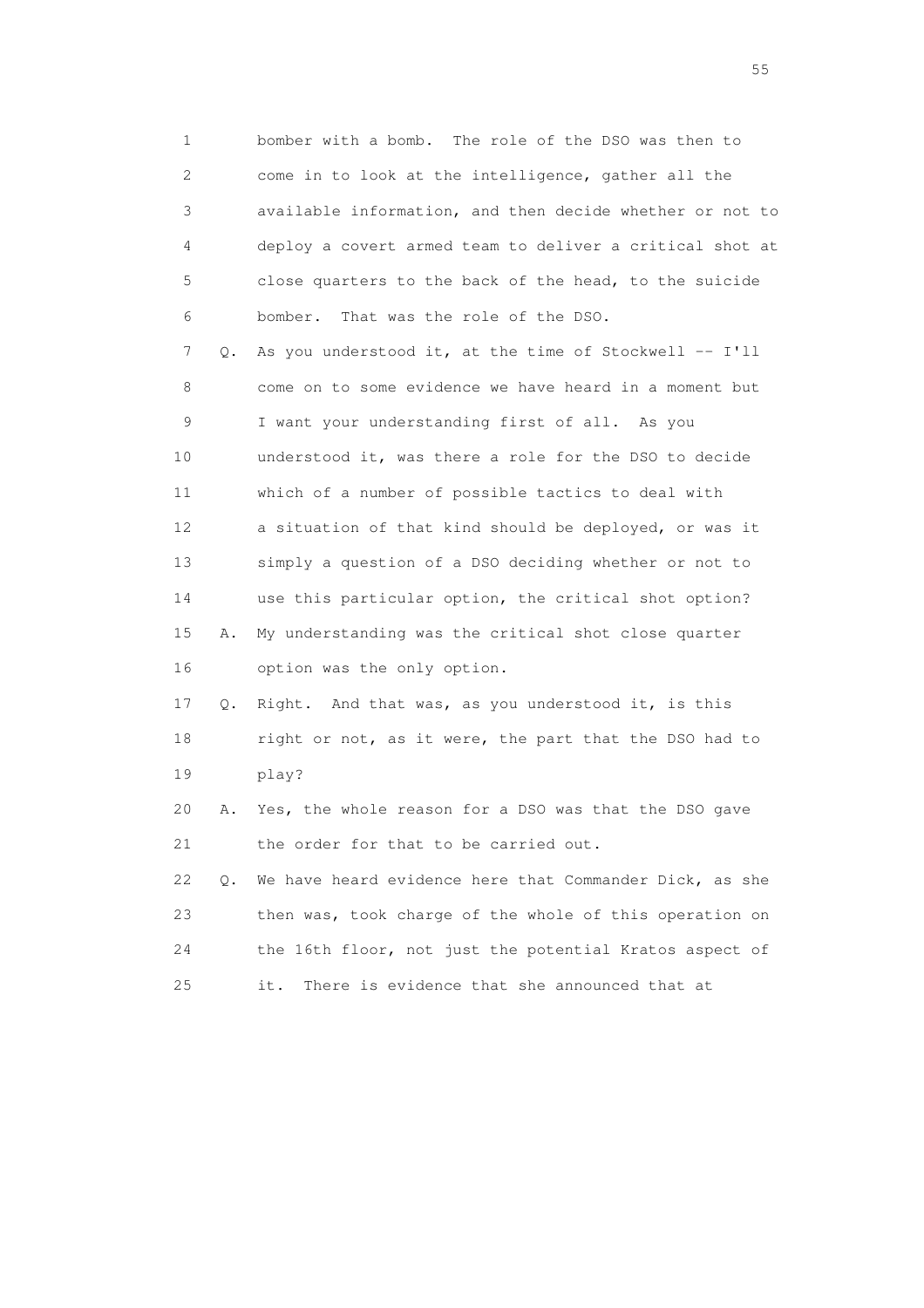1 a briefing in the forward intelligence cell at about, 2 I think, 8 am or so. And that she was involved in other 3 parts of the decision-making process, for example about 4 whether or not buses or bus stops should be suspended; 5 decisions about precisely who, from the particular 6 premises, should be stopped and how, for example; also 7 as to whether an arrest team from SO13 should be 8 deployed, and then in due course whether they should be 9 called off and so on.

 10 As I say, we have heard evidence about those 11 aspects. Is that what you would expect, a DSO to have 12 been involved in an operation of this kind or not? 13 A. No. The -- my understanding of the role of DSO is 14 solely to make decisions around when officers are 15 confronted with a suspected suicide bomber who is 16 suspected of about to detonate a bomb. And indeed at 17 the same time, there was another DSO, Commander Carter, 18 on the second floor at Scotland Yard, and he would have 19 been solely concerned with making that decision, and 20 there would have been another Gold, Commander Allison, 21 who would have been in charge of all other aspects of 22 that side of the operation.

 23 So you know, I think the clue is in the title, 24 designated senior officer, that officer is designated 25 only, in my understanding, only to deal with the

 $56<sup>o</sup>$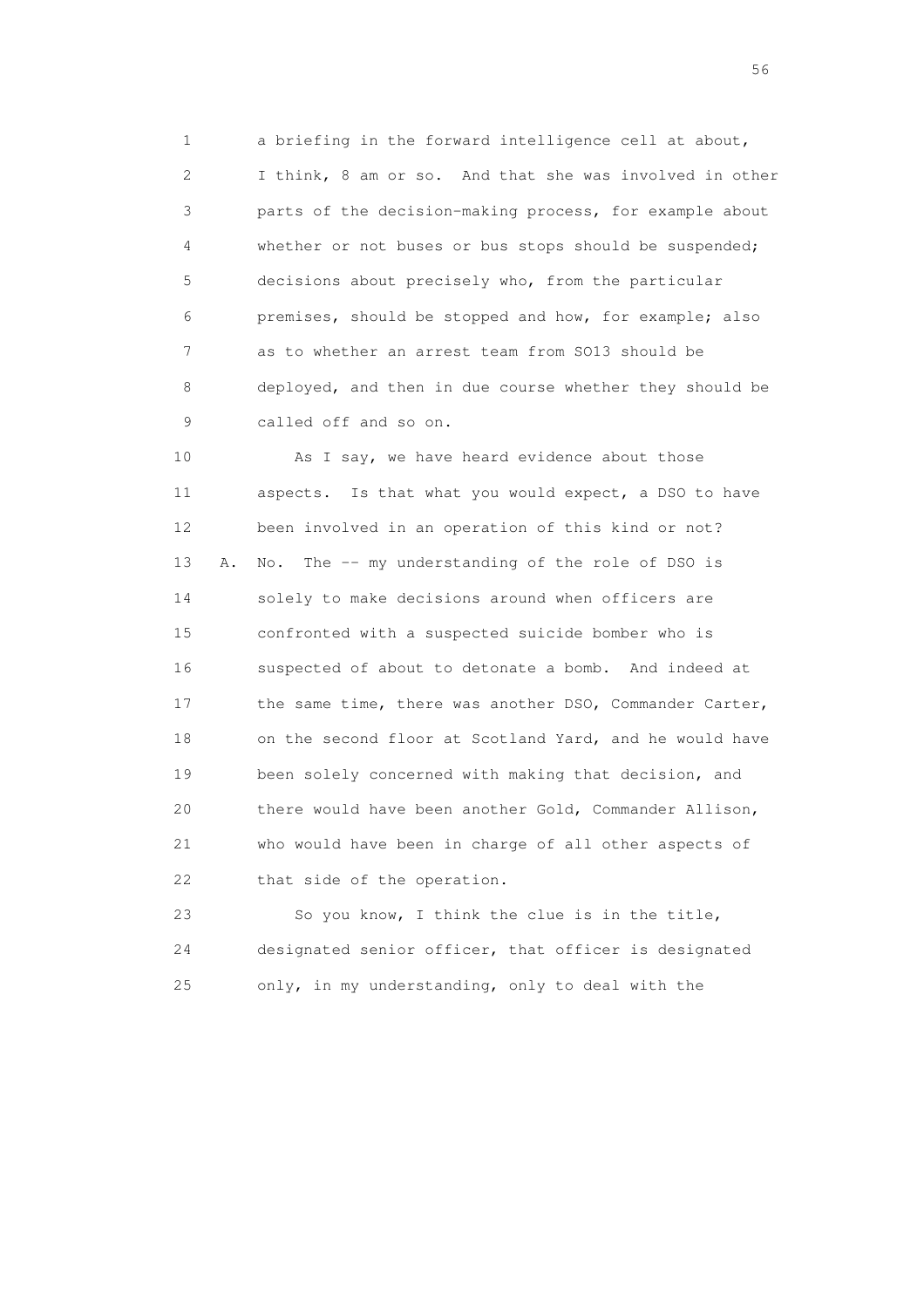1 critical shot decision.

 2 Q. All right. As I say, we have heard evidence about what 3 it was Commander Dick, as she then was, was actually 4 doing on this particular day. I just want to rehearse 5 with you, please, just another part of the evidence and 6 have your comments on this. We have heard evidence 7 from, in particular, two tactical advisers, Mr Esposito 8 and somebody called Trojan 84, to the effect that, even 9 though a designated senior officer was involved, SFOs, 10 specialist firearms officers, would have to make their 11 own judgment as to what they perceived a particular 12 threat level to be and then, as it were, in the light of 13 that perception, how they responded to the perceived 14 threat. 15 Do you agree with that? 16 A. It's complicated, I think, in that my understanding of 17 the Kratos policy was if the designated senior officer 18 has told the firearms officers to take the critical 19 shot, once the officers get to the suspect, if what they 20 see -- if there is nothing that they see that undermines 21 what the DSO has told them, then they are authorised to 22 take a critical shot without giving a warning. 23 If, having been authorised to take the critical 24 shot, the firearms officers have some doubt, there is

25 an extra bit of information that clearly the DSO hasn't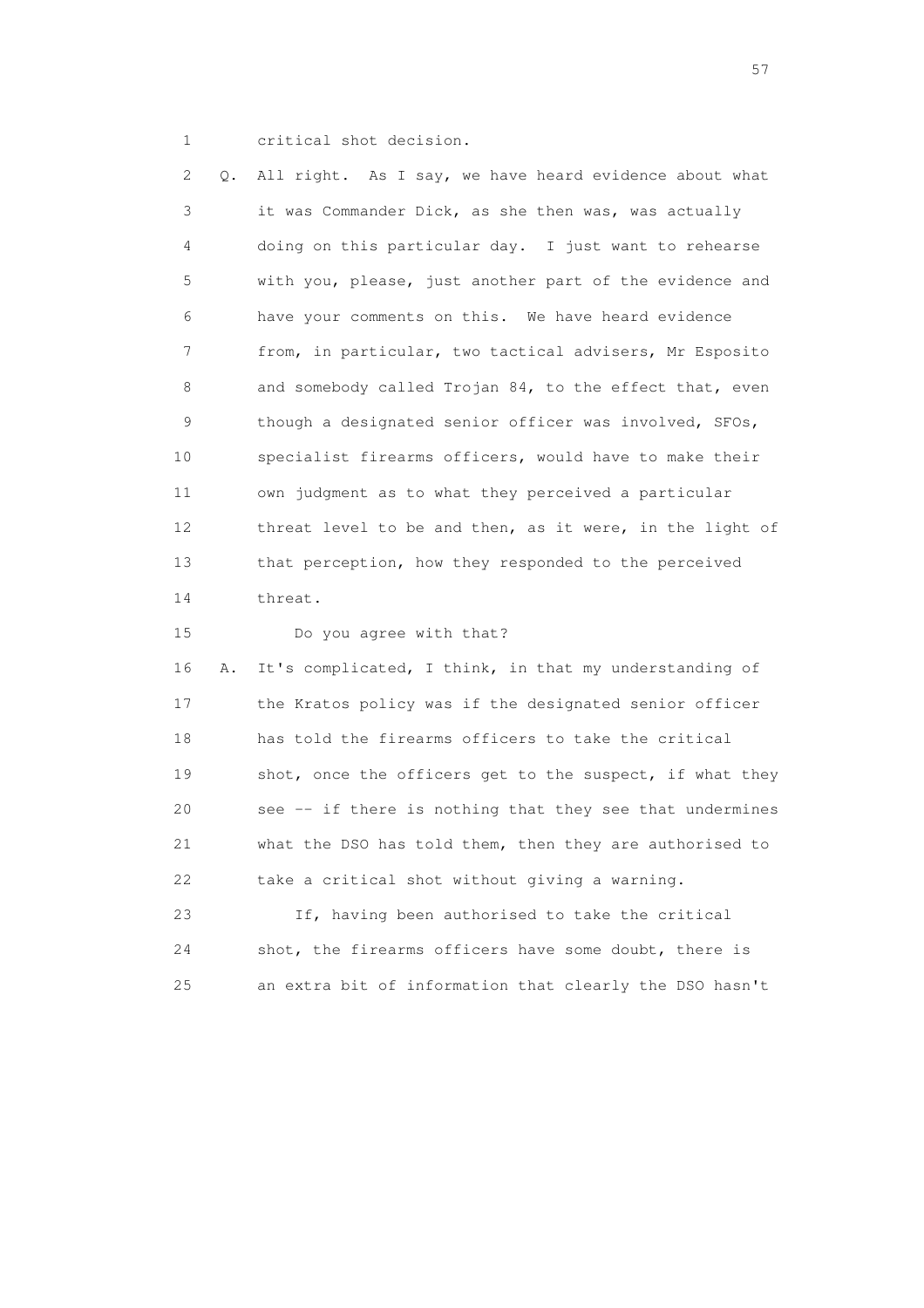1 had who is not there at the scene, then the firearms 2 officers should give a warning and then respond to the 3 suspect on the basis of how that suspect responds to the 4 warning.

 5 The law does not allow the firearms officers to give 6 that responsibility away, they still have to make that 7 decision; but if the DSO has told them "this is 8 a suicide bomber with a bomb" and there is nothing to 9 dissuade them otherwise when they see the suspect, then 10 they would be justified in giving the critical shot. 11 Q. Just spell it out for us, please, in what circumstances 12 do you say that the SFOs, the specialist firearms 13 officers, would be obliged to give a warning of some 14 kind?

 15 A. So if, for example, the information coming to the DSO 16 was that the suspect was carrying a rucksack, for 17 example, and that the DSO had made the decision that 18 this was a suicide bomber with a bomb because he or she 19 was carrying a rucksack, but when the firearms officers 20 confronted with the suspect see no rucksack at all, then 21 the DSOs may then decide that that's -- that there is 22 something wrong --

23 Q. DSOs or SFOs?

 24 A. Sorry, the SFOs, the firearms officers might think to 25 themselves: this doesn't look like the designated senior

the state of the state of the state of the state of the state of the state of the state of the state of the state of the state of the state of the state of the state of the state of the state of the state of the state of t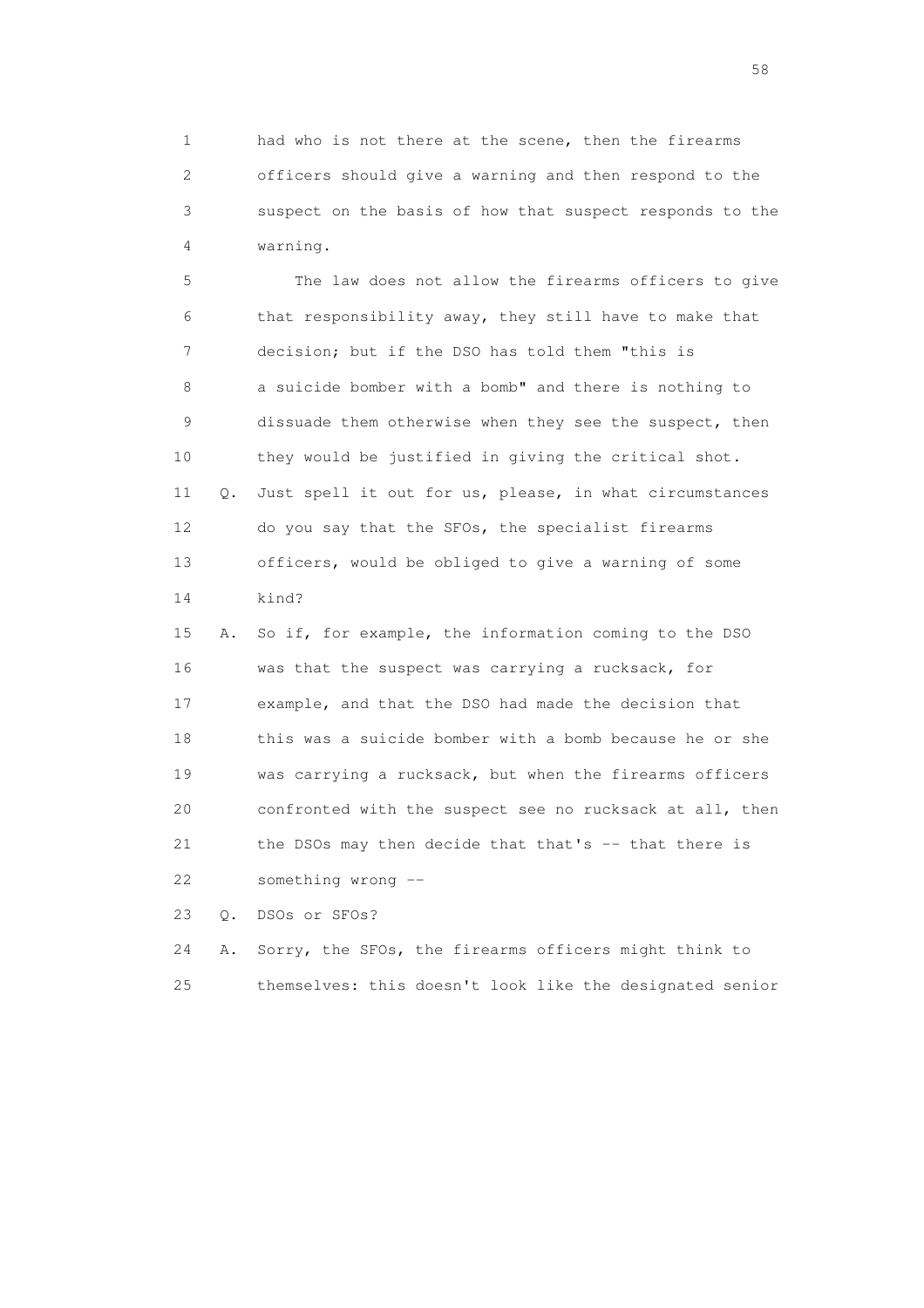1 officer has all the information, we ought to warn first 2 and then react to that. 3 MR HILLIARD: All right. 4 Sir, that might be a convenient moment. 5 SIR MICHAEL WRIGHT: Yes, by all means. Twenty to, ladies 6 and gentlemen. 7 (11.32 am) 8 (A short break) 9 (11.48 am) 10 (in the presence of the jury) 11 SIR MICHAEL WRIGHT: Yes, Mr Hilliard. 12 MR HILLIARD: Now, we have obviously heard from specific 13 firearms officers in the course of these proceedings, 14 but what I want your help with, please, is what would 15 you understand from an instruction from a designated 16 senior officer that somebody should be stopped? 17 A. I think the difficulty with that in this scenario is 18 that it could be interpreted in a number of different 19 ways; it's ambiguous, if you will. So it could simply 20 mean to stop them from -- you know, to detain them. My 21 concern would be if it's an order coming from a DSO, 22 then it could be interpreted as a critical shot. 23 I think that's the difficulty with the policy because at 24 the time there was no code word that had to be given to 25 authorise the critical shot.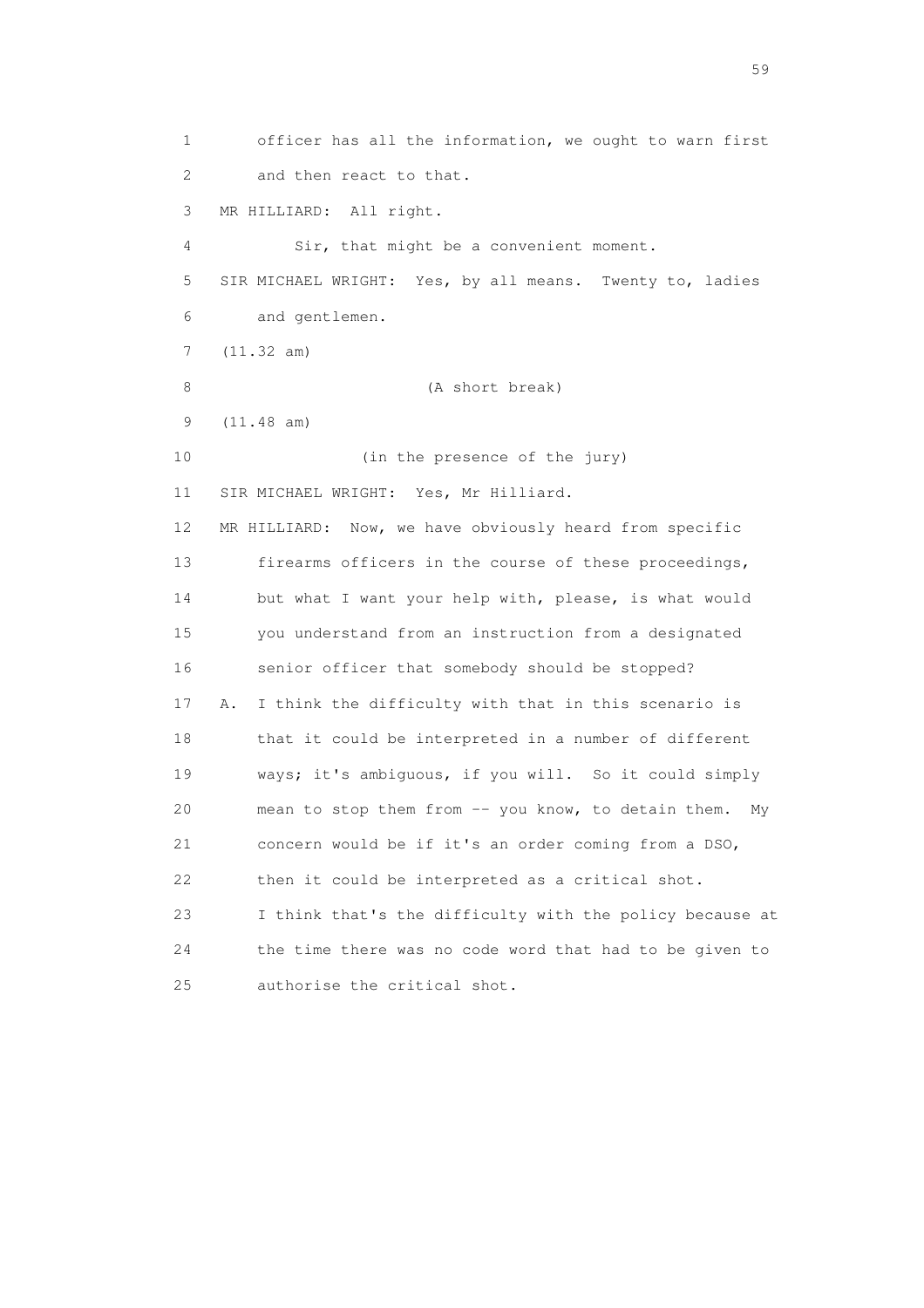1 Q. I was just going to come on to that, it's paragraph 22, 2 the next point I think that follows from this topic. 3 Paragraph 22 in your statement. In the training that 4 you had had, had there been any discussion or 5 instruction about the use of code words from 6 a designated senior officer to give the order to fire 7 a critical shot? 8 A. Not in the training I received prior to this incident in 9 2005. 10 Q. Did you have any conversation about that topic with 11 anybody on 23 July, so that would be the Saturday 12 morning, the day after this? 13 A. Yes. I was in my office at Scotland Yard dealing with 14 community issues, and there were two people came to see 15 me in my office. One was Ken Jones, who was at the time 16 Chief Constable of Sussex, and also chairman of an ACPO 17 committee called Terrorism and Allied Matters, ACPO TAM, 18 and we were discussing community issues. 19 Then Steve Swain, who was the Metropolitan Police's 20 expert on Operation Kratos, also joined us, and Steve 21 Swain and I joined on exactly the same day, so we knew 22 each other very well, and we had a discussion about 23 Kratos. I asked specifically Steve Swain what was the 24 code word that the designated senior officer had to give

25 in order to authorise the team to take the critical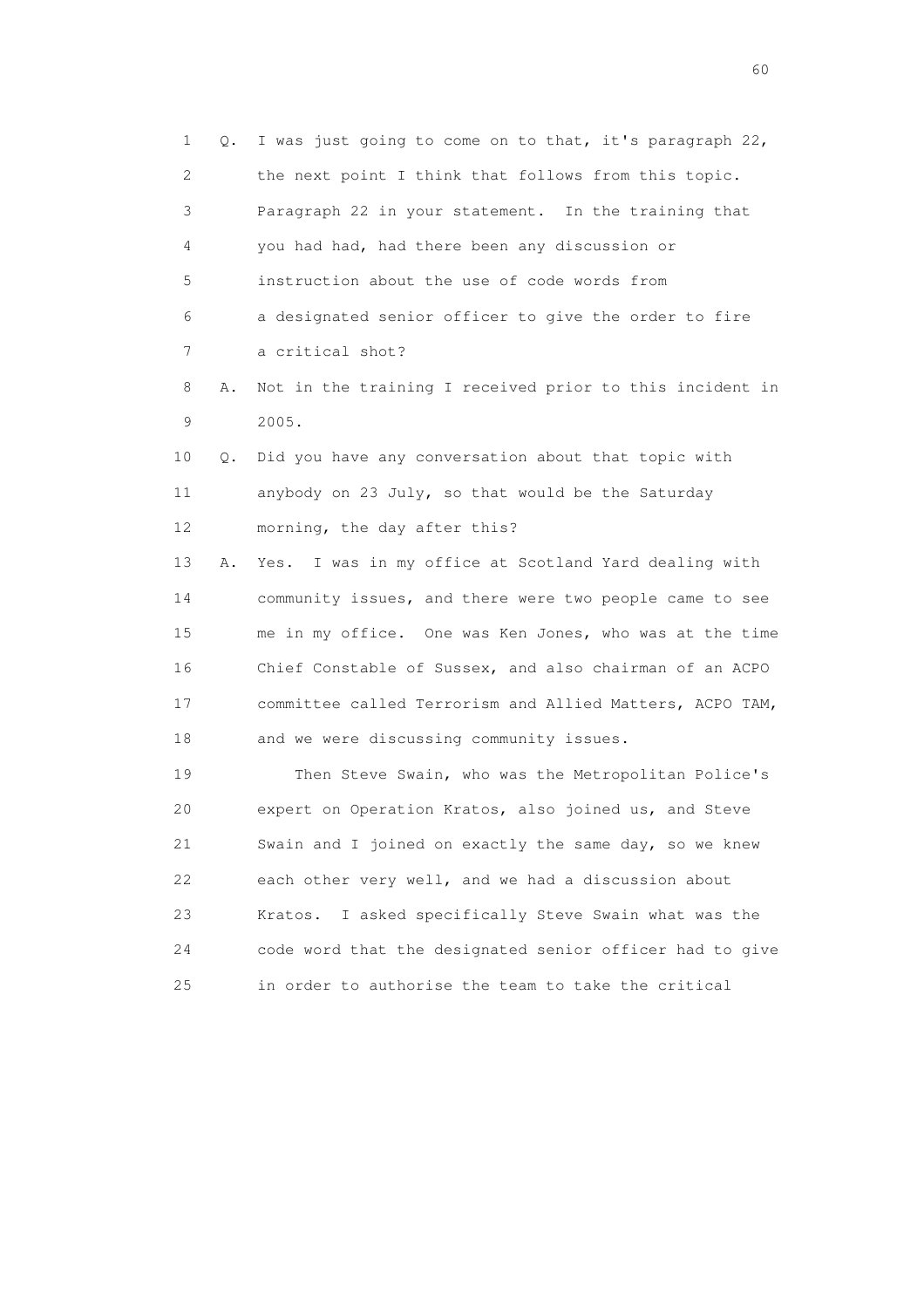1 shot. He said that there wasn't one. 2 Q. So did you make any response to that? 3 A. Well, I considered that to be a flaw in the policy. 4 I saw that as a significant weakness in the policy, that 5 there wasn't a clear word or instruction that the 6 designated senior officer had to give in order to 7 authorise the team. 8 Q. So what, that there might then be the risk that people 9 would interpret instructions in different ways? 10 A. Yes, so if you had a situation like we had at Stockwell, 11 where the instruction -- and I understand there is some 12 debate about what the instruction was, but if there was 13 some ambiguity about what the order was that was being 14 given to the firearms team, then the firearms team could 15 take the wrong inference from it, which is why you need 16 to have a clear and unambiguous command such as a code 17 word.

 18 Q. I don't know whether you have had the facility or the 19 opportunity to look at transcripts of evidence in this 20 case, but are you aware that the firearms officers in 21 this case have indicated that they would expect to have 22 had an instruction along the lines of "critical shot 23 authorised" before they say they would have taken action 24 of that kind, or before they say they would have 25 understood that was the instruction being given? Were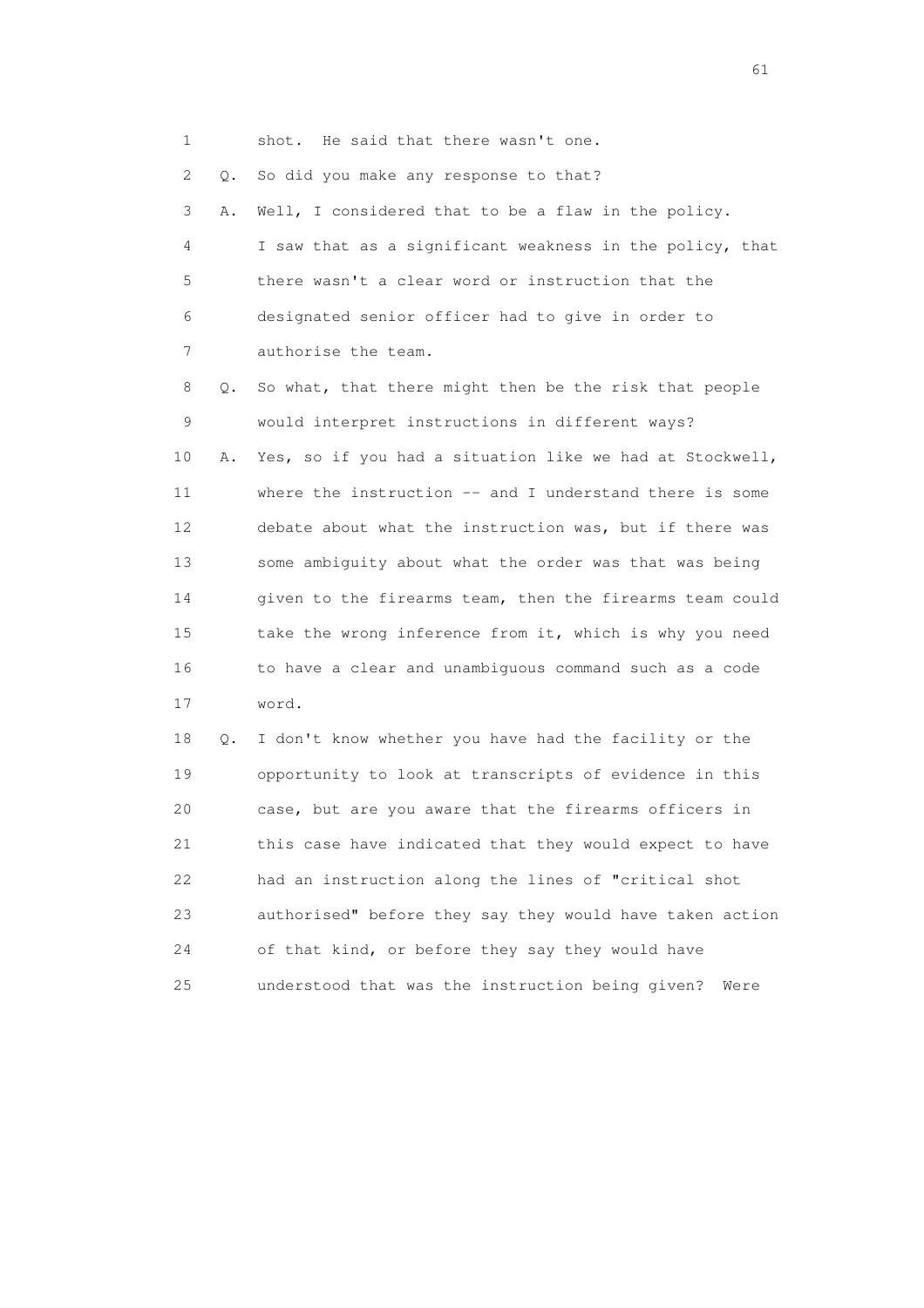1 you aware of that?

2 A. No, I wasn't.

| 3  | Q. | Right.<br>We were dealing with the question of the       |
|----|----|----------------------------------------------------------|
| 4  |    | instruction that was given, and the use of the words --  |
| 5  |    | SIR MICHAEL WRIGHT: Fair to say, I suppose, Mr Paddick,  |
| 6  |    | that some such expression as "critical shot authorised"  |
| 7  |    | is pretty unambiguous?                                   |
| 8  | Α. | Would be an unambiguous thing to say, yes, indeed.       |
| 9  |    | MR HILLIARD: If we can come back to the use of the word  |
| 10 |    | "stop", and I am looking, if it helps, at paragraph 23   |
| 11 |    | of your statement, did you have any discussion about the |
| 12 |    | use of that word with anybody?                           |
| 13 | Α. | No, I didn't, in terms of discussing whether "stop"      |
| 14 |    | could mean shoot or not, no, I did not.                  |
| 15 | Q. | Did you have any discussion about the order that was in  |
| 16 |    | fact given? Perhaps I should put the question that way.  |
| 17 | Α. | Yes. I recall speaking to Commander Alfred Hitchcock     |
| 18 |    | who at that time was one of my Commanders, I was his     |
| 19 |    | immediate boss, he was responsible for community issues  |
| 20 |    | on the Friday, the responsibility I took on for the      |
| 21 |    | weekend, and it was in the corridor just at the doorway  |
| 22 |    | to my office when I had a brief conversation with him,   |
| 23 |    | where from what I can remember, he said that he had      |
| 24 |    | spoken to Cressida Dick, the DSO, and Cressida had given |
| 25 |    | a command: "arrest him, but whatever you do, don't let   |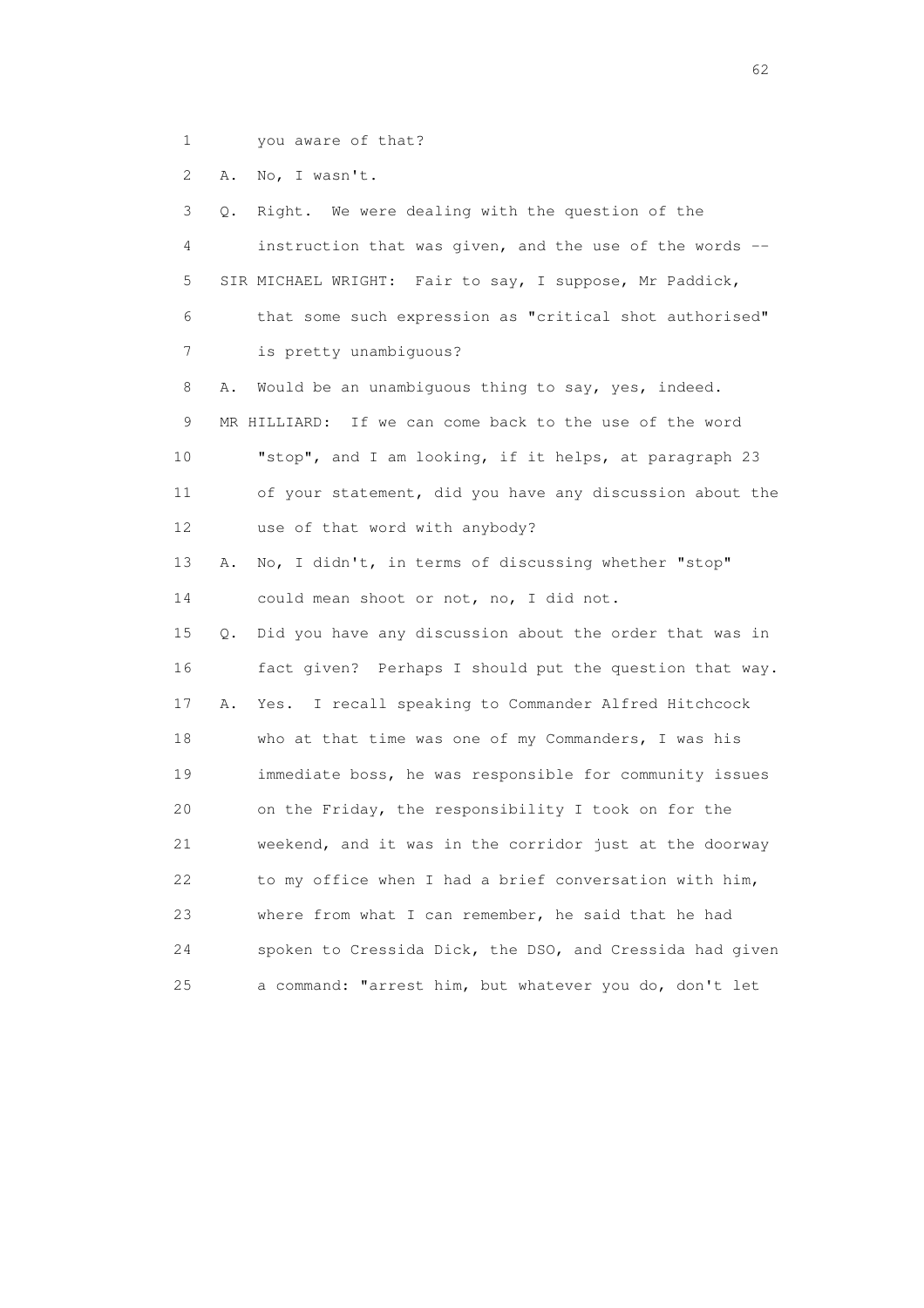1 him go on the tube".

| 2  | Q. | Do you remember when that conversation was?                |
|----|----|------------------------------------------------------------|
| 3  | Α. | That would have been at around midday on the Friday.       |
| 4  | Q. | "Arrest him, but whatever you do, don't let him get on     |
| 5  |    | the tube", do you have any comment to make about the       |
| 6  |    | clarity or otherwise of an instruction of that kind, if    |
| 7  |    | it were given?                                             |
| 8  | Α. | Well, "arrest him" seems pretty clear in terms of          |
| 9  |    | detaining him. "Whatever you do, don't let him get on      |
| 10 |    | the tube" in this scenario is I think somewhat             |
| 11 |    | ambiguous. But put together with "arrest him", the         |
| 12 |    | balance I would say was on "detain" rather than "shoot".   |
| 13 | Q. | Then one other aspect, please, and I am looking at the     |
| 14 |    | very last paragraph, if it helps, of your statement.       |
| 15 |    | Can you help us, please, about an incident with            |
| 16 |    | somebody, Jim Smith, can you tell us who he was and what   |
| 17 |    | happened?                                                  |
| 18 | Α. | Jim Smith was another one of my Commanders, and he<br>Yes. |
| 19 |    | was the oncall designated senior officer, the role of      |
| 20 |    | the DSO on the second floor, as I understood it. So he     |
| 21 |    | had taken over the role from the other commander, whose    |
| 22 |    | name escapes me at the moment, who was running in          |
| 23 |    | parallel with Cressida Dick.                               |
| 24 | О. | Commander Carter?                                          |
| 25 | Α. | He came into my office and showed me a folder, and<br>Yes. |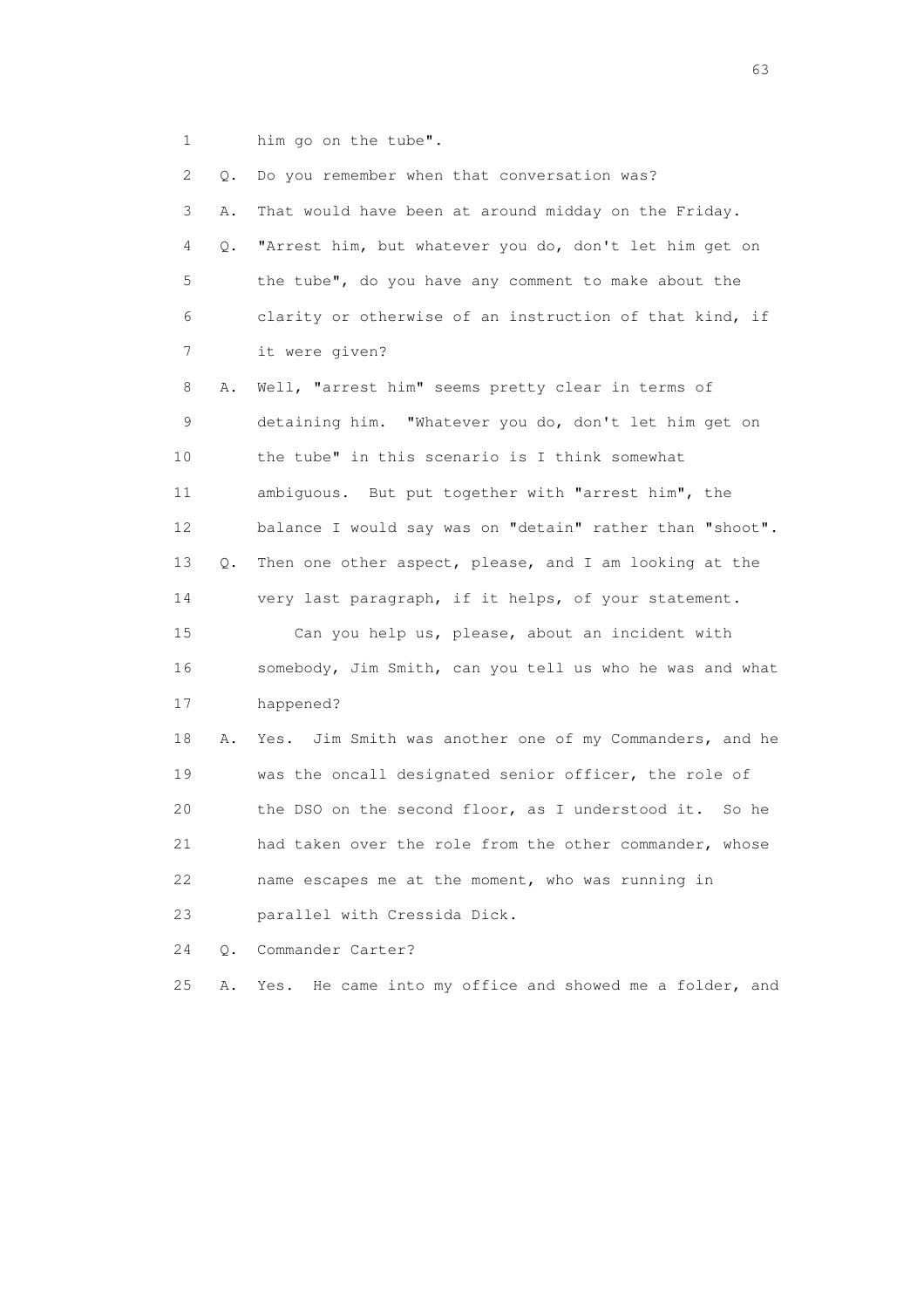1 on the front it had something like "DSO briefing 2 folder", and inside there were -- I think there were 3 five photographs of the people who were suspected of 4 being involved in the bombings on the day -- on the 5 21st. 6 But the thing that struck -- and the reason why he 7 was showing me and what he said was interesting about 8 them, which I agreed with, was that these were like 9 surveillance photographs, these were very clear, 10 apparently professionally taken photographs, as opposed 11 to what we had seen the previous day at the press 12 conference, which were still photographs from the CCTV 13 capture at the various locations. 14 Q. Can you just help us, what time was it you saw him, 15 roughly? 16 A. That would have been early in the morning, something 17 like 8 or 9 o'clock in the morning. 18 SIR MICHAEL WRIGHT: Of the 23rd? 19 A. On the 23rd. 20 MR HILLIARD: Do you know how long, did you have any idea 21 how long he had had that material for? 22 A. I'm not sure what time he would have come on duty, I am 23 assuming something like 6 o'clock in the morning. But 24 I'm not exactly sure. 25 Q. Does it follow, whether that material, for example, had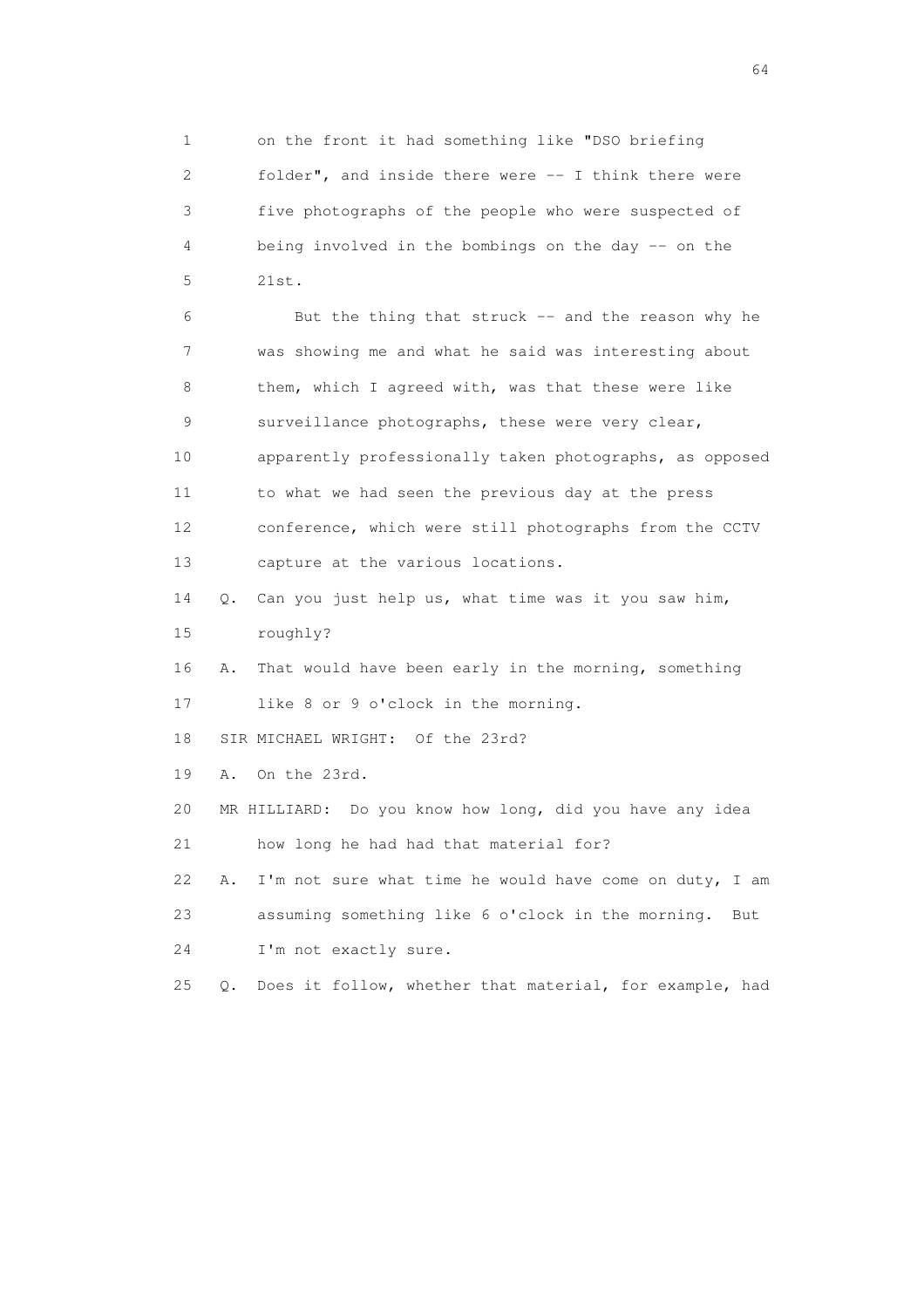1 been available the day before and if so, at what time 2 the day before, or anything of that sort. You cannot 3 help us? 4 A. I have no idea. I have no idea, sir. 5 MR HILLIARD: Thank you very much indeed. 6 SIR MICHAEL WRIGHT: Mr Mansfield. 7 Ouestions from MR MANSFIELD 8 MR MANSFIELD: Good morning, my name is Michael Mansfield, 9 I represent the family of Jean Charles de Menezes. Just 10 a few questions. 11 Just on that last one, and I want to do it this way, 12 because we now have an assembly of photographs, I want 13 to see whether either we include or exclude photographs 14 that have been placed before the jury. 15 Now, I want to do it this way, there is a jury 16 bundle there, or otherwise if the bundle isn't there 17 I'll do it on screen, tab 37 will come up right now. 18 Tab 37 in the jury bundle. This is what's been known as 19 the gym card. Do I understand from what you are saying 20 the photographs didn't include this one? 21 A. No, it didn't. 22 SIR MICHAEL WRIGHT: Is that the one you had seen at the 23 press conference? 24 A. No, sir, I think the one at the press conference was 25 clearly from a CCTV capture from the station, yes.

 $\sim$  65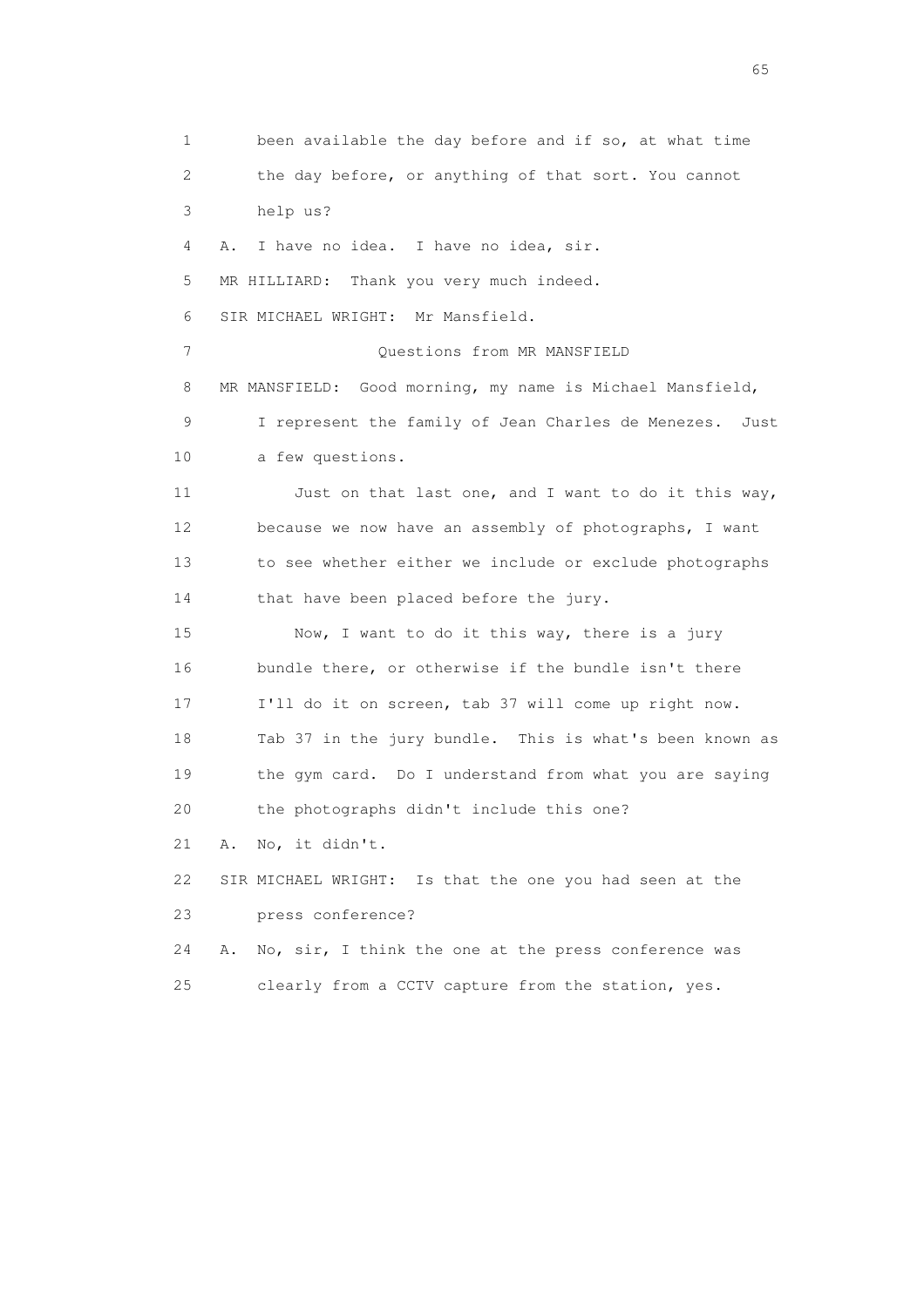1 MR MANSFIELD: Could we have tab 39, please. These are what 2 have been called or termed, so people know what I'm 3 talking about, the wedding photographs. 4 I am not going to show you them all because there is 5 a series of photographs like this. They have been torn 6 and re-assembled. Can we take it -- 7 A. Definitely not that. 8 Q. Definitely not that. Can we then have tab 54, please. 9 These are a series of photographs, and I'm going to ... 10 (Pause). Yes, you have it in hard copy there, I think. 11 A. Yes. 12 SIR MICHAEL WRIGHT: Are we looking at Ragstone? 13 MR MANSFIELD: Yes, it's Ragstone. 14 If you very kindly just flick through those 15 photographs, the jury know what I'm talking about as 16 they have it. I don't require it on screen unless it's 17 absolutely necessary. If you go through those and tell 18 me whether any of those match the ones that you had been 19 shown. 20 A. I can't remember exactly what the photographs were, but 21 in terms -- these are, I think, fairly poor colour 22 photocopies of them, but the quality of photograph is 23 entirely consistent with the sort of photographs that 24 I was shown by Jim Smith. So in terms of the previous 25 ones you showed me, the wedding photographs and so

 $\sim$  66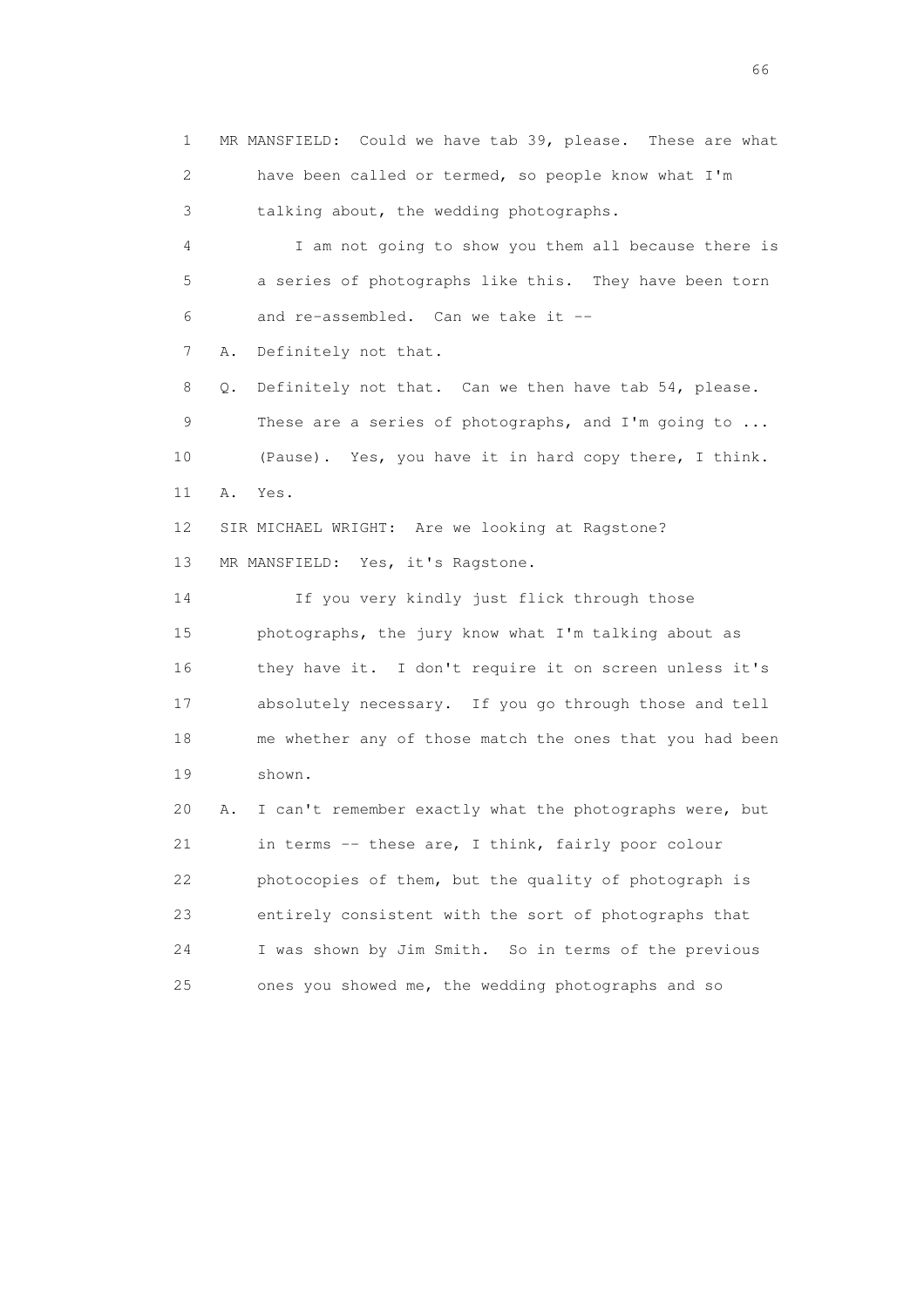1 forth, absolutely not; but they could easily have been 2 from this batch, in that the quality of photograph was 3 very similar to this.

 4 SIR MICHAEL WRIGHT: But you dismissed the wedding 5 photographs out of hand, presumably because what you 6 remember being shown were not posed photographs like 7 that?

8 A. Exactly, sir.

 9 SIR MICHAEL WRIGHT: They were activity photographs more 10 like this?

 11 A. They were activity photographs, but they were quite 12 clearly very high quality in the way that these other 13 photographs were not.

 14 SIR MICHAEL WRIGHT: Did you ask what they were all about? 15 A. No, I didn't, I am not sure even sure whether Jim Smith 16 should have been showing them to me, so I thought best 17 not to enquire too deeply.

 18 MR MANSFIELD: In relation to the photographs that you were 19 shown as opposed to those, which may be those or may not 20 be those, were the photographs you were shown, did they

21 have names attached to them or was Mr Smith in

22 a position to indicate who was who?

 23 A. I can't remember, sir, specifically, but I think that 24 the names were attached as well.

25 Q. Right. There is one more photograph. This is one that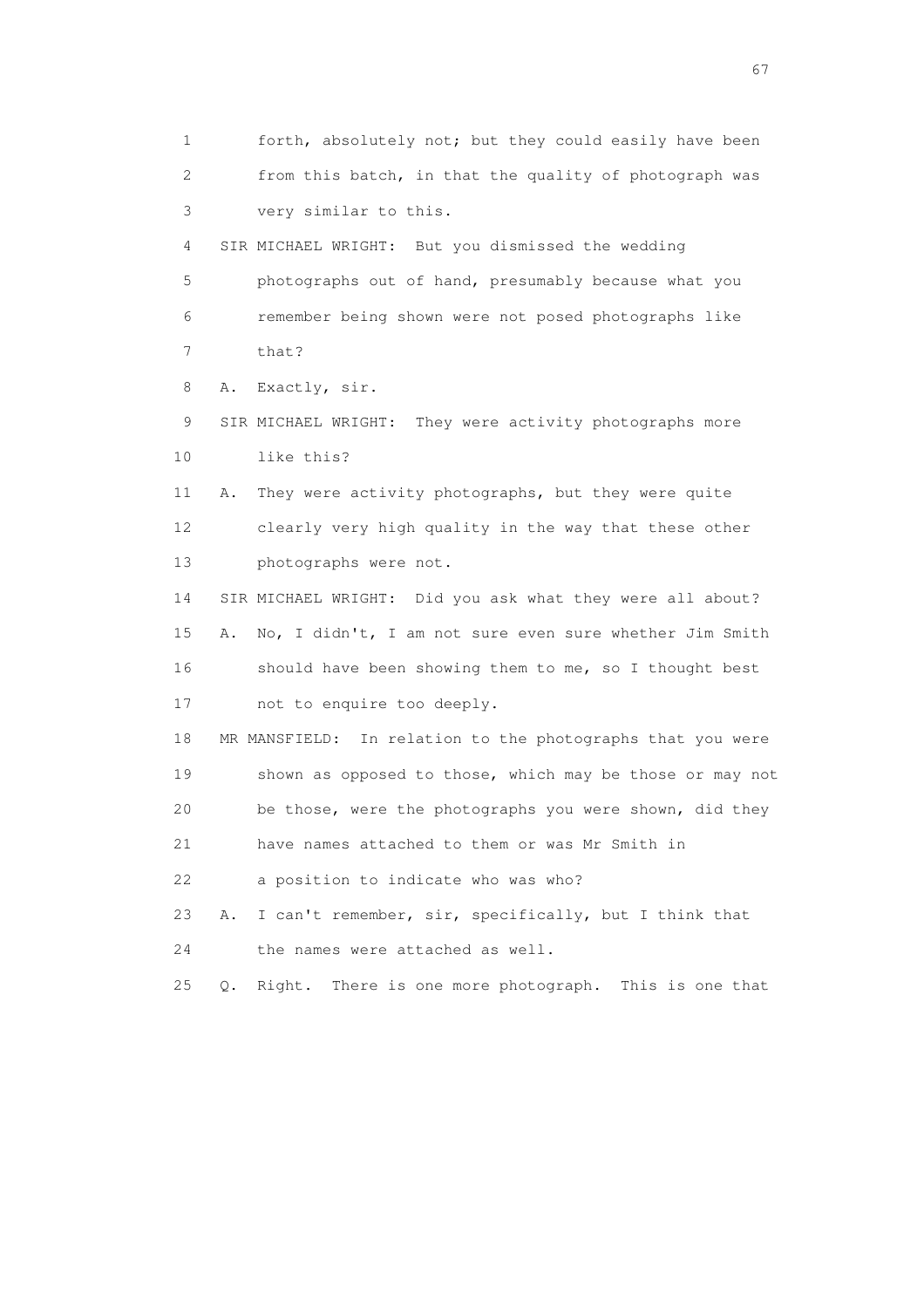1 will, as it were, arrive, and we asked for it the other 2 day. So it's clear, it's a driving licence photograph. 3 That's it's origin. It's 1674, please. We have the 4 coloured version. This is going to come up on screen, 5 for those that want to have it in black and white, it's 6 1674. That will do. 7 I just want to get your view, was that one of the 8 photographs do you think you were shown? 9 A. It could have been, but from memory they were more 10 activity photographs similar to the Ragstone ones. 11 Q. All right. So that's the range we have so far obtained. 12 SIR MICHAEL WRIGHT: What do we call this one, Mr Mansfield? 13 MR MANSFIELD: Well, it's the DVLA photograph, as 14 I understand it. So DVLA photograph. There is evidence 15 to come about this one. 16 SIR MICHAEL WRIGHT: Very well. 17 MR MANSFIELD: I think you will recall Mr Owen, at the 18 bottom of his notes, had a reference to DVLA. 19 SIR MICHAEL WRIGHT: Yes. 20 MR MANSFIELD: So that's the connection. 21 SIR MICHAEL WRIGHT: Yes, I remember. 22 MR MANSFIELD: Thank you very much. That's the only colour 23 copy we have at the moment but there are black and white 24 versions. 25 I want to ask you about two other things. You were

en de la construction de la construction de la construction de la construction de la construction de la construction de la construction de la construction de la construction de la construction de la construction de la cons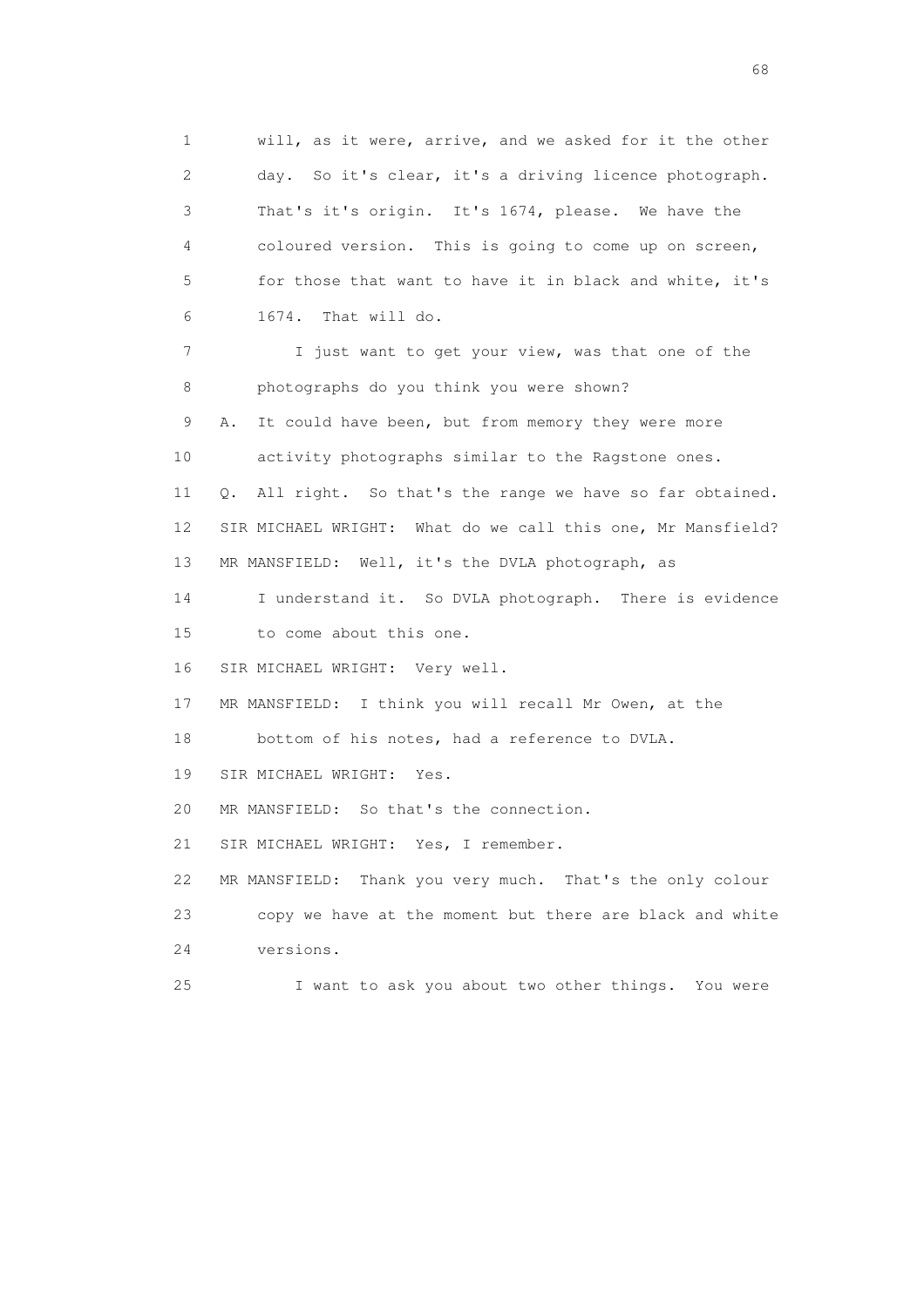1 asked about the implications of certain words being 2 used, and you indicated "stop" could be ambiguous. 3 I want to ask you about what the firearms team said they 4 were told by their own TJ84. 5 You will understand some of these abbreviations or 6 not? 7 A. Yes. 8 Q. TJ84, he was the tac adviser on the ground with the 9 firearms team. The message that both he and other 10 firearms officers indicate was put out, the order which

 11 then became state red, was words to this effect, "Stop, 12 he must be stopped before he gets on the tube", words to 13 that effect. "He must be stopped before he gets on the 14 tube". Now, again, do you have any observations about 15 an order going out in that way?

 16 A. Sir, I think in the scenario that we had, where you have 17 got a DSO, you have got officers with unusual 18 ammunition, you have got a suspected suicide bomber, 19 that order is ambiguous, and it could mean one of two 20 things, depending on your frame of mind as to how you 21 interpret it.

 22 Q. Right. Now, the other thing I want to ask you about, 23 you have developed the DSO situation, I want to ask you 24 about the Gold framework which the jury have heard about 25 over many, many weeks. Gold, Silver, Bronze. Are you

entral de la construction de la construction de la construction de la construction de la construction de la co<br>1990 : la construction de la construction de la construction de la construction de la construction de la const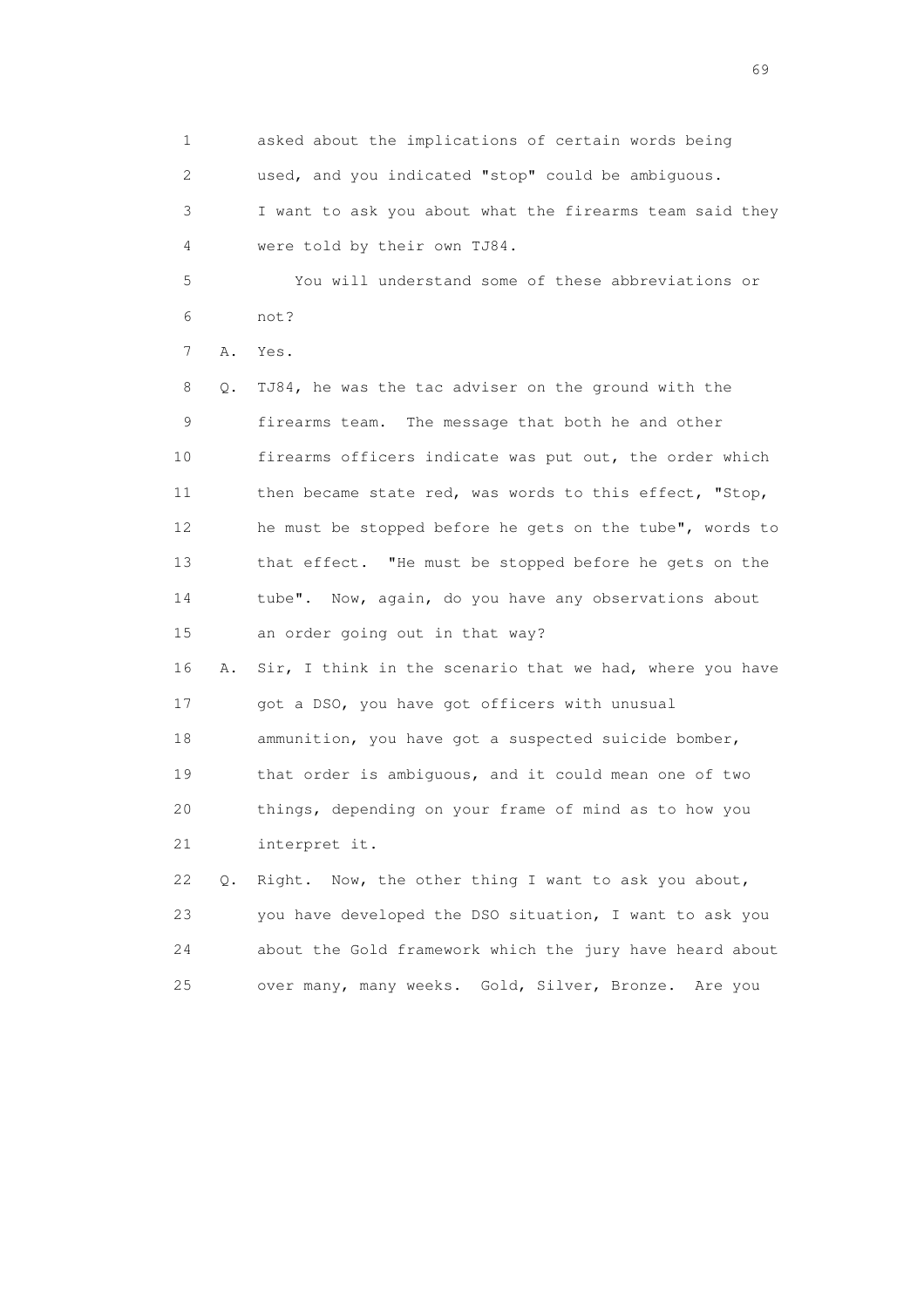1 very familiar with that structure? 2 A. I am very familiar with that. 3 Q. Have you played one of those roles at any one time? 4 A. I have played all three roles at different times, mainly 5 in public order situations rather than in a firearms 6 situation. 7 Q. I do not want to deal with it in the public order, 8 I want to deal with it in principle. In principle are 9 they very much the same; in other words, the obligations 10 and responsibilities on Gold, Silver and Bronze, 11 whatever the actual practical situation? 12 A. Absolutely, sir, yes. 13 Q. The specific question I want to ask you relates to Gold: 14 if you set a strategy as a Gold Commander, what are the 15 obligations upon you to ensure that the strategy is 16 implemented? 17 A. It's your responsibility as Gold to ensure that your 18 strategy is implemented, and indeed in the situation 19 where I have performed the role of Gold, I have been in 20 the control room or very close by throughout the 21 situation, because the scenario can change and it could 22 require a change in strategy, and you have to, as Gold, 23 be available to make sure that you can change the 24 strategy if needed. 25 Q. What are the ways in which you should ensure that it's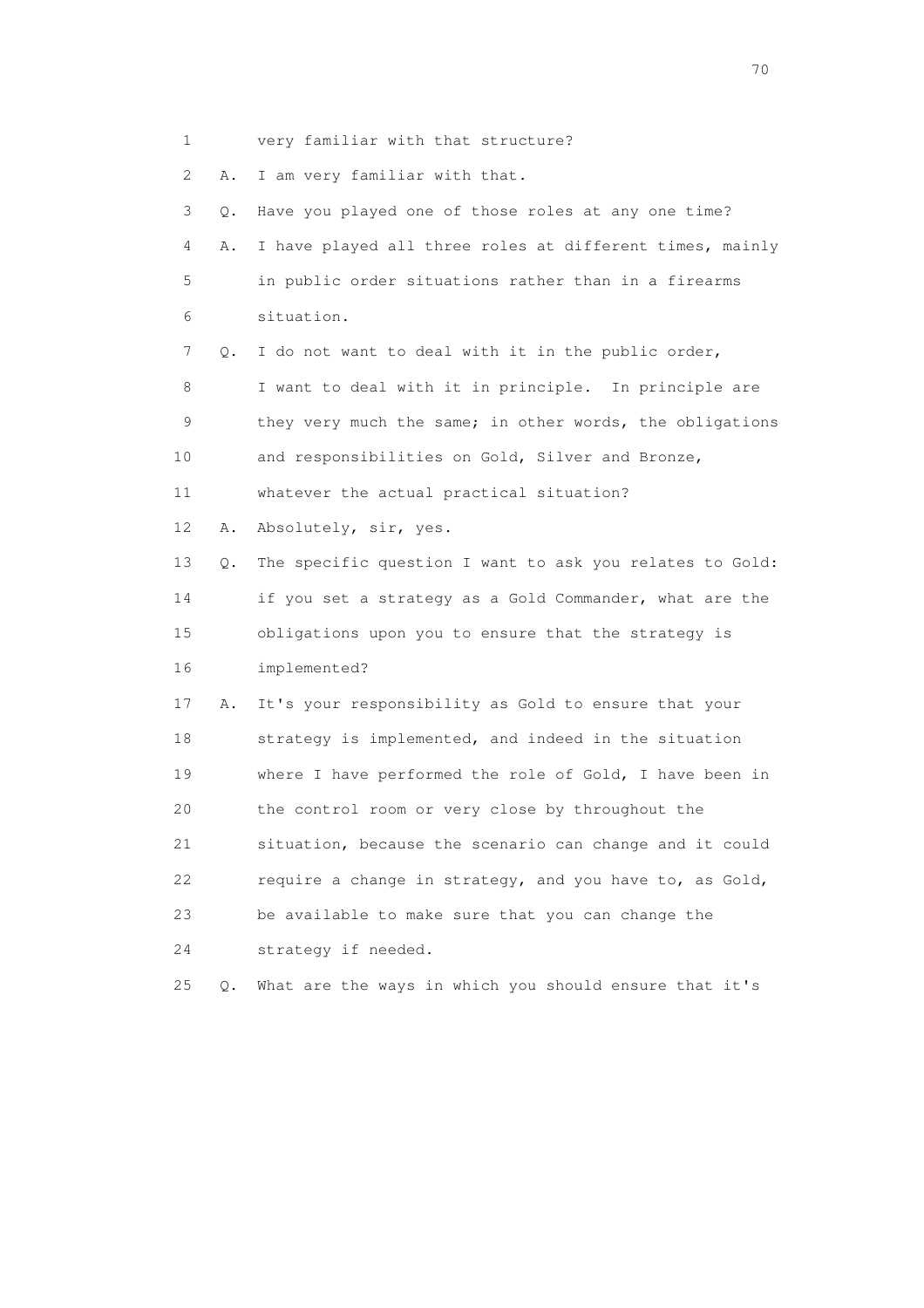|          | being implemented? I mean, practically what do you have |  |  |  |  |
|----------|---------------------------------------------------------|--|--|--|--|
| 2 to do? |                                                         |  |  |  |  |

| 3              | Α. | Well, again, my experience is in public order, but in      |
|----------------|----|------------------------------------------------------------|
| 4              |    | that scenario you would actually be present in the         |
| 5              |    | control room looking at the developing situation and you   |
| 6              |    | would be being updated all the time as to what actions     |
| $7\phantom{.}$ |    | were being taken as a result of your strategy.             |
| 8              | Q. | What structure should you ensure is in place to update     |
| 9              |    | you and to implement the strategy?                         |
| 10             | Α. | It's very clear to me that, as Gold, you should be --      |
| 11             |    | that everybody understands that if there is any change     |
| 12             |    | to the scenario which requires a change in strategy, you   |
| 13             |    | should be informed about that. And of course that would    |
| 14             |    | include if you have decided that certain things need to    |
| 15             |    | happen and they can't happen, for example.                 |
| 16             | О. | It may be clear in your mind, but if you can just          |
| 17             |    | express it. So underneath the Gold, who is the person      |
| 18             |    | who's going to be responsible for actually implementing    |
| 19             |    | it as opposed to ensuring that it's implemented?           |
| 20             | Α. | The responsibility for implementation is the role of       |
| 21             |    | Silver.<br>The role of Silver is to interpret the strategy |
| 22             |    | and to come up with the tactics which are then             |
| 23             |    | implemented by the Bronzes who have either geographic or   |

24 specific responsibilities in terms of implementation.

25 Q. And whose is the responsibility for ensuring that there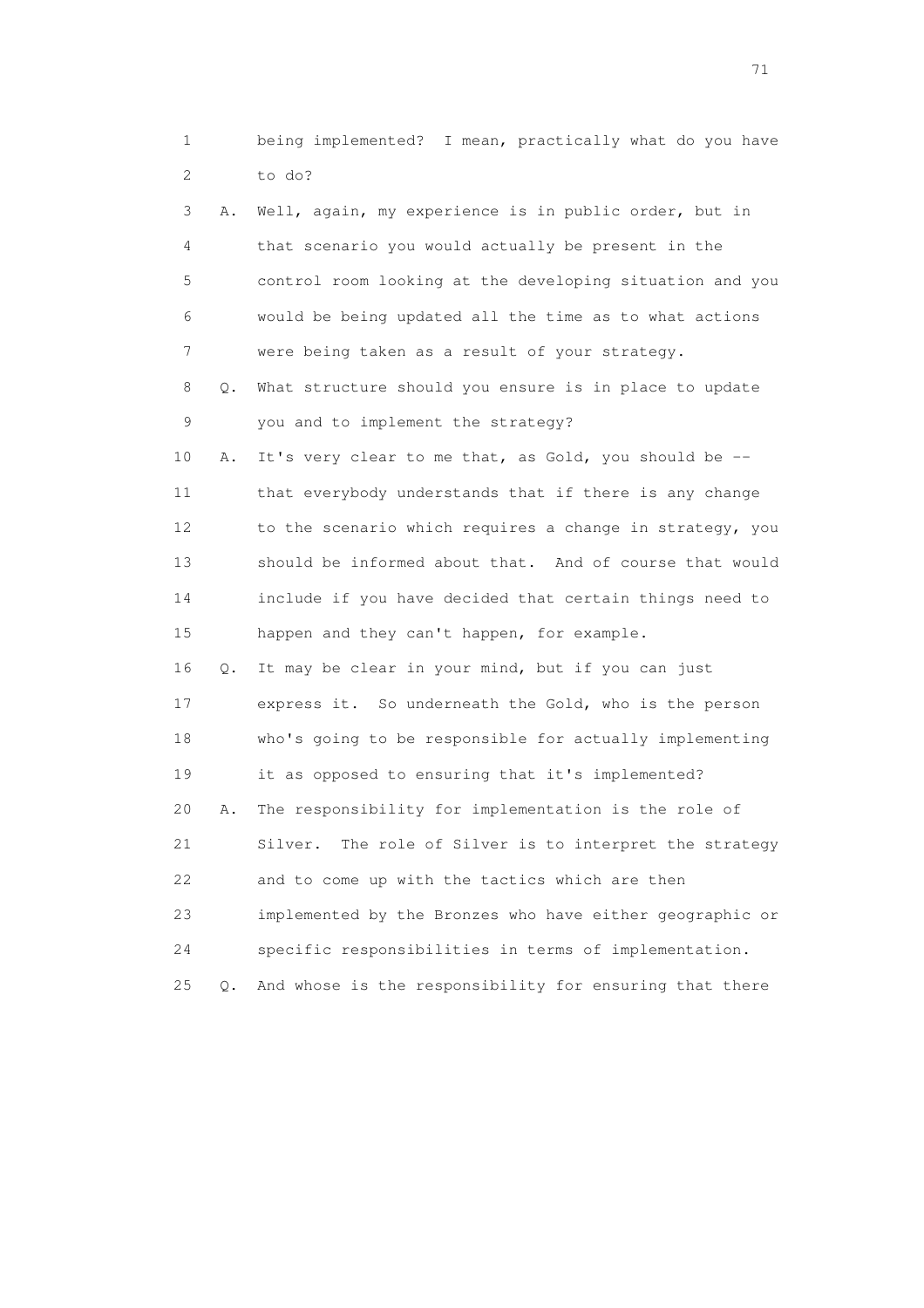1 is a Silver in place to implement it?

| $\mathbf{2}^{\mathsf{I}}$ | It's Gold's responsibility. Gold is responsible for the<br>Α.  |
|---------------------------|----------------------------------------------------------------|
|                           |                                                                |
| 3                         | whole operation, no matter what the responsibilities of        |
| 4                         | Silvers and Bronzes are.                                       |
| 5                         | The last question is really this: as a Gold Commander,<br>Q.   |
| 6                         | do you go up to somebody in practical terms and say "you       |
| 7                         | are the Silver"? How does it actually work?                    |
| 8                         | In slow time situations where you have time to prepare,<br>Α.  |
| 9                         | you tend to select your own Silver, as I believe               |
| 10                        | Cressida Dick did, because they are people that you know       |
| 11                        | and you trust, people with experience. In a fast time          |
| 12                        | situation, it could be that you choose the best                |
| 13                        | available person who is in the vicinity.                       |
| 14                        | Right, but the best available person will know that they<br>Q. |
| 15                        | are effectively the Silver?                                    |
| 16                        | Yes, absolutely.<br>Α.                                         |
| 17                        | MR MANSFIELD: Thank you.                                       |
| 18                        | SIR MICHAEL WRIGHT: Thank you, Mr Mansfield.                   |
| 19                        | Mr Gibbs?                                                      |
| 20                        | No questions, thank you.<br>MR GIBBS:                          |
| 21                        | SIR MICHAEL WRIGHT:<br>Mr Stern?                               |
| 22                        | MR STERN: No, thank you.                                       |
| 23                        | SIR MICHAEL WRIGHT: Ms Leek?                                   |
| 24                        | MS LEEK: No, thank you, sir.                                   |
| 25                        | SIR MICHAEL WRIGHT:<br>Mr Perry?                               |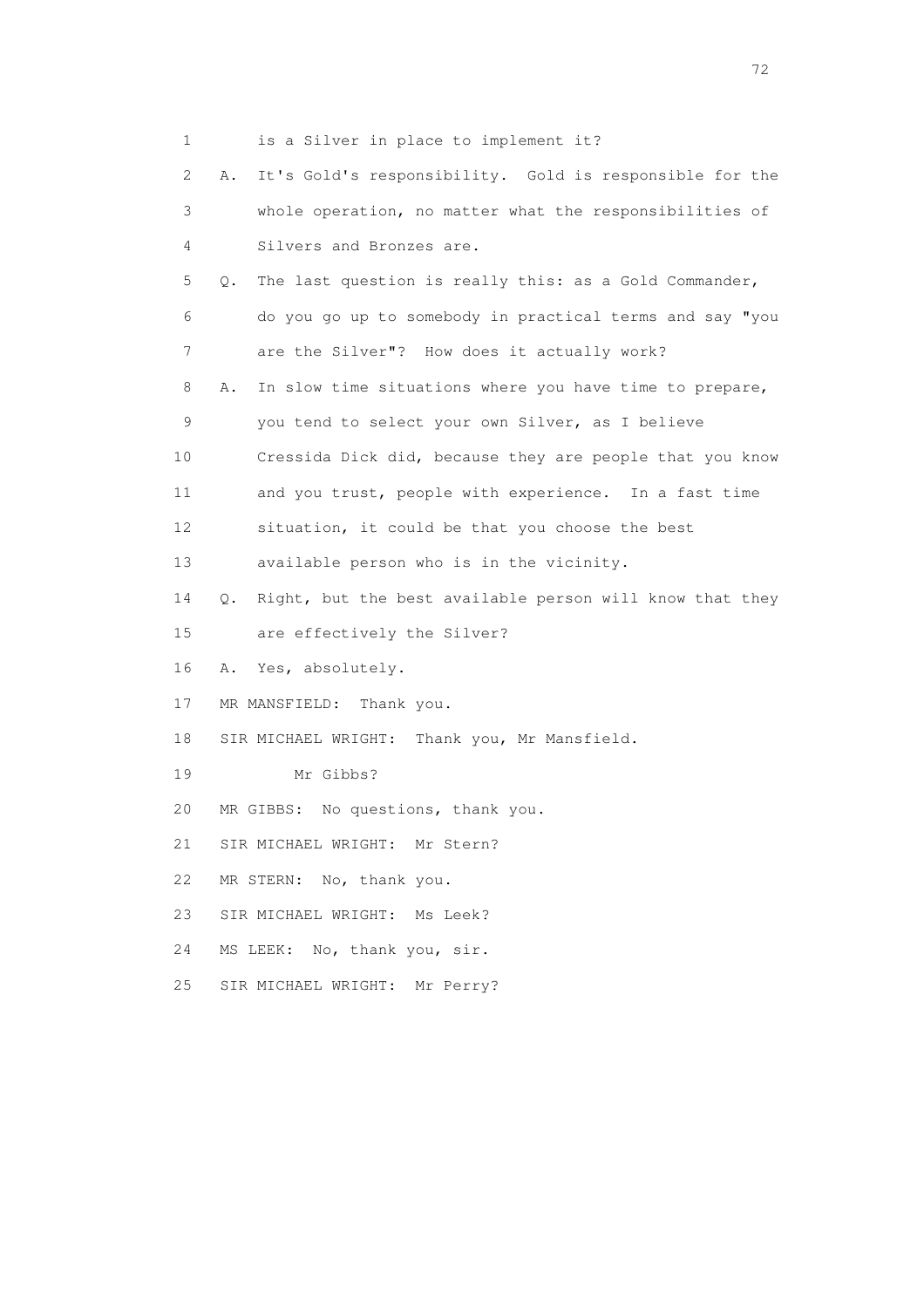| $\mathbf 1$ |    | Questions from MR PERRY                                  |
|-------------|----|----------------------------------------------------------|
| 2           |    | Thank you, sir.<br>MR PERRY:                             |
| 3           |    | Mr Paddick, I ask questions on behalf of                 |
| 4           |    | Cressida Dick as well as Commander McDowall, as he then  |
| 5           |    | was, and Vince Esposito, Trojan 80, and also Mr Purser.  |
| 6           |    | But for these purposes, just so everyone understands,    |
| 7           |    | I am principally concerned with the position of          |
| 8           |    | Commander McDowall and Cressida Dick. You understand     |
| 9           |    | that?                                                    |
| 10          | Α. | Yes.                                                     |
| 11          | Q. | What I would like to do, please, Mr Paddick, is first of |
| 12          |    | all just look a little more, if I may, at your           |
| 13          |    | experience. I'll try to do this as quickly as possible,  |
| 14          |    | but just so we have the overall picture correct, have    |
| 15          |    | you ever performed the role of Gold Firearms Commander?  |
| 16          | Α. | Yes, sir, I have.                                        |
| 17          | Q. | In what sort of situation?                               |
| 18          | Α. | In a situation when I was the Chief Superintendent at    |
| 19          |    | Merton Borough where we had a situation, I can't         |
| 20          |    | remember exactly what the scenario was, but we were      |
| 21          |    | deploying armed officers onto the street, and I was      |
| 22          |    | responsible for that operation.                          |
| 23          | Q. | That was in Merton?                                      |
| 24          | Α. | Yes.                                                     |
| 25          | Q. | Have you ever performed the role of DSO in a firearms    |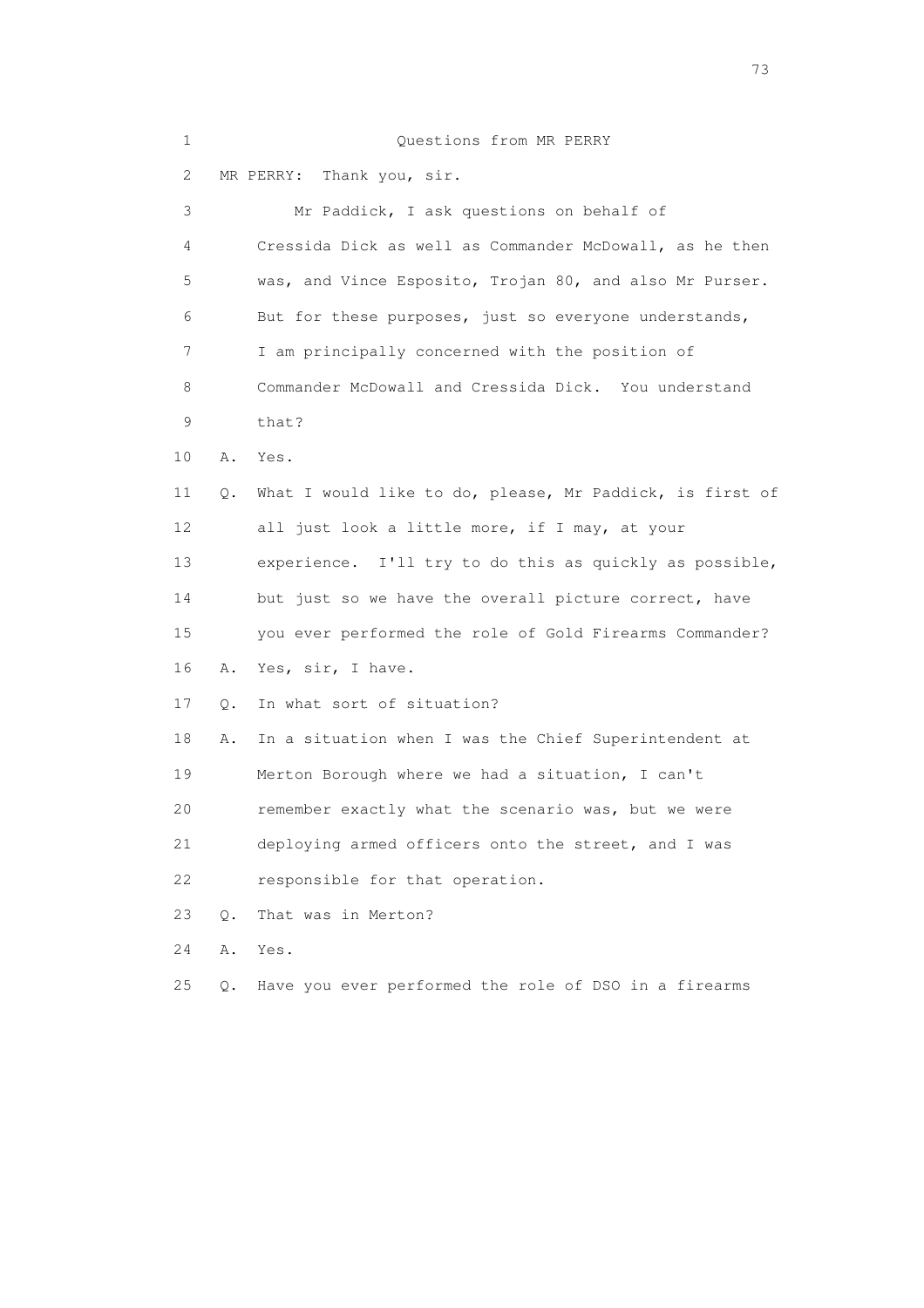1 operation?

| 2  | Α. | No, I haven't, sir, no.                                 |
|----|----|---------------------------------------------------------|
| 3  | Q. | May we just look very quickly at the CV, then.<br>Just  |
| 4  |    | going through it very briefly, I hope everyone can      |
| 5  |    | follow this. You were a constable for four years        |
| 6  |    | between 1976 and 1980, so that's four years as          |
| 7  |    | a constable?                                            |
| 8  | Α. | Yes, sir.                                               |
| 9  | Q. | Then two years as a sergeant in Brixton, 1980 to 1982?  |
| 10 | Α. | Yes, sir.                                               |
| 11 | Q. | Then nine months as an inspector at Fulham in 1983?     |
| 12 | Α. | Yes, sir.                                               |
| 13 | Q. | And that's mainly dealing with football matches and     |
| 14 |    | public order?                                           |
| 15 | Α. | Yes, under the Gold, Silver, Bronze system.             |
| 16 | Q. | Yes, but dealing with that in a public order situation? |
| 17 | Α. | Yes.                                                    |
| 18 | Q. | Then three years as an inspector at Lewisham, 1986 to   |
| 19 |    | 1989?                                                   |
| 20 | Α. | Yes.                                                    |
| 21 | Q. | And that's you acting as a team leader, and also as     |
| 22 |    | a Chief Inspector in operations?                        |
| 23 | Α. | Yes.                                                    |
| 24 | Q. | Then did you move to the planning unit in the personnel |
| 25 |    | department between 1989 and 1990?                       |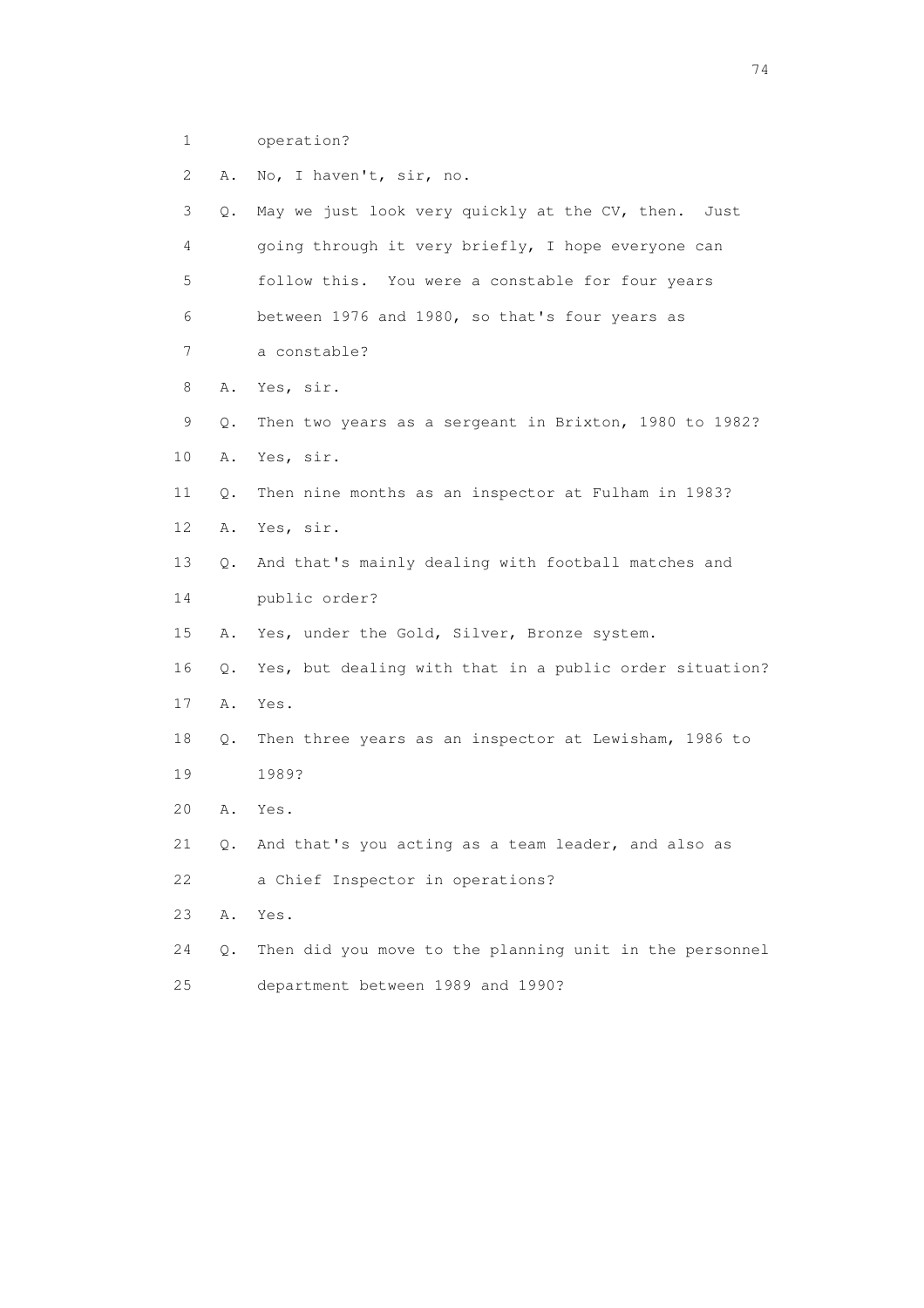- 1 A. Yes, sir.
- 2 Q. So it's a very important job in the planning unit, but
- 3 it's not a front line job?
- 4 A. No, it isn't at all, sir, no.
- 5 Q. It's what you might call indoors?
- 6 A. Back office job, sir.
- 7 Q. Thank you very much. Then two years as a staff officer,
- 8 1991 to 1992, that's staff officer to
- 9 an Assistant Commissioner, and then 1993,
- 10 Chief Inspector for four months in southeast London with
- 11 the Territorial Support Group?
- 12 A. Yes, sir.
- 13 Q. Then two years at Brixton police station, 1993 to 1994,
- 14 personnel and training?
- 15 A. Yes, sir.
- 16 Q. So again, personnel and training, very important job but 17 back office?
- 18 A. Some back office and some front office in terms of on 19 a borough, the police station, you get involved in 20 operational work as well, including, as I have put here,
- 21 when we had an incident where two of our officers were 22 shot.
- 23 Q. Yes. But just so we understand it, we are concerned 24 here with conventional policing on the borough?
- 25 A. Yes, sir, we are.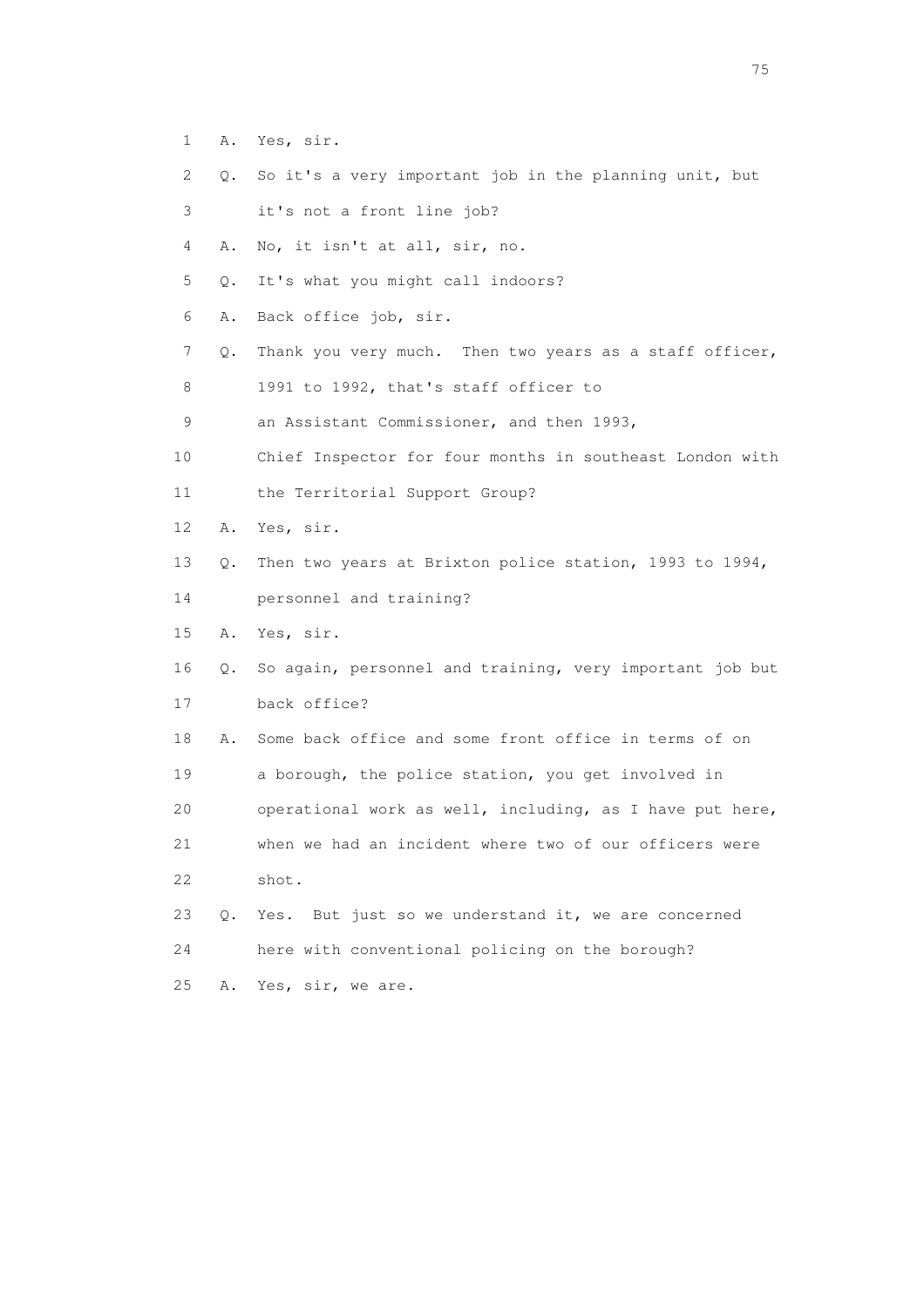1 Q. Then ten months as a Detective Chief Inspector at 2 Notting Hill police station, that's January to 3 October 1995? 4 A. Yes, sir. 5 Q. Again conventional policing? 6 A. Yes. 7 SIR MICHAEL WRIGHT: That's presumably when you started 8 getting involved in the Notting Hill Carnival? 9 A. It was actually prior to that, sir, I think it was -- 10 MR PERRY: I am very sorry, if I may, I would like to do it 11 in the order in which I want to ask you questions. I am 12 very sorry, but I'm going to come on to that if I may, 13 because it may be quite important to get the structure 14 correct. 15 Then between 1995 and 1997, you were deputy head of 16 operations, 1995 to 1997 in Central London Crime Squad; 17 is that correct? 18 A. Yes, sir. 19 Q. Then you spent two years as a superintendent in charge 20 of seconding officers to other organisations, that's the 21 personnel department? 22 A. Yes, sir. 23 Q. Again a very important job, but would I be right in 24 thinking that that is also back office? 25 A. Yes, more to do with policy rather than operations.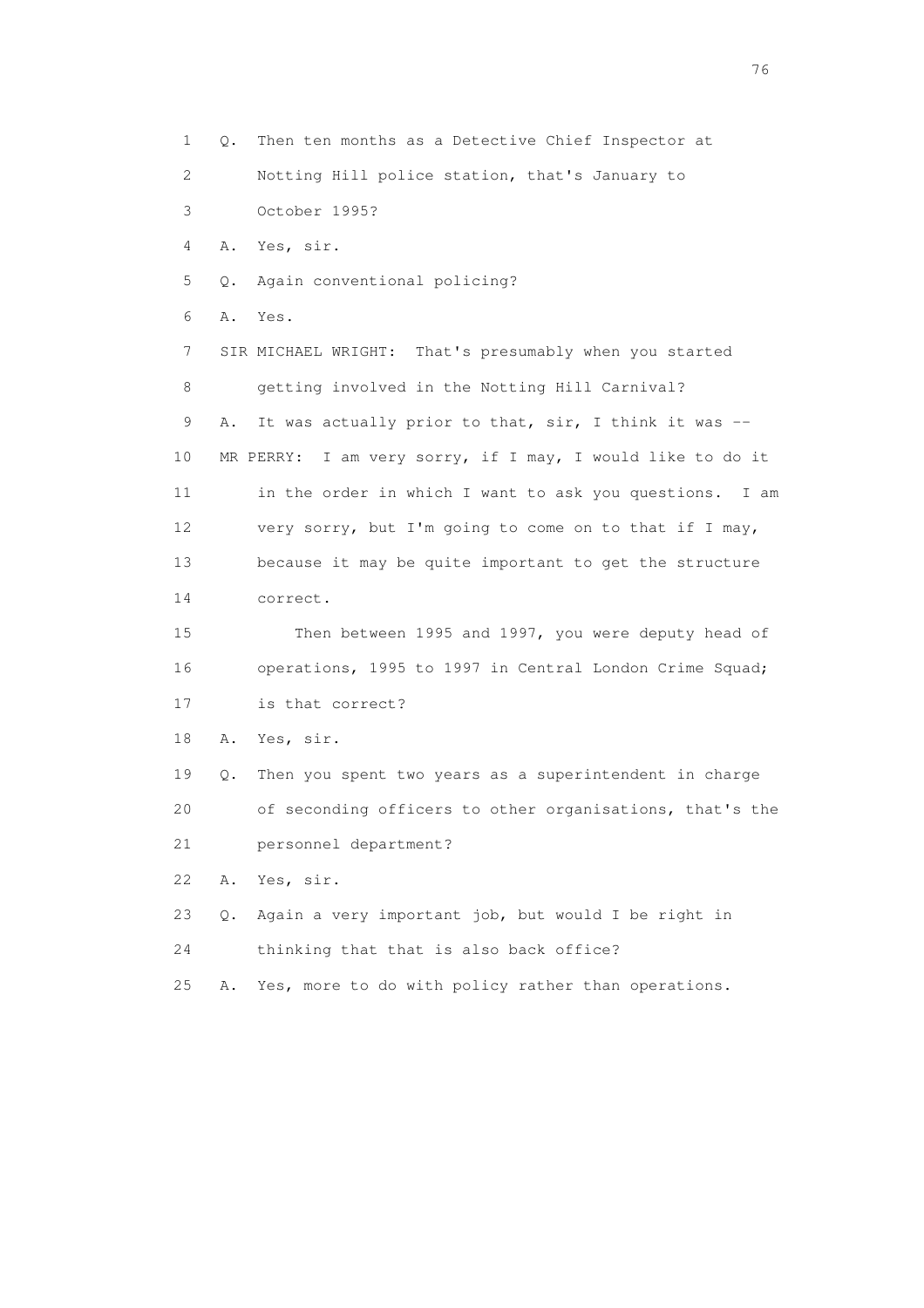1 Q. Then 1997, Chief Superintendent Leadership and 2 Management Development in the personnel department? 3 A. Yes, sir. 4 Q. Again would it be fair to say, back office? 5 A. Yes, it would be. 6 Q. Then three years, 1997 to 2000, you were the 7 Chief Superintendent Borough Commander in Merton dealing 8 with things such as rugby internationals and policing 9 the Wimbledon tennis championships? 10 A. Sir, I was in charge of policing in the borough in its 11 entirety, and for a bit of extra entertainment I used to 12 be in charge of the public order operations at Wimbledon 13 and Twickenham. 14 Q. Yes, very different situations from the one that we are 15 concerned with here? 16 A. Yes. 17 Q. People going to play tennis or people going to watch 18 a rugby match who have to be overseen, both for the 19 safety point of view of their safety and the safety of 20 other members of the public? 21 A. Yes, sir, including looking at possible terrorist 22 attacks and going through training exercises, and 23 dealing with the potential, particularly at Wimbledon, 24 of a terrorist attack. 25 Q. You mention in your CV, and I ask you this just so you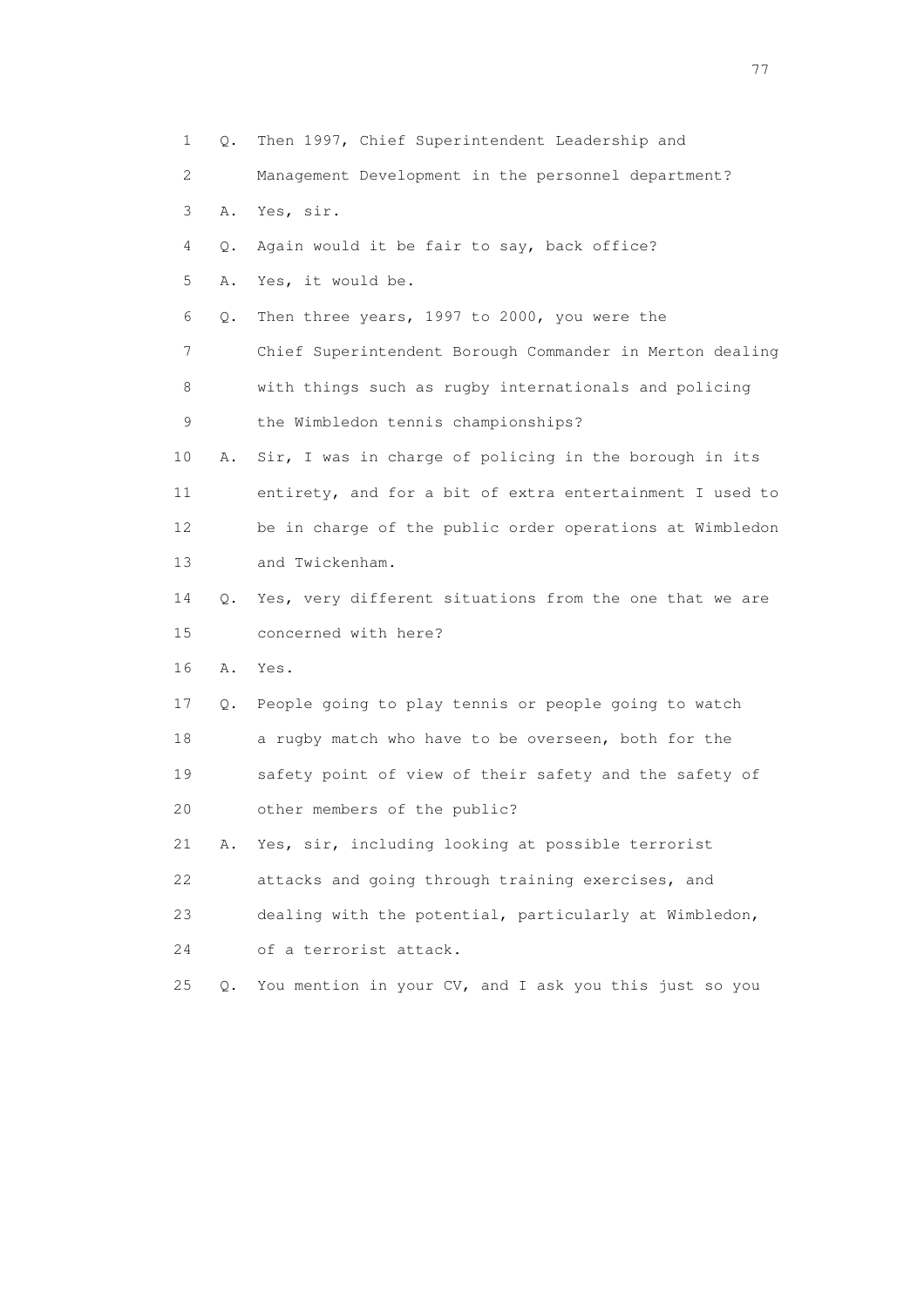1 can assist us, you say during this time, which is 1997 2 to 2000, so we can understand it, when you were the 3 Borough Commander at Merton, that you were involved in 4 two separate raids on alleged anarchist strongholds in 5 Brixton? 6 A. Yes, sir. 7 Q. Can I just ask you this: what is an alleged anarchist 8 stronghold, so I understand it? I'm not sure if I know 9 what an alleged anarchist stronghold is. 10 A. Yes, it's a sort of shorthand. The two scenarios were 11 there were a couple of houses in Railton Road owned by 12 the local authority that had been taken over by 13 anarchist squatters and we were assisting the Sheriff in 14 repossessing those properties.

 15 The complications were that we felt there was the 16 potential for booby traps and so forth, and therefore 17 a great deal of planning had to go in, including with 18 armed officers but also rope access teams, people coming 19 in from a height, all sorts of different "what if" 20 scenarios had to be considered in terms of repossessing 21 those properties.

 22 The other was a premises locally known as the Button 23 Factory, where anarchists were believed to be carrying 24 out training in preparation for activities on the 1 May 25 in order to disrupt the City of London and so forth,

n and the state of the state of the state of the state of the state of the state of the state of the state of the state of the state of the state of the state of the state of the state of the state of the state of the stat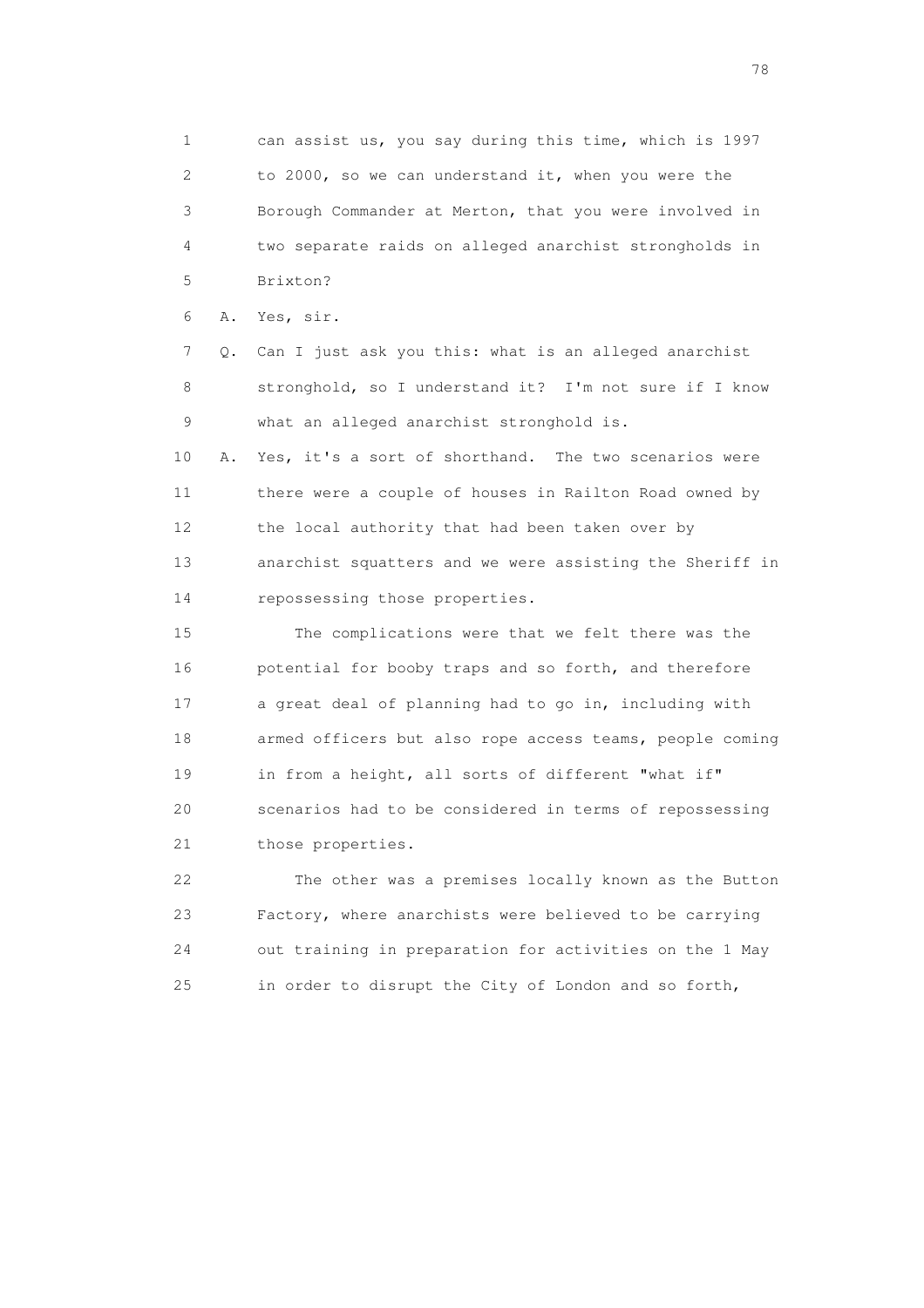1 a sort of an anti-business demonstration, and again it 2 was decided that those premises should be demolished and 3 again a great deal of planning in terms of the potential 4 for fierce resistance being offered by the anarchists 5 from us taking away their training ground. 6 Q. Just reassure us, Mr Paddick, it is not yet an offence 7 to be an anarchist in this country, is it? 8 A. No, indeed it isn't. 9 Q. Then one year as the Borough Commander in Lambeth in 10 2001 and 2002? 11 A. Yes, sir. 12 Q. Then nine months between March and December 2002 when 13 you go into personnel at New Scotland Yard to deal with 14 police uniforms? 15 A. No, this is to do with reforms of the police service 16 generally in terms of pay and conditions and pensions 17 and so forth. So a fundamental change in the pay and 18 rations, if you will, of the police that I was involved 19 with. 20 Q. So again a very important job but back office? 21 A. Yes, sir. 22 Q. Then you spent six months in 2003 in a support function 23 to the Specialist Crime Directorate? 24 A. Yes, sir. 25 Q. Is that again back office?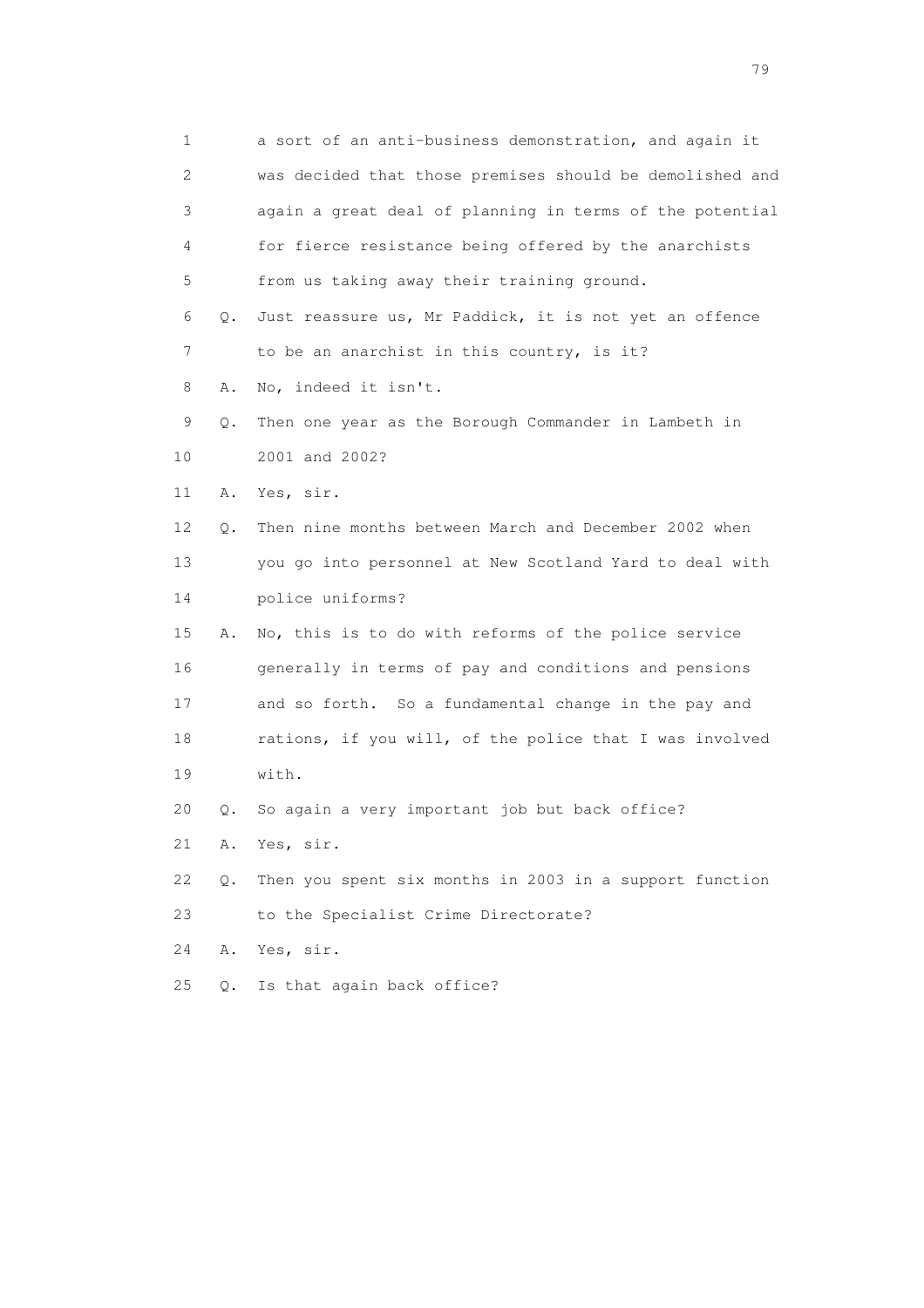1 A. Yes, sir.

| $\overline{2}$    |           | Q. Then also in 2003, five months as a Commander having  |
|-------------------|-----------|----------------------------------------------------------|
| 3                 |           | oversight of seven London boroughs, that's overseeing    |
| 4                 |           | conventional policing?                                   |
| 5                 |           | A. Yes, sir.                                             |
| 6                 | $\circ$ . | Then seven months as Deputy Assistant Commissioner in    |
| 7                 |           | Territorial Policing Support, that's in 2004?            |
| 8                 |           | A. Yes, sir.                                             |
| 9                 | $\circ$ . | Just so we understand, Territorial Policing Support,     |
| 10                |           | that's liaising with people who provide important        |
| 11                |           | services to the police such as traffic wardens and other |
| $12 \overline{c}$ |           | support agencies; is that right?                         |
| 13                | Α.        | It's being responsible for those departments that are    |
| 14                |           | listed there, so Special Constabulary, Police Community  |
| 15                |           | Support Officers, volunteers, traffic wardens, it was    |

16 actually being responsible for those particular groups.

17 Q. Front office or back office?

18 A. Back office.

19 Q. Yes. Then two years Deputy Assistant Commissioner

20 responsible for Territorial Policing, that's oversight

21 of routine policing?

22 A. Yes, sir.

|    | 23 Q. Then a year as a Deputy Assistant Commissioner |
|----|------------------------------------------------------|
| 24 | Management of Police Information following the       |
| 25 | Bichard Inquiry, that was the inquiry into the       |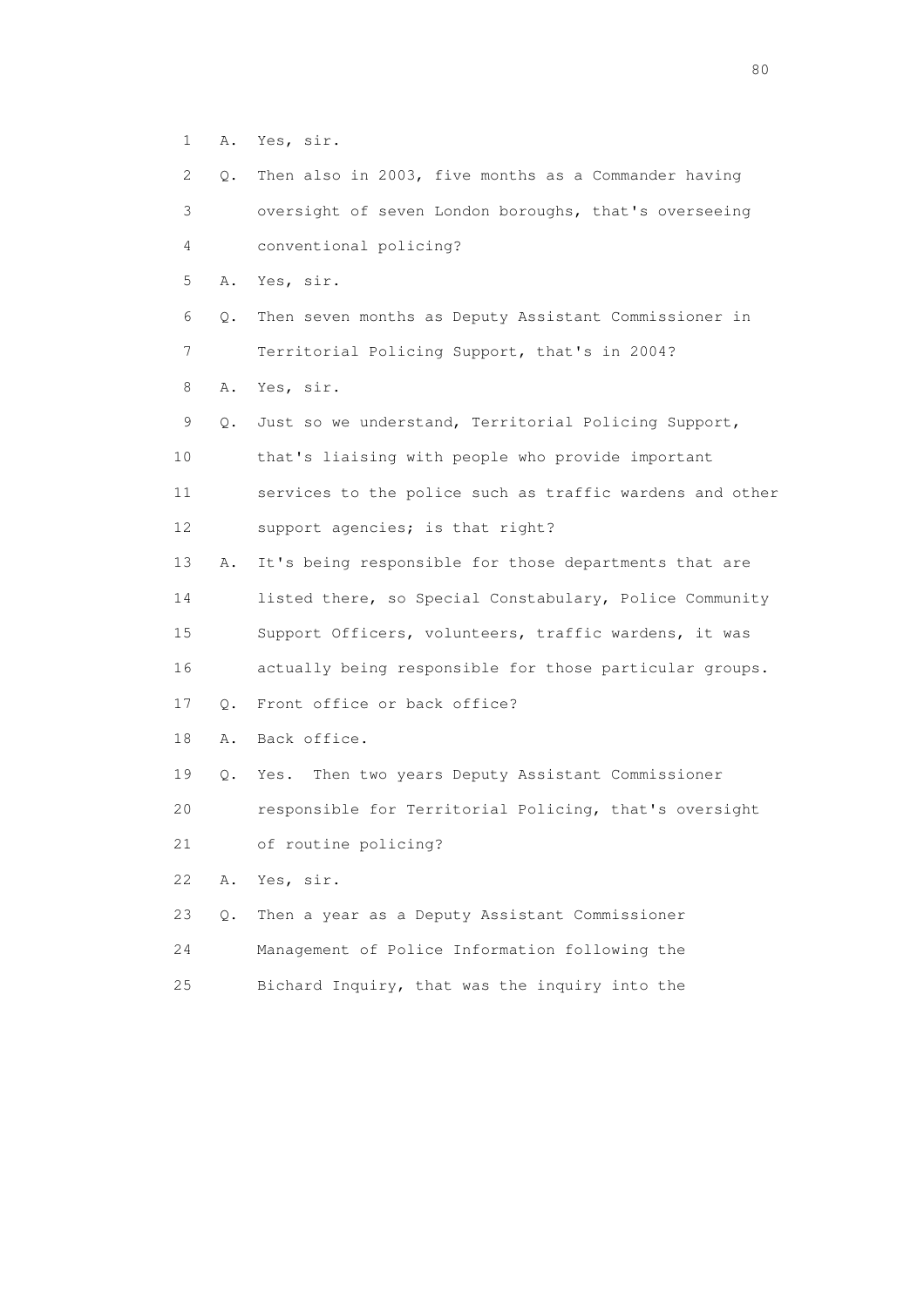1 circumstances surrounding the death of two young girls 2 in Norfolk and there was a question mark as to how 3 information had not been shared amongst various 4 agencies. So you were involved in implementing various 5 matters arising from that inquiry? 6 A. Yes, sir. 7 Q. Front or back office? 8 A. Back office. 9 SIR MICHAEL WRIGHT: That was as a result of Soham, wasn't 10 it? 11 A. Yes. 12 MR PERRY: So that takes us up to 2007, and then you retired 13 from the Metropolitan Police, and you are now 14 a self-employed writer and lecturer? 15 A. Yes, sir. 16 SIR MICHAEL WRIGHT: Forgive me, Mr Perry, you have reached 17 the end of the CV. I'm assuming you have a document? 18 MR PERRY: Yes. 19 SIR MICHAEL WRIGHT: Could I have a copy of it? 20 MR PERRY: I'll make sure, I thought everyone had it. 21 SIR MICHAEL WRIGHT: I thought I had but I haven't. 22 MR PERRY: It came from the solicitors to the inquest. So 23 if you don't have it and I have, that's a first. 24 Usually I am the last person to get it. 25 SIR MICHAEL WRIGHT: There is no hurry. It's just so that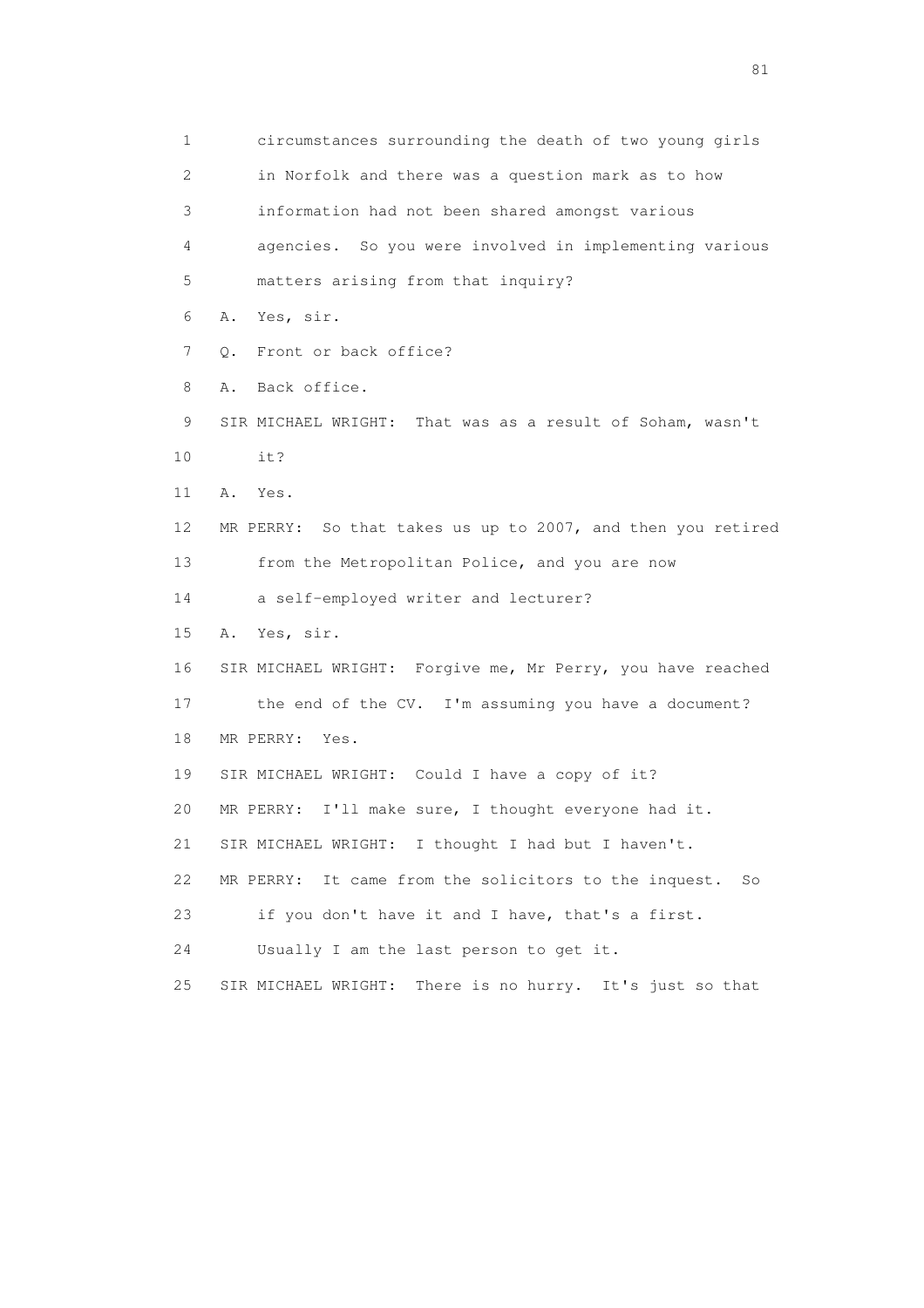- 1 I can have it to remind myself.
- 2 MR PERRY: Yes.

3 SIR MICHAEL WRIGHT: Thank you very much.

 4 MR PERRY: I am very pleased I have been privileged with it 5 this time.

 6 Now, you retired, you have become a writer and 7 lecturer, and may I just ask you this: how have you come 8 to give evidence here?

9 A. I was approached by solicitors for the family to ask if

10 I could advise them.

11 Q. And you provided a statement to them?

12 A. Yes, I did, sir.

13 Q. So you were happy to do that and come along and assist?

14 A. Yes, sir.

 15 Q. Now, I just want to ask you this: having gone through 16 your CV, if I just ask you, you know Deputy Assistant

17 Commissioner Dick, don't you?

18 A. Yes, I do, very well.

 19 Q. And you would accept that she is a very experienced 20 public order Commander?

 21 A. I wasn't aware of her public order experience until 22 I read the transcript of her evidence-in-chief, but I'm 23 aware that she is a very experienced firearms commander. 24 Q. Yes. And in fact, I'll come on to this in a moment, but 25 she was one of the officers who taught at one of the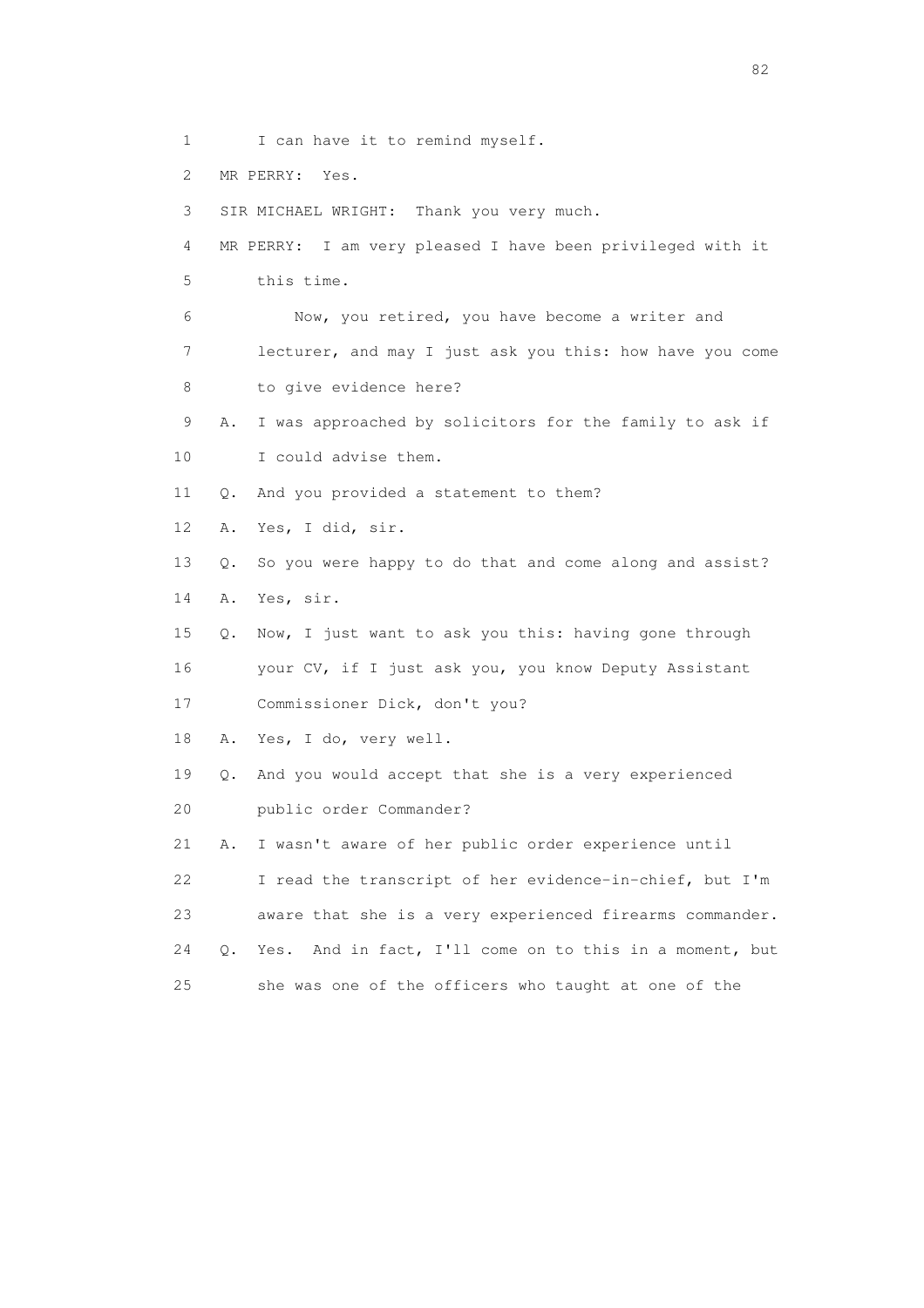| 1  | seminars, that may be a rather grand way of saying it,        |
|----|---------------------------------------------------------------|
| 2  | but she was moderating at one of the seminars that you        |
| 3  | attended on Kratos?                                           |
| 4  | I don't recall her being there, but if that's what she<br>Α.  |
| 5  | says, I accept that.                                          |
| 6  | Having read the transcript, would you accept she is<br>Q.     |
| 7  | a very experienced public order commander on the basis        |
| 8  | of what you have read?                                        |
| 9  | On the basis of what I have read, sir, yes.<br>Α.             |
| 10 | And having read the transcript, you will know that she<br>Q.  |
| 11 | was selected for the DSO --                                   |
| 12 | SIR MICHAEL WRIGHT: You said public order, I think you mean   |
| 13 | firearms, don't you?                                          |
| 14 | MR PERRY: Public order incidents is what she said, and I'm    |
| 15 | going to come on to deal with other matters.                  |
| 16 | SIR MICHAEL WRIGHT: Very well.                                |
| 17 | MR PERRY: She was selected for the DSO role in 2002, one of   |
| 18 | the first of four, wasn't she?                                |
| 19 | Α.<br>Yes.                                                    |
| 20 | And she did the initial training of that stage together<br>Q. |
| 21 | with firearms tactical advisers, didn't she?                  |
| 22 | I don't know, sir, only from reading the transcripts.<br>Α.   |
| 23 | If that's right, I am asking you to proceed on this<br>$Q$ .  |
| 24 | basis. You see, you have come here to assist by telling       |
| 25 | us about what you say your experience is, and I just          |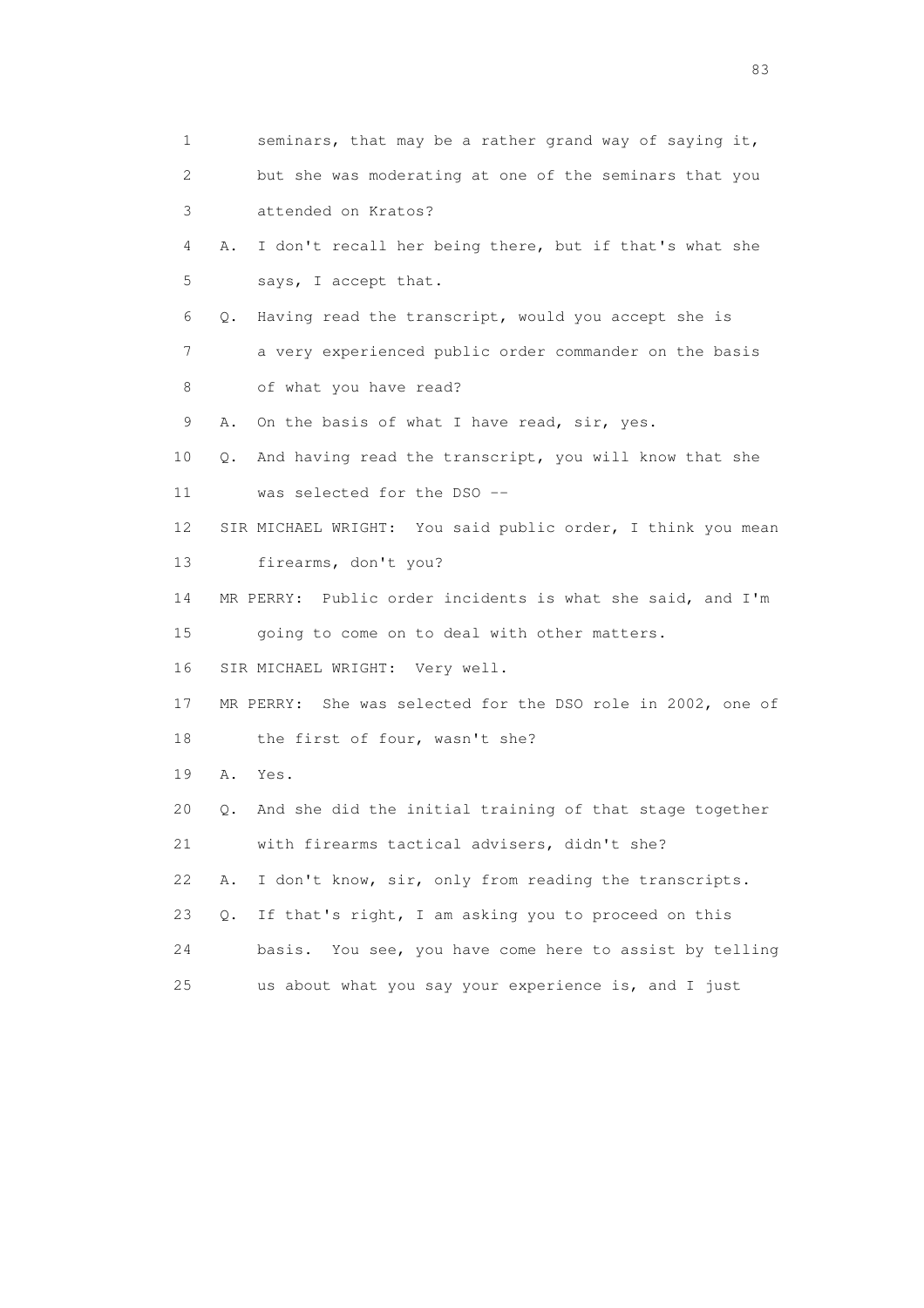1 want to see how it compares with Deputy Assistant 2 Commissioner Dick's. 3 You know from reading the transcript that, as 4 a designated senior officer, she had been on the oncall 5 system on the basis of what you have read? 6 A. Yes, sir. 7 Q. Every three or four weeks she was on call for the whole 8 of the Metropolitan Police District for spontaneous 9 incidents? 10 A. Yes, and I understand she was called out twice, is her 11 evidence-in-chief. 12 Q. Does that matter? 13 A. Well, if you are simply sitting at home on call waiting 14 to be called in, then that's very different from 15 actually having to deal with an incident. 16 Q. Yes, how many times were you on call as a DSO? 17 A. I wasn't on call as a DSO, sir. 18 Q. Ever? 19 A. No. 20 Q. Of course she was required to involve herself in 21 Clydesdale planning work with Trojan 80; you know about 22 that as well? 23 A. No, I don't know about that, sir. 24 Q. All right. So far as you are concerned, Mr Paddick,

25 would you accept that she is a highly experienced and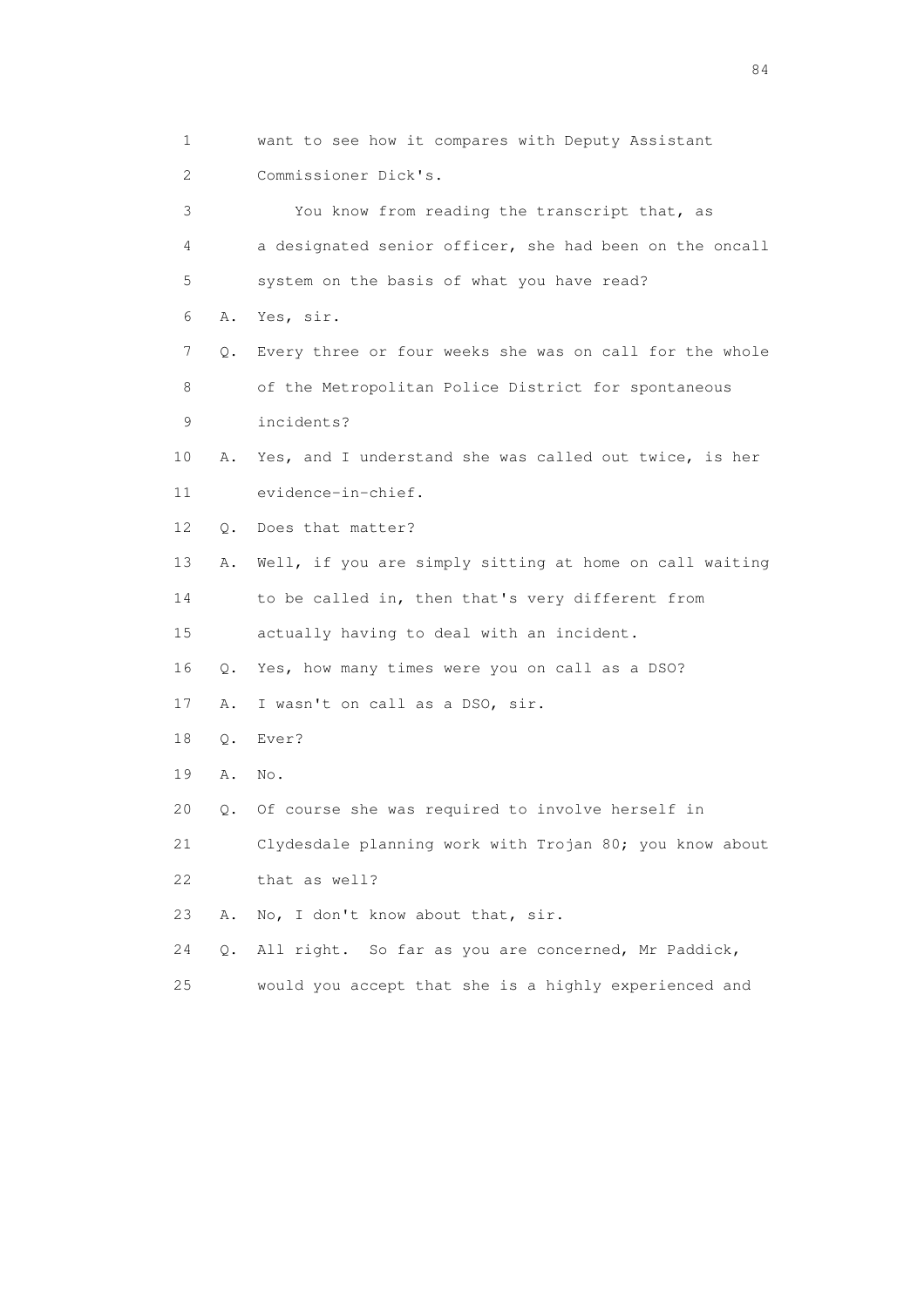1 highly regarded senior police officer?

2 A. Yes, sir.

 3 Q. And entirely suited and fitted to perform the role of 4 designated senior officer on 22 July 2005? 5 A. Yes, sir. 6 Q. May I just ask you, please, about your training so that 7 we are clear about that and we understand what it 8 involved. I'm going to try again to do this in sequence 9 so that we understand precisely when you received any 10 training. 11 On 27 May 2004 you have told us as a result of 12 consulting your electronic diary you can tell us that 13 you attended half a day's training session on Kratos? 14 A. Yes, sir. 15 Q. And that was your sole contact with Kratos on 16 27 May 2004 before the incidents with which we are 17 concerned on 22 July 2005? 18 A. No, sir, my recollection is that, having had the 19 awareness training, we were then given paper copies of 20 policy for us to look at and to understand and to get 21 a feel for, so that were we to be called to perform the 22 role of DSO, that we would be fully conversant with the 23 policy. 24 Q. Well, you couldn't be called to be the DSO, could you, 25 until you had done the other training course?

experience of the contract of the contract of the contract of the contract of the contract of the contract of the contract of the contract of the contract of the contract of the contract of the contract of the contract of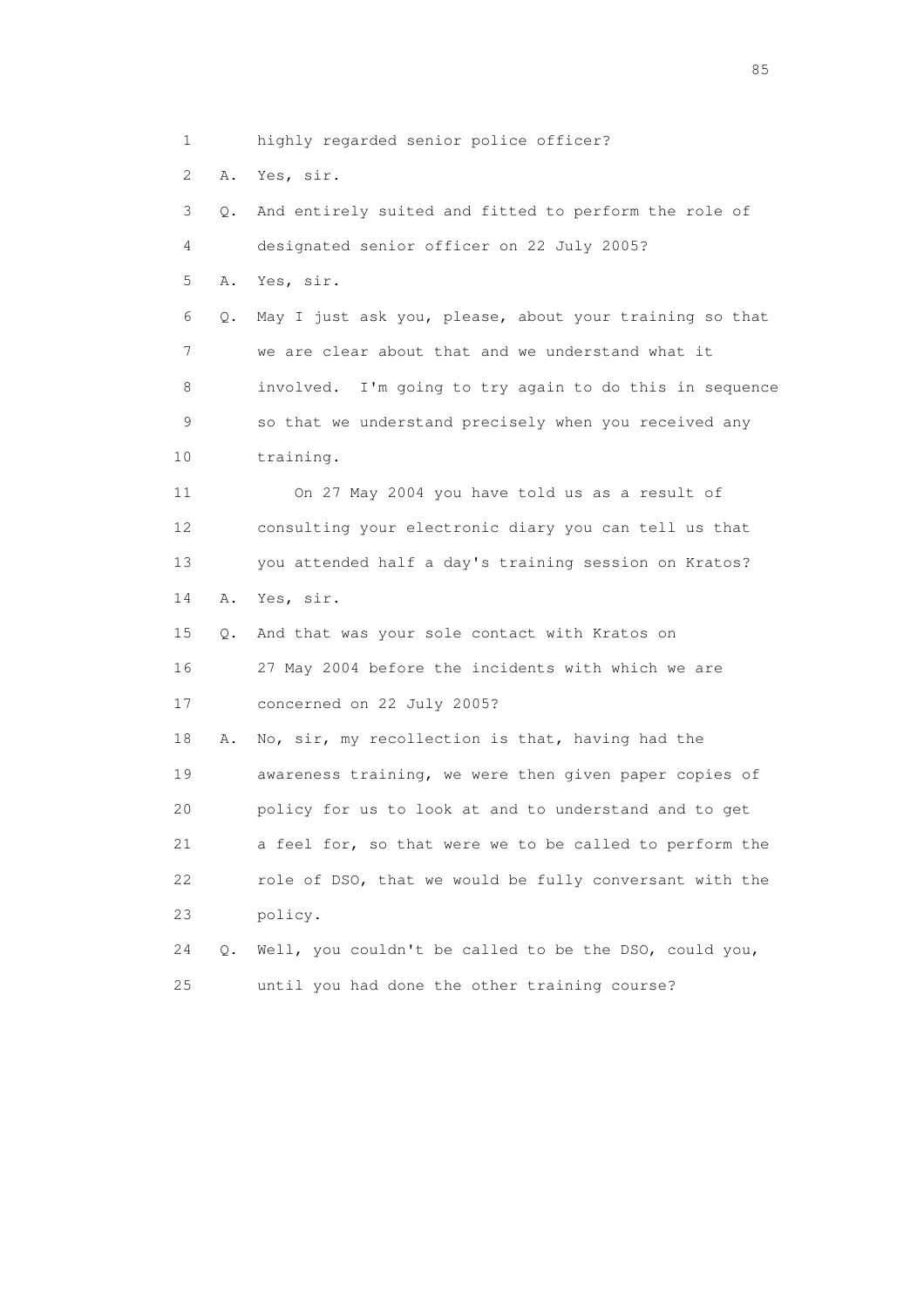- 1 A. No, sir.
- 2 Q. No yes, or no no, if you see what I mean?
- 3 A. No, I don't, sir.
- 4 Q. You say "no", "no, sir" you say but --

 5 A. I could not have been called to be a DSO because 6 I hadn't done the other day of training, but that didn't 7 stop them providing me with the policy in order to read 8 up. So my assumption is that they were looking for 9 an opportunity to train me up. In the meantime, we were 10 given copies of the policy.

- 11 Q. Yes. At the half day's training you are given a bundle 12 of documents which includes the policy?
- 13 A. Yes, sir.
- 14 Q. To read at your leisure in tranquillity?

 15 A. Well, to be honest, having attended that half day's 16 training and remembering that it was the Commissioner 17 himself who had to authorise rubber bullets to be used 18 at Carnival, it somewhat frightened me to death to think 19 of me being put in a situation where I would have to 20 make that decision. So I avidly read the policy because 21 I knew what a terrible responsibility it was going to be 22 when inevitably I was going to be called to be a DSO. 23 Thankfully it never worked out like that. But it wasn't 24 simply a case of putting it in the drawer and forgetting 25 about it.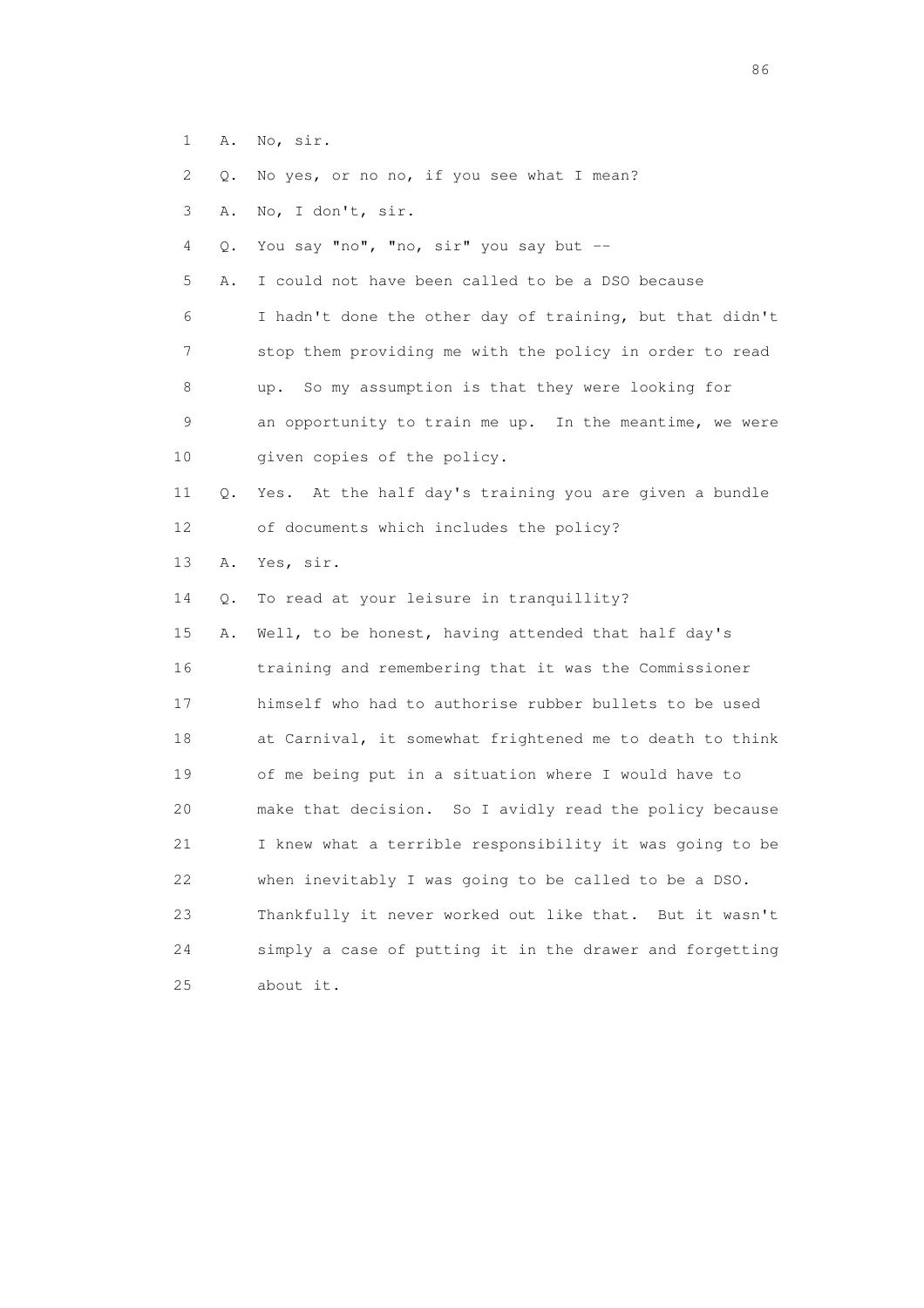| 1                         | Q. | Because it terrified you to death and you were so scared |
|---------------------------|----|----------------------------------------------------------|
| $\mathbf{2}^{\mathsf{I}}$ |    | of this what is, I accept, a terrible, terrible          |
| 3                         |    | responsibility, did you take the trouble to go and talk  |
| 4                         |    | to the people who had developed the policy?              |
| 5                         | Α. | No, I simply read the policy and I waited to be trained, |
| 6                         |    | which didn't happen before 2005.                         |
| 7                         | Q. | Well, you waited almost two years. In the interim, were  |
| 8                         |    | you reading this document every day to make sure you     |
| 9                         |    | were up to speed in case the training came along and you |
| 10                        |    | were called out?                                         |
| 11                        | Α. | No, sir.                                                 |
| 12                        | Q. | How many times did you read it?                          |
| 13                        | Α. | I can't remember, sir.                                   |
| 14                        | Q. | Just so we get it clear, by 22 July 2005 you had         |
| 15                        |    | attended a half day training session and you had read    |
| 16                        |    | most avidly the policy document?                         |
| 17                        | Α. | Yes, sir.                                                |
| 18                        | Q. | And then after this incident, 22 to 24 February 2006,    |
| 19                        |    | you attended a three-day training course?                |
| 20                        | Α. | Yes, sir, Gold Commander's training course, firearms     |
| 21                        |    | training course.                                         |
| 22                        | 0. | And a one-day course on 27 April 2006?                   |
| 23                        | Α. | Yes, specifically on Operation Kratos.                   |
| 24                        | О. | And may I just ask so we get an idea of what happens at  |
| 25                        |    | these training courses, because the sort of situations   |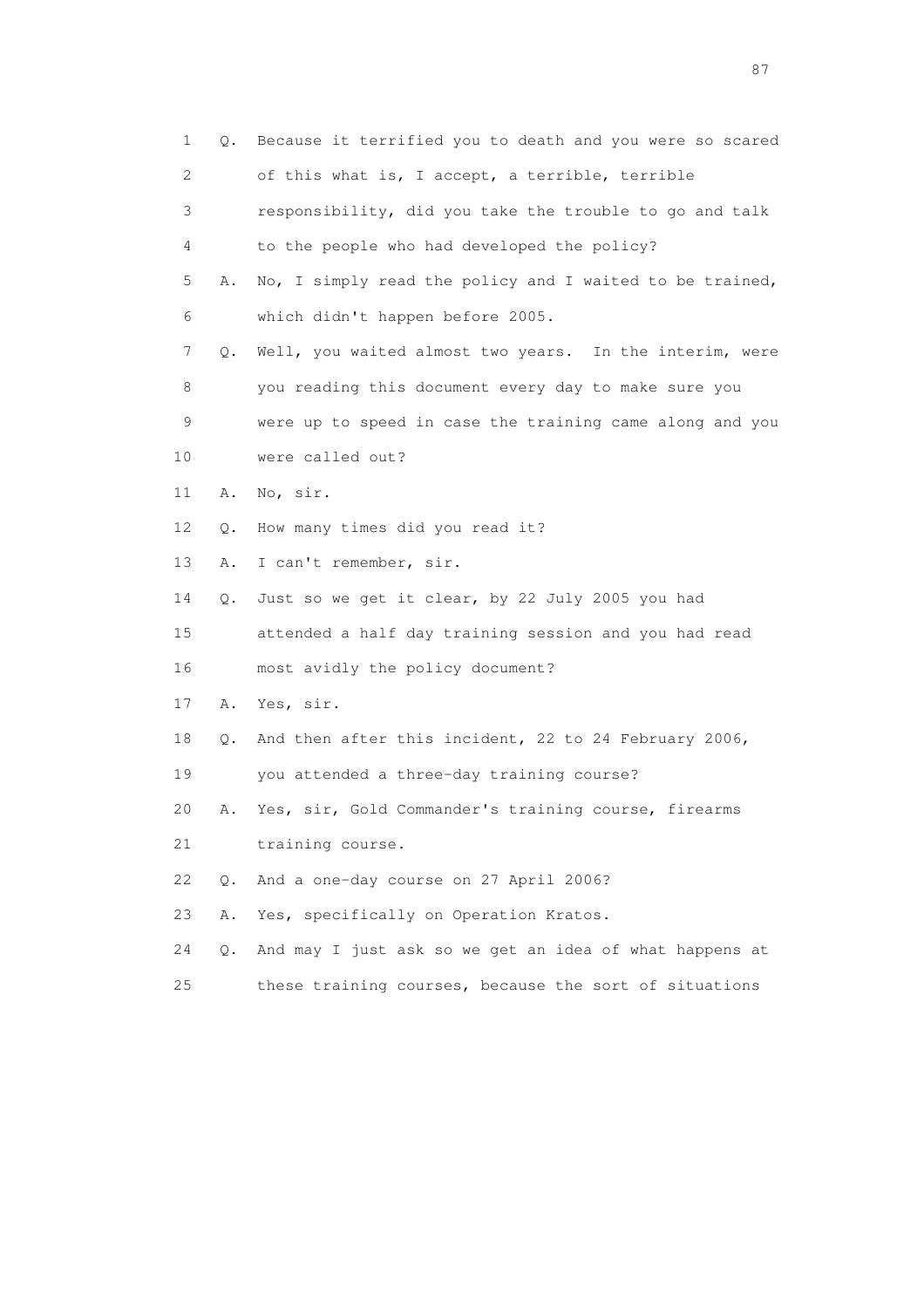1 that police officers might be dealing with are very 2 varied, aren't they? 3 A. Yes, sir. 4 Q. And you may need to be flexible in any situation? 5 A. Yes, sir. 6 Q. It would be very important for police officers to 7 maintain flexibility because the circumstances may 8 change, and any sensible person is not going to be mule 9 headed and stubborn, they are going to be flexible as 10 the circumstances develop, aren't they? 11 A. Yes, sir. 12 Q. So what happens at these sessions is that hypothetical 13 situations are presented and people have to make 14 split-second decisions, what would you do? 15 A. Yes, sir. 16 Q. And the reason why these hypothetical situations are 17 presented is because they illustrate the very difficult 18 problems that will confront officers who have to make 19 difficult decisions, don't they? 20 A. Absolutely, sir. 21 Q. They illustrate that certain circumstances may be 22 interpreted one way, they may be interpreted another? 23 A. Yes, sir. 24 Q. And they make it clear that decision-making may be very 25 finely balanced?

en de la construction de la construction de la construction de la construction de la construction de la constr<br>1880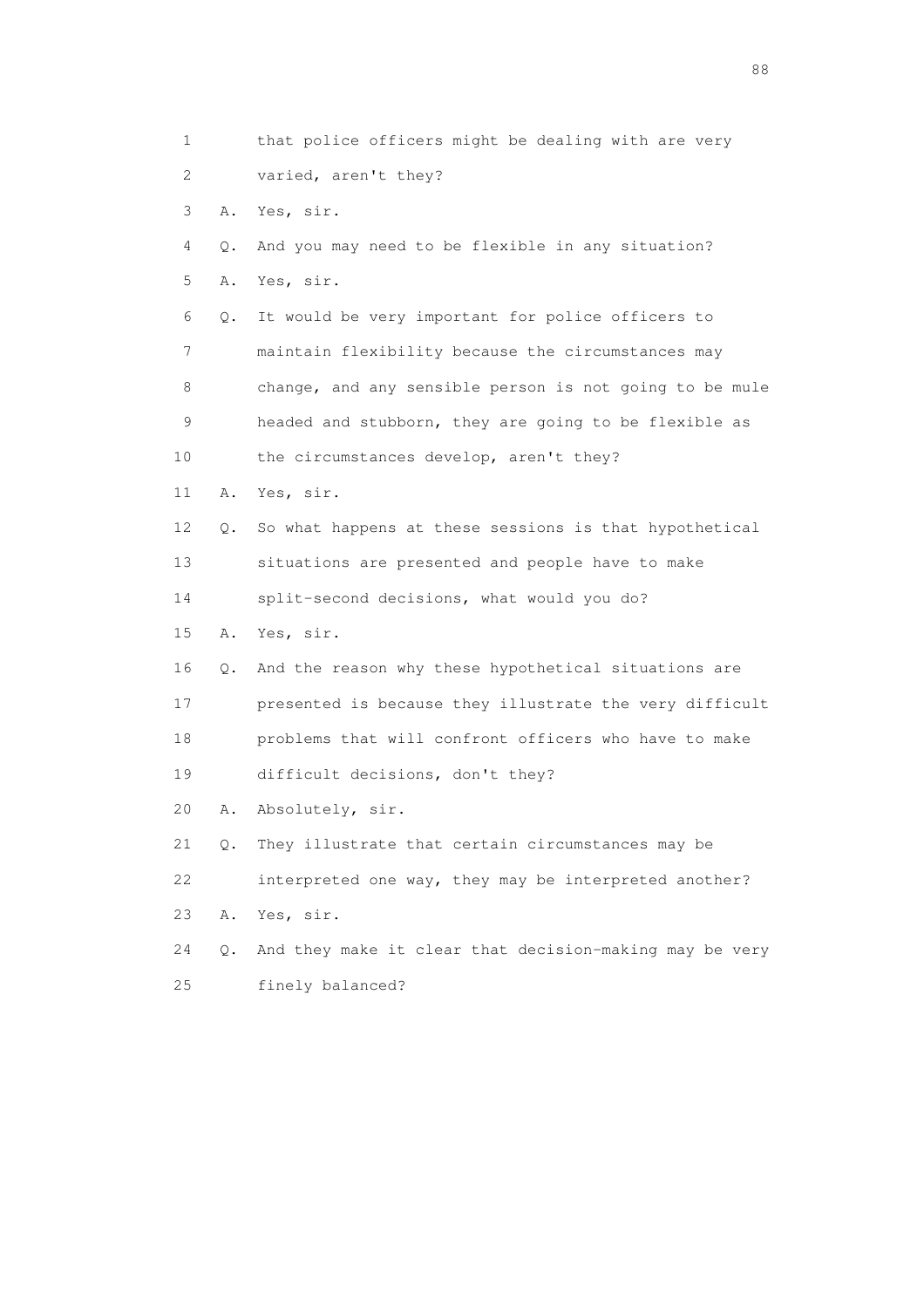1 A. Yes, sir.

| 2               | Q. | And that's why you need good, competent officers to      |
|-----------------|----|----------------------------------------------------------|
| 3               |    | perform the role of DSO to make sure that you have the   |
| 4               |    | best people to make the best decisions?                  |
| 5               | Α. | Yes, sir.                                                |
| 6               | Q. | You have told us that the expert in the                  |
| 7               |    | Metropolitan Police on these matters is Mr Swain?        |
| 8               | Α. | Was Mr Swain; I understand he has retired, sir.          |
| 9               | Q. | Given that we are talking about this period, and that's  |
| 10              |    | what you have talked about, and we are concerned with    |
| 11              |    | events on 22 July, you would accept that, for these      |
| 12 <sup>°</sup> |    | purposes, for the purposes of this inquest, he's the     |
| 13              |    | expert?                                                  |
| 14              | Α. | Yes, sir.                                                |
| 15              | Q. | So to the extent that he disagrees with you, you would   |
| 16              |    | defer to his opinion?                                    |
| 17              | Α. | Depending on what it was, sir. I mean, if it's about     |
| 18              |    | a recollection of a conversation --                      |
| 19              | Q. | I'm not talking about that.                              |
| 20              | Α. | -- then that might be different, but in terms of         |
| 21              |    | expertise about the policy, then I would agree I would   |
| 22              |    | defer to him.                                            |
| 23              | Q. | In the same way that you are not a firearms officer, are |
| 24              |    | you?                                                     |
| 25              | Α. | No, sir.                                                 |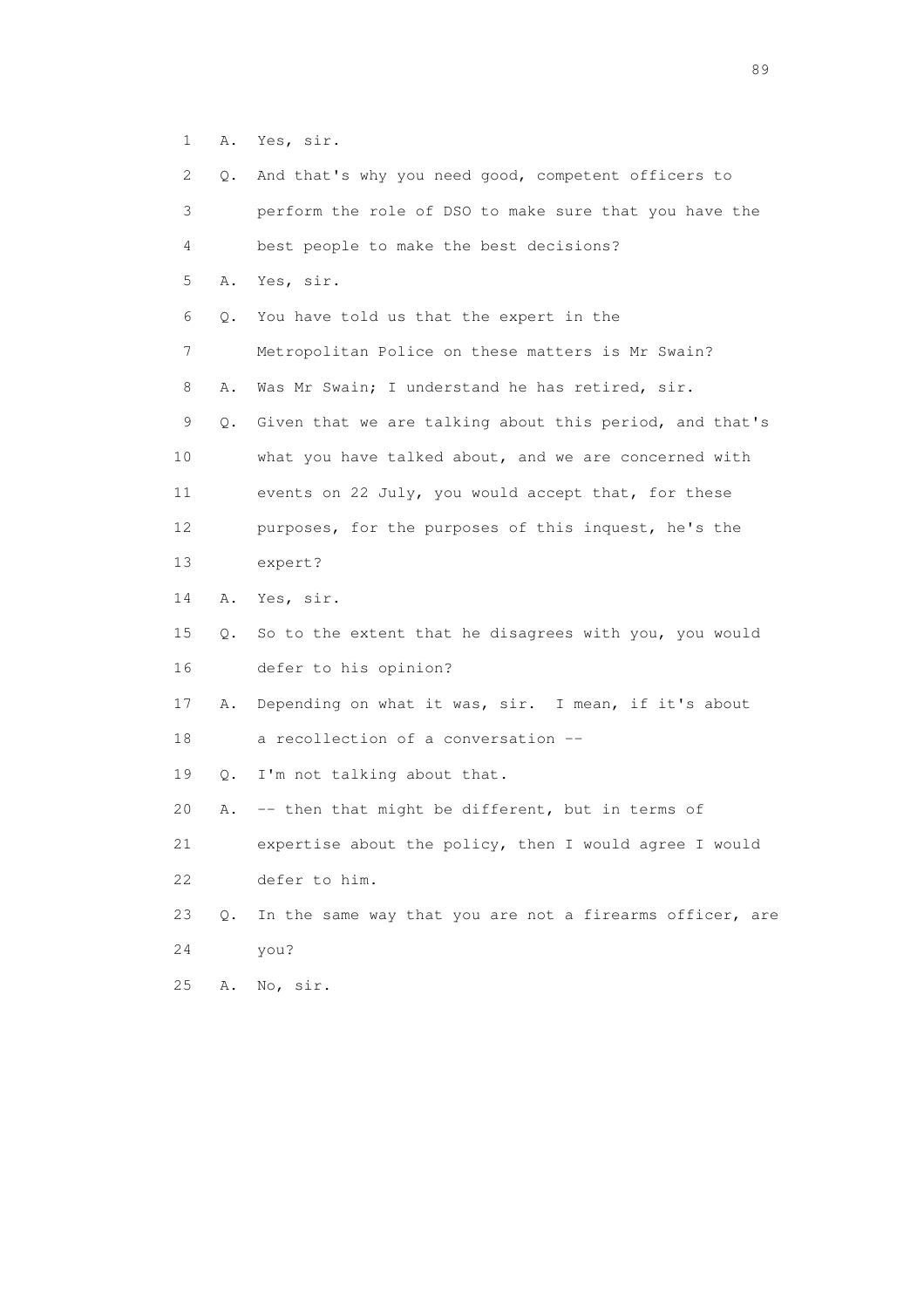| 1  | Q.        | And in matters of expertise relating to firearms, you    |
|----|-----------|----------------------------------------------------------|
| 2  |           | would be the first, no doubt, to accept that you would   |
| 3  |           | defer to the expertise of a firearms officer in matters  |
| 4  |           | relating to his expertise?                               |
| 5  | Α.        | Yes, in the same way that Cressida Dick was not          |
| 6  |           | a firearms officer, which is why we have tactical        |
| 7  |           | advisers to advise us because none of us are experts on  |
| 8  |           | firearms.                                                |
| 9  | Q.        | Yes. But I'm just going to ask you about that in         |
| 10 |           | a moment. Just before we move on to the role of the      |
| 11 |           | DSO, can we get one or two other matters clear before we |
| 12 |           | go into the detail.                                      |
| 13 |           | Have you yourself ever been in charge of a terrorist     |
| 14 |           | operation?                                               |
| 15 | Α.        | No, sir.                                                 |
| 16 | Q.        | Have you yourself ever been in charge of a covert        |
| 17 |           | operation involving the deployment of specialist         |
| 18 |           | firearms teams?                                          |
| 19 | Α.        | No, sir.                                                 |
| 20 | Q.        | Have you yourself ever been in charge of a covert        |
| 21 |           | operation?                                               |
| 22 | Α.        | Yes, sir.                                                |
| 23 | О.        | And that didn't involve firearms?                        |
| 24 | Α.        | No, it didn't involve firearms.                          |
| 25 | $\circ$ . | And you certainly haven't ever been involved in charge   |

entration of the contract of the contract of the contract of the contract of the contract of the contract of the contract of the contract of the contract of the contract of the contract of the contract of the contract of t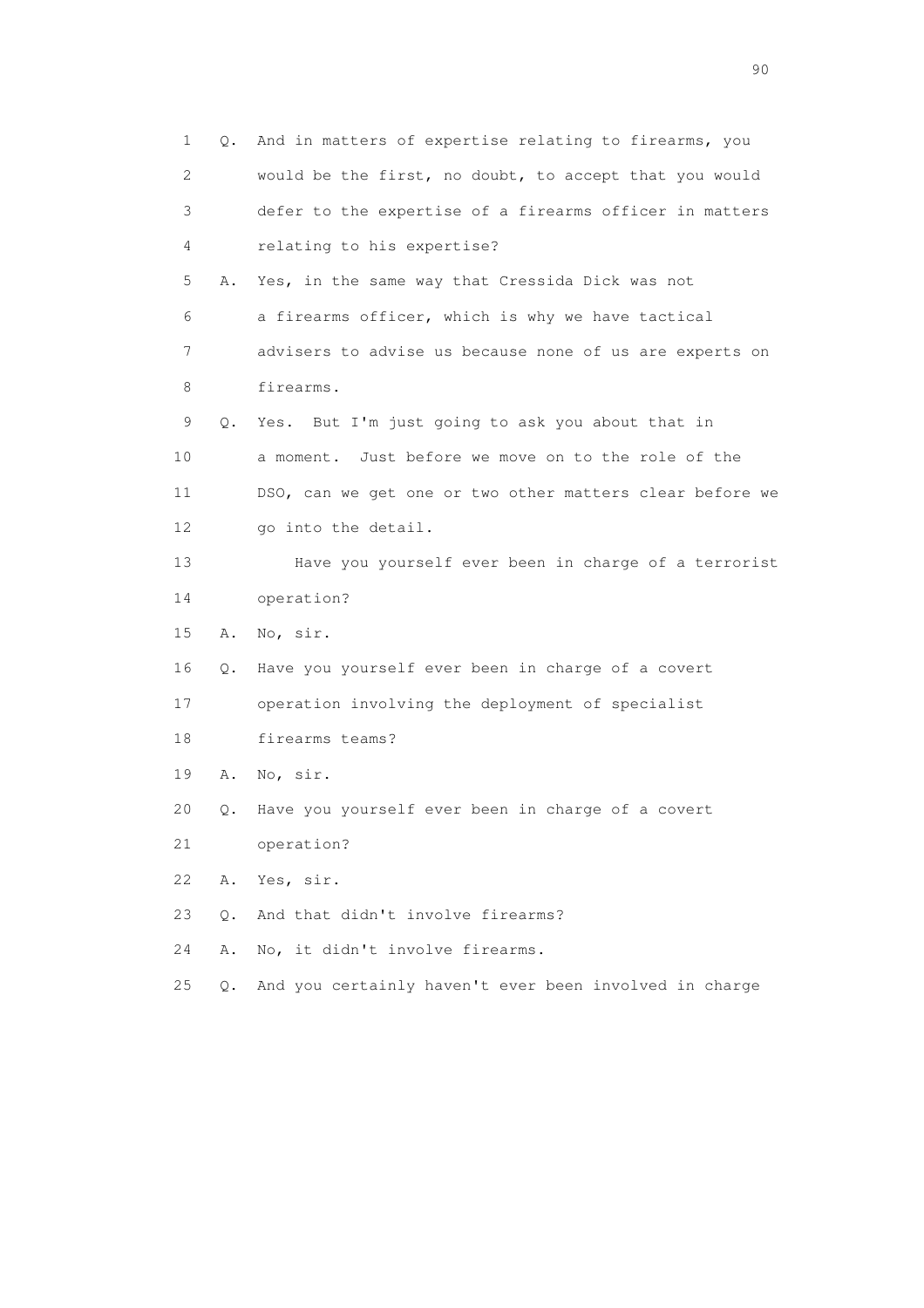1 of a covert operation involving firearms investigating 2 failed suicide bombers? 3 A. No, sir. 4 Q. There has only ever been one, hasn't there? 5 A. There has, sir. 6 Q. Just so we get another thing clear, please, Mr Paddick, 7 you were not involved in the development of the 8 Metropolitan Police's policy for dealing with suicide 9 bombers, were you? 10 A. No, sir. 11 Q. That was Mr Veness, the Assistant Commissioner? 12 A. Yes, sir. 13 Q. And also, I am going to say Barbara Wilding, because 14 I think that's the name you use, she is now the Chief 15 Constable of South Wales, is she? 16 A. Yes, sir. 17 Q. And she was a Deputy Assistant Commissioner at the time? 18 A. Yes, sir. 19 Q. It was also Mr Hayman who took over when Mr Veness left? 20 A. Yes, sir. 21 Q. So you weren't personally involved in the development of 22 the policy at all, so the only time you would have come 23 across it would have been on your half day -- prior to 24 this incident -- awareness course? 25 A. And reading the documentation provided on both the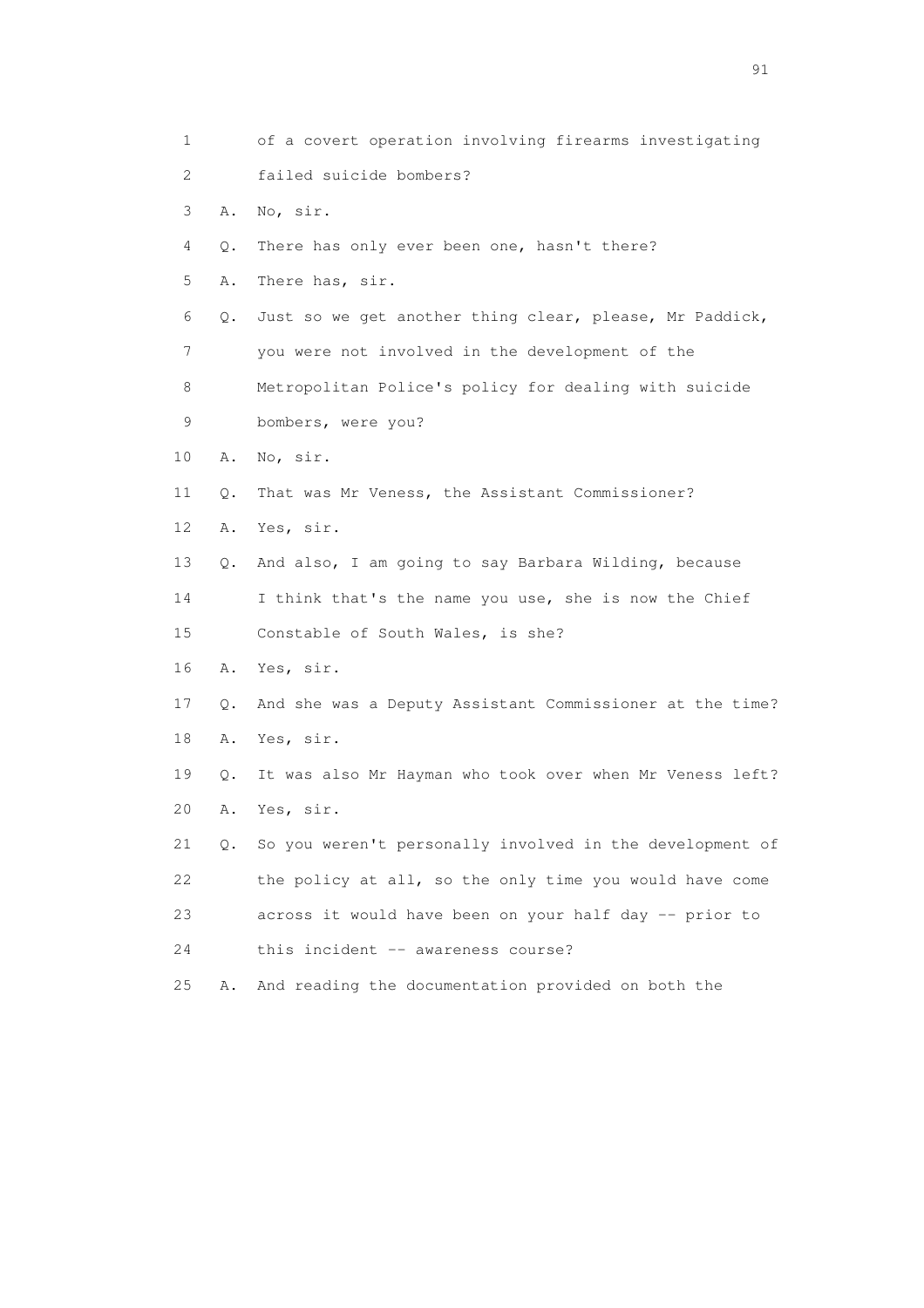| 1           |    | awareness day and then subsequently after this incident. |
|-------------|----|----------------------------------------------------------|
| 2           | Q. | Sorry, that may be a little ambiguous. Reading the       |
| 3           |    | documentation provided on the awareness day and          |
| 4           |    | subsequently after this incident; you are talking about  |
| 5           |    | the training courses rather than documentation provided  |
| 6           |    | subsequently after this incident, are you?               |
| 7           | Α. | I am talking about the documentation provided on the     |
| 8           |    | training courses and the updates to those policies as    |
| $\mathsf 9$ |    | the policy developed.                                    |
| 10          | Q. | So you were supplied with those?                         |
| 11          | Α. | Yes.                                                     |
| 12          | Q. | So you no doubt read those very assiduously too?         |
| 13          | Α. | Yes, sir.                                                |
| 14          | Q. | You have frankly accepted you were not trained as a DSO  |
| 15          |    | in 2005, and you never undertook the role of DSO on any  |
| 16          |    | occasion?                                                |
| 17          | Α. | That's correct, sir.                                     |
| 18          | Q. | May I just ask you, then, as you have come to speak      |
| 19          |    | about the role of a DSO which you have never yourself    |
| 20          |    | performed, may I just see whether you can assist us on   |
| 21          |    | a few matters. You have said in evidence you need        |
| 22          |    | a competent decision-maker?                              |
| 23          | Α. | Yes, sir.                                                |
| 24          | О. | You need someone able to make very difficult decisions   |
| 25          |    | in fast-moving and very, very pressurised situations?    |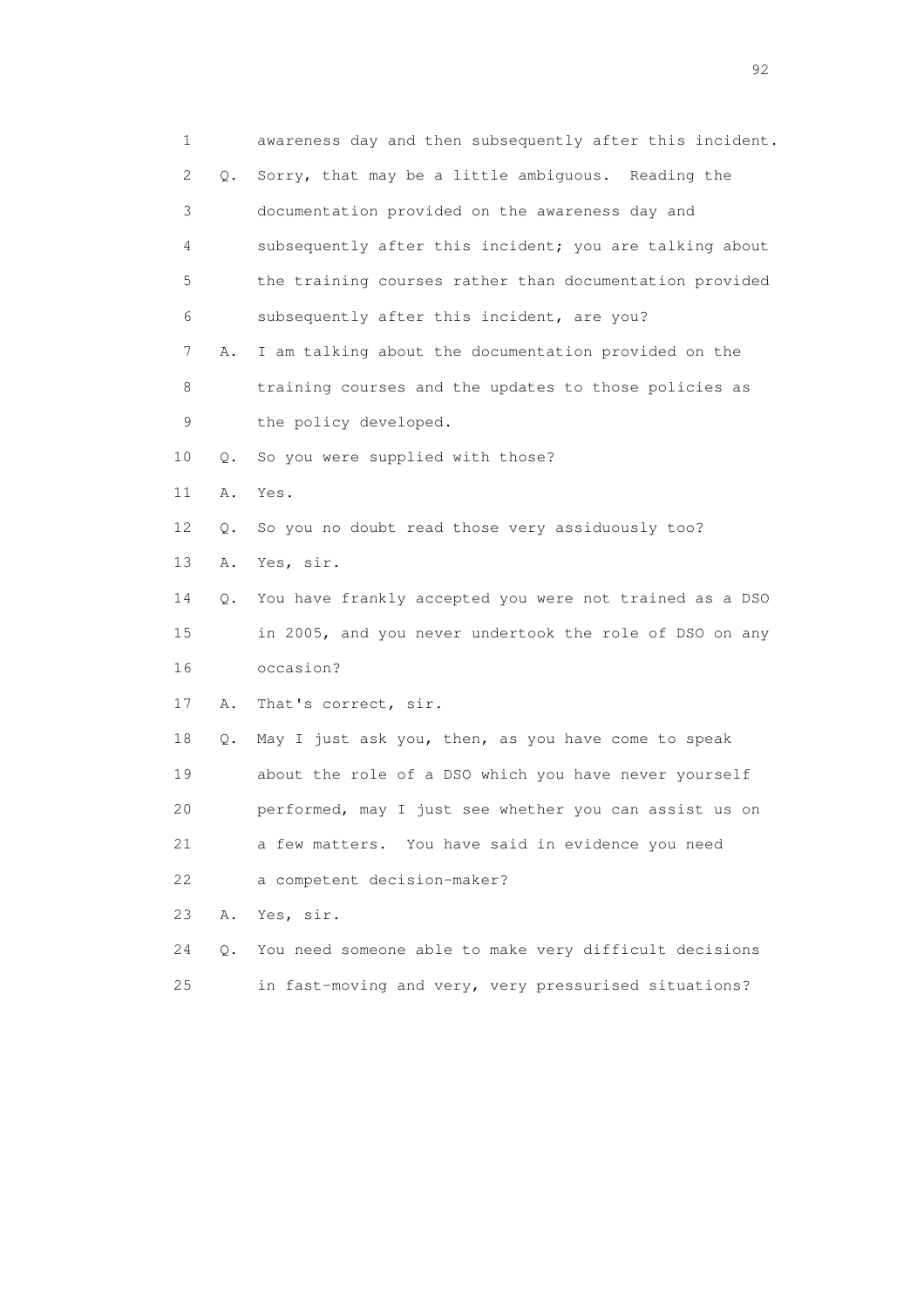- 1 A. Yes, sir.
- 2 Q. Someone who's calm and unflustered?
- 3 A. Yes, sir.
- 4 Q. And someone to be relied upon to make split second life 5 or death decisions?
- 6 A. Yes, sir.
- 7 Q. And someone who can be flexible?
- 8 A. Yes, sir.

 9 Q. And the DSO in a terrorist operation which is covert 10 involving firearms officers as well, the parallel with 11 that and a public order DSO is not very precise, is it? 12 A. There are lots of similarities, but it's not exactly the 13 same, sir, no. 14 Q. Well, just take as an example the DSO at Carnival. If 15 the DSO at Carnival authorised the release of a baton 16 round, he's not being asked to make a decision that if

- 17 it fails may directly involve the death and/or injury of 18 potentially dozens of people, is he?
- 19 A. Well, I would think that the only situation in which 20 baton rounds would be authorised is where the DSO 21 believes that there is an imminent danger of life being 22 put at risk from the rioting situation. That is what 23 "all conventional means have failed" implies.
- 24 Q. So we get it right, then, you are saying that there is 25 no real distinction to be drawn between that and the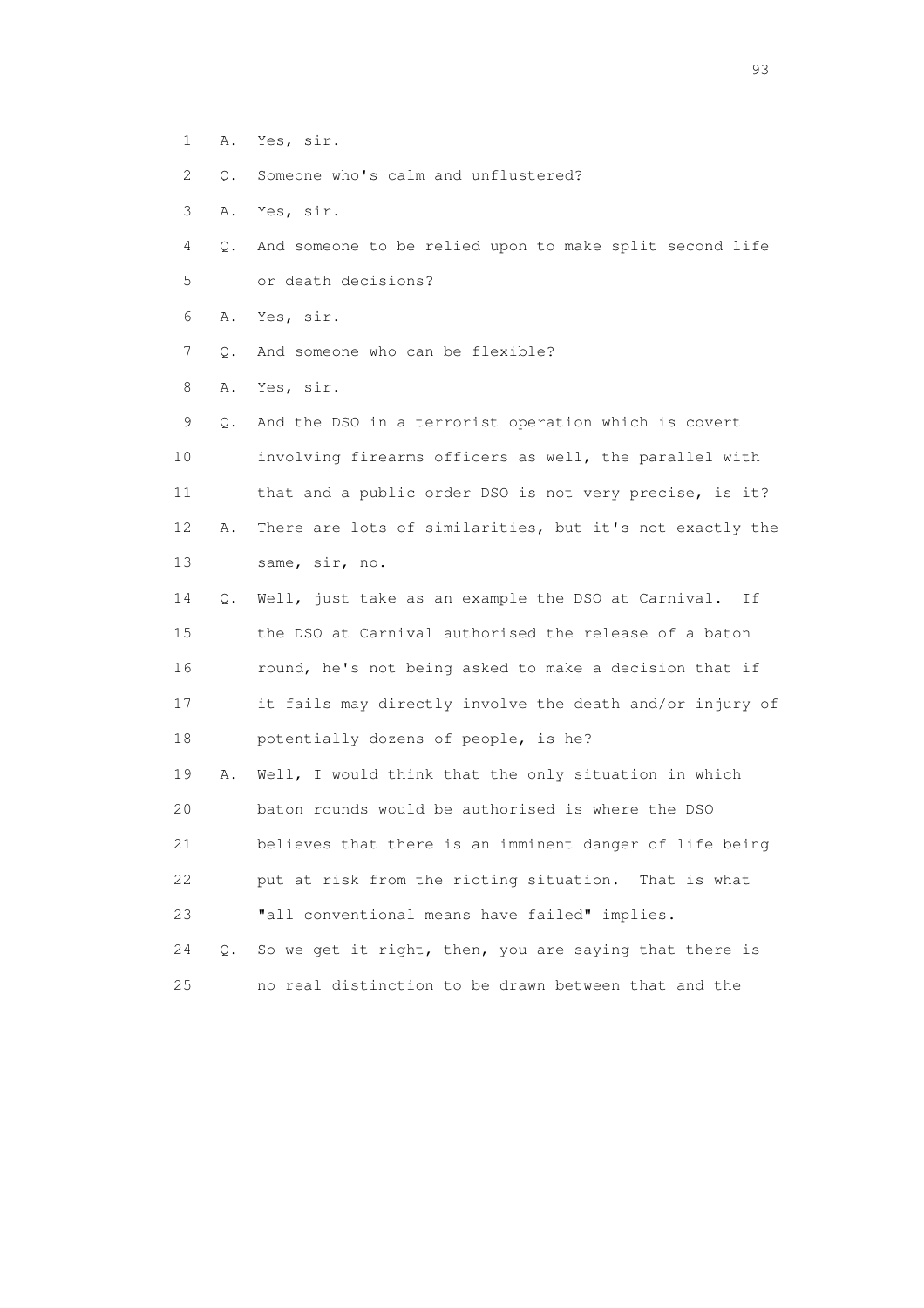1 sort of situation --

| 2      | Α. | No, that's not what I said at all. What I said was that   |
|--------|----|-----------------------------------------------------------|
| 3      |    | there were similarities. You specifically asked me        |
| 4      |    | about whether or not as a consequence of the decision     |
| 5      |    | large numbers of lives might be lost or not, and there    |
| 6      |    | is a scenario in a public order situation where rioting   |
| 7      |    | is so bad that whether you use baton rounds or not could  |
| 8      |    | result in deaths or not.                                  |
| 9      | Q. | The way I phrased my question, I hope I was quite<br>Yes. |
| 10     |    | careful about it, was: potentially dozens of persons or   |
| 11     |    | the immediate taking of an individual's life. It's not    |
| 12     |    | the same, is it?                                          |
| 13     | Α. | Yes, because there have been instances, for example, in   |
| 14     |    | Northern Ireland, where baton rounds have killed people,  |
| 15     |    | and also there has been a situation where dozens of       |
| 16     |    | people have been killed as a result of rioting.           |
| 17     | Q. | So you equate policing the Notting Hill Carnival in       |
| 18     |    | these circumstances with the situation with which we are  |
| 19     |    | concerned --                                              |
| 20     | Α. | No, $\sin$ , because --                                   |
| 21     | О. | -- on that issue?                                         |
| 22     | Α. | No, sir, because the rioting at Notting Hill Carnival     |
| 23     |    | has never reached the stage where it's been necessary to  |
| 24     |    | deploy baton rounds, but it is conceivable that you had   |
| $2\,5$ |    | a situation where the rioting could be so violent that    |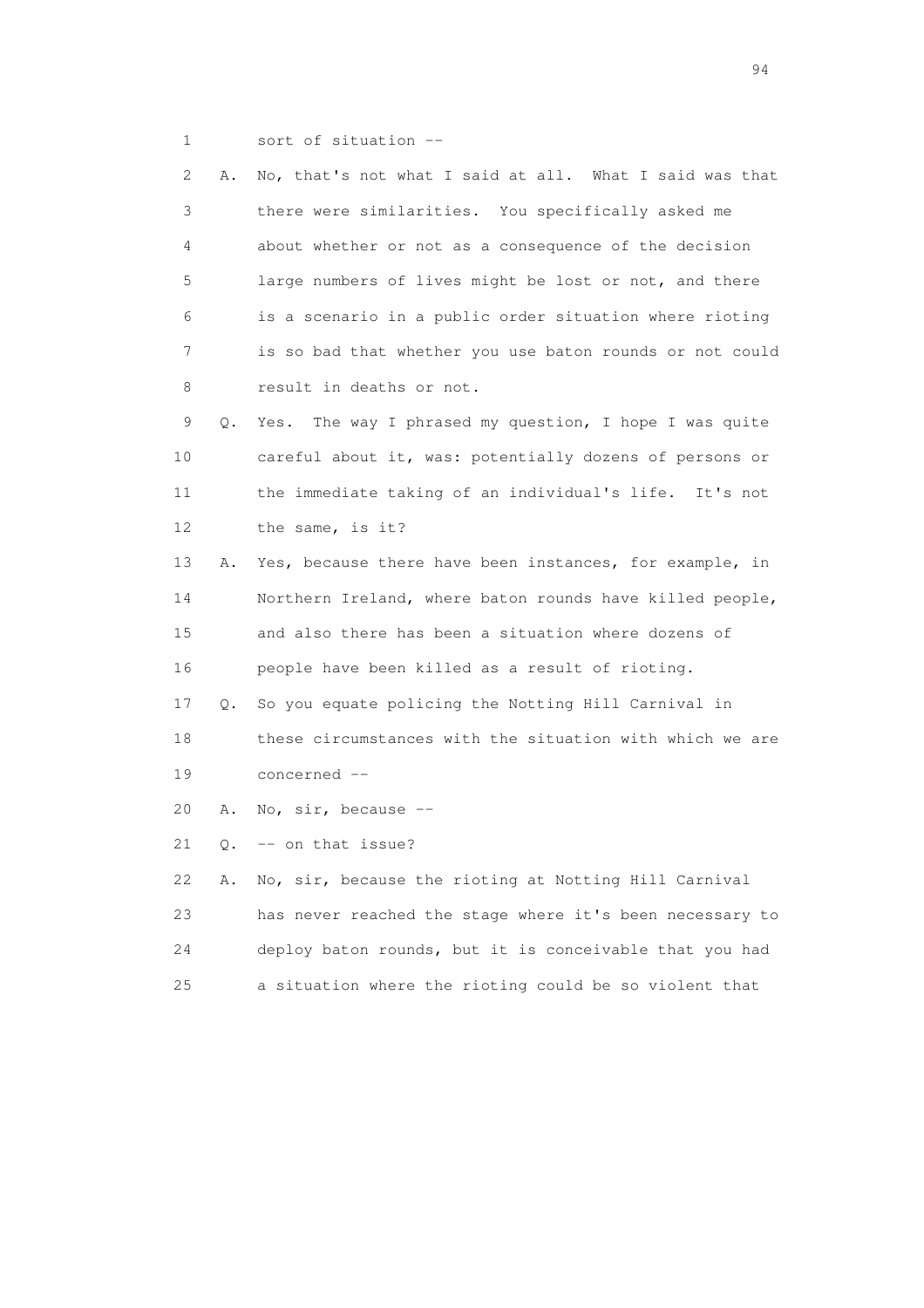1 people's lives were put at risk and therefore you had to 2 deploy baton rounds.

 3 Q. They never in fact were deployed, were they? 4 A. They never were, sir, no.

 5 Q. Just on the role of designated senior officer, you have 6 told us that in the Notting Hill context, I'm talking 7 about Carnival first of all, that when the designated 8 senior officer at Carnival was involved, that the 9 position was that a decision would have to be taken as 10 to whether or not to use baton rounds, and that would 11 have to go up to the Commissioner, and then it would 12 come back down to the DSO and it would then be for the 13 DSO to deploy it?

14 A. Yes, sir.

 15 Q. Depending of course on the situation that then 16 confronted the DSO?

17 A. Yes, sir.

 18 Q. Because if circumstances had changed, given that you 19 have got to be flexible and nimble on your feet, you 20 change the strategy or the tactic?

21 A. Yes, sir.

 22 Q. So it isn't the case, is it, that the DSO at Carnival 23 has irrevocably committed himself to a particular course 24 of conduct?

25 A. Once the DSO has authority from the Commissioner, it's

experience of the contract of the contract of the contract of the contract of the contract of the contract of the contract of the contract of the contract of the contract of the contract of the contract of the contract of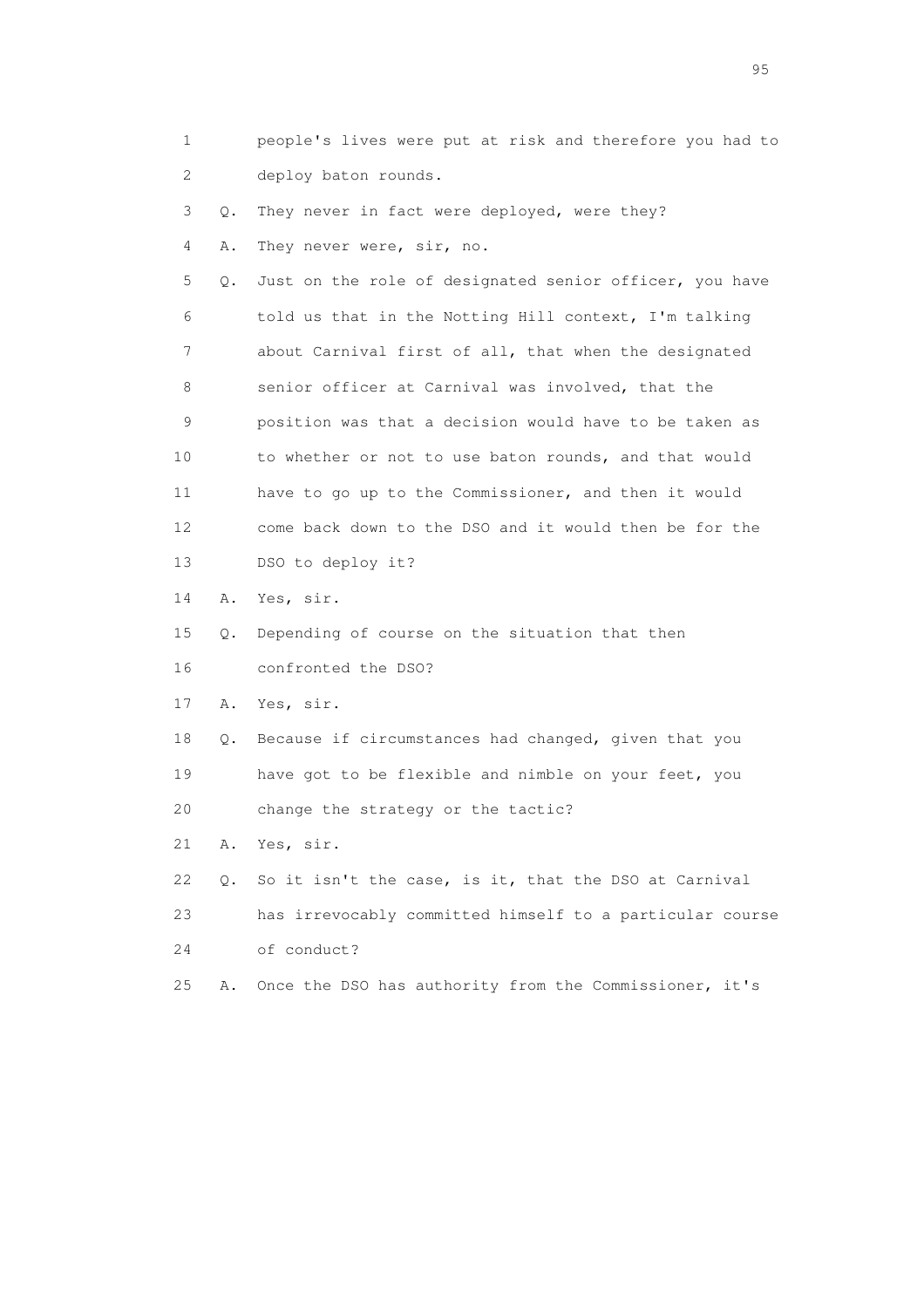1 then back to the DSO to decide whether or not to deploy 2 the tactic, yes, sir. 3 Q. So the question is this: the DSO hasn't committed 4 himself irrevocably to a particular course of conduct? 5 A. At what point, sir? 6 Q. At any point. When he's got authority, he still has to 7 weigh up the options, doesn't he? 8 A. Yes, sir. 9 Q. Any police officer in any situation is going to weigh up 10 all the circumstances to decide on the best policing 11 option in the circumstances that confronts him or her? 12 A. That's what should happen, yes, sir. 13 Q. And that's what would happen with any DSO, isn't it? 14 A. That's what should happen with a DSO, sir, yes. 15 Q. And a DSO in a Kratos situation is not simply concerned 16 with ordering a critical shot? 17 A. My understanding, sir, is that is -- well, no, I mean, 18 the options are: use a critical shot or not use 19 a critical shot, but the whole reason for the DSO is to 20 make that yes or no decision around a critical shot. 21 Q. But if the DSO decides that a critical shot is not 22 necessary, all options remain open, don't they? 23 A. Yes, sir, in which case the DSO should be handing 24 control back to either Gold or Silver to carry on in 25 a conventional manner. That's my understanding of the

<u>96 and the state of the state of the state of the state of the state of the state of the state of the state of the state of the state of the state of the state of the state of the state of the state of the state of the st</u>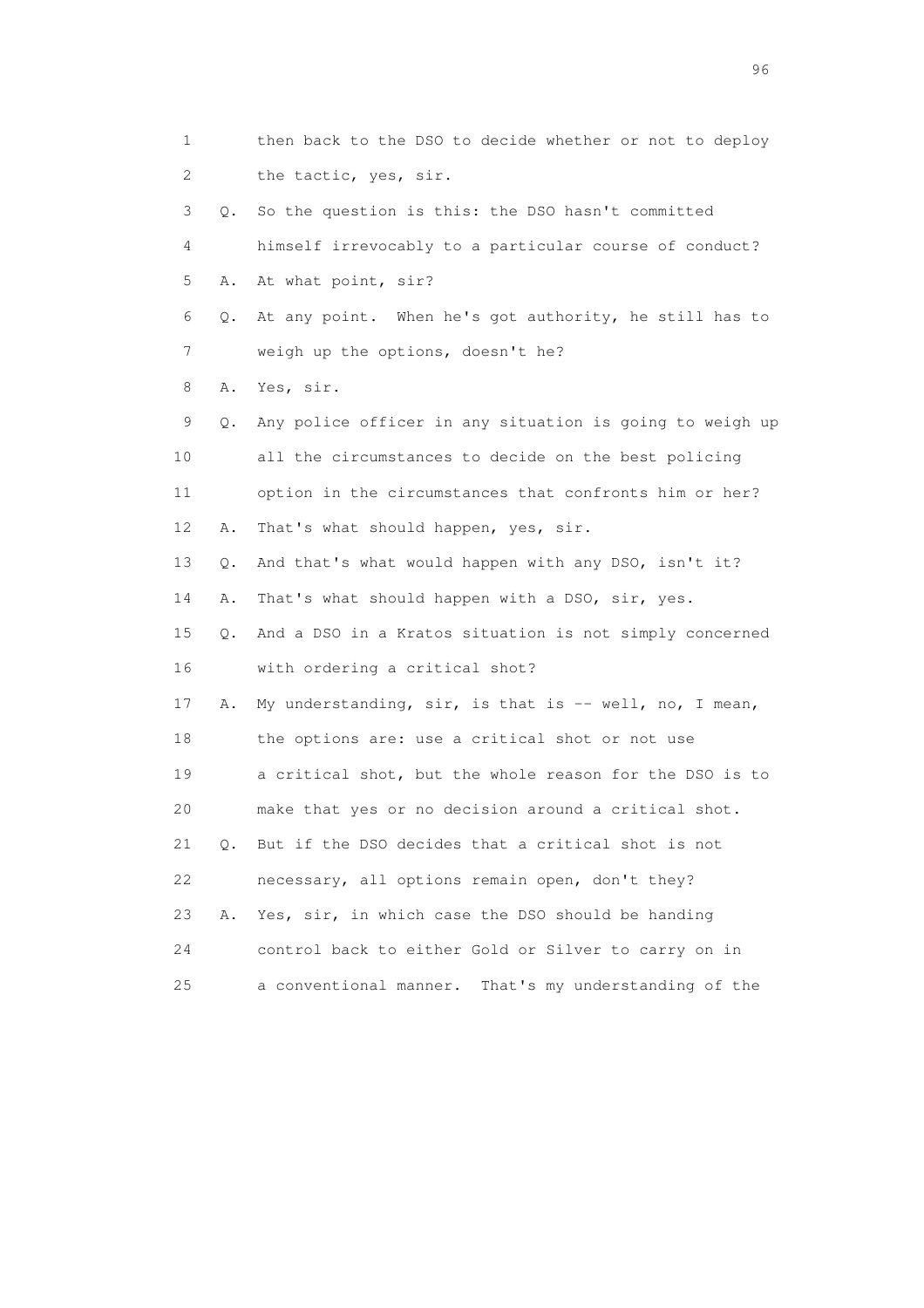1 policy.

| 2  | Q. | That's your understanding of the policy, but if Mr Swain |
|----|----|----------------------------------------------------------|
| 3  |    | says you are wrong about that, you will defer to him?    |
| 4  | Α. | Well, that was my understanding as a result of the       |
| 5  |    | training that I had and the policy that I read, sir.     |
| 6  | Q. | Just so we understand it, the half day training and the  |
| 7  |    | document that you were given and read over the period?   |
| 8  | Α. | And the full day training that was given subsequent to   |
| 9  |    | this incident, sir.                                      |
| 10 | Q. | And let us just see where we are, because if the DSO is  |
| 11 |    | in the best position to manage the operation, and is in  |
| 12 |    | the best position to decide which tactical option to put |
| 13 |    | into effect, and the DSO decides to put into effect      |
| 14 |    | certain tactical options other than a critical shot, and |
| 15 |    | they were the best options in the circumstances, there   |
| 16 |    | would be no possible criticism of the DSO, would there,  |
| 17 |    | in those circumstances?                                  |
| 18 | Α. | No, sir, and indeed the Kratos policy has changed to     |
| 19 |    | allow the DSO a range of different options subsequent to |
| 20 |    | this incident, but before this incident took place and   |
| 21 |    | at the time of this incident, the two options were the   |
| 22 |    | DSO would order a critical shot or the DSO would hand    |
| 23 |    | back control of the operation to another officer to deal |
| 24 |    | with the matter in a conventional way.                   |
| 25 | Q. | We have to be a little bit careful, though, don't we,    |

experience of the contract of the contract of the contract of the contract of the contract of the contract of the contract of the contract of the contract of the contract of the contract of the contract of the contract of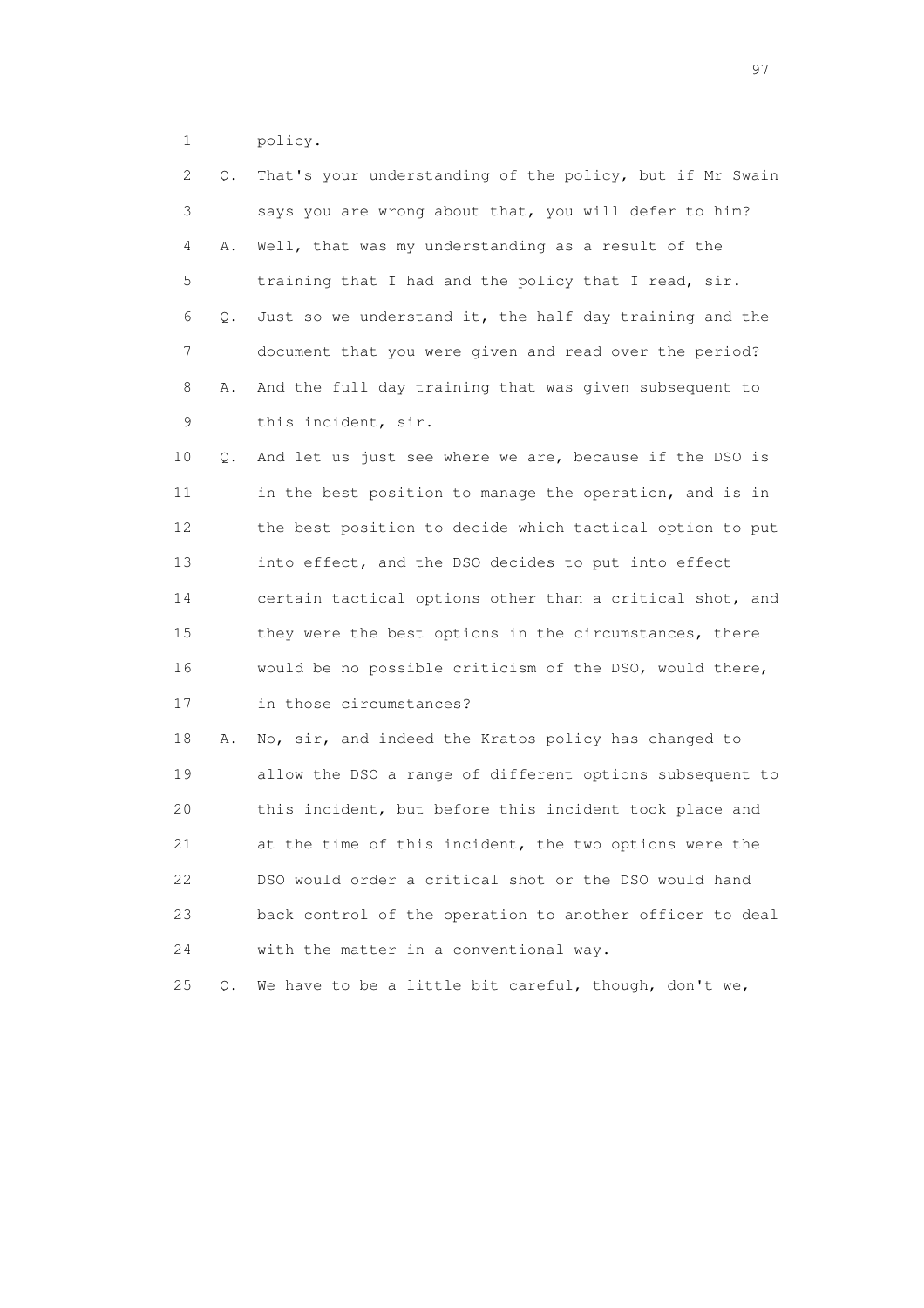1 because the event with which we are concerned was not 2 a Kratos situation? 3 A. Well, I understand there is much debate about that, but 4 I cannot see -- 5 SIR MICHAEL WRIGHT: I think you may take it that every 6 officer that we have heard from who was involved in this 7 tragic affair, either in the control room or on the 8 ground, everybody has said that they did not regard this 9 as either a Kratos or a Clydesdale situation. 10 A. Well, I would -- despite the weight of evidence, sir, 11 I would disagree. I would say that in a situation where 12 a suspect becomes somebody who is believed to be 13 a suicide bomber with a bomb, that that then becomes 14 a Kratos situation. You do not have a DSO unless you 15 have a Kratos situation. 16 MR PERRY: I am very sorry, Mr Paddick, I didn't mean to 17 speak over you. 18 Lets get it right, then. You, who have never 19 performed the role of DSO, you who had been on a half 20 day awareness course prior to this incident, you 21 disagree with every single witness who has given 22 evidence in this case as to the characterisation of the 23 operation with which we are concerned? 24 A. Yes, that's it, sir, yes. 25 Q. That's what it comes down to. But you accept that

en 1988 en 1989 en 1989 en 1989 en 1989 en 1989 en 1989 en 1989 en 1989 en 1989 en 1989 en 1989 en 1989 en 19<br>De grote en 1989 en 1989 en 1989 en 1989 en 1989 en 1989 en 1989 en 1989 en 1989 en 1989 en 1989 en 1989 en 19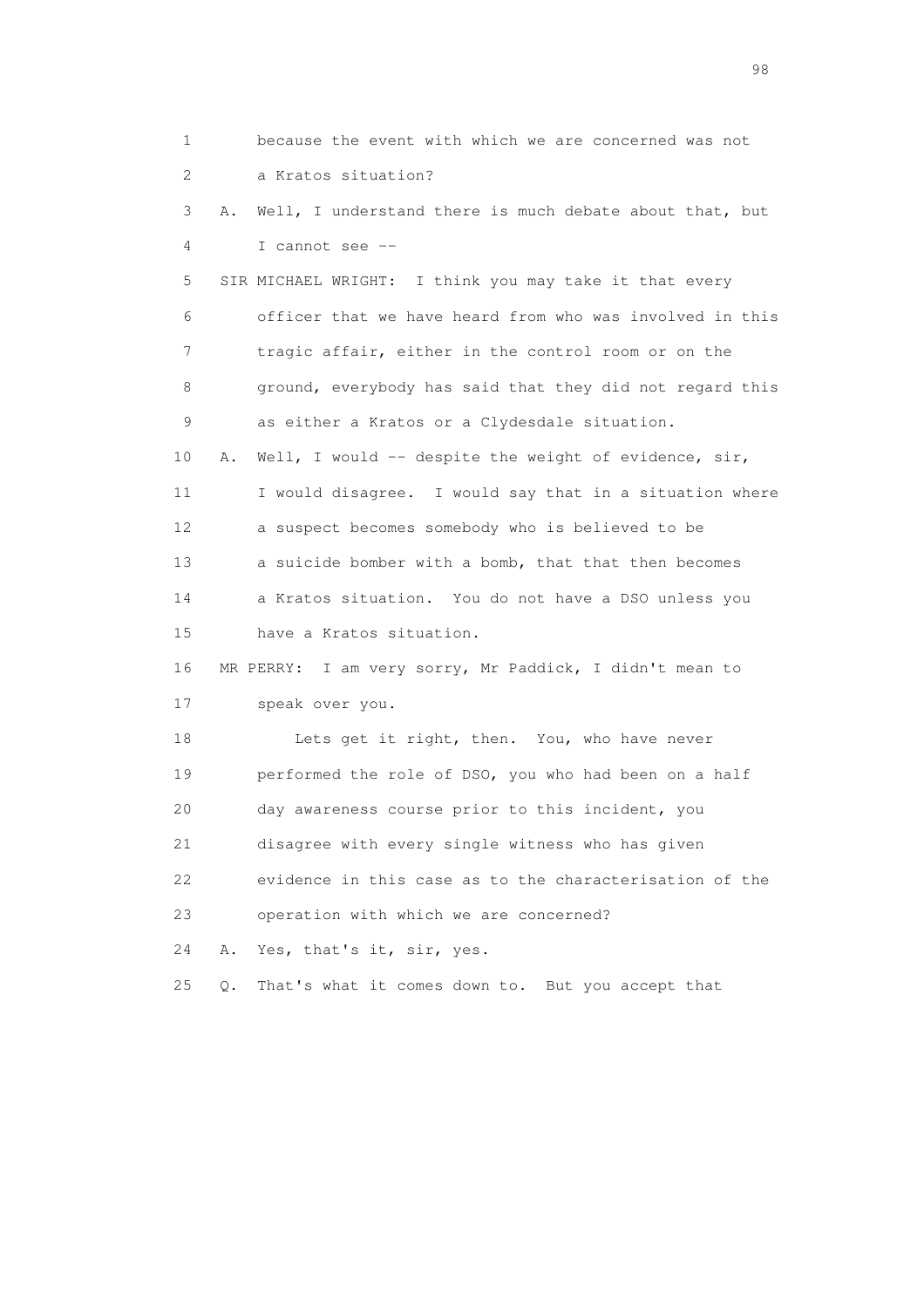1 Mr Swain is an expert and has more expertise than you? 2 A. Yes, I do, sir, yes. 3 Q. So if he comes and says the same thing as every other 4 officer, would that shift your point of view, 5 Mr Paddick? 6 A. Sir, all I can say is, from what I understand, the 7 detailed understanding I have of the policy, you only 8 have a DSO if you have or you should only have a DSO in 9 charge if you have a Kratos situation. 10 Q. Well, let us have a look at this, Mr Paddick. In this 11 case, there was a search for four suspected suicide 12 bombers who had failed in their endeavours to commit 13 murder on the transport system of this city on 14 21 July 2005. That's the background, isn't it? 15 Now, it's clearly acceptable, isn't it, for the 16 police in those circumstances to appoint a designated 17 senior officer? It's clearly acceptable, isn't it, for 18 them to do that, for a senior officer to decide to do 19 that? 20 A. Yes. 21 Q. And it's clearly acceptable, once a DSO is appointed, 22 for the DSO to take charge of the operation, clearly 23 acceptable, isn't it? 24 A. No, sir. 25 Q. It's not acceptable?

en de la construction de la construction de la construction de la construction de la construction de la constr<br>1990 : le construction de la construction de la construction de la construction de la construction de la const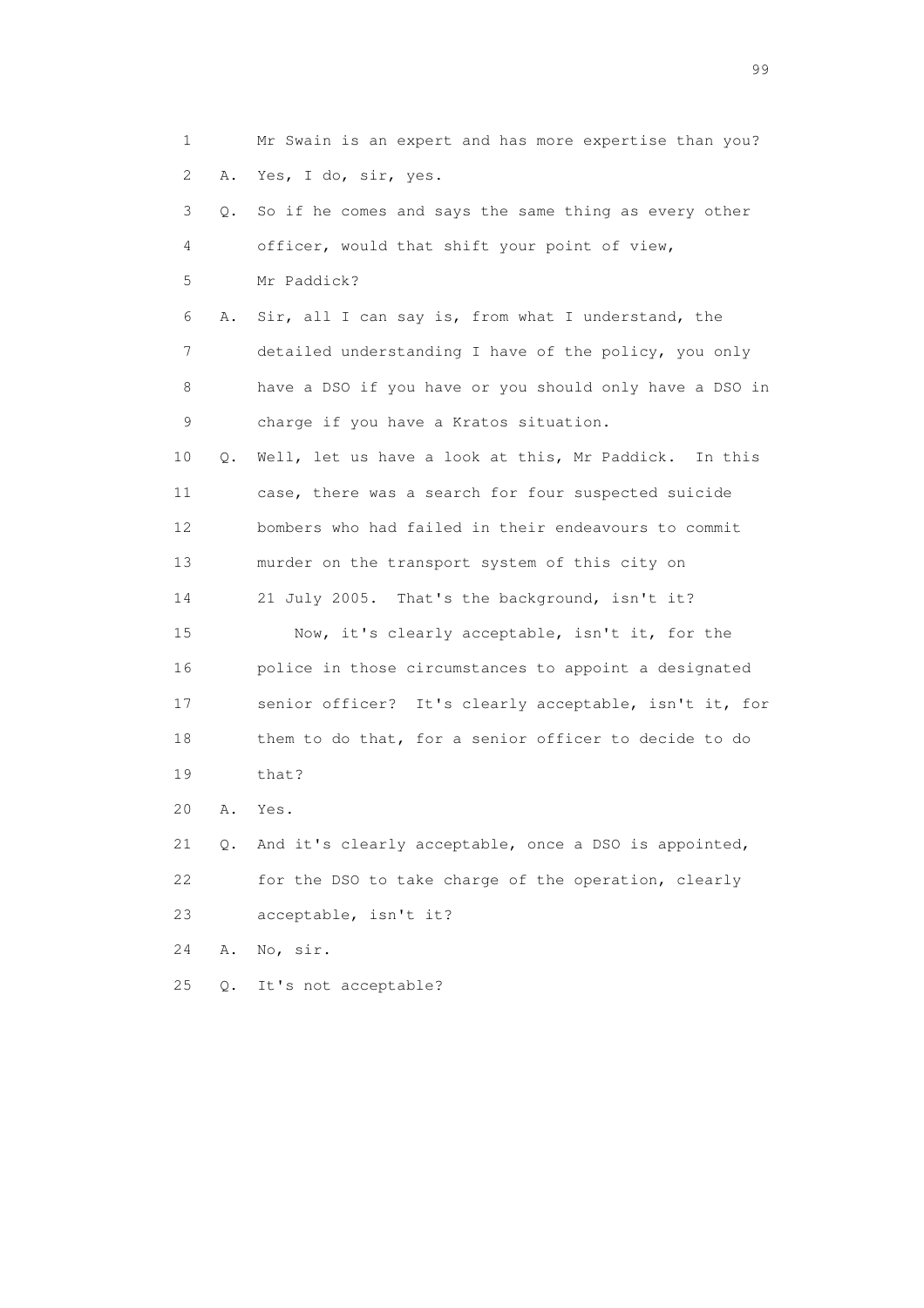1 A. No, sir. My understanding, and again it might be useful 2 to speak to Commander Carter about this who was 3 performing the parallel role for spontaneous Kratos 4 situations, that the DSO deals exclusively with the 5 scenario which, if and when it develops, you have 6 somebody who is believed to be a suspected suicide 7 bomber with a bomb where the decision to be made is 8 whether to give a critical shot or not. 9 Other than that, the DSO should not, in my 10 understanding of the policy, play a role in terms of 11 running a conventional operation which this was until it 12 was decided this could be a suicide bomber with a bomb. 13 Q. Well, let us see how dogmatic we can be about this, 14 Mr Paddick. If it is the case that it's acceptable to 15 appoint a DSO and if the DSO by taking charge of the 16 operation can manage it effectively and properly, what's 17 wrong with that? 18 A. It undermines completely the policy. 19 Q. What policy?

20 A. The Kratos policy, which is --

 21 Q. This isn't a Kratos situation, so relying on the policy, 22 what is wrong with a police officer doing his job? 23 A. Sir, you say it isn't and I say it is, so let us make 24 that clear to start off with. Then if we go on to the 25 fact that I understand, from reading the transcripts,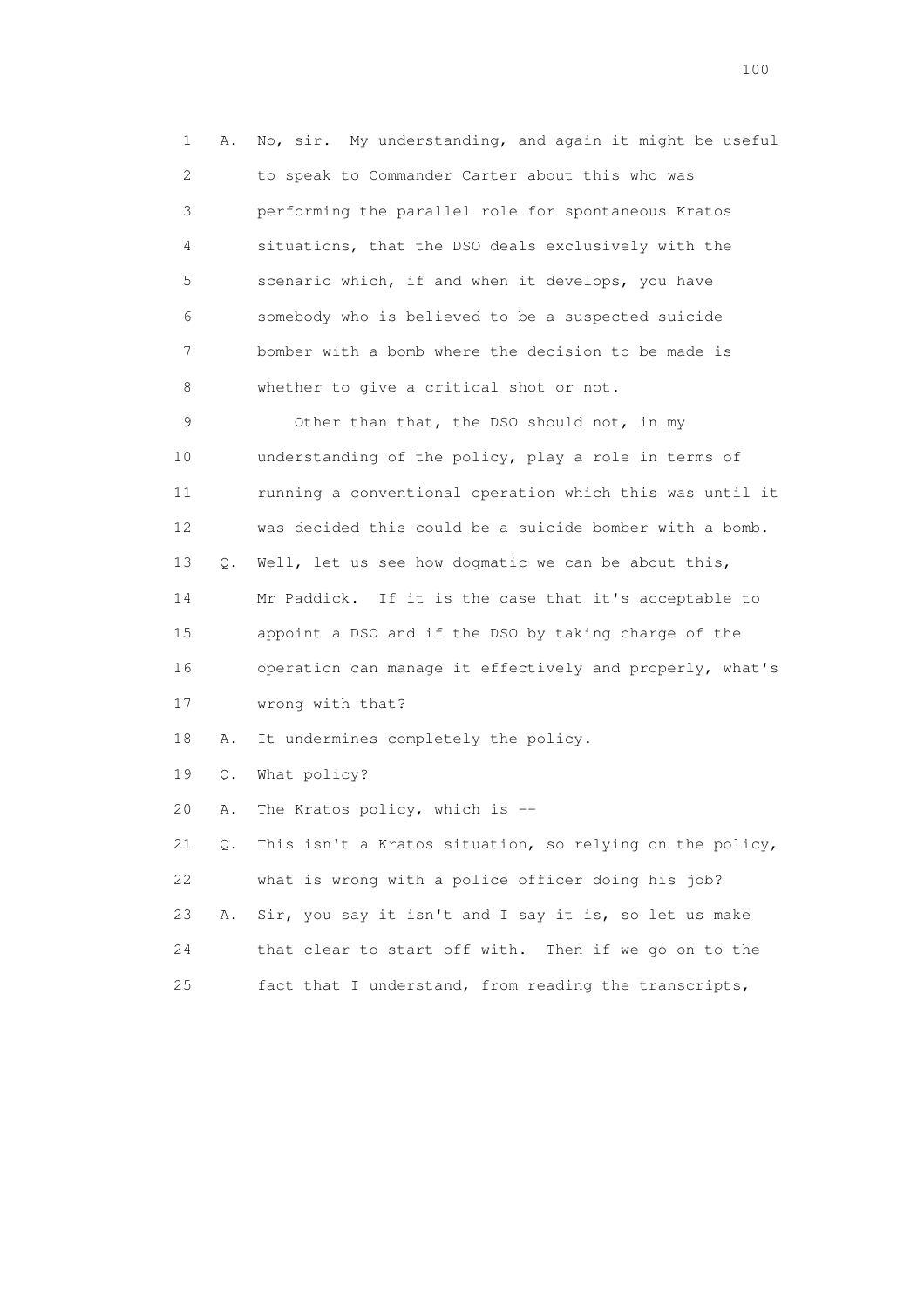1 that Cressida Dick believed that she was being called 2 in, in the role of designated senior officer. If she is 3 performing the role of designated senior officer -- 4 SIR MICHAEL WRIGHT: That's not right. The evidence that we 5 have heard from, as he was, Mr McDowall and 6 Cressida Dick and the other senior officers, is that 7 although they did not think this was either a Kratos or 8 a Clydesdale situation, because of the unprecedented 9 nature of the problem that they were dealing with, 10 namely something they had never thought about before, 11 failed bomb attacks, which had resulted in four 12 terrorists effectively on the loose in London, and they 13 were having to conduct -- one or two witnesses have 14 described it as a conventional manhunt, because of the 15 extraordinary circumstances, it was thought sensible to 16 have a DSO to fulfil, if you like, a control function in 17 those very unusual circumstances, not because it was 18 thought to be either a Kratos or a Clydesdale situation. 19 Do you follow the difference? 20 A. I do, sir, but what I would say was Kratos policy was to 21 cover a situation where unexpectedly a suspect is 22 identified who is suspected to be a suicide bomber with

 23 a bomb. And my understanding, if I was appointed DSO in 24 these circumstances, was that I would be on standby with 25 other people running the operation, and unless and until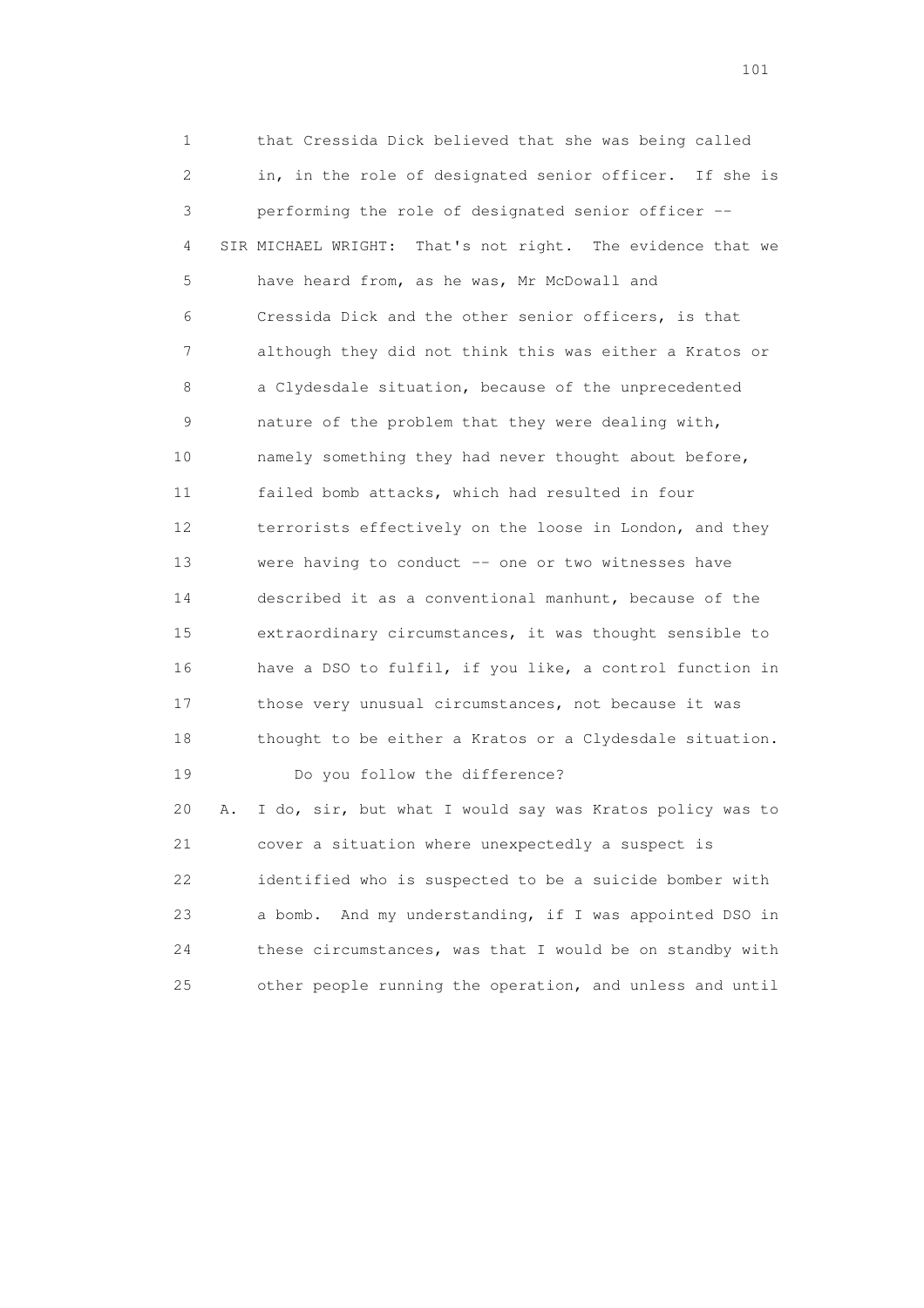1 we got to a point where it's decided: this could be 2 a suicide bomber, we need a DSO to make a critical shot 3 or not decision. Now, that would be my understanding. 4 SIR MICHAEL WRIGHT: Are you really saying, does it come to 5 this, that your view is that if the announcement is made 6 that so-and-so has been appointed a DSO, in the context 7 not of public order but of a suicide bomber operation or 8 any terrorist operation involving bombs, this 9 effectively automatically means it's either Kratos or 10 Clydesdale?

 11 A. My understanding is the only role for a DSO is if it is 12 decided, at some point during an operation, that it 13 becomes a Kratos situation, and indeed Commander Carter 14 would be sitting downstairs waiting for calls from 15 members of the public, doing absolutely nothing in terms 16 of controlling the overall operation, but as and when, 17 and only when, it is identified as potentially a suicide 18 bomber with a bomb, it then becomes a Kratos situation, 19 where you need the DSO to make that decision. 20 MR PERRY: Does it really come to this, Mr Paddick, and tell 21 me if I have it wrong: if it's written in the policy, 22 you are going to follow it, come what may? Is that what 23 it comes to so far as you are concerned? 24 A. When you are talking about taking critical shots that

25 could result in the instant death of an individual, yes,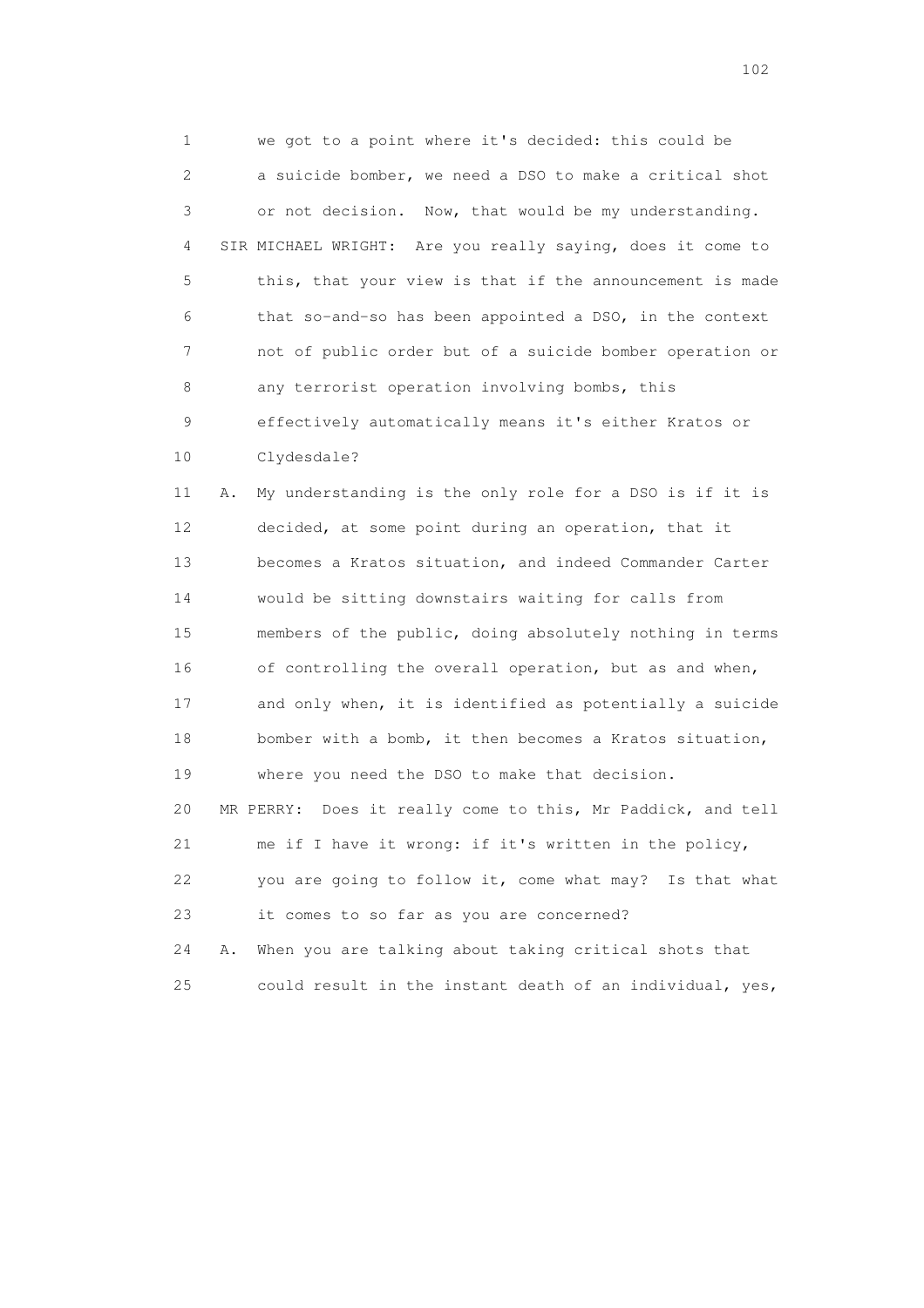1 I would stick to the policy, sir.

 2 Q. Suppose by not sticking to the policy, you have the 3 flexibility to make sure the investigation is carried 4 out effectively and efficiently, you would still stick 5 to the policy? 6 A. Sir, what I would say is if I identified that the 7 operation wasn't running effectively because of lack of 8 leadership or whatever it was, then I would make 9 representations to Gold to ensure that that happened, 10 rather than as DSO taking on those responsibilities 11 myself. 12 Q. No, no, no, don't worry about complaints about lack of 13 leadership, we have not had any of those in this case. 14 As far as you are concerned, even if, by having a DSO, 15 the operation could be run effectively and efficiently 16 you would say: it's not written in the policy, we can't 17 have that? 18 A. What I would say, sir, is that as DSO I need to 19 concentrate solely on that life or death decision and 20 I should therefore not be involving myself in other 21 matters other than that decision. 22 SIR MICHAEL WRIGHT: Did you appreciate that the decision to 23 nominate a DSO and very shortly afterwards identifying 24 Cressida Dick as the DSO was taken, if my recollection 25 is right, at somewhere between 1 and 2 o'clock in the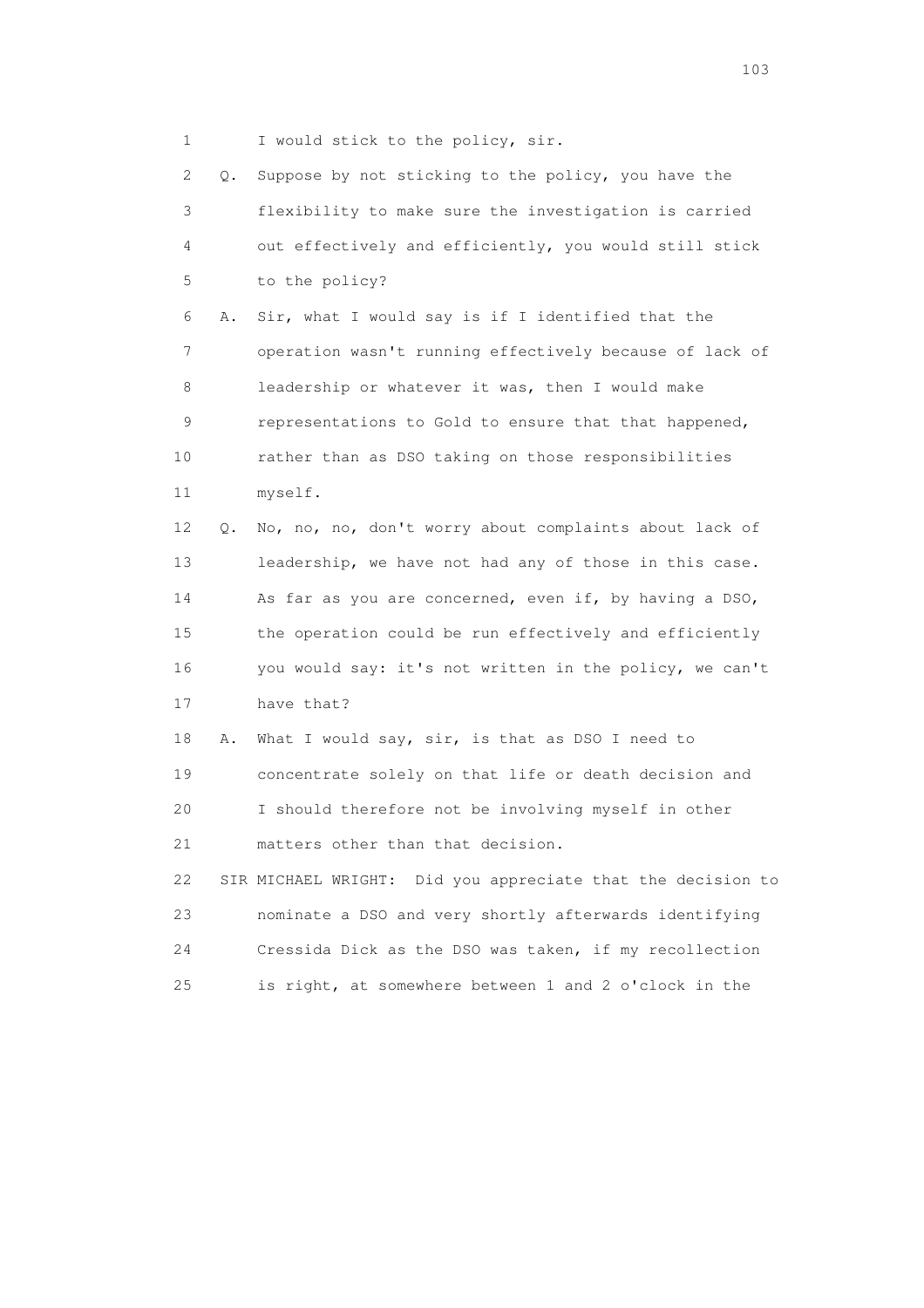1 morning of the 23rd.

2 MR PERRY: That's right. 21st.

3 A. By Commander Armand, sir.

 4 SIR MICHAEL WRIGHT: At that stage the rucksack had not been 5 found, nobody had identified any individual as even 6 a potential terrorist bomber, nobody knew how the 7 operation was going to develop. Bit odd, isn't it, to 8 appoint a DSO on the basis that you say a DSO is to be 9 appointed when they have barely got the operation going, 10 and they don't even know what they are going to run 11 into?

 12 A. No, sir, because if you look at the scenario that you 13 are in a manhunt situation for four people who have 14 attempted a bombing, when you go through the "what if" 15 scenarios, it doesn't take you very long to realise that 16 you could get into a situation where officers are 17 confronted with one of the suspects who is believed to 18 be a suicide bomber with a bomb, and at that point you 19 need the DSO to step in and take control of that 20 situation. Indeed --

 21 MR PERRY: Well, what's Commander Carter doing? 22 A. Commander Carter is -- the decision was made, and it was 23 Commander Allison who was Gold overall for the uniform 24 operation downstairs, who actually suggested that if 25 there was a manhunt operation, a covert surveillance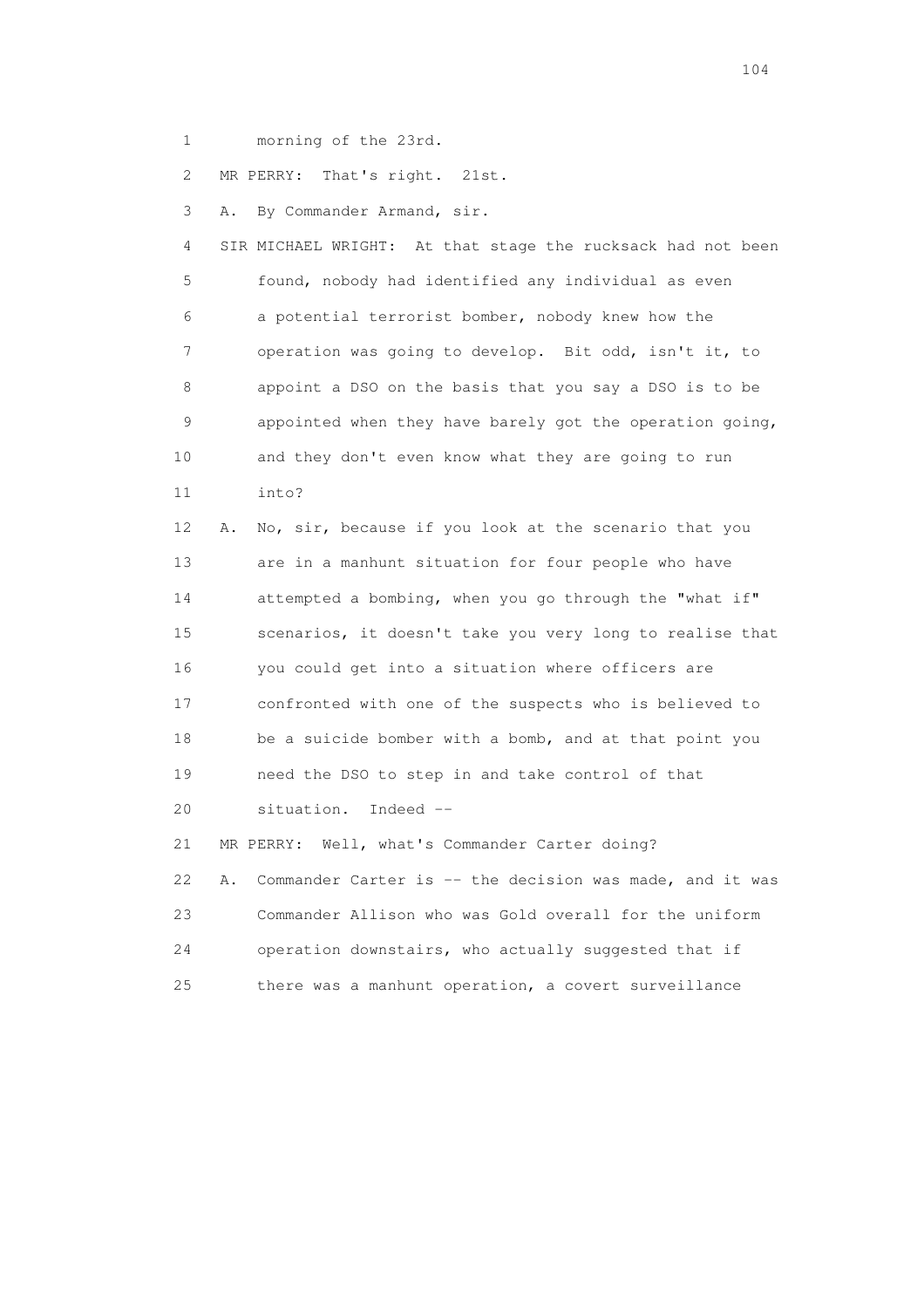1 operation going to be conducted upstairs, that there 2 should be, in addition to Commander Carter dealing with 3 phone calls from the public saying that they believed 4 that this person was a suicide bomber, that it would be 5 advantageous to have a DSO on standby also with the 6 covert operation. So that if that scenario did play 7 out, which was likely in all the circumstances, there 8 would be a DSO there on standby ready to take over at 9 that point.

 10 Q. Well, I am not going to go round the houses, it's not on 11 standby, she is in the operations room, called in to 12 perform the role of DSO, but I just want to make sure 13 that no-one's got any misunderstanding about this. When 14 you have just given that long explanation of what 15 happened, where have you got all that from? You weren't 16 involved in these events. You have just been explaining 17 about who was doing what and why.

- 18 A. Yes.
- 19 Q. Where is all that from?
- 20 A. I have carefully researched what happened, I have
- $21$  read  $-$
- 22 Q. You have researched it, where?
- 23 A. I have read the IPCC report.

24 Q. Yes, have you bothered to read the evidence given by all

25 the witnesses in this case before you came to give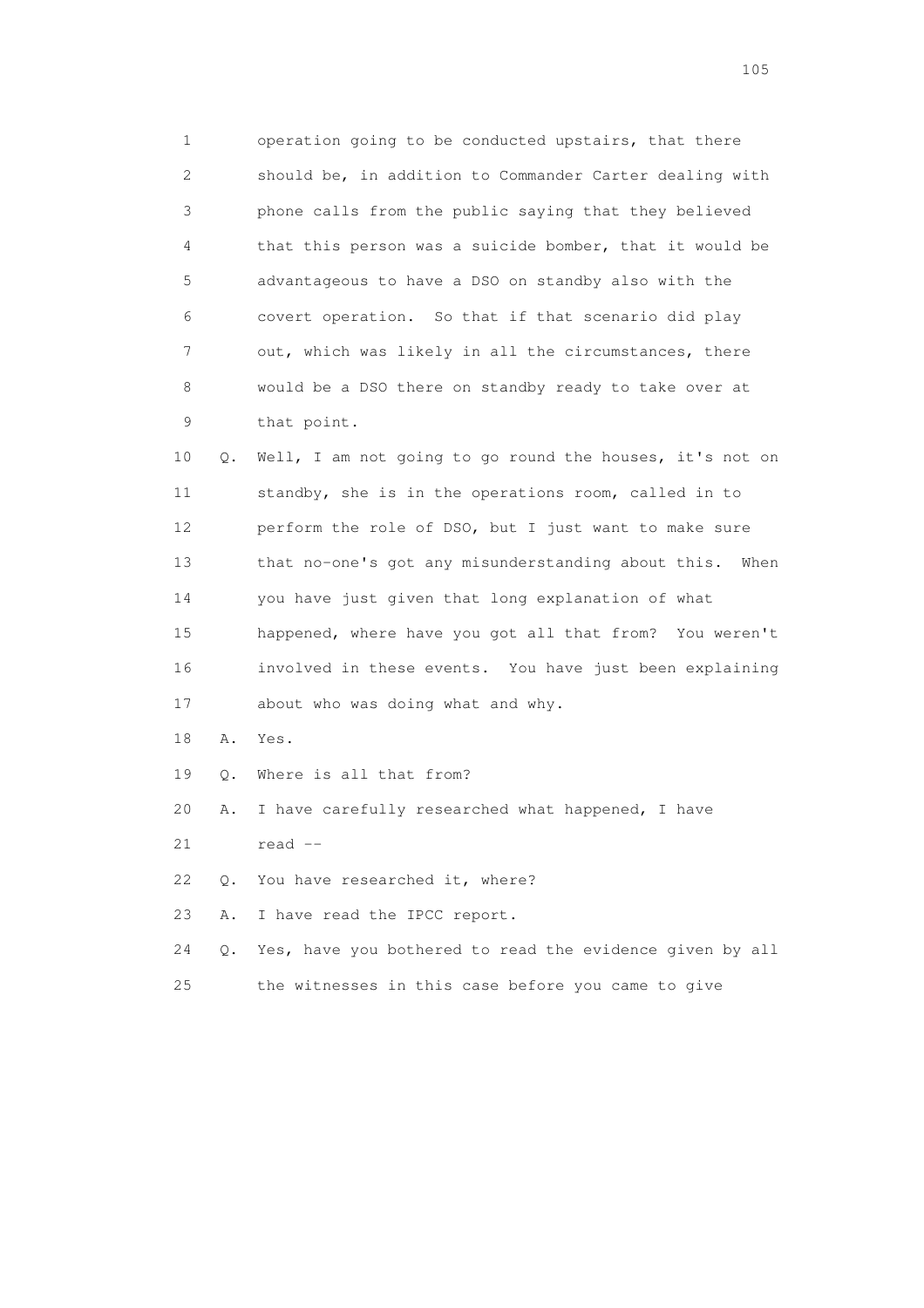- 1 evidence as an expert?
- 2 A. I have read the evidence of Commander McDowall, the 3 evidence of Commander Dick, and I have read the evidence 4 of Mr Purser. 5 Q. What about all the other evidence that's relevant to 6 this question?
- 7 A. I haven't read it in full, sir, but I have been kept 8 aware of, I have made myself aware of --
- 9 Q. Who's kept you aware of it?
- 10 A. I have, sir, looking at the transcripts available on the 11 website.
- 12 Q. But it's a very important matter, isn't it, to volunteer 13 to come and give evidence in an inquest as important as
- 14 this, it's a very important matter, isn't it?
- 15 A. Yes, sir.
- 16 Q. And you are talking about these matters of policy and
- 17 what senior officers should and should not do, and you 18 have read the evidence given by three witnesses before
- 19 coming here?
- 20 A. Yes, sir.
- 21 Q. Do you think that's acceptable?
- 22 A. Yes, I do, sir.
- 23 Q. Did you speak to Cressida Dick about events in the
- 24 control room?
- 25 A. No, sir.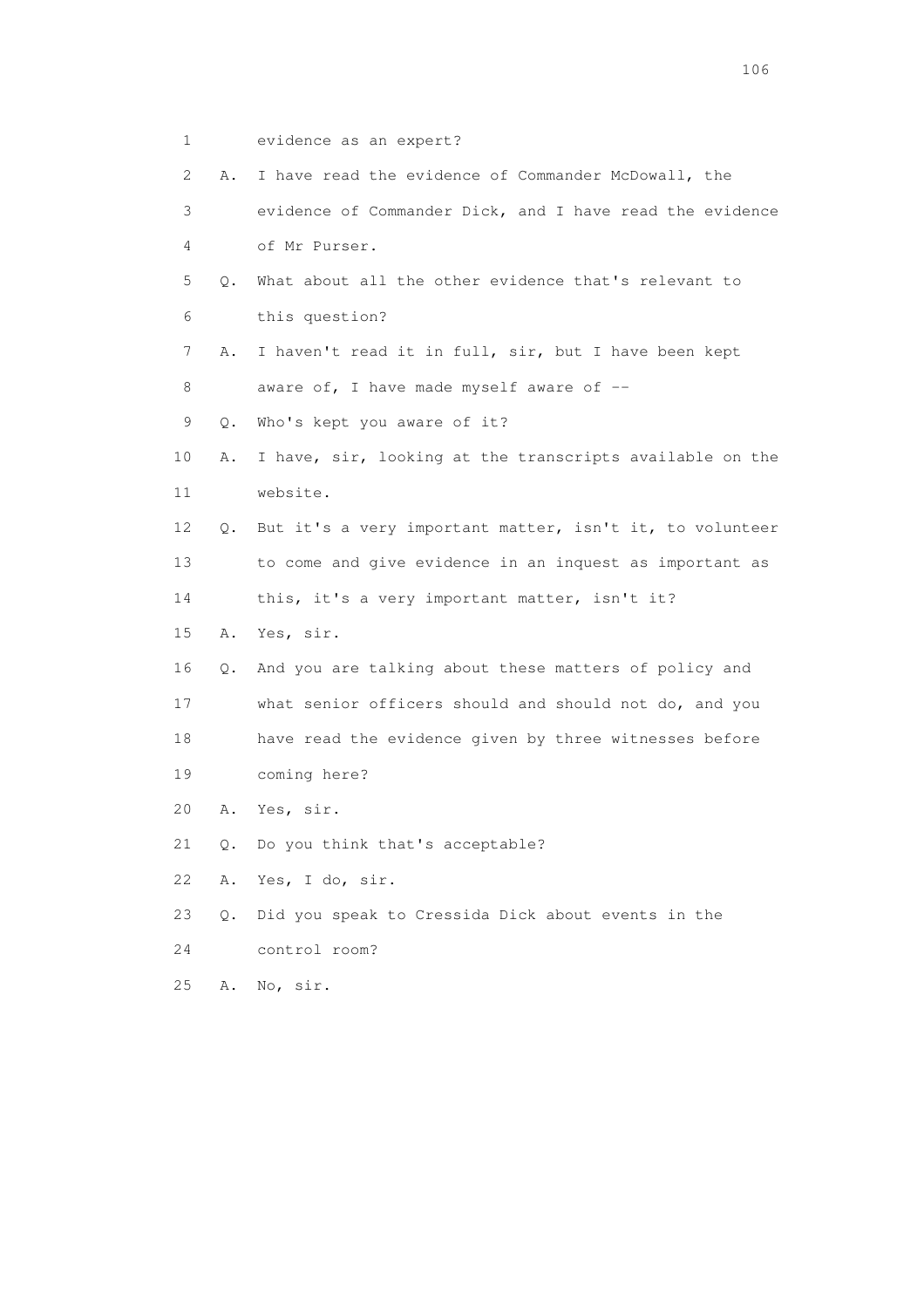1 Q. Have you spoken to anyone who was in the control room? 2 A. No, sir. 3 Q. Have you spoken to anyone who was involved in this 4 operation, firearms officers or surveillance officers? 5 A. No, sir. 6 Q. The operation was unique, wasn't it? 7 A. Yes, sir. 8 Q. And your experience at the Notting Hill Carnival, you 9 gave evidence-in-chief that you were involved in 10 decision-making, just so we get this clear, you were 11 a loggist, weren't you? 12 A. On that particular occasion. On the other six 13 occasions, I was a Subsector Commander. 14 Q. Yes, but the time that you had exposure to a DSO, you 15 were a loggist, weren't you? 16 A. Yes, sir. 17 Q. On one occasion? 18 A. Yes, sir. 19 Q. We have had loggists in this case, Mr Cremin, for one. 20 You stand there, setting out the decisions and the 21 rationale for the decisions that the senior officer is 22 making; that's right, isn't it? 23 A. I don't understand the question. 24 Q. You are speaking into -- you told us that very vivid 25 image --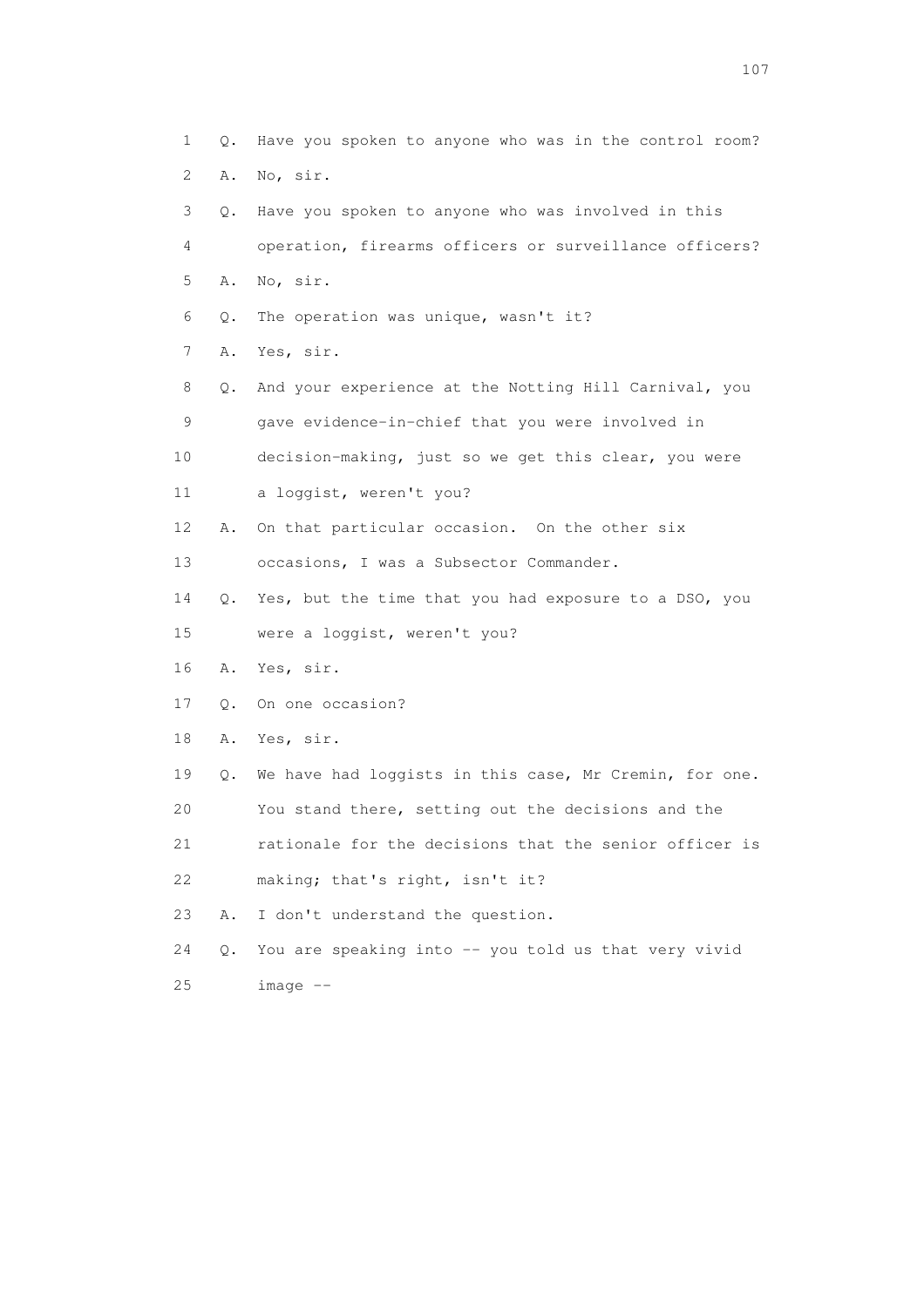1 A. Yes, yes.

| $\mathbf{2}^{\mathsf{I}}$ | О. | Of having the tape recorder in your glove and you say:     |
|---------------------------|----|------------------------------------------------------------|
| 3                         |    | "The senior officer has made decision number 1, it is as   |
| 4                         |    | The rationale for the decision is as follows."<br>follows. |
| 5                         |    | That's what you do as a loggist.                           |
| 6                         | Α. | Yes, sir.                                                  |
| 7                         | Q. | You are not actually involved in the decision-making       |
| 8                         |    | yourself, are you?                                         |
| 9                         | Α. | No, sir.                                                   |
| 10                        | Q. | So your experience at Notting Hill Carnival was            |
| 11                        |    | recording decisions and the rationale rather than being    |
| 12                        |    | involved in any decisions and you did it on one            |
| 13                        |    | occasion?                                                  |
| 14                        | Α. | Yes, sir.                                                  |
| 15                        | Q. | While you were at Notting Hill Carnival, just so we        |
| 16                        |    | know, you weren't exclusively dealing with Carnival,       |
| 17                        |    | were you? Because over this period, this was when you      |
| 18                        |    | were working as a Chief Inspector in the planning unit     |
| 19                        |    | of the personnel department, 1989 to 1990?                 |
| 20                        | Α. | Yes, sir.                                                  |
| 21                        | Q. | Back office?                                               |
| 22                        | Α. | Yes, sir.                                                  |
| 23                        | Q. | When you were a staff officer to the                       |
| 24                        |    | Assistant Commissioner, over the same period, 1991 to      |
| 25                        |    | 1992?                                                      |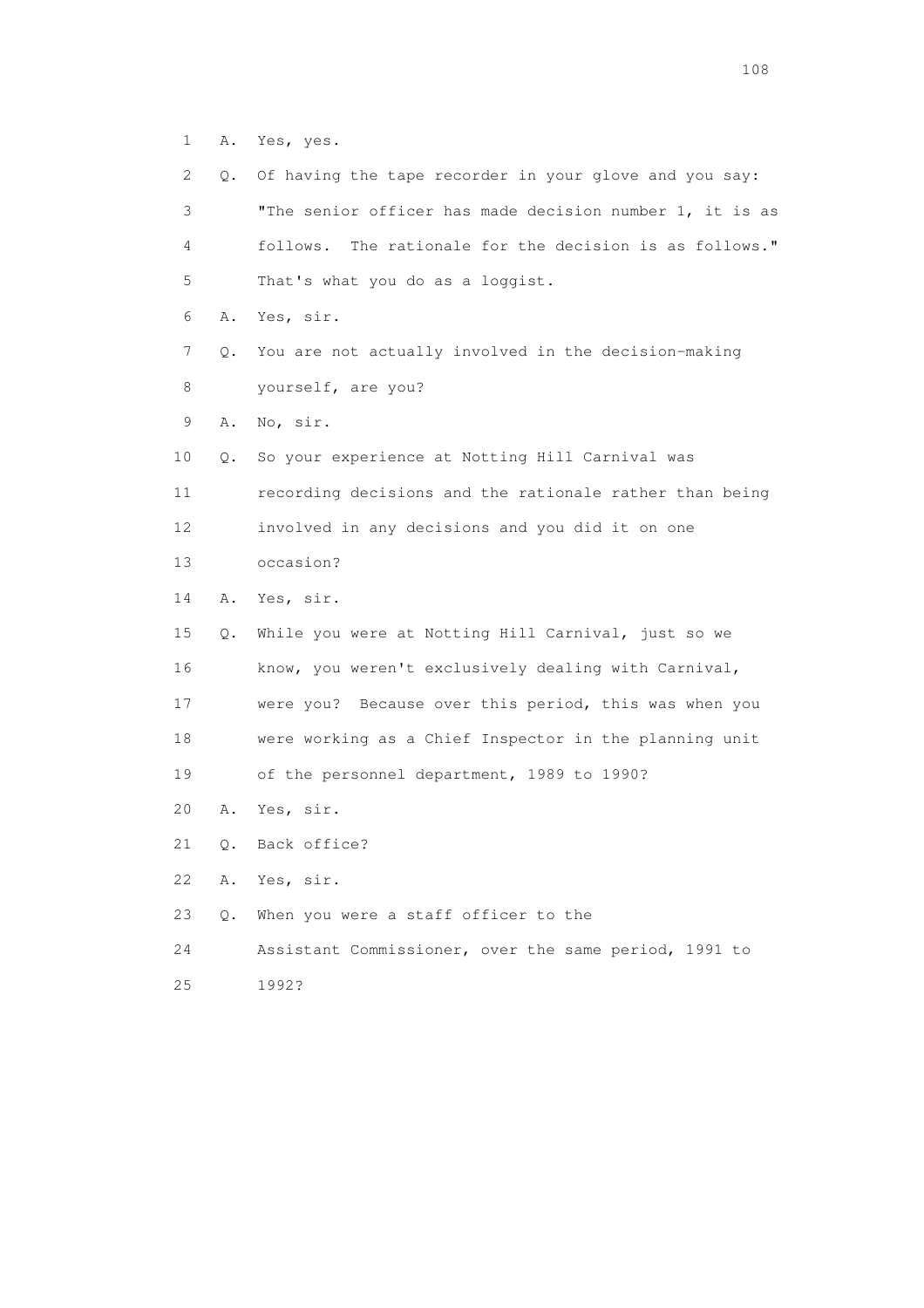- 1 A. Yes, sir.
- 2 Q. Back office?

| 3               | Α. | Yes, except when I was with the Assistant Commissioner,  |
|-----------------|----|----------------------------------------------------------|
| 4               |    | he allowed me virtually every weekend to go out and be   |
| 5               |    | involved in public order situations, mainly at Wembley   |
| 6               |    | arena but it was practically every weekend.              |
| 7               | О. | How many suicide bombers were there at Wembley arena?    |
| 8               |    | There weren't any. It's not the same situation, is it?   |
| 9               | Α. | No, sir.                                                 |
| 10              | Q. | Over the same period at Notting Hill, 1993, you were in  |
| 11              |    | charge of the South Eastern London Territorial Support   |
| 12 <sup>°</sup> |    | group?                                                   |
| 13              | Α. | Yes, sir.                                                |
| 14              | Q. | And then at Brixton police station, in charge of         |
| 15              |    | personnel and training?                                  |
| 16              | Α. | Except for six months when I was in charge of all        |
| 17              |    | operational policing at Brixton, sir.                    |
| 18              | Q. | And so far as you have told us, you have told us<br>Yes. |
| 19              |    | about the Gold Commander, you have given evidence about  |
| 20              |    | the Gold Commander should have ensured that the strategy |
| 21              |    | was implemented?                                         |
| 22              | Α. | Yes, sir.                                                |
| 23              | Q. | Now, may we just get this clear, just if I can maybe     |
| 24              |    | deal with this. You are not suggesting, are you, that    |
| 25              |    | the role of Gold Commander firearms is to micromanage    |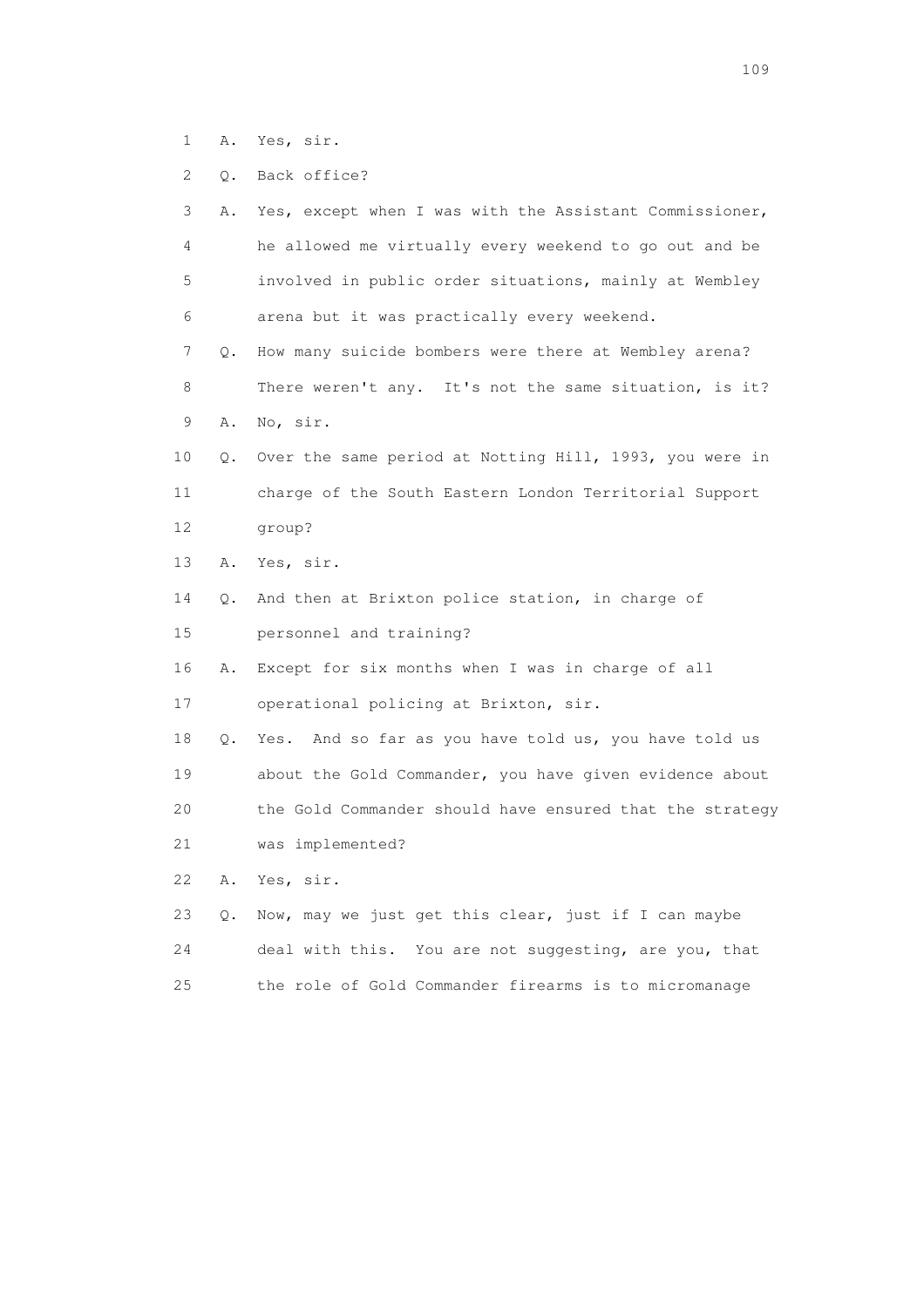1 any firearms operation?

2 A. No, sir.

 3 Q. Because the whole point of having the Gold, Silver, 4 Bronze structure is to have a command structure in 5 place, for Gold to set the strategy and for Silver to 6 implement the tactics? 7 A. Yes, sir. 8 Q. And Gold would only need to be consulted if there was to 9 be a change to the strategy? 10 A. Under Gold, Silver, Bronze, sir, Gold retains overall 11 responsibility for the operation no matter what the 12 roles of the other people are. 13 SIR MICHAEL WRIGHT: You mean for every minor decision that 14 has to be taken? 15 A. No, sir, but in terms of whether the operation is going 16 to be successful or not, it is Gold's responsibility. 17 MR PERRY: Yes. Sir, would that be a convenient moment? 18 SIR MICHAEL WRIGHT: Very well. 2 o'clock, please, ladies 19 and gentlemen. 20 (1.00 pm) 21 (The short adjournment) 22 (2.00 pm) 23 (In the presence of the jury) 24 SIR MICHAEL WRIGHT: Mr Perry, give me an idea how much 25 longer you have.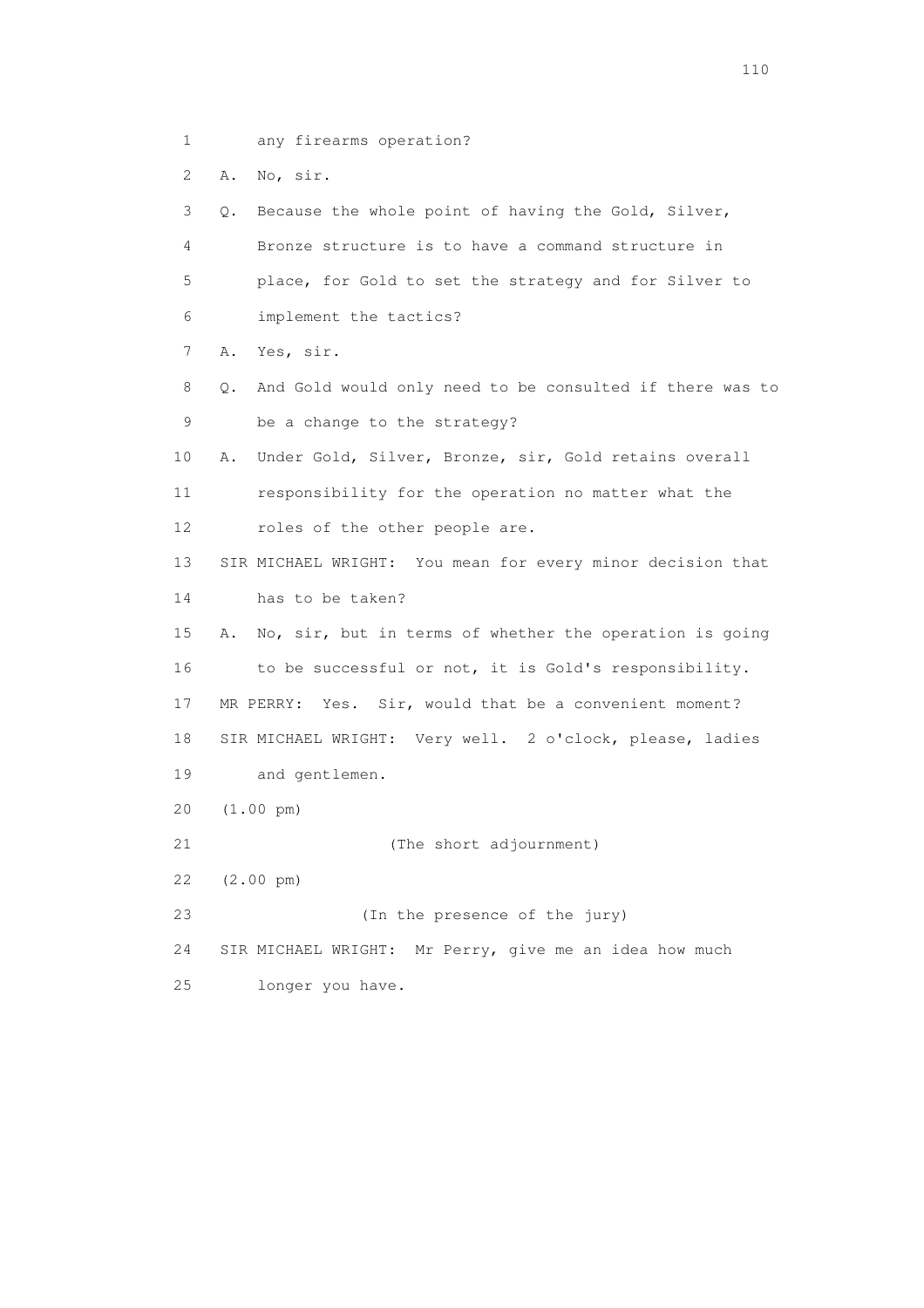1 MR PERRY: Sir, I hope about 10 or 15 minutes.

2 SIR MICHAEL WRIGHT: Yes. I am bound to say I think it

 3 might be helpful to everybody if the temperature were 4 not allowed to rise too high.

 5 MR PERRY: I am very sorry if people think that. I would be 6 very distressed if I thought that people thought I was 7 being nasty.

 8 SIR MICHAEL WRIGHT: Mr Paddick, there are a couple of 9 things I want your help about, please. The first is 10 a question from the jury.

 11 While we are still thinking about DSOs, in your 12 view, given the nature of the operation that was being 13 conducted on the 22nd, and I don't mean, as you 14 appreciate, only Scotia Road, but there was certainly 15 originally one other address and then possibly two more. 16 In your view, how many DSOs should there have been on 17 this operation and what would their roles have been? 18 A. It's difficult to say, DSOs are in short supply and you 19 have to compromise on these things, you have to be 20 flexible is I think a phrase that's been used today. 21 The difficulty you have is, with potentially two 22 addresses with the potential for suspected suicide 23 bombers coming out of the two premises, potentially at 24 the same time, then it might be advisable to have two 25 DSOs, one for each premises. Of course when you get to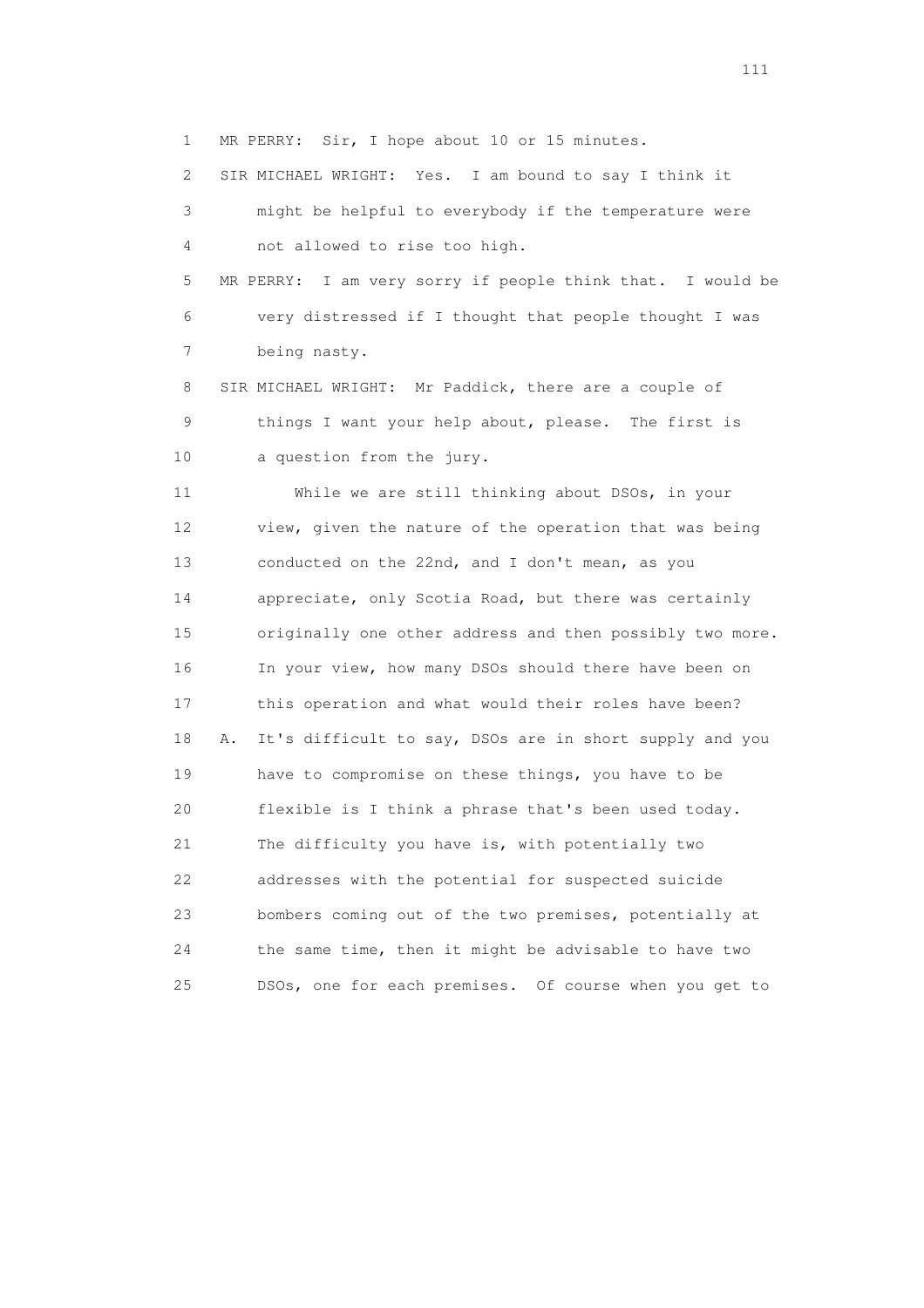1 four premises or even more premises, then you are going 2 to run out of DSOs.

 3 In an ideal situation you would have one DSO for 4 each premises so that they could take control of that 5 situation were a suspended suicide bomber to emerge. 6 SIR MICHAEL WRIGHT: You say ideal, is it realistic? 7 A. Probably not realistic.

 8 SIR MICHAEL WRIGHT: The other thing is, Mr Perry, and 9 actually me as well, were -- I think speaking for 10 myself -- a little puzzled just before the court rose 11 about what you were saying about the interrelationship 12 between Clydesdale and Kratos on the one hand and the 13 situation that was presented in this case on the other. 14 If you want to expand on that, I would be very grateful 15 if you would.

 16 A. Indeed. Of course, I am not suggesting that the 17 operation on the 22nd was a Kratos operation or even 18 a Clydesdale operation. A Clydesdale operation is where 19 you have, it was envisaged, a ceremonial event, like 20 Trooping the Colour, and you would have a DSO, and you 21 would have intelligence that that was going to be 22 attacked.

 23 The operation that was being conducted, the 24 surveillance operation, again was not a Kratos 25 operation. It becomes a Kratos situation if it's -- if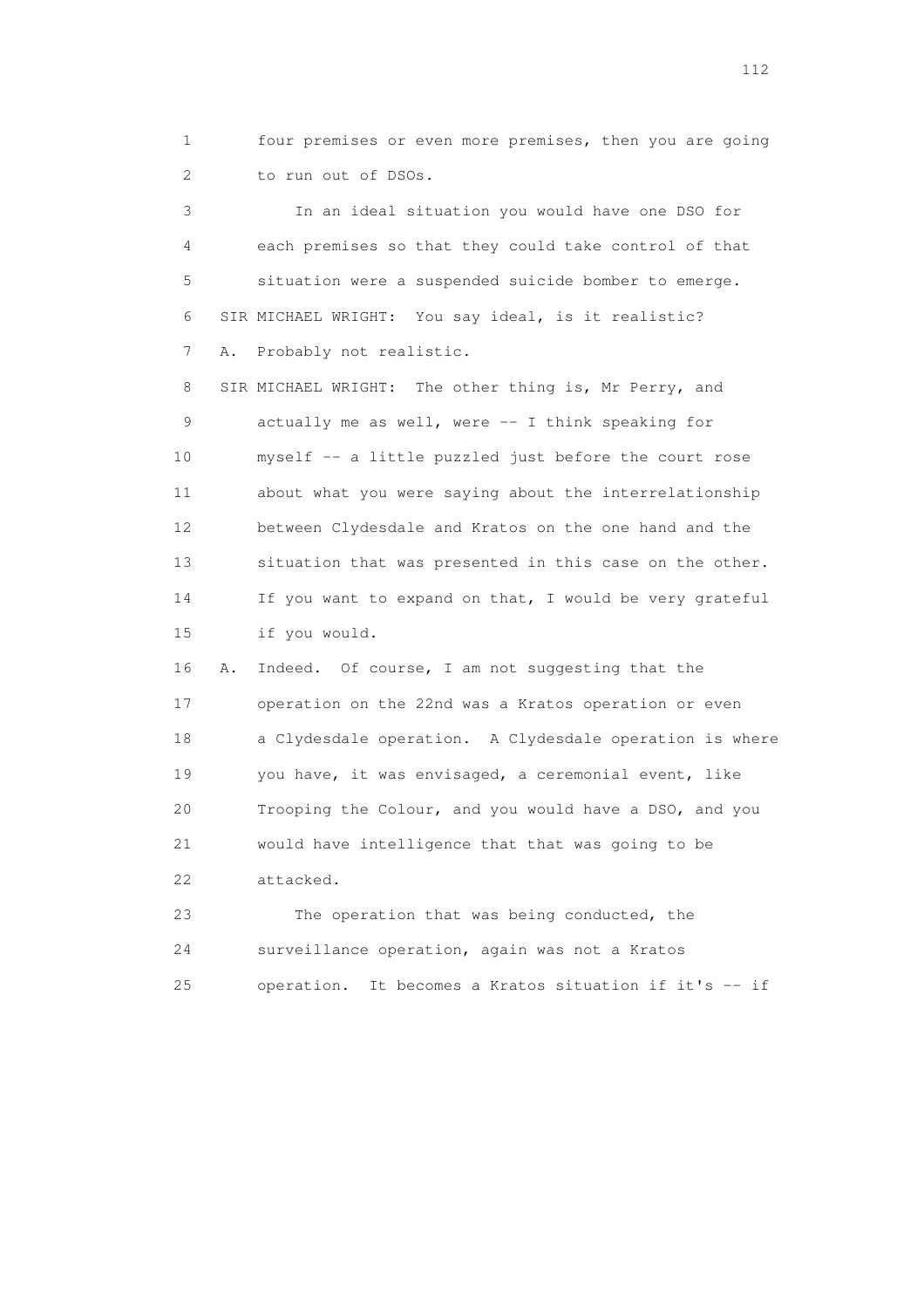1 the people running that operation decide that they 2 believe that the person that they have now identified is 3 a suspected suicide bomber with a bomb. Then it 4 switches into a Kratos situation, and that's when the 5 DSO should take over the scenario. So the whole thing  $6$  is not  $-$  7 SIR MICHAEL WRIGHT: You mean without anybody saying 8 anything? 9 A. No, no, what would happen is the Silver probably who is 10 running the operation at that stage would come -- you

 11 know, on the basis of the intelligence coming in, would 12 form the impression: yes, I believe this is a suicide 13 bomber with a bomb, I am therefore going to hand control 14 of this situation over to the DSO.

 15 SIR MICHAEL WRIGHT: And declare what he's doing? 16 A. And declare, well, I think by doing it, it would be -- 17 by handing it over it would be saying, "I believe this 18 is now a Kratos situation and the DSO therefore should 19 be in charge of it".

20 SIR MICHAEL WRIGHT: Would you envisage in those

 21 circumstances that everybody on the ground, the forward 22 Silvers, the tactical advisers, the team leaders and so 23 forth, would all be notified that the circumstances had 24 changed in that way?

25 A. They would know because there is a change of control.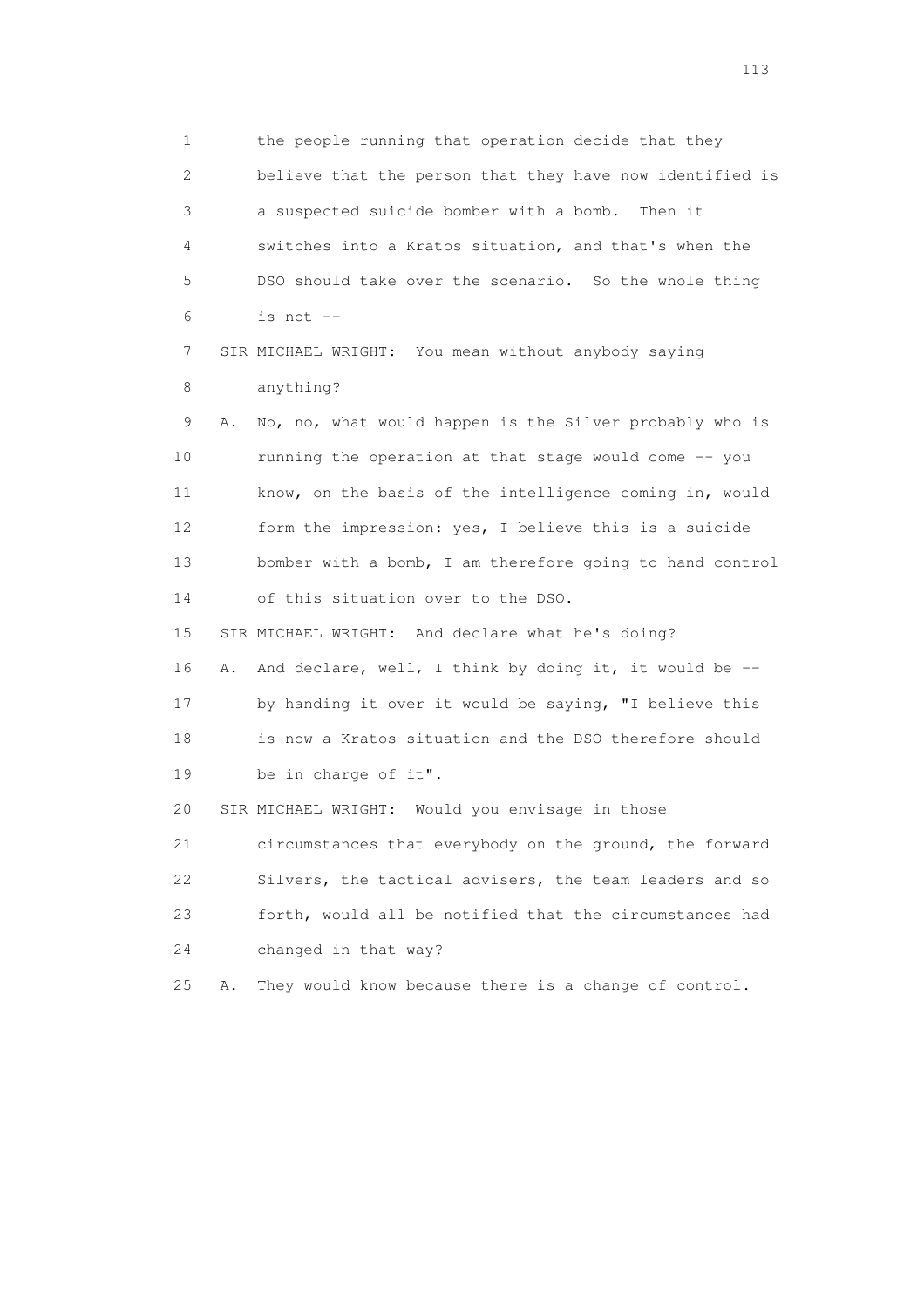1 The DSO is now in command as opposed to the Silver being 2 in command. 3 SIR MICHAEL WRIGHT: But they would have to be told that, 4 obviously? 5 A. But they would have to be told that. 6 SIR MICHAEL WRIGHT: I see, thank you. 7 MR PERRY: With all the delay that that involves? 8 A. Sorry, I don't understand, what delay? 9 Q. Well, "Oh, we have got a man here, we believe he is 10 suspected to be a suicide bomber, oh, I am now handing 11 over to you, the DSO"; that's what you are saying? 12 A. Yes. 13 Q. You say what would happen or what you think would happen 14 would that that would be Silver? 15 A. It would probably be -- well, it would be the person who 16 is in the control room at the time of most senior level. 17 So if Gold was there, Gold would make that decision. If 18 Silver was the only one in the room, then Silver would 19 make that decision. 20 Q. And then everyone on the ground has to be told as well? 21 A. Well, as I say, I think by the nature of the fact that 22 the DSO is now in control as opposed to Silver being in 23 control, people would know we are moving into a Kratos 24 situation. 25 Q. They would only know if you told them?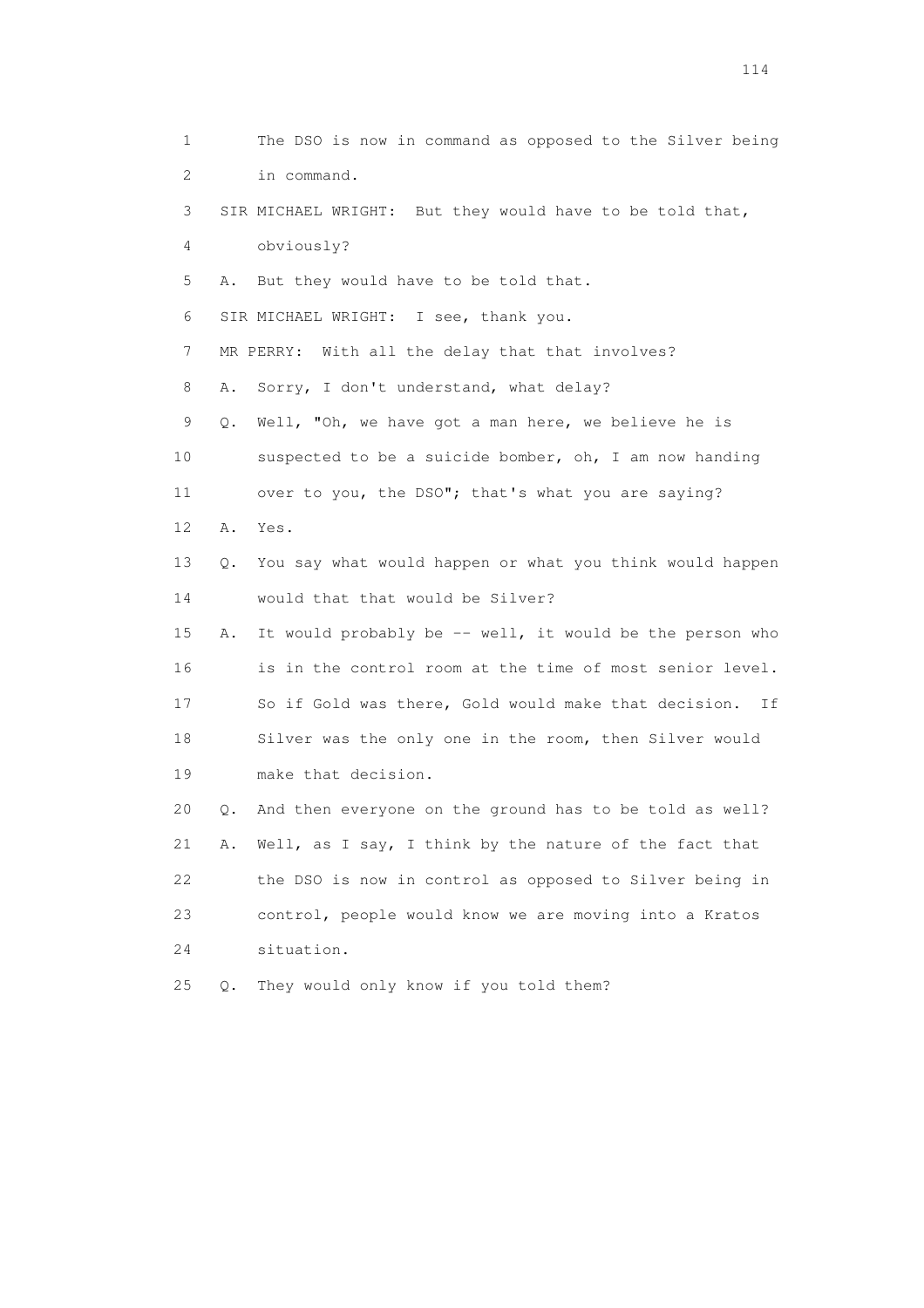1 A. Because they would know that the person who is now 2 giving the orders is not Silver but now the DSO. 3 Q. How would they know that? 4 A. Because it would be communicated over the radio. 5 Q. What would? 6 A. Well, I guess it would be communicated to them. 7 Q. What would? 8 A. That this was now a Kratos situation. 9 Q. That would be communicated, so you have two decisions 10 that you have to put in here, one to get the DSO 11 involved and the other to communicate that it's now 12 a Kratos situation; that's what you are saying? 13 A. No. No, what I am saying is, if you get to a situation 14 as would happen on the second floor on the same day, 15 that the officer running the operation decides that this 16 is now a suicide bomber with a bomb, that person would 17 then hand over control of the operation to the DSO. 18 Now, the DSO would then presumably make people aware 19 that the situation or the scenario had changed and that 20 the DSO was now in charge. 21 Q. Yes, and -- 22 A. And it could all be done instantaneously. 23 Q. That could be done instantaneously? How would it be 24 done instantaneously? 25 A. Because as we have heard in evidence-in-chief, the lines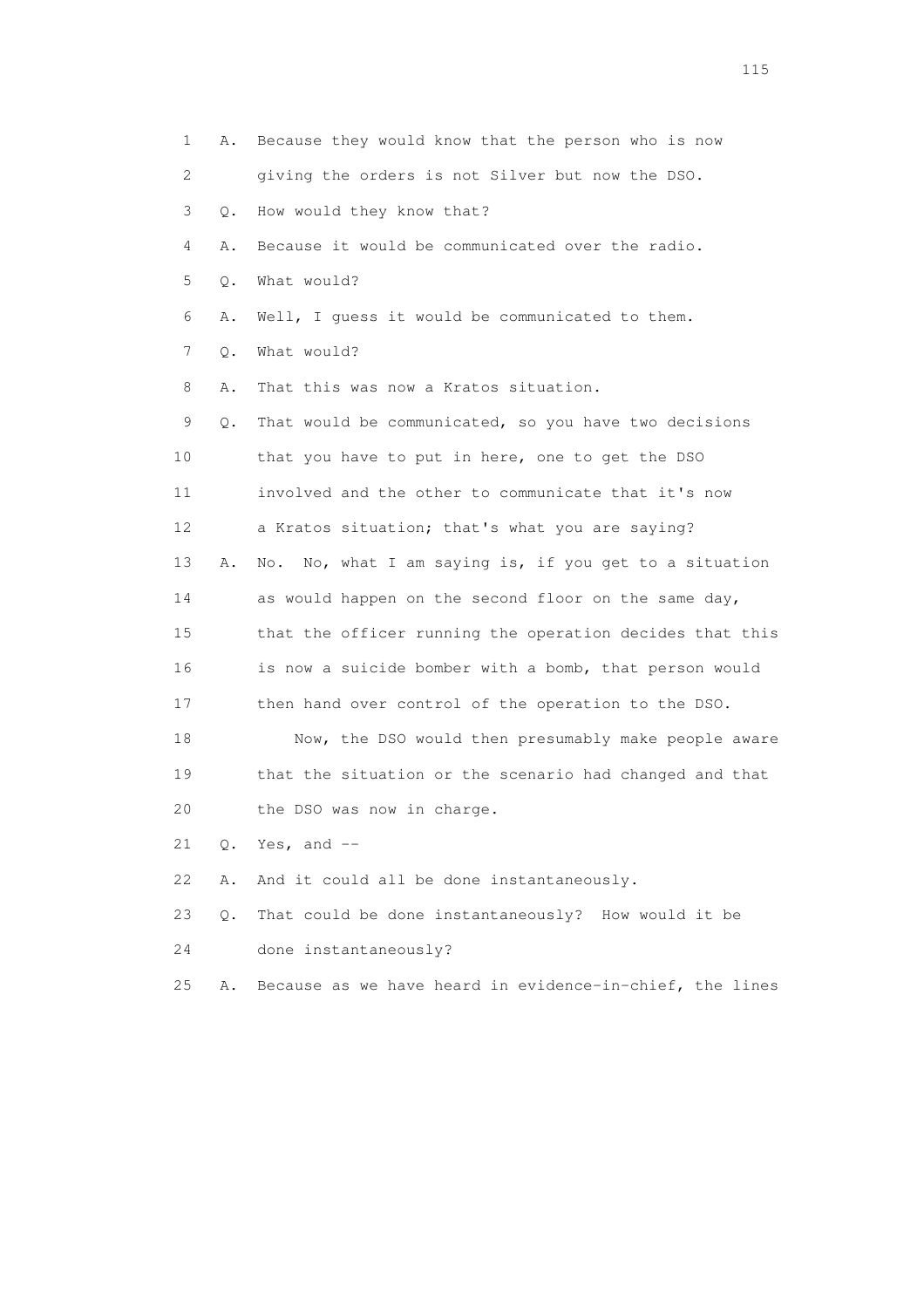1 of communication between the control room and the armed 2 officers, surveillance officers and so forth. I mean, 3 everybody is there, the lines of communication are 4 there, and it could be easily and almost instantaneously 5 be communicated to everybody. So whether it's from the 6 tactical adviser by mobile phone to the Silver firearms 7 on the ground, whether it was via the Cougar sets that 8 are in the control room to the surveillance officers, 9 people could within a very short space of time be told. 10 Q. So this has to go on while the suicide bomber, or the 11 person believed to be or suspected to be the suicide 12 bomber, is going about his or her business? 13 A. Yes, sir. 14 Q. Thank you. You have said all of that on the basis of 15 your expertise, but as we know, you have never been 16 involved in a Kratos situation, have you? 17 A. No, sir. 18 Q. Nor a DSO? 19 A. No, sir. 20 Q. Could I just ask you, please, on the topic of the narrow 21 and specific role of a DSO and also another topic that 22 I would like to deal with, please may we have your 23 statement, paragraph 12, up on the screen so everyone 24 can follow. 25 If we just zoom in on that for the moment. May we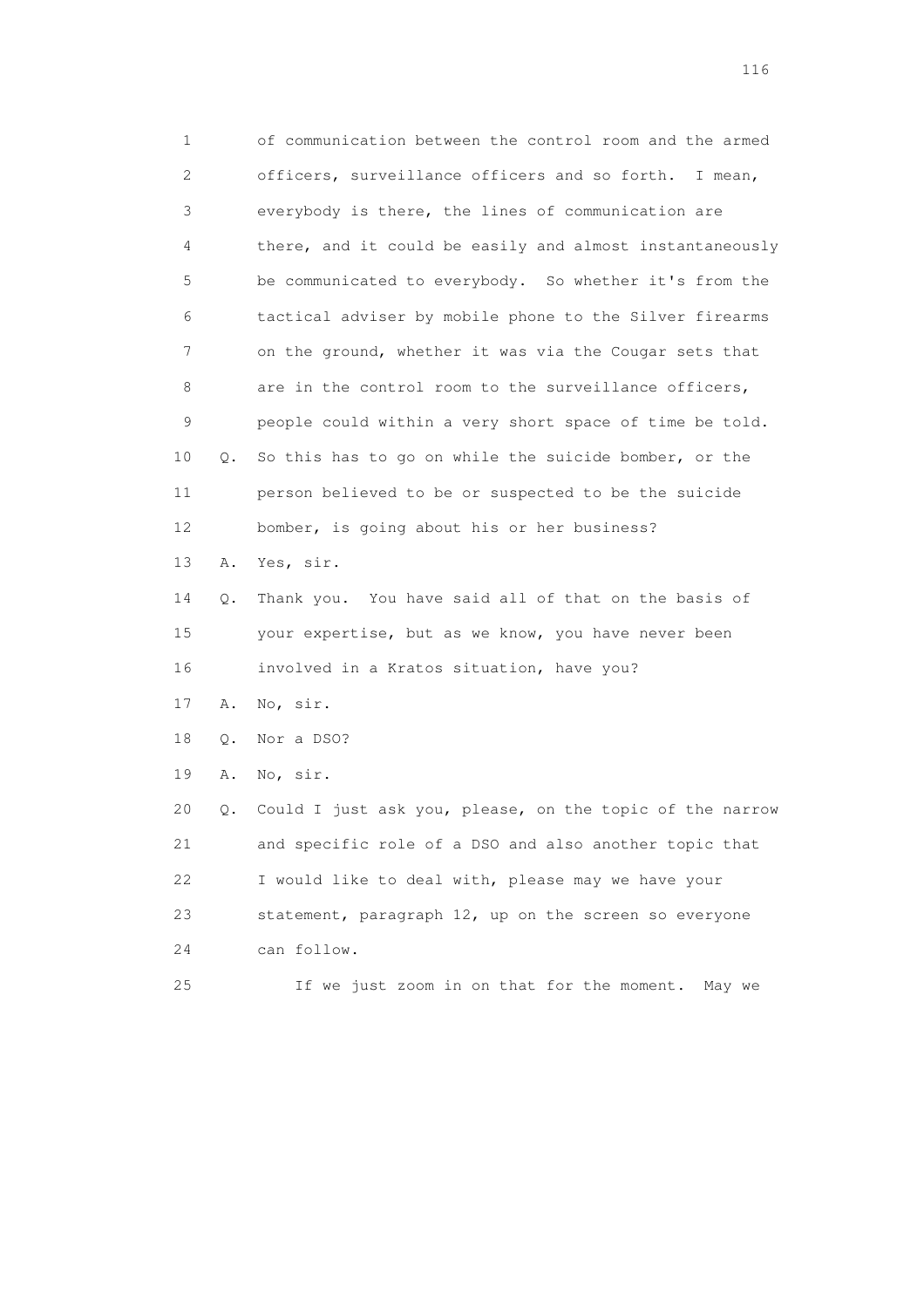1 just follow this. This was the statement, so everyone 2 knows, you made on 14 July this year. You say this: 3 "The people who were considered suitable for 4 becoming DSOs had to be of a senior level as they had to 5 be relied on to make split second life or death 6 decisions and had to be accountable for those decisions. 7 It was not necessary to have experience in firearms, and 8 I was never trained as a firearms officer. It would 9 have been impractical to only train former firearms 10 officers to become DSOs as there were very few, if any, 11 Commanders or DACs who had any experience of being 12 specialist trained firearms officers. Furthermore, the 13 skills needed to be a DSO and/or a Gold Commander were 14 more about decision-making and strategy than experience 15 or skill in using firearms."

 16 So far so good, you have effectively said all of 17 that. What I want to ask you about is first of all the 18 next sentence, please:

 19 "The role required somebody who had to make the 20 judgment as to whether to shoot or not shoot and to 21 think through 'what if' scenarios and make decisions. 22 For instance, they would have to consider whether to 23 attempt negotiation or an armed entry."

 24 So that that's "what if" scenarios and make 25 decisions other than ordering a critical shot?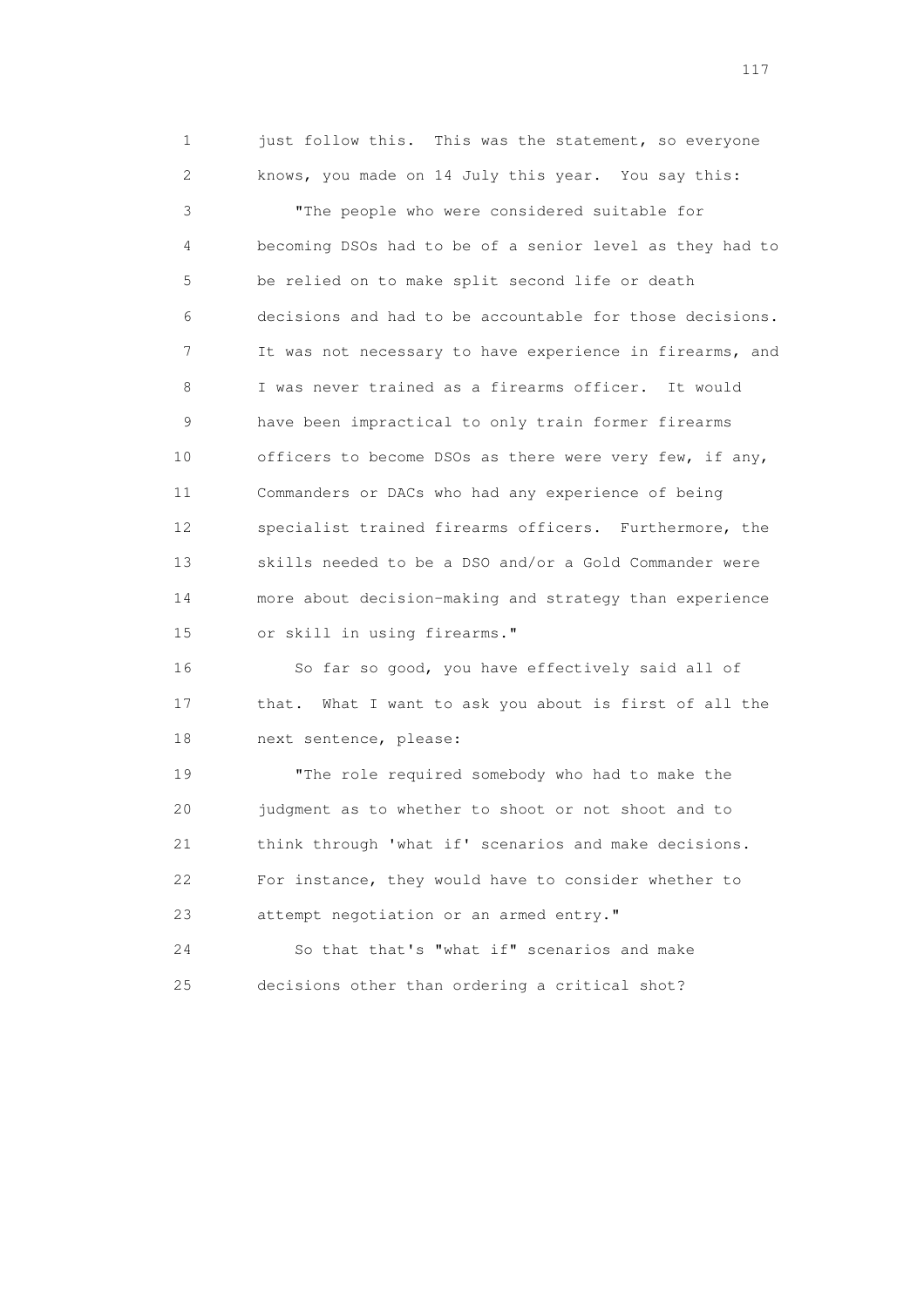1 A. Yes, because I am talking about the role of DSO and/or 2 a Gold Commander. 3 Q. But here, if you are a DSO and/or a Gold Commander you 4 are accepting then that a whole range of options are 5 available to you? 6 A. No, sir, I am not, I'm talking about the role of a DSO, 7 full stop, and the role of a Gold Commander, full stop. 8 The example I have given there is an example of what 9 would be required of a Gold firearms commander, not one 10 required of a DSO. 11 SIR MICHAEL WRIGHT: So you are ringfencing a DSO. 12 A. I am ringfencing it, sir. 13 SIR MICHAEL WRIGHT: He or she have only one function? 14 A. That is my understanding of the policy. And bearing in 15 mind -- and I think Cressida Dick said this in 16 evidence-in-chief -- that the role of DSO was developed 17 from the Notting Hill baton round scenario. And in that 18 scenario it's absolutely clear that other people run the 19 operation until you get to the point where you need the 20 critical decision to be made, and then it's handed over 21 to the DSO. 22 MR PERRY: Well, everyone can see what you have written 23 there. 24 May I just ask you about the tailpiece of this

25 paragraph, the final three lines: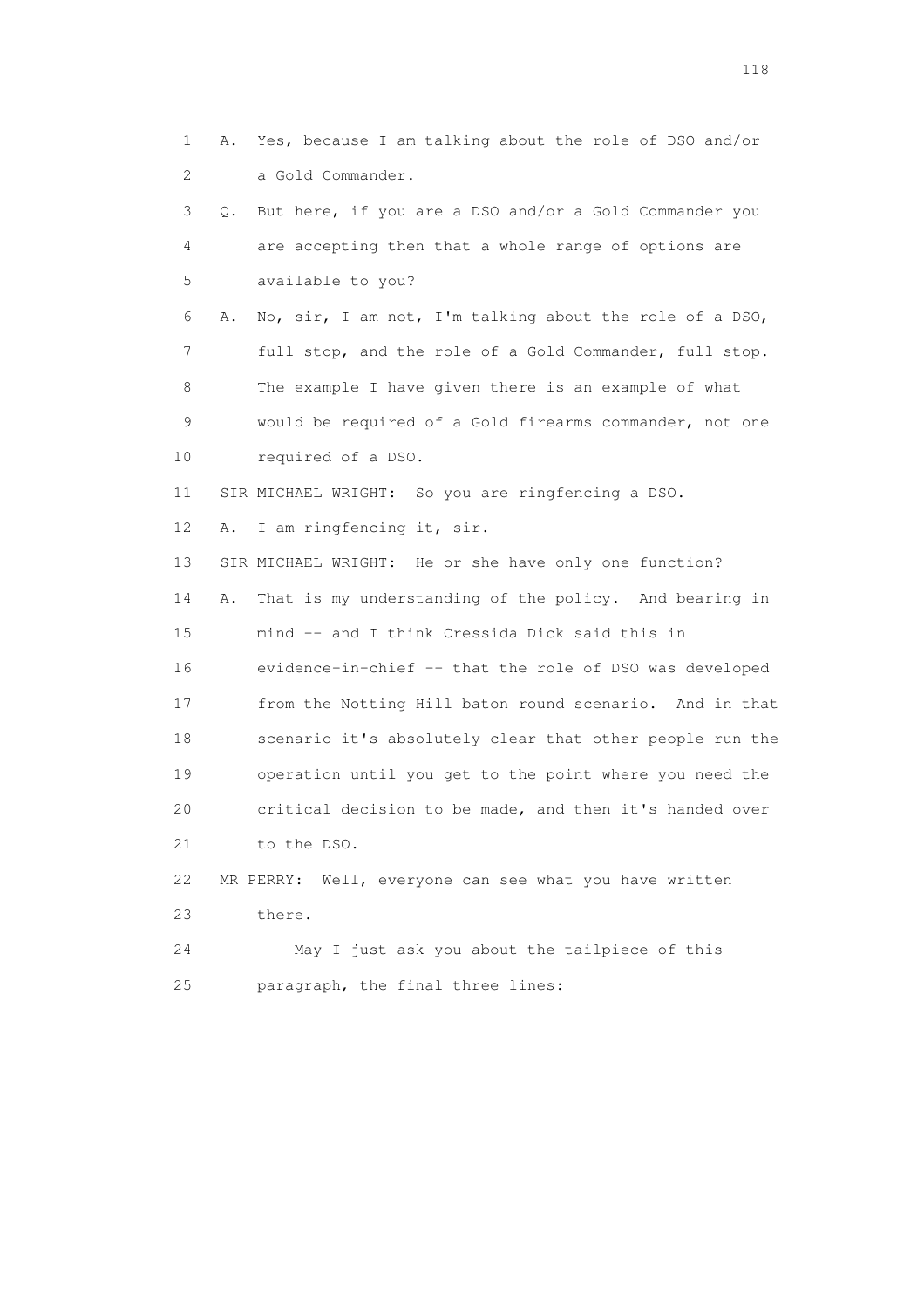| $\mathbf 1$               |    | "Subsequent to Stockwell I received Gold firearms        |
|---------------------------|----|----------------------------------------------------------|
| $\mathbf{2}^{\mathsf{I}}$ |    | commander training. The Gold firearms commander would    |
| 3                         |    | always have a firearms trained tactical adviser working  |
| 4                         |    | alongside them who would be able to advise them."        |
| 5                         |    | Do you stand by that?                                    |
| 6                         | Α. | Yes, sir, in relation to a Gold firearms commander, yes. |
| 7                         | Q. | Before you made this statement, did you read the ACPO    |
| 8                         |    | firearms manual?                                         |
| 9                         | Α. | I have read it in the past, but I didn't immediately     |
| 10                        |    | before making this statement, sir, no.                   |
| 11                        | Q. | Because it would be very important if you are giving     |
| 12                        |    | evidence here to get it right, wouldn't it?              |
| 13                        | Α. | Well, sir, I have made every endeavour to get it right   |
| 14                        |    | and $--$                                                 |
| 15                        | Q. | The ACPO firearms manual is available on the ACPO        |
| 16                        |    | website, isn't it?                                       |
| 17                        | Α. | I am not sure whether it is in its entirety, sir, no.    |
| 18                        | Q. | The bit I am going to ask you about is, because I'm      |
| 19                        |    | going to ask if we can keep that on the screen, please,  |
| 20                        |    | and if we can have the ACPO manual, paragraph 5.4,       |
| 21                        |    | page 269. Documents page 269. You had read this, had     |
| 22                        |    | you, when you were a police officer?                     |
| 23                        | Α. | Yes.                                                     |
| 24                        | Q. | You didn't read it before you made your statement?       |
| 25                        | Α. | No, sir.                                                 |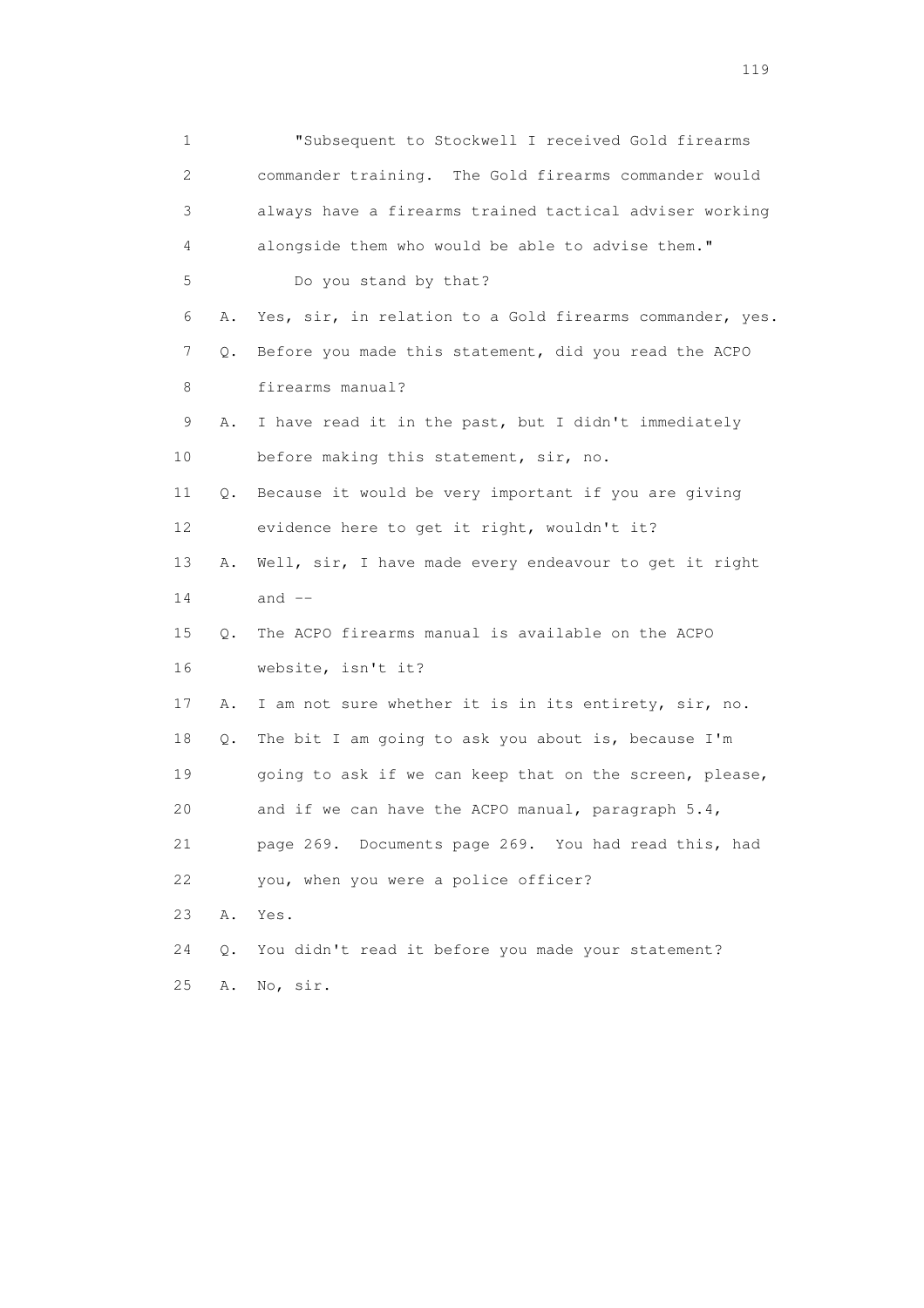1 Q. Even though you were dealing with matters relating to 2 firearms? 3 A. Yes, sir. 4 Q. Shall we just look at 5.4: 5 "While the need for tactical advice will always 6 exist at the level of Silver Commander as a priority, 7 Gold Commanders may wish to seek the advice of 8 a tactical adviser concerning the potential operational 9 effect of setting tactical parameters." 10 It's quite different from your statement, isn't it? 11 A. My understanding and my training, sir, in the 12 Metropolitan Police, is that as a Gold Commander of 13 a firearms situation you should have a tactical adviser 14 with you. But I appreciate that is different from what 15 it says in the ACPO manual. 16 SIR MICHAEL WRIGHT: What that paragraph is doing is drawing 17 a distinction between the function of the 18 Silver Commander and the Gold Commander, isn't it? 19 A. It is, yes. 20 SIR MICHAEL WRIGHT: Because the Silver Commander is 21 actually on the ground. 22 A. Yes. 23 SIR MICHAEL WRIGHT: He needs the tactical adviser there to 24 deal with the practicalities of deploying firearms 25 officers?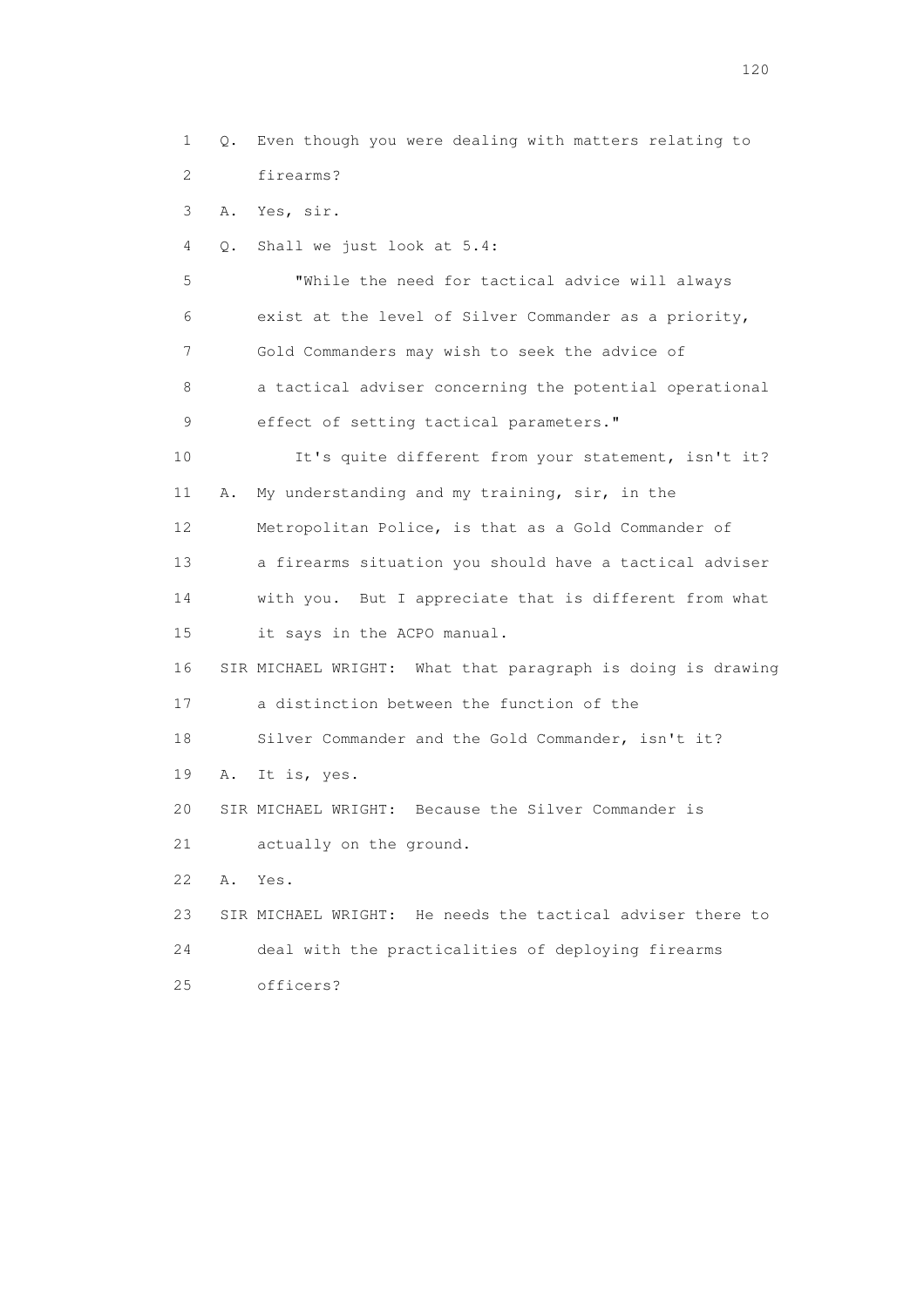1 A. Yes, sir, but again as I think we have heard in 2 evidence-in-chief before, it's also important when you 3 are setting strategy as a Gold Commander to know what is 4 possible and what isn't possible, and it's extremely 5 helpful to have an experienced firearms officer to 6 advise you on that when you are setting strategy. 7 SIR MICHAEL WRIGHT: Yes. 8 MR PERRY: But when it comes to Kratos, you stick to the 9 black letter of the policy; when it comes to ACPO, it's 10 what you say it is? Is that right? 11 A. No, sir, I think I have explained that whilst it says 12 here that it's sort of optional for a Gold Commander to 13 seek the advice of a tactical adviser, my experience in 14 the Metropolitan Police is, I have always been told it 15 is right and it is appropriate to seek the advice of 16 a tactical adviser when setting strategy as 17 a Gold Commander. 18 Q. Well, who's always told you that? 19 A. In the training that I have been given, including the 20 training that I fairly recently had, the Gold Commander 21 training. 22 Q. When did you last have Gold Commander training? 23 A. It's in the CV. Let me just have a look. Between 22 24 and 24 February 2006. 25 Q. That was the Kratos training?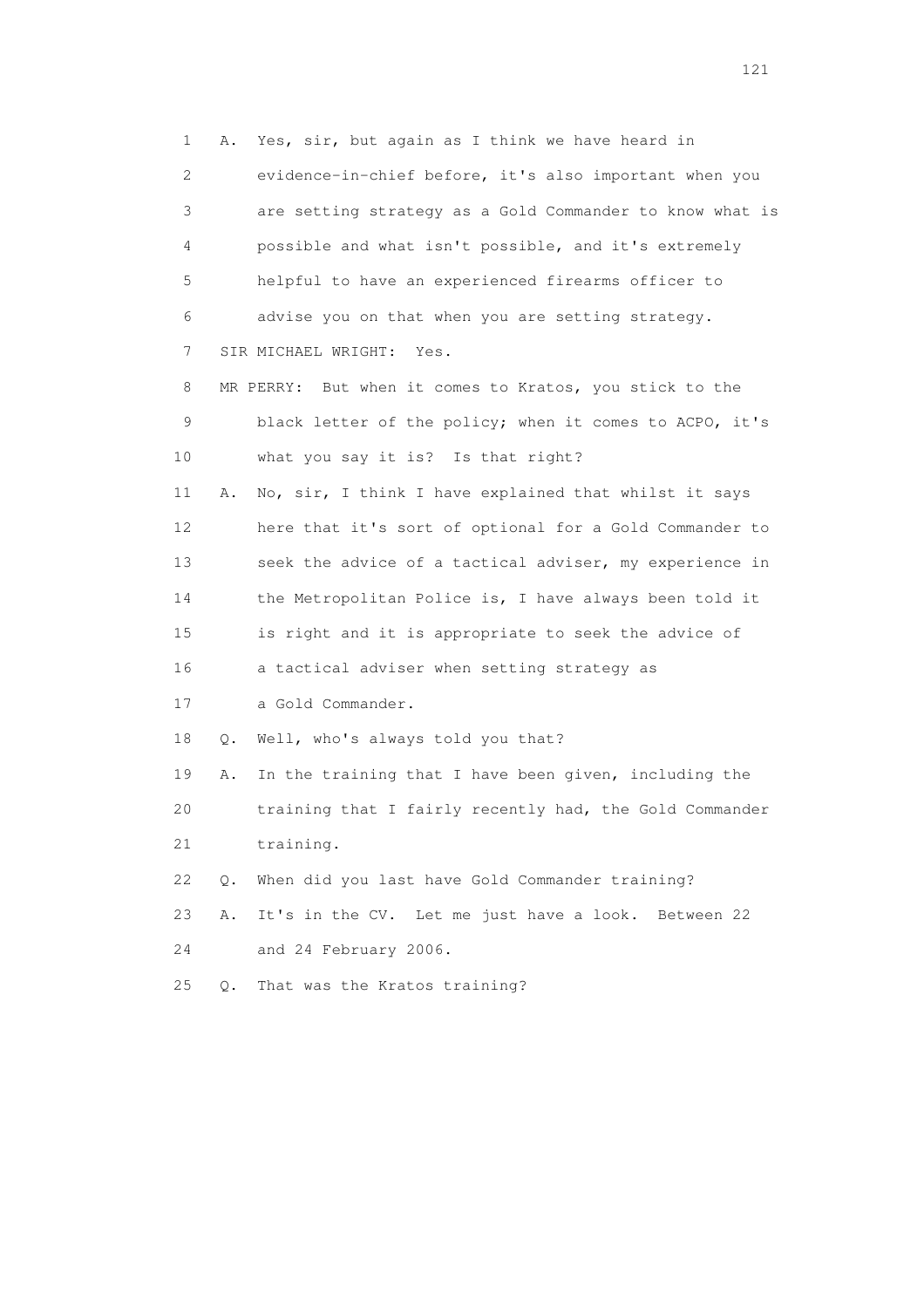1 A. No, that was the Gold firearms training.

 2 Q. So far as that's concerned, did you say, "Well, I have 3 read the ACPO manual, that's not what that says"? 4 A. No, because the Metropolitan Police is separate from 5 ACPO, and on a number of policies Metropolitan Police 6 policy deviates from what ACPO policy is. 7 Q. Shall we look at what the Metropolitan Police says, 8 then, because that's page 1951 of the documents at the 9 top. Shall we just look at this? So that was ACPO. We 10 are now looking at the Metropolitan Police and it's 11 exactly the same, isn't it: 12 "The Gold Commander may need a suitable support 13 structure to support the strategic command, for example 14 one or more of the following ..." 15 It's a tactical adviser. There is no difference, is 16 there? It's a discretion on the part of Gold but you 17 have got to do it if you are Silver in accordance with 18 the policy? 19 A. Well, as I say, the instruction I was given during that 20 training that I received in 2006 was, particularly 21 bearing in mind lack of experience of commanding, you 22 know, not being a trained firearms officer myself, that 23 it was always advisable to have a tactical adviser. 24 Q. When you said this morning you had been Gold in firearms 25 operations, how many?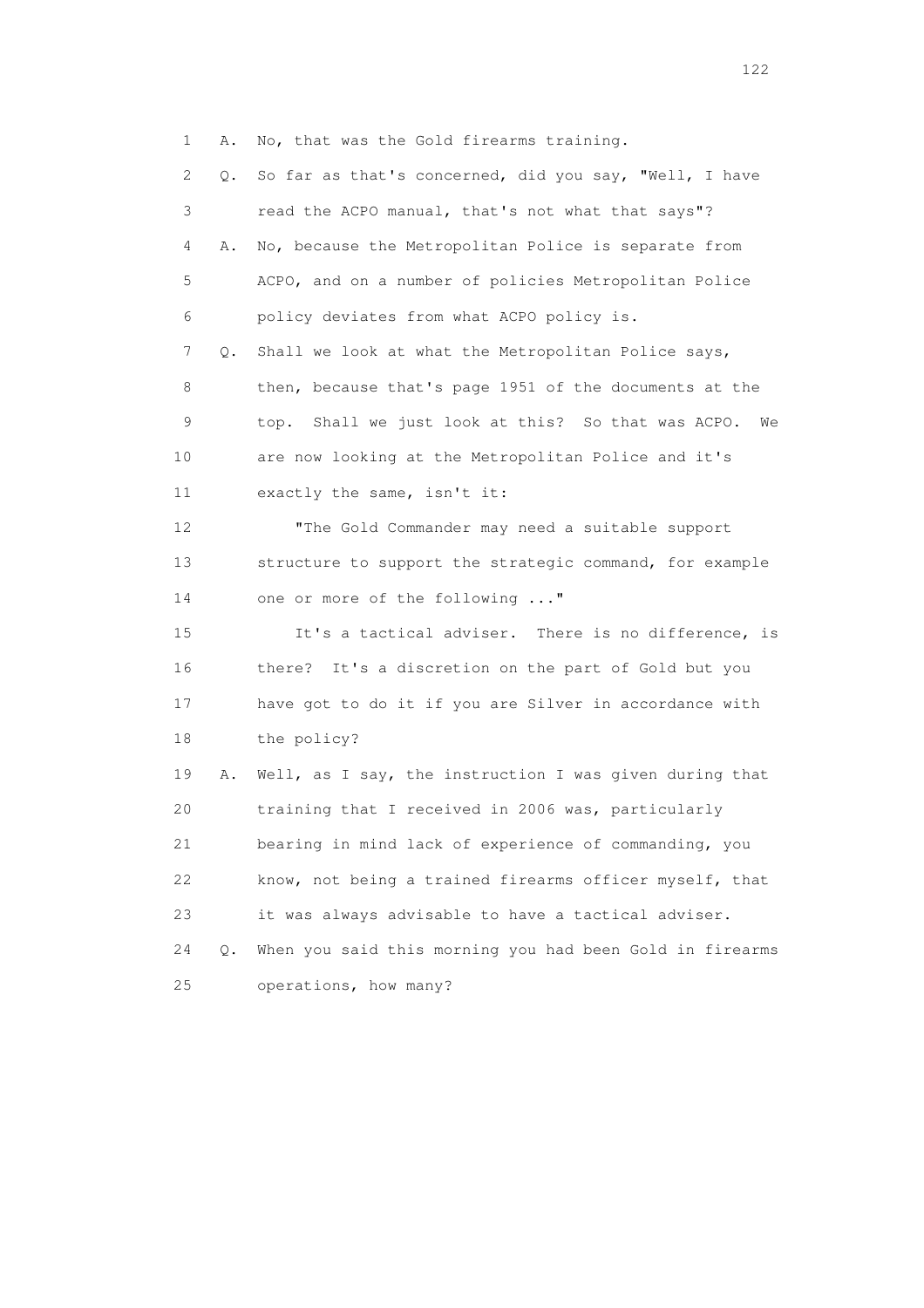- 1 A. From memory, just the one.
- 2 Q. When?
- 3 A. That would have been in about 1999.
- 4 MR PERRY: Yes. Thank you very much indeed.
- 5 SIR MICHAEL WRIGHT: Thank you.
- 6 MR MANSFIELD: Sir, may I just raise one matter only.
- 7 SIR MICHAEL WRIGHT: Yes.
- 8 MR MANSFIELD: Before lunch, Mr Perry put to this witness, 9 and I'm not sure whether he meant it to include issues 10 raised by the family, that there were no leadership 11 issues here. There plainly are, so far as the family
- 12 are concerned. They may not be for him.
- 13 SIR MICHAEL WRIGHT: Do you want to take it any further with
- 14 the witness or are you just making the point?
- 15 MR MANSFIELD: It's for Mr Perry, I don't know, that's what
- 16 he put and plainly that has not been the position for
- 17 the family.
- 18 SIR MICHAEL WRIGHT: Very well. There you are, Mr Perry,
- 19 that's the challenge. Do you want to enlarge on what
- 20 you have already said?
- 21 MR PERRY: No. Mr Mansfield has made that point, thank you.
- 22 SIR MICHAEL WRIGHT: Yes. Mr King?
- 23 MR KING: Nothing, thank you.
- 24 SIR MICHAEL WRIGHT: Mr Horwell?
- 25 MR HORWELL: No, thank you.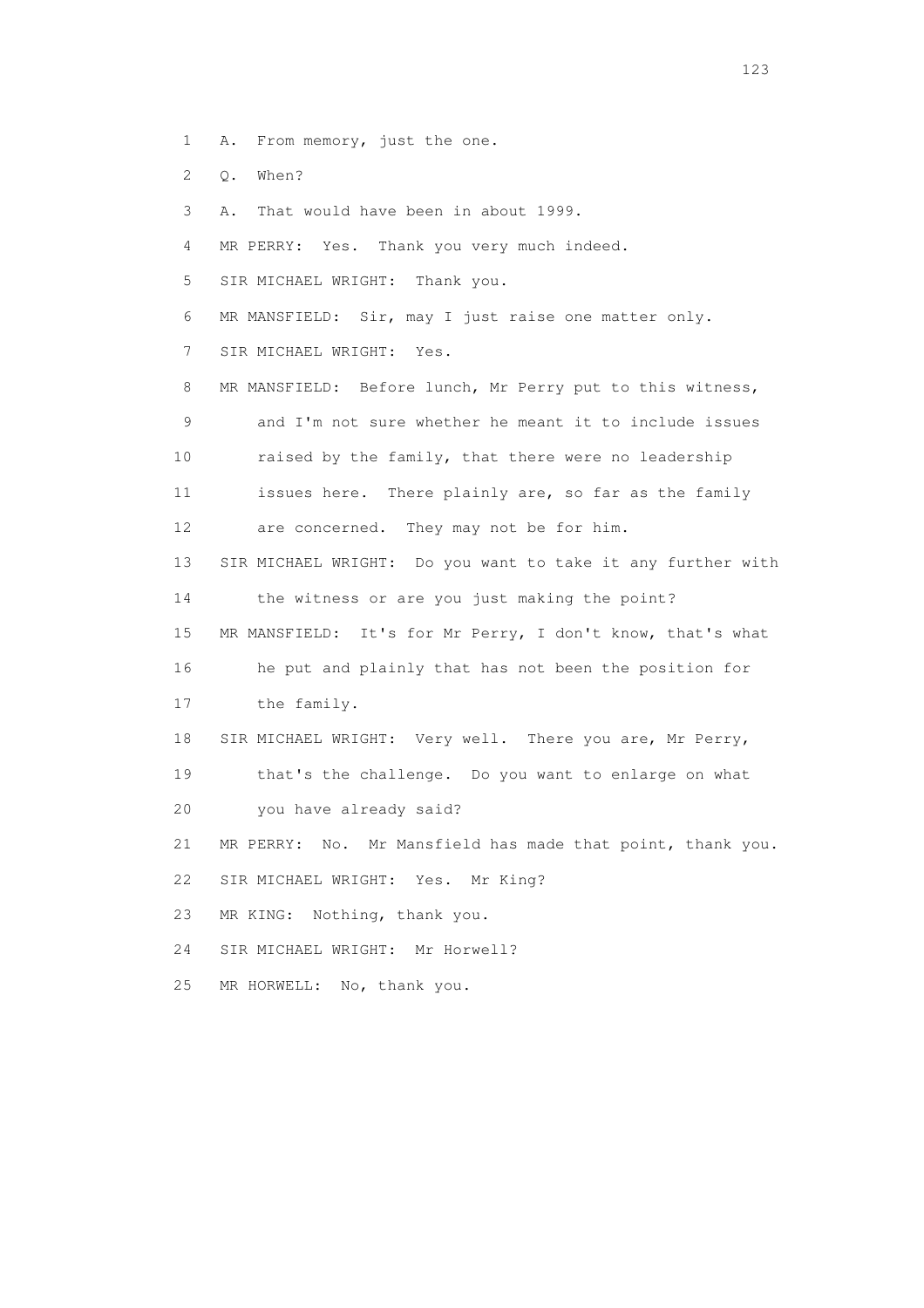1 Further questions from MR HILLIARD 2 MR HILLIARD: Just to make sure that the point you were 3 explaining just when we began after lunch that I have 4 got that. On the question of Kratos situation or not, 5 I just want to -- do I have it right that what you were 6 saying was that simply searching for someone who had 7 tried to, as it were, suicide bomb the day before, on 8 those facts alone, that would not count as a Kratos 9 situation, have I understood it right, but that if it 10 was believed that a suicide bomber with a bomb had been 11 identified, that it would become a Kratos situation at 12 that stage? I just want to know, have I got it right? 13 A. Yes. I would say that clearly the containment of the 14 premises that were under suspicion involved, and it was 15 even -- and it was in John McDowall's strategy, not only 16 to stop and talk to -- stop and detain suspects, but 17 also to stop and detain other people who may have 18 intelligence, may have information. So that operation 19 would be going on. It's only when this critical shot 20 question comes in as to: are we getting close to 21 a situation where a critical shot decision would have to 22 be made, that's when you declare it a Kratos situation, 23 and the DSO takes over.

 24 Q. Have I understood it right, what you are saying is that 25 that requires someone to be identified as a suicide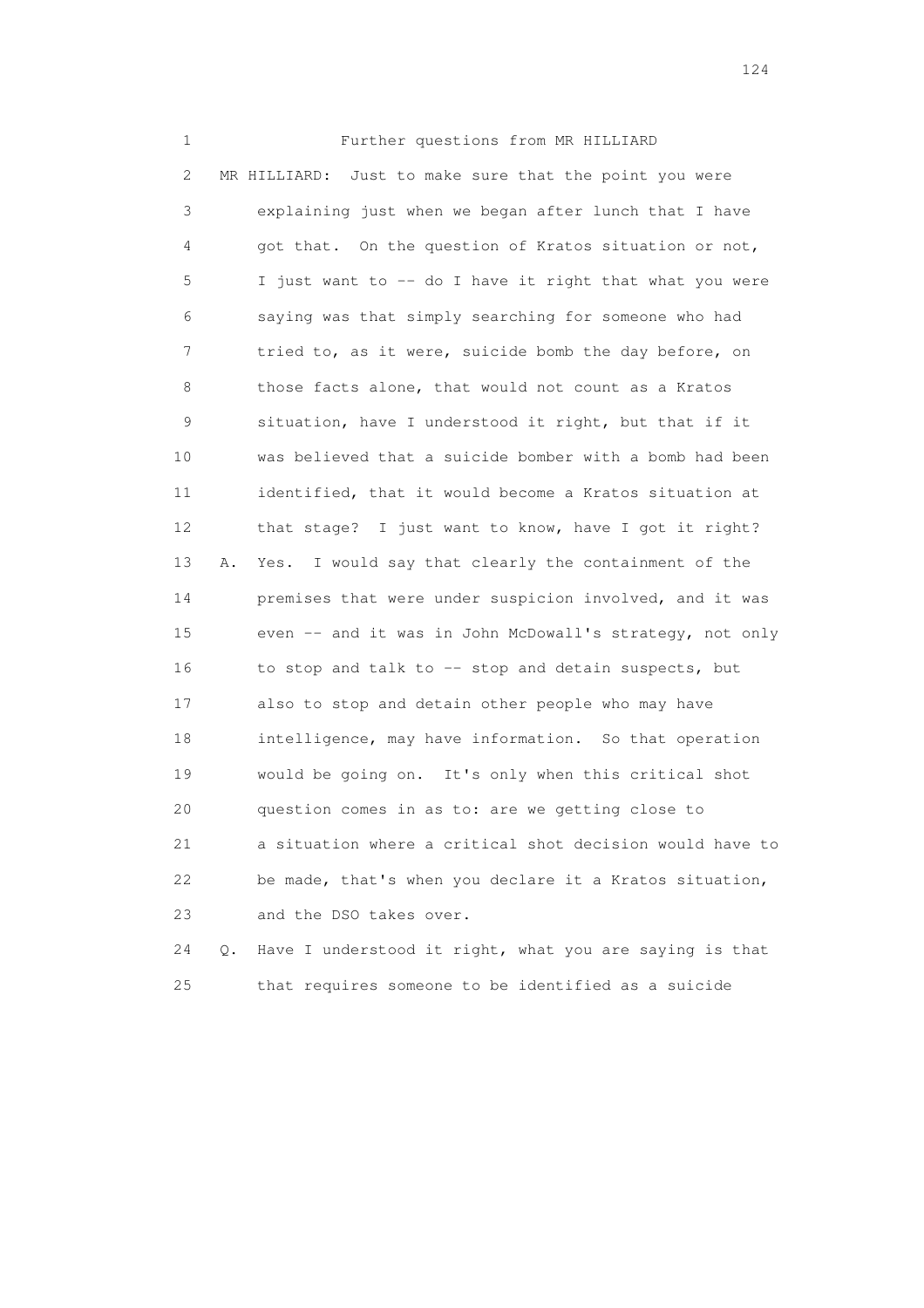1 bomber believed to have a bomb?

2 A. Yes, indeed, sir, yes.

 3 MR HILLIARD: Yes, thank you very much indeed. 4 Questions from THE CORONER 5 SIR MICHAEL WRIGHT: Obviously cases will differ, but I have 6 a mental picture which you would probably say is 7 exaggerated, is that you may have an operation that runs 8 for days on end following a suspected suicide bombing, 9 all being managed by the Gold and Silver Commanders, and 10 a senior officer -- Commander rank or thereabouts, or 11 Superintendent anyway, possibly Commander -- who has 12 been designated as the DSO, and he or she are going to 13 be sitting in the operations room for two or three days 14 waiting for something to do? 15 A. And indeed that was the situation for the DSO who was

 16 downstairs on the second floor just simply sitting and 17 waiting for a scenario to develop whereby -- 18 SIR MICHAEL WRIGHT: Forgive me, that's waiting for 19 something to happen. That's the oncall DSO who is 20 there, as you say, to pick up anything that may come 21 into Scotland Yard in the course of the day. 22 A. Yes. 23 SIR MICHAEL WRIGHT: The picture I am putting to you is,

| 24  | take this very one, if nobody had emerged from   |
|-----|--------------------------------------------------|
| 2.5 | Scotia Road for three days, I mean, I find a bit |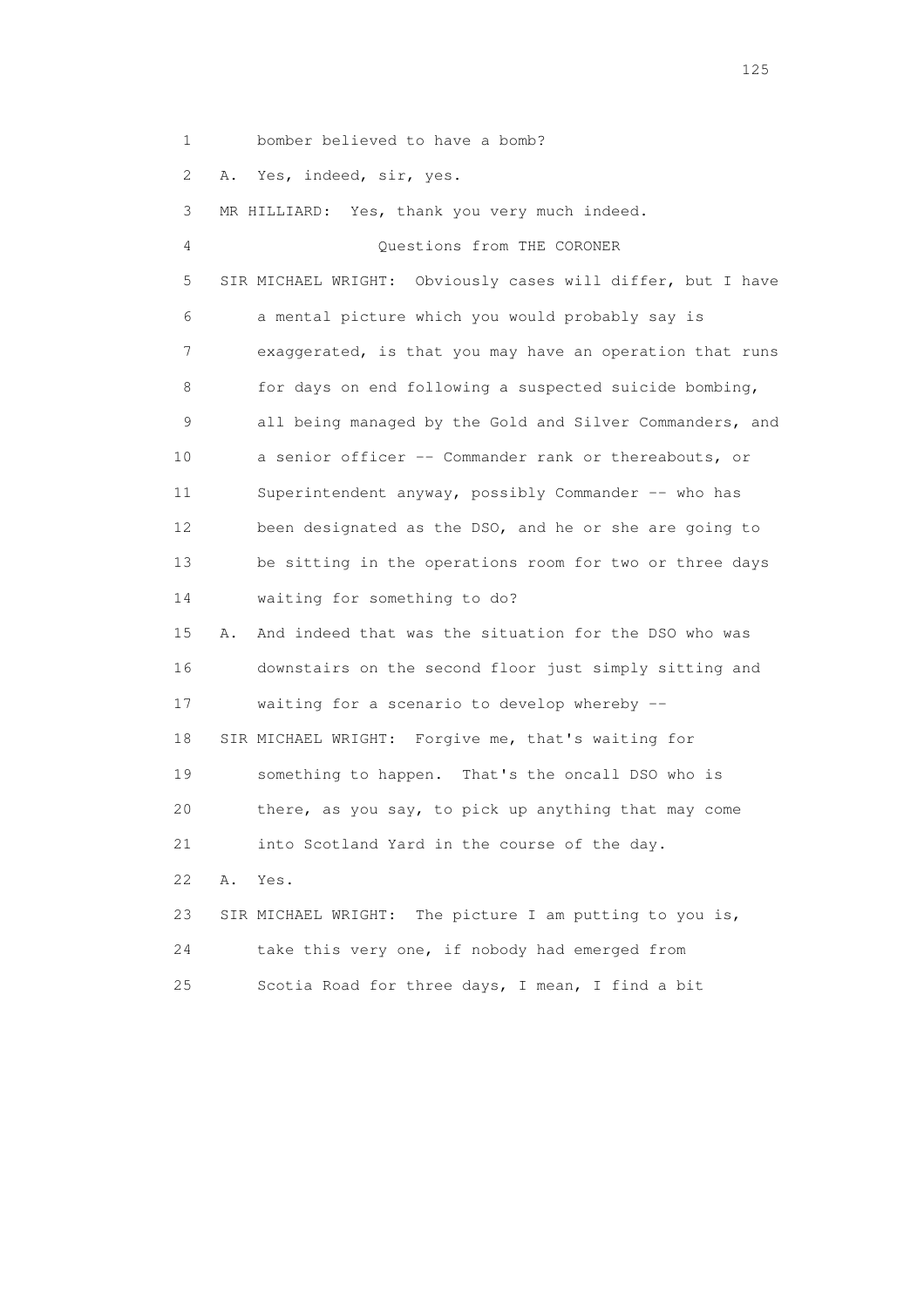1 difficult to contemplate the idea of a senior officer 2 sitting effectively twiddling his thumbs in the control 3 room for the three days waiting for that to happen. 4 The operation, nevertheless, has already started. 5 Do you follow? 6 A. I do, sir. 7 SIR MICHAEL WRIGHT: It just sounds a bit, well, like 8 wasteful of high-powered police officers, apart from 9 anything else. 10 A. I understand what you are saying. My argument would be 11 that this is such a fundamental decision, this critical 12 shot decision, that the DSO needs to be not involved in 13 any other aspect of the operation, so that they are 14 absolutely clear and focused on that decision. Now, it 15 could be that they can get on with other work whilst 16 they are there, but in terms of engagement with that 17 operation, my understanding is that should only be when 18 you move into the Kratos phase, if you like, of the 19 operation. 20 SIR MICHAEL WRIGHT: It would be, in order to be clear and 21 focused, they would surely need to know of every nuance 22 and development in the course of the operation from its 23 very beginning?

24 A. The more intelligence that they had, the more

25 information they had to enable them to make the right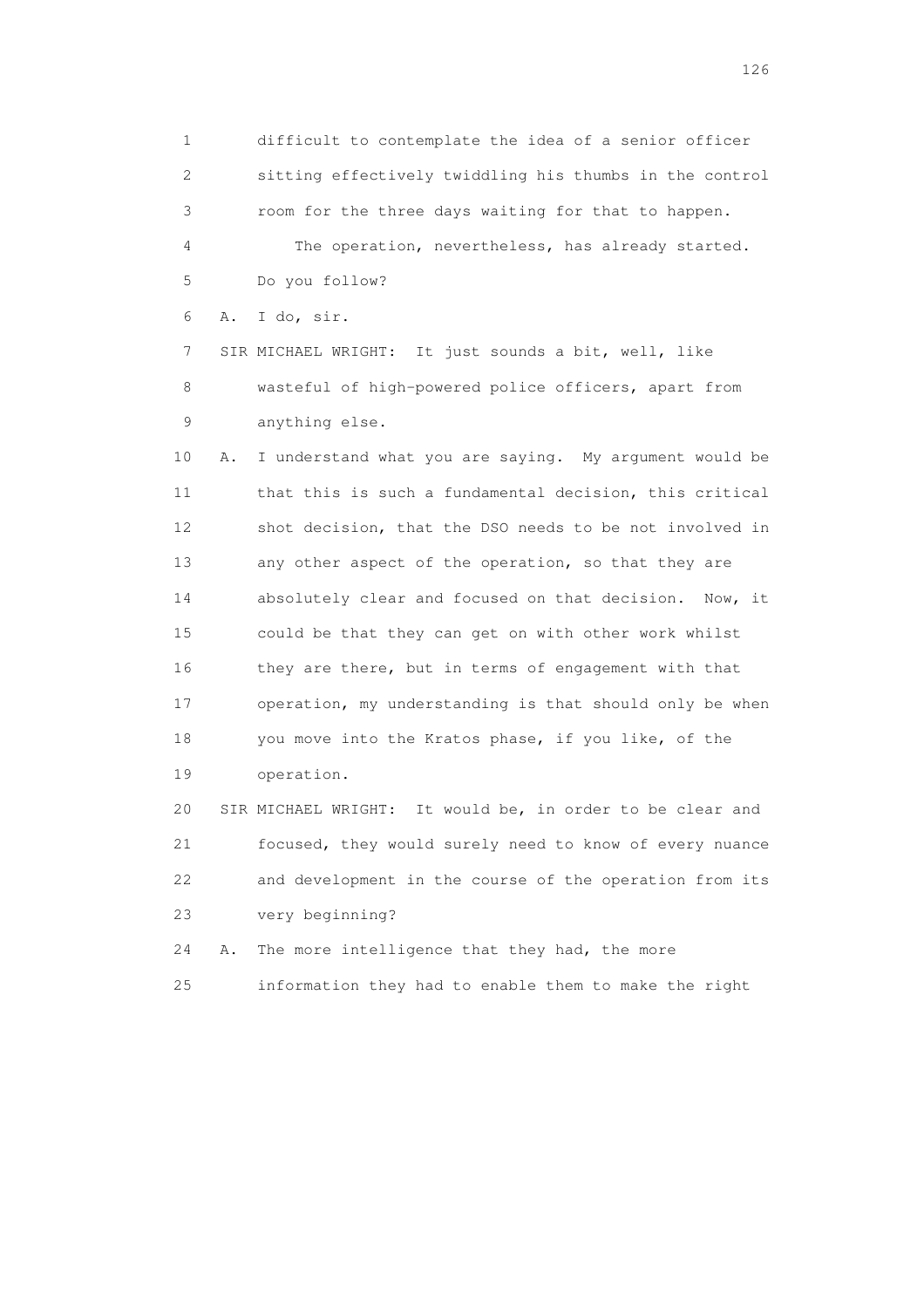1 decision at the end of the day, the better. 2 SIR MICHAEL WRIGHT: Well, that's effectively -- 3 A. Then we are into the ideal versus practical. Is it 4 practical to have somebody sat there for days on end 5 twiddling their thumbs, as you say? 6 SIR MICHAEL WRIGHT: You see, in fact here Cressida Dick, as 7 we know, effectively took charge of the operation from 8 8 o'clock that morning, and so of course as you also 9 appreciate, she never authorised a critical shot. 10 A. I understand that, sir. 11 SIR MICHAEL WRIGHT: And nobody has suggested that she did. 12 A. No, sir. 13 SIR MICHAEL WRIGHT: But had that situation ever arisen, she 14 would at least then have had a complete development of 15 the operation in her mind, because she would have been 16 there not only watching it but controlling it as well. 17 A. I understand that, sir, but she could also have equally 18 a firm grasp of it if she was observing it rather than 19 actually being the decision-maker. Indeed, in her 20 evidence-in-chief, she talks about her role being the 21 interpretation of Mr McDowall's Gold strategy and 22 implementing it, which is quite clearly the role of 23 Silver. 24 SIR MICHAEL WRIGHT: I understand. 25 A. Not the DSO.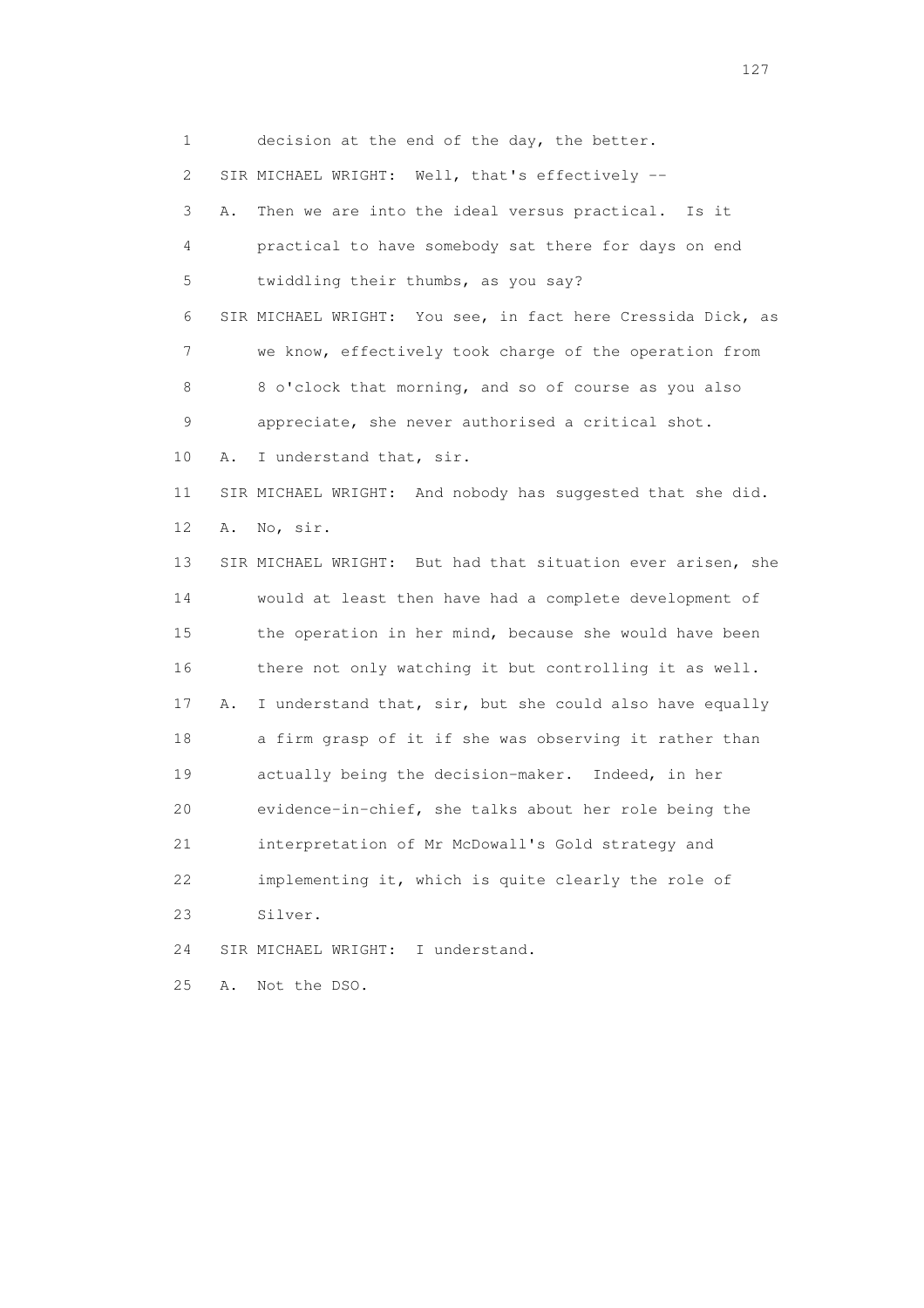1 SIR MICHAEL WRIGHT: Yes, I understand the point you make. 2 Thank you. 3 Yes, thank you very much, Mr Paddick. You are free 4 to stay or go as you wish. 5 A. Thank you. 6 (The witness withdrew) 7 MR HOUGH: Sir, the next witness is DAC Hitchcock. 8 DEPUTY ASSISTANT COMMISSIONER ALFRED HITCHCOCK (sworn) 9 SIR MICHAEL WRIGHT: Thank you, Mr Hitchcock, please sit 10 down. 11 A. Thank you. 12 Ouestions from MR HOUGH 13 MR HOUGH: Is your rather memorable name Alfred Hitchcock? 14 A. Yes, I should probably explain, it was in fact my 15 father's and grandfather's name, so I am not any 16 relation to the director. 17 Q. Thank you. 18 A. But I am Alfred Hitchcock, that's correct. 19 SIR MICHAEL WRIGHT: Not a bad name for a policeman. 20 A. Thank you. 21 MR HOUGH: I think you are now of the rank Deputy Assistant 22 Commissioner? 23 A. I am. 24 Q. In the Metropolitan Police? 25 A. That's correct.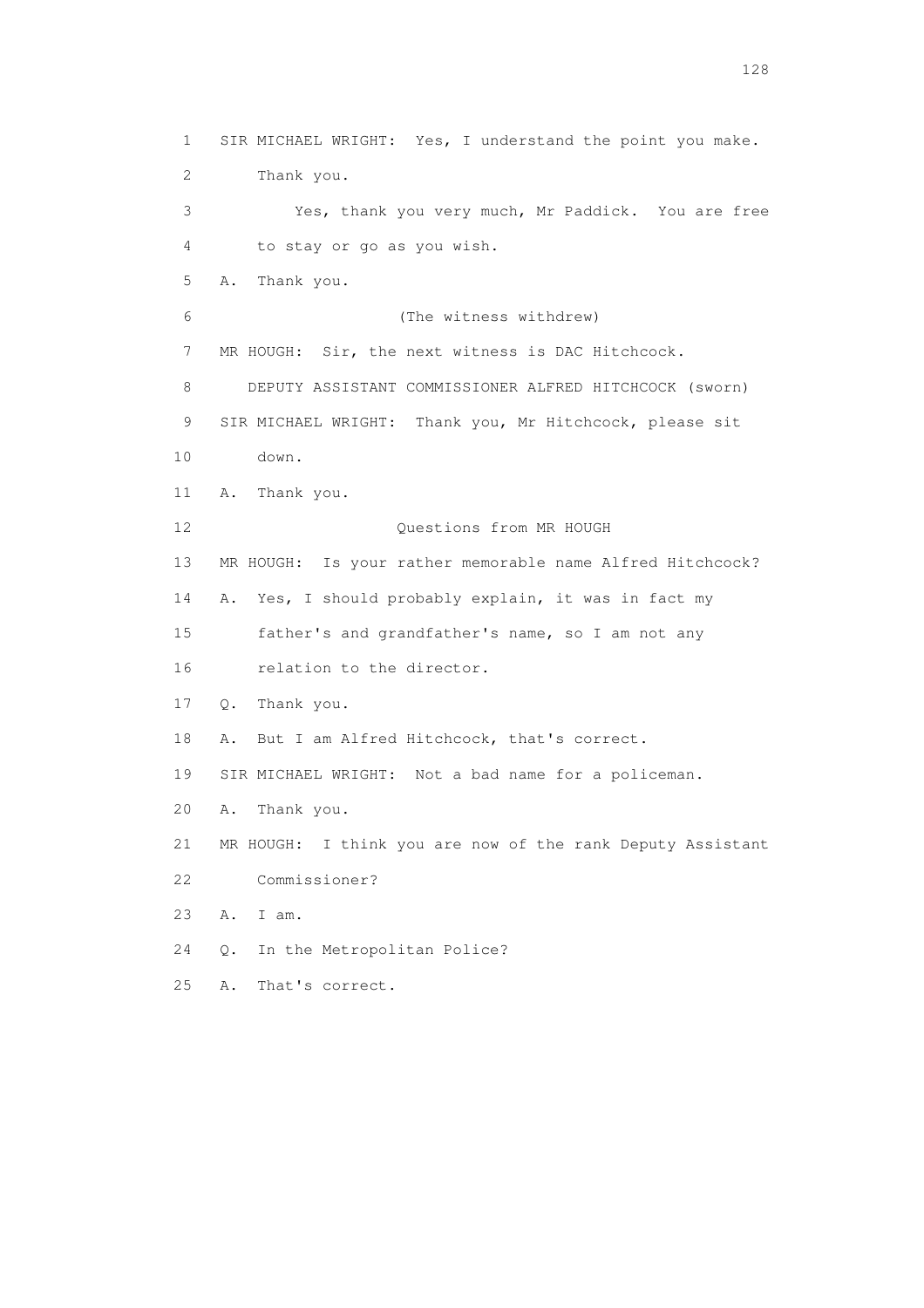|    | 1<br>Q.  | In July 2005, the time that we are considering, you held |
|----|----------|----------------------------------------------------------|
|    | 2        | the rank, I think, of Commander?                         |
|    | 3<br>Α.  | I was a Commander, yes.                                  |
|    | 4<br>Q.  | Specifically, were you something called the Link         |
|    | 5        | Commander with responsibility for the policing of        |
|    | 6        | northeast London?                                        |
|    | 7<br>Α.  | Yes, that's correct.                                     |
|    | 8<br>Q.  | Specifically after the bomb attacks on the transport     |
|    | 9        | system on 7 July 2005, what was your role?               |
| 10 | Α.       | I was Bronze community, which in effect meant that I was |
| 11 |          | responsible for that piece of the overall policing       |
|    | 12       | following those bombings relating to community           |
|    | 13       | reassurance, putting in place across the 32 London       |
| 14 |          | boroughs plans to reassure communities across London.    |
| 15 | Q.       | In the couple of days following the failed bomb attacks  |
| 16 |          | on 21 July, did you continue to perform that role or did |
| 17 |          | your role change?                                        |
|    | 18<br>Α. | No, I kept that role throughout the whole of July and    |
|    | 19       | into August.                                             |
| 20 | Q.       | You are being called, I think you understand, to deal    |
| 21 |          | with a conversation which we have just heard from        |
| 22 |          | Mr Paddick about this morning?                           |
| 23 | Α.       | I understand, sir.                                       |
| 24 | Q.       | First of all dealing with the date, 22 July, a date to   |
| 25 |          | stick in the mind, were you on duty at New Scotland Yard |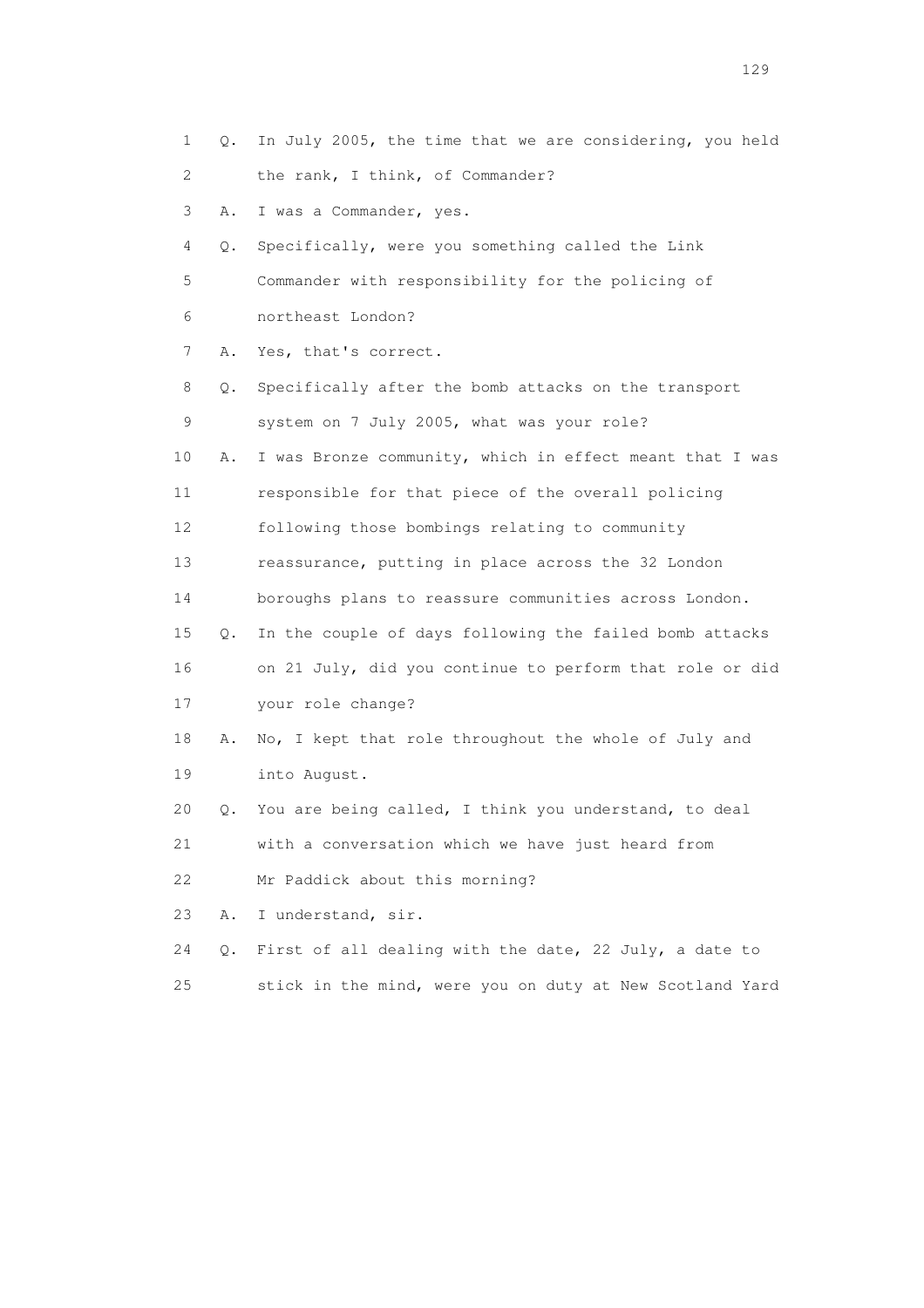1 that day?

| 2  | Α. | I was indeed, yes, as the -- in that same role, Bronze  |
|----|----|---------------------------------------------------------|
| 3  |    | community.                                              |
| 4  | Q. | I think you were working to Mr Paddick at that time?    |
| 5  | Α. | I should probably explain, Mr Paddick was the           |
| 6  |    | Deputy Assistant Commissioner, so he was my line        |
| 7  |    | manager, but in the capacity which you are describing,  |
| 8  |    | the Gold at that time was Assistant Commissioner        |
| 9  |    | Alan Brown. So my direction for what tasks I should     |
| 10 |    | perform was to that Gold for the overall policing       |
| 11 |    | operation, so that was AC Brown.                        |
| 12 | Q. | We have heard of him as Gold London?                    |
| 13 | Α. | That's correct, I was operating under his role in this  |
| 14 |    | circumstance.                                           |
| 15 | Q. | Mr Paddick recalls a conversation with you in the       |
| 16 |    | corridor around the doorway to his office at midday or  |
| 17 |    | around midday on that day, Friday, 22 July. He has told |
| 18 |    | us that at that time you informed him that              |
| 19 |    | Commander Dick's order that morning was to this effect: |
| 20 |    | "arrest him", that's the suspect, "but whatever you do, |
| 21 |    | don't let him get on the tube"; I think he said "go on  |
| 22 |    | the tube" this morning, but to the same effect.         |
| 23 |    | First of all, do you have any recollection of any       |
| 24 |    | conversation like that?                                 |
| 25 | Α. | No, I had a number of conversations with DAC Paddick    |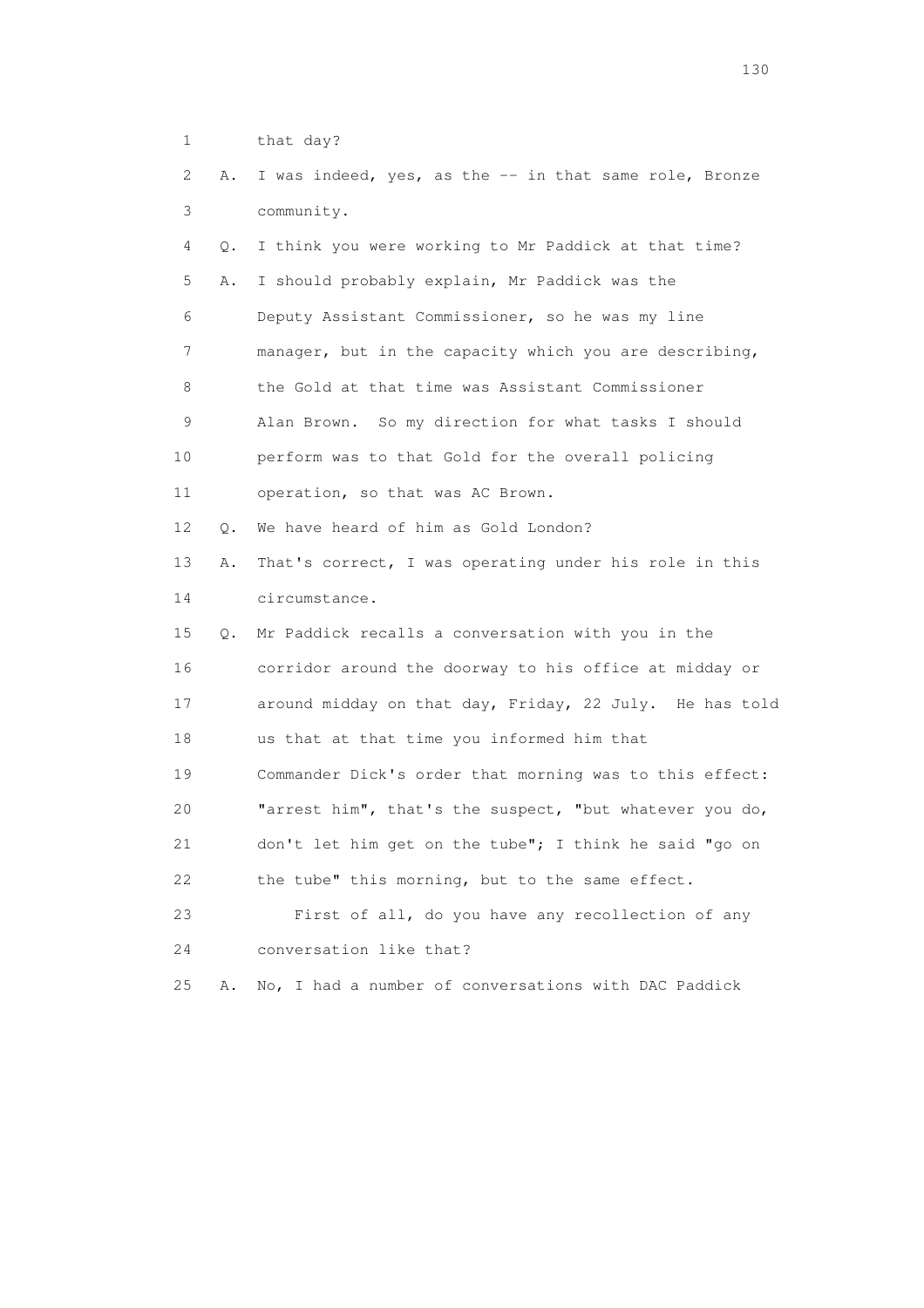1 during that day. I have no recollection of that 2 conversation or of me using those words. 3 Q. By midday on Friday, 22 July had you spoken to 4 Commander Dick about events which had taken place 5 earlier that morning? 6 A. Yes, I had. I had a conversation with Commander Dick 7 late morning, towards lunchtime-ish, I think, before the 8 Gold group at 12.30, and it was what I would describe as 9 a corridor conversation, a very brief conversation with 10 Commander Dick, outside of the operations room on the 11 16th floor. I had asked her very brief questions around 12 whether there is an identification of the person who had 13 been shot by police officers. She was not able to give 14 me any information at that time. The reason I wanted 15 that information is because, if the person had been 16 identified, as well as looking at community impact for 17 the Stockwell area, I would also have looked at the 18 community impact for the heritage of the person who was 19 deceased, and that would have given me an understanding 20 of which communities needed additional resourcing. 21 She was unable to give me any of that information at 22 that time, and so I simply asked her a question about 23 her welfare, and then we parted company, but it was

24 a very brief conversation.

25 Q. In the course of that conversation, did you speak to her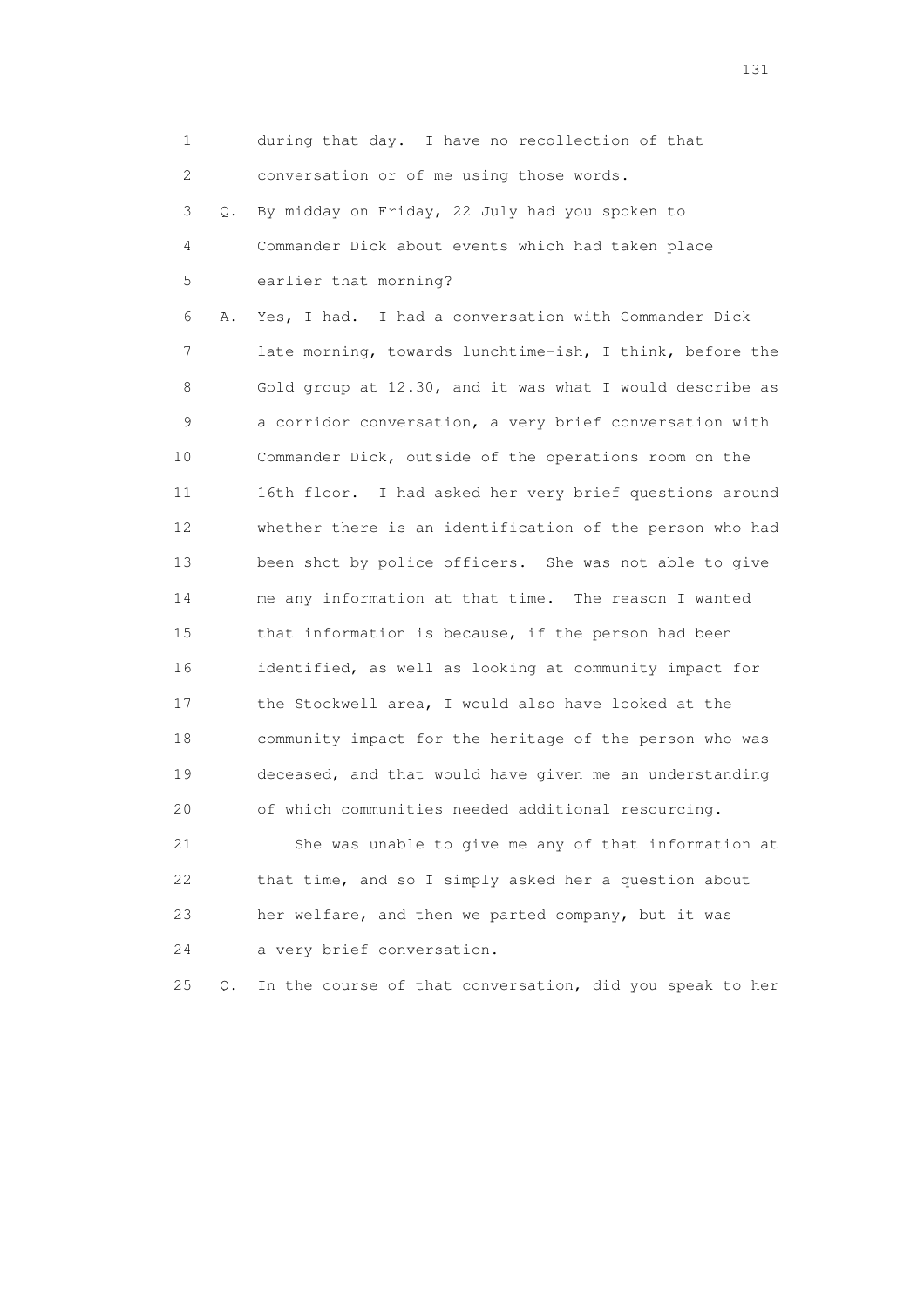1 at all about the specific orders which she had given? 2 A. I did not speak to her about specific orders, and 3 I should probably say I have never spoken -- even to 4 today, I have never spoken to her about what commands or 5 what instructions she gave on that day. 6 Q. In the latter part of that morning, or indeed at any 7 time that day, did you speak to anybody other than 8 Commander Dick about the orders which she had given? 9 A. No. 10 Q. So taking account of all of that, do you think that the 11 conversation which Mr Paddick records, and the comment 12 he attributes to you, do you think that took place at 13 all? 14 A. No. 15 MR HOUGH: Thank you very much. 16 SIR MICHAEL WRIGHT: Mr Mansfield? 17 Questions from MR MANSFIELD 18 MR MANSFIELD: Yes, good afternoon, my name is 19 Michael Mansfield, I represent the family. 20 Just two things, really. The first is in relation 21 to what you do remember speaking about, namely finding 22 out the details of the person shot, so I presume you 23 followed that through, did you? 24 A. I am not sure I understand the question, in that I asked 25 Commander Dick, was there any identification at that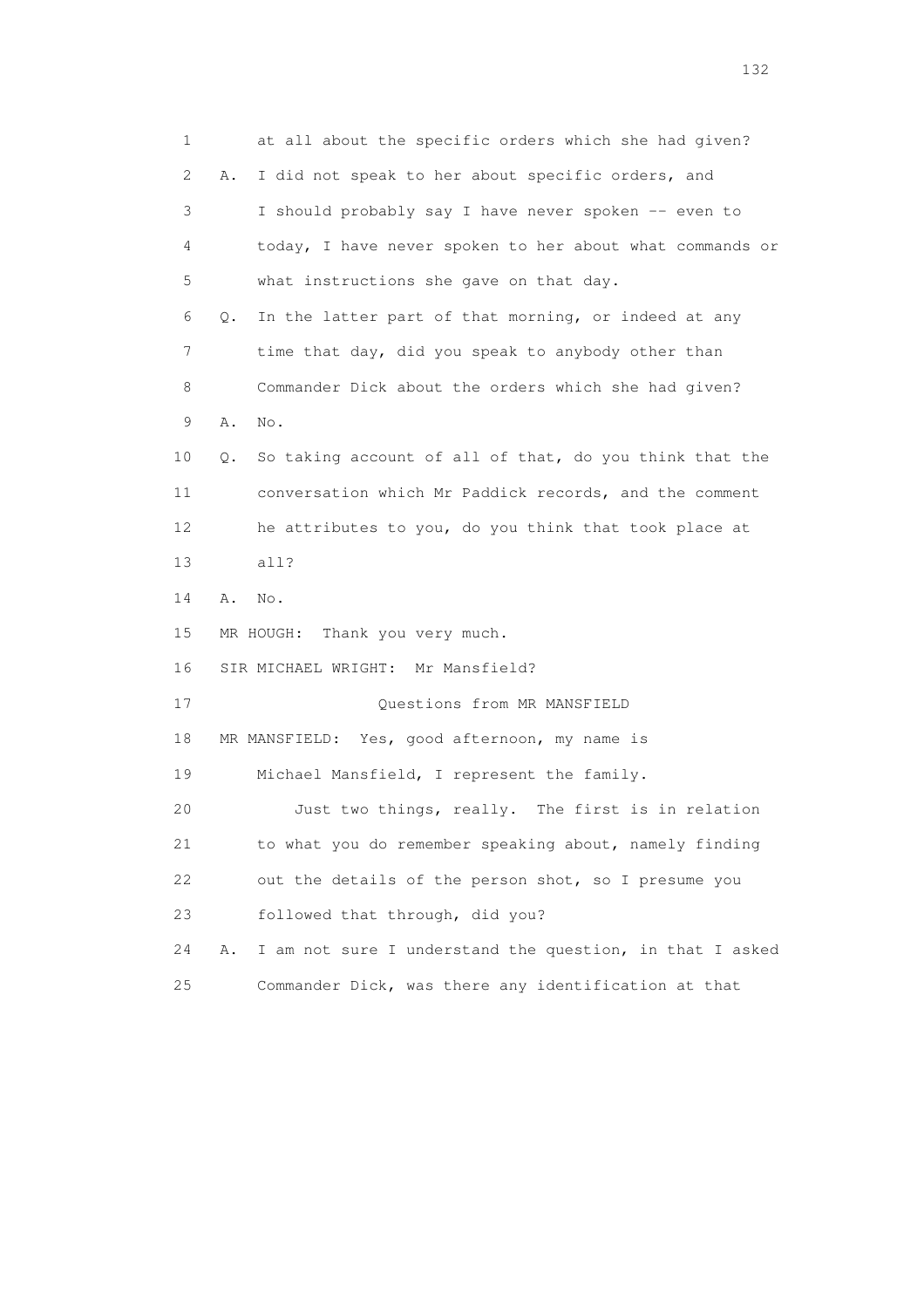| 1                         |    | stage, and she was not able to say that there was, so    |
|---------------------------|----|----------------------------------------------------------|
| $\mathbf{2}^{\mathsf{I}}$ |    | I -- at that stage I did not follow that through at that |
| 3                         |    | I found I was briefed later in the day of the<br>time.   |
| 4                         |    | identity of the person.                                  |
| 5                         | Q. | When were you briefed on the 22nd?                       |
| 6                         | Α. | On the 22nd I was in a briefing just after 4 o'clock,    |
| 7                         |    | given by AC Brown, where I was first given the name,     |
| 8                         |    | albeit that a formal identification and a positive       |
| 9                         |    | identification had not been made at that time.           |
| 10                        | Q. | What were you being told at 4 o'clock in that meeting    |
| 11                        |    | about the person who had been shot?                      |
| 12                        | Α. | I was given the name and the possible nationality of     |
| 13                        |    | that person.                                             |
| 14                        | Q. | Were you told about documents?                           |
| 15                        | Α. | I am not sure what you mean, sir. What sort of           |
| 16                        |    | documents?                                               |
| 17                        | Q. | How did they know what the name was? Were you told       |
| 18                        |    | that?                                                    |
| 19                        | Α. | No, I wasn't told that within the briefing I was given.  |
| 20                        |    | Or I certainly didn't make a note of that.               |
| 21                        | Q. | Did you follow it up, since you were concerned, you say, |
| 22                        |    | with Dick about the wider community impact; did you      |
| 23                        |    | follow that up?                                          |
| 24                        | Α. | What happened after that meeting with Assistant          |
| 25                        |    | Commissioner Brown where I was given that information    |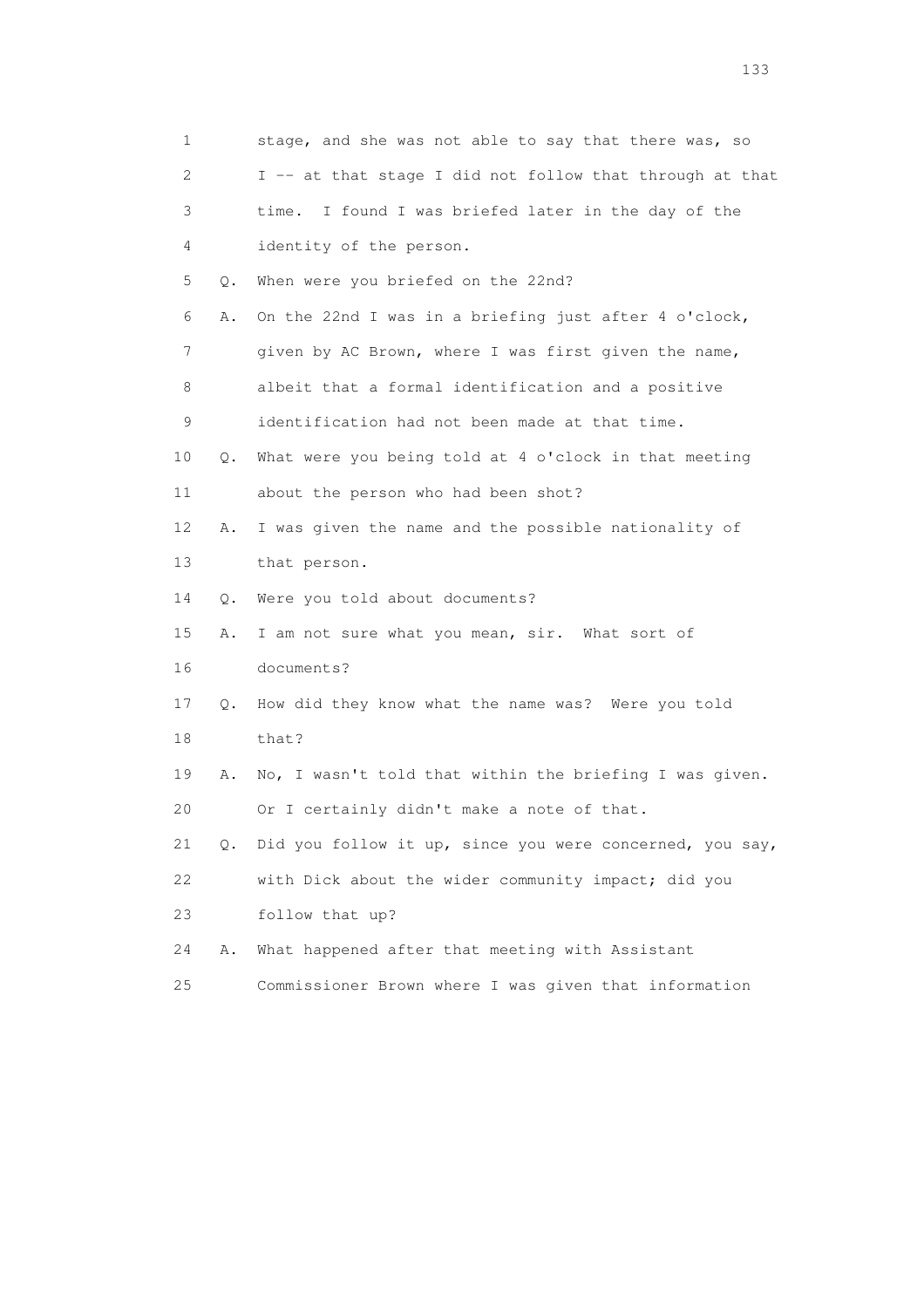| 1  |    | was that he asked me to draw up a document which would   |
|----|----|----------------------------------------------------------|
| 2  |    | give him a -- some ideas of what might be the community  |
| 3  |    | impact and what might be the issues, should that         |
| 4  |    | identification be formalised.                            |
| 5  | Q. | Did you do that?                                         |
| 6  | Α. | I did.                                                   |
| 7  | Q. | When was it formalised?                                  |
| 8  | Α. | I wasn't present when it was formalised. I understand    |
| 9  |    | it might have been the following morning.                |
| 10 | О. | Well, did you consider community work on the back of     |
| 11 |    | when it was formalised?                                  |
| 12 | Α. | No, by the time it was formalised on the Saturday        |
| 13 |    | morning, Mr Paddick had taken over that role, because    |
| 14 |    | I had been working a number of hours and had been given  |
| 15 |    | that weekend off.                                        |
| 16 | Q. | Just going back to Mr Paddick for a moment, you were     |
| 17 |    | first asked about this conversation, is this right, this |
| 18 |    | year?                                                    |
| 19 | Α. | Yeah.                                                    |
| 20 | Q. | It's not a complaint, you understand.                    |
| 21 | Α. | No, no, I understand that.                               |
| 22 | Q. | You made a statement about it in September this year?    |
| 23 | Α. | I did.                                                   |
| 24 | О. | So you were having to think back to the time as to       |
| 25 |    | whether there had been a conversation?                   |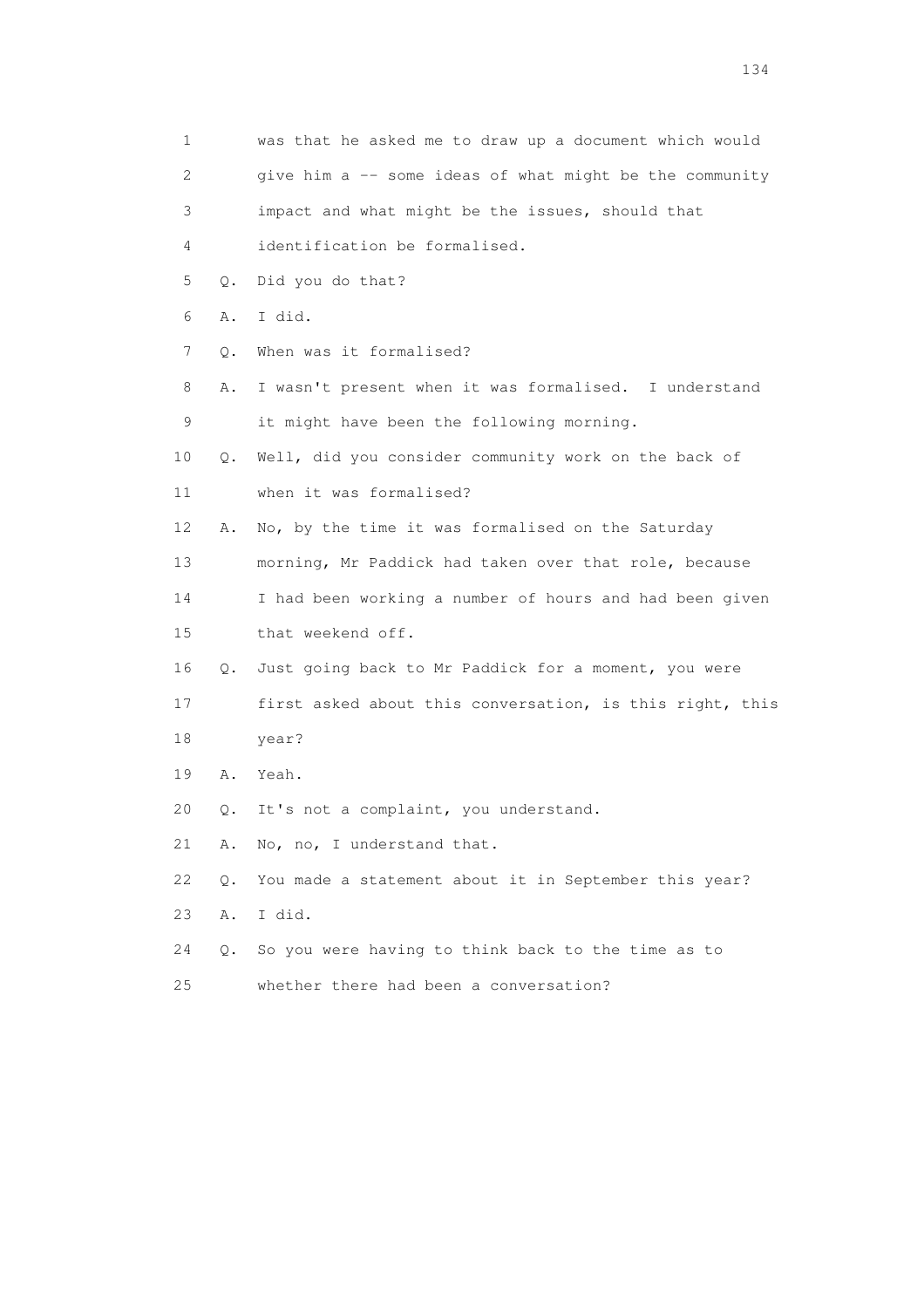1 A. That's correct.

2 Q. You are not saying you didn't speak to Commander Dick.

 3 Plainly you did speak to her? 4 A. I did speak to Commander Dick on more than one occasion 5 that day. 6 Q. You see, it's the words that I suggest you used to 7 Mr Paddick at that time, then 8 a Deputy Assistant Commissioner, "arrest him, but 9 whatever you do, don't let him get on the tube". Just 10 pausing, words similar to that, not identical but 11 similar, were in fact used; all right? Now, was there 12 not some conversation or talk at the Yard about how it 13 was that this man had got shot? Was there talk about 14 that? 15 A. There may have been talk about that, sir. I did not get 16 engaged in that talk during that time. 17 Q. Did you know Commander Dick at this time? 18 A. Yes, I did know Commander Dick. 19 Q. Relatively well? 20 A. No, I know her as a colleague, I would not -- I have 21 never socialised with her. I don't know her that well 22 but I know her to talk to, and ... yeah. 23 Q. You see, it was certainly dawning on the police by the 24 afternoon of the 22nd that this might not be 25 a terrorist, it was an innocent man.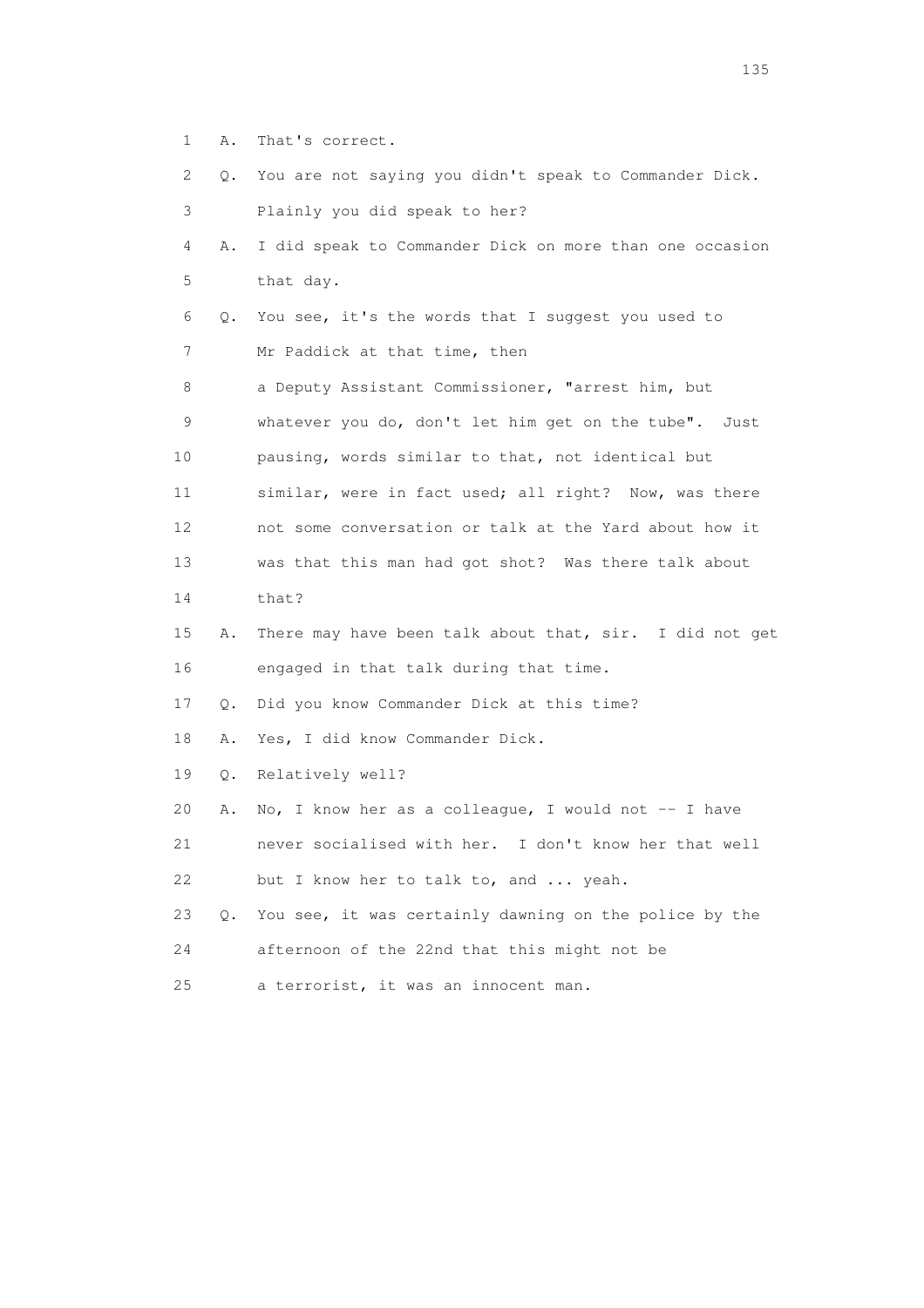- 1 A. Yes.
- 2 Q. That's a fair comment, isn't it?

 3 A. That is correct. That was my understanding later in the 4 afternoon. 5 Q. All right, so the question would be: how did it come 6 about? What orders were they given? That would be fair 7 questions, wouldn't it, for people to be asking? 8 A. Yes. 9 Q. Are you quite sure you didn't ask or it didn't come up 10 in conversation with Dick about what orders were given? 11 A. I'm absolutely certain of it. 12 MR MANSFIELD: All right, I can't take it further. Thank 13 you. 14 Questions from THE CORONER 15 SIR MICHAEL WRIGHT: Would you have appreciated, once the 16 belief began to take root that an innocent man had been 17 shot, did you appreciate that there was likely to be, at 18 the very least, a series of fairly probing enquiries 19 about that? 20 A. I was very much aware of that, sir, yes. 21 SIR MICHAEL WRIGHT: In such circumstances, would you have 22 ever thought it proper of you to ask of any of the 23 principal characters involved in the tragedy what they 24 had or had not done? 25 A. No, I would have thought it probably inappropriate to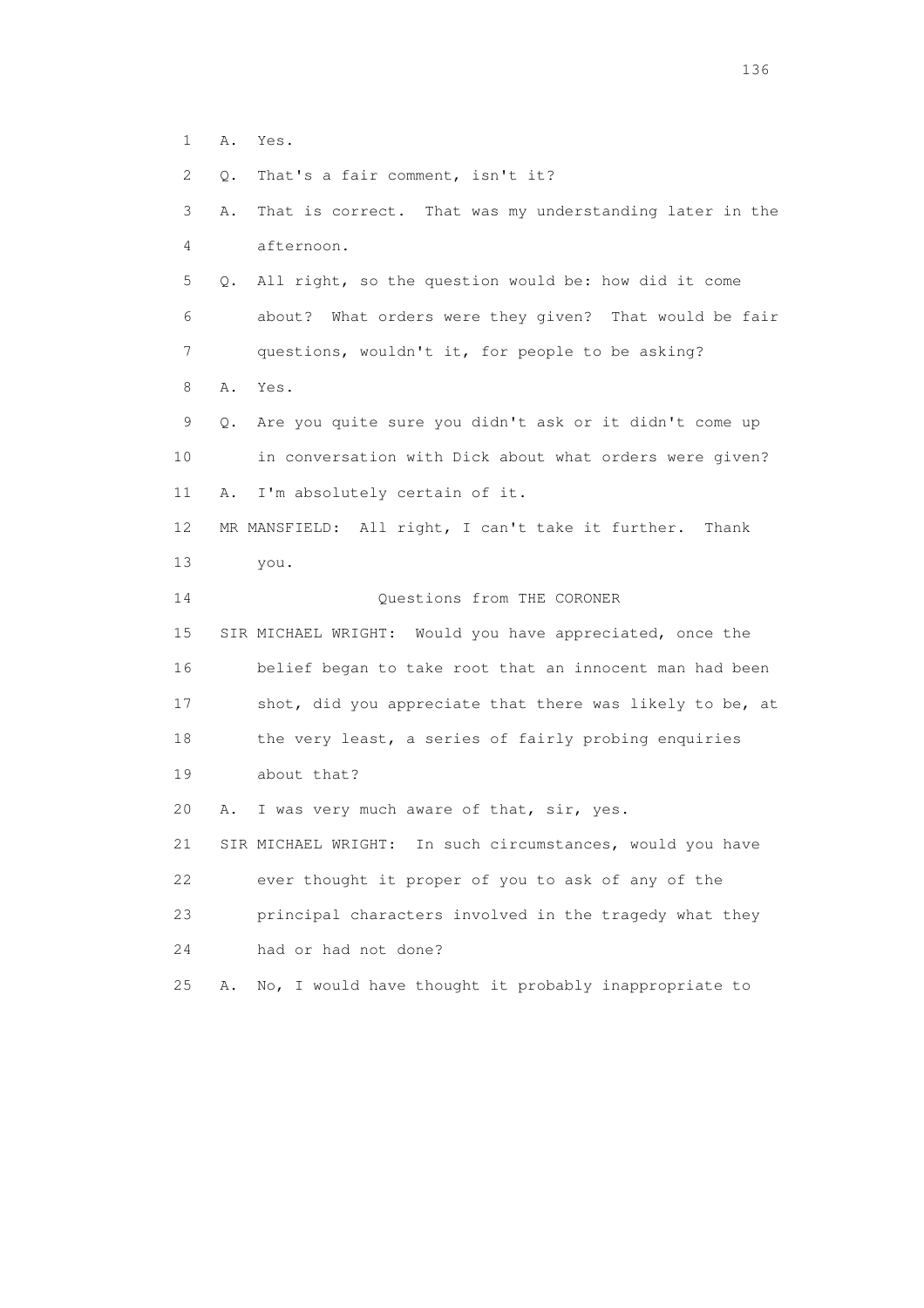1 ask them. That would be a matter for the investigation. 2 My responsibility was around ensuring that communities 3 were reassured and the impact on communities of 4 an operation. 5 SIR MICHAEL WRIGHT: Hence the question, if you could have 6 got an answer, about the ethnicity or nationality or 7 background of the person who had been shot? 8 A. That's correct, sir. 9 SIR MICHAEL WRIGHT: Thank you. Thank you very much, 10 indeed, Mr Hitchcock. Anybody? Thank you very much. 11 I didn't think there would be, actually. Mr Hough? 12 MR HOUGH: No, thank you very much. 13 SIR MICHAEL WRIGHT: Thank you very much, Mr Hitchcock. 14 A. Thank you. 15 (The witness withdrew) 16 MR HOUGH: Sir, before we call the next witness, there is 17 a statement to be read which follows logically. It's 18 the statement of Mr Smith. 19 Statement of JIM SMITH (read) 20 MR HOUGH: This statement has been canvassed with the 21 lawyers, and it's to be read. 22 SIR MICHAEL WRIGHT: Thank you. This is Jim Smith? 23 MR HOUGH: Jim Smith, and he says this: 24 "I am a retired police officer. I retired from my 25 final position as a police officer as Deputy Chief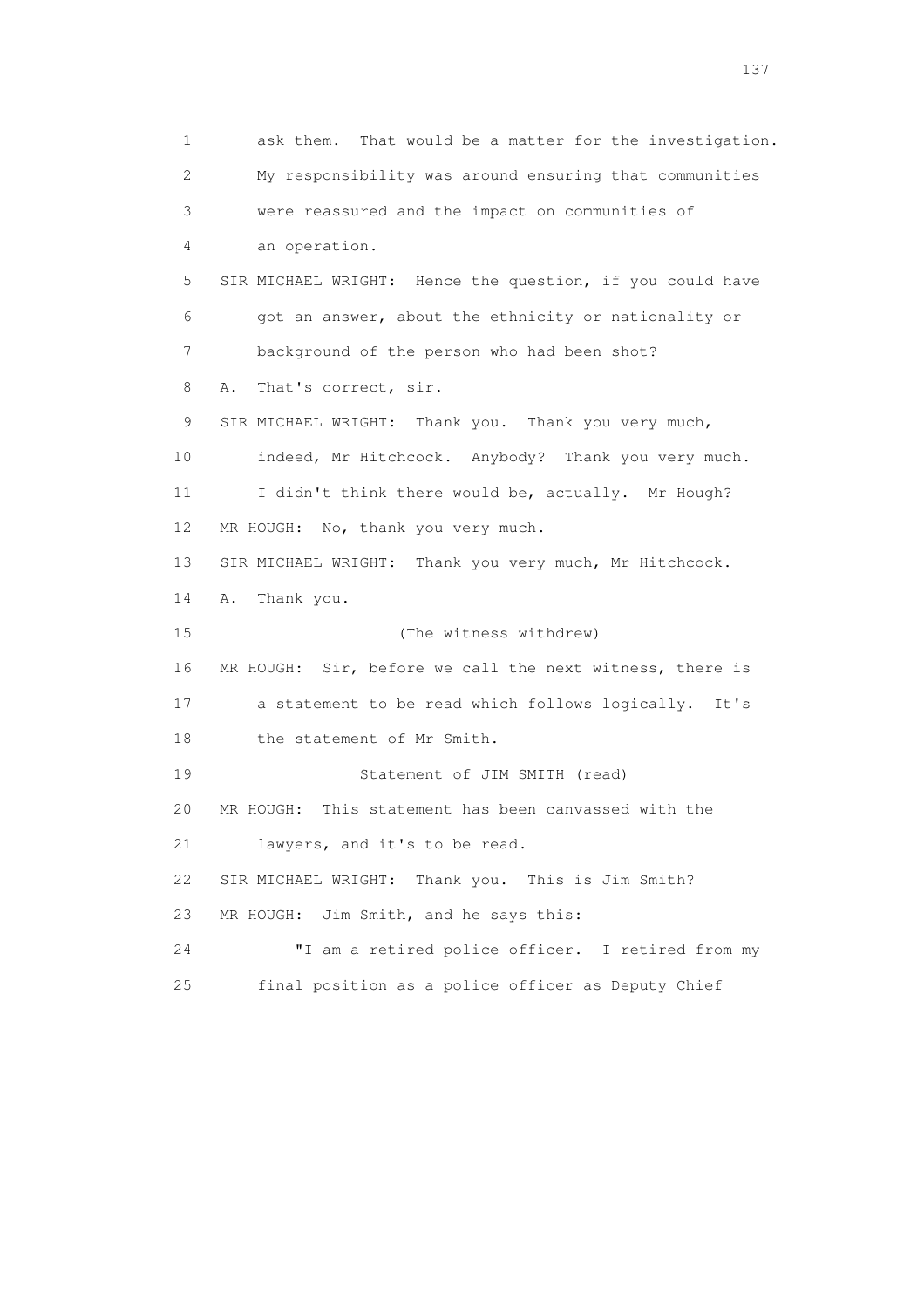1 Constable of the Civil Nuclear Constabulary in 2 June 2008.

 3 "I have been asked to make a statement by the 4 Coroner to the inquest into the death of Jean Charles 5 de Menezes further to paragraph 27 of the statement made 6 by Brian Paddick."

 7 He then goes through his background as a police 8 officer, and says that he joined the Metropolitan Police 9 Service as a Commander in Territorial Policing in 2003. 10 He says that during his time as a police officer with 11 the MPS, he received DSO awareness training (knowledge 12 sharing and scenario training). Then he deals with his 13 further career moves from 2006.

14 Then he says this:

 15 "During July 2005 I was a Commander in the MPS with 16 Territorial Policing. As mentioned above, I had 17 received DSO awareness training prior to July 2005 and 18 I was therefore one of a number of MPS ACPO officers 19 asked to fulfil the role of oncall ACPO DSO. Following 20 the suicide bombings on 7 July 2005, I was on the list 21 of DSOs to cover spontaneous suicide bomber incidents. 22 Following the Stockwell incident, I believe I was asked 23 to fulfil the role of DSO in relation to the proactive 24 operation to track down the attempted suicide bombers of 25 21 July 2005.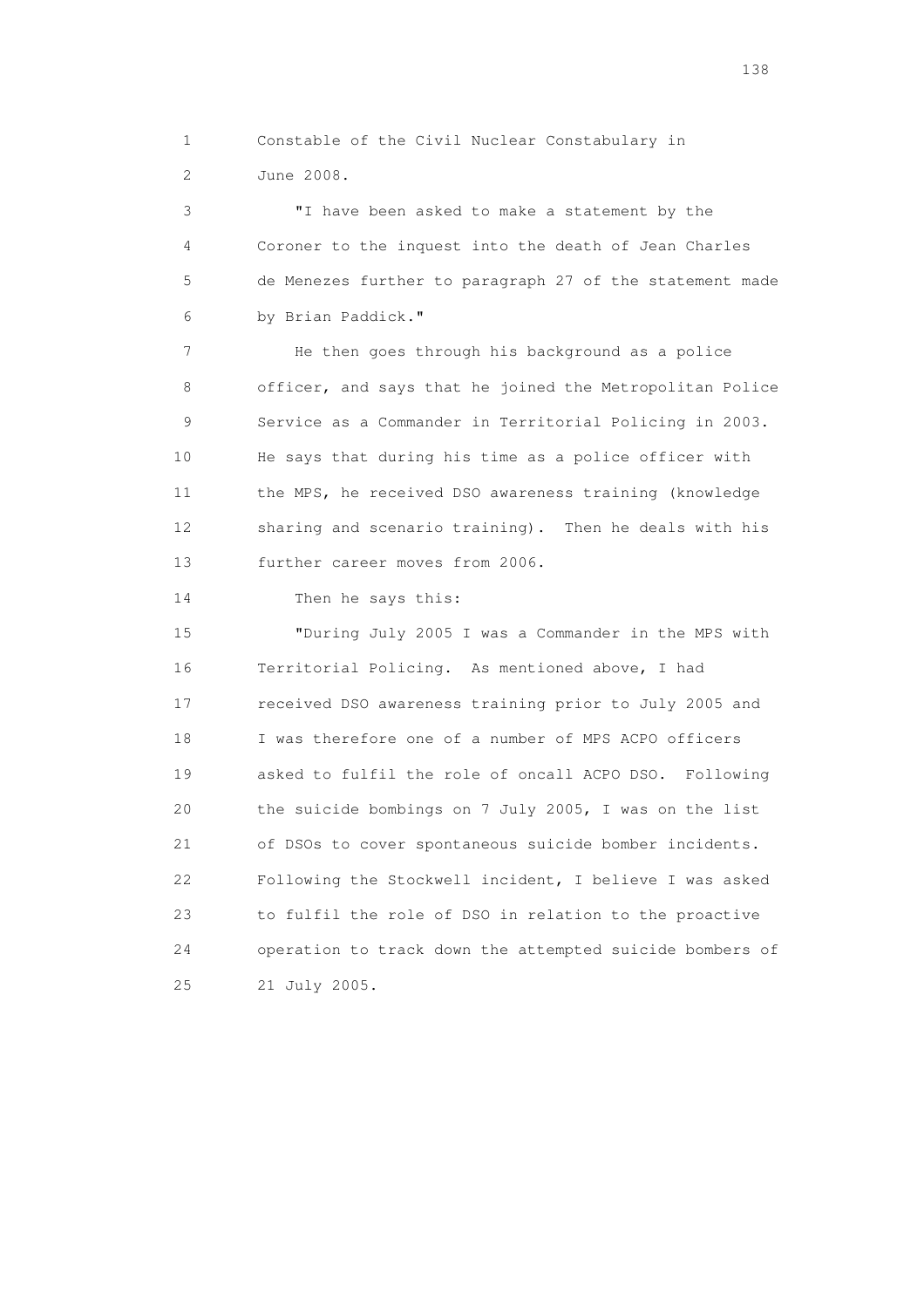1 "As part of this role, I believe I was given 2 photographs of the suspected bombers. However, I cannot 3 remember exactly when these photographs were passed to 4 me, but probably on 23 July 2005.

 5 "In relation to my alleged conversation with 6 Brian Paddick [pausing there, this was the conversation 7 about photographs which everyone will recall] I cannot 8 remember in any detail this conversation, but it is 9 possible that this conversation did take place. In 10 relation to the photographs, I think the photographs 11 were of head/shoulder shots and were professionally 12 taken as opposed to surveillance or CCTV shots.

 13 "However, I would need to review photographs to pick 14 out the ones that I had on 23 July 2005, if I can 15 remember them in any detail.

 16 "I currently live some distance from London and 17 therefore I have not had the opportunity to attend New 18 Scotland Yard to review any photographs. Should this 19 issue require my further attention, then subject to 20 other commitments, I will attend New Scotland Yard to 21 review any photographs. However, I am not sure my 22 memory will be sufficiently good to pick out the exact 23 photographs I had on 23 July 2005."

 24 That is his statement, and obviously the jury will 25 be hearing more evidence about the transmission of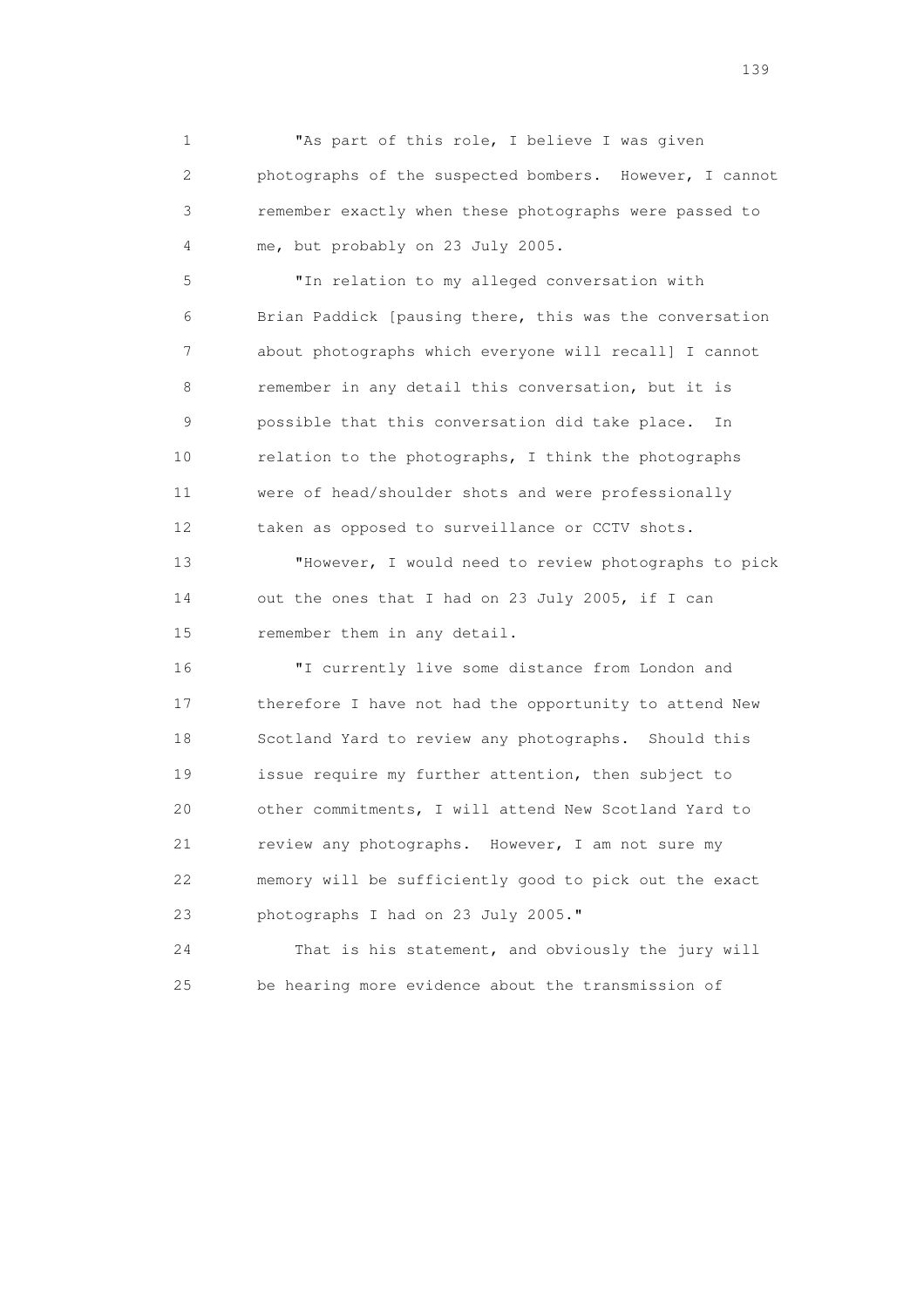1 photographs from an appropriate witness later this week 2 or early next week. 3 SIR MICHAEL WRIGHT: Thank you. 4 MR HOUGH: The next live witness is Stephen Costello. 5 CHIEF INSPECTOR STEPHEN COSTELLO (sworn) 6 SIR MICHAEL WRIGHT: Thank you, Mr Costello, please sit 7 down. 8 Ouestions from MR HOUGH 9 MR HOUGH: Is your name Stephen Costello? 10 A. It is, yes. 11 Q. I will be asking you questions first on behalf of the 12 Coroner. Then you may well be asked questions by 13 others. 14 In 2005, did you hold a rank in the 15 Metropolitan Police as Chief Inspector Operations 16 (Support) for CO19? 17 A. I did, yes. 18 Q. In that rank, did you act in the role of post-incident 19 manager in relation to the shooting at Stockwell? 20 A. Yes, I did. 21 Q. Very briefly, in general terms rather than specific to 22 this incident, can you explain what a post-incident 23 manager does? 24 A. We normally have two post-incident senior officers. One 25 will go to the scene to assist with the scene, and one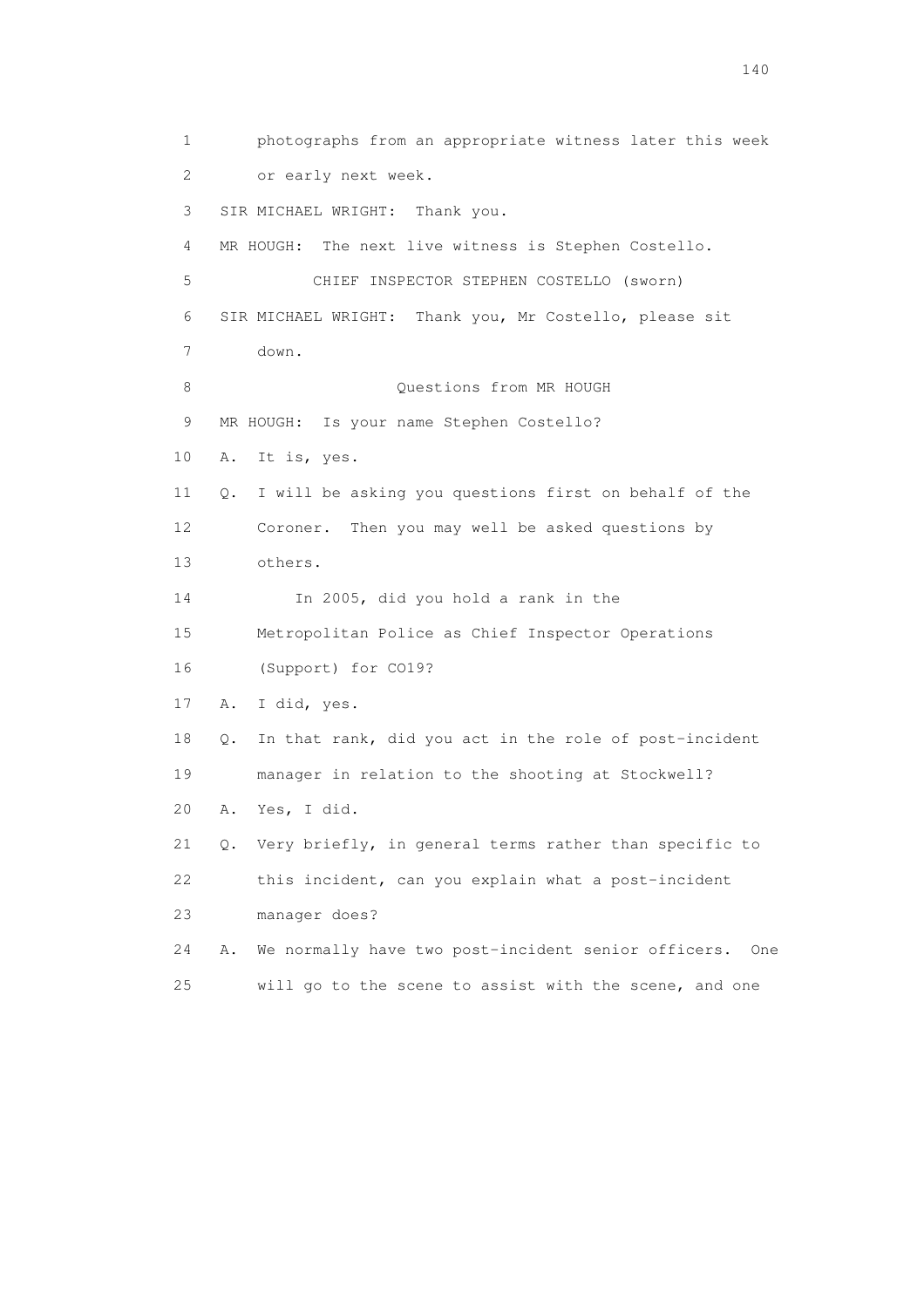1 post-incident manager will remain back at the 2 post-incident location to manage the interaction between 3 the investigation side and the welfare of the officers, 4 so my role was to facilitate the investigation and to 5 look after the welfare of all the officers concerned. 6 Q. As I have indicated already, you were within CO19, the 7 firearms branch? 8 A. I was, yes. 9 Q. As we will hear from you very shortly, there was 10 a separate post-incident manager dealing with the 11 officers from Special Branch, SO12? 12 A. Yes, I believe they did have one, yes. 13 Q. In your capacity as post-incident manager, did you keep 14 a running log entitled "Incident Command and Decision 15 Log"? 16 A. Yes, I did. 17 Q. Perhaps I can hand you a copy of that. (Handed). 18 I don't know if you have your original conveniently to 19 hand, but there is a copy for you. 20 A. Thank you. 21 Q. Did you also make a witness statement on 30 August 2005? 22 A. I did, yes. 23 Q. Do you have a copy of that to hand? 24 A. I have a copy of that to hand, yes. 25 Q. Keep it to hand, because there is no problem about you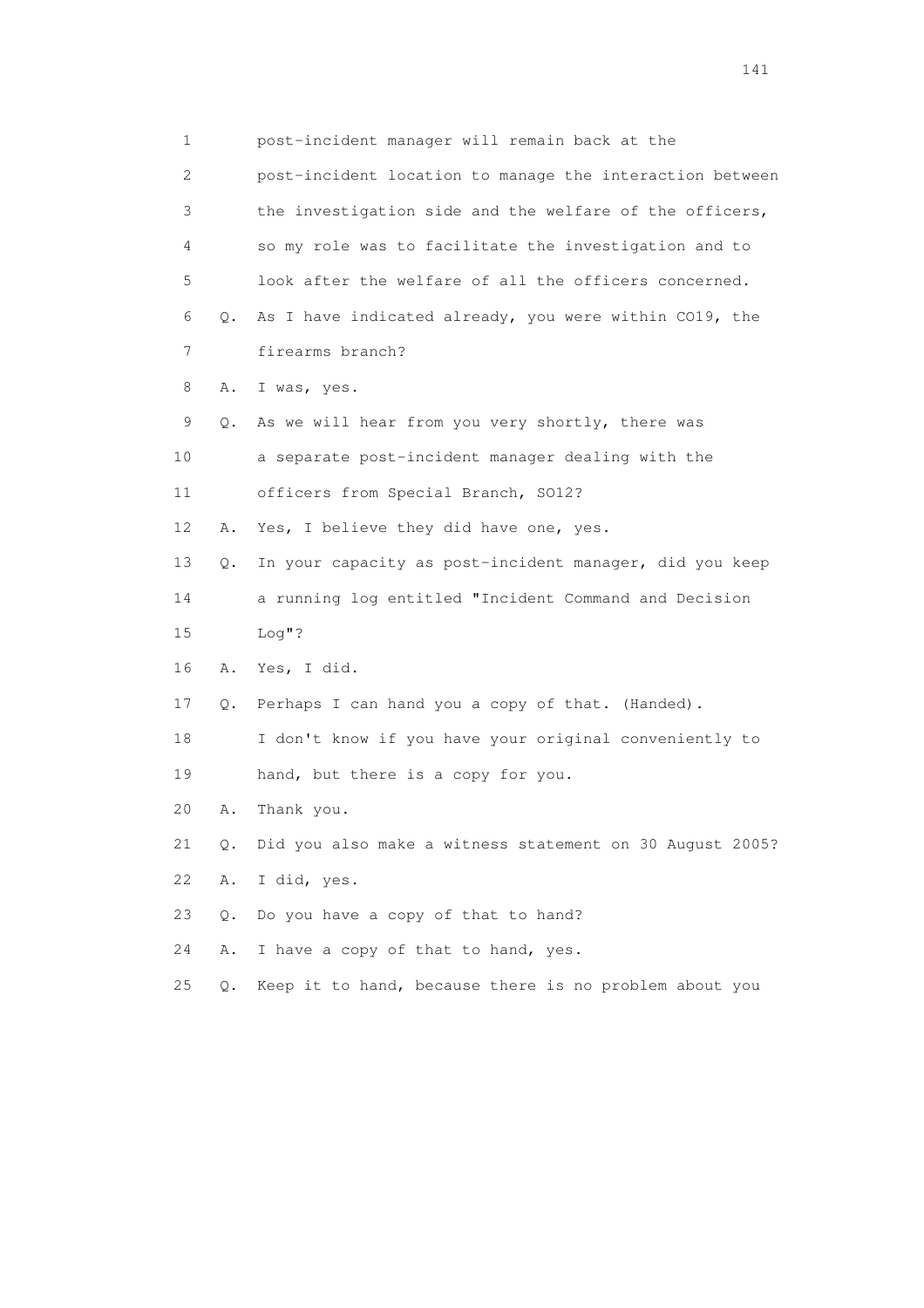1 referring to that to refresh your memory, but you may 2 find that the log does quite a bit of the memory 3 refreshing for you.

 4 I'll take you to the log and we can show pages on 5 screen as we go along, not putting it into the jury 6 bundle because it's not one of the absolutely central 7 documents.

 8 On 22 July 2005, in the morning, were you on duty at 9 Leman Street, which we have heard is a base location for 10 CO19?

11 A. I was, yes.

 12 Q. Did you receive instructions to act as post-incident 13 manager very shortly after the shooting?

14 A. Yes, I did. At approximately 10.15,

 15 Superintendent Moore informed me that there had been 16 a shooting at Stockwell station, and asked me or 17 directed me to perform the post-incident manager post at 18 Leman Street.

 19 Q. Perhaps we can have page 1213 of the documents on 20 screen, and just see where you started the log. Is this 21 your handwriting noting the start date and time of the

22 log as 22 July, 10.15 am?

23 A. It is, yes.

|  |  |  |  |  |  | 24 Q. If we can move over two pages, please, to 1215, we see |  |  |
|--|--|--|--|--|--|--------------------------------------------------------------|--|--|
|  |  |  |  |  |  | for each entry a time on the left and a narrative in the     |  |  |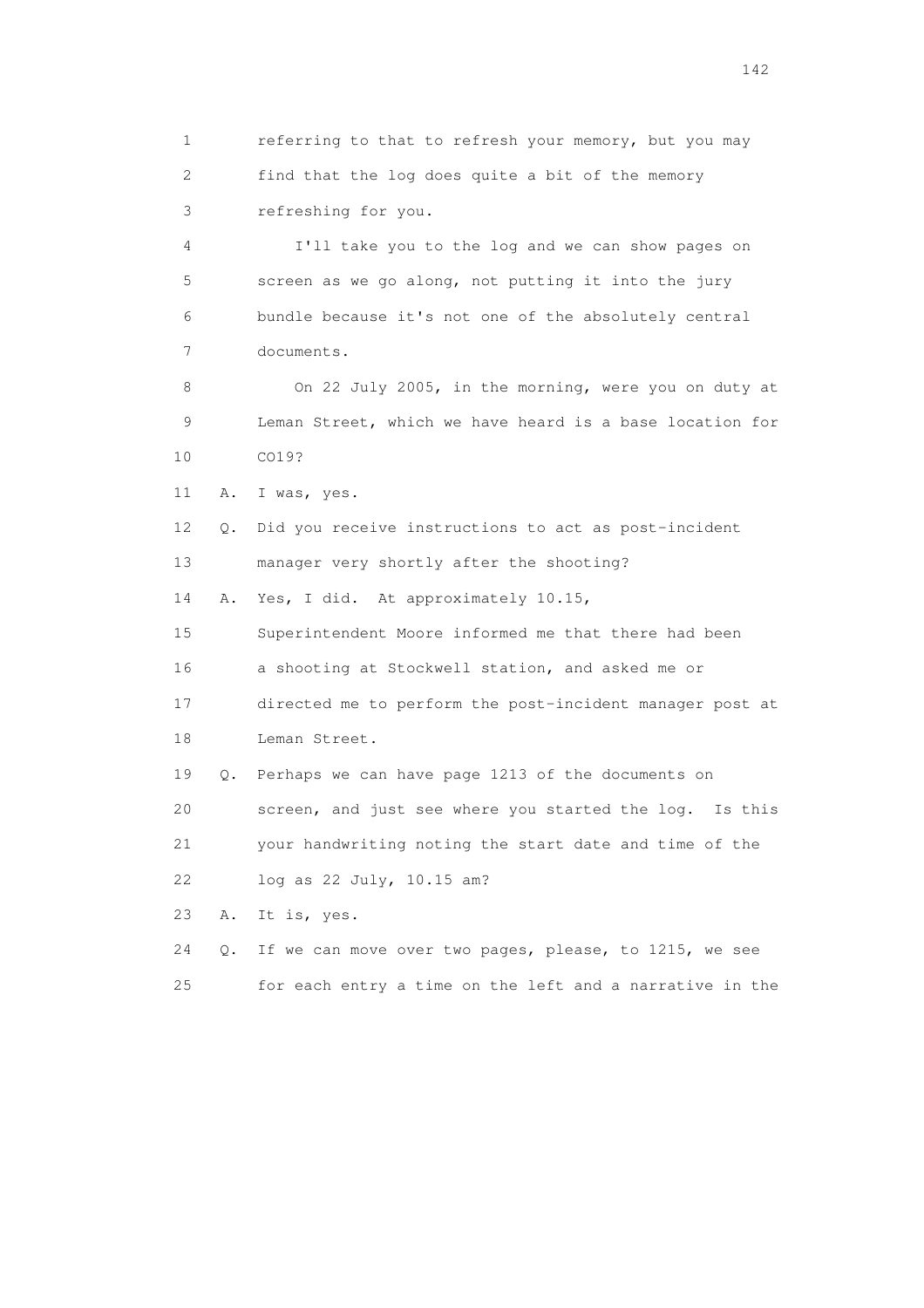- 1 centre column?
- 2 A. That's correct, yes.

3 Q. Is this all again your handwriting?

- 4 A. It is, yes.
- 5 Q. When were you writing up these entries?

 6 A. This was done after I had spoken to whoever it was that 7 I was speaking to, either very -- immediately 8 afterwards, not -- it wasn't contemporaneous as I was 9 speaking to them; either immediately afterwards or very 10 shortly after that while the matter was still fresh. 11 Q. If we see an entry there, "approx 10.15", and then the 12 second entry, 10.48, that suggests to us, does it, that 13 the first entry was written up certainly before the 14 events taking place in the second entry took place? 15 A. That's correct, yes. 16 Q. If we can begin, then, with the 10.15 entry, to help

 17 refresh your memory, I think it says there that you 18 received a phone call from Superintendent Moore about 19 the shooting; directed to perform PIM, post-incident 20 manager, role; and to direct Chief Inspector Davison 21 actually to go to the scene at Stockwell; correct? 22 A. That's correct, yes.

 23 Q. Then you requested a police sergeant to contact 24 Chief Inspector Davison at another police premises? 25 A. That's Delta Romeo, it's part of Paddington division.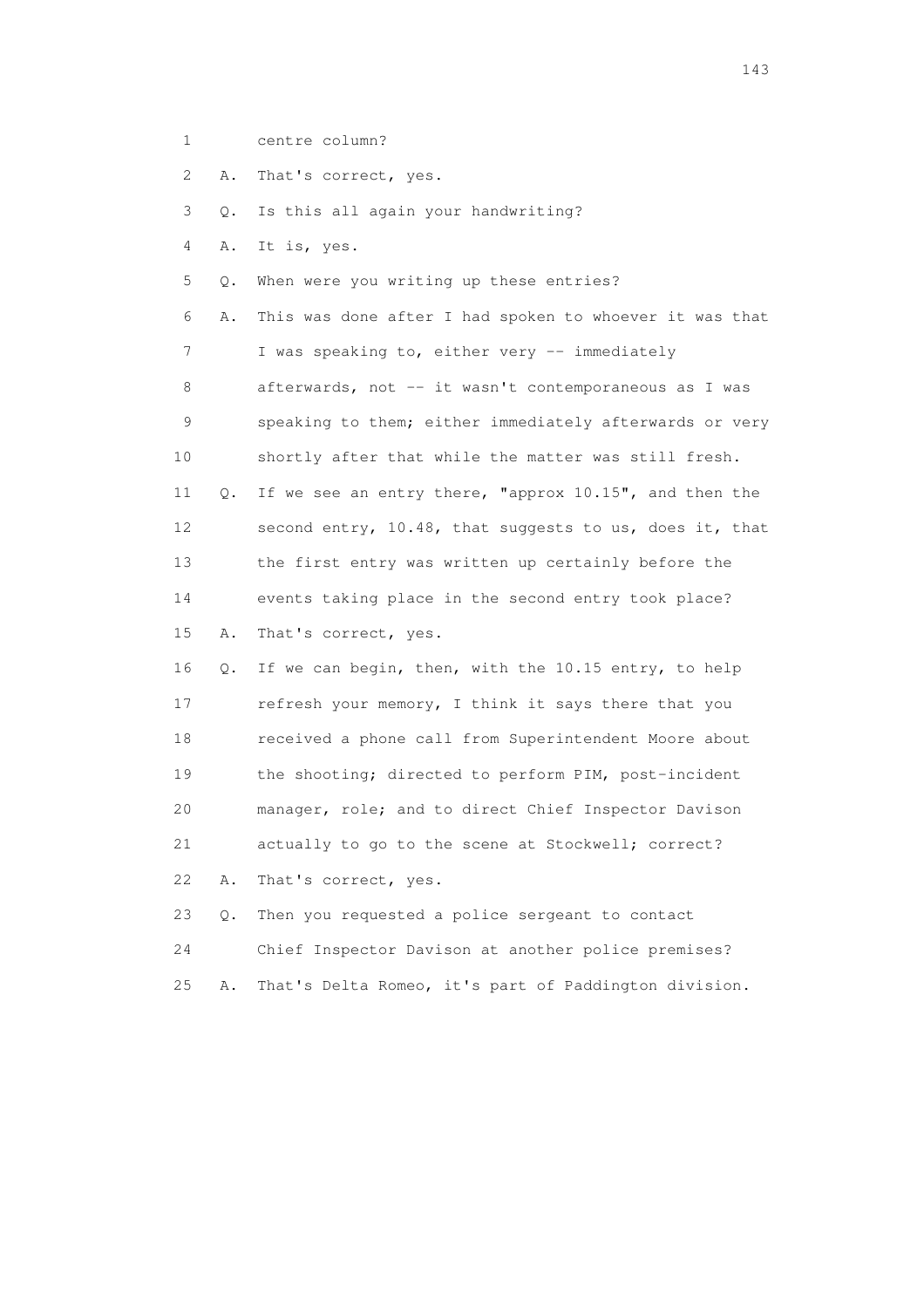1 Q. You went to a control room TJ99. That's a room rather 2 than a person. We have seen TJs referring to people 3 elsewhere. 4 A. Trojan 99 is just the call sign of the Leman Street 5 base. 6 SIR MICHAEL WRIGHT: It's the actual station? 7 A. It's the actual station. 8 MR HOUGH: Then it says this, where you received a call: 9 "Mobile, poor signal, from Trojan 84, senior CO19 on 10 scene". 11 A. That's correct, yes. 12 Q. Do you there record a brief outline of the incident 13 which he gave you actually in quotation marks? 14 A. Yes, that's correct. 15 Q. Perhaps you can read out what you have in quotation 16 marks, please? 17 A. Yes. 18 "Trojan 84 briefed me that he and his team had been 19 supporting an SO13 counter-terrorist investigation with 20 surveillance officers, involving a suspect followed from 21 an address on to a bus and then to Stockwell tube. The 22 suspect had got into the tube with a surveillance team 23 and a specialist firearms officer team had been 24 deployed. The suspect had been pointed out and had 25 launched himself at officers. SFO team officers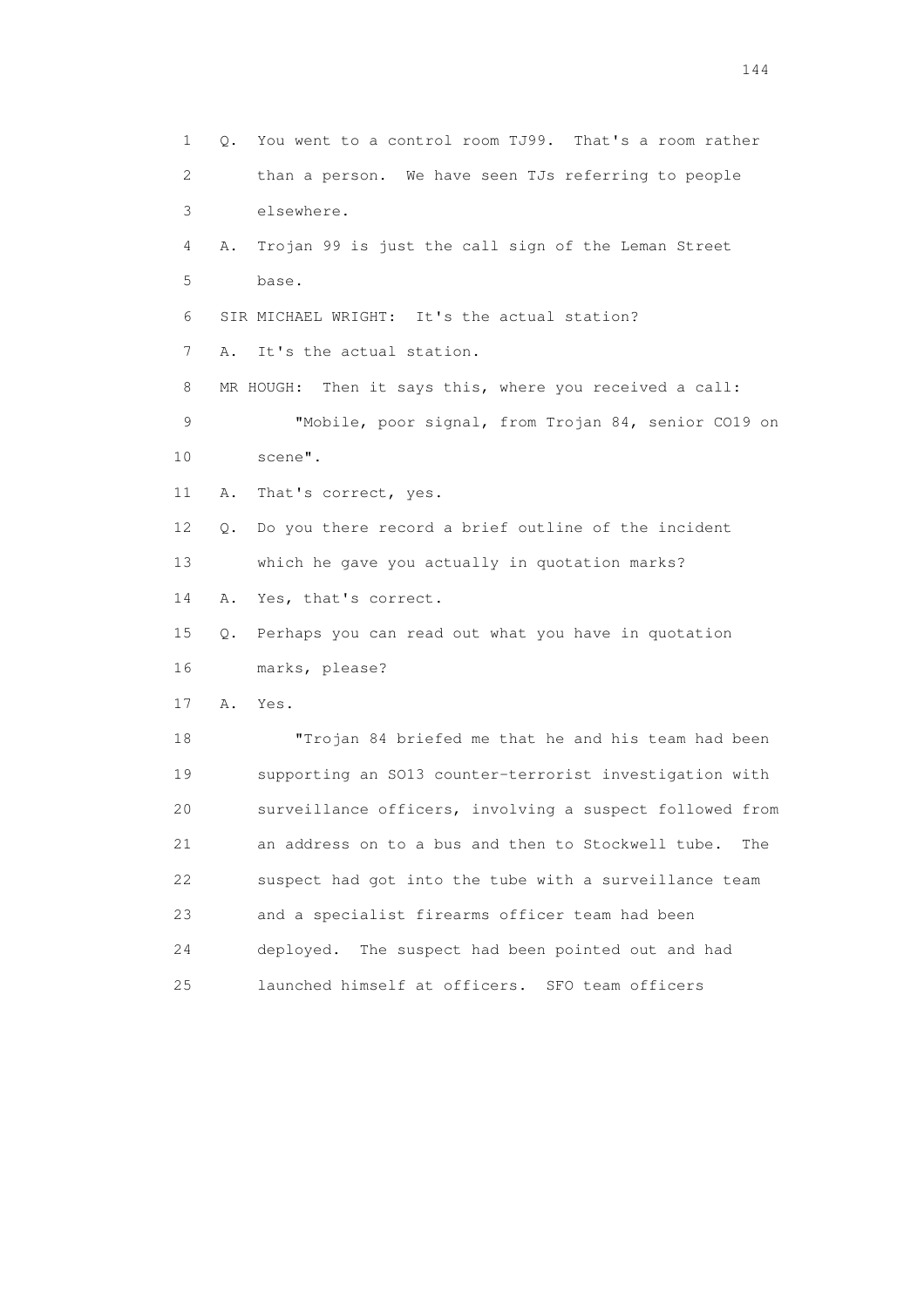| 1                         |       | intervened and had shot the suspect in the head.<br>He   |
|---------------------------|-------|----------------------------------------------------------|
| $\mathbf{2}^{\mathsf{I}}$ |       | then requested that a senior officer be deployed to the  |
| 3                         |       | scene and I advised him that Chief Inspector Davison was |
| 4                         |       | en route."                                               |
| 5                         | Q.    | Pausing there, did he tell you where he had got his      |
| 6                         |       | information from for that summary?                       |
| 7                         | Α.    | Not at that time.                                        |
| 8                         | Q.    | Did you later discover where he had got that rubric      |
| 9                         |       | from?                                                    |
| 10                        | Α.    | Yes, I subsequently spoke to Trojan 84 again and         |
| 11                        |       | confirmed that the information had been obtained from    |
| 12                        |       | the two principal officers.                              |
| 13                        | Q.    | Charlie 2 and Charlie 12?                                |
| 14                        | Α.    | Charlie 2 and Charlie 12.                                |
| 15                        | Q.    | Then next entry is at 10.48, and it records you speaking |
| 16                        |       | to DPS, Directorate of Professional Standards?           |
| 17                        | Α.    | That's correct, yes.                                     |
| 18                        | Q.    | They are performing the investigation into what          |
| 19                        |       | happened?                                                |
| 20                        | Α.    | They are, yes, and I was advised who the senior          |
| 21                        |       | investigating officer was to be at that time.            |
| 22                        | $Q$ . | That's DCI Evans whom we heard from yesterday?           |
| 23                        | Α.    | That's correct.                                          |
| 24                        | Q.    | Then it says this:                                       |
|                           |       |                                                          |

25 "Directed by Detective Superintendent Wolfenden not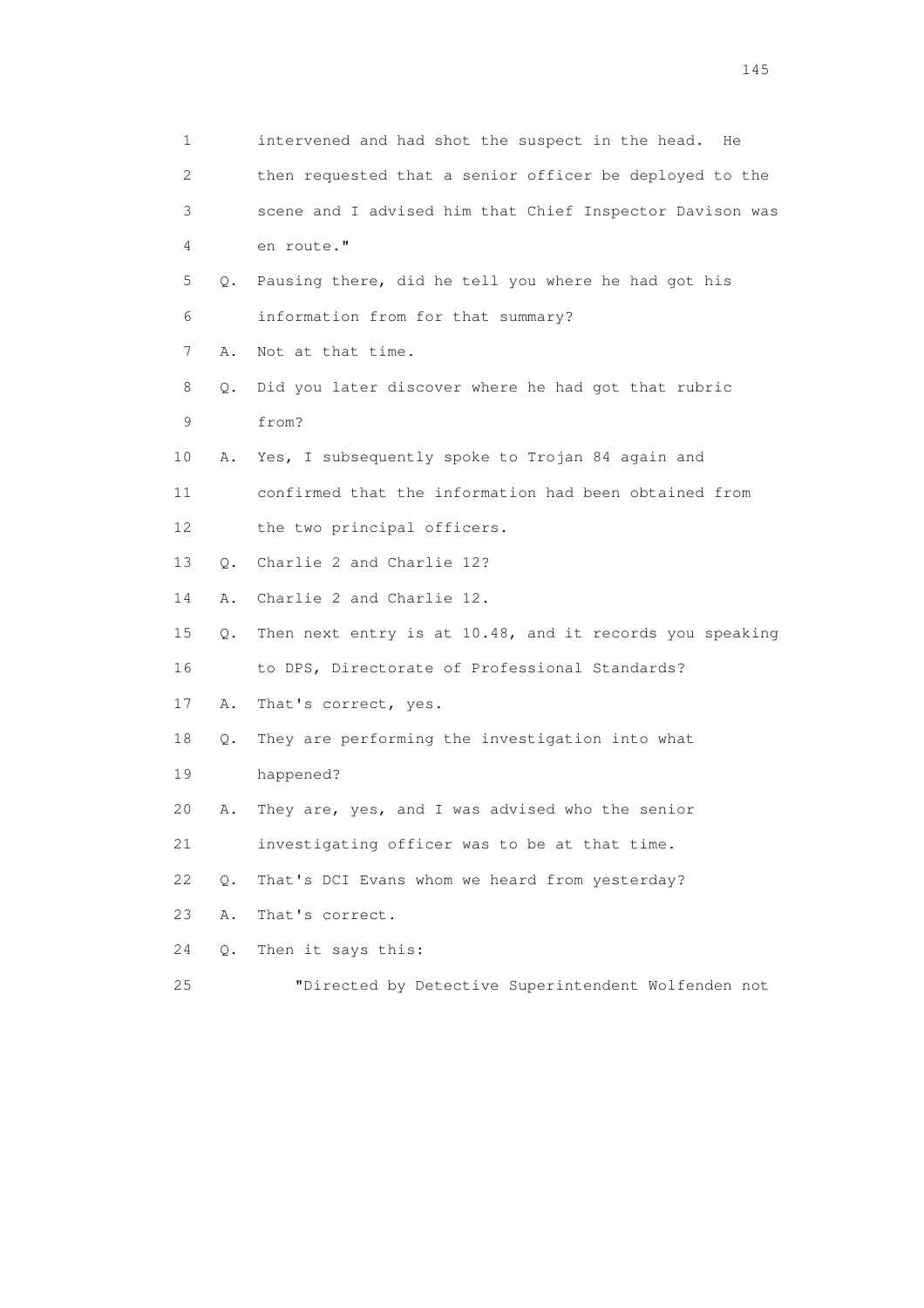1 to allow IPCC access to scene".

2 A. That's correct.

|  |  | 3 0. Then in your statement I think you indicate what reason |  |  |  |
|--|--|--------------------------------------------------------------|--|--|--|
|  |  | was given for that?                                          |  |  |  |

 5 A. Yes. This was at the request of the Commissioner, and 6 I have noted that the Prime Minister had been consulted, 7 that's my recollection at the time that I wrote this 8 note, and I passed that information to Trojan 1, who was 9 making his way to the scene.

- 10 Q. In your statement you say that the reason for that was 11 that, as you were told, this was being investigated as 12 part of a larger terrorism investigation?
- 13 A. That's correct, yes. This was still an ongoing

14 counter-terrorist investigation.

15 Q. After that do you record a conversation with a Detective

16 Chief Inspector in Special Branch about his team

- 17 returning to their base?
- 18 A. That's correct, yes.
- 19 Q. That's the team that was involved in these events?
- 20 A. Yes, it is.
- 21 Q. Can you remember the name of the Detective Chief

22 Inspector now?

- 23 A. My recollection is it was DCI Edser.
- 24 Q. Then if we can move over the page, please, it says there
- 25 that you advised him that they should return to HD,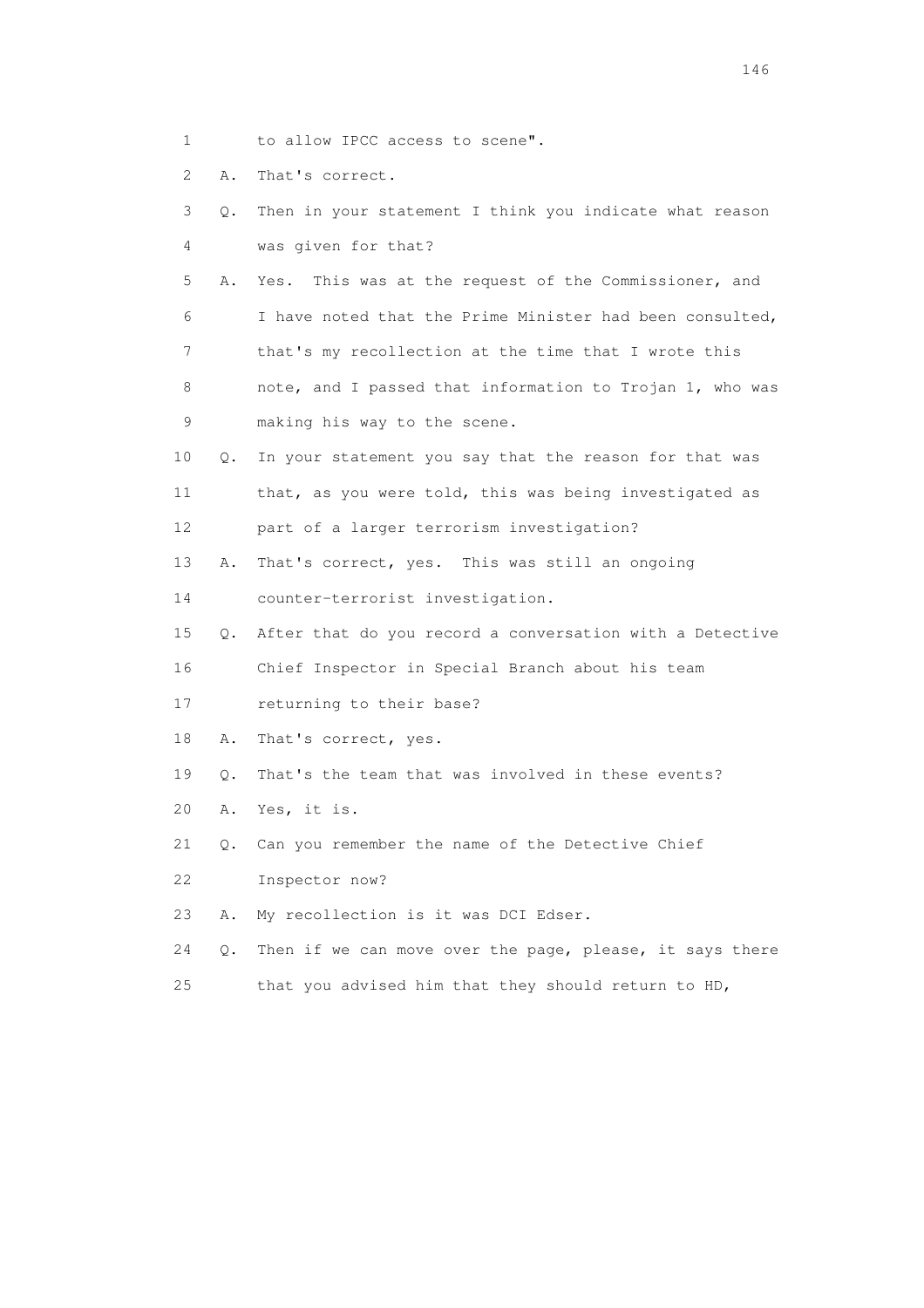1 Leman Street?

2 A. Yes, that's the divisional code for Leman Street.

3 Q. For post-incident procedure?

4 A. That's correct, yes.

 5 Q. Why did you suggest to him that they should come to 6 Leman Street specifically?

 7 A. That would facilitate the investigation. It would mean 8 that everybody involved in it was at a single location,

9 I could look after their interests, and it would

 10 certainly help the DPS investigators who would not have 11 to split their resources between two locations.

 12 Q. Then do you record that you were contacted on your 13 mobile phone by Detective Inspector Szerezla of the DPS 14 to indicate that he would be attending Leman Street with

15 a forensic exhibit team?

16 A. That's correct, yes.

17 Q. What would be the purpose of such a team?

 18 A. He would start the investigation at Leman Street and 19 part of that investigation would be seizure of forensic 20 exhibits, would be the firearms used, any clothing, and 21 liaison with the officers involved.

 22 Q. Then do you record, timed at 11 o'clock that morning, 23 further contact from Mr Evans indicating he's now on his 24 way to the scene at Stockwell?

25 A. Yes.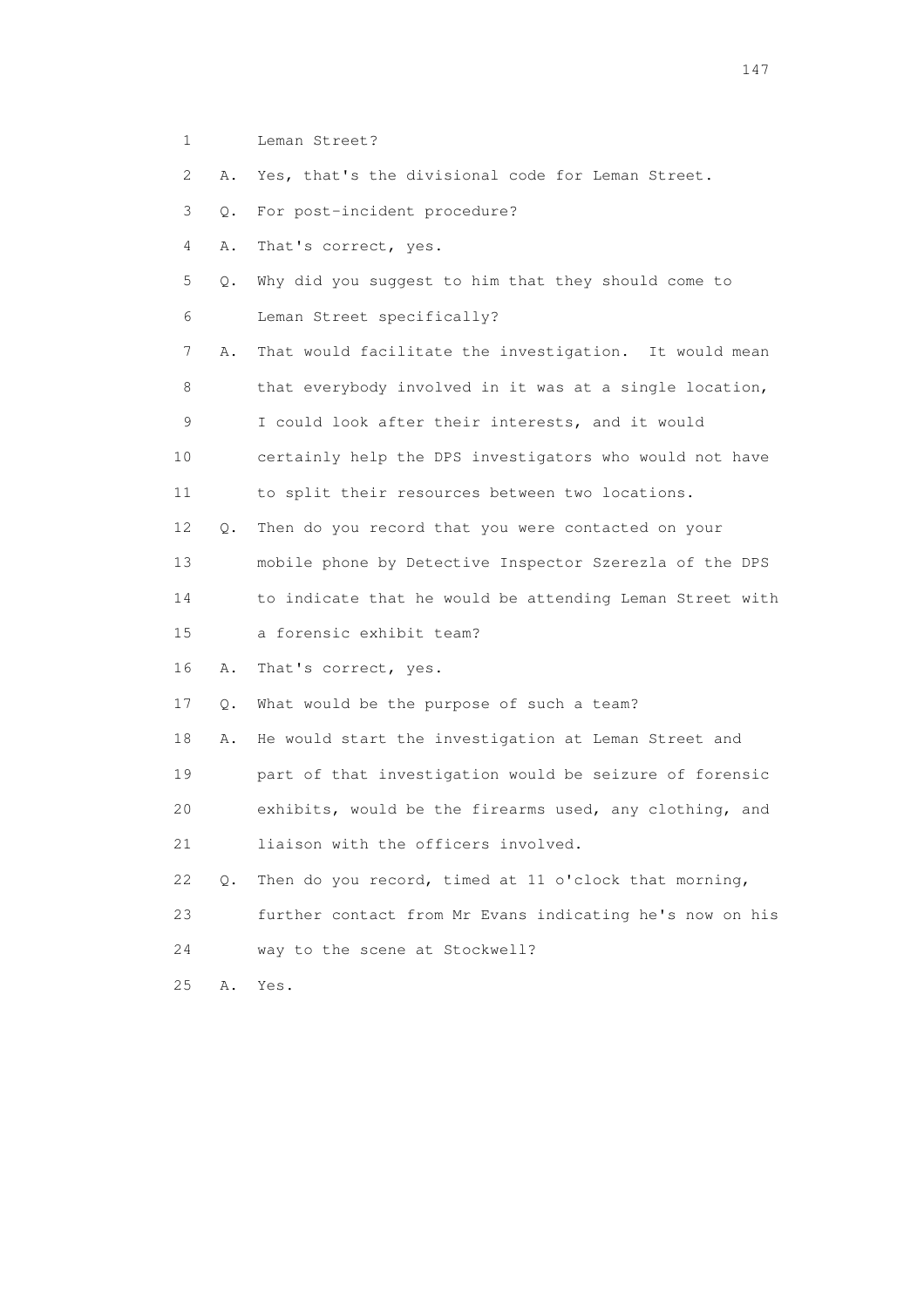1 Q. And you providing him with the information you had 2 received from Trojan 84? 3 A. That's correct, yes, that was on the mobile phone. The 4 reception wasn't good, and we were actually cut off 5 during that conversation. 6 Q. Then timed 11.27, do you record by that point that the 7 principal officers were at Leman Street? 8 A. That's correct, yes. 9 Q. By the principal officers do you again mean Charlie 2 10 and Charlie 12? 11 A. Charlie 2 and Charlie 12 and other members of that team. 12 Q. Thank you. Then do you record this: 13 "Spoken to by me, appeared okay, v concerned 14 regarding blood on their skin and clothes". 15 A. That's correct, yes. I inquired as to their welfare. 16 They appeared okay, but were concerned that they had 17 obviously blood on their skin and clothing, and 18 I received a request to allow them to change and shower 19 at that time. 20 Q. That was a request from their Federation representative? 21 A. That was, yes. 22 Q. I think you agreed to that, provided of course that the 23 clothing and weapons were bagged up by an officer not 24 involved in the incident? 25 A. That's correct, yes. I was keen to maintain the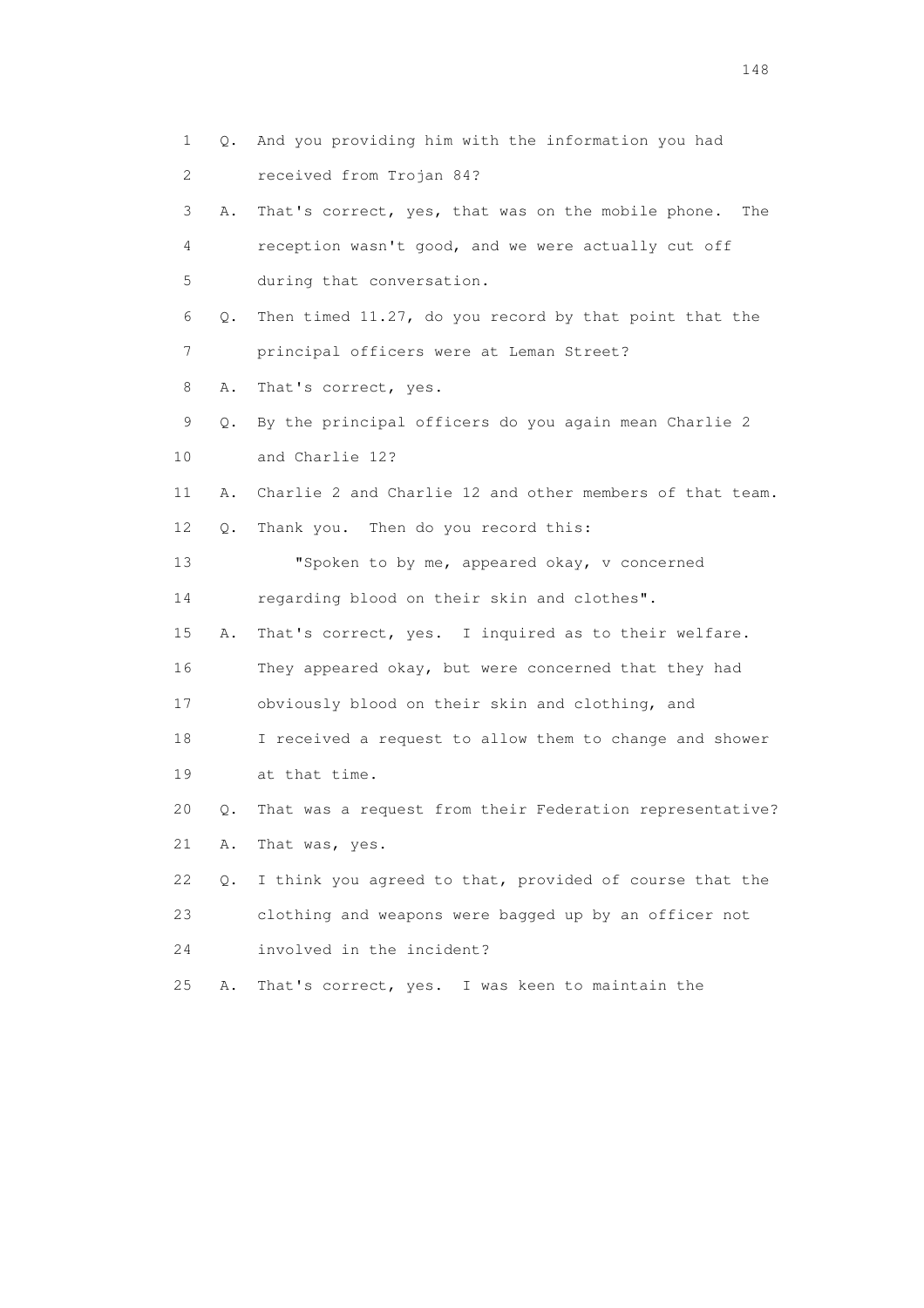1 forensic integrity in relation to their clothing and 2 weapons. 3 Q. Moving down to 11.51, at that time you record I think 4 the forensic medical examiner arriving at Leman Street 5 and being there with the Federation representative? 6 A. That's correct, yes. 7 Q. Then you briefing them about examination of the 8 officers? 9 A. That's correct, yes. 10 Q. Do you then record the examiner's role as being to check 11 for defensive and offensive injuries on the officers 12 involved? 13 A. That's correct, yes. 14 Q. Then you note this: 15 "Examination not to consider fitness for notes 16 unless from his [that's the examiner's] observations he 17 considered officer unfit to do so and that making notes, 18 would further harm officer's health or make notes 19 unreliable." 20 A. That's correct, yes. 21 Q. And the examiner confirming he understood. 22 Can you briefly explain the reference to considering 23 whether officers were fit to make notes? 24 A. Yes, the standard policy and procedures is that the FME 25 is called to examine officers and the examination is not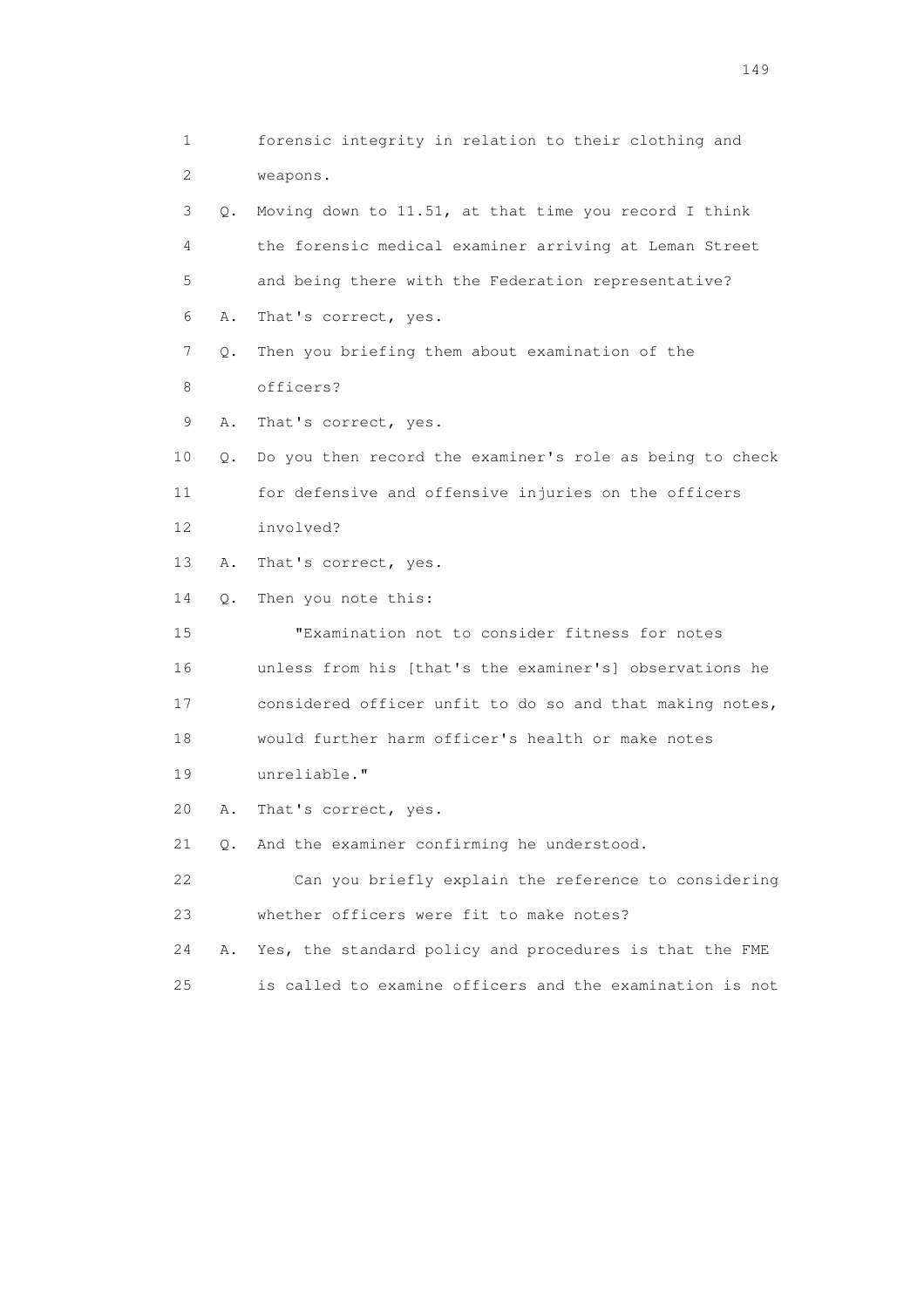| 1  |       | in relation to their fitness to write their notes; it is |
|----|-------|----------------------------------------------------------|
| 2  |       | purely around whether they have any injuries and to      |
| 3  |       | document those injuries.                                 |
| 4  | Q.    | Physical fitness?                                        |
| 5  | Α.    | Physical fitness, but obviously during that examination, |
| 6  |       | if the doctor forms a professional opinion that it would |
| 7  |       | be unsafe for that officer to make notes at that time,   |
| 8  |       | it would be right that he would make comment on that.    |
| 9  | Q.    | The entry for 12 minutes past midday, we can summarise.  |
| 10 |       | I think you record there having a further discussion     |
| 11 |       | with Mr Szerezla of the DPS; yes?                        |
| 12 | Α.    | That's correct, yes.                                     |
| 13 | Q.    | You record that the DPS were going to be seizing the     |
| 14 |       | clothing and weapons of the principal firearms officers  |
| 15 |       | involved?                                                |
| 16 | Α.    | That's correct, yes.                                     |
| 17 | Q.    | Then there was a discussion, I think, also of whether    |
| 18 |       | the DPS should, in addition, seize the clothing and      |
| 19 |       | weapons of the Special Branch surveillance officers?     |
| 20 | Α.    | That's correct, yes.                                     |
| 21 | $Q$ . | What decision was taken on that?                         |
| 22 | Α.    | I questioned that on the basis that we knew which        |
| 23 |       | officers had actually fired shots on that day, and what  |
| 24 |       | was the rationale behind requesting the clothing and     |
| 25 |       | weapons of other officers who had not shot on that day,  |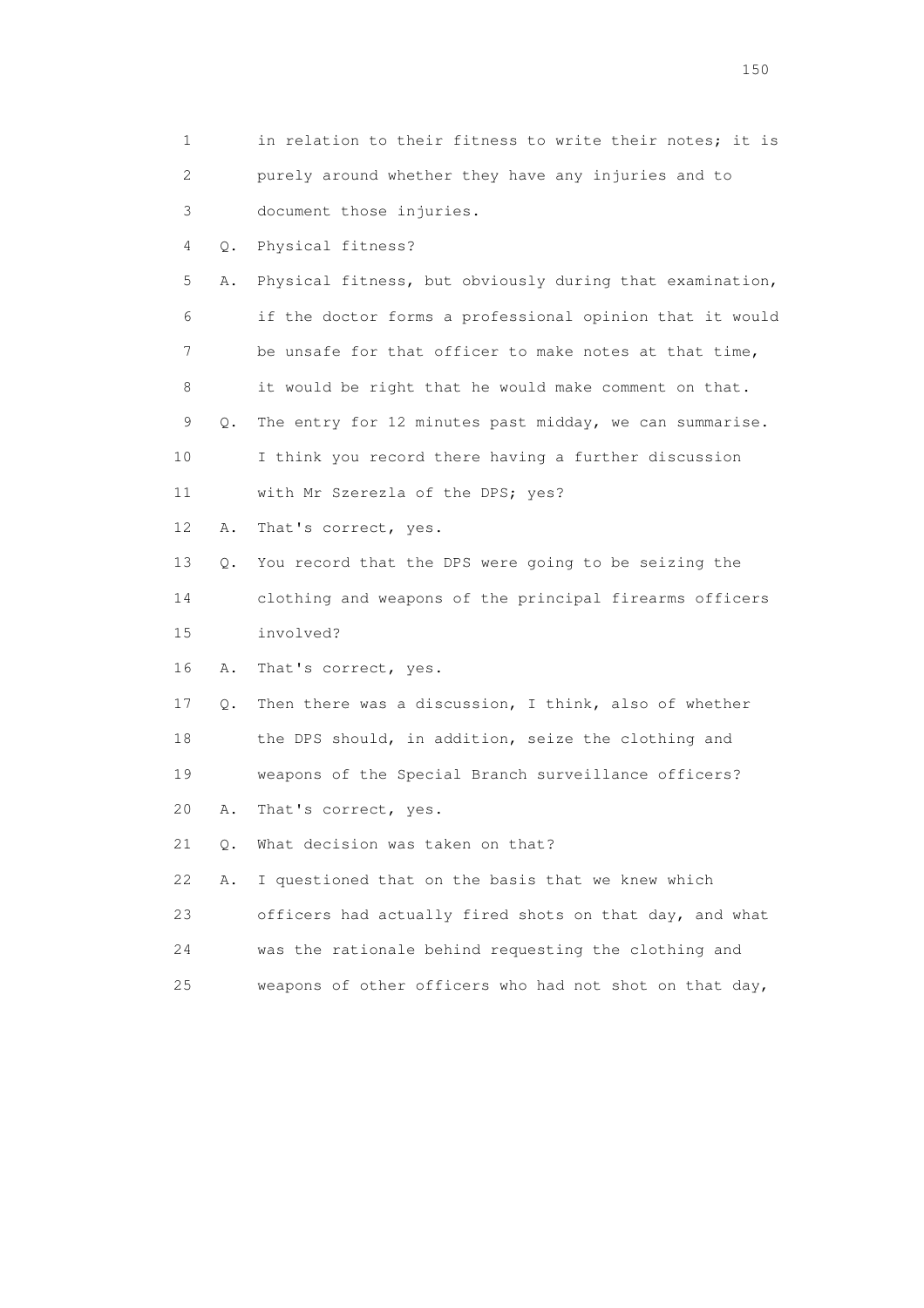1 it's not standard practice to do so. And I agreed that 2 I would discuss that further if necessary with the 3 Special Branch post-incident manager on his arrival at 4 Leman Street. 5 Q. Then moving down the page, an entry at 12.35, 6 a conversation with the Federation representative. Then 7 at 12.45, this: does this record you giving an address 8 to the firearms team who had been involved in the 9 incident? 10 A. Yes, the SFO team were back at Leman Street and I just 11 introduced myself and explained my role to them. 12 Q. What do you record there telling them about the process 13 that they were about to commence? 14 A. I explained to them that my role was to look after their 15 welfare and to facilitate the investigation, that this 16 was likely to be a long process, and they should take 17 the opportunity to have some refreshments and that they 18 should not at that stage speak in detail regarding the 19 incident. My concern there was that this was an ongoing 20 terrorist investigation, and I did not want them making 21 phone calls out of the base or speaking to other people 22 not involved because that makes it very difficult to 23 retain that information centrally, and obviously I did 24 not want the rumours spreading either. 25 Q. Perhaps we can move over the page, 12.55 records you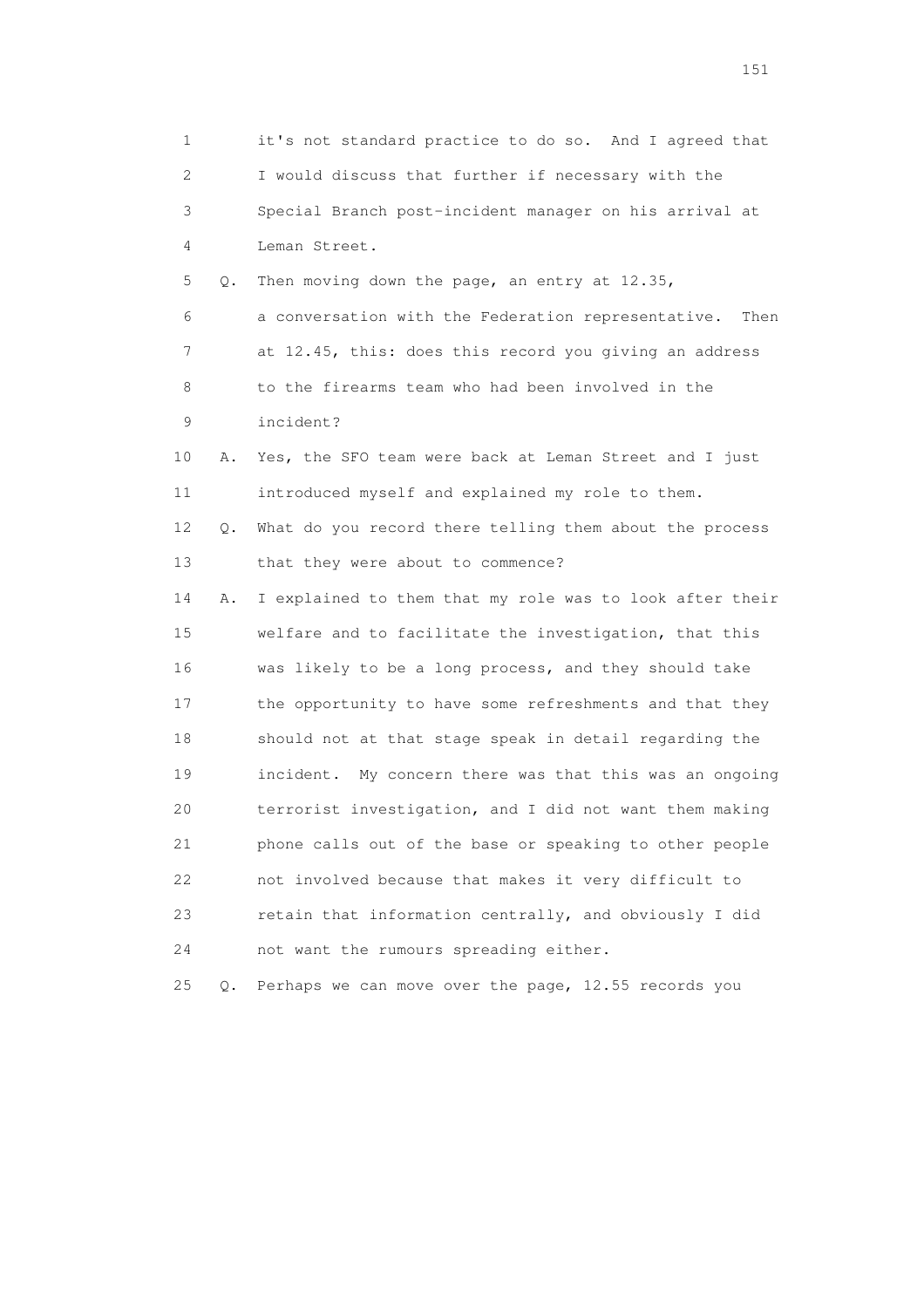1 introducing Mr Szerezla of the DPS to the firearms team; 2 yes? 3 A. That's correct, yes, I introduced 4 Detective Inspector Szerezla and he explained how he 5 proposed to deal with that investigation and the role of 6 his team. 7 Q. Then there is a record of you speaking to Mr Purser at 8 1.15 in the afternoon? 9 A. That's correct, yes. He had also come to the -- to 10 Leman Street as part of the post-incident process. 11 I asked him if he required to see the forensic medical 12 examiner. He declined. I checked with his welfare and 13 provided him with office accommodation. 14 Q. Moving on to 1.30, we need to have a little look at this 15 entry. Was Trojan 84, the tactical adviser, now back at 16 Leman Street as well? 17 A. That's correct, yes. 18 Q. You record there him providing you with more information 19 about the incident that had taken place? 20 A. That's correct, yes. 21 Q. Perhaps you can just run through what you have recorded 22 there. 23 A. Yes. I spoke to Trojan 84. He stated that he had been 24 provided with a briefing regarding the incident -- 25 provided me with a briefing in that they had attended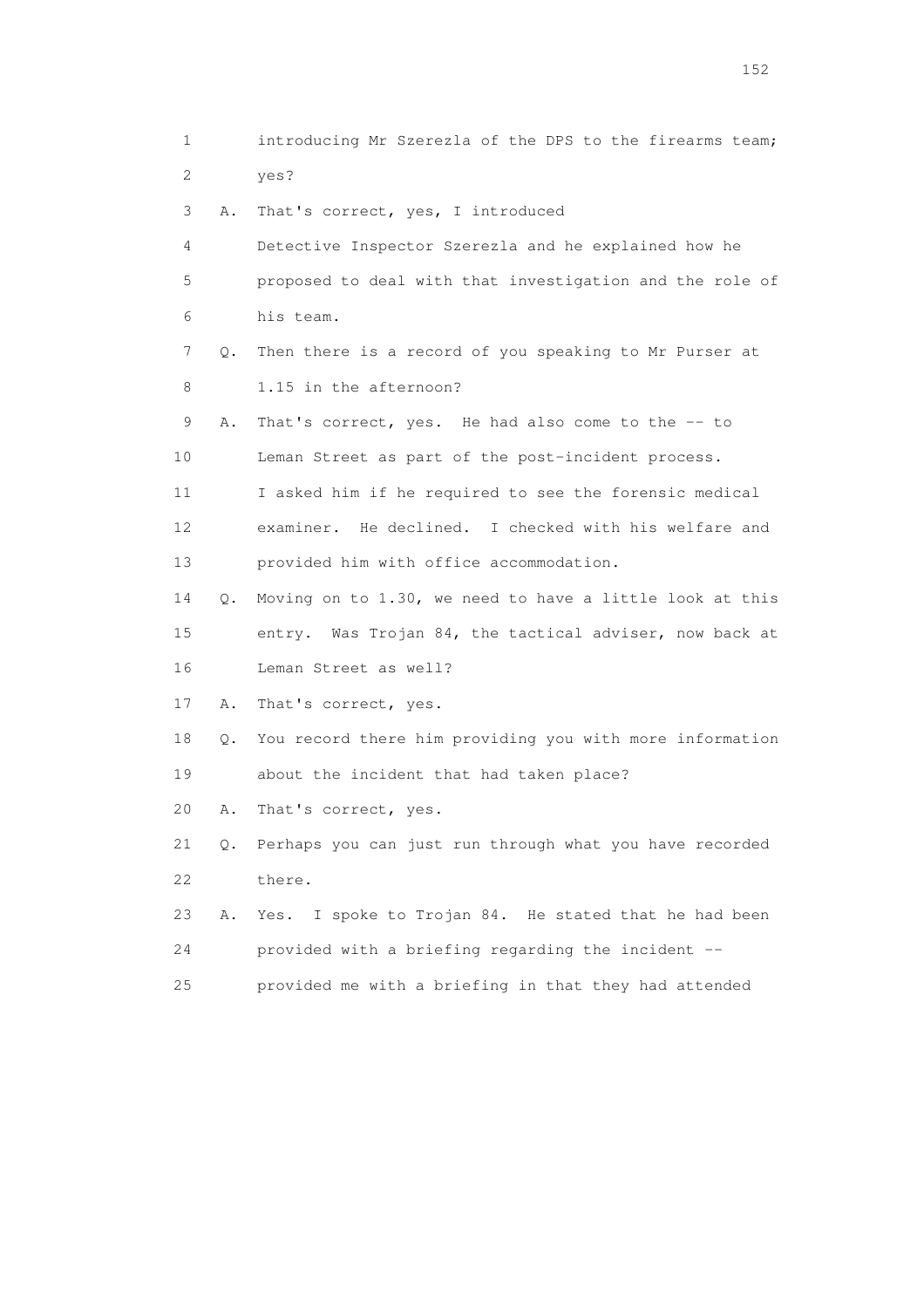1 Nightingale Lane earlier that morning with the team for 2 a full briefing from Silver, who was DCI Purser, which 3 included intelligence in relation to the premises at 4 Scotia Road. The team briefing also included the 5 possibility of intercepting a subject away from the 6 address, stated that the male had left the address and 7 was followed by -- initially by a surveillance team, and 8 it had been decided at that time not to use SO19. 9 Some time later the surveillance team decided this

 10 was the suspect and called for specialist firearms 11 officer support. It was reported that the suspect 12 appeared jumpy and furtive, and they were informed that 13 he was not to be allowed to get into the tube. However, 14 at that time the SFO team were not able to get there in 15 time. On arrival at Stockwell tube, the suspect had 16 already gone into the station --

 17 Q. Can we just pause there, it's on the next page for those 18 who are following it. On arrival at Stockwell tube, 19 yes?

 20 A. And SFO officers, specialist firearms officers deployed 21 into the station, down the escalators into the hall 22 leading to the platforms. They were met there by 23 a surveillance officer who --

24 Q. Indicated, I think?

25 A. -- indicated the platform and the train. Officers went

<u>153</u>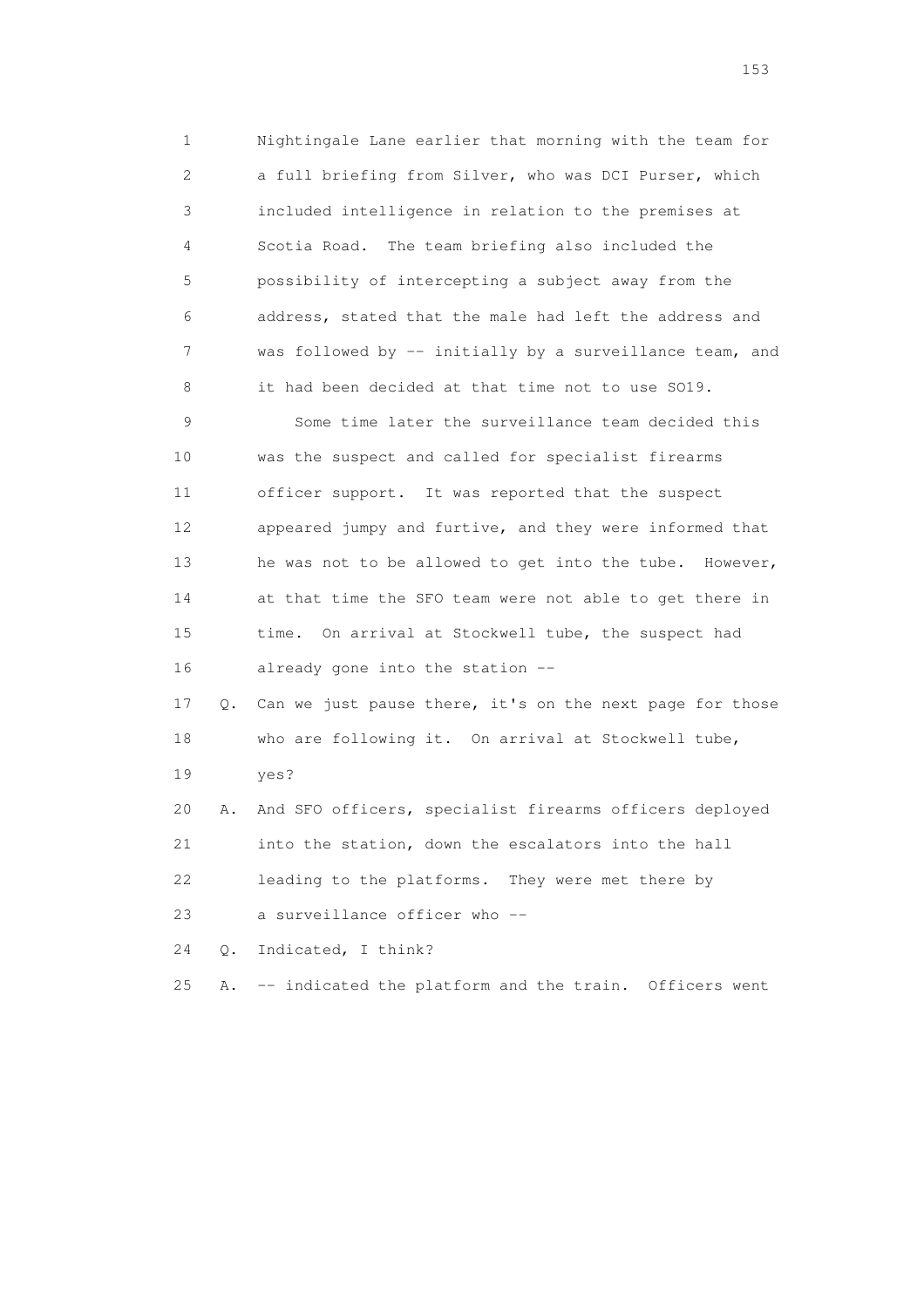1 with this officer and on to the train. Immediately the 2 suspect was pointed out, he launched himself at the 3 officer. Specialist firearms officers had gotten in 4 between and shot the suspect in the head. Officers -- 5 Q. I think you call him B12 there but he is Charlie 12? 6 A. Charlie 12 shot a couple of times and officer Charlie 2 7 shot five or six times. Trojan 84 also added that the 8 briefing had included that the subject had access to 9 weapons and was involved in terrorist bombing of 10 21 July. During surveillance, instructions received 11 that the subject was not to be allowed to be lost in the 12 entered tube and that radio communications were poor. 13 He had the -- confirmed that this information that he 14 had provided me had come from Charlie 2 and Charlie 12. 15 Q. Thank you very much. Was that an accurate and complete 16 record of what he told you at that time? 17 A. That was, yes. 18 Q. At 2.20, 1421, do you record passing that information on 19 to Mr Szerezla of the DPS? 20 A. I did, yes. 21 Q. Then I think there is a discussion at 4.08 with 22 Mr Szerezla about an ammunition audit for Charlie 12, 23 and you also record an independent officer unloading the 24 guns involved?

25 A. That's correct, yes. The officer was advised to go to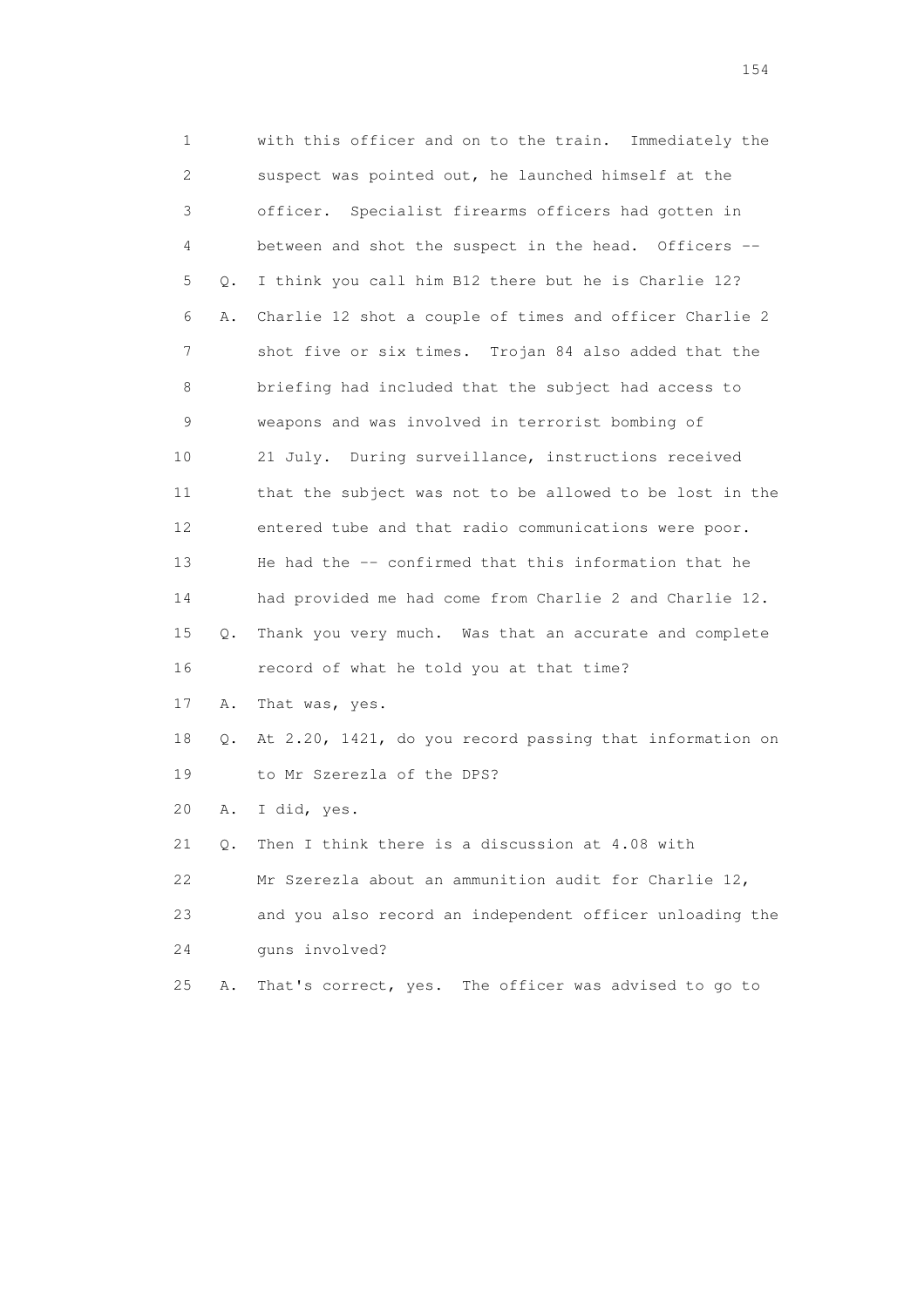1 hospital for tests and the weapon needed to be dealt 2 with before he left.

3 Q. That's Charlie 2.

 4 Now, we are about to move on to the question of 5 making up of notes. As a post-incident manager, you 6 would have been aware of the advice which ACPO 7 promulgated on the making up of notes at that time? 8 A. At that time, yes. 9 Q. I think it's only fair to show that on screen so that 10 everybody knows what was the guidance at the time. 11 Page 318 of the documents, please. It's 2.56 to 2.60.

12 Do you recognise these entries?

13 A. Yes.

14 Q. In chapter 6, I think, of the ACPO manual?

15 A. That's correct, yes.

16 Q. Now, summarising each of these, 2.56, the guidance is

 17 that officers should get away from the scene at an early 18 stage, so as to provide those involved with a period of

19 reorientation and to allow for the preparation of

20 a summary of events; yes?

21 A. That's correct, yes.

22 Q. Then 2.57:

 23 "Initial notes (e.g. a pocket notebook, incident log 24 pages...) should be made as soon as practicable..."

25 That phrase, "initial notes", is I think something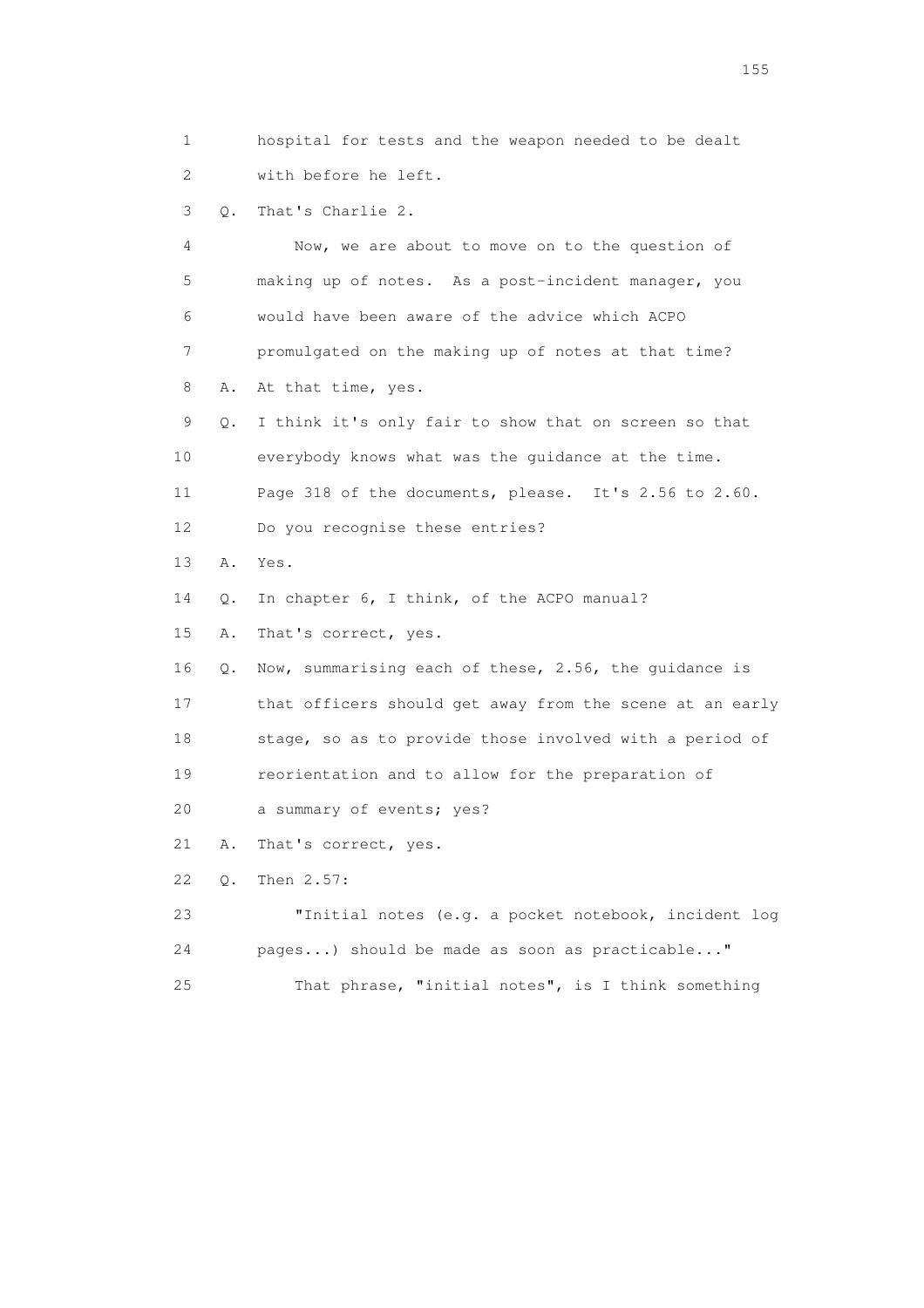1 that appears in your log as we come through it later? 2 A. That's correct, yes. 3 Q. "... should be made as soon as practicable, subject to 4 any individual legal advice received to the contrary." 5 Yes? 6 A. That's correct. 7 Q. The entry in those notes to be timed, dated and signed? 8 A. That's correct, yes. 9 Q. Then 2.58, does the guidance record that if there is any 10 suggestion that an officer is unfit to make notes, that 11 should be verified by a professional examination of the 12 officer? 13 A. That's correct, yes. 14 Q. That's something that you have alluded to a few moments 15 ago? 16 A. Yes, that's correct, yes. 17 Q. 2.59: 18 "If officers have been involved in the same 19 incident, they may confer when preparing notes. Notes 20 should consist of an individual officer's recollection 21 of events. Where notes have been made after conferring, 22 or the incident has been discussed, the officers should 23 endorse their notes to that effect (highlighting issues 24 discussed, and with whom). Any other documents/sources 25 referred to when compiling notes should also be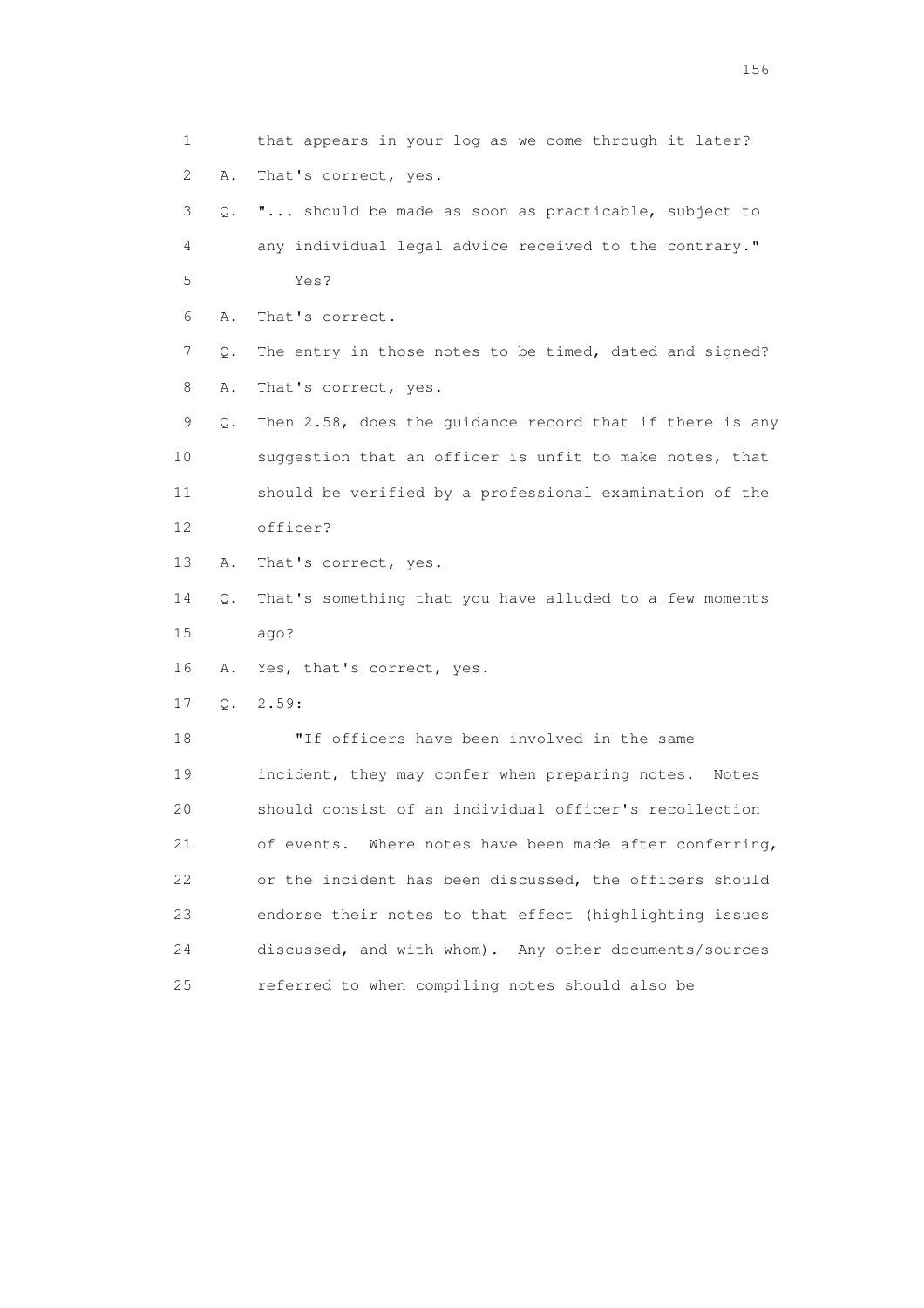1 highlighted."

 2 A. That's correct, yes. 3 Q. Was that the guidance under which you, your colleagues 4 and the officers were operating in relation to 5 conferring between themselves? 6 A. That's correct, yes, that was the guidance at the time. 7 Q. Then 2.60: 8 "Officers may nevertheless wish to be mindful that 9 any discussion could at a later date be portrayed in 10 cross-examination as a rehearsal or manipulation of the 11 evidence." 12 We have heard from one or two officers that they had 13 that in mind? 14 A. That's correct. 15 Q. Then 2.61: 16 "It is acknowledged that the effects of stress upon 17 people's focus and memories may well affect 18 an individual's initial perception of events and their 19 constituent details. Where recollections change, this 20 can be dealt with by clarification in further notes 21 and/or later, formal statements." 22 Yes? 23 A. Yes. 24 Q. 2.62: 25 "Formal statements should not normally be required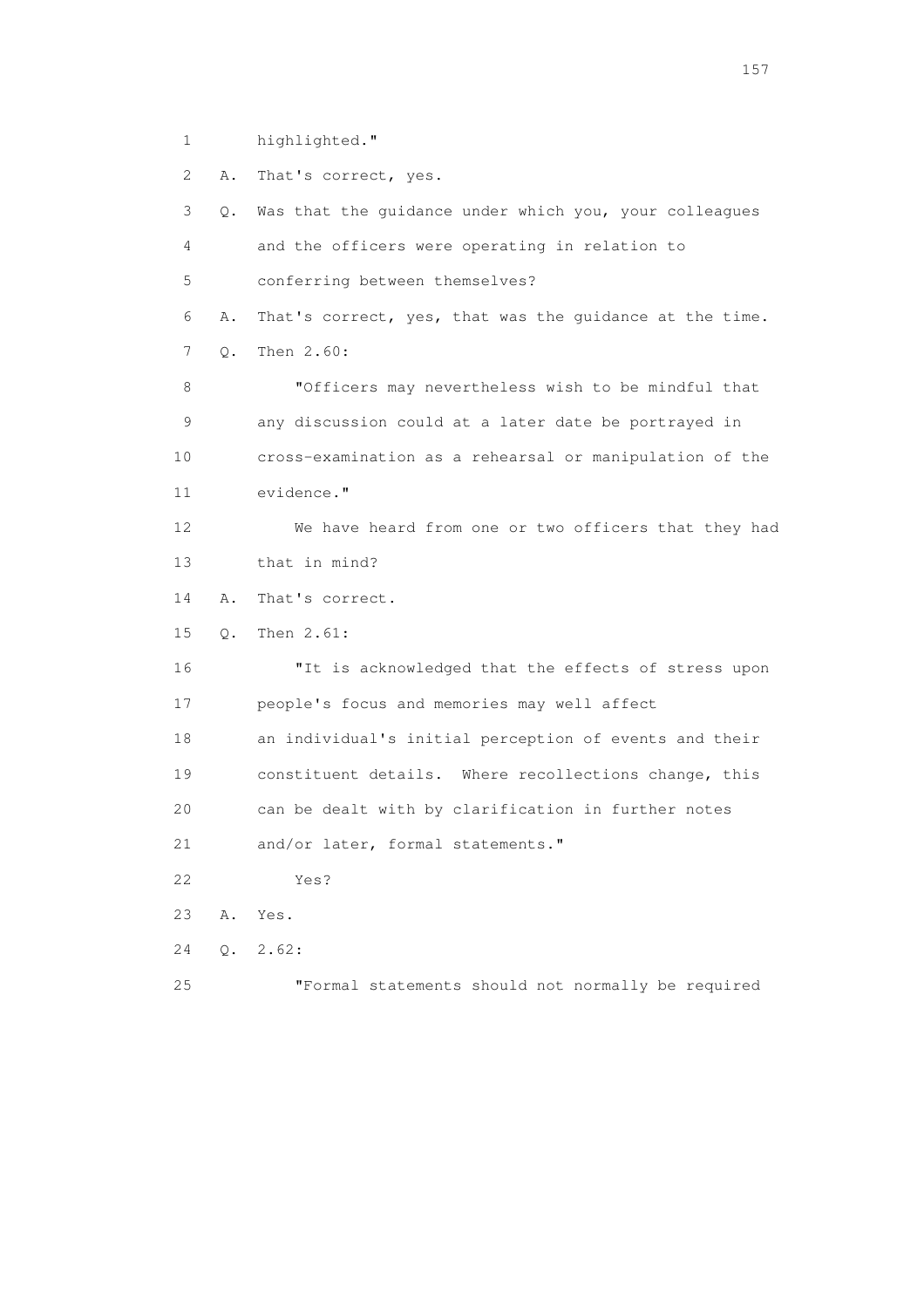1 immediately but, providing initial notes are made, can 2 be left until witnesses ... have overcome any initial 3 shock of the incident and are able to better recollect 4 their experience at the time." 5 A. That's correct, yes, and normally have a period of rest. 6 Q. So if we have that off screen, that was the guidance 7 that was valid at the time; yes? 8 A. That's correct, yes. 9 Q. There have been very recent changes to the ACPO 10 guidance, but that obviously wasn't something which 11 affected the officers you were dealing with in 12 July 2005? 13 A. No, sir, it was not. 14 Q. With that as background, can we go back to the entry at 15 5.30, 1730, and do you record something there about 16 where the specialist firearms officers were and what 17 they were doing at that stage? 18 A. Specialist firearms officers at that time were liaising 19 with the Federation representative and the legal adviser 20 who had attended the station. And I was made aware by 21 the Federation representative that they had been advised 22 not to make notes at this time by their legal 23 representative. 24 Q. Pausing there, you use that phrase "principal officers" 25 there, "had been advised not to make notes at this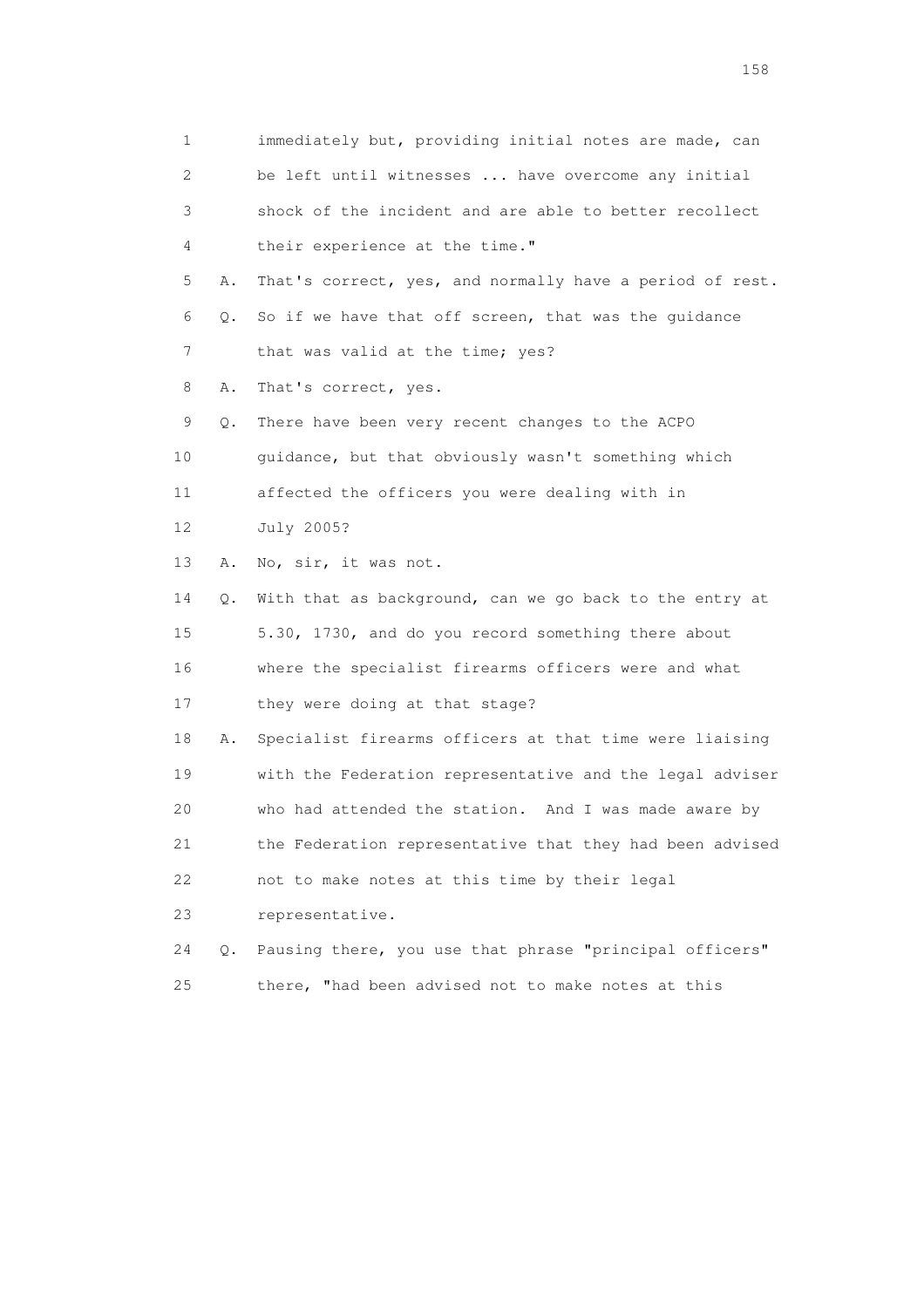1 time". By "principal officers" do you mean just 2 Charlie 2 and Charlie 12, or all the SFOs involved in 3 these events? 4 A. My recollection is we are talking about Charlie 2 and 5 Charlie 12 here. 6 Q. Okay. Go on, please. What else do you record in that 7 entry? 8 A. This conversation was taking the(?) place of 9 Superintendent Manns, and -- 10 Q. He is from CO19? 11 A. He is from CO19, he was my line manager. Federation rep 12 stated that that should not affect the initial notes by 13 the remainder of the team, and I agreed to speak to the 14 DPS to appraise them and seek their views, and if 15 required by DPS to make formal requests for initial 16 notes from all involved which would include Charlie 2 17 and Charlie 12. 18 Q. So the suggestion at that stage was that the rest of the 19 team would prepare initial notes in the form of a pocket 20 book or something like that? 21 A. Probably an evidence in action book. 22 Q. Yes. But Charlie 2 and Charlie 12 wouldn't be writing 23 anything at that stage? 24 A. That's correct. 25 Q. Then 1743, I think, do you record speaking to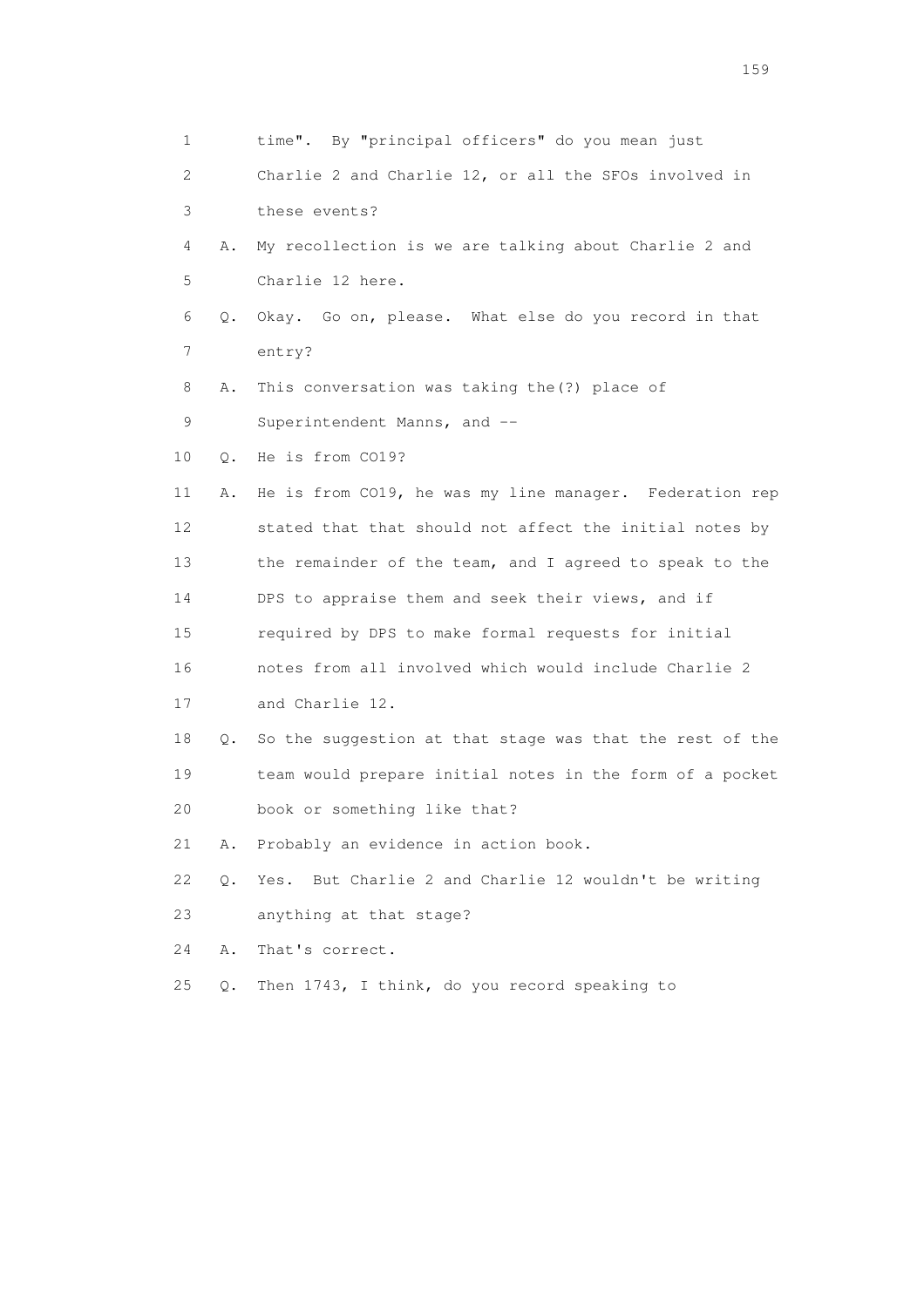1 DI Szerezla and informing him of exactly that? 2 A. I do, I spoke to him and advised that the principal 3 officers had been advised by the legal adviser not to 4 make initial notes and he agreed that that would be fine 5 after he had consulted the SIO, Mr Evans. 6 Q. Then at 6 minutes past 6 did you address the SFO team 7 again, this time in the company of Superintendent Manns, 8 your line manager, and a Federation representative? 9 A. That's correct, yes. I advised them that the principal 10 officers had been advised by their legal representative 11 not to make notes at this time which included the 12 Special Branch officers and that they should complete 13 their notes. Query was raised by other -- 14 Q. Pausing before you get to the query. You say including 15 Special Branch officers. What do you mean by that, that 16 some Special Branch officers had also been advised not 17 to make notes at that time? 18 A. That's correct, yes, yes. 19 Q. Which Special Branch officers? 20 A. I am not aware of which, who they were. I didn't make 21 a note of that. But there are clearly officers who were 22 present with Charlie 2 and Charlie 12 when the shots 23 were fired. 24 Q. In the carriage? 25 A. In the carriage.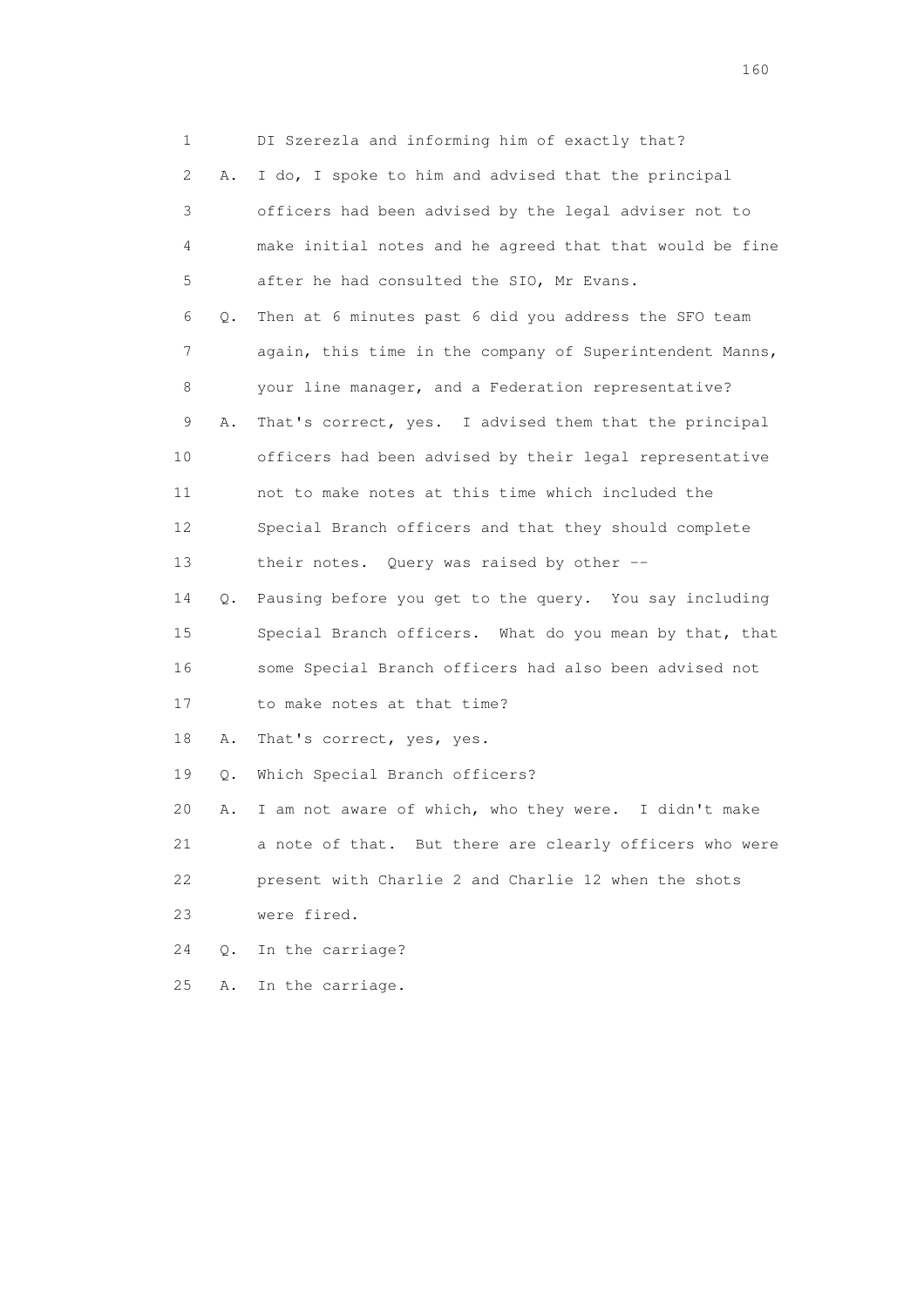1 Q. Yes. Then a query was raised and you were just going to 2 tell us about that? 3 A. Yes, the other SFO team members requested whether they 4 should -- could have legal advice as they had all been 5 at the scene in the immediate, or close proximity, and 6 it was agreed that they could have access and should 7 have access to the Federation solicitors, and that they 8 would return at a later -- after that consultation -- to 9 complete full notes, obviously subject to what advice 10 they were given by their legal representative. 11 Q. Then an entry at 6.15, by this stage, 6.15, had the team 12 spoken to the Federation solicitor? 13 A. They had, yes. 14 Q. What decision were you told about what they were going 15 to do at that stage? 16 A. That they would complete their initial notes. 17 SIR MICHAEL WRIGHT: Are you drawing a distinction there 18 between initial and something later? 19 A. Yes, these are initial notes as opposed to a full 20 evidential statement. 21 SIR MICHAEL WRIGHT: Right. What should the initial notes 22 contain? 23 MR HOUGH: Can we show an example? 24 SIR MICHAEL WRIGHT: Yes, please. 25 MR HOUGH: D721, please.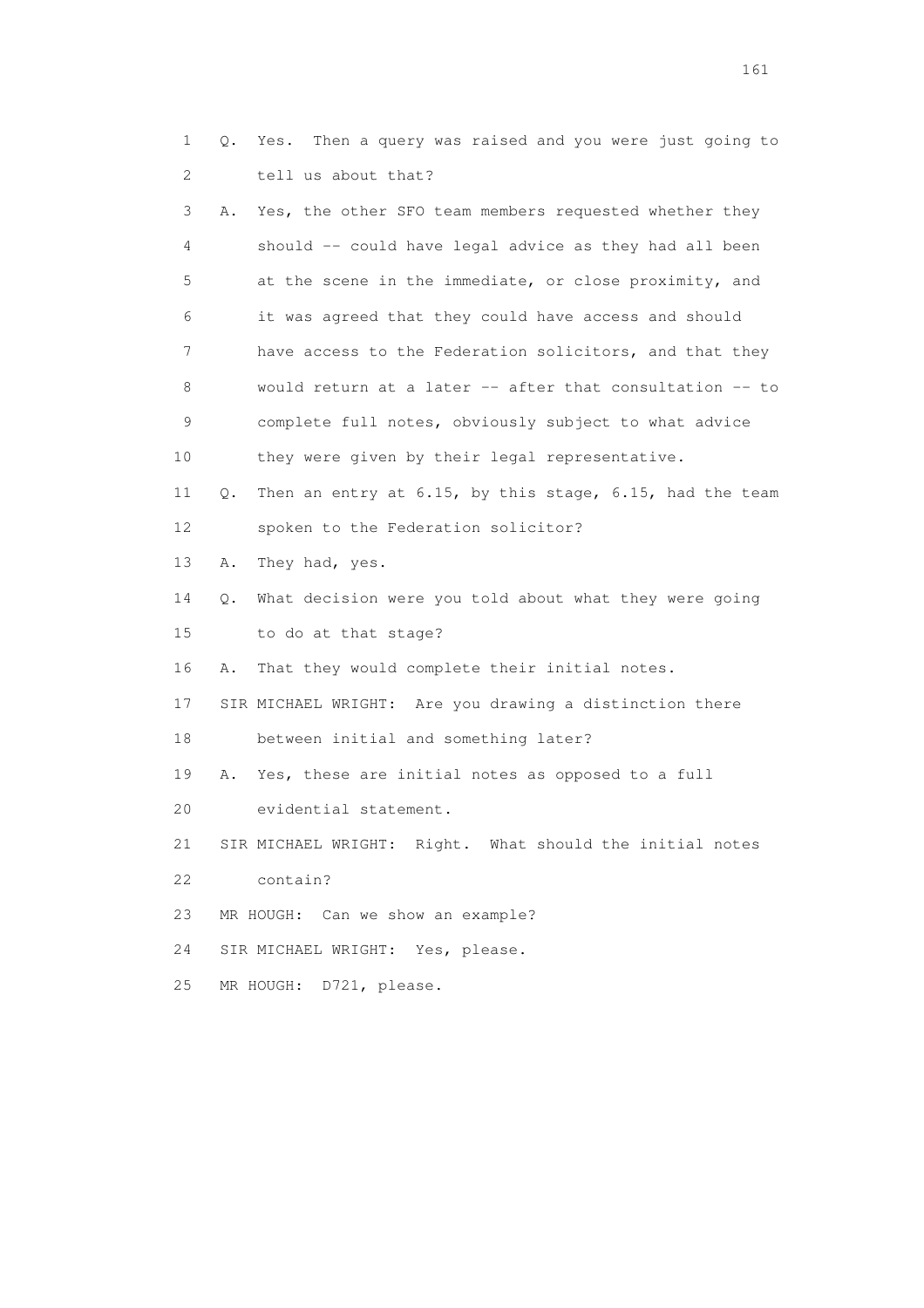1 SIR MICHAEL WRIGHT: That looks like a police officer's 2 notebook. 3 MR HOUGH: This is Charlie 11's evidence in action book. We 4 don't need to go through it because we have heard from 5 Charlie 11 in person, but we see there a brief summary 6 of what occurred and, at the bottom, a date stamp, 7 "1847, Friday, 22 July, SO19". 8 SIR MICHAEL WRIGHT: Thank you. It's a brief summary. 9 A. It's a brief summary. It doesn't go into any great 10 detail at that time. 11 MR HOUGH: We can have that off screen because, as I say, we 12 have heard from that officer. 13 So the rest of the team at that stage, 6.15 on the 14 22nd, went off to complete evidence in action books like 15 that? 16 A. That's correct, yes. 17 Q. Charlie 2 and Charlie 12 didn't? 18 A. That's correct. 19 Q. Were instructions then given for them to return to 20 Leman Street, the entire team, except for the officers 21 most directly involved who were to attend a bit earlier 22 than the rest of the team? 23 A. The instruction was that they were to return at noon the 24 following day, after a period of rest. The 25 post-incident trauma support system had kicked in which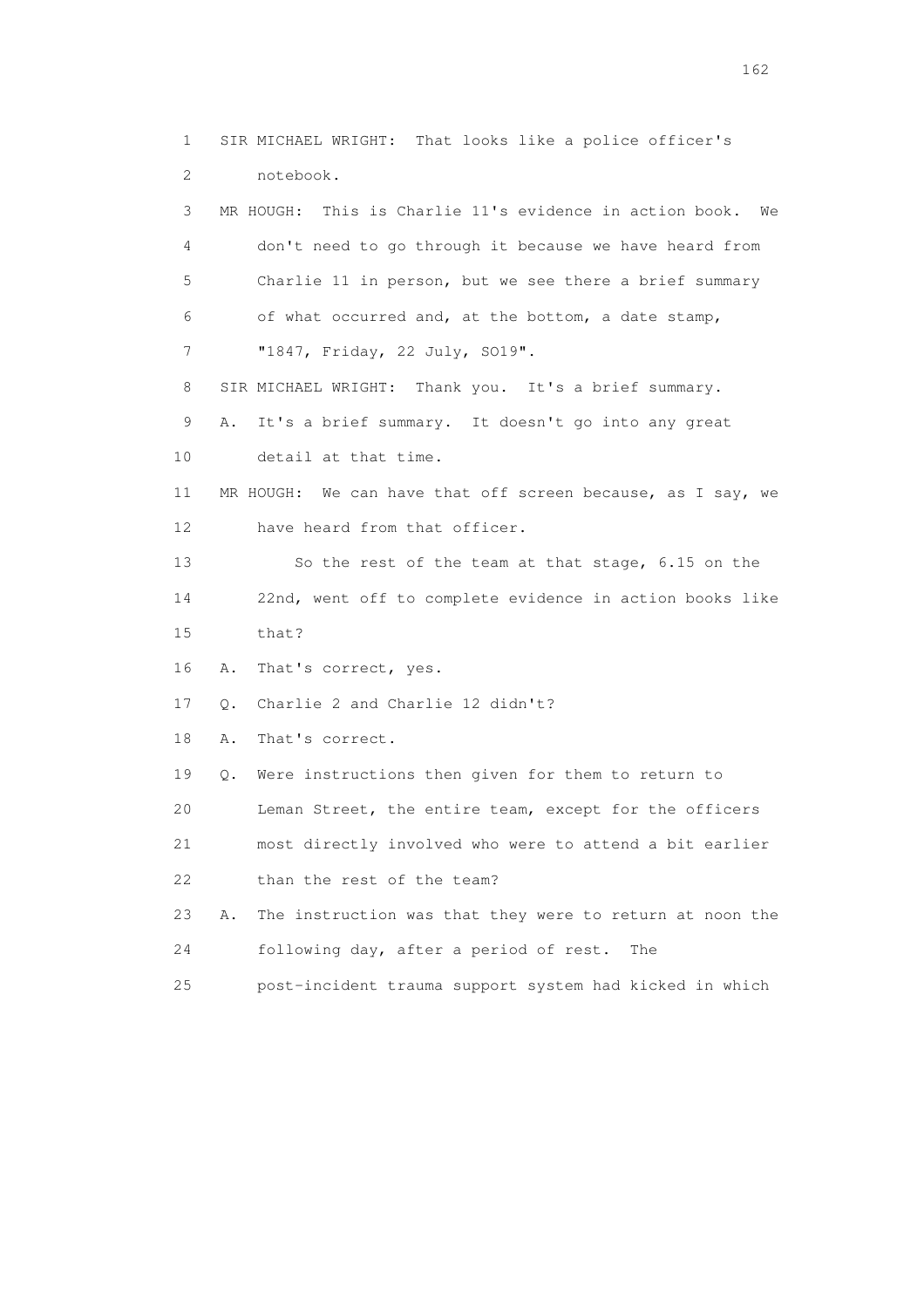1 requires them to go to occupational health to have tests 2 such as hearing, which had kicked in the next morning, 3 so there were some officers who had appointments to go 4 there before coming in. 5 Q. So some officers who needed tests like hearing tests 6 because gunshots had gone off in their presence have got 7 an appointment there early in the following morning, the 8 Saturday? 9 A. That's correct, yes. 10 Q. But the team as a whole has to congregate at 11 Leman Street at midday on the Saturday the 23rd? 12 A. That's correct, yes. 13 Q. So in summary, the delay for Charlie 2 and Charlie 12 14 producing their notes at all and the period of delay in 15 making up the full statements to the next day, that was 16 based upon the procedure we have seen followed through 17 and legal advice that they had properly received? 18 A. That's correct, yes. 19 Q. So not -- any delays that occurred weren't due to the 20 post-incident procedures as such? 21 A. No. 22 Q. I think you did various administrative tasks later that 23 evening, but as we have seen, the evidence in action 24 books were completed quite quickly. We saw a time stamp 25 of 1847 from one of them?

<u>163</u>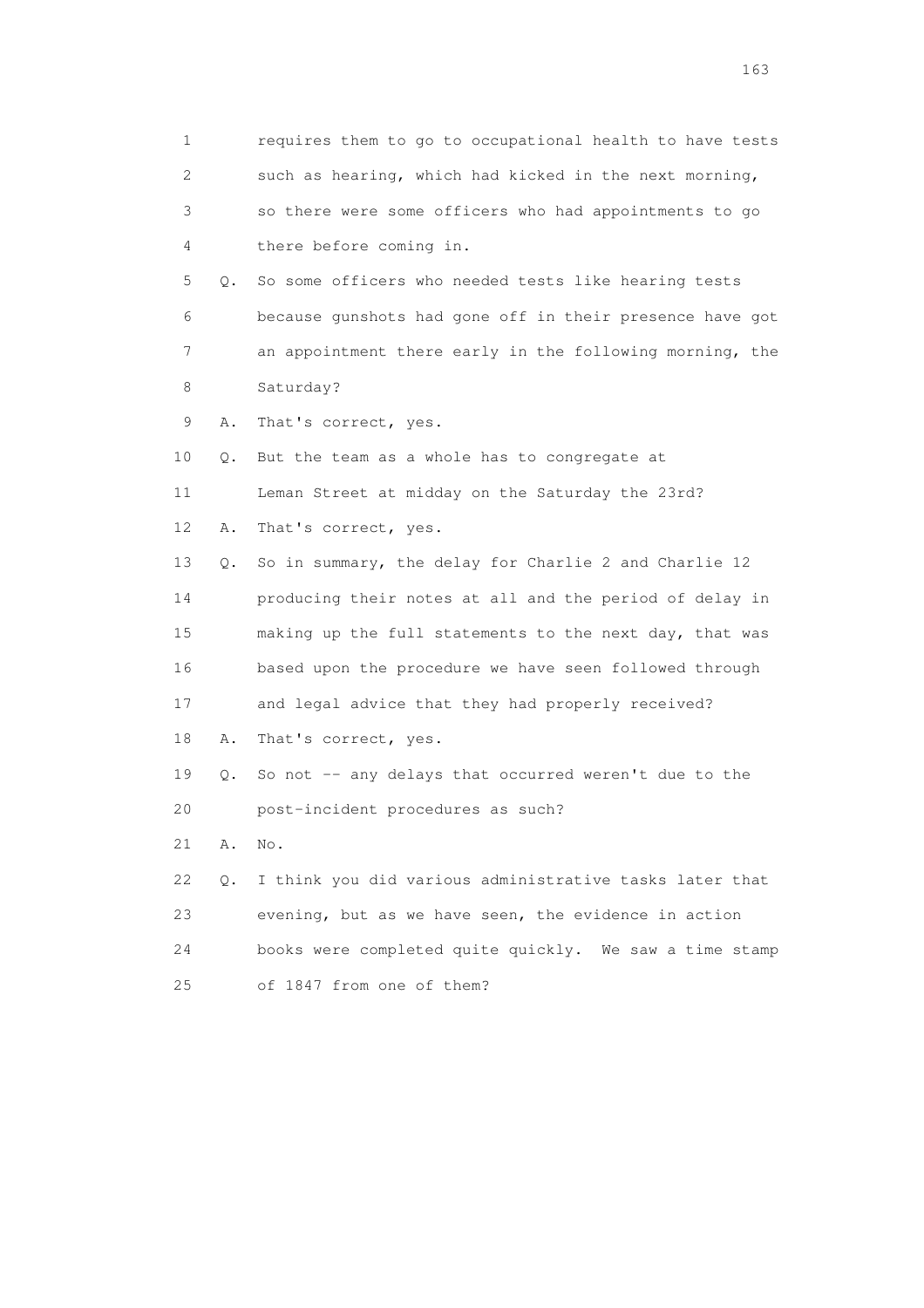- 1 A. That's correct, yes.
- 2 Q. Then 23 July, did you return for duty at about 10.45 on 3 the Saturday morning?

4 A. I did, yes.

 5 Q. Perhaps we can have the next page up; pre-empted as 6 ever. Do you record there at about an hour after you 7 arrived receiving a briefing by Superintendent Manns? 8 A. That's correct, yes, regarding --

9 Q. What did he tell you?

- 10 A. -- overnight developments. Advised myself and the 11 Federation representatives and Charlie 1 that the 12 subject shot was not in fact one of the terrorist 13 suspects, and that tac advice had been given to the DSO 14 as the surveillance progressed. He agreed to advise and 15 inform the principal officers first, that would be 16 Charlie 2 and Charlie 12, and then would advise the SFO 17 team and the Special Branch team. 18 Q. Then Charlie 2 and Charlie 12, I think, told about that 19 at 12.10, so very shortly after you were told? 20 A. That's correct, yes.
- 21 Q. Then 12.33, do you record a conversation with someone 22 called Mr Edser?
- 23 A. That's correct, yes, the surveillance team were still at 24 their own base --
- 25 Q. Pausing there, what was Mr Edser's job?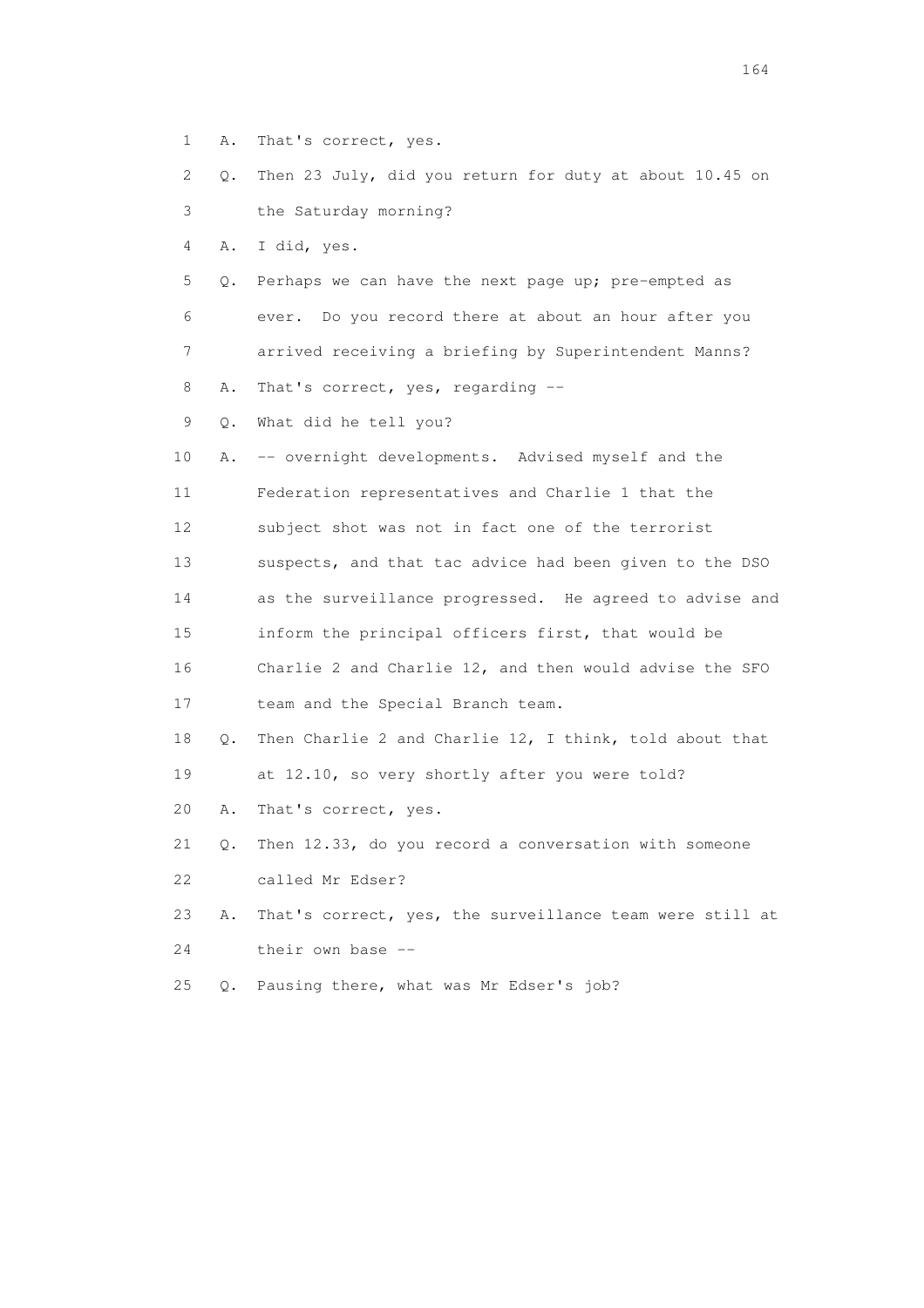1 A. He was -- I suppose he was the post-incident manager for 2 the Special Branch surveillance team. 3 Q. Yes. 4 SIR MICHAEL WRIGHT: Your opposite number. 5 A. My opposite number at Special Branch, yes. 6 MR HOUGH: Go on. What did he tell you? 7 A. I appraised him of what I had been told previously by 8 Superintendent Manns and advised and requested really 9 that it would be useful for his officers to address -- 10 to attend Leman Street in relation to their note-taking, 11 which he agreed to do, subject to his officers' wishes. 12 He also informed me that some of his officers were still 13 at our occupational health headquarters having similar 14 tests to the SFO team. 15 Q. At this stage -- we have heard at a previous stage why 16 you might have wanted Special Branch officers coming to 17 Leman Street -- why did you suggest that his officers 18 should come to Leman Street? 19 A. Once again, the DPS were coming to Leman Street to carry 20 on with the post-incident investigation, and it made 21 sense to have everybody involved at the one location. 22 Q. So the Directorate of Professional Standards were going 23 to be there, so have everybody in the one place? 24 A. Yes. 25 Q. Then an entry at 2.12, does that record you giving

<u>165</u>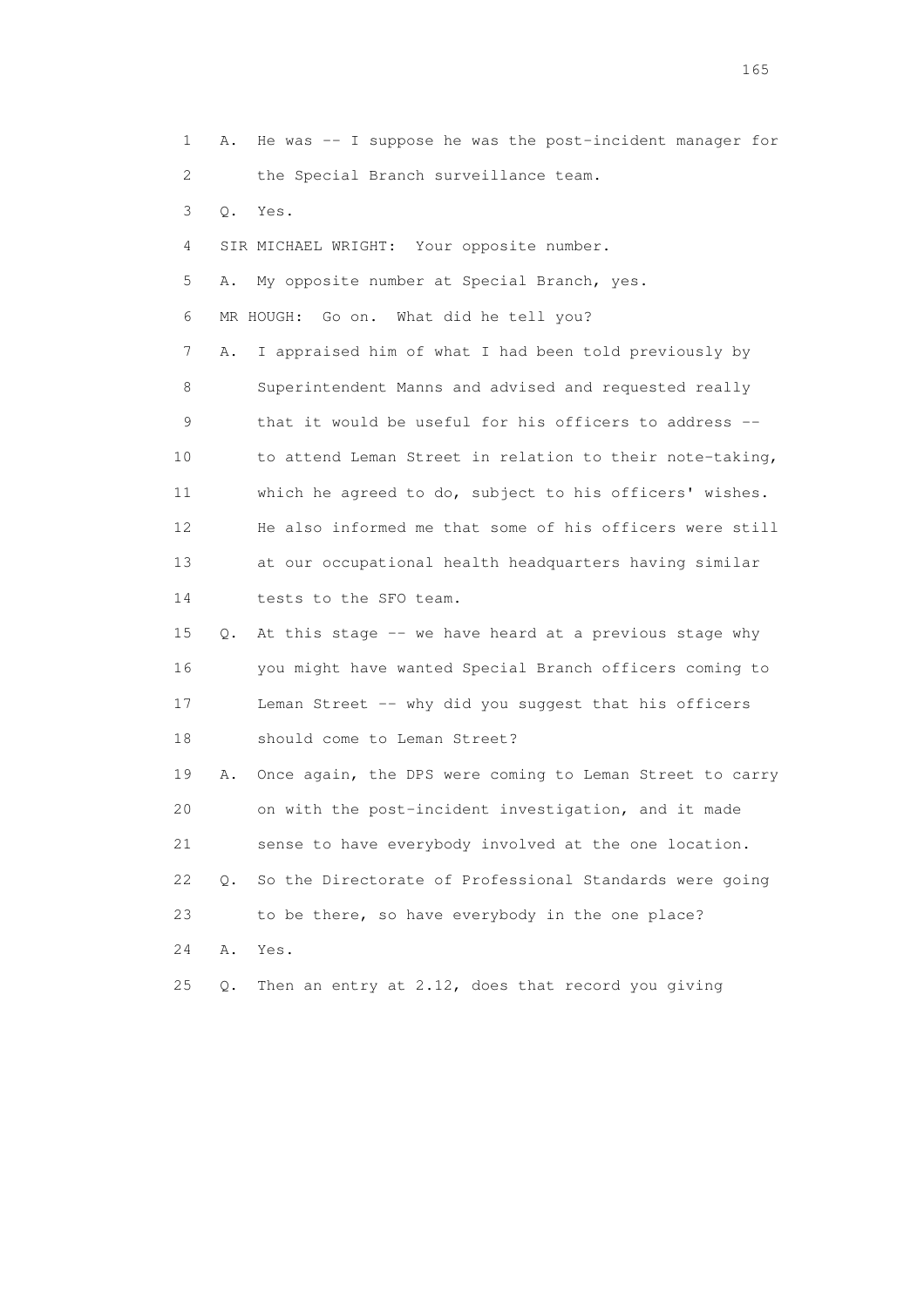1 information which you now knew about the person who had 2 been shot to the entire SFO team? 3 A. Yes, sir, that's correct. I briefed them as to the 4 information that was provided to me by 5 Superintendent Manns. 6 Q. Did they then begin to prepare detailed notes? 7 A. They did, yes. 8 Q. Did they prepare those in statement form? 9 A. They did, yes. 10 Q. Were you present throughout the time that they were 11 doing that? 12 A. No, I was not. 13 Q. Did you come in and out occasionally? 14 A. Occasionally, yes, I did. 15 Q. While they were in there, preparing those notes, who 16 else was in the room with them? 17 A. I have no recollection who was in the room. My 18 recollection is that they would have been there, just 19 the team on their own, but I have no note whether the 20 Federation representative was there or whether the legal 21 adviser was there. 22 Q. Would it be normal for such people to be there? 23 A. The norm would be for the team to get on and write their 24 evidence themselves. 25 Q. Had the team received any advice to your knowledge or in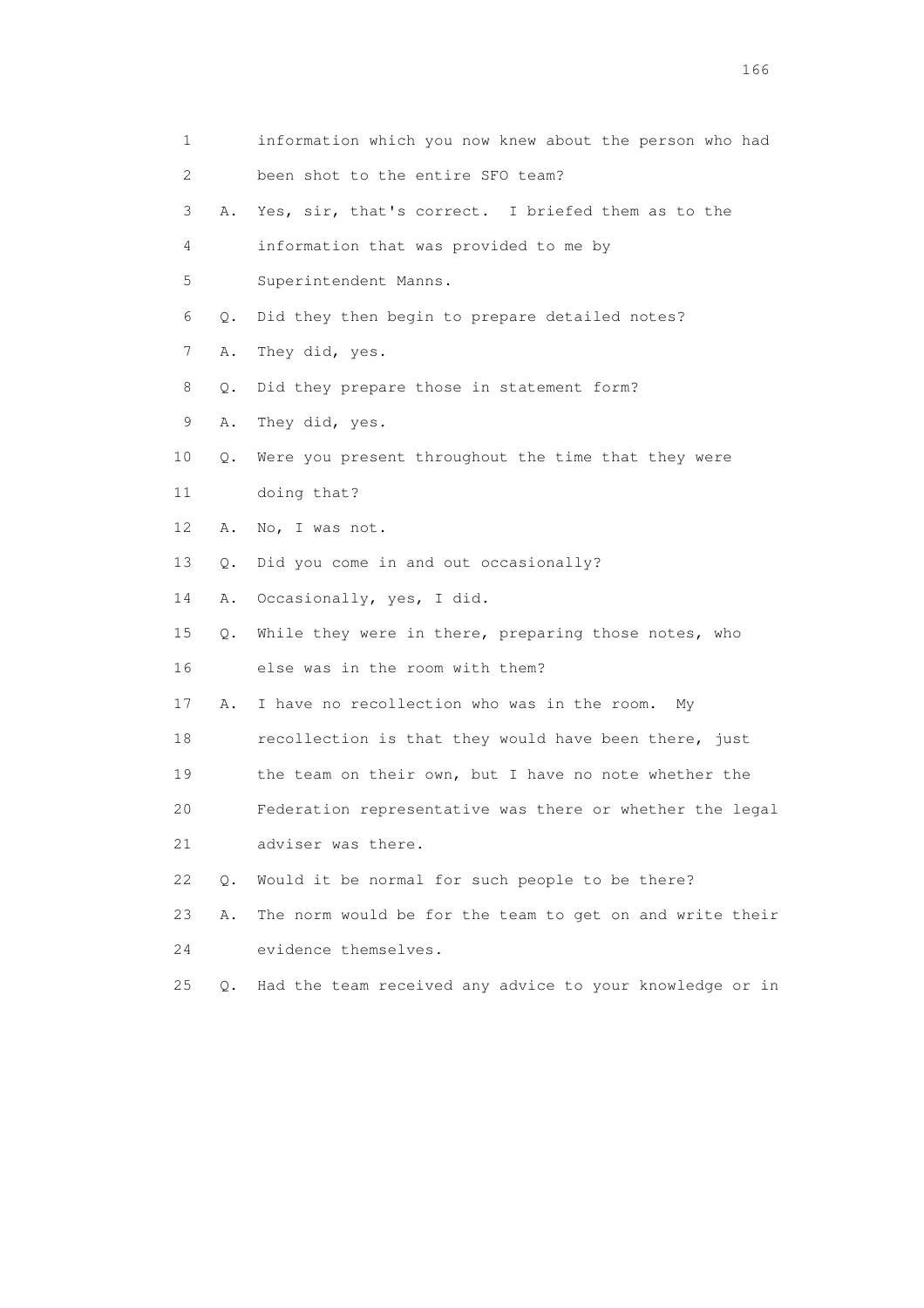| 1                         |       | your presence about what to do, what procedure to        |
|---------------------------|-------|----------------------------------------------------------|
| $\mathbf{2}^{\mathsf{I}}$ |       | follow?                                                  |
| 3                         | Α.    | No, I certainly didn't advise them. These are            |
| 4                         |       | experienced officers, and I didn't feel it necessary to  |
| 5                         |       | give them advice as to how they should be writing their  |
| 6                         |       | statement or what they should be including. Also         |
| 7                         |       | bearing in mind they had also been advised by their      |
| 8                         |       | legal representative.                                    |
| 9                         | Q.    | We have heard from a number of them that this procedure  |
| 10                        |       | took quite a number of hours, only finished very late    |
| 11                        |       | that night?                                              |
| 12 <sup>°</sup>           | Α.    | That's correct, yes.                                     |
| 13                        | Q.    | That's your recollection as well, is it?                 |
| 14                        | Α.    | It is, yes.                                              |
| 15                        | Q.    | During this procedure, we have a record of you, just     |
| 16                        |       | before 4 o'clock, giving a further briefing to Mr Edser; |
| 17                        |       | is that right?                                           |
| 18                        | Α.    | That's correct, yes.                                     |
| 19                        | Q.    | Did the Special Branch officers in fact come to          |
| 20                        |       | Leman Street?                                            |
| 21                        | Α.    | They did, yes.                                           |
| 22                        | $Q$ . | Were they at any stage put together with the specialist  |
| 23                        |       | firearms officers?                                       |
| 24                        | Α.    | I don't believe they were. I believe they made their     |
| 25                        |       | notes separately, but as a group themselves.             |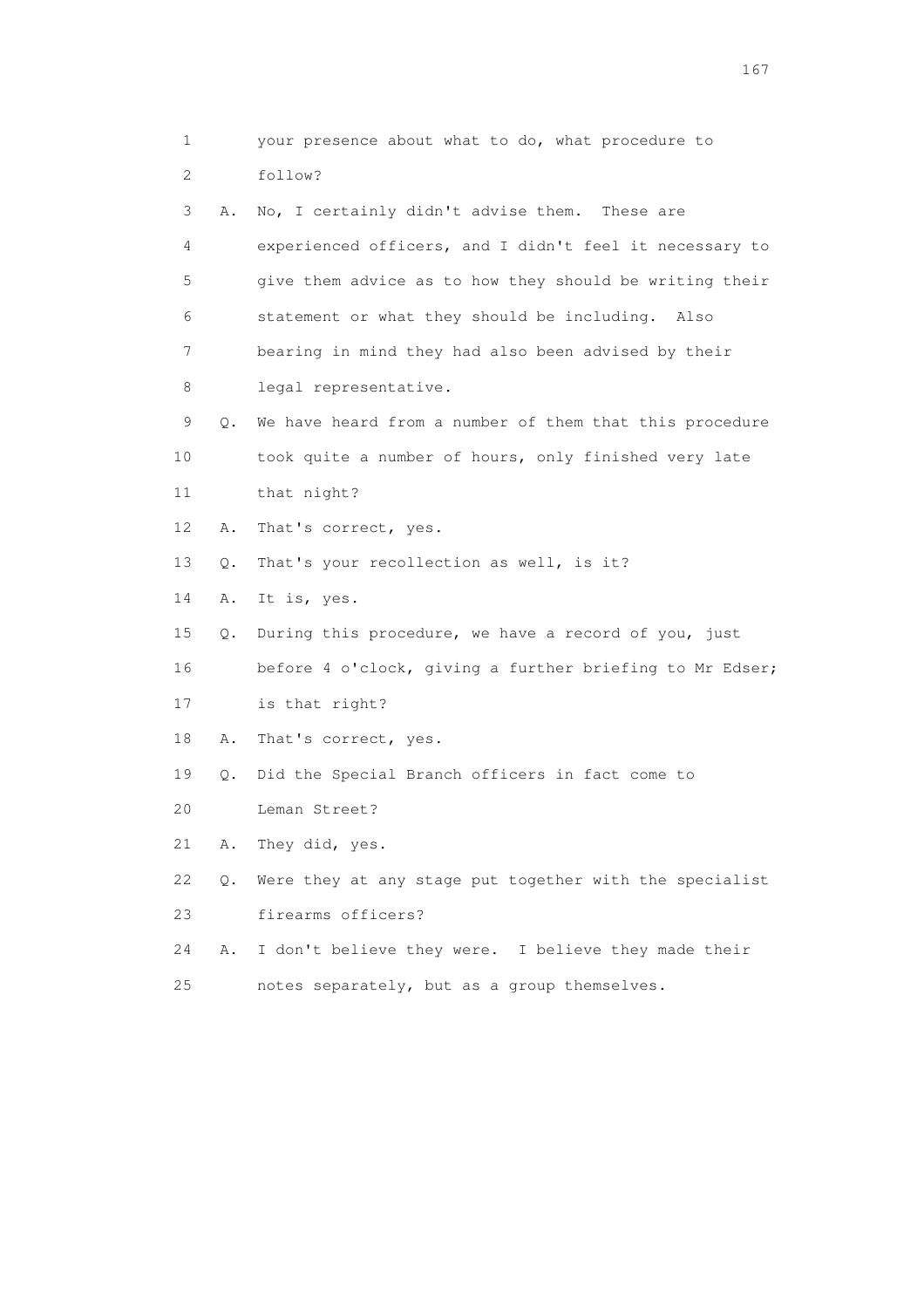1 Q. Over on to the next page, there is an entry just before 2 9.30, 2127?

3 A. That's correct, yes.

 4 Q. Does that record you addressing specialist firearms 5 officers apart from the principal officers, so again 6 Charlie 2 and Charlie 12, about the completion of their 7 notes?

 8 A. That's correct, yes. The officers had -- either had or 9 were in the final stages of completing their notes and 10 I merely addressed them at what was to be the end of 11 that working day, and thanked them for their efforts on 12 that day. Also obviously remind them in relation to the 13 occupational health welfare support system that was in 14 place.

 15 Q. Then do you also record speaking to Charlie 2 and 16 Charlie 12 separately and individually to the same 17 effect?

 18 A. Yes, I did, and I advised those officers during that 19 meeting that I was taking them off operational duties 20 and confirmed that neither of them had any immediate 21 welfare or other needs at that time before going off 22 duty.

 23 Q. Your log ends at midnight on that Saturday, confirms you 24 went off duty, and there are no other entries in the log 25 that we have?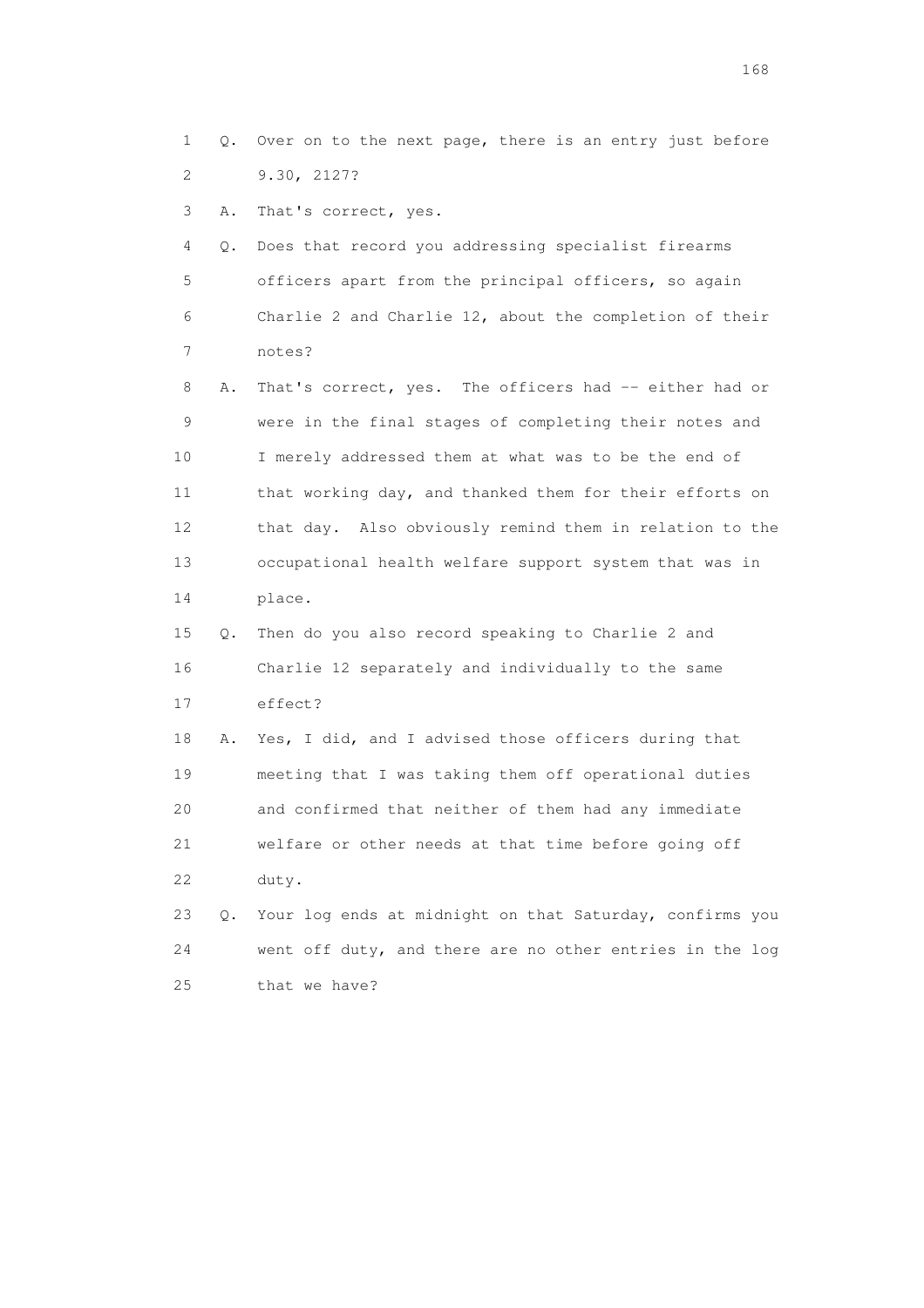1 A. That's correct, I went off at midnight after having 2 collected statements that had been made by the officers, 3 and obviously providing DPS with copies of those. 4 Q. Was that the conclusion of your role as post-incident 5 manager? 6 A. That was the conclusion of my role as post-incident 7 manager on the day. Obviously I maintained that role in 8 relation to liaising with the Independent Police 9 Complaints Commission, and requests for further 10 information from them over the next number of months. 11 MR HOUGH: Thank you very much. Those are my questions. 12 SIR MICHAEL WRIGHT: Would that be a convenient moment to 13 break off? 14 MR MANSFIELD: Yes, sir. 15 SIR MICHAEL WRIGHT: Twenty-five to, please, ladies and 16 gentlemen. 17 (3.26 pm) 18 (A short break) 19 (3.38 pm) 20 (In the presence of the jury) 21 SIR MICHAEL WRIGHT: Yes, Mr Mansfield. 22 Questions from MR MANSFIELD 23 MR MANSFIELD: Good afternoon, Mr Costello. My name is 24 Michael Mansfield. I represent the family of 25 Jean Charles de Menezes, and I appreciate this is --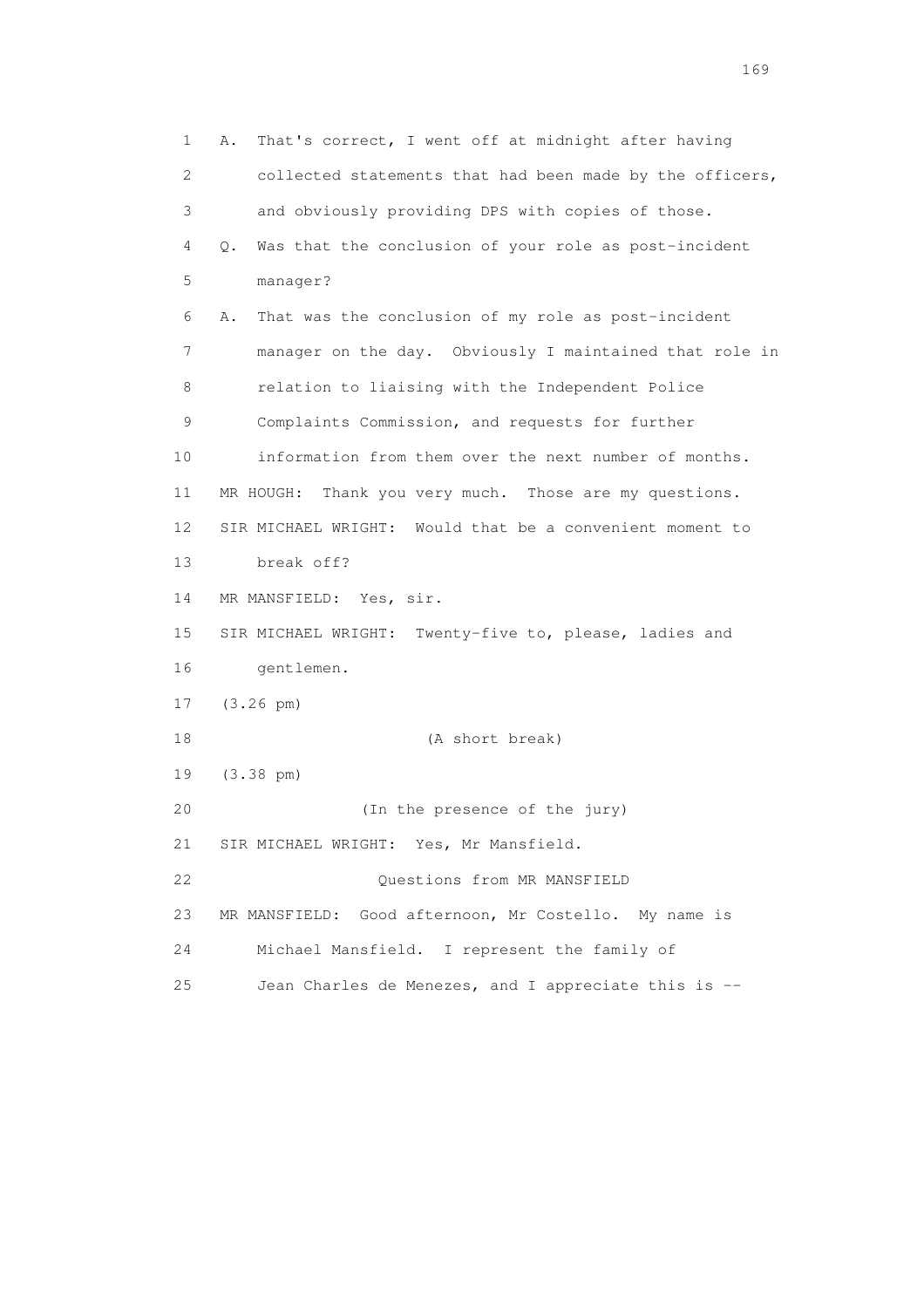1 your statement is fairly detailed. It's about events 2 that took place now some time ago, so I am going to try 3 and do it in a rather sort of general way to help, and 4 I'll try and keep it in chronological order. 5 First of all, on the 22nd, all right? 6 A. Yes, sir. 7 Q. The only account that you were being given came via 8 TJ84, firstly in a telephone call at 10.15; yes? 9 A. That's correct, sir, yes. 10 Q. I want to ask you about: are you sure at that time it 11 was TJ84? 12 A. Yes, sir, I am certain it was TJ84. 13 Q. The reason is I have asked him about these things, 14 that's why I have to ask you. You are certain it was 15 him. The jury have heard what you noted down that he 16 told you at that time. Now, in addition to that, you 17 spoke to him again on the 22nd; if you need the page, 18 it's 858, the third page at the bottom. I am not asking 19 you to go over the detail of that. The jury have heard 20 what you have said. 21 Obviously this again was clearly TJ84 telling you, 22 but the important point here was that he was telling 23 you, was he, that all the information he had imparted to 24 you, both in the telephone call and in that

25 conversation, had come from C2 and C12?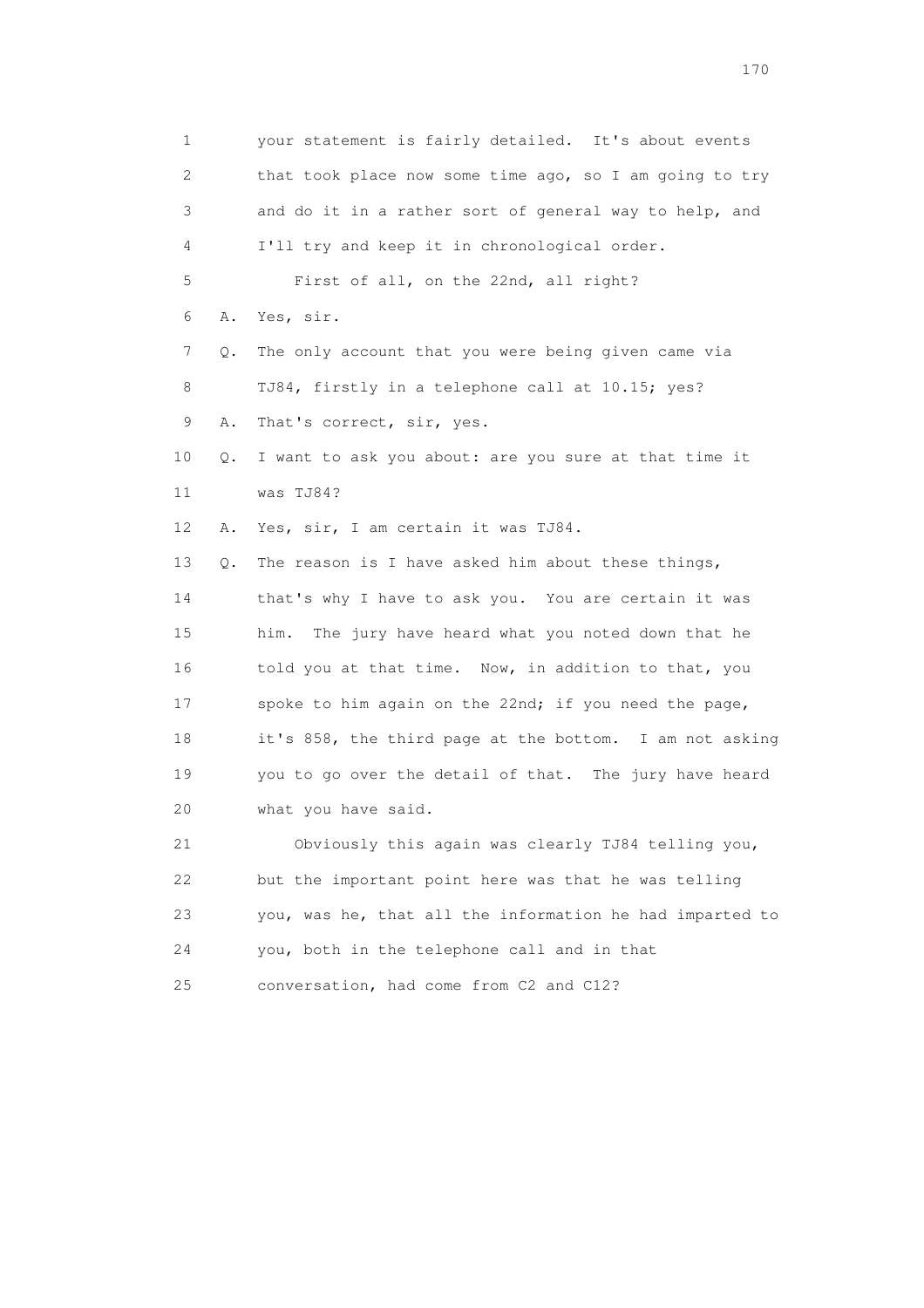1 A. Some of the information would have been in his own 2 domain. He was clearly present at the briefing. He was 3 clearly present(sic) as to what the briefing contained. 4 The aspect of what he briefed me that came from the 5 principal officers was what actually happened in the 6 tube carriage. 7 Q. Just dealing with the 22nd, could we have back up again, 8 please, the manual of guidance, page 318. Under "The 9 Making of Notes", we have seen these a bit earlier, 10 I just want to ... what appears to have happened is that 11 on the 22nd, no-one -- I am concentrating on firearms, 12 all right, because you are firearms more than 13 surveillance or Special Branch -- in the firearms team 14 made a detailed record of the background, lead-up and 15 actual events that happened in the carriage; is that 16 right? I am trying to put it globally. Or can't you 17 help? 18 A. On the 22nd? 19 Q. On the 22nd. 20 A. No, sir, the officers made initial brief notes on the 21 22nd. 22 Q. Right. That of course we can see may be initial notes, 23 may be very brief; one appreciates that. 24 Your purpose in being there, is it to interview the 25 officers as part of the post-incident investigation?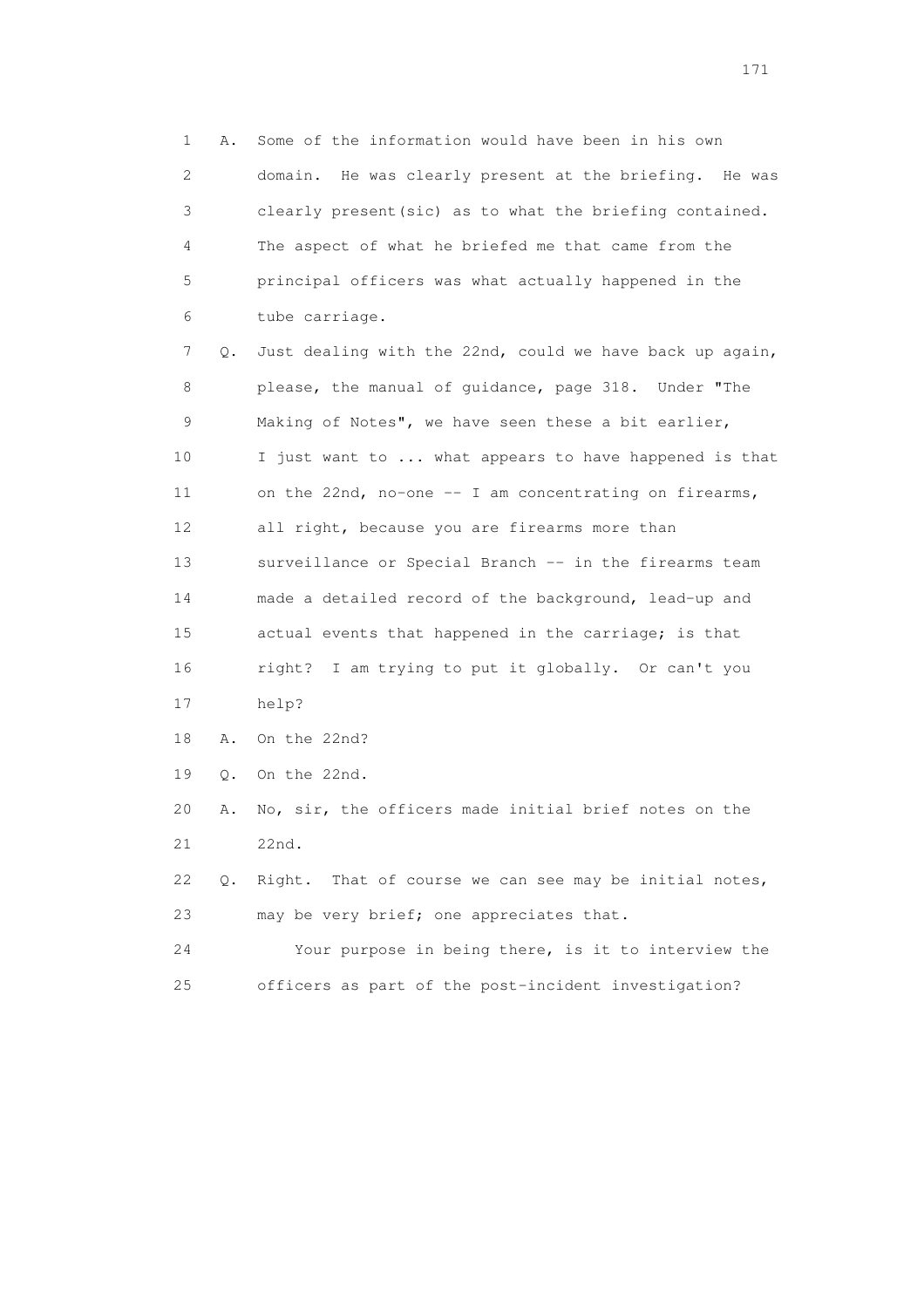| $\mathbf 1$ | Α.    | No, sir, my role is not an investigative role. My role   |
|-------------|-------|----------------------------------------------------------|
| 2           |       | is to facilitate the investigation with either the IPCC  |
| 3           |       | as it is now or as it was then, the Directorate of       |
| 4           |       | Professional Standards, and obviously to ensure, to      |
| 5           |       | maintain the officers' welfare. The dual role.<br>It's   |
| 6           |       | not an investigative role.                               |
| 7           | Q.    | So why would the surveillance officers need to come to   |
| 8           |       | Leman Street? You have indicated it's so you can have    |
| 9           |       | them all under the same roof. But I mean, did you have   |
| 10          |       | dealings with the surveillance officers?                 |
| 11          | Α.    | It's accepted and agreed practice that everybody         |
| 12          |       | involved in that incident would come to the one          |
| 13          |       | post-incident location. That facilitates the             |
| 14          |       | investigation. That means that you haven't got to have   |
| 15          |       | two separate teams going to two separate locations and   |
| 16          |       | then having to confer remotely.                          |
| 17          | Q.    | You can have the same team going to two separate         |
| 18          |       | locations?                                               |
| 19          | Α.    | You could do, sir, but the standard practice is that     |
| 20          |       | everybody involved in that incident comes to the one     |
| 21          |       | location, and that's what I was working to.              |
| 22          | $Q$ . | I'll just continue.<br>There is no detailed record being |
| 23          |       | made by SO19 officers on the 22nd, the very day it       |
| 24          |       | happened, whether you call it a note or a statement or   |
| 25          |       | anything; nothing like that is put on paper on the 22nd? |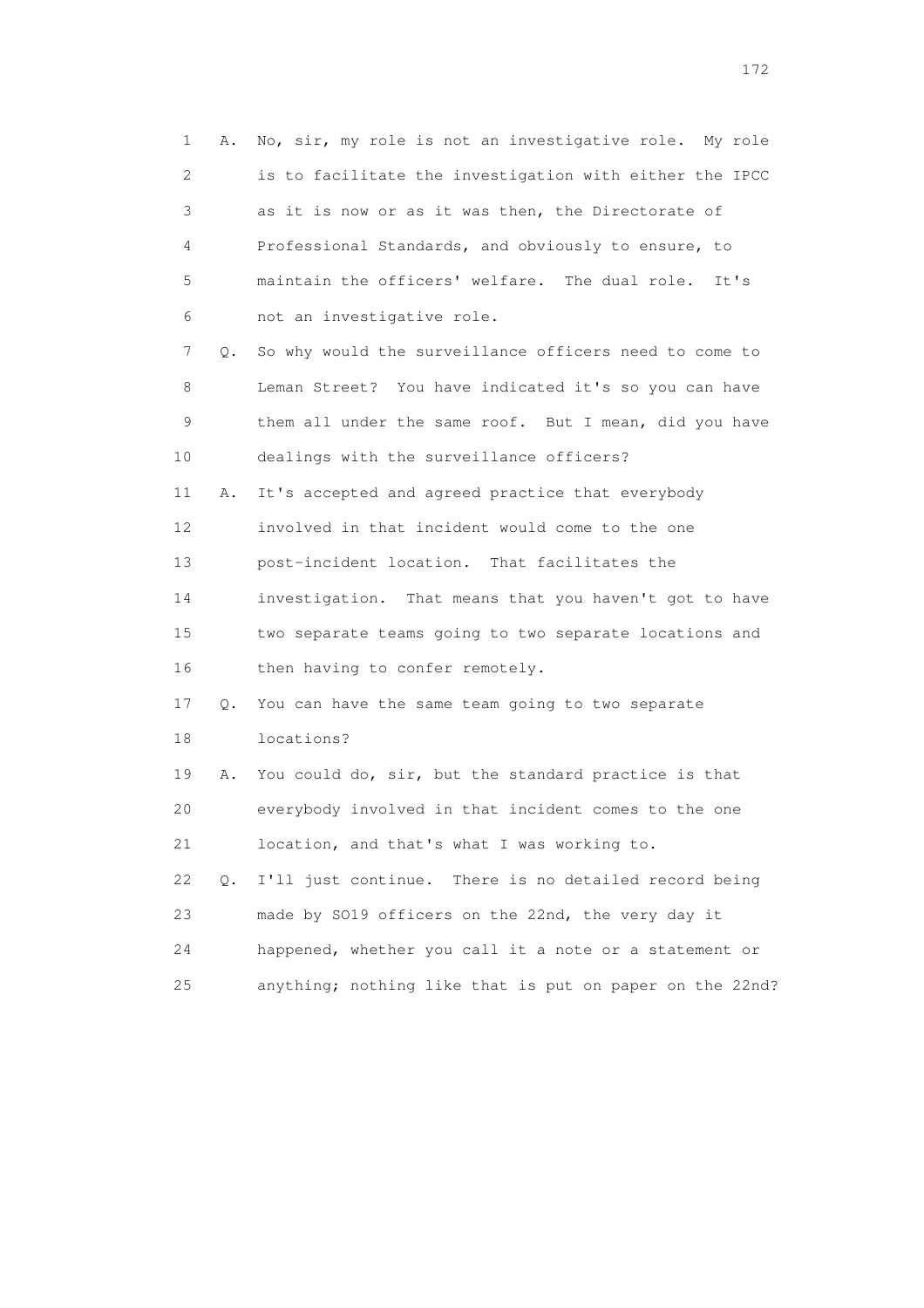1 A. No, sir.

| 2  | Q.    | But they are in fact all present at Leman Street on the  |
|----|-------|----------------------------------------------------------|
| 3  |       | 22nd, and you speak to them at one point, this is the    |
| 4  |       | SO19 officers, all right?                                |
| 5  | Α.    | Yes, sir.                                                |
| 6  | Q.    | Did you tell them not to confer between themselves?      |
| 7  | Α.    | No, sir. My advice to them was not to speak outside of   |
| 8  |       | CO19, not to discuss this with other people.             |
| 9  | Q.    | Right. So you have no idea whether the CO19 officers on  |
| 10 |       | the 22nd, before any detailed account is put on paper,   |
| 11 |       | actually talked amongst themselves about what had        |
| 12 |       | happened?                                                |
| 13 | Α.    | That's correct, sir. I was not with either the           |
| 14 |       | Special Branch surveillance team or the SFO officers for |
| 15 |       | that whole period at Leman Street. That was not my       |
| 16 |       | role.                                                    |
| 17 | Q.    | Well, who was -- I leave out surveillance for the moment |
| 18 |       | because you are firearms, and we have another officer    |
| 19 |       | coming for surveillance -- monitoring what firearms      |
| 20 |       | officers were saying to each other? Or was no-one?       |
| 21 | Α.    | I certainly wasn't and I don't believe anybody else      |
| 22 |       | would have been, so there is no requirement to monitor   |
| 23 |       | what they are saying to each other.                      |
| 24 | $Q$ . | So they have, as it were, an opportunity that day        |
| 25 |       | without anybody monitoring of conferring amongst         |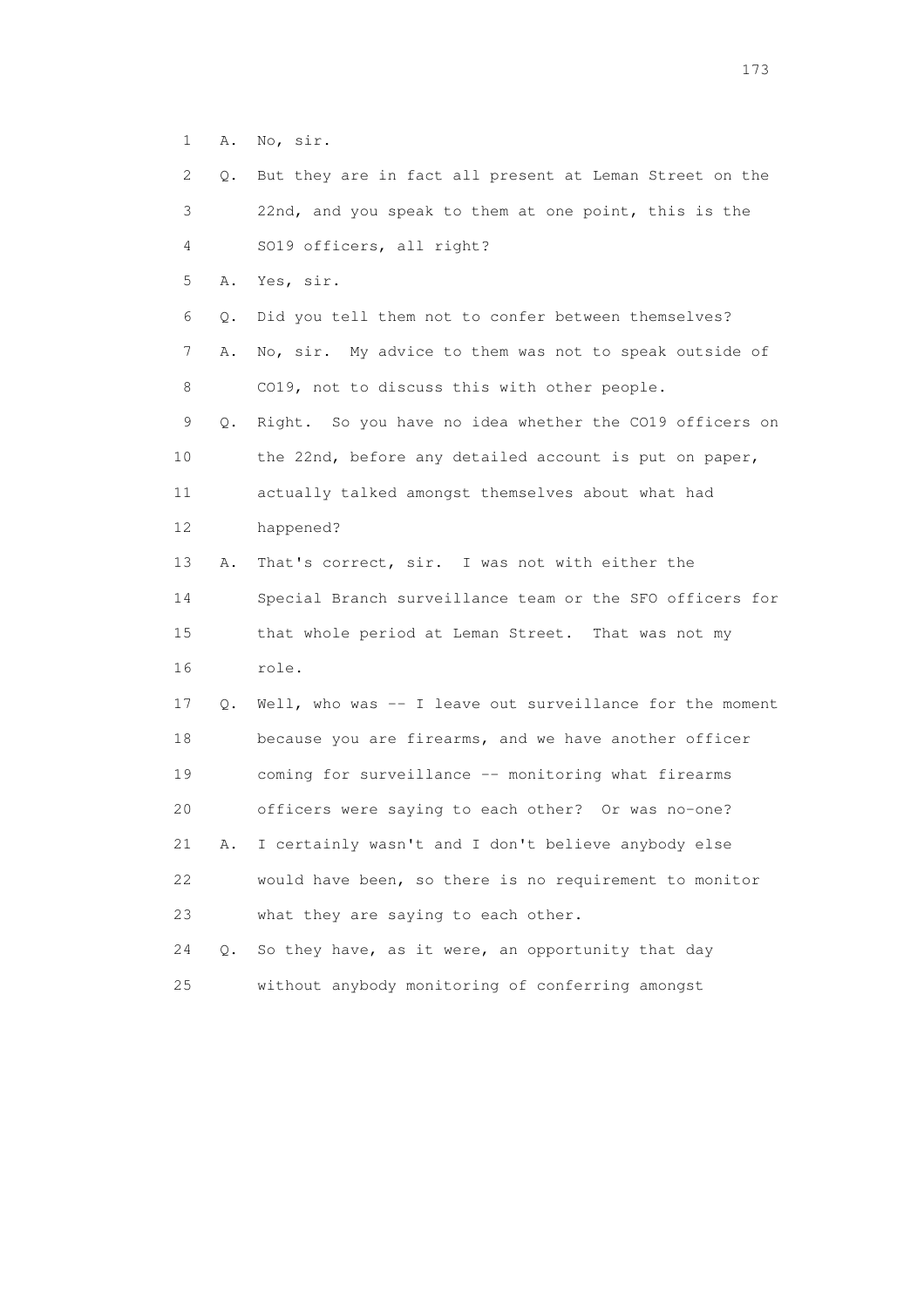| 1  |    | themselves about what they recollect or they don't       |
|----|----|----------------------------------------------------------|
| 2  |    | recollect; that's plain, they have that opportunity?     |
| 3  | Α. | Well, they do have that opportunity, yes, sir.           |
| 4  | Q. | Yes. Now, overnight, we come into the 23rd, and I just   |
| 5  |    | want this to stay on screen because on the 23rd the      |
| 6  |    | officers arrive back, CO19 officers arrive back at       |
| 7  |    | Leman Street around -- I'm not going to pin you to       |
| 8  |    | a time. We have heard from Trojan 84 it was around       |
| 9  |    | 11 o'clock, but around the midday period they are back   |
| 10 |    | at Leman Street; is that fair?                           |
| 11 | Α. | That's correct, yes.                                     |
| 12 | Q. | Before any detailed record has been made, you notify     |
| 13 |    | them that in fact the person who's been shot essentially |
| 14 |    | is not a terrorist but a member of the public?           |
| 15 | Α. | That's correct, sir.                                     |
| 16 | Q. | Now, you have got a time for that. After you have        |
| 17 |    | imparted that information, where do the firearms         |
| 18 |    | officers go?                                             |
| 19 | Α. | I have no recollection of where they went immediately,   |
| 20 |    | I know where they went to make their notes.              |
| 21 | Q. | Where did they go to make their notes?                   |
| 22 | Α. | To the briefing room.                                    |
| 23 | Q. | When did they do that? When did they go to the briefing  |
| 24 |    | room to make their notes?                                |
| 25 |    | SIR MICHAEL WRIGHT: On the 23rd.                         |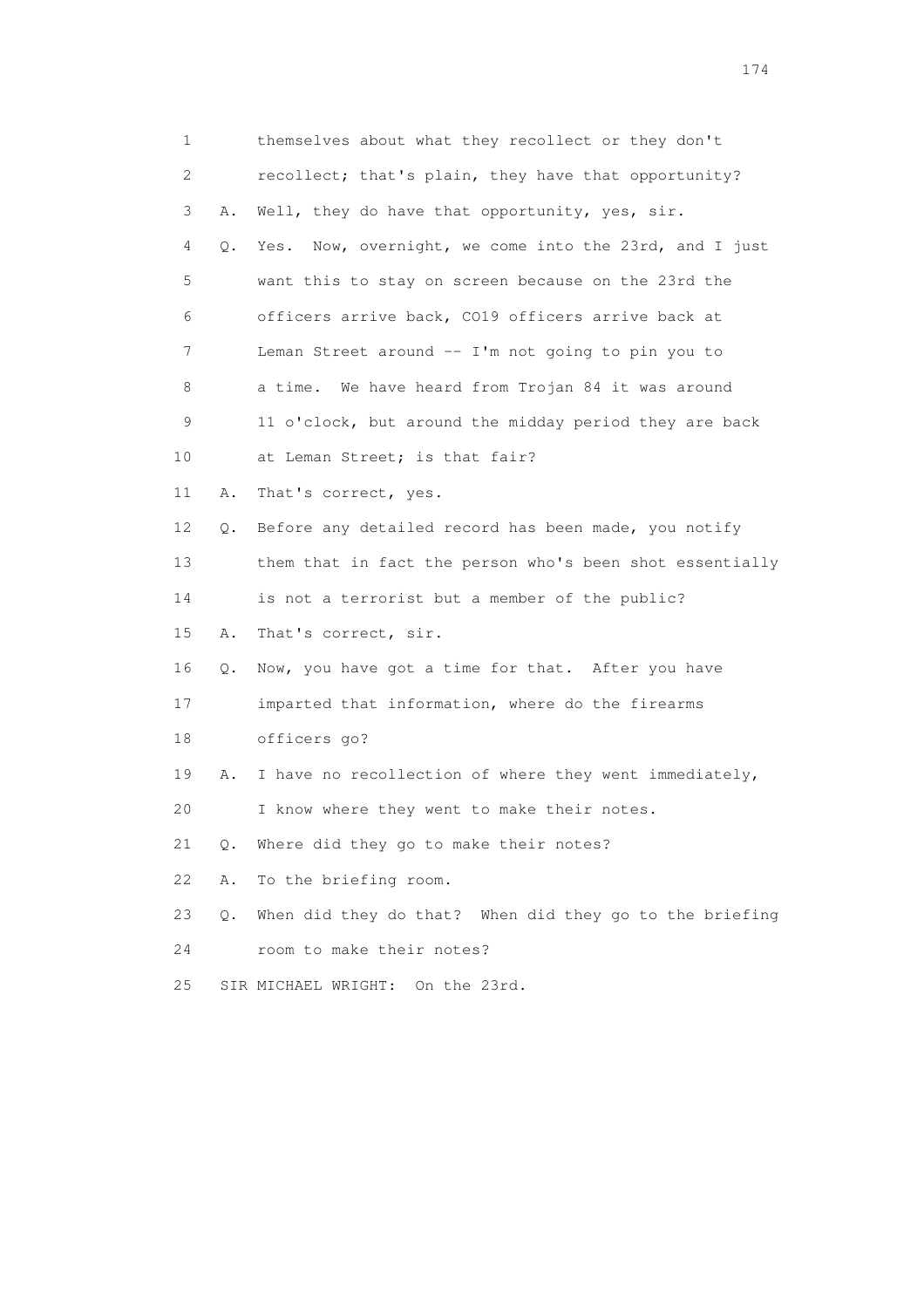1 MR MANSFIELD: I mean on the 23rd.

| $\mathbf{2}^{\mathsf{I}}$ | Α. | That would have been sometime after I had briefed         |
|---------------------------|----|-----------------------------------------------------------|
| 3                         |    | Charlie 2 and 12, after 12.10.                            |
| 4                         | Q. | Right. Who goes with them to the briefing room?           |
| 5                         | Α. | Sorry, sir, 1412 was when I spoke to the SFO team and     |
| 6                         |    | appraised them of what I had told the principal           |
| 7                         |    | officers. They would have gone to that briefing room as   |
| 8                         |    | a team. I certainly did not, and it's not my role to      |
| 9                         |    | supervise them whilst they make their notes.              |
| 10                        | Q. | I'm not suggesting certain things are your role; I am     |
| 11                        |    | just trying to get at what's gone on here in the          |
| 12                        |    | post-incident procedure. So that before the information   |
| 13                        |    | is told to the team by you at 2.12, officers who have     |
| 14                        |    | got there at 12 have already had a further two hours, if  |
| 15                        |    | they wanted to, to talk together over what had happened?  |
| 16                        | Α. | They are entitled to talk together, sir.                  |
| 17                        | Q. | Yes, I am not suggesting they are not.                    |
| 18                        | Α. | They may well have done, sir, yes.                        |
| 19                        | Q. | They may well have done?                                  |
| 20                        | Α. | Yes.                                                      |
| 21                        | Q. | Because you realise now, do you not -- it's not           |
| 22                        |    | a criticism of you, please understand -- that of course   |
| 23                        |    | there has been reflection on whether this is              |
| 24                        |    | a satisfactory practice of conferring and all the rest    |
| 25                        |    | There has been reservations about that, haven't<br>of it. |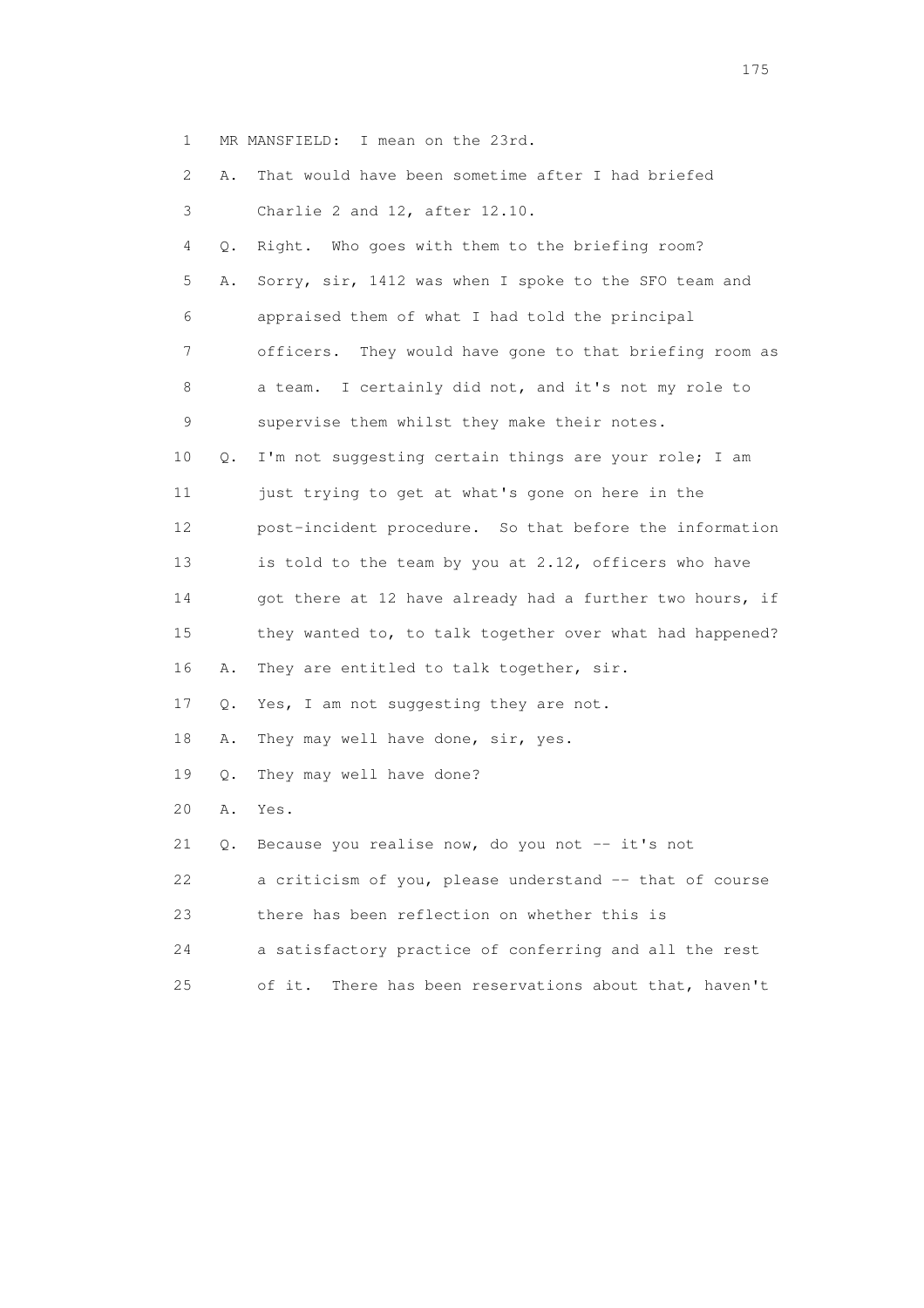1 there?

| 2. | Α. | Yes, sir, it's not my remit any more but I'm aware that  |
|----|----|----------------------------------------------------------|
| 3  |    | ACPO have reconsidered. But they have not prevented      |
| 4  |    | officers from conferring even in their latest quidance.  |
| 5  | Q. | No, no, it's under different conditions. So just         |
| 6  |    | continuing with what happened on the 23rd, after you     |
| 7  |    | tell them at 2.12, some stage after that, they all go to |
| 8  |    | the briefing room to make their notes in the form of     |
| 9  |    | statements; yes?                                         |
| 10 | Α. | That's correct, yes. Full detailed evidential            |
| 11 |    | statements.                                              |
| 12 | Q. | We were told of a procedure that was adopted, and I want |
| 13 |    | to know whether you can help, but as a precursor to      |
| 14 |    | this, do you see 2.59 there, "Making of Notes":          |
| 15 |    | "If officers have been involved in the same              |
| 16 |    | incident "                                               |
| 17 |    | You see that one?                                        |
| 18 | Α. | That's correct, yes. Yes.                                |
| 19 | Q. | " they may confer should consist of an individual        |
| 20 |    | officer's recollection of events. Where notes have been  |
| 21 |    | made after conferring, or the incident has been          |
| 22 |    | discussed, the officers should endorse their notes to    |
| 23 |    | that effect (highlighting [do you see that] issues       |
| 24 |    | discussed, and with whom)."                              |
| 25 | Α. | That's correct, sir, yes.                                |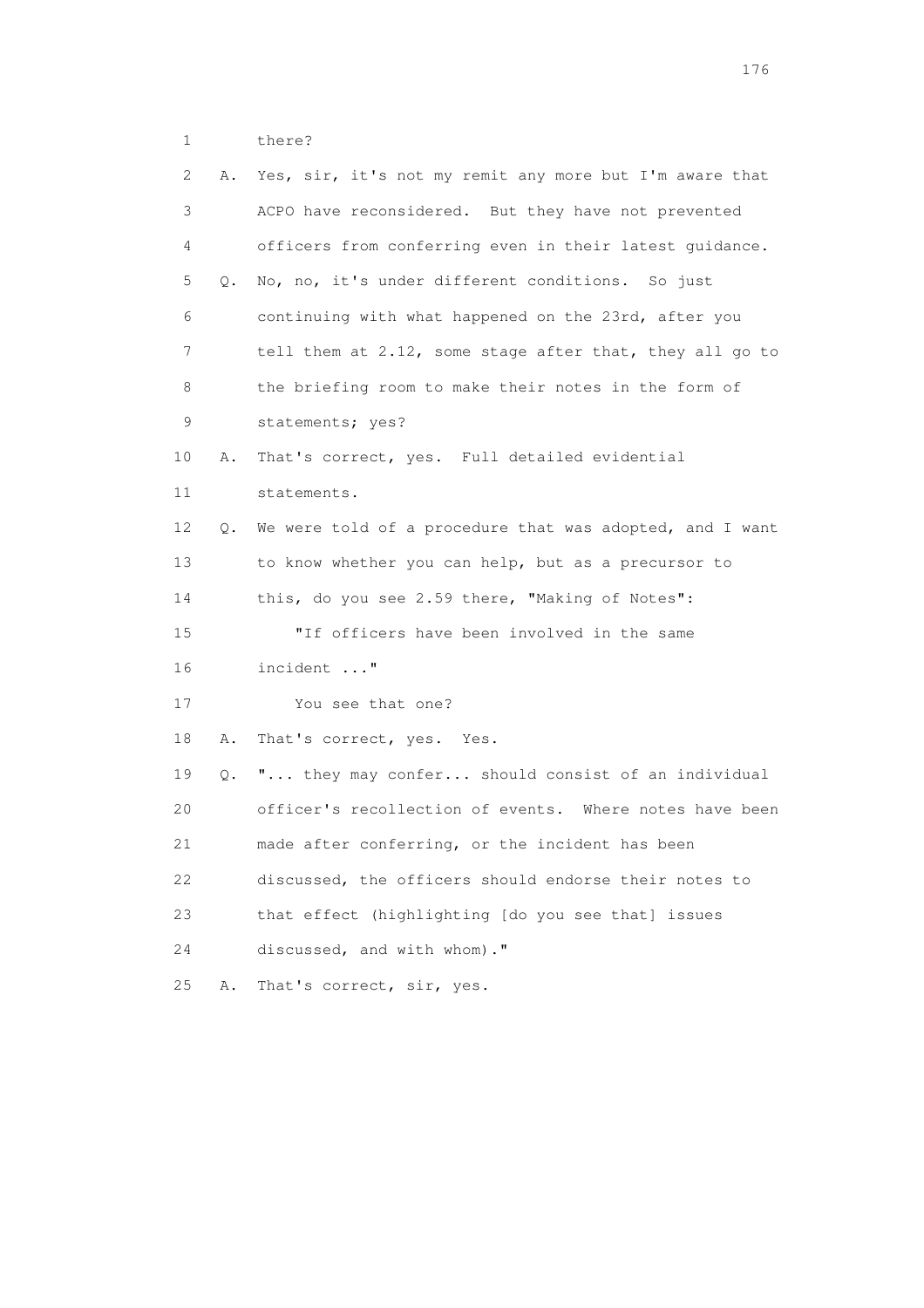1 Q. First of all who should be supervising the

 2 notes/statements all being made on the 23rd in the 3 briefing room?

 4 A. There are -- nobody is required to supervise those 5 officers making their original notes.

 6 Q. Because one of the procedures we have been told because 7 of questions I asked, again, Trojan 84 much earlier in 8 the inquest, was that it was a staged process. Things 9 were discussed before they ever put pen to paper, 10 between the officers. Have you ever seen any record of 11 exactly how these statements were taken?

12 A. No, sir, I have not.

 13 Q. Does anyone have any responsibility for, as it were, 14 ensuring that if there is discussion that the procedures 15 set out even at the time in 2.59 are in fact adhered to? 16 A. They are -- these are experienced officers. The writing 17 of notes of this is no different from writing notes for 18 any other incident. If you confer, then you should 19 admit that you have conferred, who you have conferred 20 with and what you have discussed. That's standard 21 evidence writing for any incident, irrespective of 22 whether that's a firearms incident or arresting 23 a shoplifter or dealing with football violence. 24 Q. Of course. What I want to put to you is that a lot of

25 the statements have standard paragraphs in them, almost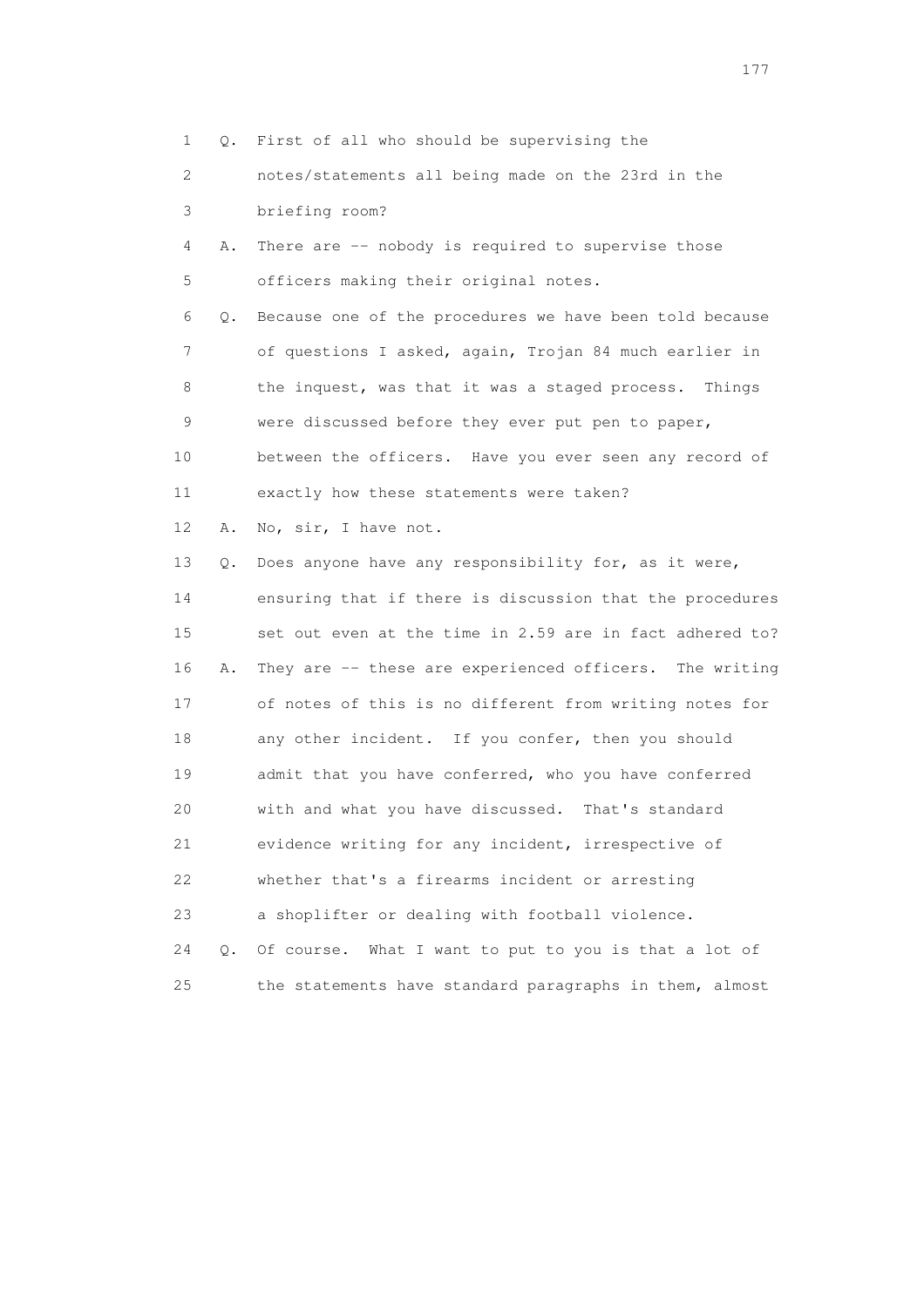1 in the same words. For example, to do with perceptual 2 distortion. Did you know that? 3 A. No, sir. 4 SIR MICHAEL WRIGHT: These ACPO guidelines about the making 5 of notes, I know it's in a little book, isn't it? 6 A. It's a very large book, sir. 7 SIR MICHAEL WRIGHT: Is it something that's distributed to 8 every officer? 9 A. I am not sure whether -- it's not distributed to every 10 officer but the ACPO guidelines are gone through as part 11 of their training. 12 SIR MICHAEL WRIGHT: All right, part of the basic training? 13 A. Part of their basic training. And the writing of 14 evidential notes is clearly covered when they join the 15 job, initial training. 16 SIR MICHAEL WRIGHT: To take it at its very basic level, the 17 permission to confer, which we find in 2.59, qualified 18 by the requirement that the notes must nevertheless be 19 the individual officer's recollection? 20 A. That's standard note-taking policy. 21 SIR MICHAEL WRIGHT: And training? 22 A. And training. 23 SIR MICHAEL WRIGHT: From basic training when they first 24 join the force. 25 A. Upwards. Yes.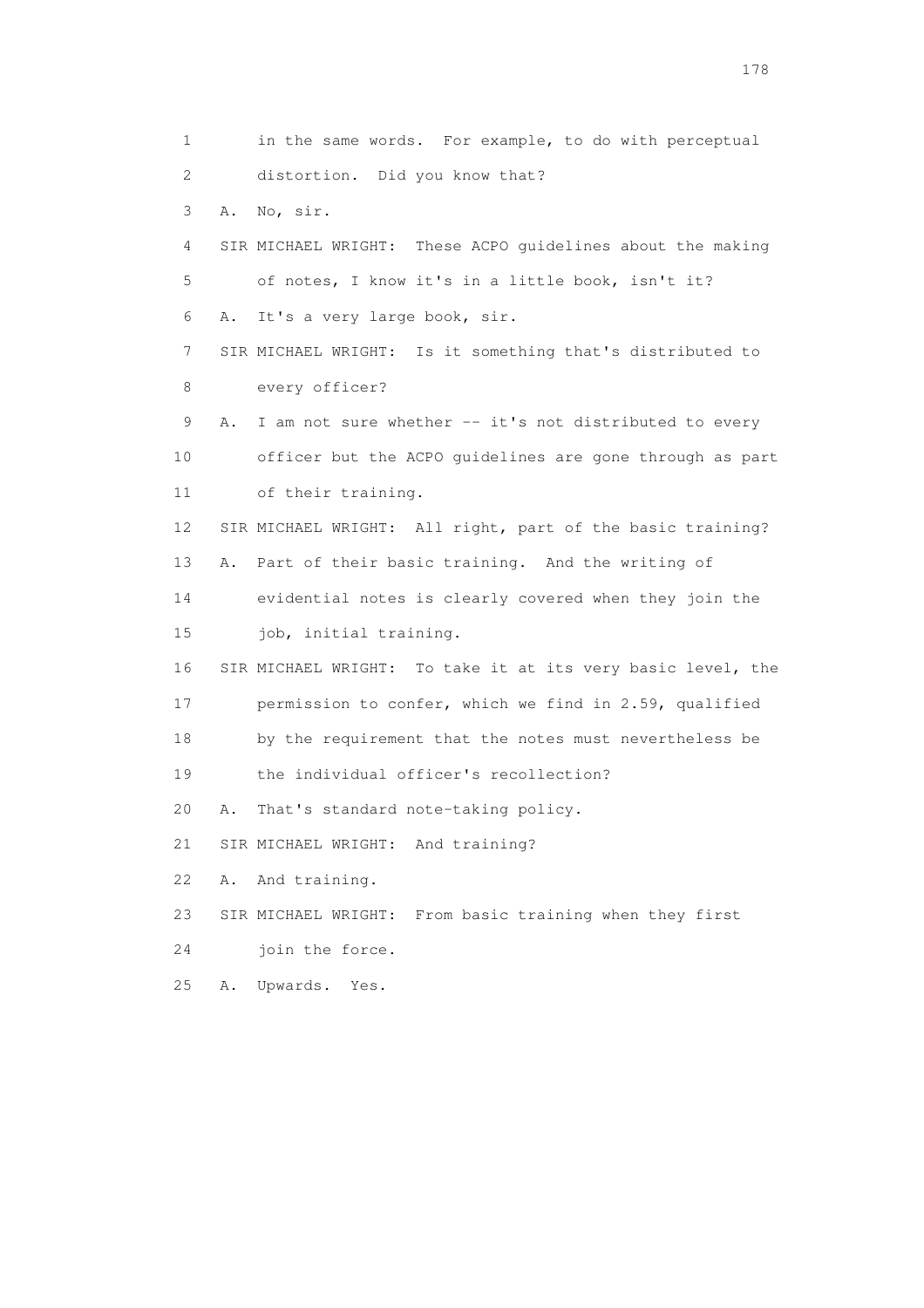1 SIR MICHAEL WRIGHT: I see.

| 2  |    | MR MANSFIELD: You see, the position now is it is impossible |
|----|----|-------------------------------------------------------------|
| 3  |    | to tell, because there is no record and no suggestion in    |
| 4  |    | the statement, which bits have been discussed and           |
| 5  |    | agreed -- if they were -- at all; do you follow what        |
| 6  |    | I am putting to you?                                        |
| 7  | Α. | I don't, sir.                                               |
| 8  | Q. | There are parts of statements that are in identical         |
| 9  |    | wording, and TJ84 indicated, and others have agreed,        |
| 10 |    | that these matters were discussed before pen was put to     |
| 11 |    | The problem now is we can't identify which bits<br>paper.   |
| 12 |    | were discussed, what was agreed, even according to 2.59;    |
| 13 |    | do you follow?                                              |
| 14 | Α. | I can't answer the question, sir, it's not --               |
| 15 | Q. | You can't answer?                                           |
| 16 | Α. | No.                                                         |
| 17 | Q. | And the short answer is, I think from what you are          |
| 18 |    | saying $--$                                                 |
| 19 |    | SIR MICHAEL WRIGHT: I think one of the difficulties, as     |
| 20 |    | Mr Mansfield is making the point, is that 2.59 doesn't      |
| 21 |    | require it, and there is no provision for anybody, as it    |
| 22 |    | were, to sit in and supervise this procedure in order to    |
| 23 |    | do what he is suggesting should be done, namely, if you     |
| 24 |    | like, keep a sort of overview of how the statements are     |
| 25 |    | prepared?                                                   |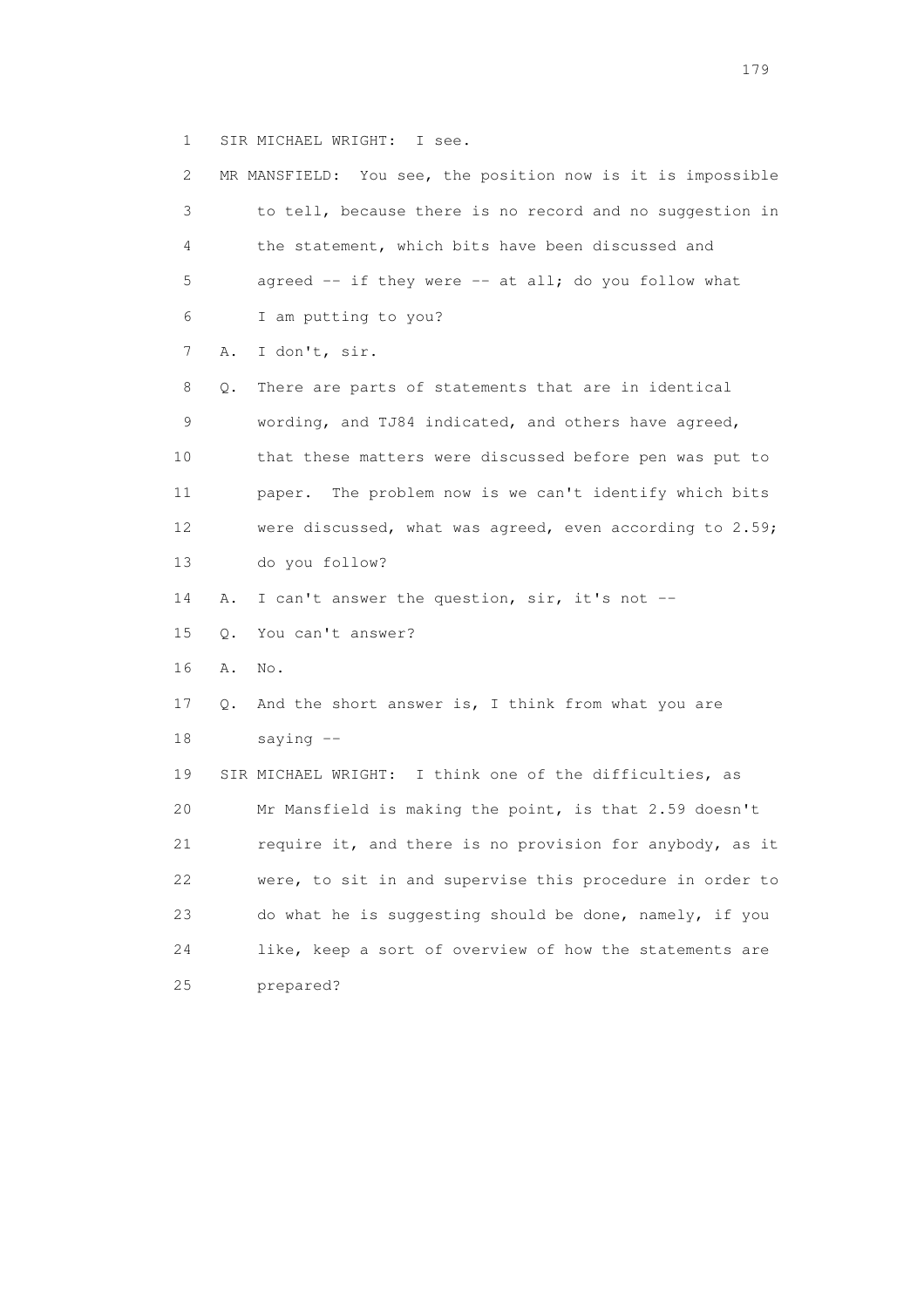1 A. That's correct, sir, and the latest guidance doesn't 2 include that requirement either. 3 MR MANSFIELD: Yes, I'll come to a matter of the latest. In 4 fact, 2.59 does require a record being kept, doesn't it, 5 of issues discussed and with whom? 6 A. That's correct, sir, yes, it does. 7 Q. Yes. 8 A. That's for the individual officers to include within 9 their notes. 10 Q. Of course, but no individual officer has made it clear 11 which issues were discussed and were agreed. All right? 12 A. I will accept that that's the case, sir, yes. It's not 13 my remit to supervise them and ensure that they do. 14 SIR MICHAEL WRIGHT: You don't know anything about that 15 because you don't review the notes afterwards, 16 I suppose? 17 A. No, I don't. 18 MR MANSFIELD: Who does review the notes afterwards? 19 A. That's for the IPCC on this occasion to -- 20 Q. No, normally. We know about the IPCC, I am treading 21 carefully, they were not involved at this particular 22 point. Now, so far as you are concerned and your 23 knowledge of normal practice, who would review the notes 24 or statements made by individual firearms officers? 25 A. That would be the Directorate of Professional Standards.

180 and 180 and 180 and 180 and 180 and 180 and 180 and 180 and 180 and 180 and 180 and 180 and 180 and 180 and 180 and 180 and 180 and 180 and 180 and 180 and 180 and 180 and 180 and 180 and 180 and 180 and 180 and 180 an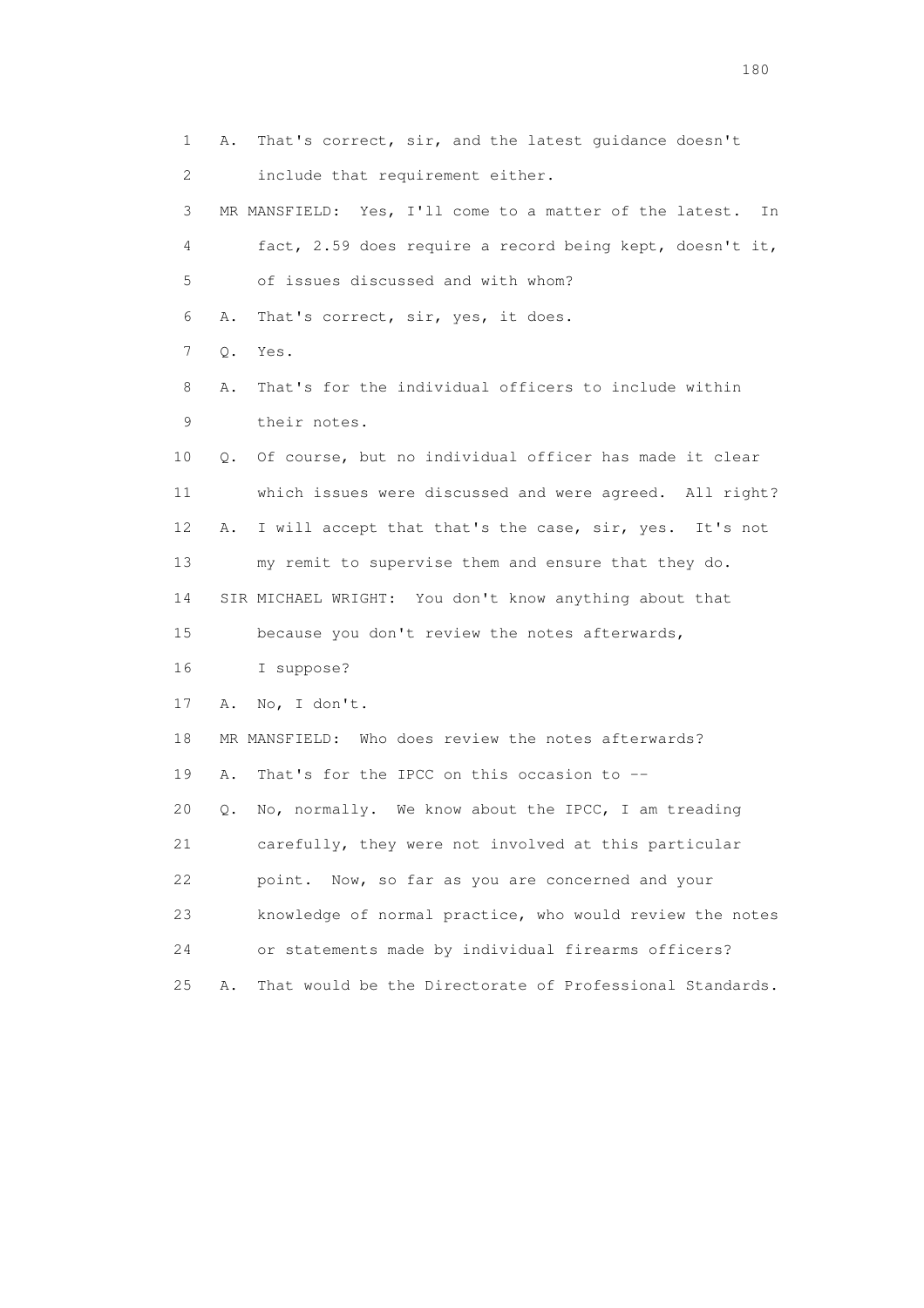- 1 Q. Right. Was that done --
- 2 A. Not on the day, sir.

3 Q. No, all right. Was that done in this case?

 4 A. At what time, sir? At some stage they would have 5 reviewed those statements because there would have been 6 supplementary statements requested, as I know. 7 SIR MICHAEL WRIGHT: So somebody in the DPS would have

8 looked at it?

9 A. And subsequently the IPCC.

 10 SIR MICHAEL WRIGHT: Just go back a stage, forgetting about 11 DPS or anything of that kind, simply in ordinary routine 12 police work, after an officer has either completed his 13 notes or made a statement, according to the evidence 14 that he's in a position to give, is that reviewed? 15 A. That would, under normal circumstances, following 16 an arrest, either be reviewed by the custody officer or 17 the CPS prior to making a decision to prosecute or not. 18 SIR MICHAEL WRIGHT: It would eventually go to be considered 19 by the Crown Prosecution Service.

20 A. Yes.

 21 SIR MICHAEL WRIGHT: Here of course we have a different 22 situation because there has been a police incident, 23 there has been an incident, and in this context the 24 Department of Professional Standards was having to make 25 an investigation?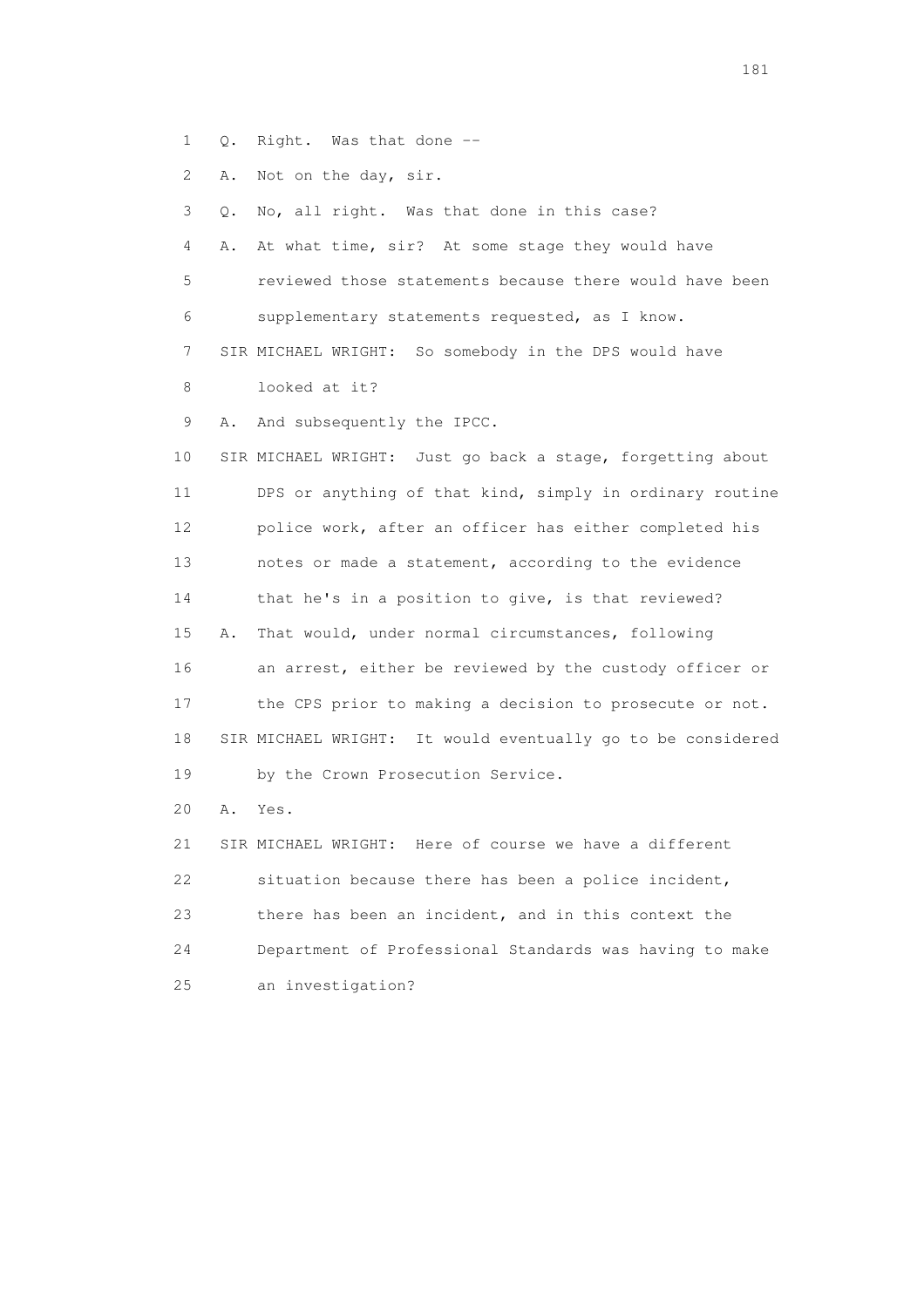1 A. They were carrying out the initial investigation at this 2 time, sir, yes. 3 SIR MICHAEL WRIGHT: So although it didn't happen then and 4 there, what you are telling us is that at some point the 5 Directorate of Professional Standards investigators 6 would review these statements? 7 A. They would, and on the 23rd it was certainly known that 8 the IPCC were picking this investigation up. So the DPS 9 were acting on behalf of the IPCC. 10 SIR MICHAEL WRIGHT: Thank you. 11 MR MANSFIELD: So the practical effect here is that, over 12 a long period of time on the 23rd, firearms officers 13 were left to themselves to write a detailed account of 14 the background and what happened on the day. 15 A. That's correct, sir, that's normal practice. 16 Q. You indicated that even under the changed regulations or 17 at least guidance, sorry, that is being passed by ACPO, 18 can I just put to you as a matter of detail what is 19 being said now, since you have referred to it, and would 20 you agree this: as a matter of general practice officers 21 should not confer with others before making their 22 accounts, whether initial or subsequent? That's what is 23 currently being suggested, isn't it? 24 A. I would have to look at the totality of that advice, 25 because I think that's an excerpt, sir.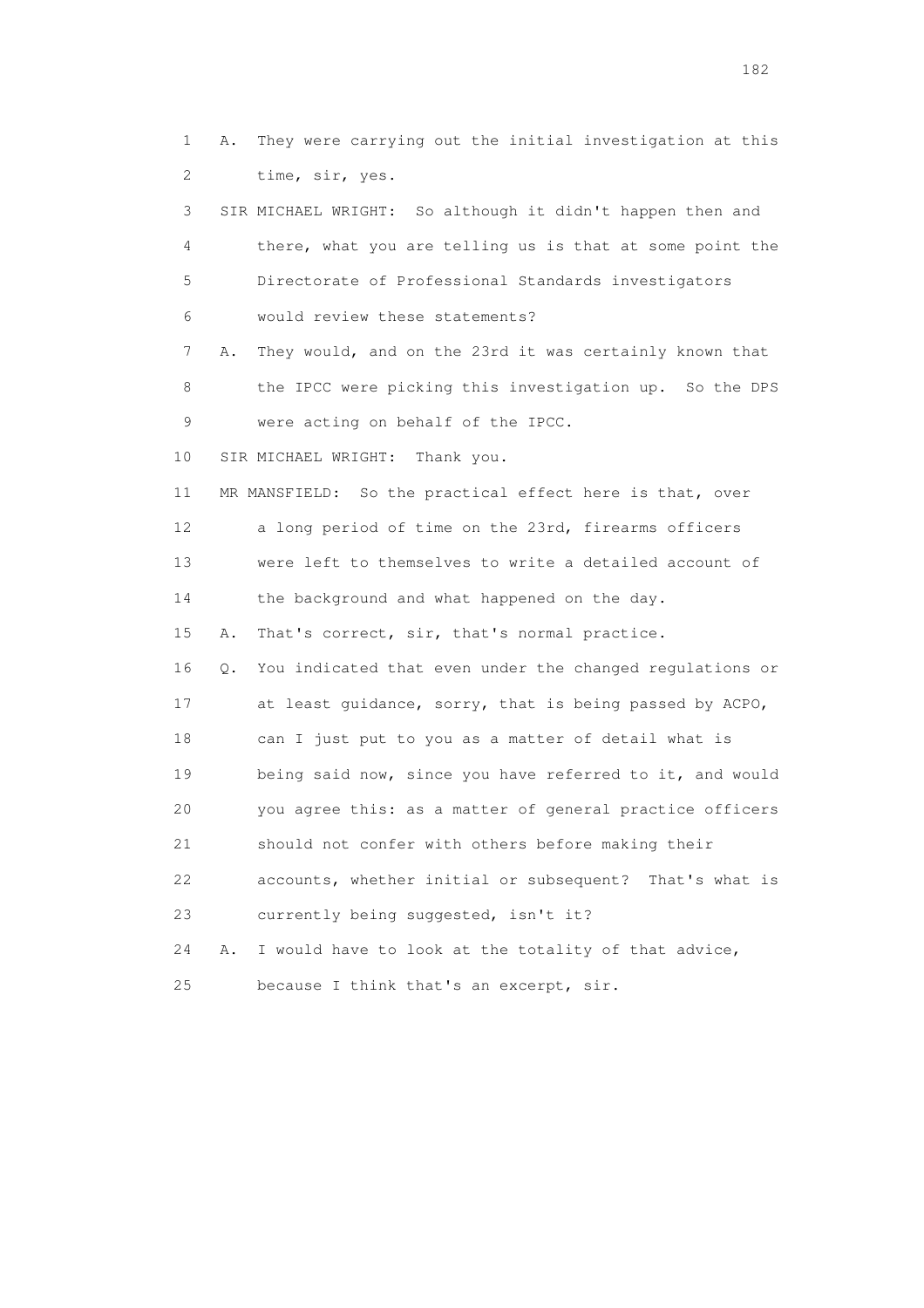1 Q. It is, and I am not suggesting it's totally prohibited, 2 but the emphasis is completely different now, isn't it? 3 A. No, sir, it's not. I believe that the non-conferring 4 relates to that, what was going on in their mind at the 5 time that they shoot. 6 Q. That, of course, covers a whole load of things that 7 relate to the background and the events that have 8 occurred, doesn't it? 9 A. No, sir, my interpretation of that would be at the time 10 that I am required to shoot, and what's going through my 11 mind at that time, and they are still allowed to confer 12 in relation to events that lead up to that. And with 13 the proviso that they make notes of who they have 14 conferred with and what it is that they have discussed 15 and that the notes are still their individual 16 recollection, whether or not they have conferred. 17 Q. Do we understand that the position, as you understand 18 it, in future is almost the same as it was in the past, 19 for this -- in relation to this case, in other words 20 what happened on that occasion could happen all over 21 happen; officers might be left for 10 hours to write 22 their own accounts? 23 A. I believe that's the case. There is nothing in that 24 guidance, sir, that says that officers will be

25 supervised whilst they write their detailed evidential

183 and the contract of the contract of the contract of the contract of the contract of the contract of the contract of the contract of the contract of the contract of the contract of the contract of the contract of the co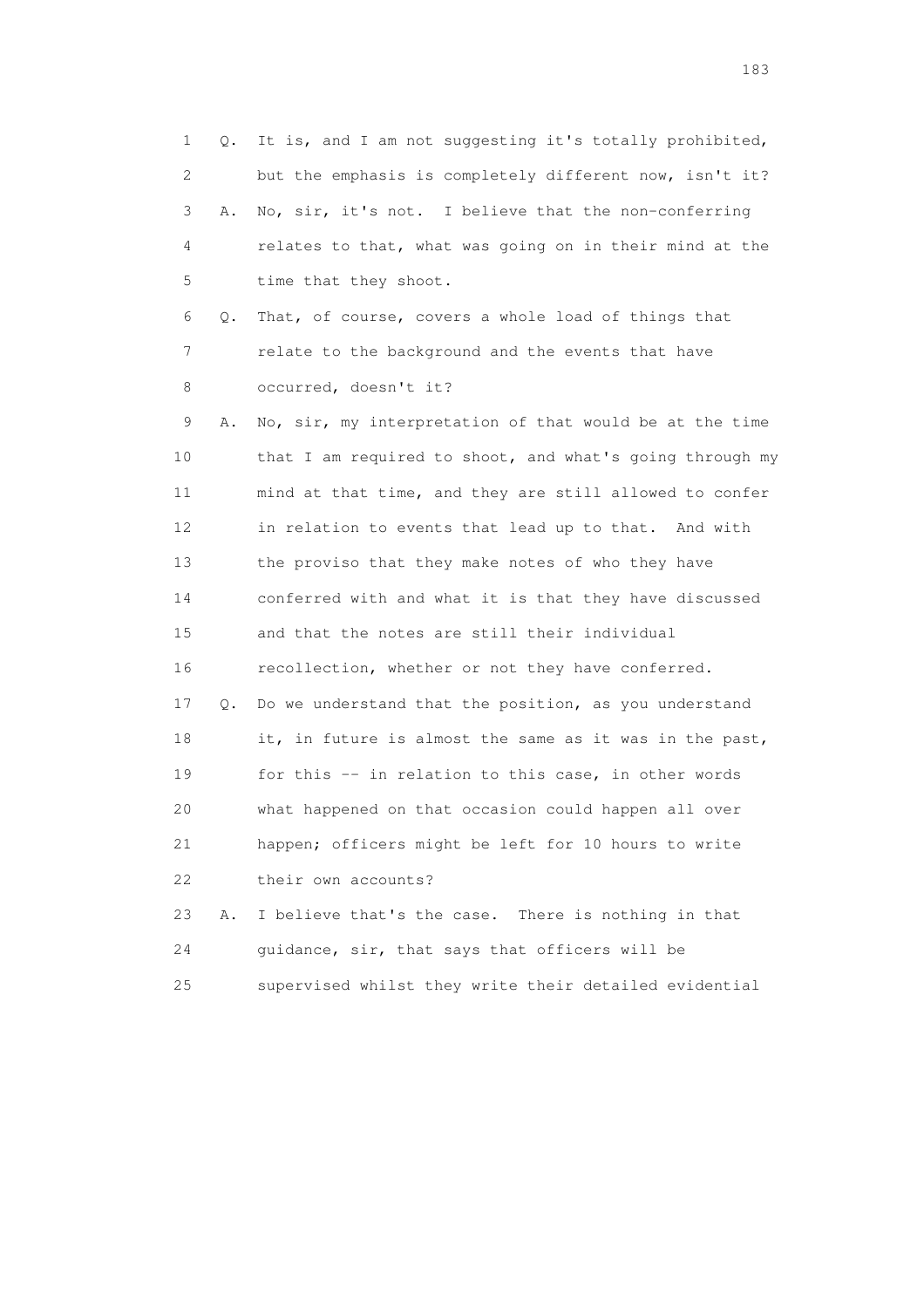| 1                         | accounts. Just that they should not be conferring or     |
|---------------------------|----------------------------------------------------------|
| $\mathbf{2}^{\mathsf{I}}$ | must not confer in relation to their personal feelings   |
| 3                         | at that time.                                            |
| 4                         | Can I just trespass on the CO12 situation. How<br>Q.     |
| 5                         | familiar, or can you remember what actually happened in  |
| 6                         | relation to them? They came to Leman Street. You have    |
| 7                         | given your explanation as to why. Were they on the       |
| 8                         | 23rd -- you have said you don't think they were in the   |
| 9                         | same room -- do you know where they were on the 23rd,    |
| 10                        | the SO12 officers?                                       |
| 11                        | That was a large contingent, sir. I certainly have<br>Α. |
| 12                        | a recollection that there were a number of those         |
| 13                        | officers who were in the canteen at Leman Street. Where  |
| 14                        | the principal officers were, I am not -- I have no       |
| 15                        | record of that, sir.                                     |
| 16                        | Q. All right, well, I will ask Mr Edser who deals with   |
| 17                        | Insofar as making up notes, statements, the log<br>them. |
| 18                        | in their case, slightly different to the firearms, are   |
| 19                        | you aware of what happened there?                        |
| 20                        | No, sir, no.<br>Α.                                       |
| 21                        | MR MANSFIELD: I'll leave it for Mr Edser, thank you.     |
| 22                        | SIR MICHAEL WRIGHT: Thank you. Mr Gibbs?                 |
| 23                        | MR GIBBS: No questions, thank you.                       |
| 24                        | SIR MICHAEL WRIGHT: Yes, Mr Stern.                       |
| 25                        | Questions from MR STERN                                  |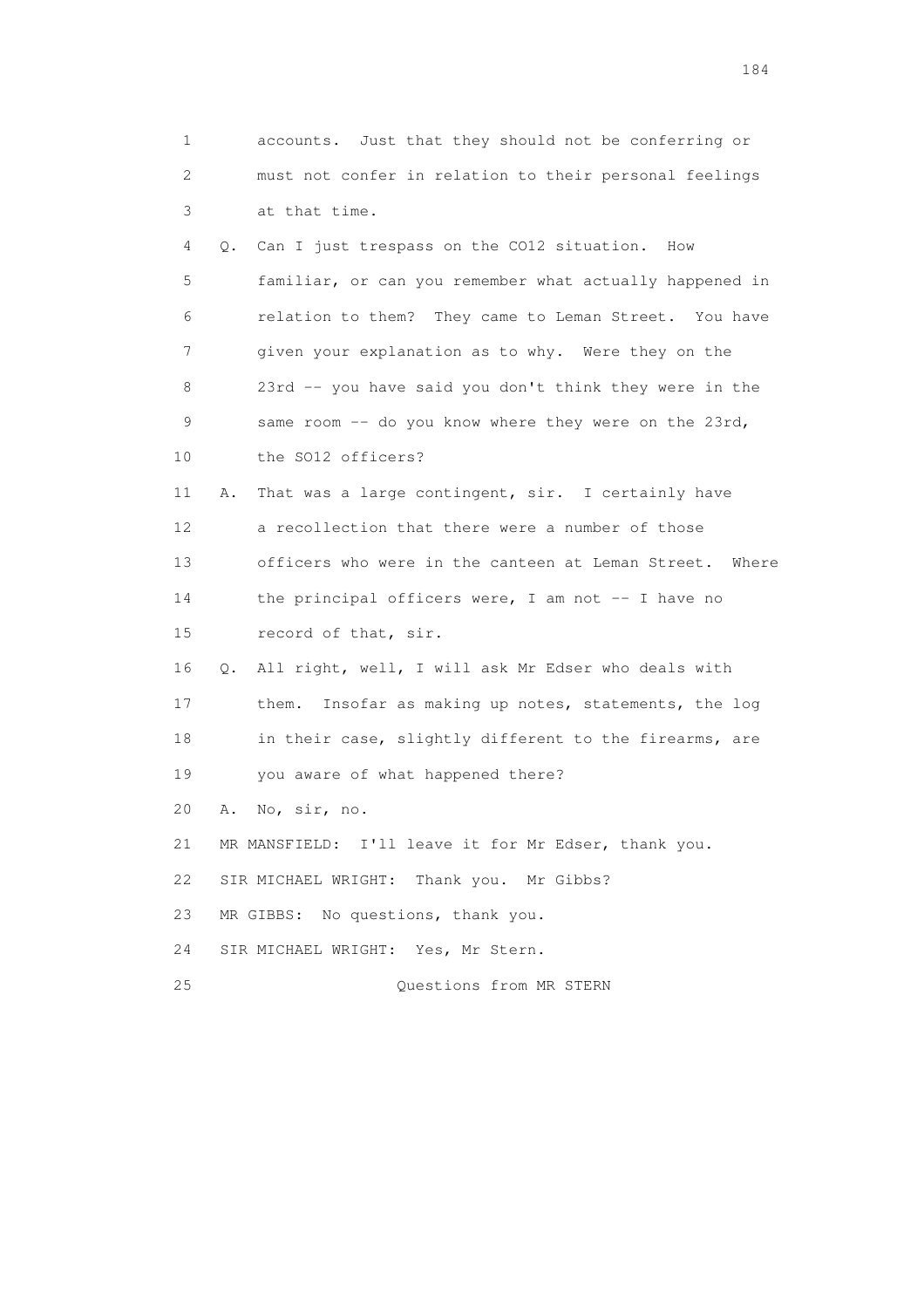| 1  |    | I represent C2 and C12. The post-incident<br>MR STERN:     |
|----|----|------------------------------------------------------------|
| 2  |    | procedure has a considerable amount of actions to          |
| 3  |    | undertake?                                                 |
| 4  | Α. | Yes, that's correct, sir, yes.                             |
| 5  | Q. | Just looking at C2 and C12, they had to obviously have     |
| 6  |    | their clothing removed and bagged, as we know.<br>They had |
| 7  |    | to have their weapons taken from them, and the             |
| 8  |    | ammunition had to be counted out?                          |
| 9  | Α. | Yes, there was a weapons and ammunition audit carried      |
| 10 |    | out by the Directorate of Professional Standards.          |
| 11 | О. | That will be the same of course for all of the firearms    |
| 12 |    | officers?                                                  |
| 13 | Α. | Yes, sir. Subsequently the DPS audited all of the          |
| 14 |    | weapons that were used on that day.                        |
| 15 | Q. | They have to have hearing tests?                           |
| 16 | Α. | As part of the ongoing support programme, yes, they        |
| 17 |    | would.<br>That would kick in over the next few days to     |
| 18 |    | week.                                                      |
| 19 | Q. | We know that so far as C2 and C12 are concerned, they      |
| 20 |    | had showers?                                               |
| 21 | Α. | Yes, that's correct, yes.                                  |
| 22 | Q. | We know that they saw doctors in FME?                      |
| 23 | Α. | That's correct, sir, yes.                                  |
| 24 | Q. | We know they went to hospital for various tests to be      |
| 25 |    | carried out as well?                                       |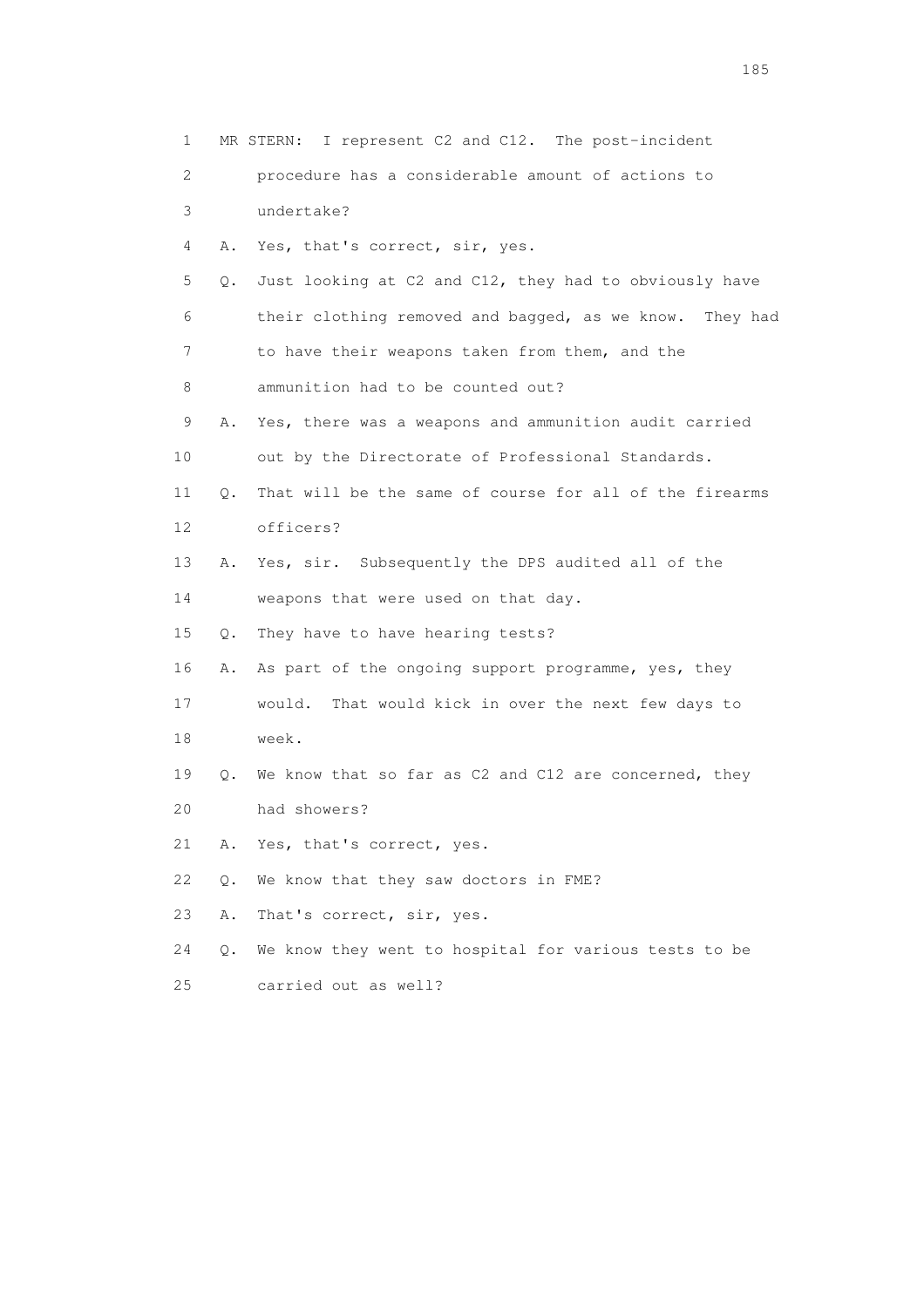- 1 A. That's correct, yes.
- 2 Q. I think they went to the hospital at 17 minutes past 4; 3 it's in your statement, page 859, if you want to find 4 the exact time.
- 5 A. That's correct, sir, yes.
- 6 Q. Then at 5.43 that evening, the senior investigating
- 7 officer agreed that C2 and C12 could not make their 8 notes at that time?
- 9 A. That's correct. Obviously they had been given legal 10 advice not to do so.
- 11 Q. Yes. They had been, as we know, on duty since 7 am? 12 A. Yes, sir, the whole team had been on duty since the
- 13 early hours of the morning.
- 14 Q. So far as the short conversations that you had with 15 Trojan 84, as I understand what you have put in your 16 notes at 10.15, and 13.30, they are your recollection of 17 what Trojan 84 recalled that C2 and C12 and/or C12 had
- 18 said to him?
- 19 A. That's correct, sir, yes.
- 20 Q. The one at 10.15 was obviously very, very shortly after
- 21 the incident itself?
- 22 A. It was, sir, yes.
- 23 Q. I mean minutes?
- 24 A. I don't actually have a note that it was at 10.15. It
- 25 was obviously between 10.15 and 10.48, whilst I was in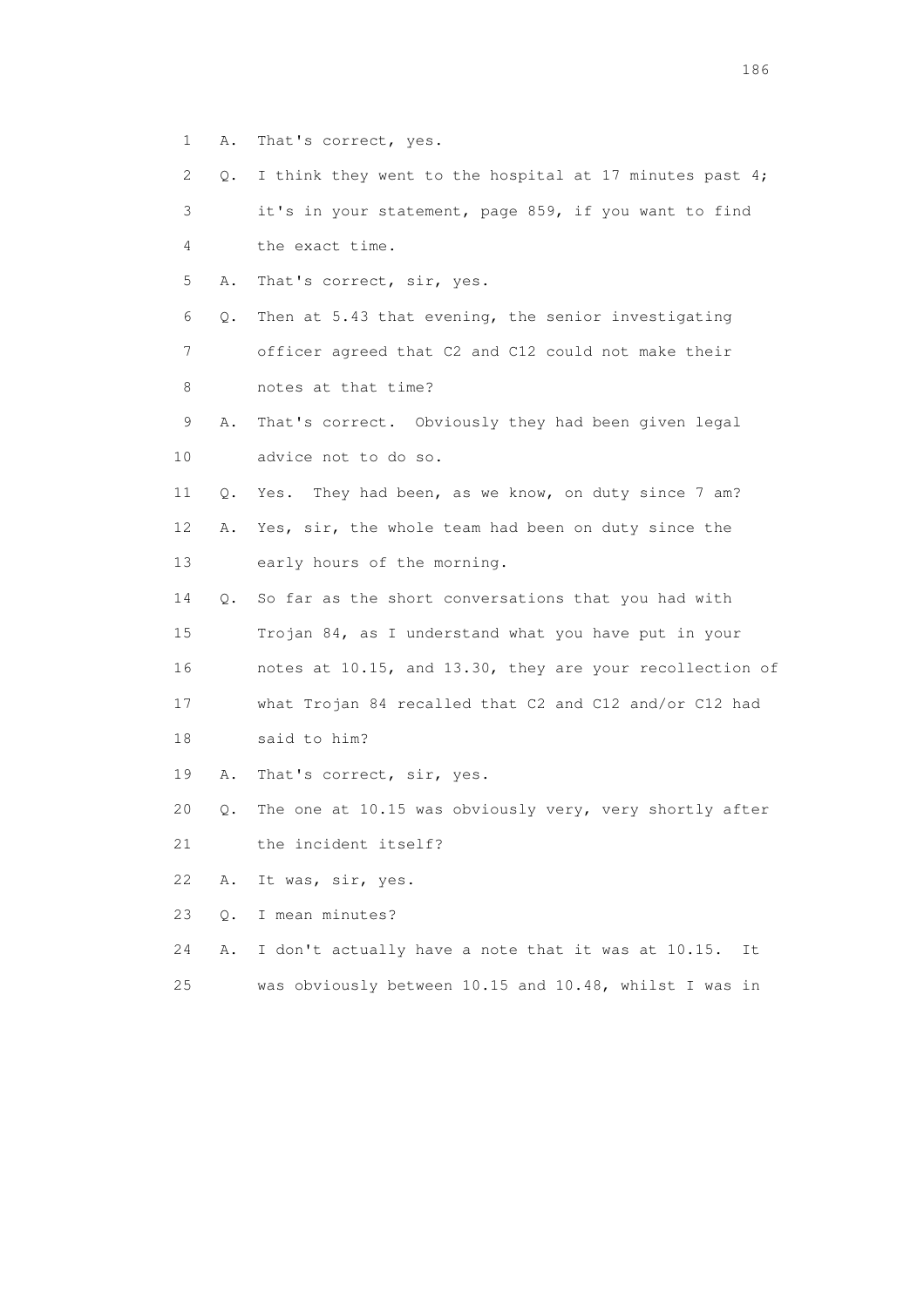1 the control room making the initial arrangements to have 2 Mr Davison sent to the scene and Trojan 1. 3 Q. Very shortly -- 4 A. Very shortly after, sir, yes. 5 Q. Did you make your notes in the log at the same time, or 6 were they all done much later on, the notes? 7 A. No, the entries were done in between the time of when 8 it's timed and the next one, so I didn't -- this wasn't 9 left until the next day to complete. It was done at the 10 time. 11 Q. Right. At that point what Trojan 84 was saying to you, 12 amongst other things, was that as the suspect was 13 pointed out, that he had launched himself at the 14 officers, the SFO officers had intervened and shot the 15 suspect in the head? 16 A. That's correct, sir, yes. 17 Q. That was the brief explanation given then. Then I think 18 you spoke to him a little later at 1330 and what he was 19 saying to you, so this is about three hours after the 20 incident, three and a half hours? 21 A. That's correct, sir, yes, back at Leman Street. 22 Q. Yes. Was this a face-to-face meeting with him? 23 A. It was, sir, yes. 24 Q. At that meeting he went into a little more detail, 25 I think, and as you have told us, some of that was what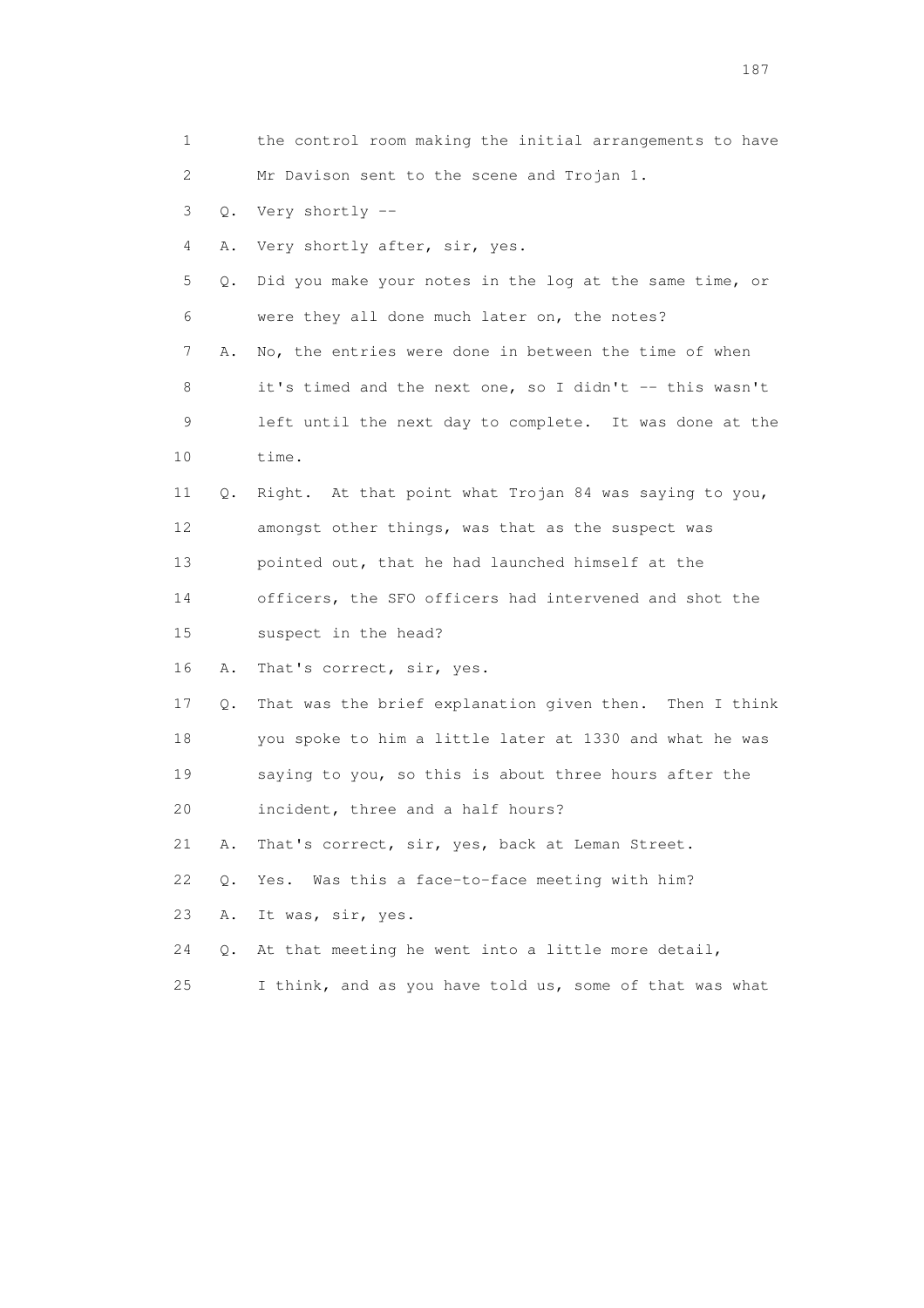| 1  | he was saying had taken place in terms of the briefing              |
|----|---------------------------------------------------------------------|
| 2  | and various matters like that. What he was saying to                |
| 3  | you is that the surveillance officers had reported that             |
| 4  | the suspect appeared jumpy and furtive?                             |
| 5  | That's my recollection, sir, yes.<br>Α.                             |
| 6  | So that's what he was saying to you three and a half<br>Q.          |
| 7  | hours after this incident?                                          |
| 8  | Trojan 84, yes.<br>Α.                                               |
| 9  | Yes, Trojan 84?<br>Q.                                               |
| 10 | Α.<br>Yes.                                                          |
| 11 | Because you didn't speak to anyone else. This is what<br>Q.         |
| 12 | he is telling you?                                                  |
| 13 | Α.<br>Yes, sir.                                                     |
| 14 | Either a mixture of what he recalls or what C2 and C12<br>$\circ$ . |
| 15 | had told him?                                                       |
| 16 | Some of this is his own recollection as part of<br>Α.<br>Yes.       |
| 17 | that ongoing operation and some of it would have come               |
| 18 | from other officers.                                                |
| 19 | MR STERN:<br>Thank you very much.                                   |
| 20 | SIR MICHAEL WRIGHT:<br>Thank you.<br>Ms Leek?                       |
| 21 | Questions from MS LEEK                                              |
| 22 | Just briefly, I ask questions on behalf of the<br>MS LEEK:          |
| 23 | rest of CO19. You have been asked about making up notes             |
| 24 | and I think it was suggested by Mr Mansfield that none              |
| 25 | of the officers set out in their statements the basis               |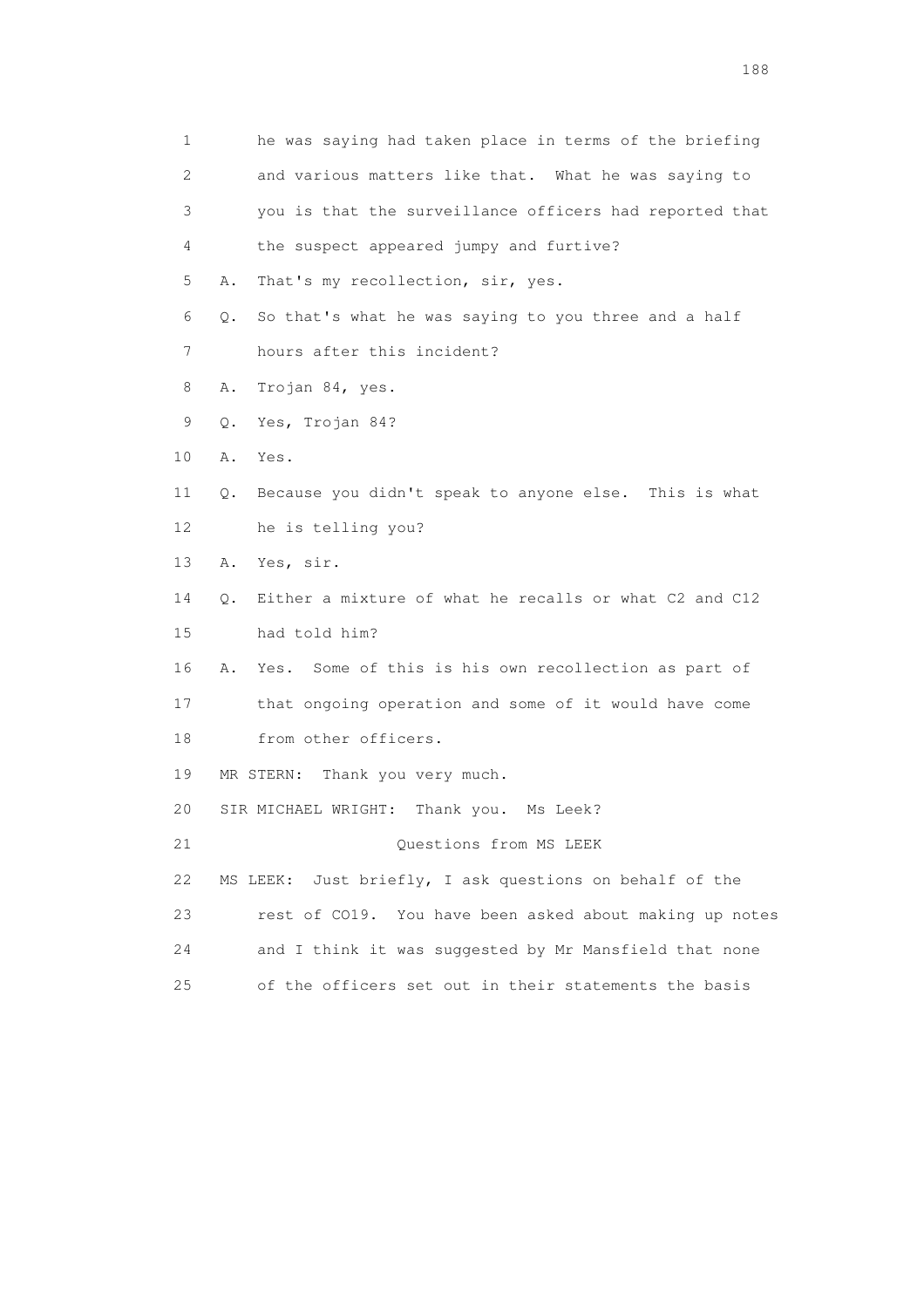1 upon which they conferred, but of course none of the 2 officers in fact was asked about that, and if we have 3 a look at page 385, this is second statement of Vic, one 4 of the officers who has given evidence in these 5 proceedings. 6 If we look at the bottom of that page: 7 "My original statement made on 23 July was made as 8 my individual recollection of events believed by me to 9 be true. It was written in a room with the other team 10 members after we had collectively gone through events 11 chronologically." 12 Is that what you meant when you said that the IPCC 13 would ask for further information if there was any issue 14 about the conferring, that sort of statement? 15 A. No. My -- what I meant was that if the statement was 16 deficient in any way when the IPCC checked it, they 17 would clearly ask for a further statement to clear up 18 any ambiguity or omissions. 19 Q. Right, so in that second statement, bearing in mind that 20 there is nothing in the first statement about the 21 conferring, that's what's happened in that statement? 22 A. I am not too sure when this statement is dated.

23 Q. 18 October 2005.

 24 A. Yes, I am assuming that that's in relation to a request 25 for a further statement, yes.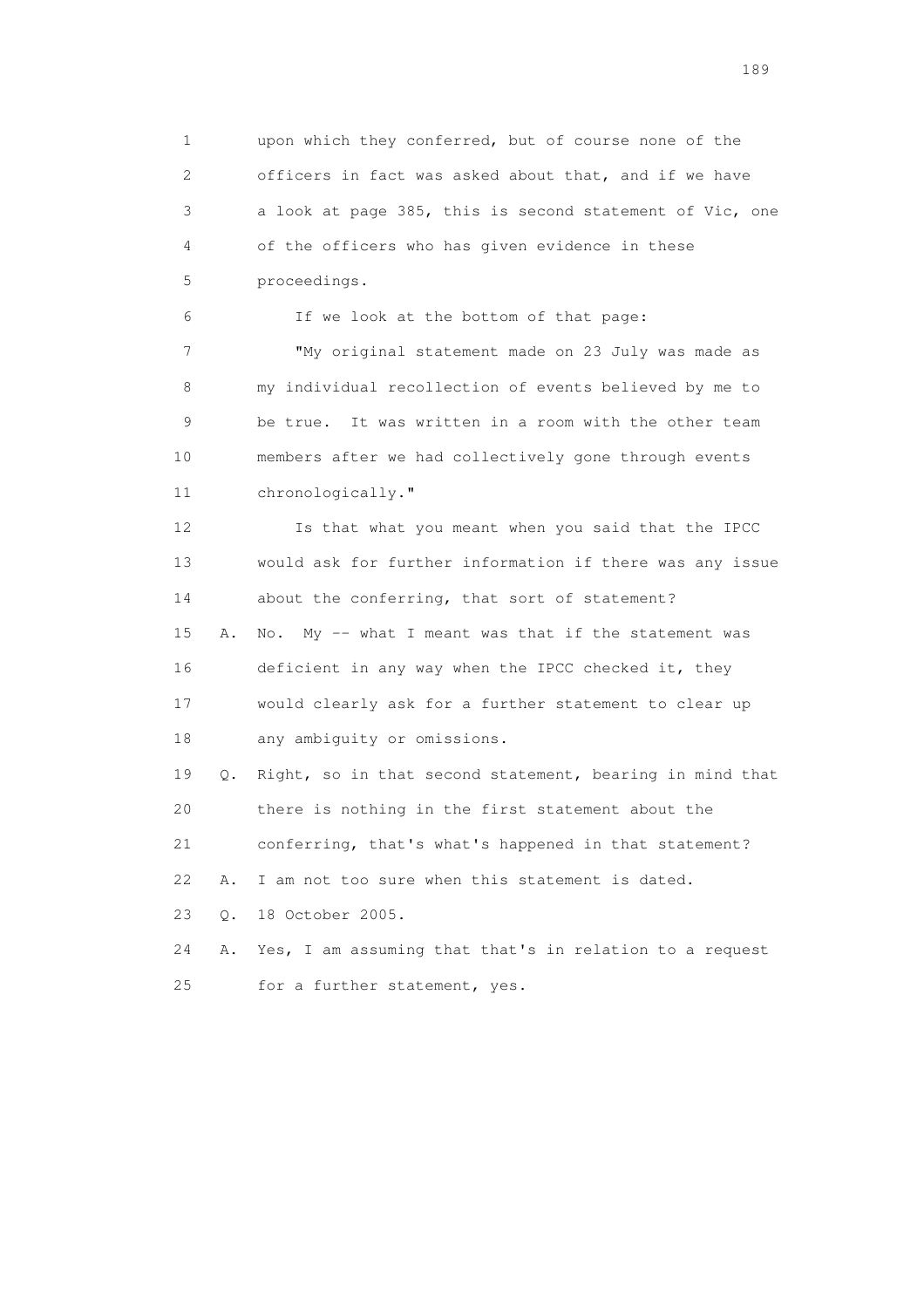1 Q. Dealing with, amongst other things, the basis for 2 conferring? 3 A. Yes. 4 MS LEEK: Thank you. 5 SIR MICHAEL WRIGHT: Thank you. Mr Perry? 6 MR PERRY: No questions, thank you. 7 SIR MICHAEL WRIGHT: Mr King. 8 Ouestions from MR KING 9 MR KING: Yes, thank you, sir, I represent the Independent 10 Police Complaints Commission, Mr Costello. I do not 11 want to take time with matters that the jury are not 12 directly concerned with. But there is one answer that 13 you have given that I invite you to review. 14 You said during your evidence that on 23 July it was 15 known that the IPCC were picking this investigation up, 16 I think were your words? 17 A. Yes. 18 Q. In fact are you able to confirm that it was on 25 July 19 that the matter was referred to the IPCC? That's the 20 Monday. 21 A. It is my recollection that we were told on the 23rd that 22 this matter would be investigated by the IPCC. As to 23 the actual date that you would actually physically take 24 over the investigation, no, because I had, I distinctly 25 remember, a conversation in relation to that subject.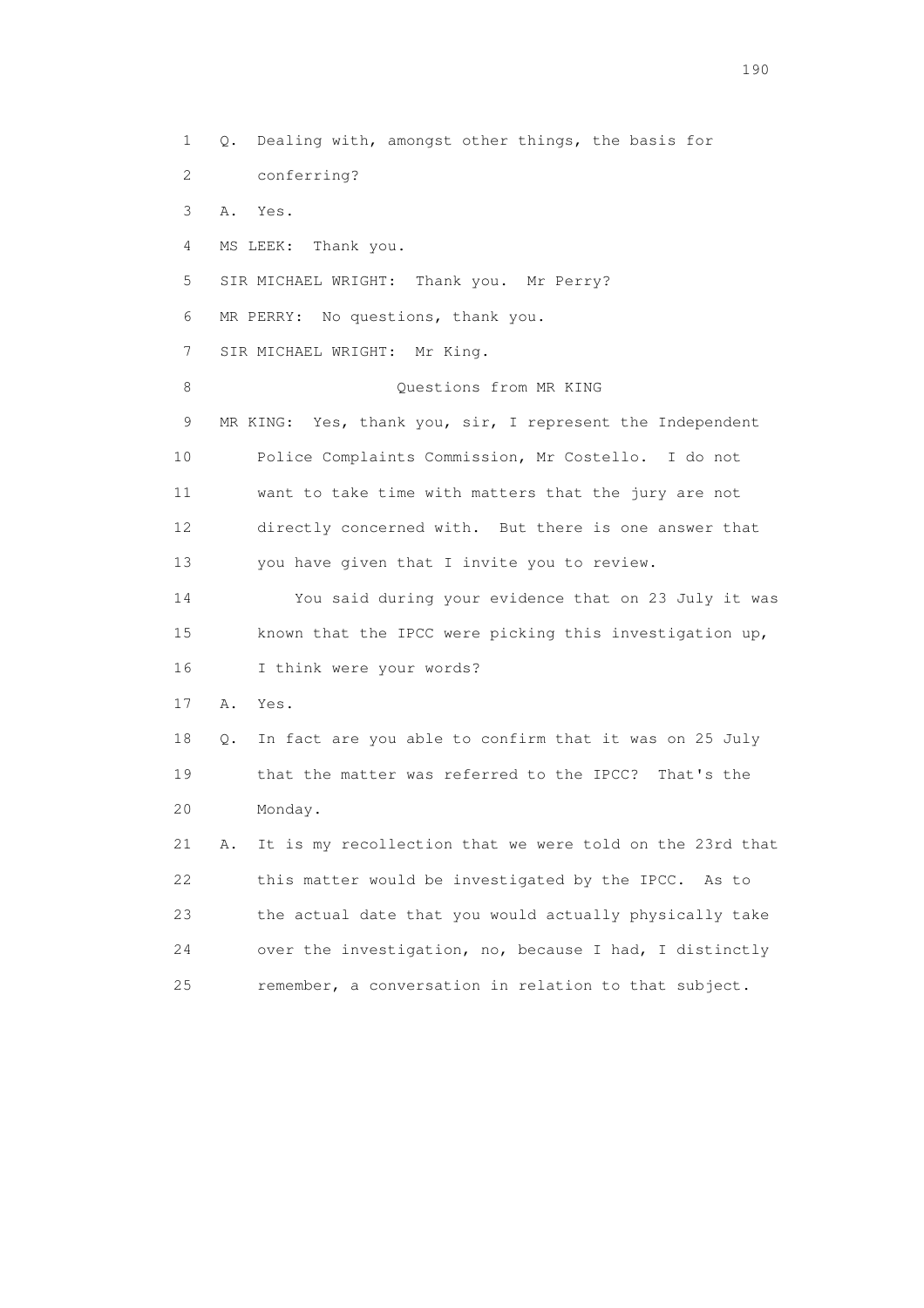1 Q. All right. I am not going to try to investigate that 2 with you because it's not something -- 3 SIR MICHAEL WRIGHT: It could hardly have surprised you? 4 A. No, I was surprised on the first day when I was told 5 that they would not be. 6 SIR MICHAEL WRIGHT: Yes, on the face of it, you would have 7 expected the IPCC -- 8 A. Most definitely, sir, yes. 9 MR KING: Thank you. 10 SIR MICHAEL WRIGHT: Thank you, Mr King. Mr Horwell? 11 MR HORWELL: No, thank you. 12 SIR MICHAEL WRIGHT: Mr Hough? 13 MR HOUGH: No, thank you. 14 SIR MICHAEL WRIGHT: Mr Costello, thank you very much 15 indeed. That's all for you. You are free to stay or go 16 as you wish. 17 (The witness withdrew) 18 MR HOUGH: The next witness is Mr Edser. 19 DETECTIVE CHIEF INSPECTOR MARTIN EDSER (affirmed) 20 SIR MICHAEL WRIGHT: Thank you, Mr Edser, please sit down. 21 A. Thank you. 22 **CONFIDENTIAL CONSTRUCTS** CONSISTS FROM MR HOUGH 23 MR HOUGH: Is your name Martin Edser? 24 A. Yes, it is. 25 Q. I will ask you some questions first on behalf of the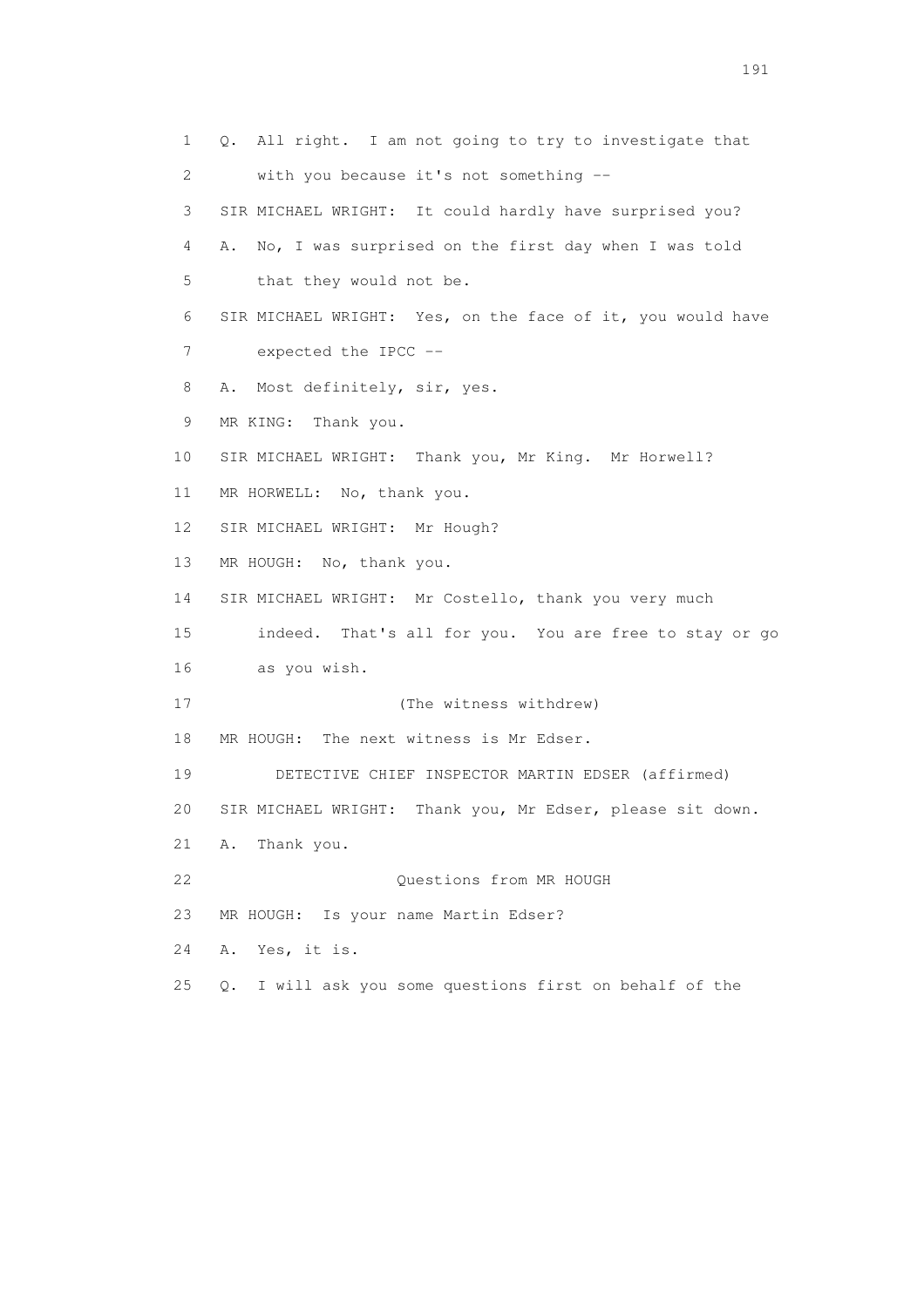1 Coroner and then you may be asked questions by others. 2 A. Thank you. 3 Q. In July of 2005, were you a Detective Inspector and 4 an acting Detective Chief Inspector in SO12 5 Special Branch? 6 A. Yes, I was, sir. 7 Q. Were you on duty on Friday, 22 July in the morning? 8 A. Yes, I was. 9 Q. You have made a number of statements about these events. 10 If you want to have any of them to hand, please do. 11 A. Thank you. 12 Q. In particular were you on duty at about 10.30 in the 13 morning and did you hear at that time about the shooting 14 incident which had taken place not very long before and 15 which had involved indirectly SO12 surveillance 16 officers? 17 A. Yes, I was. 18 Q. Shortly after that, in fact I think around 12 noon that 19 day, were you formally appointed as the post-incident 20 manager for SO12? 21 A. Yes, I was. 22 Q. We have heard about the role of a post-incident manager 23 just with the last witness, so I won't ask you about 24 that. 25 After you had been appointed, what was your first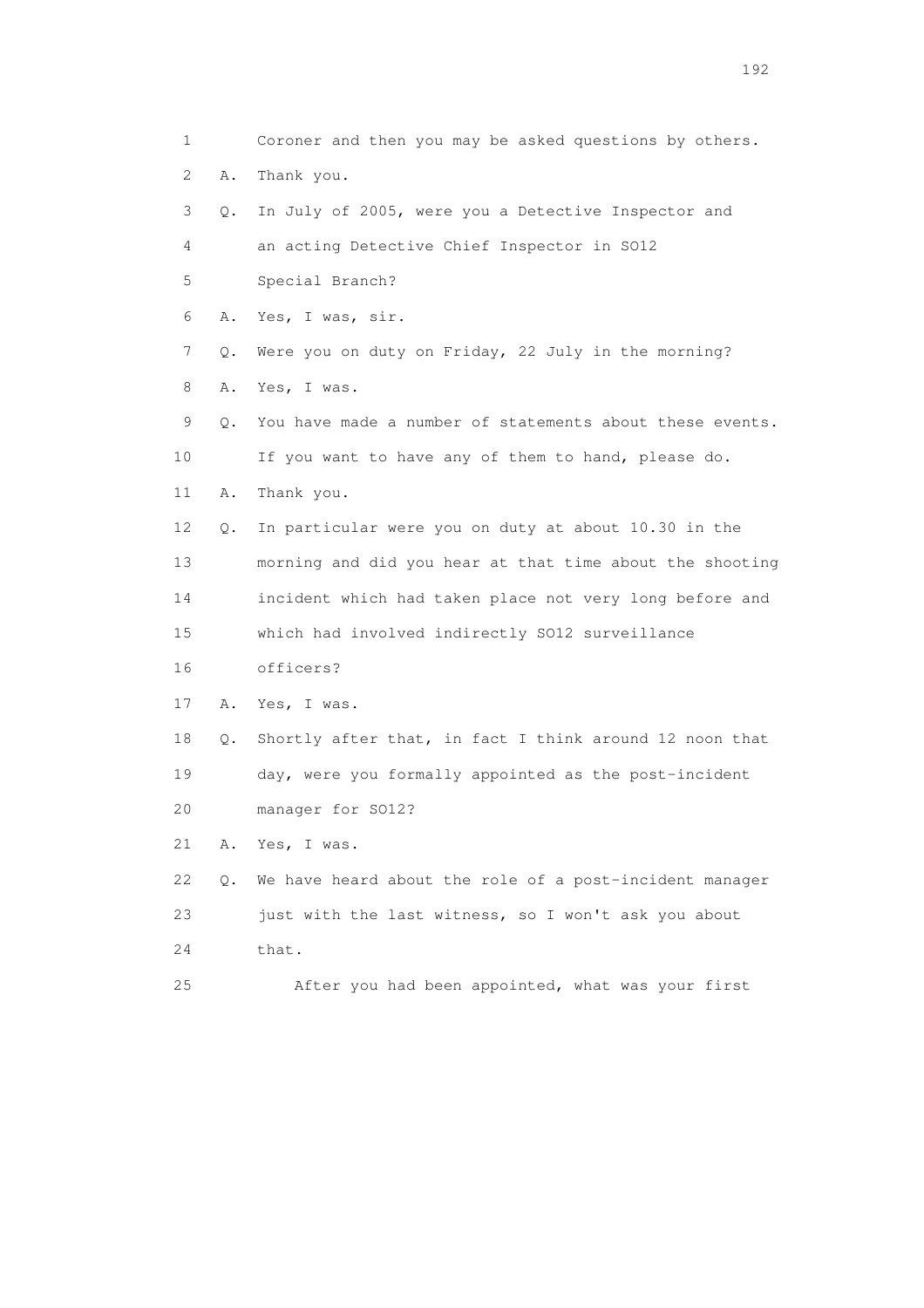1 role or task?

| 2  | It was to ensure that my surveillance teams were safe,<br>Α.  |
|----|---------------------------------------------------------------|
| 3  | that none of them had been injured and to confirm             |
| 4  | whether or not they had been involved in the shooting         |
| 5  | themselves.                                                   |
| 6  | Where did you meet them or speak to them?<br>Q.               |
| 7  | I arranged for them to come back to our base and that's<br>Α. |
| 8  | what they did.                                                |
| 9  | Roughly what time of that day did they arrive?<br>О.          |
| 10 | SIR MICHAEL WRIGHT: Your base being Tintagel House?           |
| 11 | Tintagel House, that's correct, sir. I believe it was<br>Α.   |
| 12 | about -- check my statement. (Pause). It was around           |
| 13 | about 12.45, I believe, or thereabouts.                       |
| 14 | MR HOUGH: In your first statement, made on the following      |
| 15 | day, 23 July, you say you took possession of the              |
| 16 | surveillance log at about 12.35 that afternoon.<br>There      |
| 17 | is an entry in the grey team surveillance log to that         |
| 18 | effect. Did you take possession of that when the team         |
| 19 | had got back?                                                 |
| 20 | Yes, sir, if I can clarify, not all the team arrived<br>Α.    |
| 21 | back at the same time so by 12.45 the whole team had          |
| 22 | returned.                                                     |
| 23 | That's helpful. So they came back bit by bit and you<br>0.    |
| 24 | collected the log shortly after 12.30 that day?               |
| 25 | That's correct.<br>Α.                                         |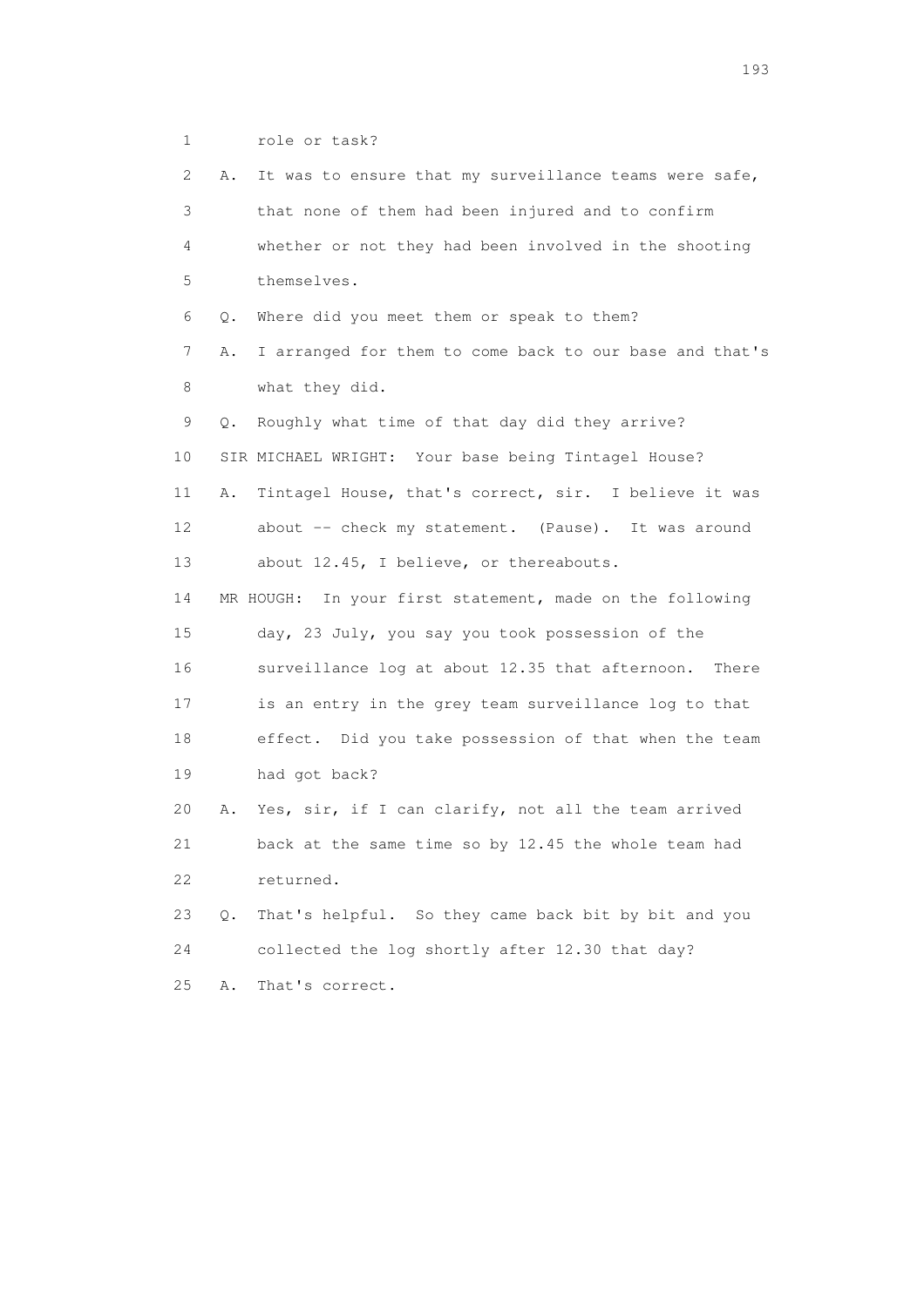| 1                         |    | Q. You made an entry into the log, and that's the grey team |
|---------------------------|----|-------------------------------------------------------------|
| $\mathbf{2}^{\mathsf{I}}$ |    | surveillance log which the jury have seen and have          |
| 3                         |    | copies of in their bundle?                                  |
| 4                         | Α. | Yes, sir.                                                   |
| 5                         | Q. | Then did you retain possession of that log until it was     |
| 6                         |    | debriefed that evening by the team acting together?         |
| 7                         | Α. | That's correct, sir.                                        |
| 8                         | Q. | We have heard that that debriefing took place starting      |
| 9                         |    | at 20 to 9 that evening, and going on until 10.30?          |
| 10                        | Α. | That's correct.                                             |
| 11                        | Q. | Before that debriefing of the log, you had physical         |
| 12                        |    | custody of the log?                                         |
| 13                        | Α. | That's correct, sir, yes.                                   |
| 14                        | Q. | During the course of the debriefing of the log, were you    |
| 15                        |    | present throughout?                                         |
| 16                        | Α. | I was, yes, sir.                                            |
| 17                        | Q. | At the end, did you take it back?                           |
| 18                        | Α. | I did, sir.                                                 |
| 19                        | Q. | We have heard about the process of debriefing the log,      |
| 20                        |    | so I'll be relatively brief with that.<br>This was done     |
| 21                        |    | under the supervision of the team leader, James?            |
| 22                        | Α. | That's correct, sir.                                        |
| 23                        | Q. | We have seen that in the course of debriefing the $log_{1}$ |
| 24                        |    | individual officers made supplementary entries, and also    |
| 25                        |    | put their initials by entries in the contemporaneous        |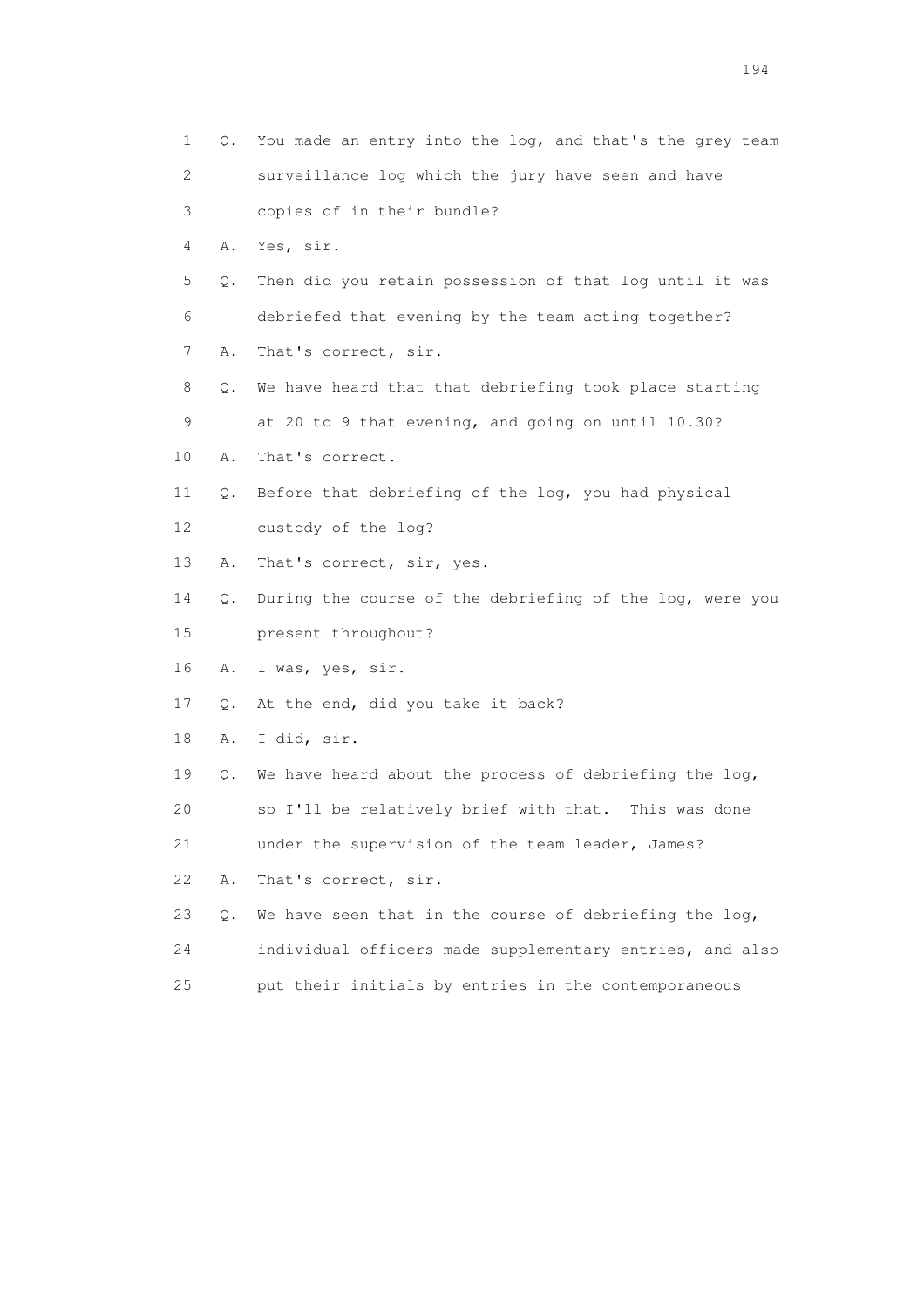- 1 part which they subscribed to?
- 2 A. That is correct, sir.
- 3 Q. So that's the events relating to the grey team log.
- 4 During the course of that day, the 22nd, did any of the
- 5 surveillance officers go to Leman Street or did they
- 6 just remain at Tintagel House?
- 7 A. No, we all went to Leman Street on the 22nd.
- 8 Q. What time did you go there?
- 9 A. (Pause). I am not sure that I have a record of the time
- 10 of us arriving at Leman Street.
- 11 Q. Some time in the afternoon?
- 12 A. Some time in the afternoon, yes.
- 13 Q. Where physically did you debrief the log?
- 14 A. The log was debriefed at Leman Street. Most of the
- 15 afternoon we had spent in the canteen area at
- 16 Leman Street. To the side of that as I remember was a
- 17 small briefing type classroom where the log was
- 18 debriefed.
- 19 Q. Was that just the grey team or were the red team at
- 20 Leman Street as well?
- 21 A. It was just the grey team.
- 22 Q. During the time that you were with the grey team at
- 23 Leman Street, did they spend any time with the firearms
- 24 officers who had been involved in the events?
- 25 A. No to my knowledge, sir, no.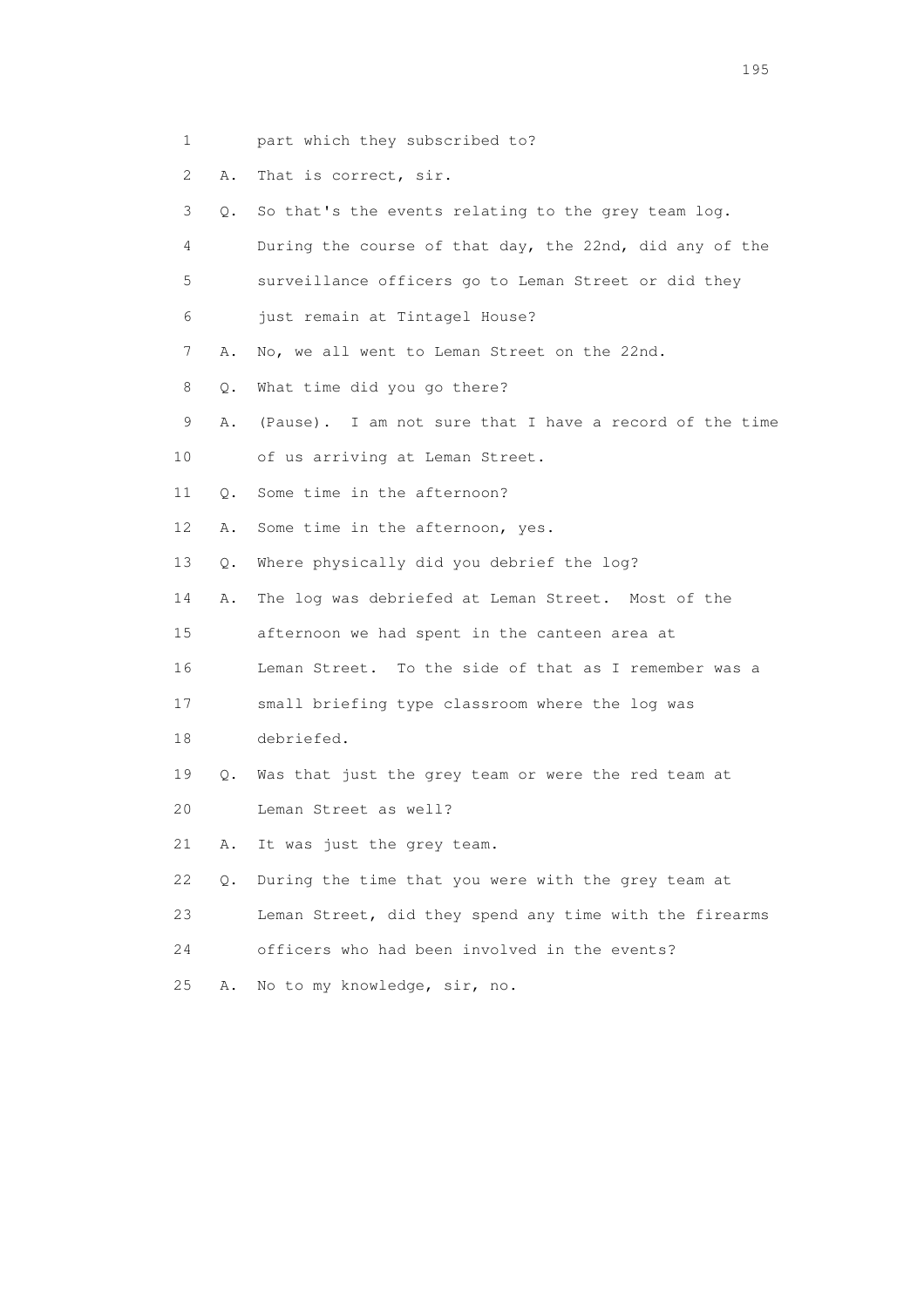1 Q. Were you aware of any discussions taking place between 2 them and the firearms officers on that day? 3 A. Not to my knowledge, no, sir. 4 Q. Moving on to Saturday, 23 July, did you on that day take 5 possession of the red team log? 6 A. Yes, I did. 7 Q. Had that already been debriefed? 8 A. Yes, it had. 9 Q. During the course of that day, where were the members of 10 the two teams? 11 A. The red team I believe were at Tintagel, and the grey 12 team initially came to Tintagel House and we later went 13 to Leman Street. 14 Q. What did the grey team do at Leman Street that day, 15 given that they had already debriefed their log? 16 A. They had to make statements regarding the events of the 17 22nd. 18 Q. Did they make those statements together? 19 A. They -- the whole team made their statements to start 20 with together and then the principal officers went off 21 to make their statements. 22 Q. During the course of that day were you aware of those 23 grey team officers having any conversations with the 24 specialist firearms officers who had been involved in 25 the events on the 22nd?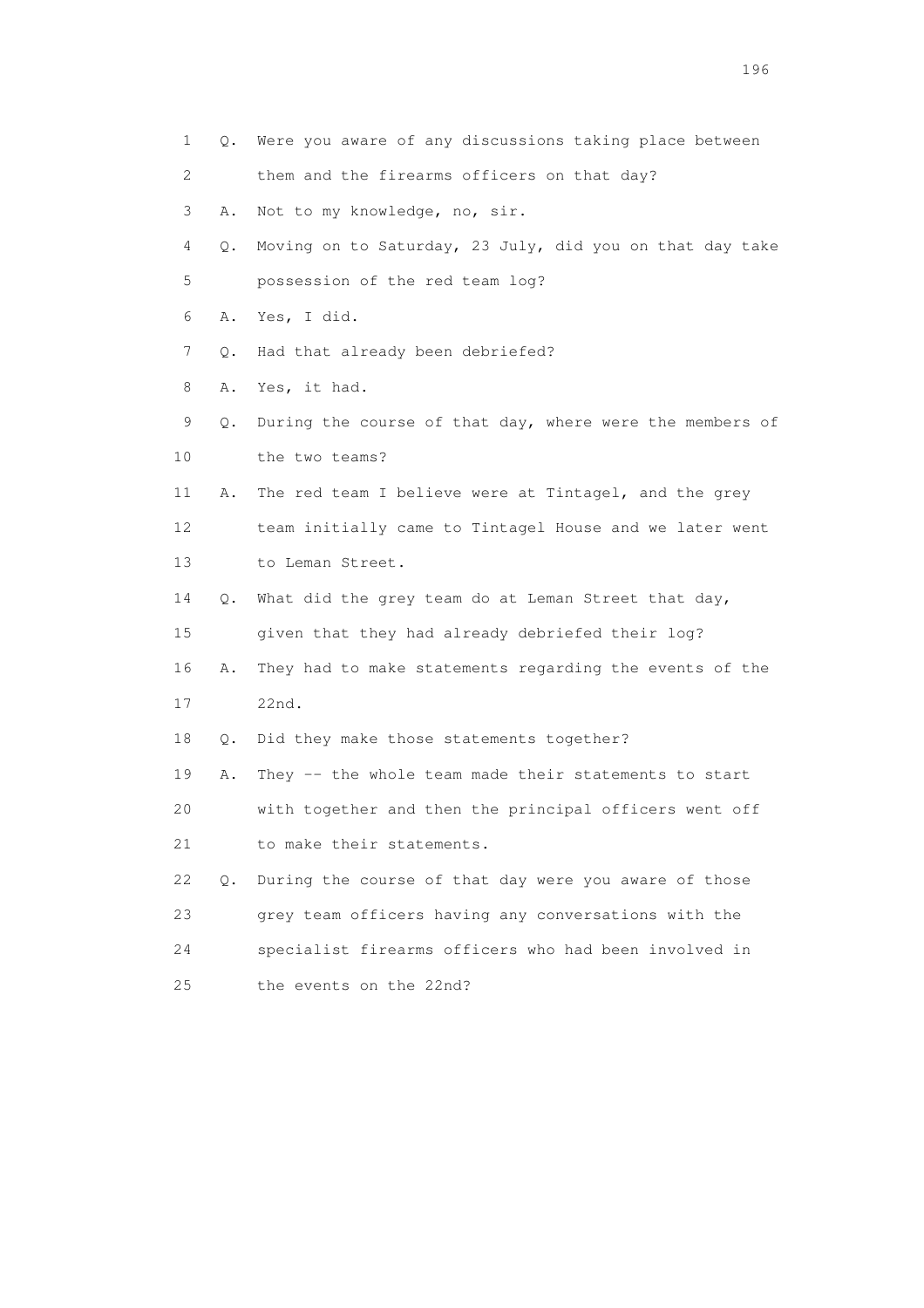1 A. I believe the principal officers conferred with the SO19 2 officers. 3 Q. By the principal officers, who do you mean? 4 A. Those officers who were on the carriage or near the 5 carriage at the time of the shooting. 6 Q. Can you tell us at what time of the day that conferring 7 took place? 8 A. I believe it was around about 10 past 9 in the evening. 9 Q. In the evening? 10 A. In the evening. 11 MR HOUGH: Thank you very much. Those are my questions. 12 SIR MICHAEL WRIGHT: Thank you. Mr Mansfield. 13 Questions from MR MANSFIELD 14 MR MANSFIELD: Good afternoon, Mr Edser, I am 15 Michael Mansfield. I represent the family. 16 A. Good afternoon. 17 Q. Just a few questions. It may be easier if we have the 18 grey team log, that's what I really want to ask you 19 about, on screen. Page 457. At the bottom of that 20 page, 8.40, we are dealing with events on the 22nd in 21 the evening when there is a debrief, and we can see your 22 name appears there. All right? 23 A. Yes, sir. 24 Q. I am sure you have seen this before. It goes over the 25 page, 9.39, your name appears again. All right?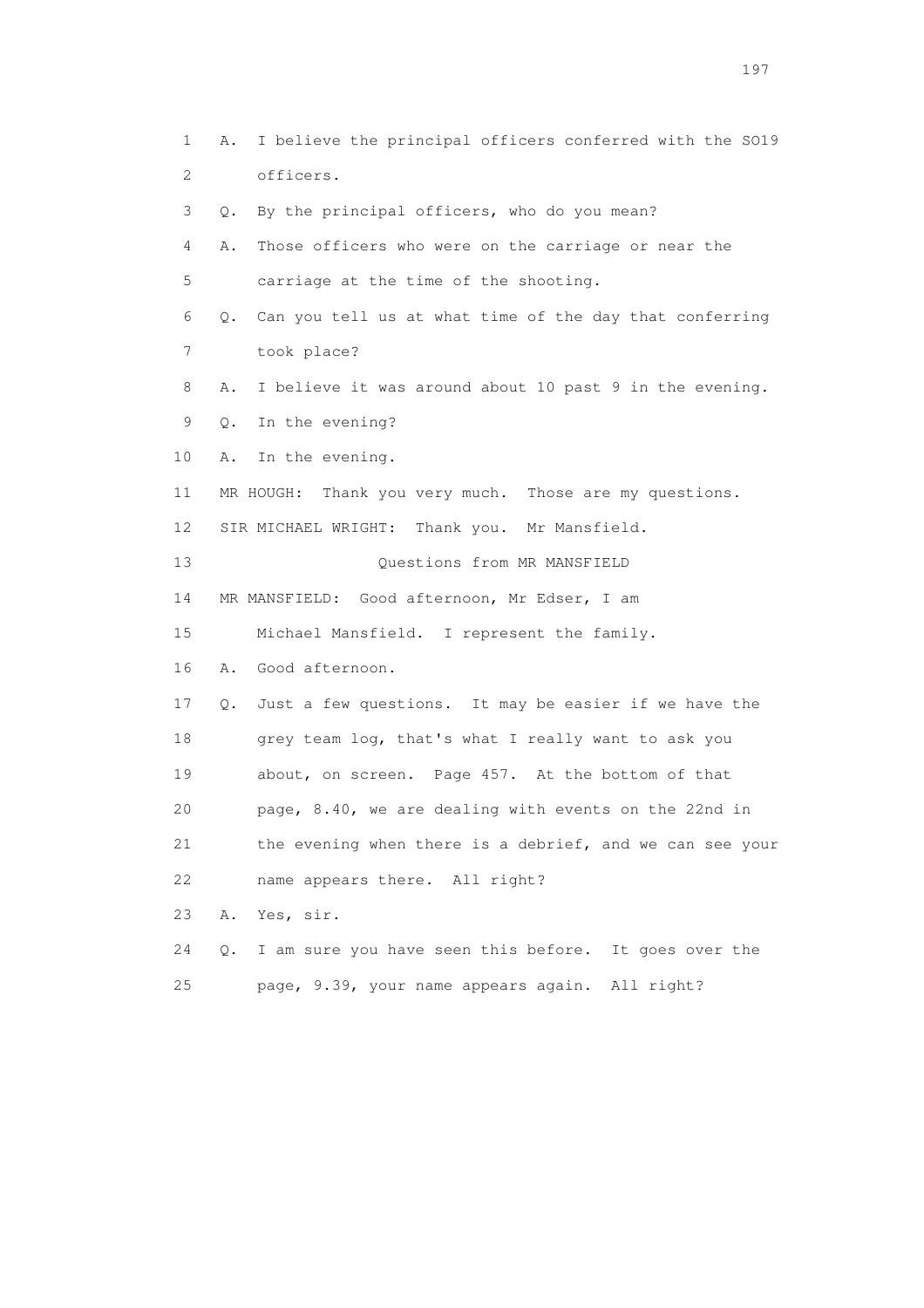- 1 A. That's correct.
- 2 Q. At the debrief, were the surveillance officers told not
- 3 to write up certain things?
- 4 A. It was on the advice of the DPS SIO, only to take the -- 5 SIR MICHAEL WRIGHT: Sorry, the what?

6 A. Sorry, the senior investigating officer from the

7 Directorate of Professional Standards.

- 8 SIR MICHAEL WRIGHT: Yes.
- 9 A. Only to take the debrief up to the point where they went 10 down on to the platform.
- 11 MR MANSFIELD: Really? That's, if I may put it to you,
- 12 somewhat unusual, isn't it?
- 13 A. It would be usual for the surveillance team to do their 14 full surveillance debrief. However, you could argue 15 that surveillance had finished at that point. However, 16 that was the decision of the senior investigating
- 17 officer from DPS.
- 18 Q. Yes. It may be, but you were there to supervise the 19 integrity of the log itself as well as obviously 20 ensuring procedures are adhered to; is that fair? 21 A. My role in a normal surveillance debrief, I would not 22 have been present. It would have been for James, the
- 23 team leader, to conduct the debrief. On this occasion, 24 for the debrief to take place, I was asked by the senior 25 investigating officer, DCI Evans, to be present during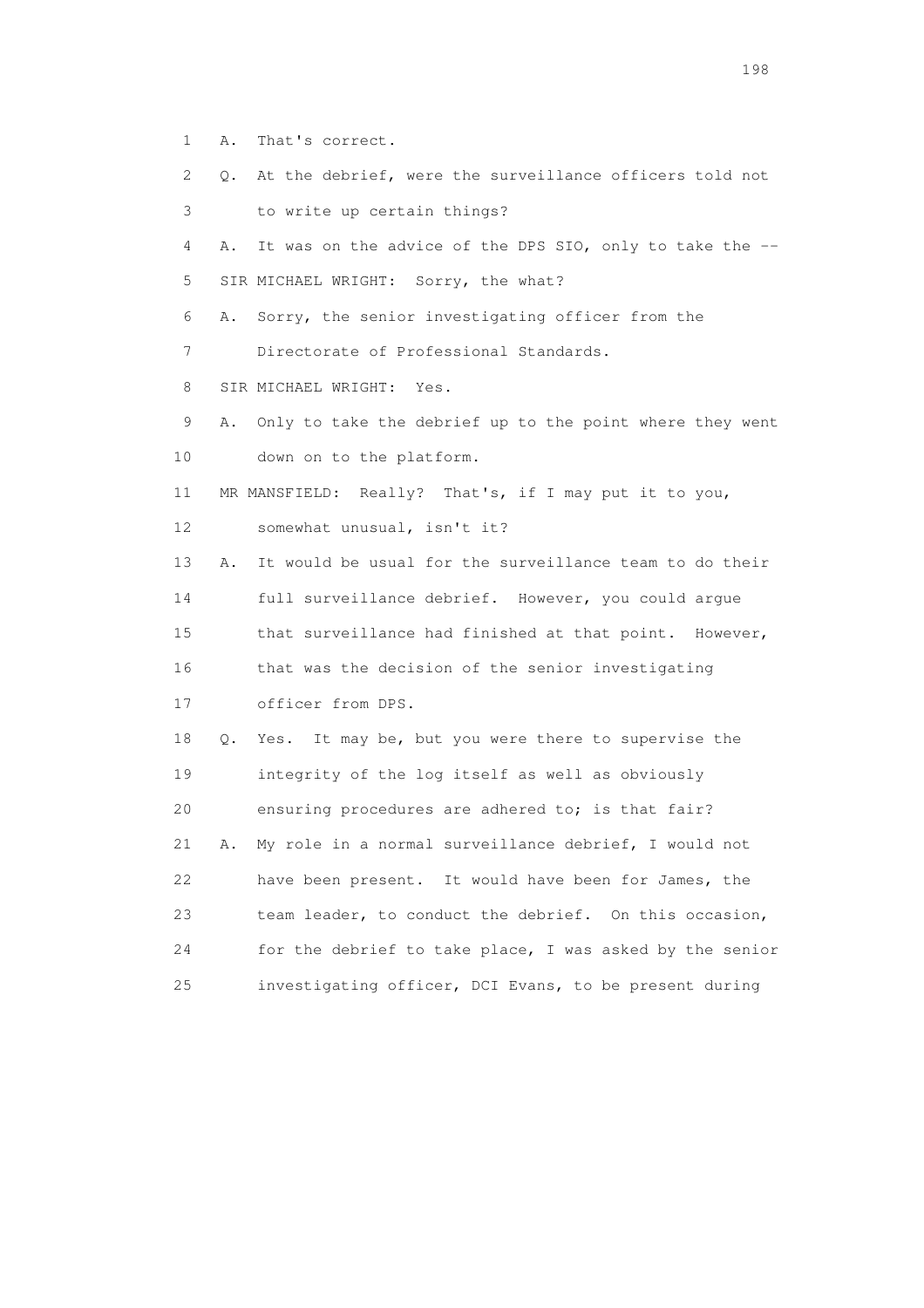1 the debrief to ensure that the log was not or the 2 incident was not debriefed beyond the point where they 3 went down on to the tube platform. 4 Q. So they were not to talk about what happened in the 5 carriage at all? 6 A. That's correct, sir. 7 Q. Well, are you sure that that's what you were told? 8 A. Yes, sir. 9 Q. Right. In the light of that answer, you can see -- 10 sorry, I am on the next page, 227 -- there is 11 a supplementary A, and then on the next page after that, 12 supplementary B, and on the next page after that -- so 13 we are going through it fairly quickly but you may have 14 seen them before. I'll go straight the way through 15 these supplementaries until we get to a supplementary 16 which comes towards the end, 236, supplementary E. 17 This is written, I presume you know the 18 hieroglyphics in the margin, I don't want their real 19 names, but you know who they are, do you, or not? 20 A. Some of them, I recognise, yes. 21 Q. The one supplementary E at the bottom of that page, 22 supplementary to the entry at 10.03, do you have that, 23 236 it is. You can look at it on the screen or you can 24 see it in a hard copy, I don't mind which. 25 A. Yes, I have it now.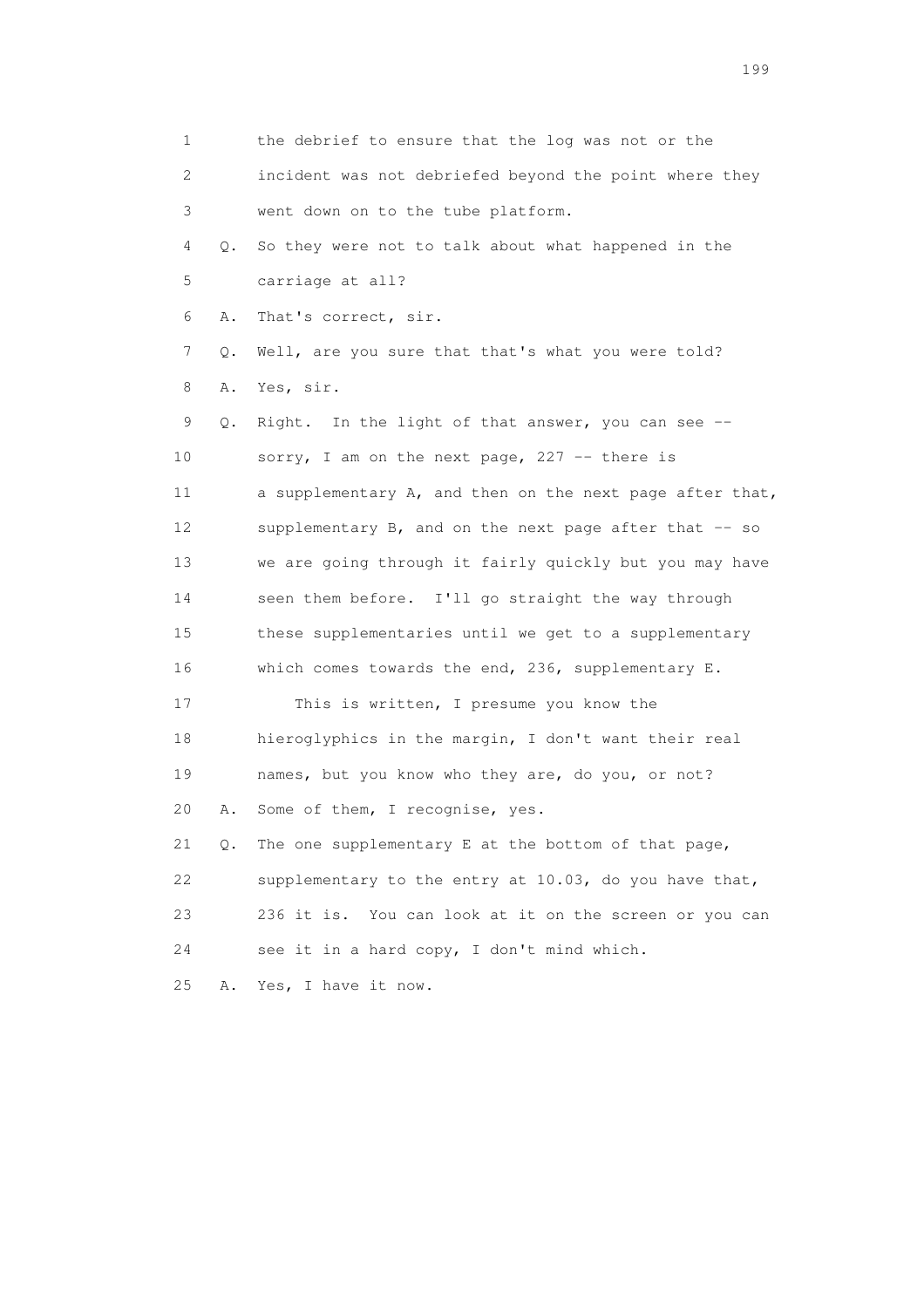1 SIR MICHAEL WRIGHT: "I saw the subject enter Stockwell tube 2 station", the last three lines. 3 MR MANSFIELD: This is written by or endorsed, all right, 4 it's endorsed by two officers, Ivor and Ken: 5 "... saw the subject enter the tube station, take 6 a free copy of the Metro, walk towards the barriers, 7 produced a ticket, passed through the barriers, turned 8 left, descended down an escalator towards the platform 1 9 and 2 northbound." 10 In fact it just goes on -- I am not going to read it 11 all out, the jury have seen it before -- left the 12 escalator. 13 Then if you turn on to 238, the next page, it talks 14 about him in the carriage. Do you see? 15 A. Yes, sir. 16 Q. So if that was the instruction not to deal with anything 17 in the carriage, certainly those two officers hadn't 18 understood that, had they? 19 A. The discussion during the debrief did not include going 20 down onto the platform and into the carriage. However, 21 those officers in their supplementary entries clearly 22 written ... 23 SIR MICHAEL WRIGHT: The idea of a debrief, or one of the 24 ideas of a debrief, as I understand it, is that 25 supplementary notes like this, this is the opportunity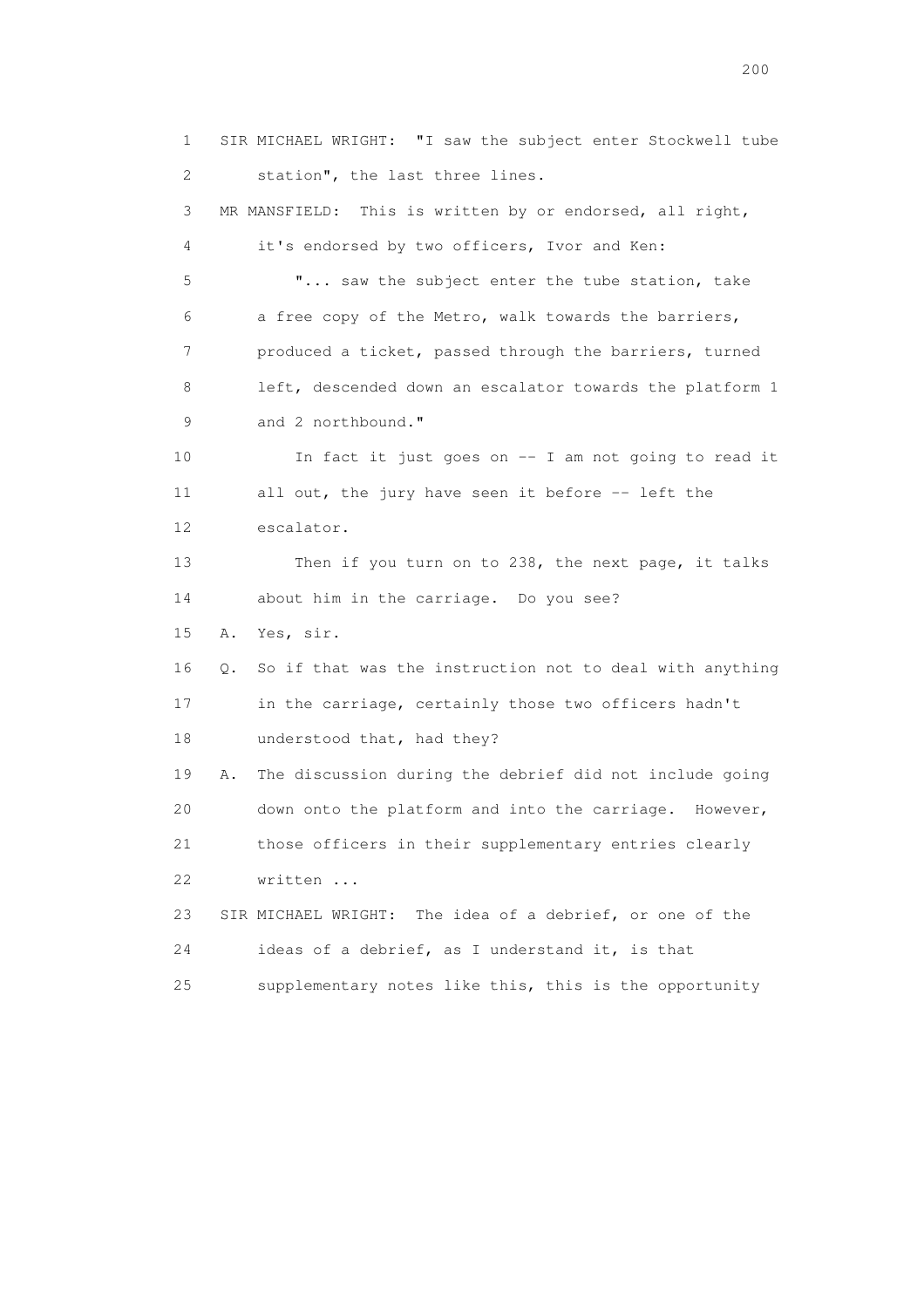- 1 for them to be written in.
- 2 A. That's correct, sir.

 3 SIR MICHAEL WRIGHT: In order to enlighten and enlarge on 4 the original contemporaneous log entries. 5 A. That's correct. 6 SIR MICHAEL WRIGHT: Which are often done in a great 7 hurry -- 8 A. And certain things may well be missed, yes. 9 SIR MICHAEL WRIGHT: Was this entry, so far as you are 10 aware, actually made during the debrief? 11 A. Yes, it was. 12 SIR MICHAEL WRIGHT: I see, thank you. 13 MR MANSFIELD: So you see, what is, if I may just ask you to 14 look at it, as we are now, 238, it actually stops before 15 any shooting or firing takes place, although they are in 16 the carriage; do you see? What it doesn't do is 17 describe, and this is all taking place in the debrief on 18 the 22nd; yes? 19 A. That's correct. 20 Q. In the evening. The procedure should have been for them 21 to do a full debrief and add and make any record they 22 wished to make of everything they had seen that day. 23 That's what should have happened, isn't it? 24 A. That would have -- what would have happened in normal 25 circumstances, yes.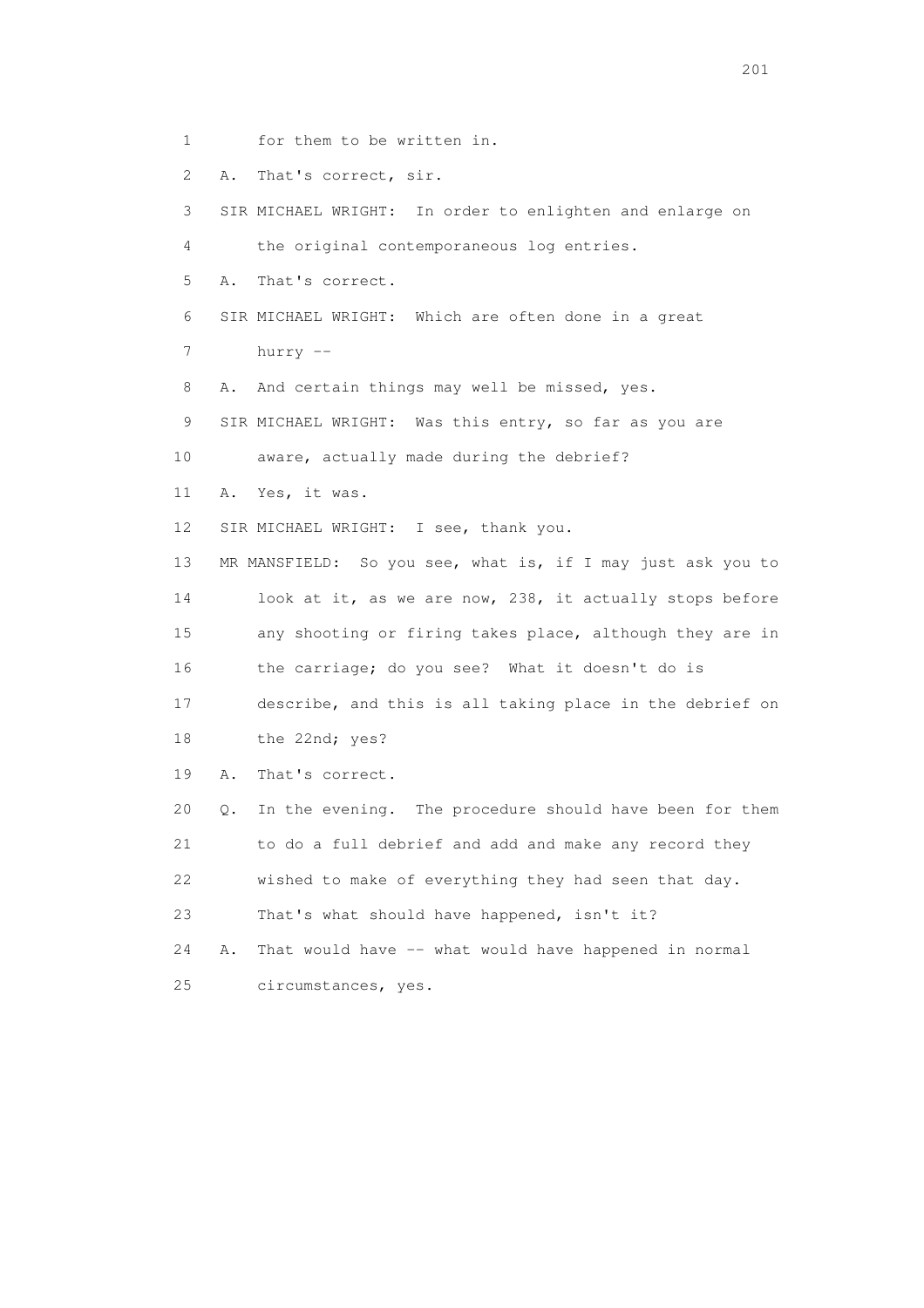1 Q. Right. So you may see why I am asking you this, we have 2 seen it once before, could we have 7124. It's 3 a document, I don't think you have it. It's part of the 4 Metropolitan Police Service guidelines for surveillance 5 logs. If it can't be obtained ... 6 SIR MICHAEL WRIGHT: It's there. 7 MR MANSFIELD: Sorry, it's a 9 that looks like a 1. 7924. 8 I'm sorry about that. 9 At the bottom "Debriefing", so the jury can see what 10 it says on the debrief, this comes from 11 Metropolitan Police Service guidelines for surveillance 12 logs, 2002: 13 "Whenever practicable there must be a full debrief 14 of the log by all operatives involved in the 15 surveillance operation. The time that the debrief 16 started and the location of the debrief, must be 17 recorded on the log. In situations whereby the location 18 could compromise covert premises [I am not reading the 19 rest of that, you don't put it in] the log will be read 20 through by the nominated loggist to ensure the content 21 of the surveillance log book is accurate. In the event 22 of there being any amendments, additions or corrections 23 these should be dealt with by way of supplementary entry 24 at the end of the log. These changes should be listed 25 in chronological order using the alphabet notation as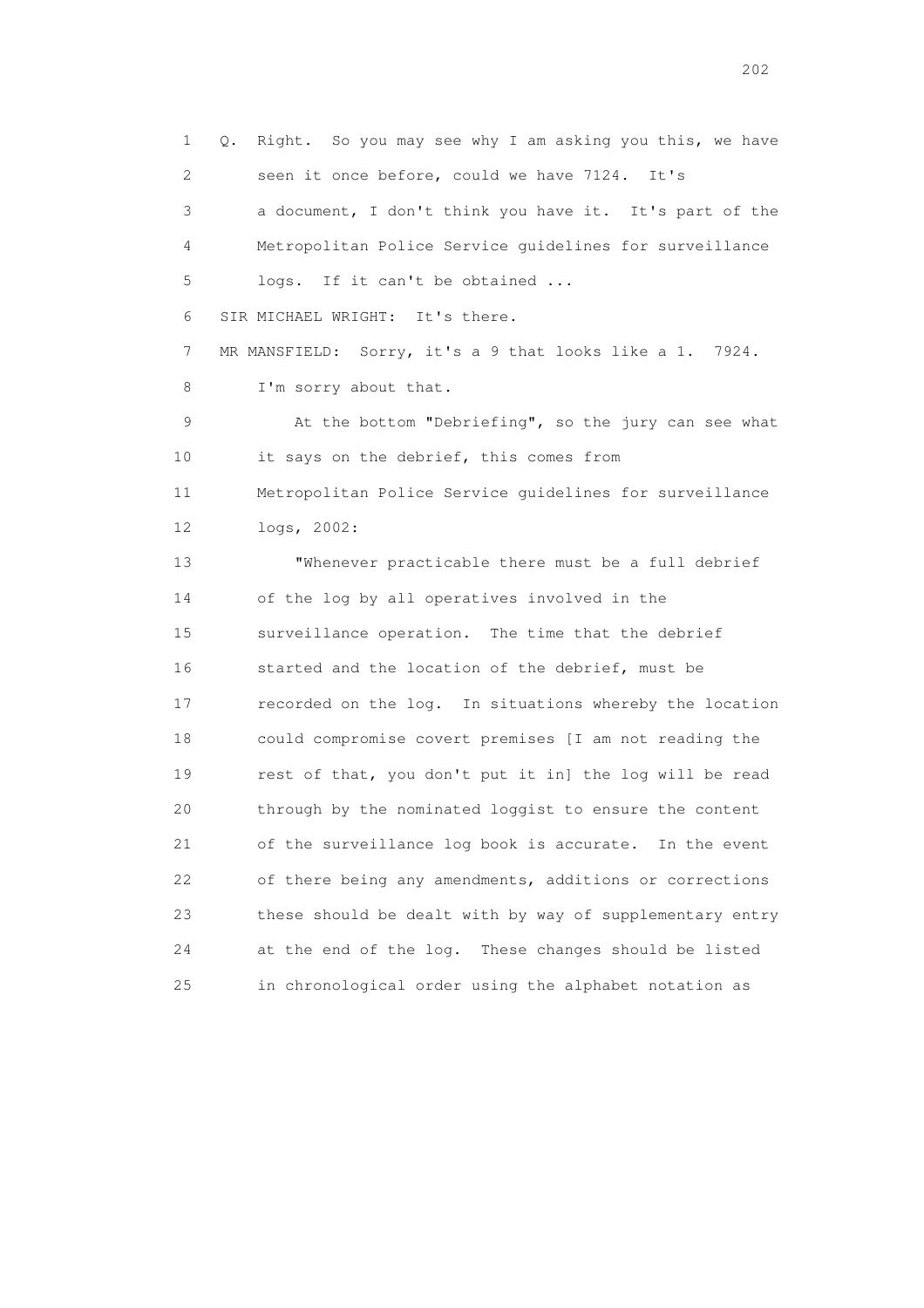1 per pocket book rules."

| 2               |    | Then:                                                       |
|-----------------|----|-------------------------------------------------------------|
| 3               |    | "During the debrief process the nominated loggist           |
| 4               |    | will collect the used personal issue log books and          |
| 5               |    | record that fact in the surveillance log."                  |
| 6               |    | That's the overall position, or was at that time?           |
| 7               | Α. | That's correct, sir, yes.                                   |
| 8               | Q. | In fact besides a directive that they have interpreted      |
| 9               |    | in a particular way that they should not do that, in        |
| 10              |    | other words describe the actual incident, were you given    |
| 11              |    | a reason as to why on the 22nd they shouldn't describe      |
| 12 <sup>°</sup> |    | the shooting itself?                                        |
| 13              | Α. | I was given no particular reason, no, sir. During the       |
| 14              |    | day I had expressed to the DPS representative at            |
| 15              |    | Leman Street that normal practice would be for              |
| 16              |    | a surveillance debrief to take place. It was eventually     |
| 17              |    | agreed late in the day that it could take place up to       |
| 18              |    | this point.                                                 |
| 19              |    | SIR MICHAEL WRIGHT: After?                                  |
| 20              | Α. | Up to this point. Up to that point.                         |
| 21              |    | Originally what was being suggested,<br>SIR MICHAEL WRIGHT: |
| 22              |    | there should be no debrief at all?                          |
| 23              | Α. | That the officers should make their notes and statements    |
| 24              |    | without the debrief.                                        |
| 25              |    | MR MANSFIELD:<br>Thank you.                                 |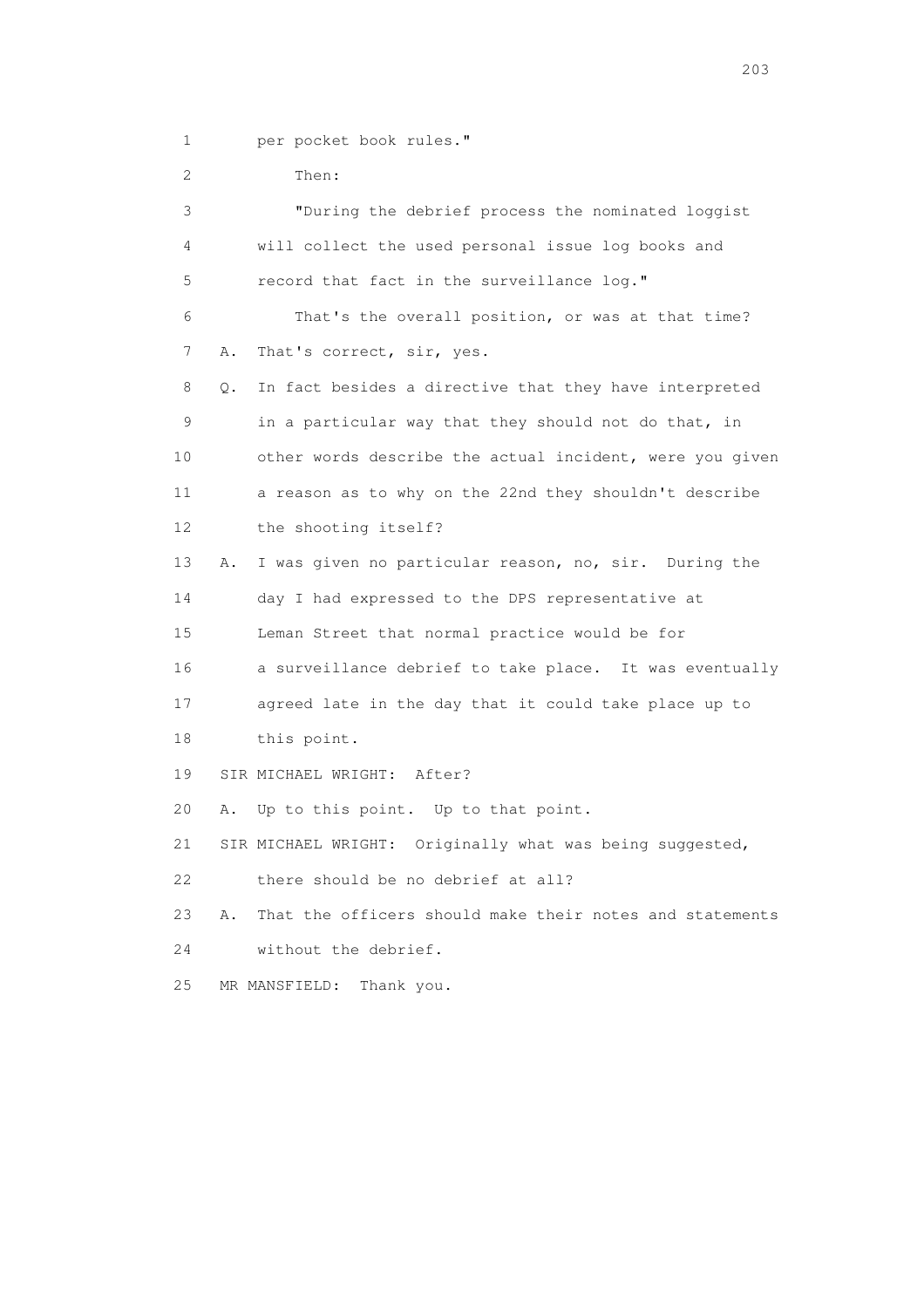1 SIR MICHAEL WRIGHT: Just, perhaps the jury will not 2 appreciate this and I would like your help about it, the 3 Directorate of Professional Standards is a department of 4 the Metropolitan Police, is it not? 5 A. That's correct, sir. 6 SIR MICHAEL WRIGHT: Based in New Scotland Yard? 7 A. Yes, it is. Well, it has several locations, but yes. 8 SIR MICHAEL WRIGHT: The IPCC, as its name implies, is 9 an Independent Police Complaints Commission, not a part 10 of the Metropolitan Police and not based in New Scotland 11 Yard? 12 A. That's correct. 13 SIR MICHAEL WRIGHT: Yes. Mr Gibbs? 14 Questions from MR GIBBS 15 MR GIBBS: May I just ask one or two questions? I represent 16 the red and grey surveillance teams, Mr Edser. 17 What happened here, if I am right, is that the grey 18 surveillance team, like all surveillance teams, wanted 19 to debrief their log as soon as they could while the 20 events were still fresh in their minds? 21 A. Absolutely correct, yes, sir. 22 Q. And that's what surveillance officers do, but in most 23 surveillance operations the operation doesn't end with 24 some person lying dead as a result of police gunshots in 25 a railway carriage?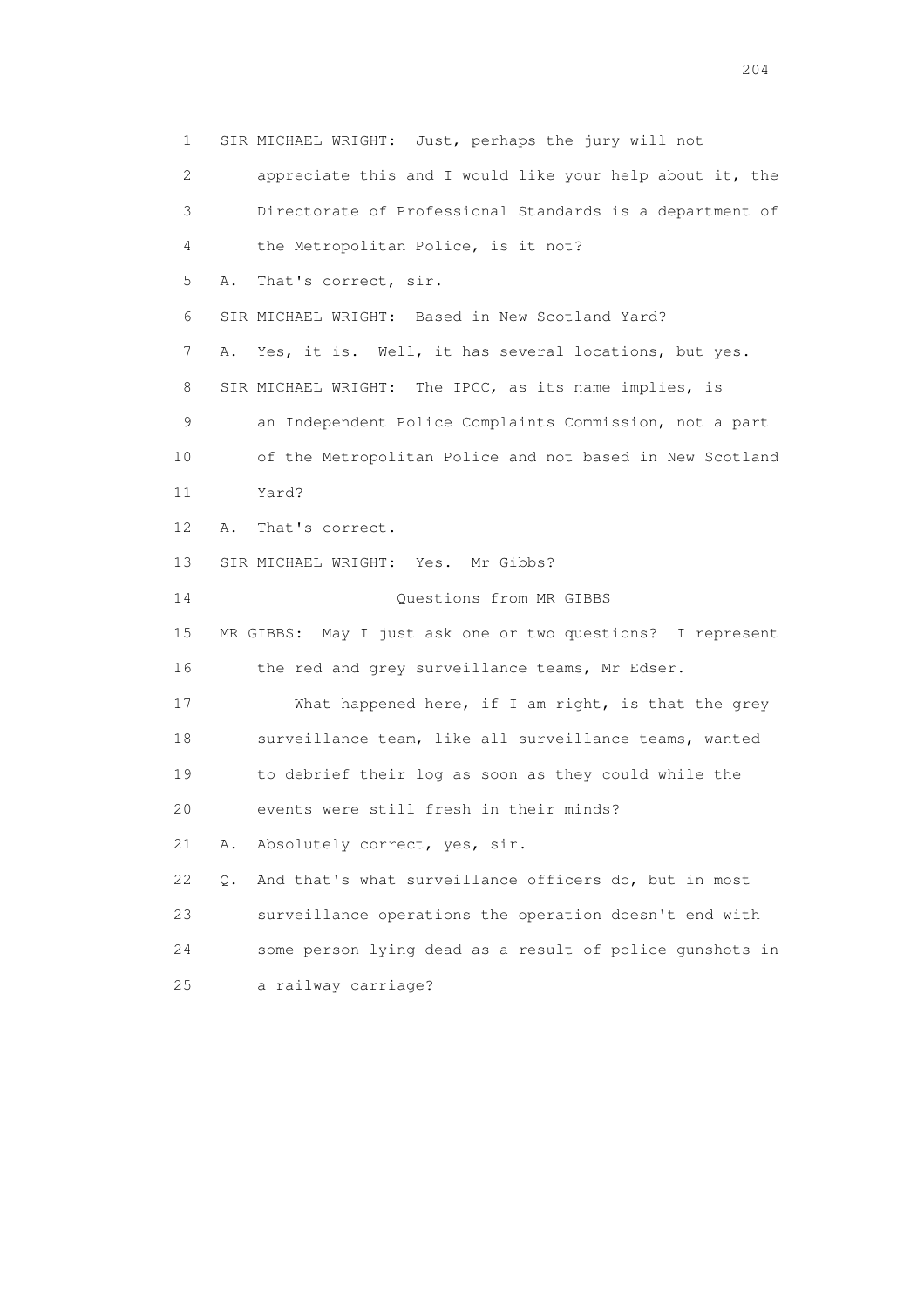1 A. Absolutely correct, sir.

| 2. | Q. | So although the surveillance officers wanted to have        |
|----|----|-------------------------------------------------------------|
| 3  |    | their debrief of the log as soon as possible and to         |
| 4  |    | record the extra things that they could remember about      |
| 5  |    | the follow while they were all freshest in their minds,     |
| 6  |    | you were being given instructions from elsewhere that       |
| 7  |    | there may be other considerations which prevented that?     |
| 8  | Α. | That's correct, that's my dual role as the post-incident    |
| 9  |    | manager was to facilitate the investigation from the        |
| 10 |    | Directorate of Professional Standards, and also to          |
| 11 |    | ensure that the surveillance officers were able to go       |
| 12 |    | about their normal procedures as they would, and to look    |
| 13 |    | after their welfare.                                        |
| 14 |    | SIR MICHAEL WRIGHT: It may be that there were tensions      |
| 15 |    | between the two different parts of the job?                 |
| 16 | Α. | I would say "tensions" was a bit strong, but there was      |
| 17 |    | an eagerness for the surveillance officers to do their      |
| 18 |    | normal debrief, and obviously for the investigation to      |
| 19 |    | go about their normal investigation procedures.             |
| 20 |    | SIR MICHAEL WRIGHT: And the two might not fit comfortably   |
| 21 |    | together?                                                   |
| 22 | Α. | That's right.                                               |
| 23 |    | I think that you ended up being something like<br>MR GIBBS: |
| 24 |    | the spokesman for the grey team, saying, "Well, look, we    |
| 25 |    | want to debrief our log", and eventually getting            |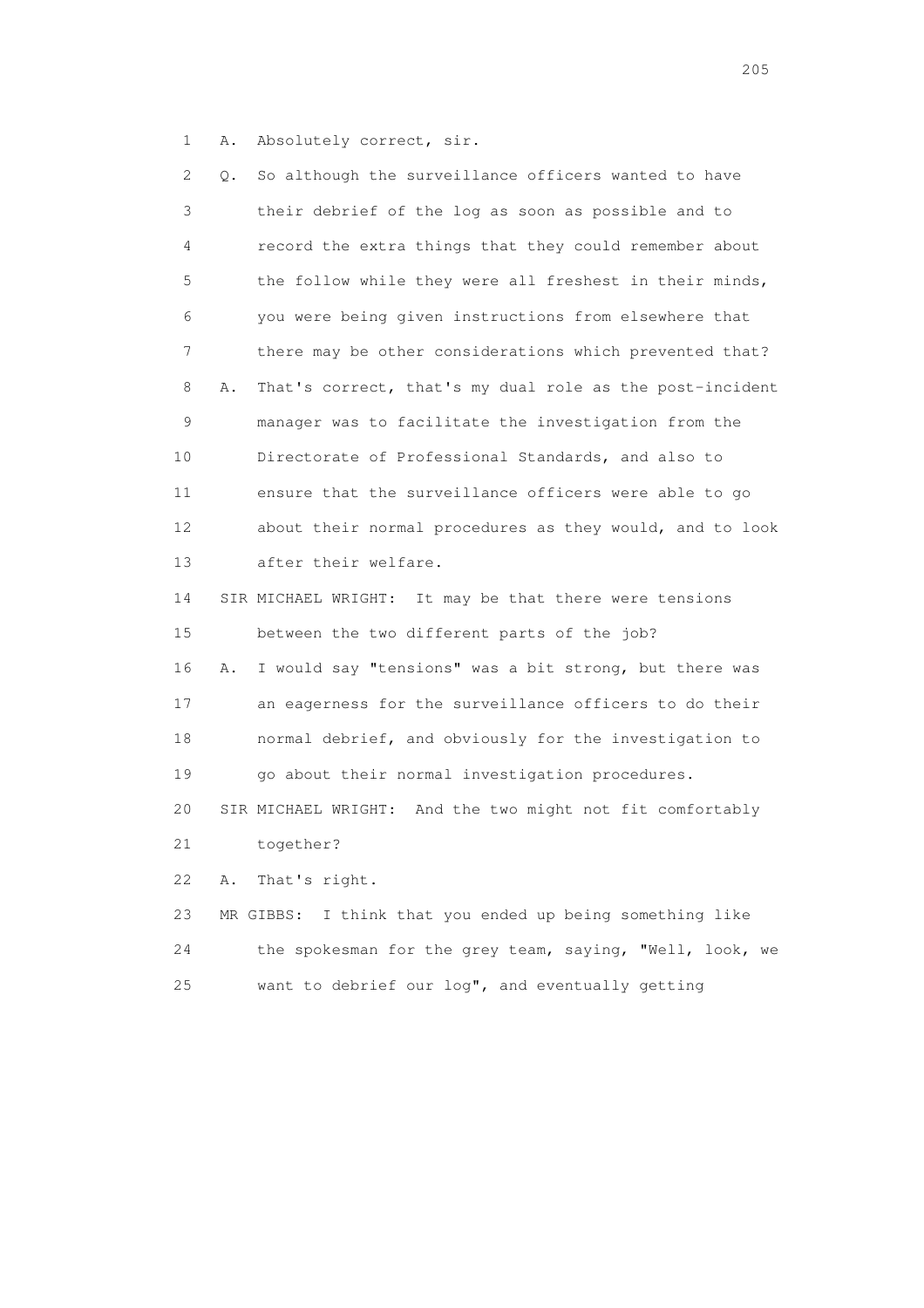| 1           |    | permission to do it but only up to a certain point?      |
|-------------|----|----------------------------------------------------------|
| 2           | Α. | That's correct. I made several requests during the day   |
| 3           |    | to the DPS representative at Leman Street.               |
| 4           | Q. | And we have heard that it may be that certain other      |
| 5           |    | medical considerations kick in, when people have seen    |
| 6           |    | something very violent and frightening, about whether    |
| 7           |    | it's a good idea to write it all down then, or wait for  |
| 8           |    | 24 hours, and different people have different views      |
| $\mathsf 9$ |    | about that; is that right?                               |
| 10          | Α. | That's absolutely correct.                               |
| 11          | Q. | I don't know whether any of that, whether that thinking  |
| 12          |    | was voiced on the day as one of the reasons why they     |
| 13          |    | should only debrief the log up to a particular point?    |
| 14          | Α. | Well, it was on the instructions of the investigating    |
| 15          |    | officer, but obviously the surveillance officers had had |
| 16          |    | legal advice and Federation advice during the day, so    |
| 17          |    | there were again probably conflicting advice on both     |
| 18          |    | sides.                                                   |
| 19          | Q. | Again, they could only do what they were told they could |
| 20          |    | do?                                                      |
| 21          | Α. | That's correct.                                          |
| 22          | Q. | So the log, the grey log, had been handed to you by      |
| 23          |    | probably the team leader, James, when he came back to    |
| 24          |    | Tintagel House after the incident?                       |
| 25          | Α. | I believe that's correct, yes.                           |
|             |    |                                                          |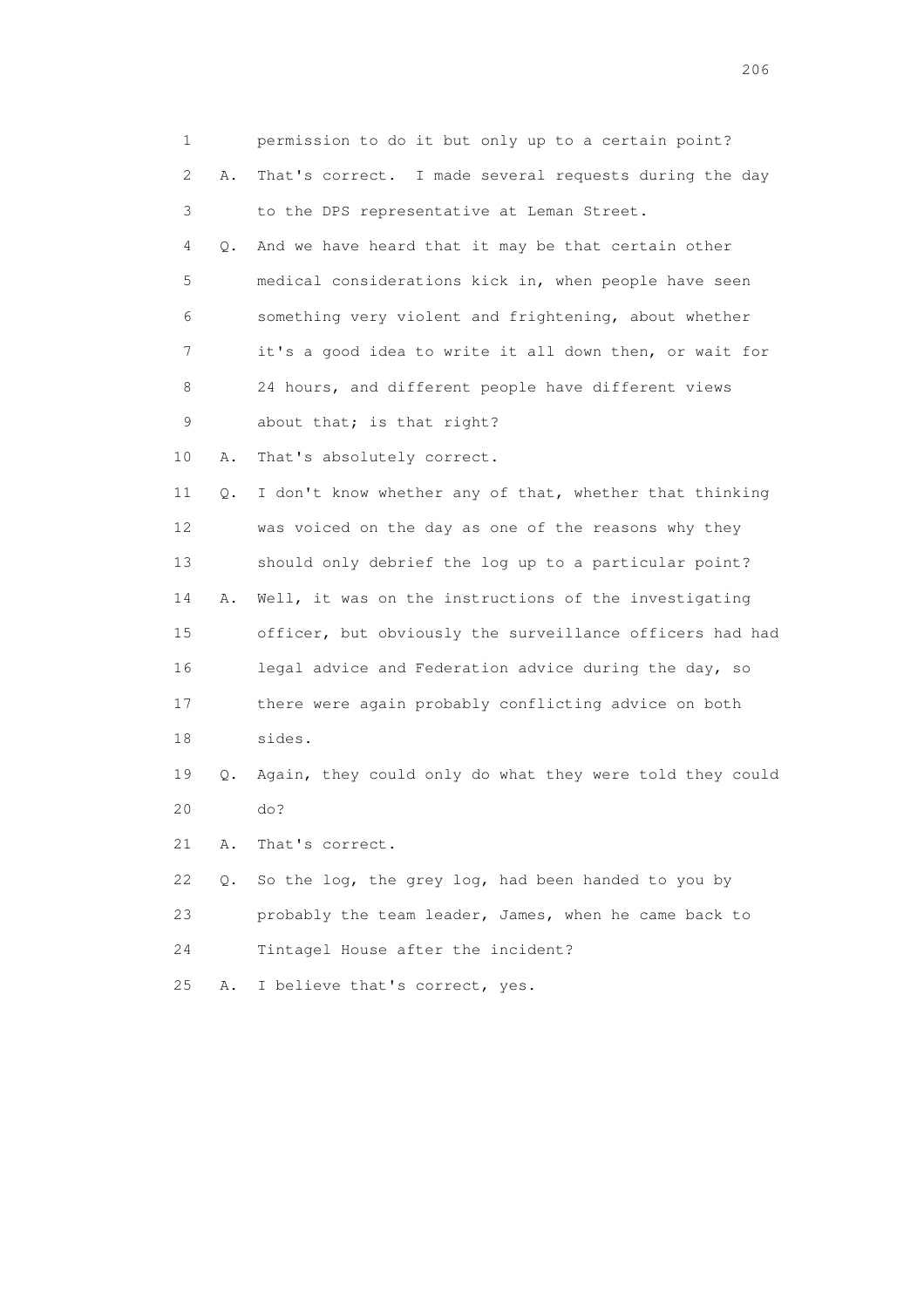- 1 Q. You then had it in your possession?
- 2 A. That's correct.
- 3 Q. You took it with you to the debrief? 4 A. I had it throughout the day at Leman Street, yes. 5 Q. So it's in your possession; and then at 8.40 in the 6 evening they are allowed to debrief the log and they sit 7 down, and you are present throughout all of that? 8 A. I am, yes. 9 Q. And it took something short of two hours, I think, and 10 the log -- we can see it -- finishes at 10.30? 11 A. That's correct. 12 Q. And it's signed off and everyone who has been there 13 signs it off? 14 A. That's correct. 15 Q. I won't trouble you with the details, but there had been 16 both additions and subtractions -- that is crossings 17 out -- made, some initialled, some not initialled, 18 during that process; at the end of which it gets passed 19 back to you? 20 A. That's correct. 21 Q. Then from 10.30 onwards it's in your possession and they 22 never get to touch it again? 23 A. That's absolutely correct, yes. 24 MR GIBBS: Thank you very much.
- 25 SIR MICHAEL WRIGHT: Thank you.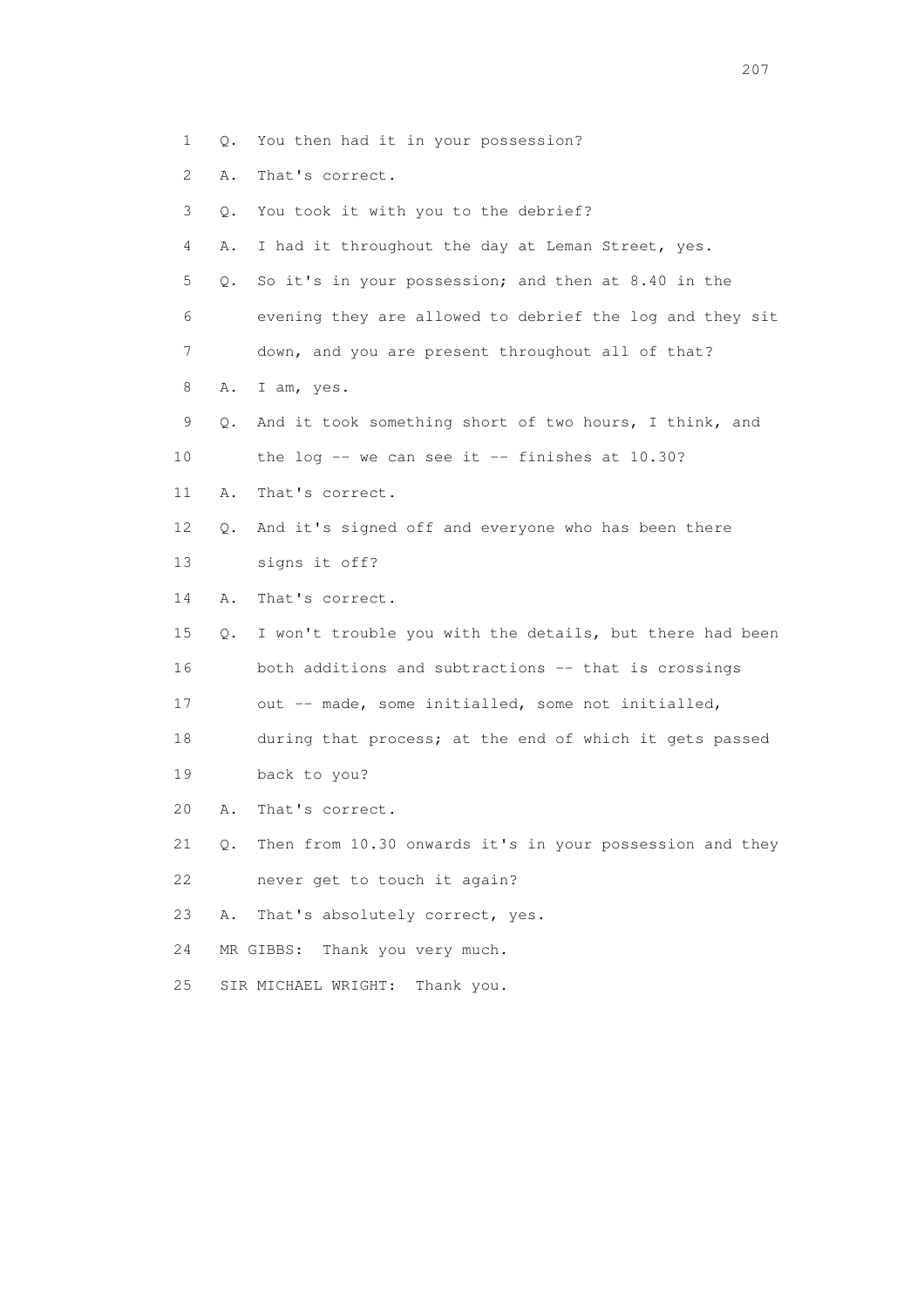1 MR STERN: No questions, thank you. 2 SIR MICHAEL WRIGHT: Thank you, Mr Stern. Ms Leek? 3 MS LEEK: No, thank you, sir. 4 MR PERRY: No questions, thank you, sir. 5 SIR MICHAEL WRIGHT: Thank you. Mr King? 6 MR KING: No, thank you, sir. 7 Ouestions from THE CORONER 8 SIR MICHAEL WRIGHT: You actually got into your hands, 9 physically, the red team's log on the following day? 10 A. I did, yes. 11 SIR MICHAEL WRIGHT: By that time it had already been 12 debriefed? 13 A. It had, yes. 14 SIR MICHAEL WRIGHT: Presumably at Tintagel House? 15 A. I believe that's correct, yes. 16 SIR MICHAEL WRIGHT: So this arrangement about going down to 17 Leman Street and only partially debriefing, that didn't 18 apply to the red team's log at all? 19 A. No, that's correct. 20 SIR MICHAEL WRIGHT: Why did you get it, just because you 21 happened to be the inspector handling this? 22 A. That's correct, yeah. DPS arrived at Tintagel the 23 following day, on the 23rd, and were collecting 24 exhibits, one of them being the two logs. 25 SIR MICHAEL WRIGHT: But it was purely incidental that the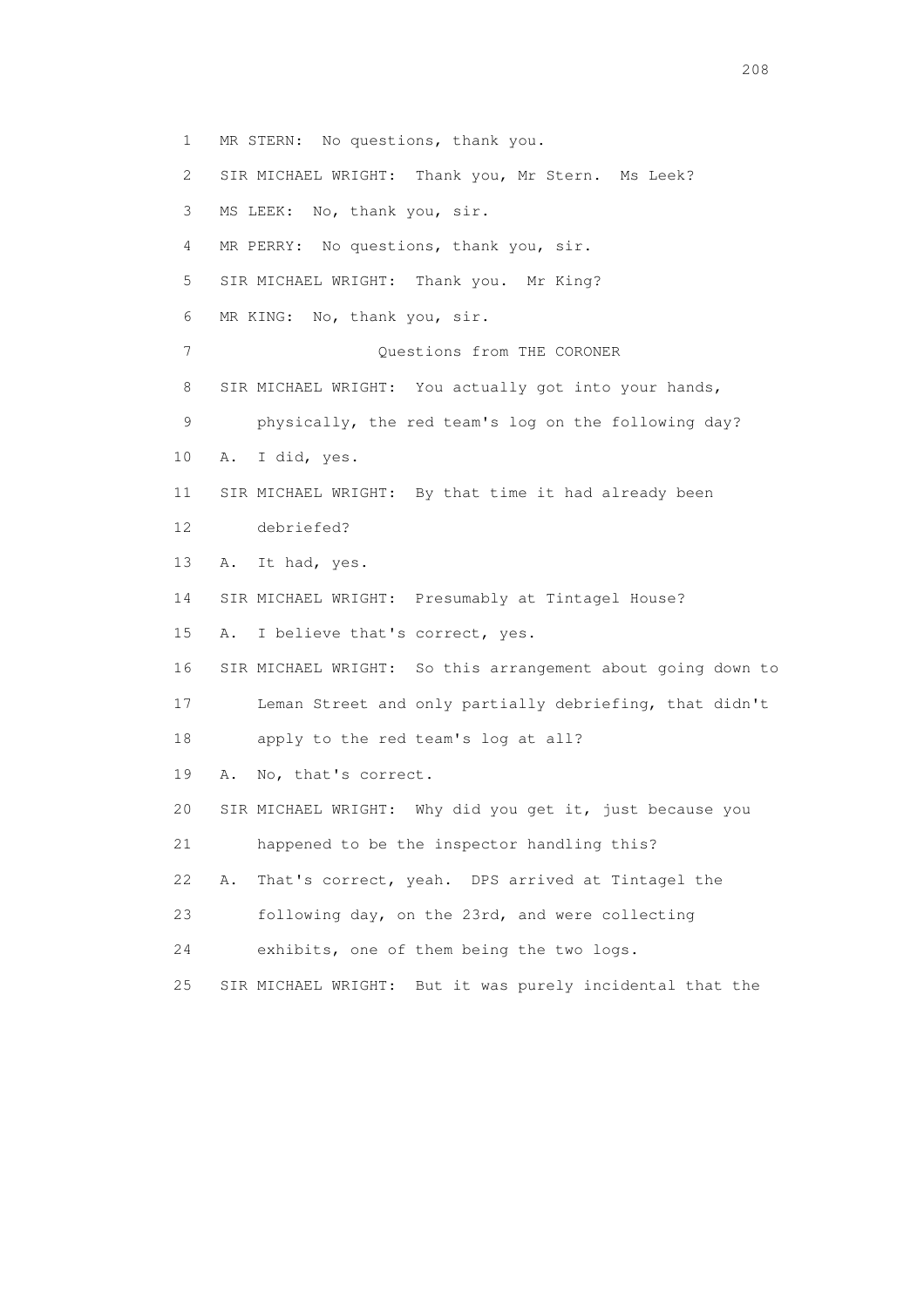1 red team log came out as an exhibit, it didn't have to 2 be -- nobody asked you to make it subject to any special 3 conditions? 4 A. No, that's correct. 5 SIR MICHAEL WRIGHT: I understand. 6 Further questions from MR HOUGH 7 MR HOUGH: Just one question arising out of that, Mr Edser. 8 Obviously the question of the red team not dealing 9 with the shooting in their debriefing of the log 10 wouldn't arise because none of their members had been 11 involved at that stage? 12 A. Absolutely correct. 13 SIR MICHAEL WRIGHT: So the considerations of shock, fright, 14 what I believe has been described as perceptual 15 distortion, didn't apply to the red team at all? 16 A. No, that's correct. 17 SIR MICHAEL WRIGHT: Very well. 18 MR HOUGH: Thank you very much. 19 SIR MICHAEL WRIGHT: Thank you, Mr Edser. 20 A. Thank you. 21 (The witness withdrew) 22 MR HOUGH: Sir, that's all we have for the jury, but there 23 are a couple of housekeeping matters. 24 SIR MICHAEL WRIGHT: Certainly. 10 o'clock tomorrow, ladies 25 and gentlemen.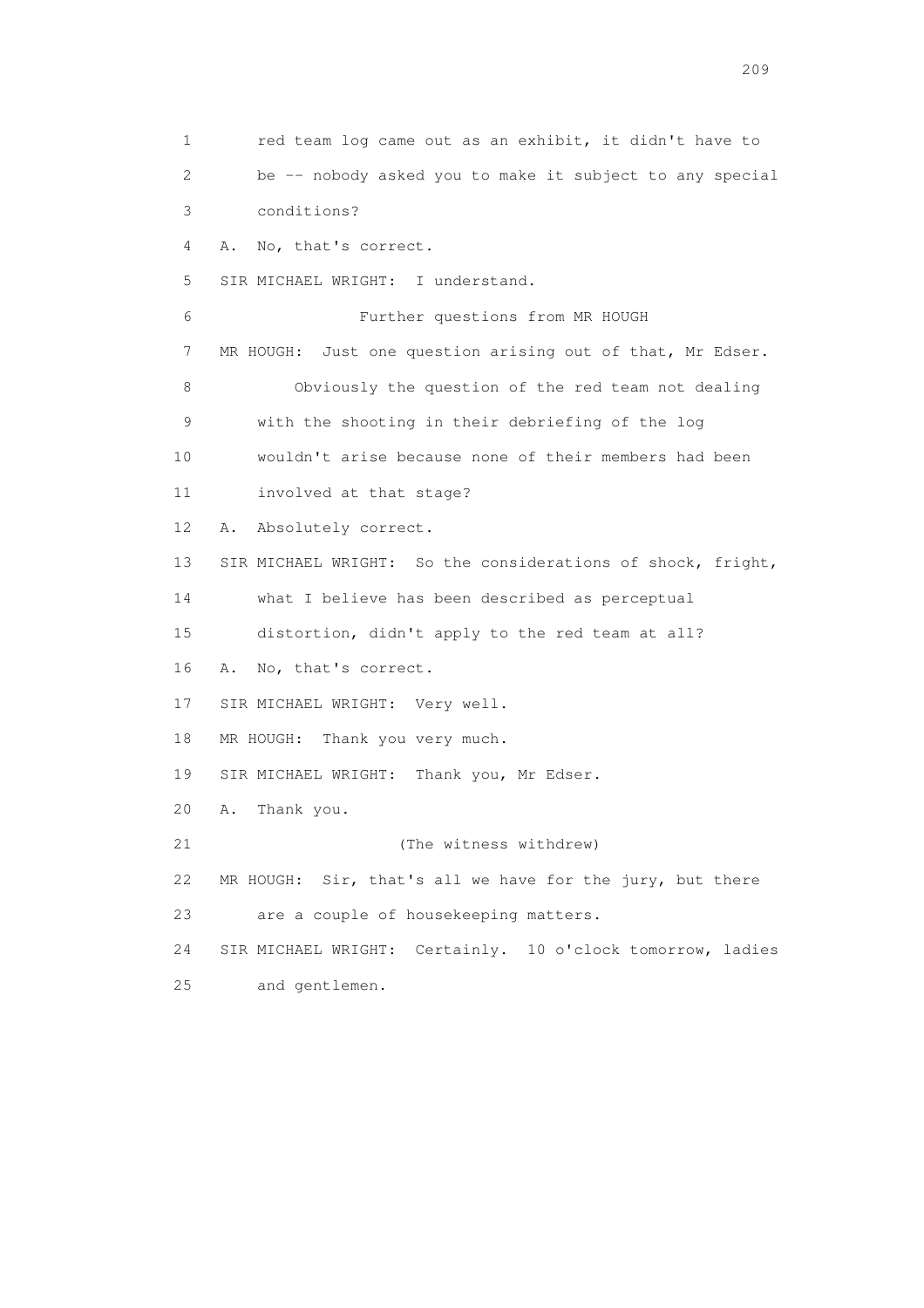1 (4.35 pm) 2 (In the absence of the jury) 3 (4.45 pm) 4 (The court adjourned until 10.00 am on 5 Thursday, 6 November 2008)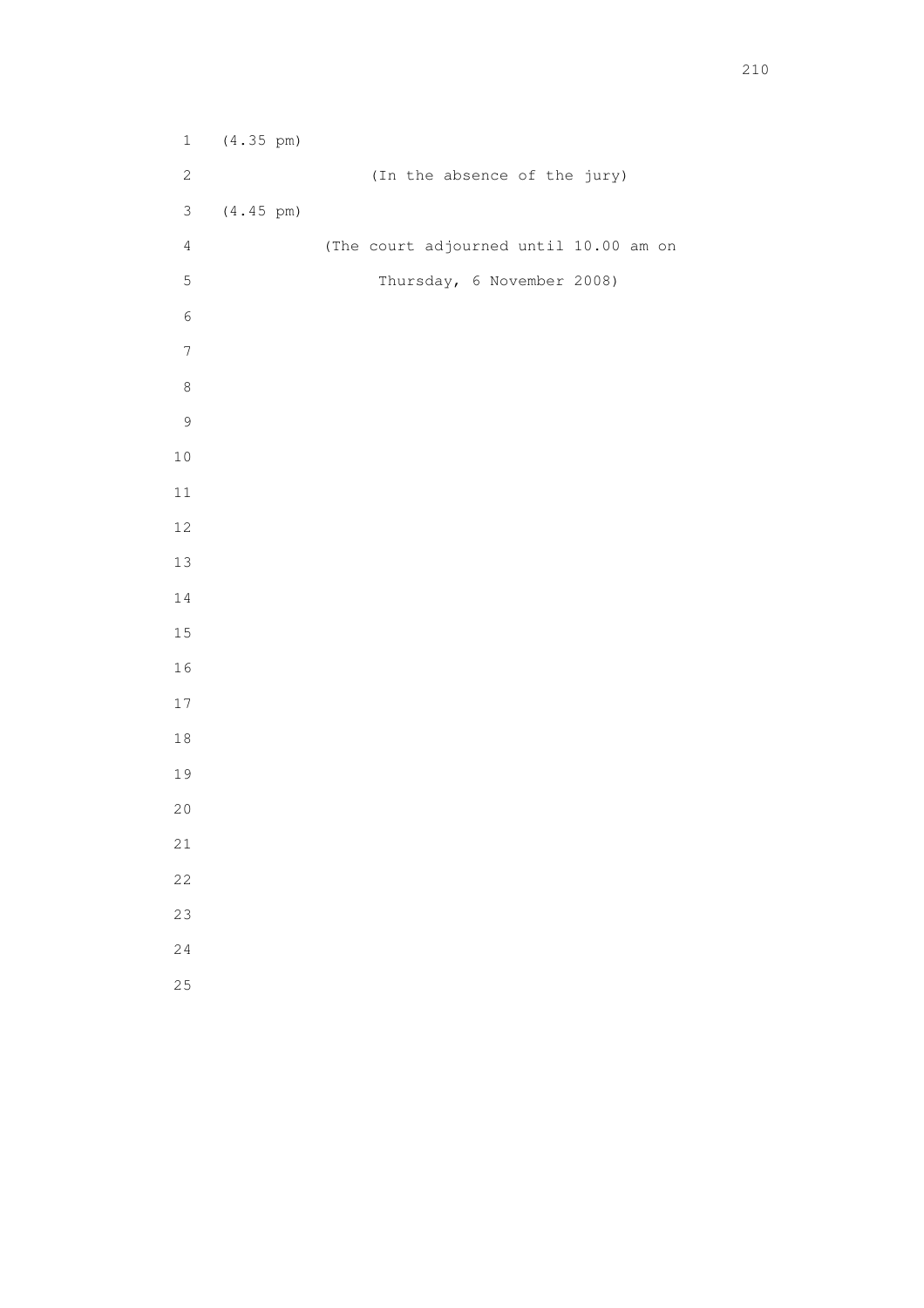| $\mathbf 1$  | INDEX                              |              |
|--------------|------------------------------------|--------------|
| $\mathbf{2}$ |                                    | PAGE         |
| $\mathbf{2}$ |                                    |              |
| 3            | DR KENNETH SHORROCKS (sworn)       | $\mathbf{1}$ |
| 4            |                                    |              |
| 5            | Questions from MR HILLIARD         | 1            |
| 6            |                                    |              |
| 7            | Questions from MR MANSFIELD        | 28           |
| 8            |                                    |              |
| 9            | MR BRIAN PADDICK (sworn)           | 41           |
| $10$         |                                    |              |
| 11           | Questions from MR HILLIARD         | 42           |
| 12           |                                    |              |
| 13           | Questions from MR MANSFIELD        | 65           |
| 14           |                                    |              |
| 15           | Questions from MR PERRY            | 73           |
| 16           |                                    |              |
| 17           | Further questions from MR HILLIARD | 124          |
| 18           |                                    |              |
| 19           | Questions from THE CORONER         | 125          |
| 20           |                                    |              |
| 21           | DEPUTY ASSISTANT COMMISSIONER      | 128          |
| 22           | ALFRED HITCHCOCK (sworn)           |              |
| 23           |                                    |              |
| 24           | Ouestions from MR HOUGH            | 128          |
| 25           |                                    |              |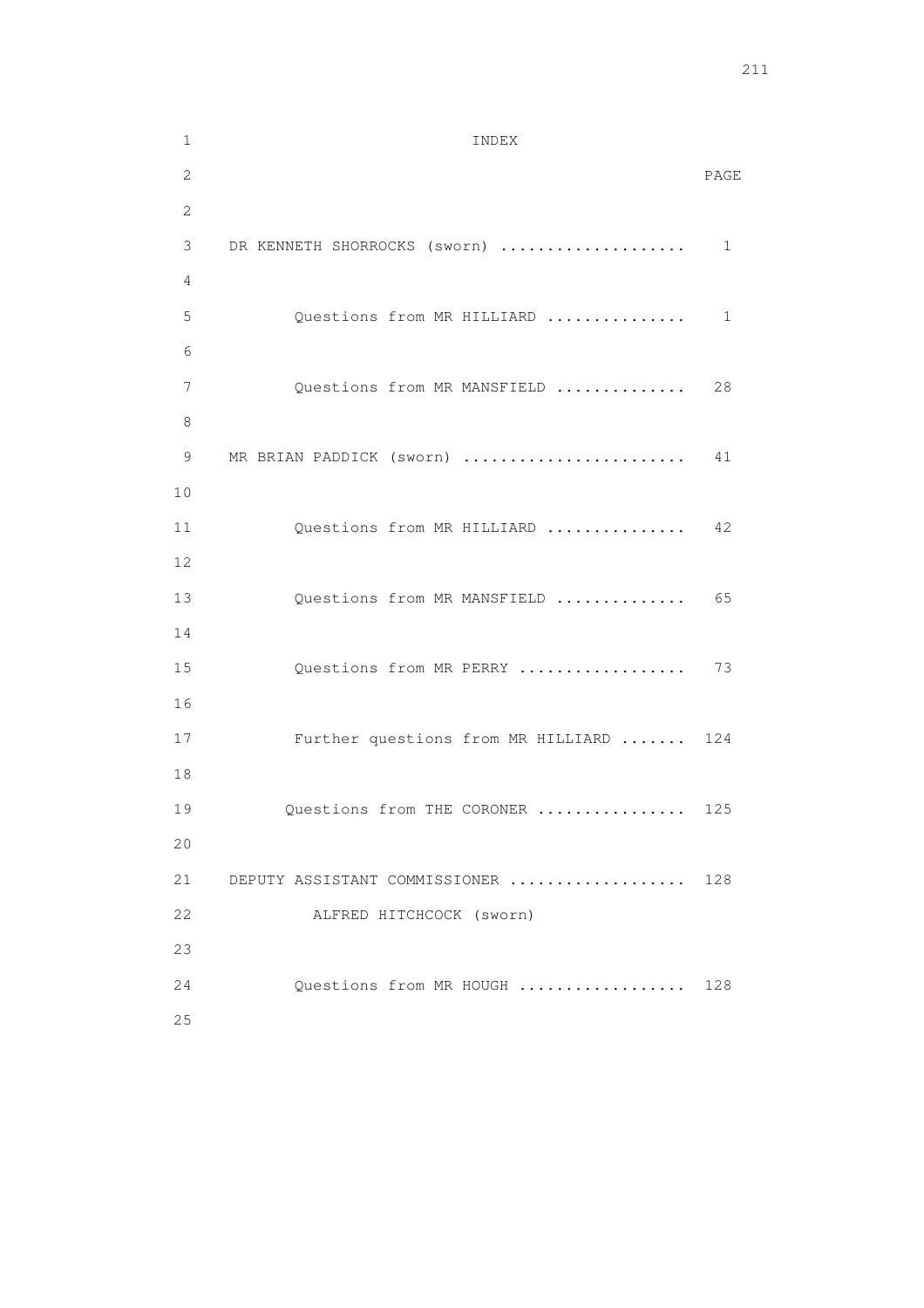1 Questions from MR MANSFIELD .............. 132 2 3 Questions from THE CORONER ................ 136 4 5 Statement of JIM SMITH (read) ..................... 137 6 7 CHIEF INSPECTOR STEPHEN COSTELLO ................ 140 8 (sworn) 9 10 Questions from MR HOUGH .................. 140 11 12 Questions from MR MANSFIELD .............. 169 13 14 Questions from MR STERN .................. 184 15 16 Questions from MS LEEK ................... 188 17 18 Questions from MR KING .................... 190 19 20 DETECTIVE CHIEF INSPECTOR MARTIN ................. 191 21 EDSER (affirmed) 22 23 Questions from MR HOUGH .................. 191 24 25 Questions from MR MANSFIELD .............. 197